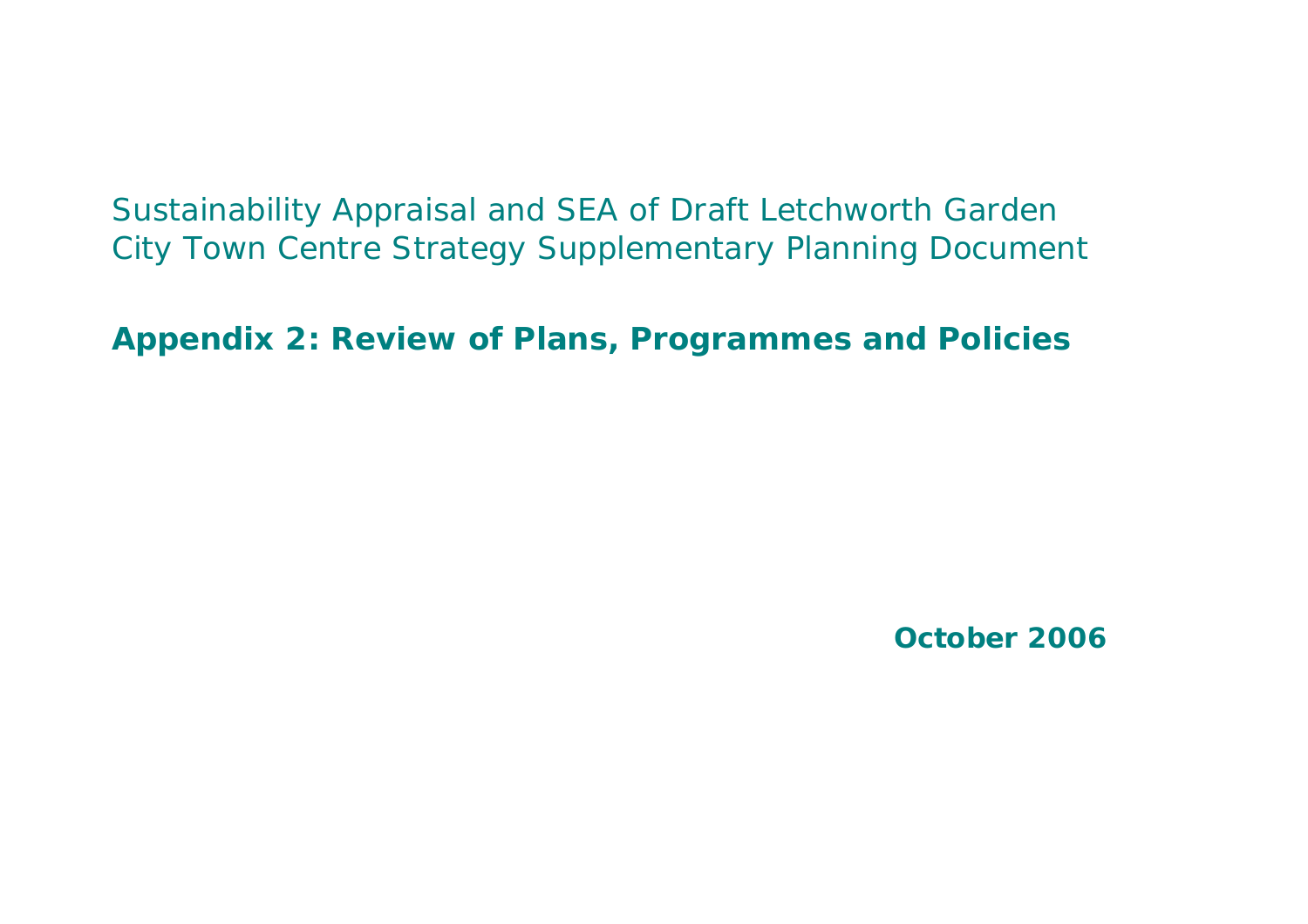#### Contents

| National Plans, Programmes and Policies                                                  |                |
|------------------------------------------------------------------------------------------|----------------|
| ODPM Circular 05/2005 Planning Obligations                                               | 1              |
| Securing the Future - UK Government sustainable development strategy (March 2005)        |                |
| Sustainable communities: building for the future (OMDP Feb 2003)                         | $\overline{2}$ |
| PPG3: Housing (2000)                                                                     | $\overline{2}$ |
| Draft PPS3 Housing Consultation Draft ODPM 2005                                          | $\overline{2}$ |
| PPG4: Industrial, Commercial Development and Small Firms (2001)                          | $\overline{2}$ |
| PPG13: Transport (2001)                                                                  | $\overline{2}$ |
| PPG15: Planning and the Historic Environment (2001)                                      | $\overline{2}$ |
| PPG16: Archaeology and Planning (2001)                                                   | $\overline{2}$ |
| PPG17: Planning for Sport, Open Space and Recreation (1991)                              | $\overline{2}$ |
| PPG25: Development and Flood Risk (2000)                                                 | $\overline{2}$ |
| Draft PPS25 Development and Flood Risk (Consultation Draft ODPM 2005)                    | $\overline{2}$ |
| PPS1: Delivering Sustainable Development (ODPM 2005)                                     | $\overline{2}$ |
| PPS6: Planning for Town Centres (ODPM 2005)                                              | $\mathbf{2}$   |
| PPS7: Sustainable Development in Rural Areas (OMDP 2004)                                 | $\overline{2}$ |
| PPS9: Biodiversity and Geological Conservation (ODPM 2005)                               | $\overline{2}$ |
| PPS10: Planning for Sustainable Waste Management (2005)                                  | $\overline{2}$ |
| PPS12: Local Development Frameworks (ODPM September 2004)                                | $\overline{2}$ |
| PPS 22: Renewable Energy (ODPM August 2004)                                              | 2              |
| Regional and Sub-Regional Plans, Programmes and Policies                                 | 2              |
| East of England Plan: Draft revision to the RSS for the East of England (Dec 2004) and   |                |
| Associated Panel Report (June 2006)                                                      | 2              |
| East of England Plan: Sustainability Appraisal Report (November 2004)                    | $\overline{2}$ |
| Sustainable Futures: The Integrated Regional Strategy for the East of England (Feb 2005) | 2              |
| A Sustainable Development Framework for East of England (Oct 2001)                       | 37             |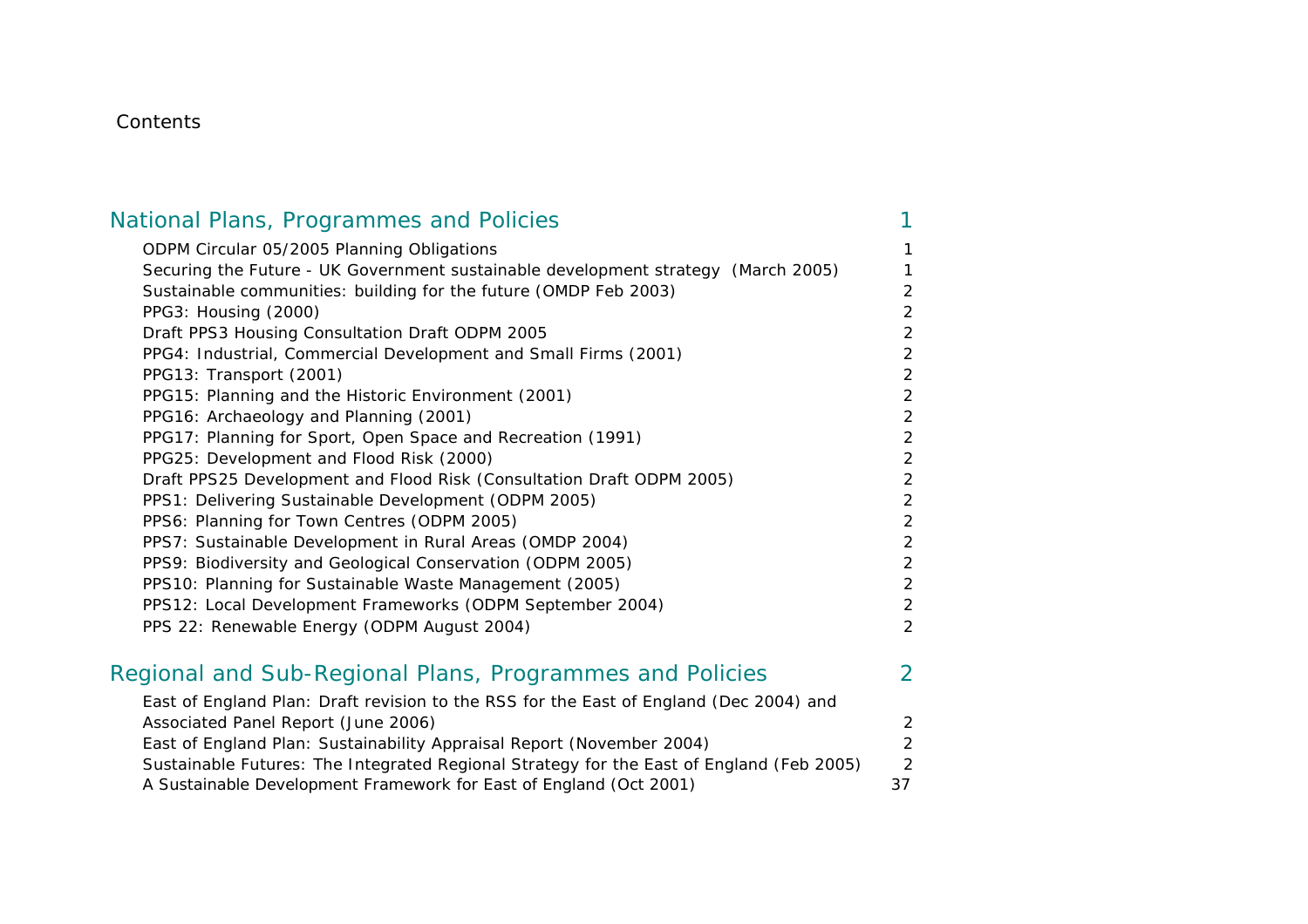| <b>County Plans, Programmes and Policies</b>                                              |               |
|-------------------------------------------------------------------------------------------|---------------|
| Hertfordshire Structure Plan 1991-2011                                                    | $\mathcal{P}$ |
| Hertfordshire Local Transport Plan 2006/07 -2010/11                                       | 2             |
| SEA of Local Transport Plan 2006/7- 2010-2011                                             | 2             |
| Northern Hertfordshire Area Transport Plan                                                | 42            |
| Letchworth and Baldock Draft Urban Transport Plan                                         | 43            |
| A 50 Year Vision for the Wildlife and Natural Habitats of Hertfordshire: BAP (April 1998) | 2             |
| The Hertfordshire Environmental Strategy (June 2001)                                      | 2             |
| Economic Development Strategy for Hertfordshire 2000-2005 (Oct 2000)                      |               |
| Hertfordshire Town Renaissance Campaign                                                   | 2             |
| Hertfordshire Waste Strategy 2002-2024                                                    | 2             |
| Hertfordshire Waste Local Plan 1995-2005 (1999)                                           | 2             |
| Hertfordshire Sustainability Guide (March 2003)                                           | 2             |
| Enjoy! A cultural strategy for Hertfordshire                                              | 2             |
| Rural Hertfordshire - an agenda for action 2001 - 2005 Hertfordshire Rural Forum          |               |
| Rural Innovation Strategy - Hertfordshire Rural Forum (Apr 2003)                          | 2             |
| Hertfordshire Renewable Energy Study (Jan 2005)                                           | 2             |

### Local Plans, Programmes and Policies 2

| North Hertfordshire District Local Plan No.2 with Alterations              | 2              |
|----------------------------------------------------------------------------|----------------|
| Corporate Plan North Hertfordshire District Council 2005-2015 (March 2005) |                |
| North Hertfordshire Housing Strategy 2004-2007                             | 2              |
| North Hertfordshire Housing Needs Study 2002                               | $\overline{a}$ |
| Home Energy Conservation Act (H.E.C.A) Progress Report (June 2001)         | 2              |
| <b>Biodiversity Action Plan</b>                                            | $\overline{a}$ |
| Rural Strategy for North Hertfordshire 2005 - 2010 (March 2005)            | 2              |
| Pavilions, Playing Fields and Sports Pitches Strategy                      | 59             |
| Play Area and Outdoor Youth Provision Strategy 2004 - 2010                 | 2              |
| Community Strategy for North Hertfordshire (Nov 2003)                      | $\overline{c}$ |
| Community Safety Strategy April 2005 - March 2008                          | 2              |
| Social Inclusion Strategy                                                  | $\overline{a}$ |
| Health Improvement and Modernisation Programme                             | $\overline{2}$ |
|                                                                            |                |

 $\overline{2}$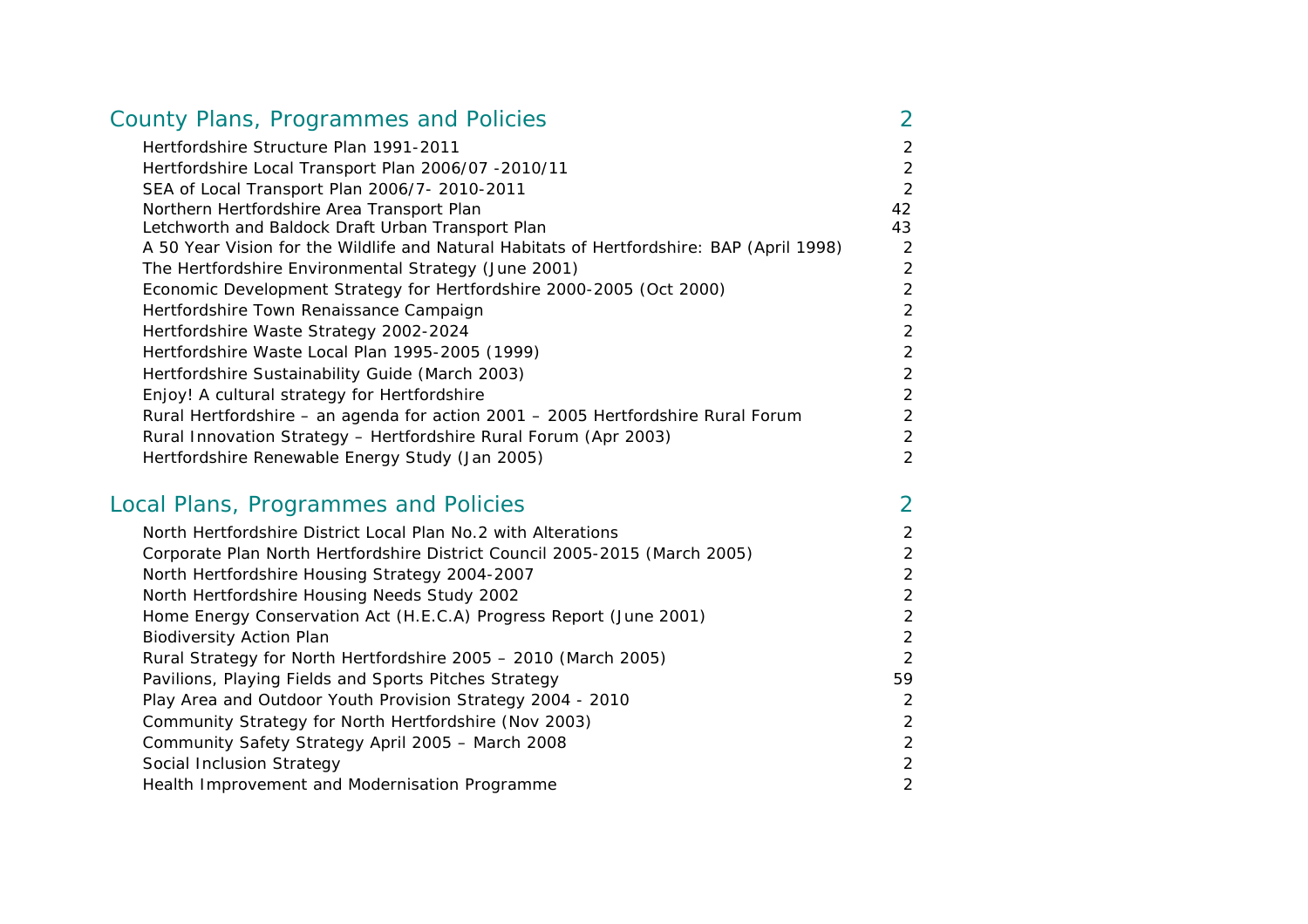| North Hertfordshire District Council Car Parking Strategy 2004 - 2009                   | 2   |
|-----------------------------------------------------------------------------------------|-----|
| North Hertfordshire Cycling Strategy (1999) and North Hertfordshire Towns Cycle Network | 2   |
| Review of Voluntary Managed Community Centres and Village Halls                         | 2   |
| NHDC Vehicle Parking Provision at New Development (March 2006)                          | 66. |
| NHDC Planning Obligations SPD (Consultation Draft April 2006)                           | 67. |
|                                                                                         |     |

#### **Sub District:**

| Hitchin Town Centre Strategy (Final Version Nov 2004)                | 69. |
|----------------------------------------------------------------------|-----|
| Hitchin Transportation Plan (1998)                                   | 69. |
| Draft Hitchin Town Centre Public Transport Strategy (Aug 2004)       | 71  |
| Baldock Town Centre Strategy (final Version Jan 2006)                | 71  |
| NHDC Character Statement for Letchworth Conservation Area (Dec 2001) | 72. |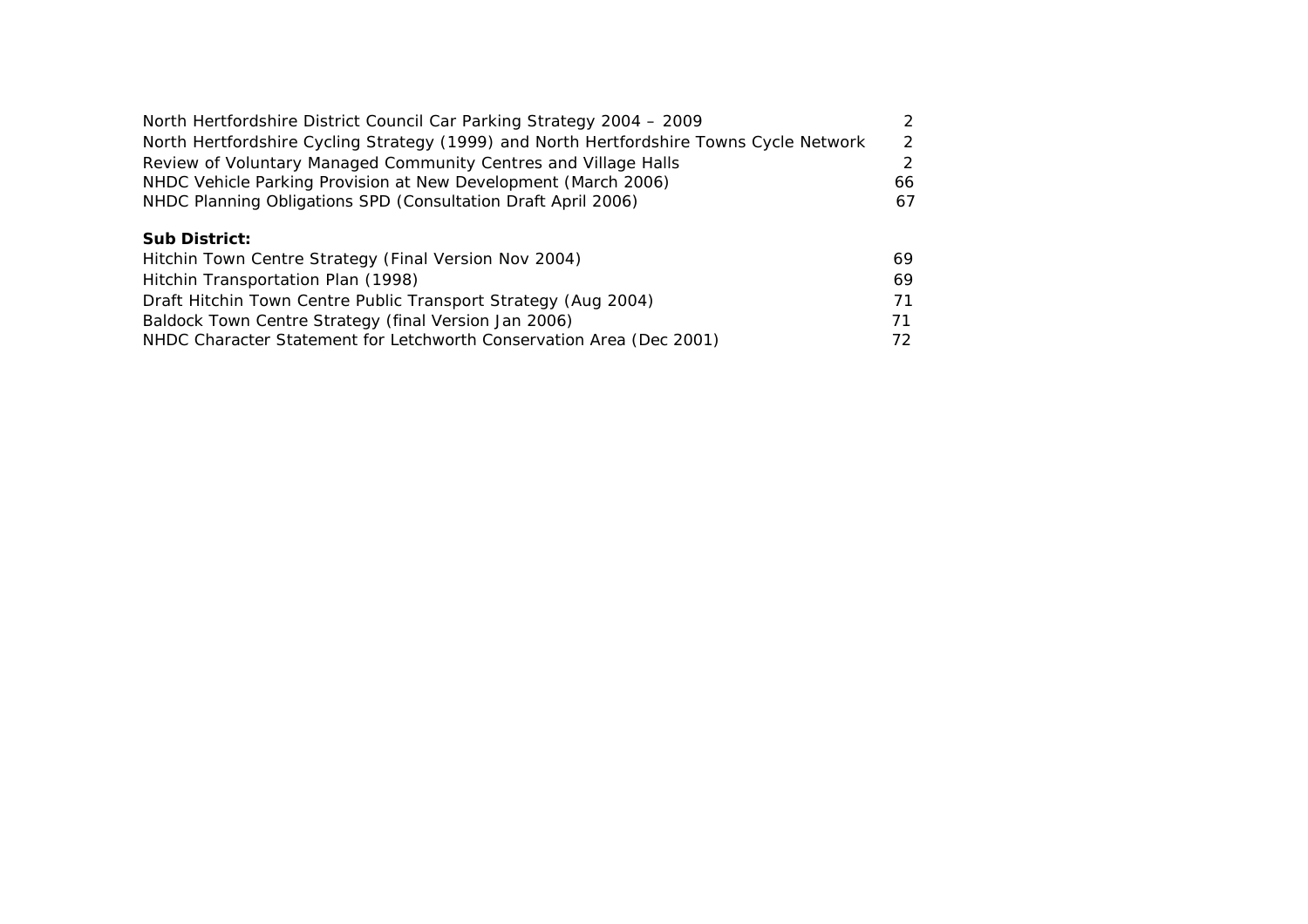# **National Plans, Programmes and Policies**

| Key objectives relevant to plan and SA                                                                                                                                                                                                                                                                                                                                                                                                                                                                                                                                                                                                                                                                                                                                                                | Key targets and indicators relevant to plan<br>and SA                                                                                                                                                                                                                                                                                | <b>Implications for plan</b>                                                            | <b>Implications for SA</b>                                                                                                                              |
|-------------------------------------------------------------------------------------------------------------------------------------------------------------------------------------------------------------------------------------------------------------------------------------------------------------------------------------------------------------------------------------------------------------------------------------------------------------------------------------------------------------------------------------------------------------------------------------------------------------------------------------------------------------------------------------------------------------------------------------------------------------------------------------------------------|--------------------------------------------------------------------------------------------------------------------------------------------------------------------------------------------------------------------------------------------------------------------------------------------------------------------------------------|-----------------------------------------------------------------------------------------|---------------------------------------------------------------------------------------------------------------------------------------------------------|
| <b>ODPM Circular 05/2005 Planning Obligations</b>                                                                                                                                                                                                                                                                                                                                                                                                                                                                                                                                                                                                                                                                                                                                                     |                                                                                                                                                                                                                                                                                                                                      | Status: Guidance on implementing Government policy                                      |                                                                                                                                                         |
| Source:<br>http://www.odpm.gov.uk/stellent/groups/odpm_planning/documents/page/odpm_plan_039133.pdf                                                                                                                                                                                                                                                                                                                                                                                                                                                                                                                                                                                                                                                                                                   |                                                                                                                                                                                                                                                                                                                                      |                                                                                         |                                                                                                                                                         |
| The purpose of the Circular is to lay out<br>Government policy and give advice on how to<br>implement it. It lays out the tests that planning<br>obligations must meet, and gives examples of<br>different ways they can be used. It does not<br>include specific objectives.                                                                                                                                                                                                                                                                                                                                                                                                                                                                                                                         | <b>None</b>                                                                                                                                                                                                                                                                                                                          | Plan should confirm to the<br>requirements of the<br>Circular.                          | In undertaking the SA, it<br>is necessary to understand<br>the legal limits to planning<br>obligations (the five tests<br>described in the<br>document) |
| Securing the Future - UK Government sustainable development<br>strategy (March 2005)                                                                                                                                                                                                                                                                                                                                                                                                                                                                                                                                                                                                                                                                                                                  |                                                                                                                                                                                                                                                                                                                                      | Status: UK government policy for England and<br>framework for devolved administrations. |                                                                                                                                                         |
|                                                                                                                                                                                                                                                                                                                                                                                                                                                                                                                                                                                                                                                                                                                                                                                                       | Source: http://www.sustainable-development.gov.uk/publications/uk-strategy/uk-strategy-2005.htm                                                                                                                                                                                                                                      |                                                                                         |                                                                                                                                                         |
| Living Within Environmental Limits<br>Respecting the limits of the planet's<br>environment, resources and biodiversity - to<br>improve our environment and ensure that the<br>natural resources needed for life are unimpaired<br>and remain so for future generations.<br>Ensuring a Strong, Healthy and Just Society<br>Meeting the diverse needs of all people in<br>existing and future communities, promoting<br>personal wellbeing, social cohesion and inclusion,<br>and creating equal opportunity for all.<br>Achieving a Sustainable Economy<br>Building a strong, stable and sustainable<br>economy which provides prosperity and<br>opportunities for all, and in which environmental<br>and social costs fall on those who impose them<br>(polluter pays), and efficient resource use is | Introduces a new set of high-level indicators: the<br>UK Framework Indicators to give an overview<br>of sustainable development and the priority<br>areas in the UK.<br>Consists of a set of 64 indicators (including some<br>still to be developed e.g. well-being index)<br>related to relevant PSA targets and other<br>policies. | Plan should conform to the<br>requirements of the<br>strategy.                          | Ensure that the key<br>policy requirements are<br>reflected in the SA<br>Framework objectives<br>and appraisal criteria.                                |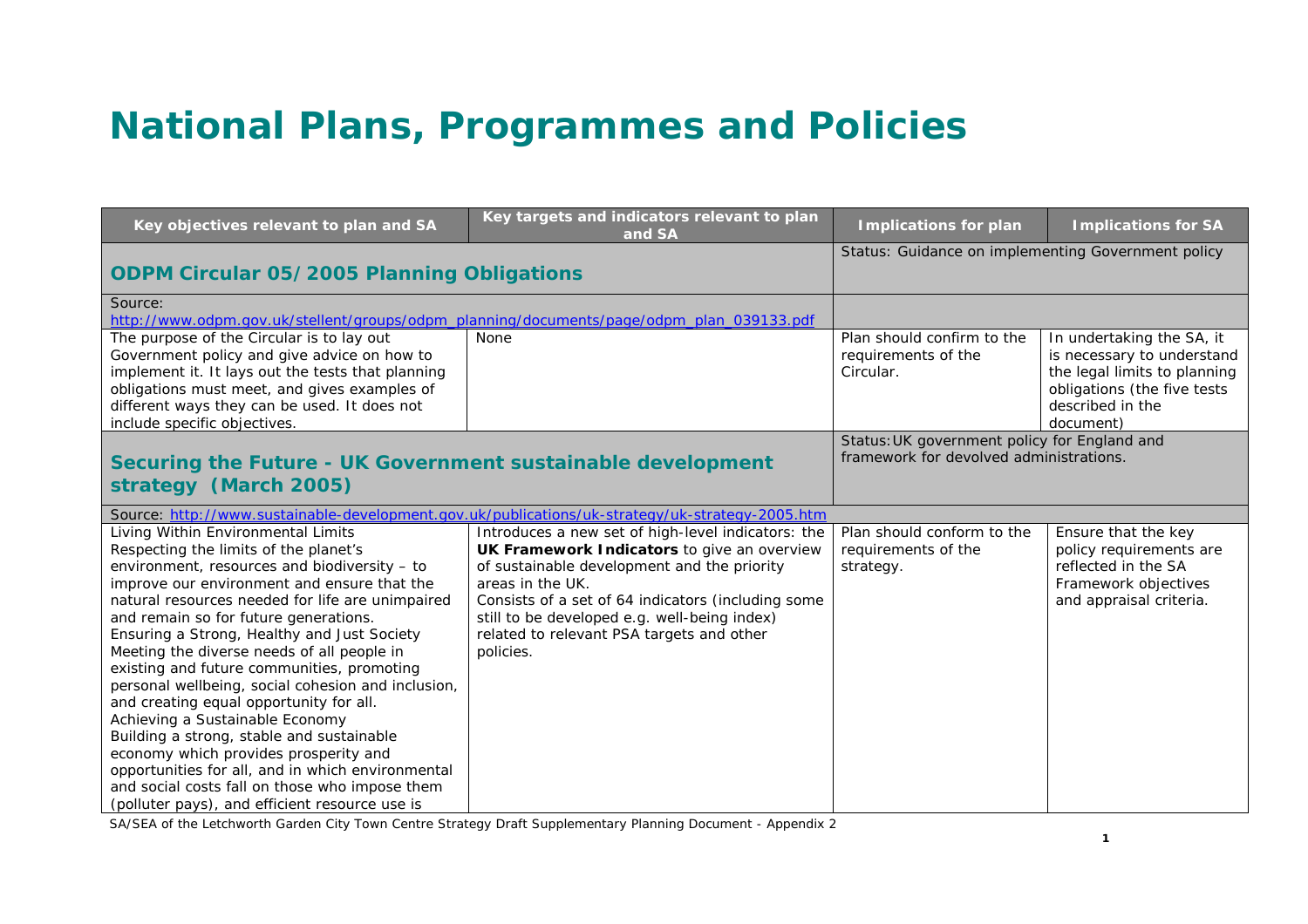| Key objectives relevant to plan and SA                                                                                                                                                                                                                                                                                                                                                                                                                                                                                              | Key targets and indicators relevant to plan<br>and SA                                                                                                                                                                                                                                                                                                             | <b>Implications for plan</b>                                                                                                                                                                     | <b>Implications for SA</b>                                                                                                                                                        |
|-------------------------------------------------------------------------------------------------------------------------------------------------------------------------------------------------------------------------------------------------------------------------------------------------------------------------------------------------------------------------------------------------------------------------------------------------------------------------------------------------------------------------------------|-------------------------------------------------------------------------------------------------------------------------------------------------------------------------------------------------------------------------------------------------------------------------------------------------------------------------------------------------------------------|--------------------------------------------------------------------------------------------------------------------------------------------------------------------------------------------------|-----------------------------------------------------------------------------------------------------------------------------------------------------------------------------------|
| incentivised.<br>Promoting Good Governance<br>Actively promoting effective, participative<br>systems of governance in all levels of society -<br>engaging people's creativity, energy, and<br>diversity.<br><b>Using Sound Science Responsibly</b><br>Ensuring policy is developed and implemented on<br>the basis of strong scientific evidence, whilst<br>taking into account scientific uncertainty<br>(through the precautionary principle) as well as<br>public attitudes and values.                                          |                                                                                                                                                                                                                                                                                                                                                                   | Status: UK Government Action Plan (with financial                                                                                                                                                |                                                                                                                                                                                   |
|                                                                                                                                                                                                                                                                                                                                                                                                                                                                                                                                     |                                                                                                                                                                                                                                                                                                                                                                   |                                                                                                                                                                                                  |                                                                                                                                                                                   |
|                                                                                                                                                                                                                                                                                                                                                                                                                                                                                                                                     |                                                                                                                                                                                                                                                                                                                                                                   |                                                                                                                                                                                                  |                                                                                                                                                                                   |
| almost £22bn over a 4-year period to a range of<br>policy areas affecting the sustainability of<br>communities, primarily housing and<br>regeneration. It is intended to mark a step<br>change in actions to tackle community problems.<br>It is divided into 6 themes:<br>Decent homes, decent places<br>$\bullet$<br>Low demand and abandonment<br>$\bullet$<br>A step change in housing supply<br>$\bullet$<br>Land, countryside and rural communities<br>$\bullet$<br>Sustainable growth<br>$\bullet$<br>Reforming the delivery | allocation of funding rather than the setting of<br>targets, although there are some quantified<br>descriptions of what the funding is intended to<br>achieve. There are no specific indicators<br>proposed, although some of the outcomes will be<br>monitored via BV and CPA indicators with the<br>proposal to develop these to include liveability<br>issues. | programme intimately<br>related to planning issues<br>and should be considered in<br>LDF policies. The theme<br>Reforming the delivery<br>deals directly with changes<br>to the planning system. | The plan identifies some<br>of the key requirements<br>of sustainable<br>communities. The SA<br>should ensure that the<br>relevant issues are<br>covered by the SA<br>objectives. |
| PPG3: Housing (2000)                                                                                                                                                                                                                                                                                                                                                                                                                                                                                                                |                                                                                                                                                                                                                                                                                                                                                                   |                                                                                                                                                                                                  |                                                                                                                                                                                   |
|                                                                                                                                                                                                                                                                                                                                                                                                                                                                                                                                     | Source: http://www.odpm.gov.uk/stellent/groups/odpm_planning/documents/divisionhomepage/036667.hcsp                                                                                                                                                                                                                                                               |                                                                                                                                                                                                  |                                                                                                                                                                                   |
| PPG3 sets out the Government's objectives for<br>housing which include:<br>everyone should have the opportunity of a<br>decent home;                                                                                                                                                                                                                                                                                                                                                                                                | Not applicable                                                                                                                                                                                                                                                                                                                                                    | PPG3 requires local<br>planning authorities to:<br>plan to meet the<br>housing requirements                                                                                                      | Providing everyone with<br>the opportunity of a<br>decent home is a<br>fundamental component                                                                                      |
| Sustainable communities: building for the future (OMDP Feb 2003)<br>This is an action programme that allocates<br>there should be greater choice of housing<br>$\bullet$                                                                                                                                                                                                                                                                                                                                                            | Source: http://www.odpm.gov.uk/stellent/groups/odpm_communities/documents/divisionhomepage/034686.hcsp<br>The programme is mainly concerned with the                                                                                                                                                                                                              | commitments 2003-2006)<br>The objectives of this<br>Status: Government policy<br>of the whole                                                                                                    | of sustainable                                                                                                                                                                    |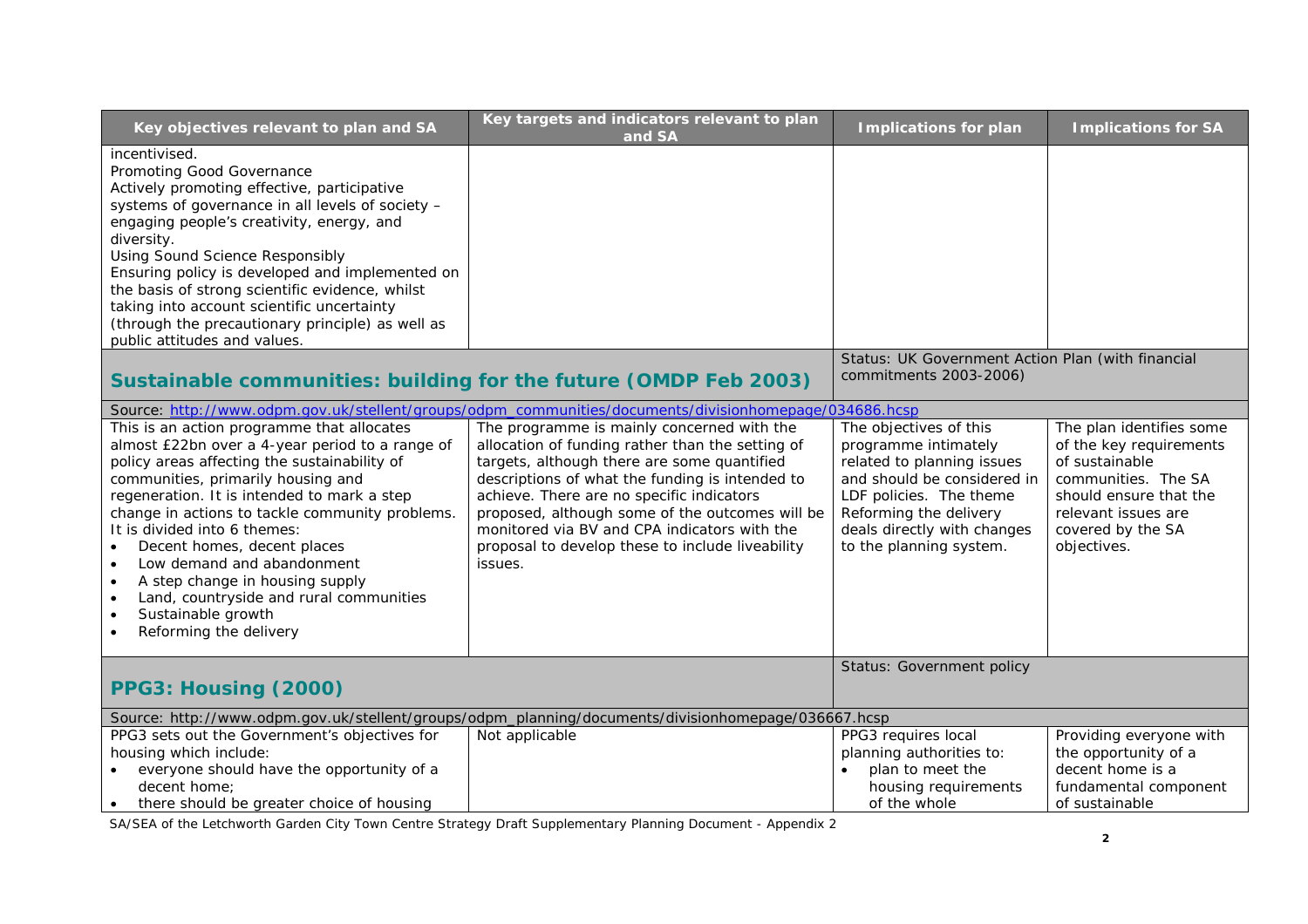| Key objectives relevant to plan and SA                                                                                                                                                                                                                                                                                                                                                             | Key targets and indicators relevant to plan<br>and SA | <b>Implications for plan</b>                                                                                                                                                                                                                                                                                                                                                                                                                                                                                                                                                                                                                                                                                                                                                                                                                                                                                                                                             | <b>Implications for SA</b>                                                                                   |
|----------------------------------------------------------------------------------------------------------------------------------------------------------------------------------------------------------------------------------------------------------------------------------------------------------------------------------------------------------------------------------------------------|-------------------------------------------------------|--------------------------------------------------------------------------------------------------------------------------------------------------------------------------------------------------------------------------------------------------------------------------------------------------------------------------------------------------------------------------------------------------------------------------------------------------------------------------------------------------------------------------------------------------------------------------------------------------------------------------------------------------------------------------------------------------------------------------------------------------------------------------------------------------------------------------------------------------------------------------------------------------------------------------------------------------------------------------|--------------------------------------------------------------------------------------------------------------|
| and housing should not reinforce social<br>distinctions;<br>the housing needs of all in the community<br>should be recognised, including those in need<br>of affordable or special housing in both urban<br>and rural areas;<br>additional housing should be focused in<br>$\bullet$<br>towns and cities; and<br>new housing and residential environments<br>$\bullet$<br>should be well designed. |                                                       | community, including<br>those in need of<br>affordable and special<br>needs housing;<br>provide wider housing<br>opportunity and choice<br>and a better mix in the<br>size, type and location<br>of housing than is<br>currently available, and<br>seek to create mixed<br>communities;<br>provide sufficient<br>$\bullet$<br>housing land but give<br>priority to re-using<br>previously-developed<br>land within urban<br>areas, bringing empty<br>homes back into use<br>and converting existing<br>buildings, in preference<br>to the development of<br>greenfield sites;<br>create more sustainable<br>$\bullet$<br>patterns of<br>development by<br>building in ways which<br>exploit and deliver<br>accessibility by public<br>transport to jobs,<br>education and health<br>facilities, shopping,<br>leisure and local<br>services:<br>make more efficient<br>$\bullet$<br>use of land by<br>reviewing planning<br>policies and standards;<br>place the needs of | development. Housing<br>policies and land<br>allocations for housing<br>should be a key aspect of<br>the SA. |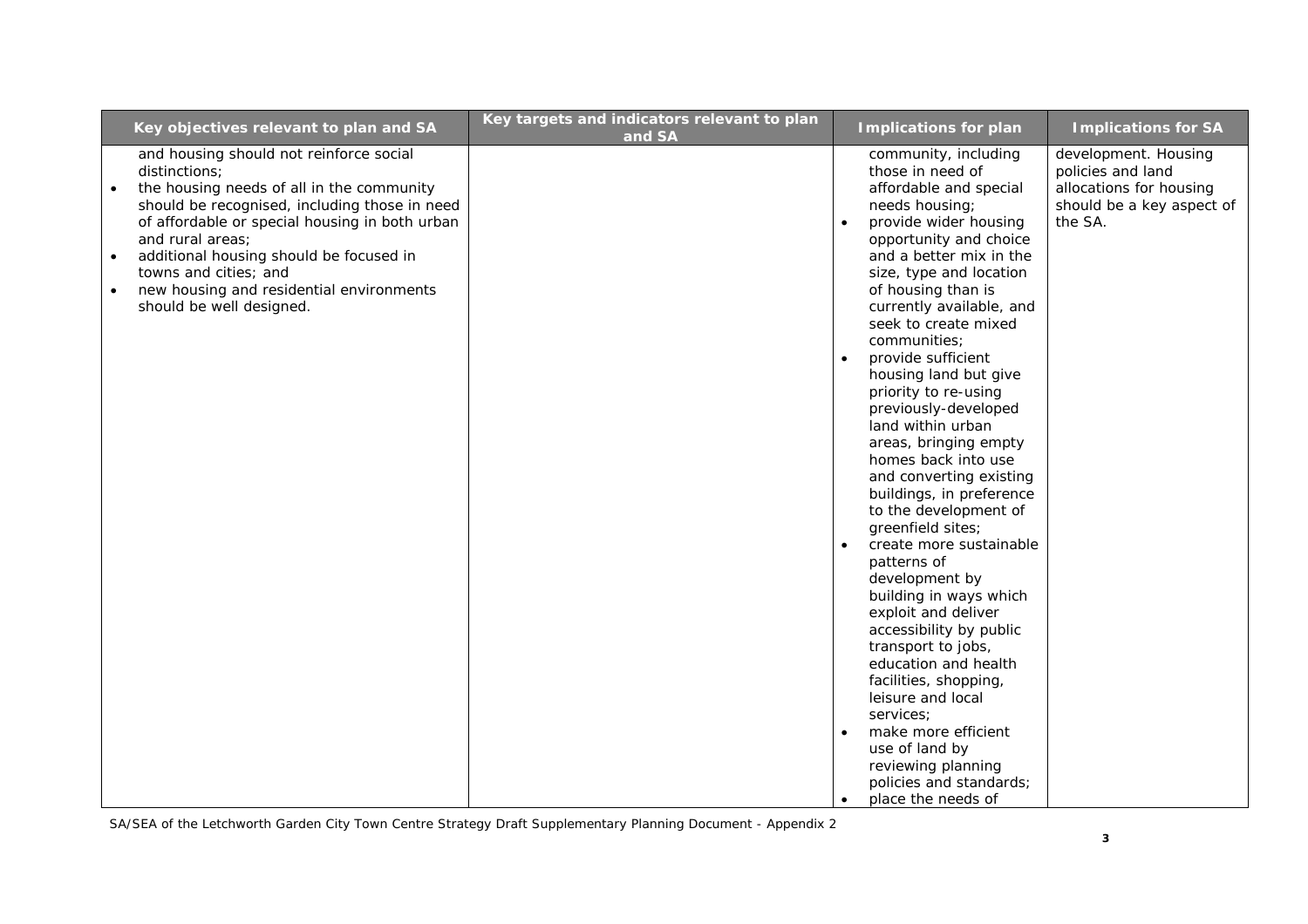| Key objectives relevant to plan and SA                                                                                                                                                                                                                                                                                                                                                          | Key targets and indicators relevant to plan<br>and SA | <b>Implications for plan</b>                                                                                                                                                                                                                                                                                                                                                                                                                                                                                                                                  | <b>Implications for SA</b>                                         |
|-------------------------------------------------------------------------------------------------------------------------------------------------------------------------------------------------------------------------------------------------------------------------------------------------------------------------------------------------------------------------------------------------|-------------------------------------------------------|---------------------------------------------------------------------------------------------------------------------------------------------------------------------------------------------------------------------------------------------------------------------------------------------------------------------------------------------------------------------------------------------------------------------------------------------------------------------------------------------------------------------------------------------------------------|--------------------------------------------------------------------|
|                                                                                                                                                                                                                                                                                                                                                                                                 |                                                       | people before ease of<br>traffic movement in<br>designing the layout of<br>residential<br>developments;<br>seek to reduce car<br>$\bullet$<br>dependence by<br>facilitating more<br>walking and cycling, by<br>improving linkages by<br>public transport<br>between housing, jobs,<br>local services and local<br>amenity, and by<br>planning for mixed use;<br>and<br>promote good design in<br>$\bullet$<br>new housing<br>developments in order<br>to create attractive,<br>high-quality living<br>environments in which<br>people will choose to<br>live. |                                                                    |
| <b>Draft PPS3 Housing Consultation Draft ODPM 2005</b>                                                                                                                                                                                                                                                                                                                                          |                                                       |                                                                                                                                                                                                                                                                                                                                                                                                                                                                                                                                                               |                                                                    |
| Source: http://www.odpm.gov.uk/embedded_object.asp?id=1162097                                                                                                                                                                                                                                                                                                                                   |                                                       |                                                                                                                                                                                                                                                                                                                                                                                                                                                                                                                                                               |                                                                    |
| The Draft says that the Government's key<br>objective for planning for housing is to ensure<br>that everyone has the opportunity of living in a<br>decent home, which they can afford, in a<br>community where they want to live. To achieve<br>this objective, the Government is seeking to:<br>(a) ensure that a wide choice of housing types<br>is available, for both affordable and market |                                                       | The Draft gives guidance<br>for addressing housing<br>provision in the LDF. With<br>regard to planning<br>obligations, advice on this<br>will be included in the<br>Companion Guide, to be<br>published later in 2006.                                                                                                                                                                                                                                                                                                                                        | The SA should take<br>account of affordable<br>housing objectives. |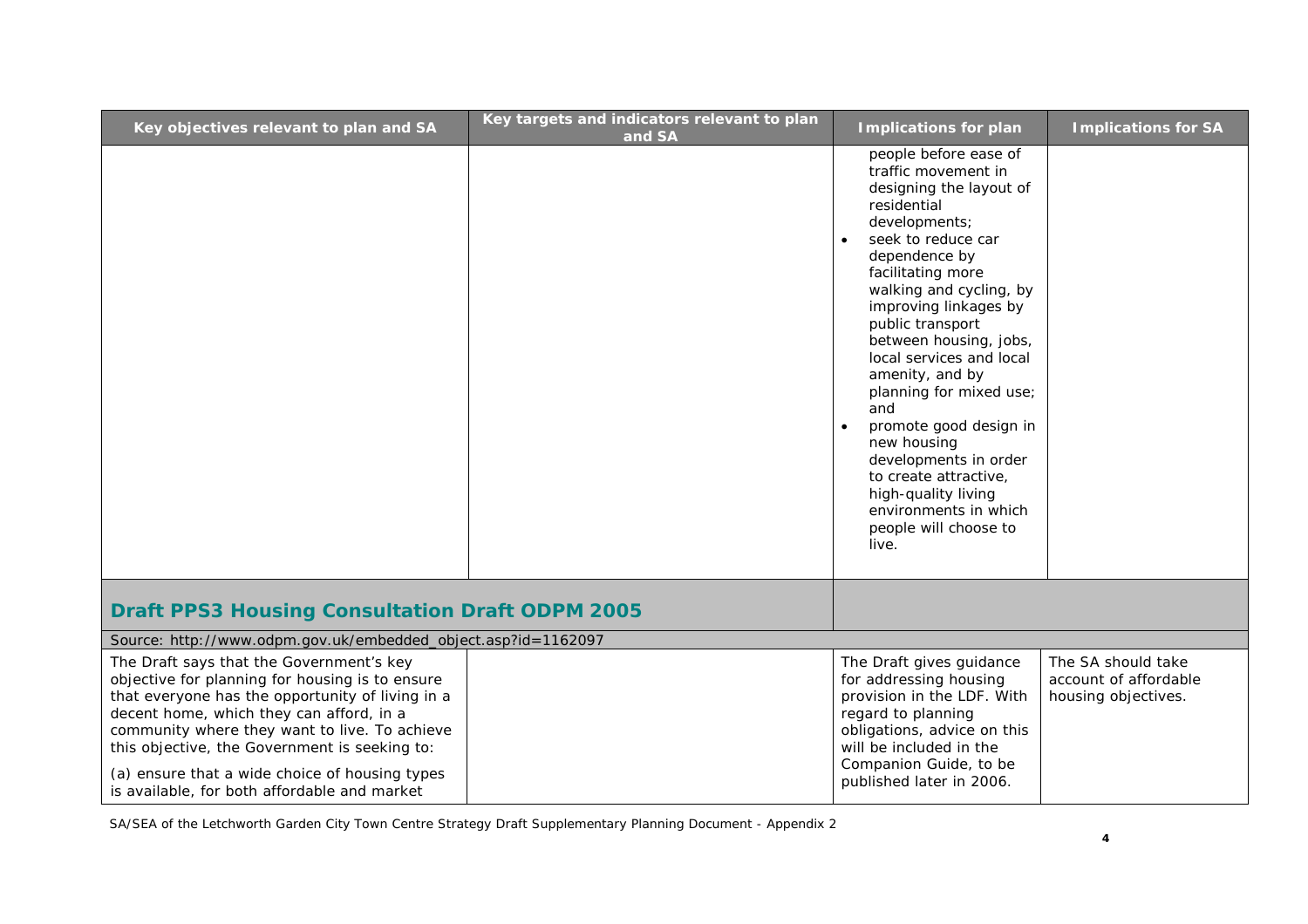| Key objectives relevant to plan and SA                                                                                                                                                                                                                         | Key targets and indicators relevant to plan<br>and SA                                                                  | <b>Implications for plan</b>                                                                                                                                                                                                                                                           | <b>Implications for SA</b>                                                                                                                                                                        |
|----------------------------------------------------------------------------------------------------------------------------------------------------------------------------------------------------------------------------------------------------------------|------------------------------------------------------------------------------------------------------------------------|----------------------------------------------------------------------------------------------------------------------------------------------------------------------------------------------------------------------------------------------------------------------------------------|---------------------------------------------------------------------------------------------------------------------------------------------------------------------------------------------------|
| housing, to meet the needs of all members of<br>the community;                                                                                                                                                                                                 |                                                                                                                        |                                                                                                                                                                                                                                                                                        |                                                                                                                                                                                                   |
| (b) deliver a better balance between housing<br>demand and supply in every housing marketand<br>to improve affordability where necessary; and                                                                                                                  |                                                                                                                        |                                                                                                                                                                                                                                                                                        |                                                                                                                                                                                                   |
| (c) create sustainable, inclusive, mixed<br>communities in all areas. Developments should<br>be attractive, safe and designed and built to a<br>high quality. They should be located in areas<br>with good access to jobs, key services and<br>infrastructure. |                                                                                                                        |                                                                                                                                                                                                                                                                                        |                                                                                                                                                                                                   |
| It says that:                                                                                                                                                                                                                                                  |                                                                                                                        |                                                                                                                                                                                                                                                                                        |                                                                                                                                                                                                   |
| Sustainability appraisal should inform plan<br>policies in order to ensure that housing is<br>distributed and located in a way which<br>contributes to sustainable development.                                                                                |                                                                                                                        |                                                                                                                                                                                                                                                                                        |                                                                                                                                                                                                   |
|                                                                                                                                                                                                                                                                |                                                                                                                        |                                                                                                                                                                                                                                                                                        |                                                                                                                                                                                                   |
|                                                                                                                                                                                                                                                                |                                                                                                                        | Status: Government policy                                                                                                                                                                                                                                                              |                                                                                                                                                                                                   |
| PPG4: Industrial, Commercial Development and Small Firms (2001)                                                                                                                                                                                                |                                                                                                                        |                                                                                                                                                                                                                                                                                        |                                                                                                                                                                                                   |
|                                                                                                                                                                                                                                                                | Source: http://www.odpm.gov.uk/stellent/groups/odpm_control/documents/contentservertemplate/odpm_index.hcst?n=3386&l=3 |                                                                                                                                                                                                                                                                                        |                                                                                                                                                                                                   |
| The aim of this policy is to encourage continued<br>economic development that is compatible with<br>governmental environmental objectives.<br>Government policies require economic growth<br>and a high quality environment to be pursued<br>together.         | Not applicable                                                                                                         | Up-to-date and relevant<br>plans are essential if the<br>development needs of<br>commerce and industry are<br>to be met, and reconciled<br>with demands for other<br>forms of development and<br>for the protection of the<br>environment. Development<br>plans should give industrial | Ensuring that the<br>economic growth<br>necessary to provide QoL<br>improvements is<br>compatible with<br>environmental constraints<br>is fundamental to UK<br>sustainable development<br>policy. |
|                                                                                                                                                                                                                                                                |                                                                                                                        | and commercial developers<br>and local communities<br>greater certainty about the                                                                                                                                                                                                      | The issues arising are<br>some of the most<br>important factors to be                                                                                                                             |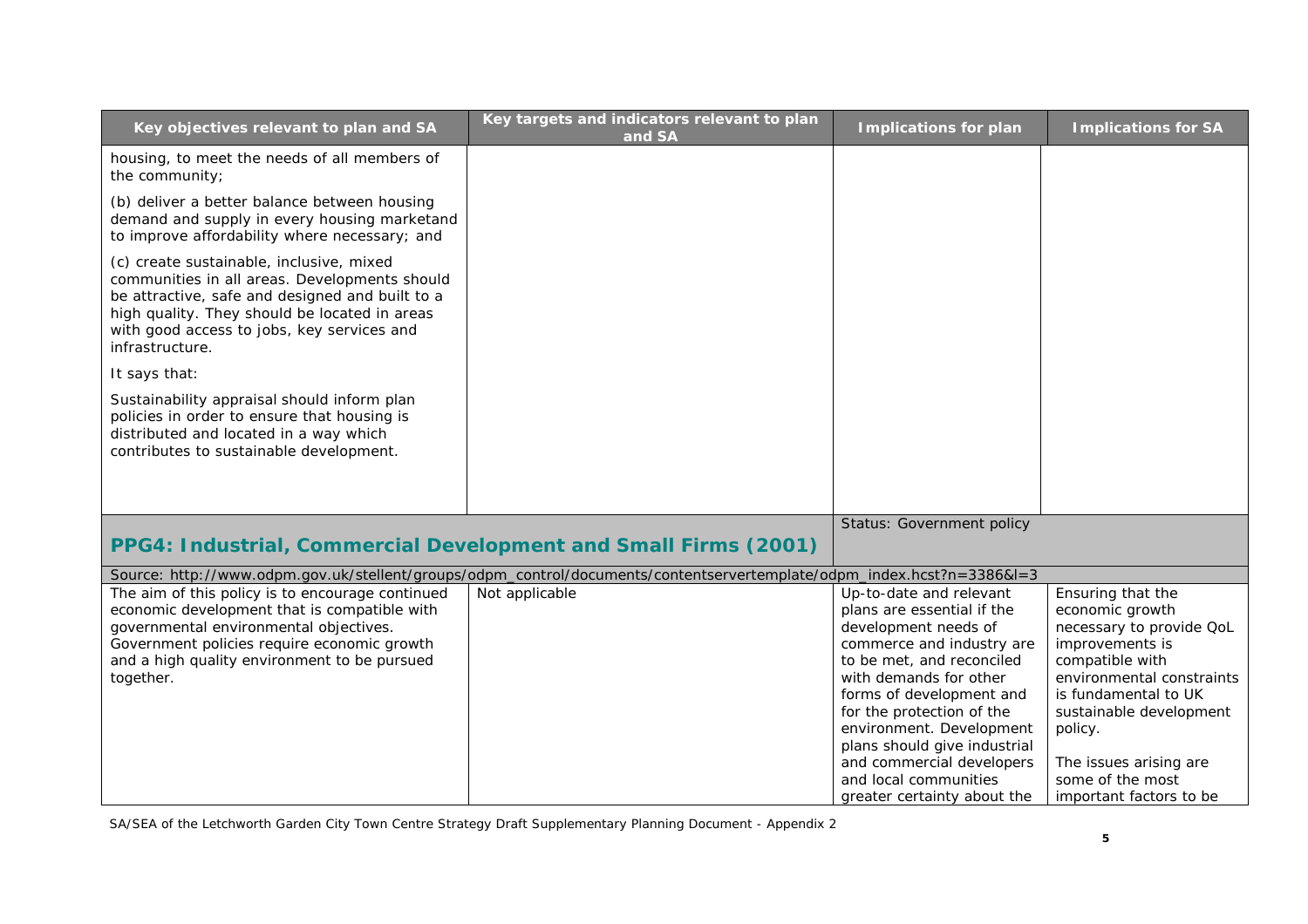| Key objectives relevant to plan and SA | Key targets and indicators relevant to plan<br>and SA | <b>Implications for plan</b>                                                                                                                                                                                                                                                                                                                                                                                                                                                                                                                                                                                                                | <b>Implications for SA</b>                                              |
|----------------------------------------|-------------------------------------------------------|---------------------------------------------------------------------------------------------------------------------------------------------------------------------------------------------------------------------------------------------------------------------------------------------------------------------------------------------------------------------------------------------------------------------------------------------------------------------------------------------------------------------------------------------------------------------------------------------------------------------------------------------|-------------------------------------------------------------------------|
|                                        |                                                       | types of development that<br>will or will not be permitted<br>in a given location.                                                                                                                                                                                                                                                                                                                                                                                                                                                                                                                                                          | considered in drawing up<br>the SA framework and<br>undertaking the SA. |
|                                        |                                                       | Development plan policies<br>must take account of the<br>locational demands of<br>businesses while seeking to<br>achieve wider objectives in<br>the public interest. They<br>offer the opportunity to:<br>encourage new<br>development in<br>locations which<br>minimise the length<br>and number of trips,<br>especially by motor<br>vehicles;<br>encourage new<br>$\bullet$<br>development in<br>locations that can be<br>served by more energy<br>efficient modes of<br>transport, particularly<br>for developments likely<br>to have large numbers<br>of employees;<br>discourage new<br>development where it<br>would be likely to add |                                                                         |
|                                        |                                                       | unacceptably to<br>congestion;<br>locate development<br>$\bullet$<br>requiring access mainly                                                                                                                                                                                                                                                                                                                                                                                                                                                                                                                                                |                                                                         |
|                                        |                                                       | to local roads away<br>from trunk roads, to<br>avoid unnecessary                                                                                                                                                                                                                                                                                                                                                                                                                                                                                                                                                                            |                                                                         |
|                                        |                                                       | congestion on roads<br>designed for longer                                                                                                                                                                                                                                                                                                                                                                                                                                                                                                                                                                                                  |                                                                         |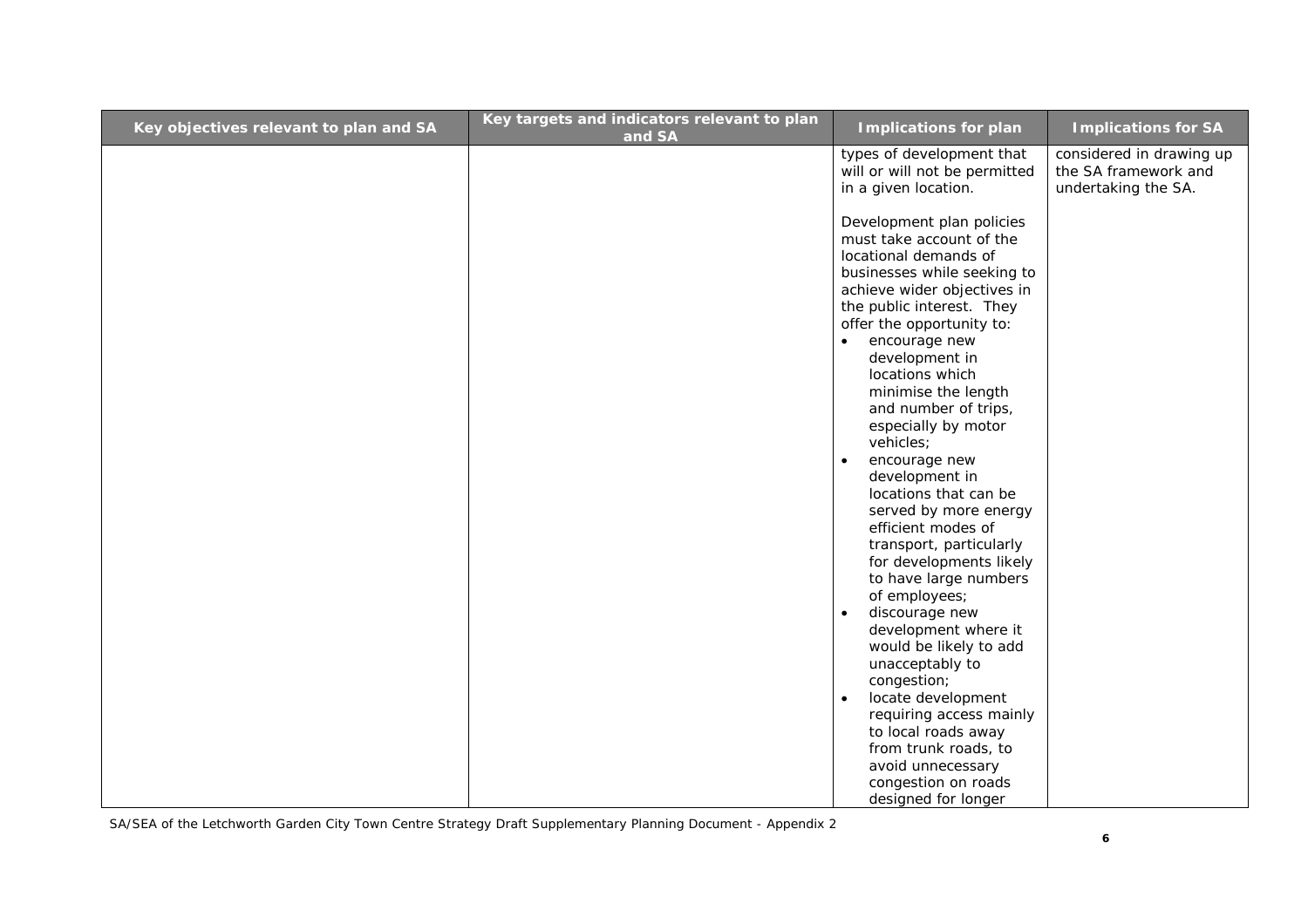| Key objectives relevant to plan and SA                                                                                                                                                                                                                                                                                                                                                                                                                                                                                                                                                                                                                                                                                                                                                                                                                                           | Key targets and indicators relevant to plan<br>and SA | <b>Implications for plan</b>                                                                                                                                                                                                                                                                                                                                                                                                                                                                                                                               | <b>Implications for SA</b>                                                                                                                                                                                                                                                                                                                                                                                                                                                                                     |
|----------------------------------------------------------------------------------------------------------------------------------------------------------------------------------------------------------------------------------------------------------------------------------------------------------------------------------------------------------------------------------------------------------------------------------------------------------------------------------------------------------------------------------------------------------------------------------------------------------------------------------------------------------------------------------------------------------------------------------------------------------------------------------------------------------------------------------------------------------------------------------|-------------------------------------------------------|------------------------------------------------------------------------------------------------------------------------------------------------------------------------------------------------------------------------------------------------------------------------------------------------------------------------------------------------------------------------------------------------------------------------------------------------------------------------------------------------------------------------------------------------------------|----------------------------------------------------------------------------------------------------------------------------------------------------------------------------------------------------------------------------------------------------------------------------------------------------------------------------------------------------------------------------------------------------------------------------------------------------------------------------------------------------------------|
|                                                                                                                                                                                                                                                                                                                                                                                                                                                                                                                                                                                                                                                                                                                                                                                                                                                                                  |                                                       | distance movement.<br>give reference for users<br>that will benefit from<br>increased rail freight in<br>localities close to rail<br>nodes.<br>ensure that<br>developments that are<br>detrimental to amenity<br>or a potential source of<br>pollution should be<br>separated from<br>sensitive land uses.                                                                                                                                                                                                                                                 |                                                                                                                                                                                                                                                                                                                                                                                                                                                                                                                |
| PPG13: Transport (2001)                                                                                                                                                                                                                                                                                                                                                                                                                                                                                                                                                                                                                                                                                                                                                                                                                                                          |                                                       | Status: Government policy                                                                                                                                                                                                                                                                                                                                                                                                                                                                                                                                  |                                                                                                                                                                                                                                                                                                                                                                                                                                                                                                                |
| Source:                                                                                                                                                                                                                                                                                                                                                                                                                                                                                                                                                                                                                                                                                                                                                                                                                                                                          |                                                       |                                                                                                                                                                                                                                                                                                                                                                                                                                                                                                                                                            |                                                                                                                                                                                                                                                                                                                                                                                                                                                                                                                |
| Land use planning has a key role in delivering<br>the Governments integrated transport strategy.<br>By shaping the pattern of development and<br>influencing the location, scale, density, design<br>and mix of land uses, planning can help to<br>reduce the need to travel, reduce the length of<br>journeys and make it safer and easier for people<br>to access jobs, shopping, leisure facilities and<br>services by public transport, walking, and<br>cycling.<br>The objectives of PPG13 are to integrate<br>planning and transport at the national, regional,<br>strategic and local level to:<br>promote more sustainable transport choices<br>for both people and for moving freight;<br>promote accessibility to jobs, shopping,<br>leisure facilities and services by public<br>transport, walking and cycling, and<br>reduce the need to travel, especially by car. | Not applicable                                        | In order to deliver the<br>objectives of PPG13, when<br>preparing development<br>plans and considering<br>planning applications, local<br>authorities should:<br>1. actively manage the<br>pattern of urban growth<br>to make the fullest use<br>of public transport, and<br>focus major generators<br>of travel demand in<br>city, town and district<br>centres and near to<br>major public transport<br>interchanges;<br>2. locate day to day<br>facilities which need to<br>be near their clients in<br>local centres so that<br>they are accessible by | The issues surrounding<br>access and travel are<br>important considerations<br>for the SA. Effective<br>access to employment,<br>education and services is<br>vital to improving QoL<br>and contributes to social<br>inclusion. But transport,<br>and the infrastructure to<br>support, it has large<br>environmental impacts,<br>including contributing to<br>greenhouse gas<br>emissions.<br>The SA must consider<br>these issues, and in<br>particular<br>Reducing the need<br>to travel by private<br>car; |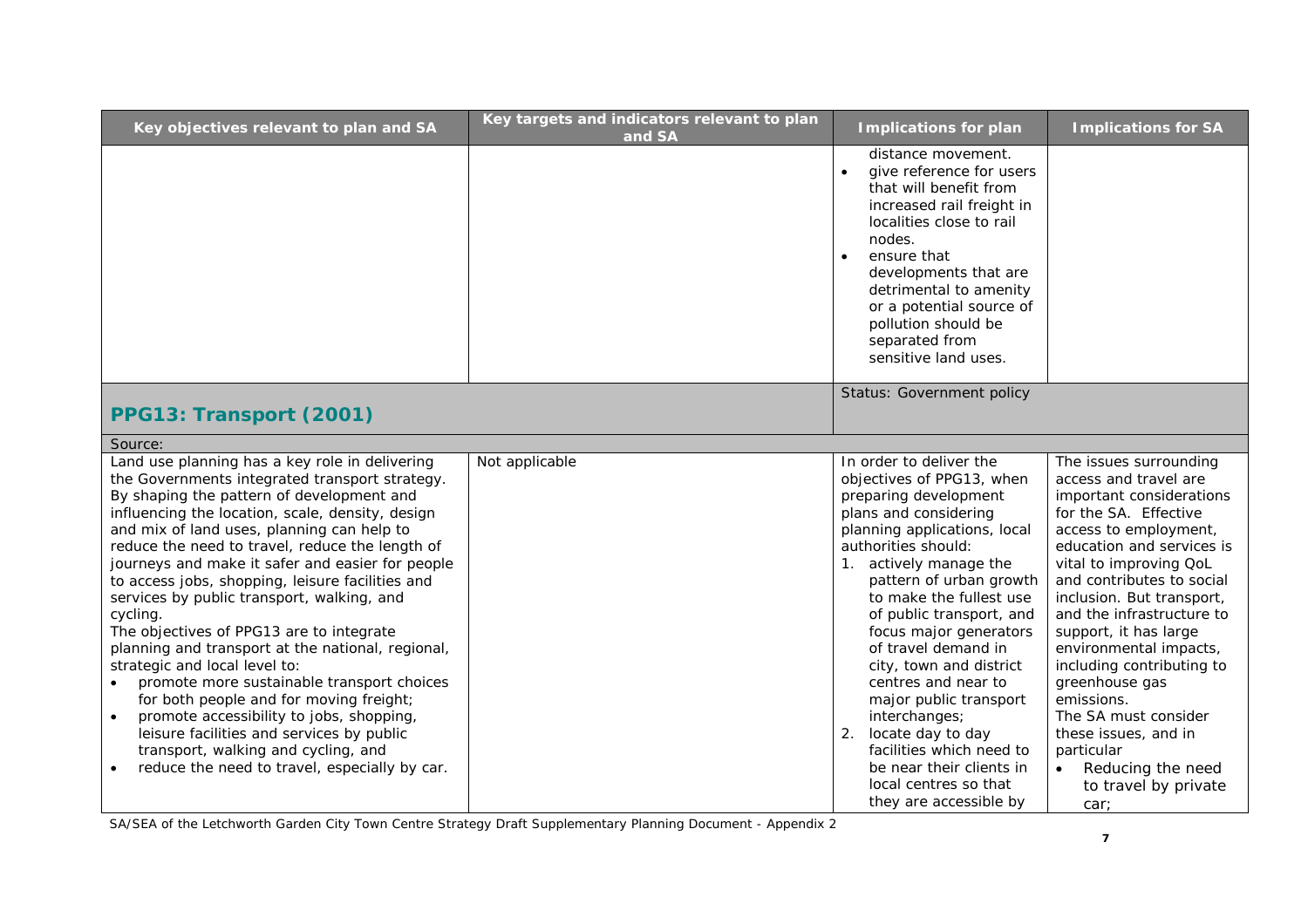| Key objectives relevant to plan and SA | Key targets and indicators relevant to plan<br>and SA | <b>Implications for plan</b>                                                                                                                                                                                                                                                                                                                                                                                                                                                                                                                                                                                                                                                                                                                                                                                                                                                                                                            | <b>Implications for SA</b>                                                                                                                           |
|----------------------------------------|-------------------------------------------------------|-----------------------------------------------------------------------------------------------------------------------------------------------------------------------------------------------------------------------------------------------------------------------------------------------------------------------------------------------------------------------------------------------------------------------------------------------------------------------------------------------------------------------------------------------------------------------------------------------------------------------------------------------------------------------------------------------------------------------------------------------------------------------------------------------------------------------------------------------------------------------------------------------------------------------------------------|------------------------------------------------------------------------------------------------------------------------------------------------------|
|                                        |                                                       | walking and cycling;<br>3. accommodate housing<br>principally within<br>existing urban areas,<br>planning for increased<br>intensity of<br>development for both<br>housing and other uses<br>at locations which are<br>highly accessible by<br>public transport,<br>walking and cycling;<br>4. ensure that<br>development<br>comprising jobs,<br>shopping, leisure and<br>services offers a<br>realistic choice of<br>access by public<br>transport, walking, and<br>cycling, recognising<br>that this may be less<br>achievable in some<br>rural areas;<br>5.<br>in rural areas, locate<br>most development for<br>housing, jobs,<br>shopping, leisure and<br>services in local service<br>centres which are<br>designated in the<br>development plan to<br>act as focal points for<br>housing, transport and<br>other services, and<br>encourage better<br>transport provision in<br>the countryside;<br>ensure that strategies<br>6. | $\bullet$<br>Reducing the<br>volume of freight<br>traffic; and<br>Improving<br>$\bullet$<br>accessibility of key<br>services to local<br>communities |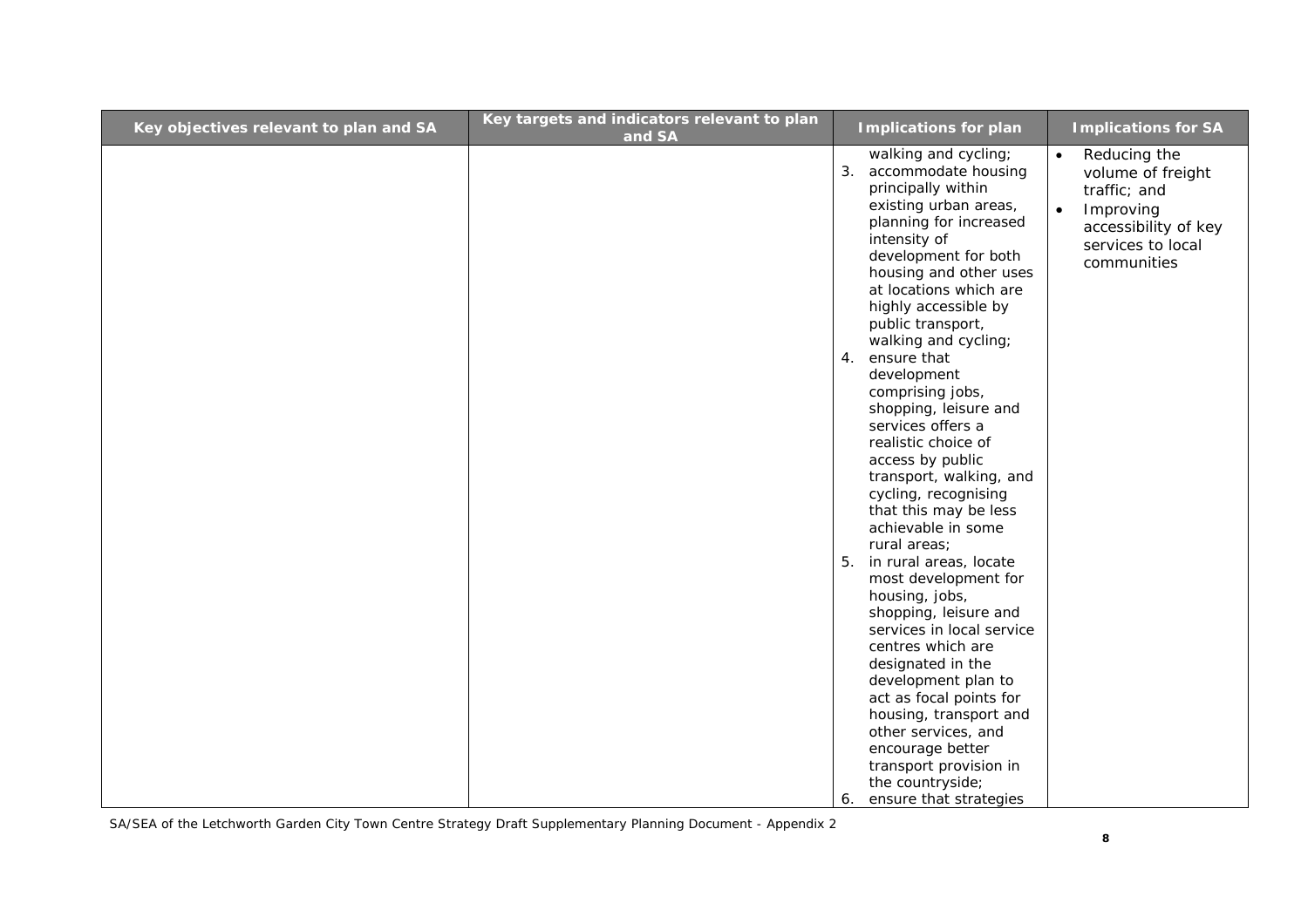| Key objectives relevant to plan and SA | Key targets and indicators relevant to plan<br>and SA |    | <b>Implications for plan</b>                 | <b>Implications for SA</b> |
|----------------------------------------|-------------------------------------------------------|----|----------------------------------------------|----------------------------|
|                                        |                                                       |    | in the development and                       |                            |
|                                        |                                                       |    | local transport plan                         |                            |
|                                        |                                                       |    | complement each other                        |                            |
|                                        |                                                       |    | and that consideration                       |                            |
|                                        |                                                       |    | of development plan<br>allocations and local |                            |
|                                        |                                                       |    | transport investment                         |                            |
|                                        |                                                       |    | and priorities are                           |                            |
|                                        |                                                       |    | closely linked;                              |                            |
|                                        |                                                       | 7. | use parking policies,                        |                            |
|                                        |                                                       |    | alongside other                              |                            |
|                                        |                                                       |    | planning and transport                       |                            |
|                                        |                                                       |    | measures, to promote                         |                            |
|                                        |                                                       |    | sustainable transport                        |                            |
|                                        |                                                       |    | choices and reduce                           |                            |
|                                        |                                                       |    | reliance on the car for                      |                            |
|                                        |                                                       |    | work and other                               |                            |
|                                        |                                                       |    | journeys;                                    |                            |
|                                        |                                                       | 8. | give priority to people                      |                            |
|                                        |                                                       |    | over ease of traffic                         |                            |
|                                        |                                                       |    | movement and plan to                         |                            |
|                                        |                                                       |    | provide more road                            |                            |
|                                        |                                                       |    | space to pedestrians,                        |                            |
|                                        |                                                       |    | cyclists and public<br>transport in town     |                            |
|                                        |                                                       |    | centres, local                               |                            |
|                                        |                                                       |    | neighbourhoods and                           |                            |
|                                        |                                                       |    | other areas with a                           |                            |
|                                        |                                                       |    | mixture of land uses;                        |                            |
|                                        |                                                       | 9. | ensure that the needs                        |                            |
|                                        |                                                       |    | of disabled people as                        |                            |
|                                        |                                                       |    | pedestrians, public                          |                            |
|                                        |                                                       |    | transport users and                          |                            |
|                                        |                                                       |    | motorists - are taken                        |                            |
|                                        |                                                       |    | into account in the                          |                            |
|                                        |                                                       |    | implementation of                            |                            |
|                                        |                                                       |    | planning policies and                        |                            |
|                                        |                                                       |    | traffic management                           |                            |
|                                        |                                                       |    | schemes, and in the                          |                            |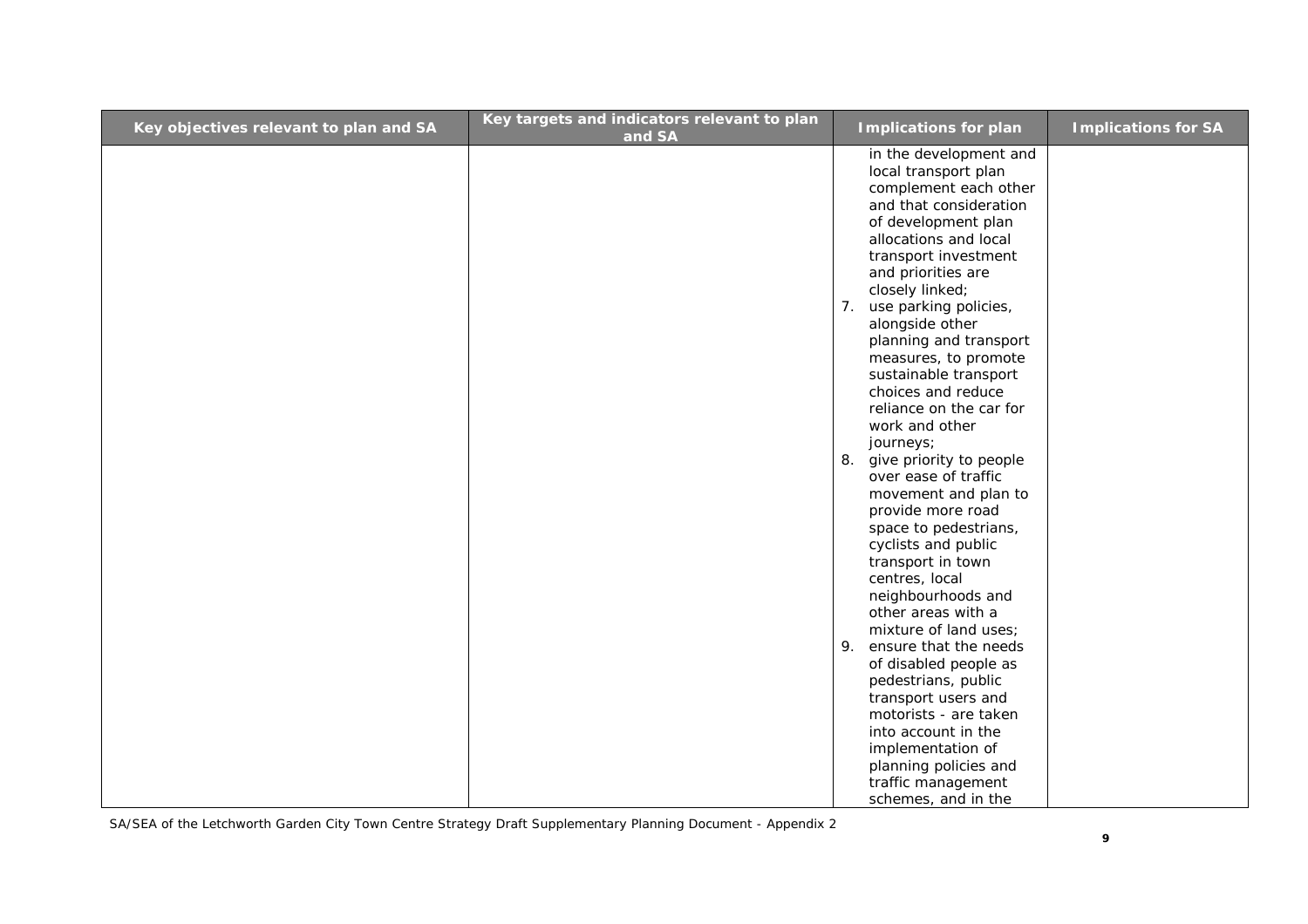| Key objectives relevant to plan and SA | Key targets and indicators relevant to plan<br>and SA | <b>Implications for plan</b>                                                                                                                                                                                                                                                                                                                                                                                                                                                                                    | <b>Implications for SA</b> |
|----------------------------------------|-------------------------------------------------------|-----------------------------------------------------------------------------------------------------------------------------------------------------------------------------------------------------------------------------------------------------------------------------------------------------------------------------------------------------------------------------------------------------------------------------------------------------------------------------------------------------------------|----------------------------|
|                                        |                                                       | design of individual<br>developments; consider<br>how best to reduce<br>crime and the fear of<br>crime, and seek by the<br>design and layout of<br>developments and<br>areas, to secure<br>community safety and<br>road safety; and<br>10. protect sites and routes<br>which could be critical<br>in developing<br>infrastructure to widen<br>transport choices for<br>both passenger and<br>freight movements.                                                                                                 |                            |
|                                        |                                                       | With regard to planning<br>obligations, the guidance<br>says that:<br>• Planning obligations<br>should be used to<br>achieve improvements<br>to public transport,<br>walking and cycling,<br>were such measures<br>would be likely to<br>influence travel patterns<br>to the site involved,<br>either on their own, or<br>as part of a package of<br>measures. Examples<br>might include<br>improvements to a bus<br>service or cycle route<br>which goes near the<br>site, or pedestrian<br>improvements which |                            |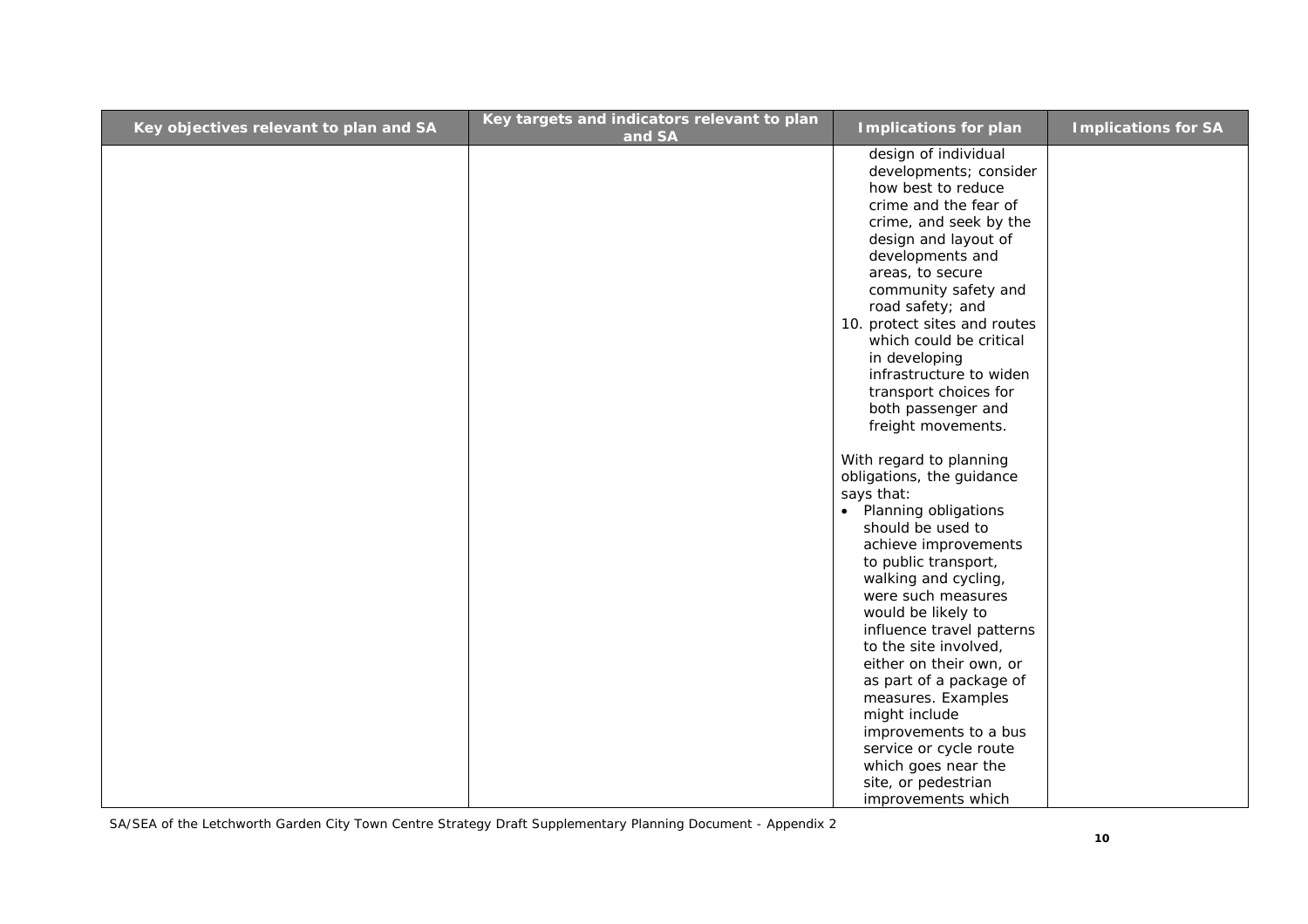| Key objectives relevant to plan and SA                                                                                                                                                            | Key targets and indicators relevant to plan<br>and SA | <b>Implications for plan</b>                                                                                                                                                                                                                                                                                                                                                                                                                                                                                                                                                                                                                                                                                                 | <b>Implications for SA</b>                                                                                                                                                                                                                             |
|---------------------------------------------------------------------------------------------------------------------------------------------------------------------------------------------------|-------------------------------------------------------|------------------------------------------------------------------------------------------------------------------------------------------------------------------------------------------------------------------------------------------------------------------------------------------------------------------------------------------------------------------------------------------------------------------------------------------------------------------------------------------------------------------------------------------------------------------------------------------------------------------------------------------------------------------------------------------------------------------------------|--------------------------------------------------------------------------------------------------------------------------------------------------------------------------------------------------------------------------------------------------------|
|                                                                                                                                                                                                   |                                                       | make it easier and safer<br>to walk to the site from<br>other developments or<br>from public transport.                                                                                                                                                                                                                                                                                                                                                                                                                                                                                                                                                                                                                      |                                                                                                                                                                                                                                                        |
| PPG15: Planning and the Historic Environment (2001)                                                                                                                                               |                                                       | <b>Status: Government policy</b>                                                                                                                                                                                                                                                                                                                                                                                                                                                                                                                                                                                                                                                                                             |                                                                                                                                                                                                                                                        |
| Source:                                                                                                                                                                                           |                                                       |                                                                                                                                                                                                                                                                                                                                                                                                                                                                                                                                                                                                                                                                                                                              |                                                                                                                                                                                                                                                        |
| PPG 15 provides a full statement of Government<br>policies for the identification and protection of<br>historic buildings, conservation areas, and other<br>elements of the historic environment. | Not applicable                                        | Local plans (the LDF)<br>should:<br>set out more detailed<br>development control<br>policies for an<br>authority's area: they<br>should include both the<br>policies which will apply<br>over the area as a<br>whole, and any policies<br>and proposals which<br>will apply to particular<br>neighbourhoods.<br>set out clearly the<br>planning authority's<br>policies for the<br>preservation and<br>enhancement of the<br>historic environment in<br>their area, and the<br>factors which will be<br>taken into account in<br>assessing different<br>types of planning<br>application - for<br>example, proposals for<br>the change of use of<br>particular types of<br>historic building or for<br>new development which | Conserving the historic<br>environment is important<br>to sustainable<br>development. The<br>District's cultural heritage<br>is an irreplaceable<br>resource. An SEA/ SA<br>objective should aim to<br>protect or enhance the<br>historic environment. |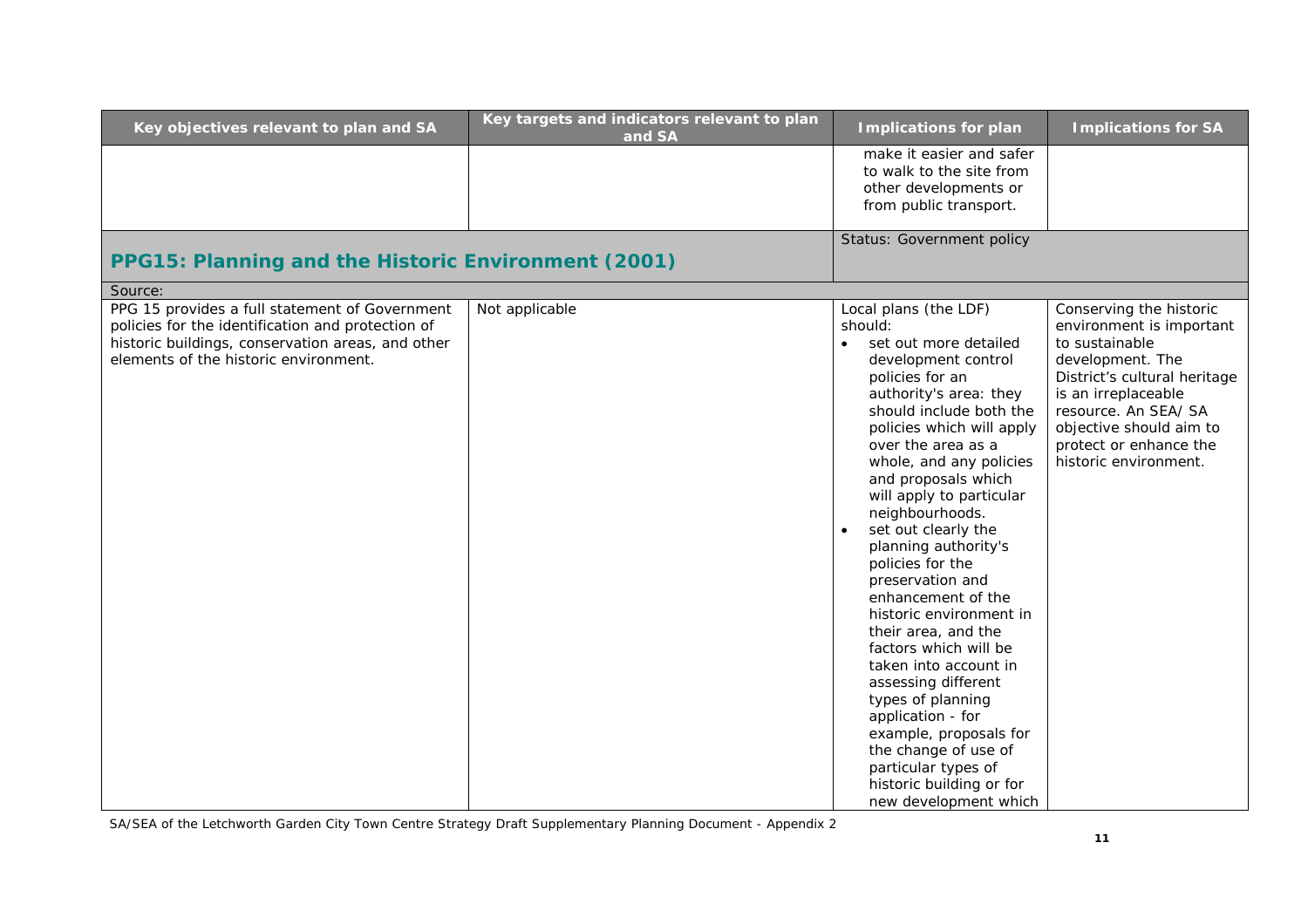| Key objectives relevant to plan and SA                                                                                                                                                                                                                                                                                                                                                                                               | Key targets and indicators relevant to plan<br>and SA | <b>Implications for plan</b>                                                                                                                                                                                                                                                                                                                                                                                          | <b>Implications for SA</b>                                                                                                                |
|--------------------------------------------------------------------------------------------------------------------------------------------------------------------------------------------------------------------------------------------------------------------------------------------------------------------------------------------------------------------------------------------------------------------------------------|-------------------------------------------------------|-----------------------------------------------------------------------------------------------------------------------------------------------------------------------------------------------------------------------------------------------------------------------------------------------------------------------------------------------------------------------------------------------------------------------|-------------------------------------------------------------------------------------------------------------------------------------------|
|                                                                                                                                                                                                                                                                                                                                                                                                                                      |                                                       | would affect their<br>setting.<br>include a strategy for<br>$\bullet$<br>the economic<br>regeneration of<br>rundown areas, and in<br>particular seek to<br>identify the<br>opportunities which the<br>historic fabric of an<br>area can offer as a<br>focus for regeneration.<br>Excessively detailed or<br>inflexible policies<br>concerning individual<br>buildings or groups of<br>buildings should be<br>avoided. |                                                                                                                                           |
| PPG16: Archaeology and Planning (2001)                                                                                                                                                                                                                                                                                                                                                                                               |                                                       | Status: Government policy                                                                                                                                                                                                                                                                                                                                                                                             |                                                                                                                                           |
| Source:                                                                                                                                                                                                                                                                                                                                                                                                                              |                                                       |                                                                                                                                                                                                                                                                                                                                                                                                                       |                                                                                                                                           |
| PPG16 sets out the Secretary of State's policy on<br>archaeological remains on land, and how they<br>should be preserved or recorded both in an<br>urban setting and in the countryside. It gives<br>advice on the handling of archaeological remains<br>and discoveries under the development plan and<br>control systems, including the weight to be given<br>to them in planning decisions and the use of<br>planning conditions. | Not applicable                                        | Development plans should<br>reconcile the need for<br>development with the<br>interests of conservation<br>including archaeology and<br>should include policies for<br>the protection,<br>enhancement and<br>preservation of sites of<br>archaeological interest and<br>of their settings.                                                                                                                            | In general one of the<br>SEA/ SA objectives<br>should aim to protect or<br>enhance the historic<br>environment, including<br>archaeology. |
| PPG17: Planning for Sport, Open Space and Recreation (1991)                                                                                                                                                                                                                                                                                                                                                                          |                                                       | Status: Government policy                                                                                                                                                                                                                                                                                                                                                                                             |                                                                                                                                           |
| Source:                                                                                                                                                                                                                                                                                                                                                                                                                              |                                                       |                                                                                                                                                                                                                                                                                                                                                                                                                       |                                                                                                                                           |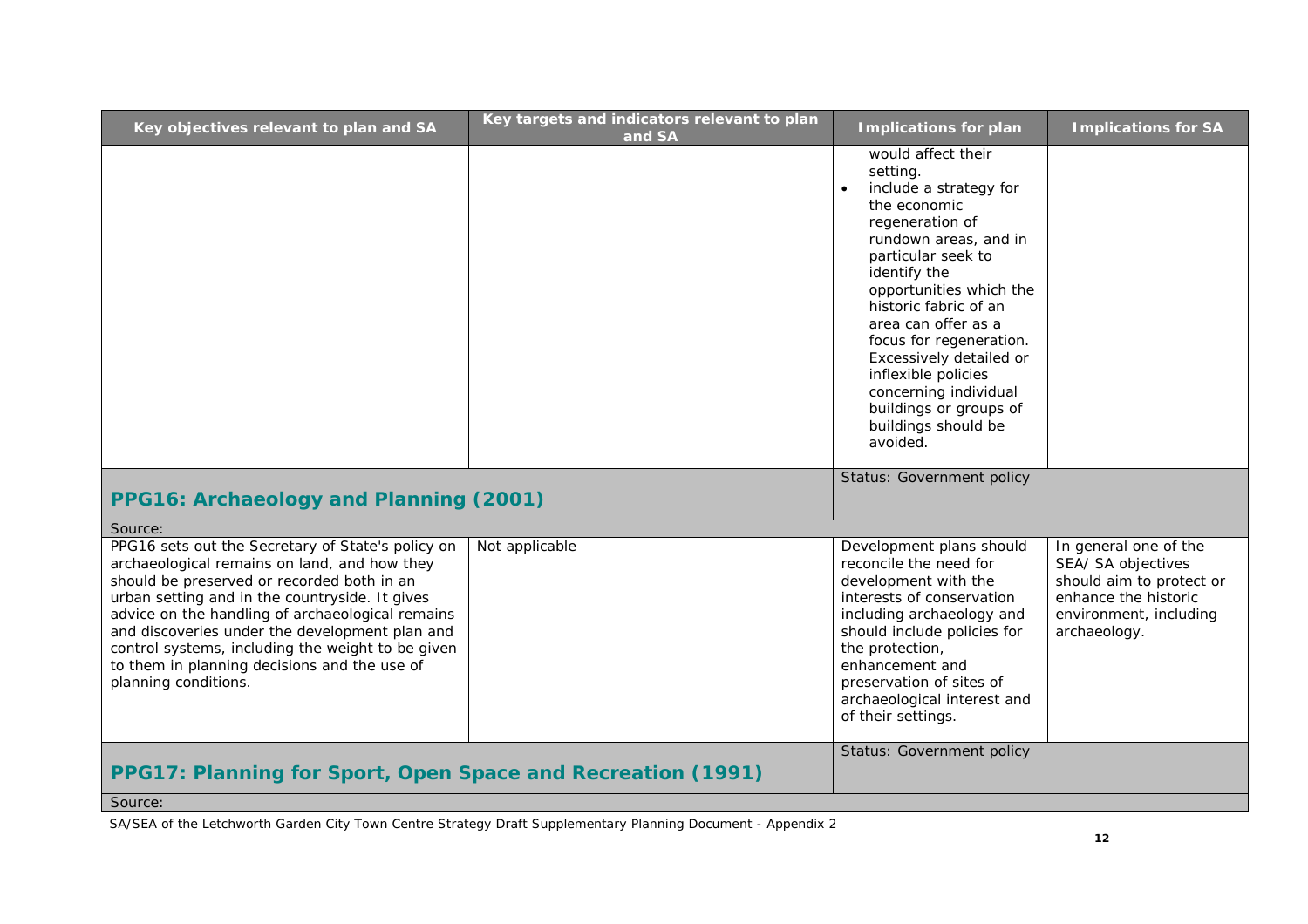| Key objectives relevant to plan and SA                                                                                                                                                                                                                                                                                                                                                                                                                                                                                  | Key targets and indicators relevant to plan<br>and SA | <b>Implications for plan</b>                                                                                                                                                                                                                                                                                                                                                                                                                                                                                                                                                                                                                                                                                                                                                                                                                                                                                                                                          | <b>Implications for SA</b>                                                                                                                          |
|-------------------------------------------------------------------------------------------------------------------------------------------------------------------------------------------------------------------------------------------------------------------------------------------------------------------------------------------------------------------------------------------------------------------------------------------------------------------------------------------------------------------------|-------------------------------------------------------|-----------------------------------------------------------------------------------------------------------------------------------------------------------------------------------------------------------------------------------------------------------------------------------------------------------------------------------------------------------------------------------------------------------------------------------------------------------------------------------------------------------------------------------------------------------------------------------------------------------------------------------------------------------------------------------------------------------------------------------------------------------------------------------------------------------------------------------------------------------------------------------------------------------------------------------------------------------------------|-----------------------------------------------------------------------------------------------------------------------------------------------------|
| Open spaces, sport and recreation all underpin<br>people's quality of life. Well designed and<br>implemented planning policies for open space,<br>sport and recreation are therefore fundamental<br>to delivering broader Government objectives.<br>These include:<br>supporting an urban renaissance.<br>$\bullet$<br>supporting a rural renewal.<br>$\bullet$<br>promotion of social inclusion and community<br>$\bullet$<br>cohesion<br>health and well being<br>$\bullet$<br>promoting more sustainable development | Not applicable                                        | Planning for open spaces<br>should be based on local<br>standards established by<br>the assessment of local<br>needs and an audit of<br>existing provision.<br>Existing open space,<br>sports and recreational<br>buildings and land<br>should not be built on<br>unless an assessment<br>has been undertaken<br>which has clearly<br>shown the open space<br>or the buildings and<br>land to be surplus to<br>requirements.<br>Open space and sports<br>and recreational<br>facilities that are of<br>high quality, or of<br>particular value to a<br>local community,<br>should be recognised<br>and given protection by<br>local authorities<br>through appropriate<br>policies in plans.<br>Parks, recreation<br>grounds, playing fields<br>and allotments must<br>not be regarded as<br>'previouslydeveloped<br>land', as defined in<br>annex C of PPG3. Even<br>where land does fall<br>within the definition of<br>'previously-developed',<br>its existing and | The objectives of this PPG<br>conform with many<br>sustainability objectives.<br>The SA should ensure<br>that NHDC SDP meets<br>these requirements. |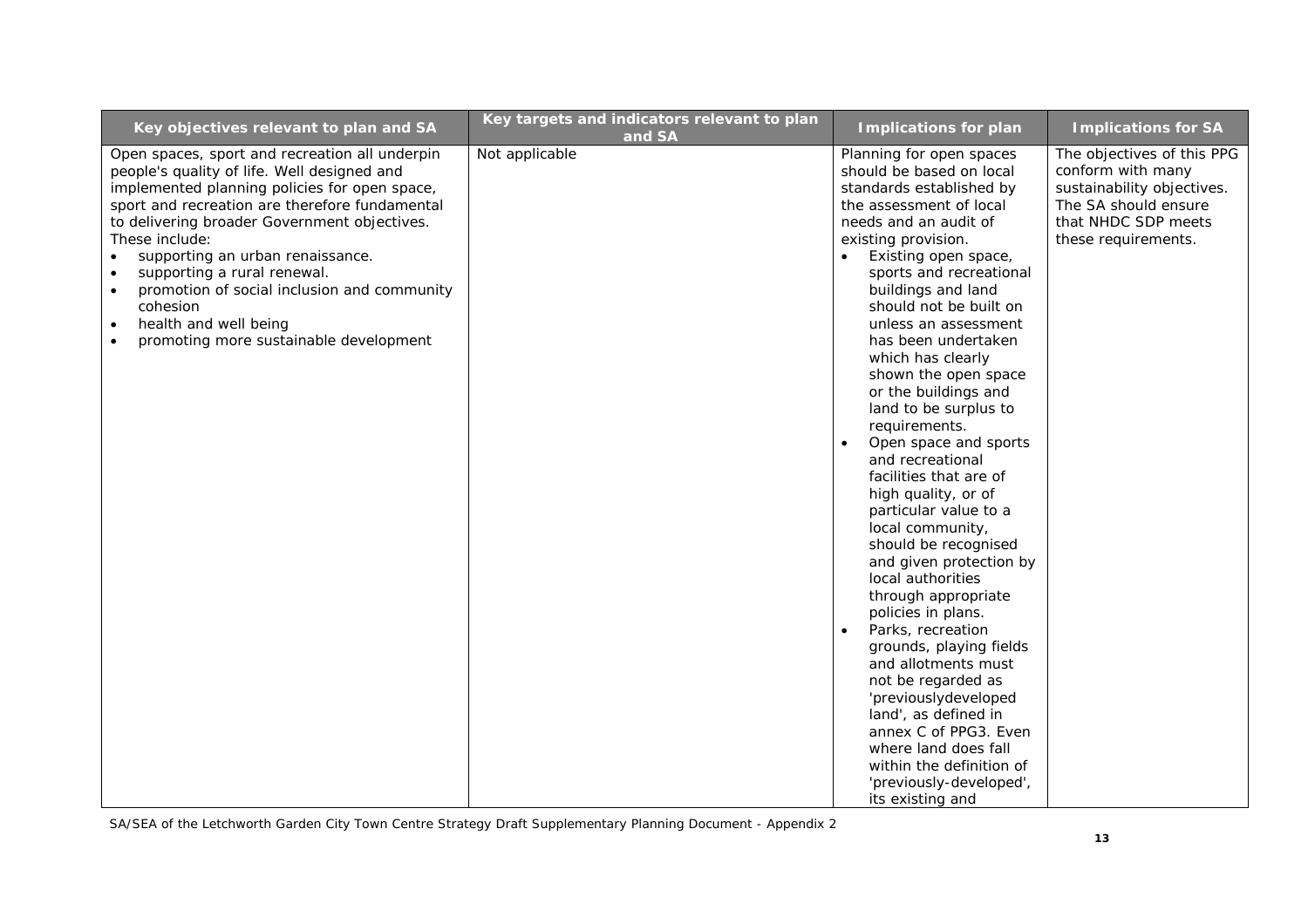| Key objectives relevant to plan and SA                                                                                                                                                                                                                                                                                                                                                                                                                     |                | Key targets and indicators relevant to plan<br>and SA                                                                                                         | <b>Implications for plan</b>                                                                                                                                                                                                                                                                                                                                               | <b>Implications for SA</b>                                                        |
|------------------------------------------------------------------------------------------------------------------------------------------------------------------------------------------------------------------------------------------------------------------------------------------------------------------------------------------------------------------------------------------------------------------------------------------------------------|----------------|---------------------------------------------------------------------------------------------------------------------------------------------------------------|----------------------------------------------------------------------------------------------------------------------------------------------------------------------------------------------------------------------------------------------------------------------------------------------------------------------------------------------------------------------------|-----------------------------------------------------------------------------------|
|                                                                                                                                                                                                                                                                                                                                                                                                                                                            |                |                                                                                                                                                               | potential value for<br>recreation and other<br>purposes should be<br>properly assessed<br>before development is<br>considered.<br>The location of new<br>$\bullet$<br>areas of open space,<br>sports and recreational<br>facilities, should<br>promote objectives<br>including accessibility,<br>regeneration and social<br>inclusion.<br><b>Status: Government policy</b> |                                                                                   |
| PPG25: Development and Flood Risk (2000)                                                                                                                                                                                                                                                                                                                                                                                                                   |                |                                                                                                                                                               |                                                                                                                                                                                                                                                                                                                                                                            |                                                                                   |
| Source: http://www.odpm.gov.uk/index.asp?id=1144113<br>This guidance explains how flood risk should be<br>considered at all stages of the planning and<br>development process in order to reduce future<br>damage to property and loss of life. It sets out<br>the importance the Government attaches to the<br>management and reduction of flood risk in the<br>land-use planning process, to acting on a<br>precautionary basis and to taking account of | Not applicable | The Guidance states that:<br>planning consideration;<br>the Environment Agency has the lead role in<br>$\bullet$<br>and in relation to planning applications; | the susceptibility of land to flooding is a material<br>providing advice on flood issues, at a strategic level<br>policies in development plans should outline the<br>consideration which will be given to flood issues,                                                                                                                                                   | The SA should ensure that<br>flood risks are adequately<br>considered in the SDP. |
| climate change.                                                                                                                                                                                                                                                                                                                                                                                                                                            |                | the prediction of flooding and that flood risk is<br>and managing it elsewhere;<br>planning authorities should recognise the                                  | recognising the uncertainties that are inherent in<br>expected to increase as a result of climate change;<br>planning authorities should apply the precautionary<br>principle to the issue of flood risk, using a riskbased<br>search sequence to avoid such risk where possible<br>importance of functional flood plains, where water                                     |                                                                                   |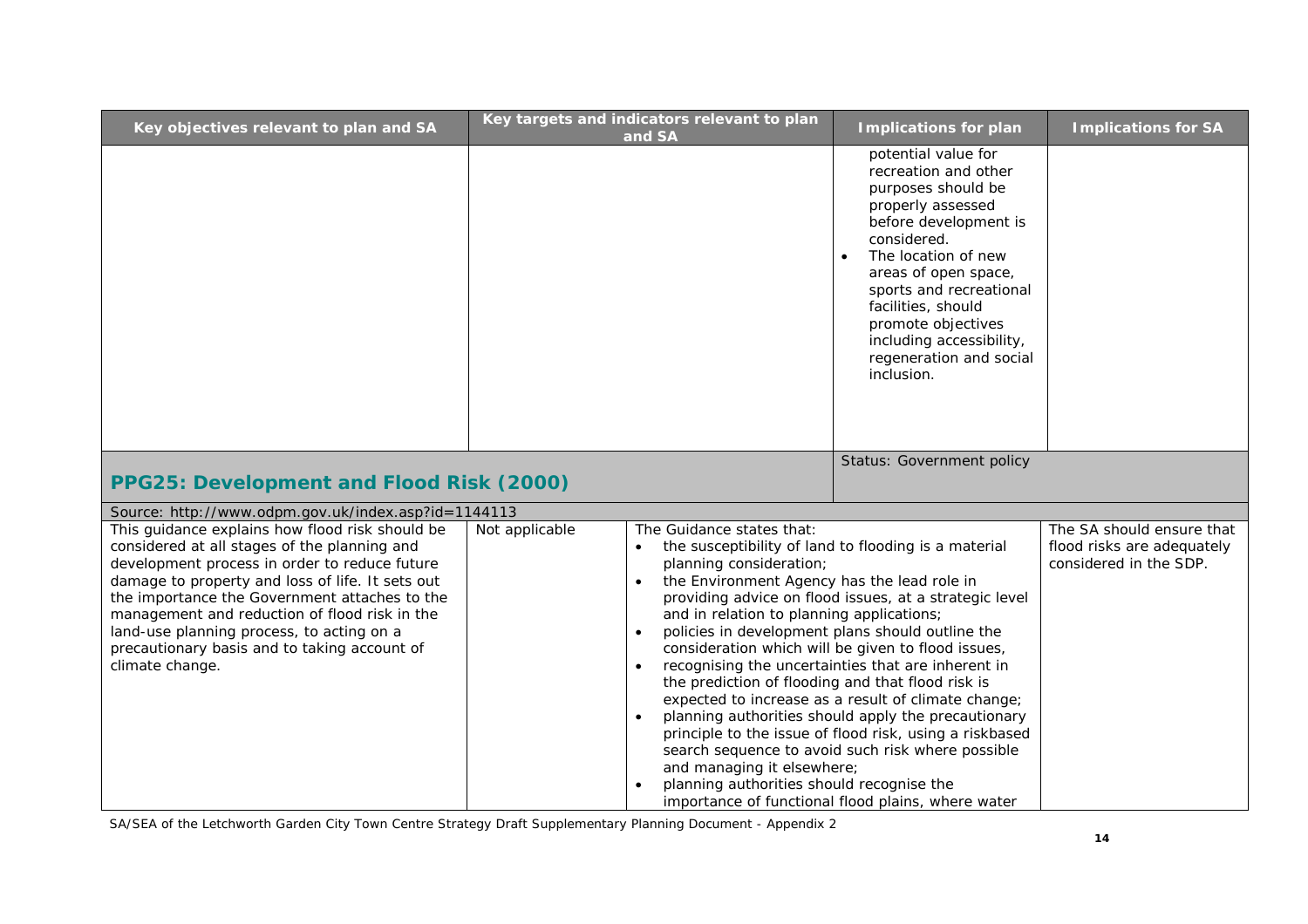| Key objectives relevant to plan and SA                                                                                                                                                                                                                                                                                                                                                                                                                                                                                            | Key targets and indicators relevant to plan<br>and $SA$                                                                                                                                                                                                                                                 | <b>Implications for plan</b>                                                                                                                                                                                                                                                                                                                                                                                                                                                           | <b>Implications for SA</b>                                                                                                              |
|-----------------------------------------------------------------------------------------------------------------------------------------------------------------------------------------------------------------------------------------------------------------------------------------------------------------------------------------------------------------------------------------------------------------------------------------------------------------------------------------------------------------------------------|---------------------------------------------------------------------------------------------------------------------------------------------------------------------------------------------------------------------------------------------------------------------------------------------------------|----------------------------------------------------------------------------------------------------------------------------------------------------------------------------------------------------------------------------------------------------------------------------------------------------------------------------------------------------------------------------------------------------------------------------------------------------------------------------------------|-----------------------------------------------------------------------------------------------------------------------------------------|
|                                                                                                                                                                                                                                                                                                                                                                                                                                                                                                                                   | flows or is held at times of flood, and avoid<br>inappropriate development on undeveloped and<br>are required because of the development; and<br>that the consideration of flood risk and its<br>management needs to be applied on a whole-<br>catchment basis and not be restricted to flood<br>plains | undefended flood plains developers should fund the<br>provision and maintenance of flood defences that<br>planning policies and decisions should recognise                                                                                                                                                                                                                                                                                                                             |                                                                                                                                         |
| <b>Draft PPS25 Development and Flood Risk</b><br>(Consultation Draft ODPM 2005)                                                                                                                                                                                                                                                                                                                                                                                                                                                   |                                                                                                                                                                                                                                                                                                         |                                                                                                                                                                                                                                                                                                                                                                                                                                                                                        |                                                                                                                                         |
| Source: http://www.odpm.gov.uk/embedded_object.asp?id=1162060                                                                                                                                                                                                                                                                                                                                                                                                                                                                     |                                                                                                                                                                                                                                                                                                         |                                                                                                                                                                                                                                                                                                                                                                                                                                                                                        |                                                                                                                                         |
| The Draft says that local planning authorities<br>(LPAs) should prepare and implement planning<br>strategies that help to deliver sustainable<br>development by:<br>- identifying land at risk and the degree of risk<br>of flooding from river, sea and other<br>sources in their areas;<br>- preparing Regional or Strategic Flood Risk<br>Assessments (RFRAs/SFRAs) as appropriate,<br>either as part of the Sustainability Appraisal of<br>their plans or as a freestanding assessment<br>that contributes to that Appraisal; | The Draft says that:<br>the allocation of sites and the control of<br>so that some existing development may not be<br>more sustainable locations;                                                                                                                                                       | LPAs should prepare LDDs that set out policies for<br>development which avoid flood risk to people and<br>property where possible and manage it elsewhere,<br>reflecting the approach to managing flood risk in<br>this PPS and in the RSS for their region. Where<br>climate change is expected to increase flood risk<br>sustainable in the long-term, LPAs should take this<br>into account in the preparation of LDDs, as there<br>may be opportunities to relocate development to | The SA should ensure<br>that flood risks are<br>adequately considered in<br>the SDP. There is<br>currently no RFRA or<br>SFRA in place. |
| - framing policies for the location of<br>development which avoid flood risk to people<br>and property where possible and manage any<br>residual risk, taking account of the impacts of<br>climate change;<br>- reducing flood risk to and from new<br>development through location, layout and                                                                                                                                                                                                                                   | flood risk should be considered alongside other<br>spatial planning concerns such as transport,<br>housing, economic growth, natural resources,<br>regeneration and the management of other<br>hazards. Policies should recognise the positive<br>flood risk can make to the development of             | contribution that avoidance and management of                                                                                                                                                                                                                                                                                                                                                                                                                                          |                                                                                                                                         |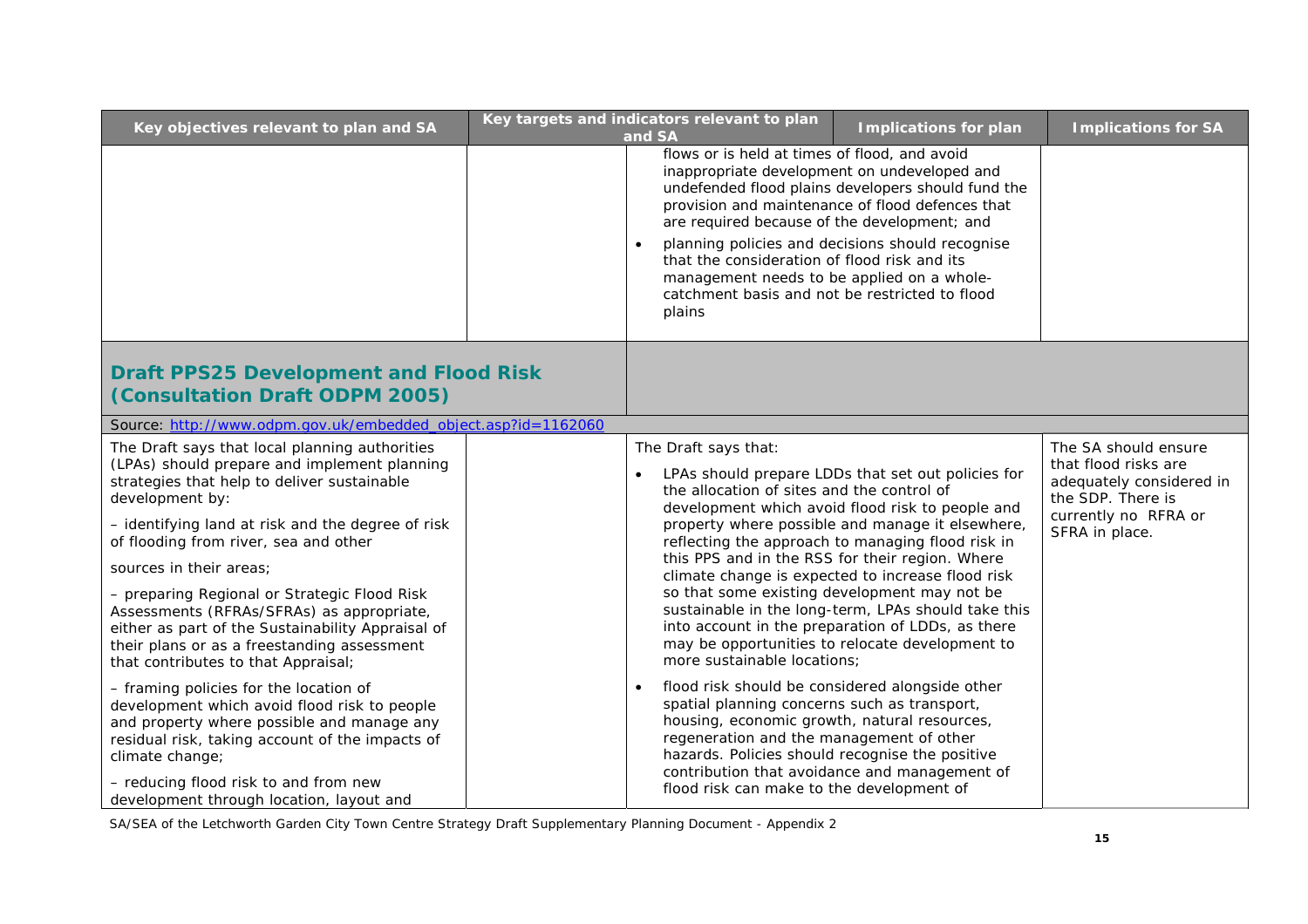| Key objectives relevant to plan and SA                                                                                                                                                                                                                                                                                   |                     | Key targets and indicators relevant to plan<br>and SA                                      | <b>Implications for plan</b> | <b>Implications for SA</b>                                                                                               |
|--------------------------------------------------------------------------------------------------------------------------------------------------------------------------------------------------------------------------------------------------------------------------------------------------------------------------|---------------------|--------------------------------------------------------------------------------------------|------------------------------|--------------------------------------------------------------------------------------------------------------------------|
| design, including the application of a<br>sustainable approach to drainage;                                                                                                                                                                                                                                              |                     | sustainable communities. They should be<br>integrated effectively with other strategies of |                              |                                                                                                                          |
| - using opportunities offered by new<br>development to reduce flood risk to<br>communities;                                                                                                                                                                                                                              |                     | material significance.                                                                     |                              |                                                                                                                          |
| - only permitting development in areas of flood<br>risk when there are no suitable alternative sites<br>in areas of lower flood risk and the benefits of<br>the development outweigh the risks from<br>flooding;                                                                                                         |                     |                                                                                            |                              |                                                                                                                          |
| - working effectively with the Environment<br>Agency and other stakeholders to ensure that<br>best use is made of their expertise and<br>information so that decisions on planning<br>applications can be delivered expeditiously; and                                                                                   |                     |                                                                                            |                              |                                                                                                                          |
| - ensuring spatial planning supports flood risk<br>management and emergency planning.                                                                                                                                                                                                                                    |                     |                                                                                            |                              |                                                                                                                          |
|                                                                                                                                                                                                                                                                                                                          |                     | <b>Status: Government policy</b>                                                           |                              |                                                                                                                          |
| <b>PPS1: Delivering Sustainable Development</b><br>(ODPM 2005)                                                                                                                                                                                                                                                           |                     |                                                                                            |                              |                                                                                                                          |
| Source: http://www.odpm.gov.uk/stellent/groups/odpm_planning/documents/page/odpm_plan_035506.hcsp                                                                                                                                                                                                                        |                     |                                                                                            |                              |                                                                                                                          |
| Sustainable development is identified as the key<br>principle underlying planning. Planning is<br>charged with addressing sustainable<br>development through:<br>making suitable land available for<br>development in line with economic, social<br>and environmental objectives to improve<br>people's quality of life; | No specific targets |                                                                                            | Key policy context.          | Ensure that the key<br>policy requirements are<br>reflected in the SA<br>Framework objectives<br>and appraisal criteria. |
| contributing to sustainable economic<br>development;                                                                                                                                                                                                                                                                     |                     |                                                                                            |                              |                                                                                                                          |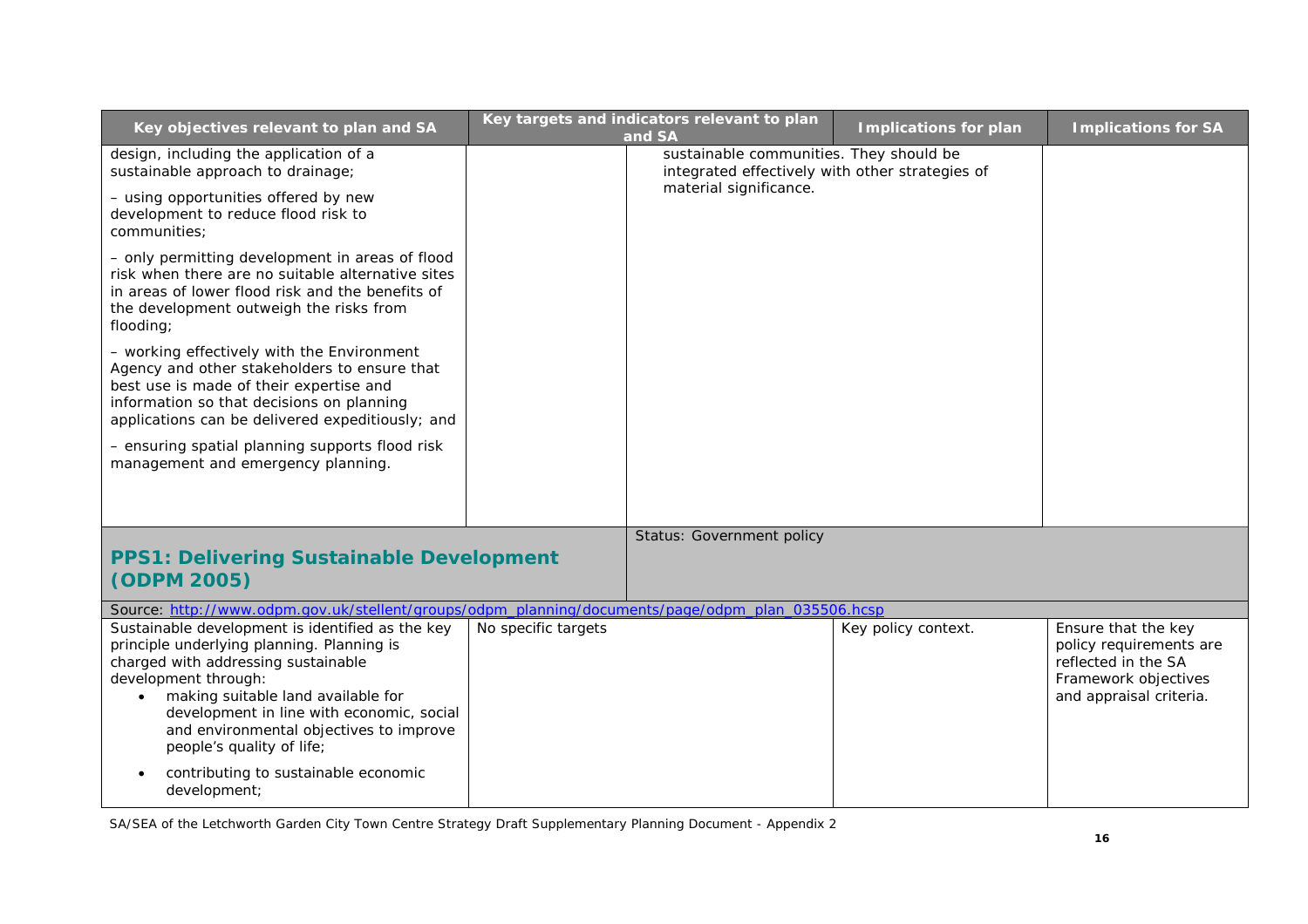| Key objectives relevant to plan and SA                                                                                                                                                                                                                                                                                                                                                                                                                                                                                                                          | Key targets and indicators relevant to plan<br>and SA                                            | <b>Implications for plan</b>                                                                                                                                                                                                                                                | <b>Implications for SA</b>                                                                                                                                                                                                                                                               |
|-----------------------------------------------------------------------------------------------------------------------------------------------------------------------------------------------------------------------------------------------------------------------------------------------------------------------------------------------------------------------------------------------------------------------------------------------------------------------------------------------------------------------------------------------------------------|--------------------------------------------------------------------------------------------------|-----------------------------------------------------------------------------------------------------------------------------------------------------------------------------------------------------------------------------------------------------------------------------|------------------------------------------------------------------------------------------------------------------------------------------------------------------------------------------------------------------------------------------------------------------------------------------|
| protecting and enhancing the natural and<br>$\bullet$<br>historic environment, the quality and<br>character of the countryside, and existing<br>communities;                                                                                                                                                                                                                                                                                                                                                                                                    |                                                                                                  |                                                                                                                                                                                                                                                                             |                                                                                                                                                                                                                                                                                          |
| ensuring high quality development<br>$\bullet$<br>through good and inclusive design, and<br>the efficient use of resources; and,                                                                                                                                                                                                                                                                                                                                                                                                                                |                                                                                                  |                                                                                                                                                                                                                                                                             |                                                                                                                                                                                                                                                                                          |
| ensuring that development supports<br>$\bullet$<br>existing communities and contributes to<br>the creation of safe, sustainable, liveable<br>and mixed communities with good access<br>to jobs and key services for all members<br>of the community.                                                                                                                                                                                                                                                                                                            |                                                                                                  |                                                                                                                                                                                                                                                                             |                                                                                                                                                                                                                                                                                          |
|                                                                                                                                                                                                                                                                                                                                                                                                                                                                                                                                                                 |                                                                                                  | Status: Government policy                                                                                                                                                                                                                                                   |                                                                                                                                                                                                                                                                                          |
| PPS6: Planning for Town Centres (ODPM 2005)                                                                                                                                                                                                                                                                                                                                                                                                                                                                                                                     |                                                                                                  |                                                                                                                                                                                                                                                                             |                                                                                                                                                                                                                                                                                          |
|                                                                                                                                                                                                                                                                                                                                                                                                                                                                                                                                                                 | Source: http://www.odpm.gov.uk/stellent/groups/odpm_planning/documents/page/odpm_plan_036805.pdf |                                                                                                                                                                                                                                                                             |                                                                                                                                                                                                                                                                                          |
| The Government's key objective for town centres<br>is to promote their vitality and viability by:<br>planning for the growth and development<br>$\bullet$<br>of existing centres; and<br>promoting and enhancing existing<br>$\bullet$<br>centres, by focusing development in such<br>centres and encouraging a wide range of<br>services in a good environment,<br>accessible to all.<br>These key objectives must also take into account<br>other Government objectives:<br>enhancing consumer choice by making<br>provision for a range of shopping, leisure | No specific targets                                                                              | Planning authorities are<br>required to:<br>actively promote<br>$\bullet$<br>growth and manage<br>change in town<br>centres:<br>define a network<br>and a hierarchy of<br>centres each<br>performing their<br>appropriate role to<br>meet the needs of<br>their catchments: | The PPS notes that the<br>Government's wider<br>policy objectives are also<br>relevant, insofar as they<br>would not be inconsistent<br>with the key objectives as<br>follows:<br>• to promote social<br>inclusion,<br>ensuring that<br>communities<br>have access to a<br>range of main |
| and local services, which allow genuine<br>choice to meet the needs of the entire<br>community, and particularly socially-<br>excluded groups;<br>supporting efficient, competitive and<br>innovative retail, leisure, tourism and<br>other sectors, with improving                                                                                                                                                                                                                                                                                             |                                                                                                  | and<br>adopt a proactive,<br>$\bullet$<br>plan-led approach<br>to planning for<br>town centres,<br>through regional<br>and local planning.                                                                                                                                  | town centre uses,<br>and that<br>deficiencies in<br>provision in areas<br>with poor access<br>to facilities are<br>remedied;                                                                                                                                                             |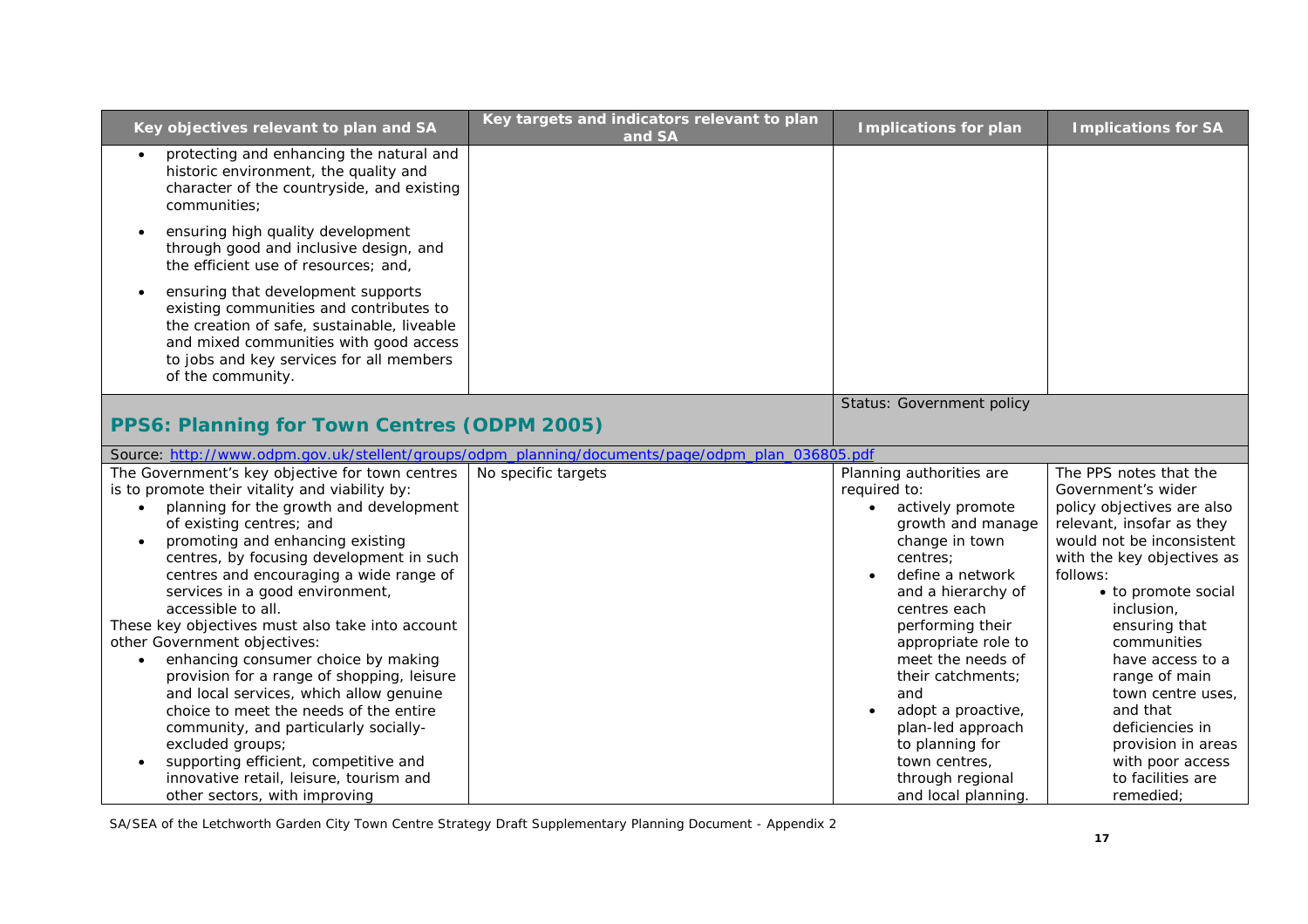| productivity; and<br>improving accessibility, ensuring that<br>$\bullet$<br>existing or new development is, or will<br>be, accessible and well-served by a | Within a regional planning<br>context, local planning<br>authorities should actively<br>plan for growth and<br>manage change in town                                                                                                                                                                                                                                                                                                                                                                                                                                                          | $\bullet$ to encourage<br>investment to<br>regenerate<br>deprived areas,                                                                                                                                                                                                                                                                                                                                                                                                                                                                                                                                       |
|------------------------------------------------------------------------------------------------------------------------------------------------------------|-----------------------------------------------------------------------------------------------------------------------------------------------------------------------------------------------------------------------------------------------------------------------------------------------------------------------------------------------------------------------------------------------------------------------------------------------------------------------------------------------------------------------------------------------------------------------------------------------|----------------------------------------------------------------------------------------------------------------------------------------------------------------------------------------------------------------------------------------------------------------------------------------------------------------------------------------------------------------------------------------------------------------------------------------------------------------------------------------------------------------------------------------------------------------------------------------------------------------|
| choice of means of transport.                                                                                                                              | centres over the period of<br>their development plan<br>documents by:<br>selecting<br>$\bullet$<br>appropriate existing<br>centres to<br>accommodate the<br>identified need for<br>growth by:<br>o making<br>better use<br>of existing<br>land and<br>buildings,<br>including,<br>where<br>appropriate<br>redevelopm<br>ent;<br>where<br>$\circ$<br>necessary,<br>extending<br>the centre.<br>managing the role<br>$\bullet$<br>and function of<br>existing centres by,<br>for example,<br>promoting and<br>developing a<br>specialist or new<br>role and<br>encouraging<br>specific types of | creating<br>additional<br>employment<br>opportunities and<br>an improved<br>physical<br>environment;<br>• to promote<br>economic growth<br>of regional, sub-<br>regional and local<br>economies;<br>• to deliver more<br>sustainable<br>patterns of<br>development,<br>ensuring that<br>locations are fully<br>exploited through<br>high-density,<br>mixed-use<br>development and<br>promoting<br>sustainable<br>transport choices,<br>including<br>reducing the<br>need to travel<br>and providing<br>alternatives to<br>car use; and<br>• to promote high<br>quality and<br>inclusive design,<br>improve the |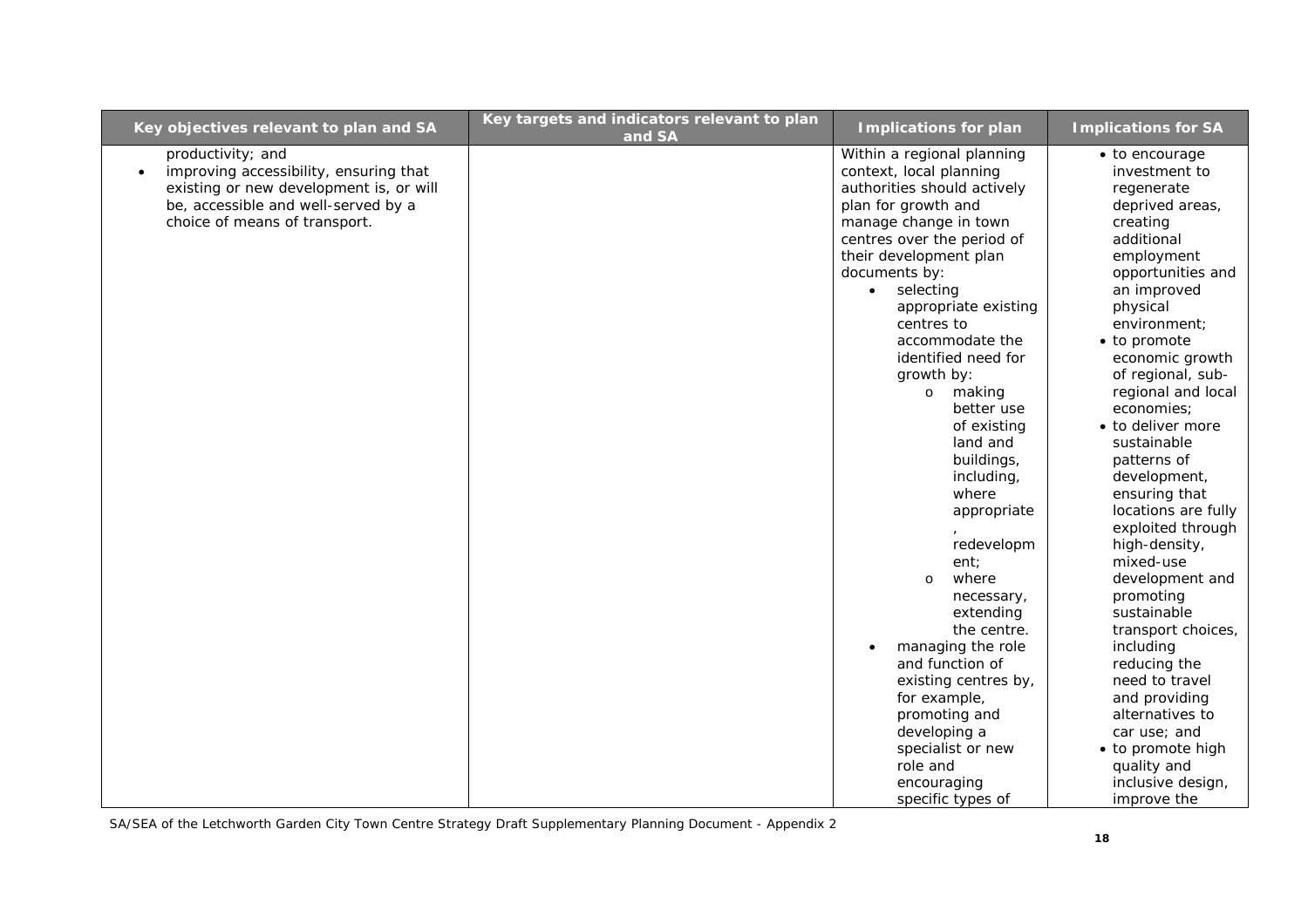| Key objectives relevant to plan and SA                                                                                                                                                                                  | Key targets and indicators relevant to plan<br>and SA                                             | <b>Implications for plan</b>                                                                                                                                                                                             | <b>Implications for SA</b>                                                                                                                                                                                                                                                                                                                                                                                                                                                                     |
|-------------------------------------------------------------------------------------------------------------------------------------------------------------------------------------------------------------------------|---------------------------------------------------------------------------------------------------|--------------------------------------------------------------------------------------------------------------------------------------------------------------------------------------------------------------------------|------------------------------------------------------------------------------------------------------------------------------------------------------------------------------------------------------------------------------------------------------------------------------------------------------------------------------------------------------------------------------------------------------------------------------------------------------------------------------------------------|
|                                                                                                                                                                                                                         |                                                                                                   | uses in some<br>centres; and<br>planning for new<br>$\bullet$<br>centres of an<br>appropriate scale in<br>areas of significant<br>growth or where<br>there are<br>deficiencies in the<br>existing network of<br>centres. | quality of the<br>public realm and<br>open spaces,<br>protect and<br>enhance the<br>architectural and<br>historic heritage<br>of centres,<br>provide a sense<br>of place and a<br>focus for the<br>community and<br>for civic activity<br>and ensure that<br>town centres<br>provide an<br>attractive,<br>accessible and<br>safe environment<br>for businesses,<br>shoppers and<br>residents.<br>The SA should consider<br>potential synergies and<br>conflicts between the<br>range of policy |
|                                                                                                                                                                                                                         |                                                                                                   | <b>Status: Government policy</b>                                                                                                                                                                                         | objectives.                                                                                                                                                                                                                                                                                                                                                                                                                                                                                    |
| PPS7: Sustainable Development in Rural Areas (OMDP 2004)                                                                                                                                                                |                                                                                                   |                                                                                                                                                                                                                          |                                                                                                                                                                                                                                                                                                                                                                                                                                                                                                |
|                                                                                                                                                                                                                         | Source: http://www.odpm.gov.uk/stellent/groups/odpm_planning/documents/page/odpm_plan_030148.hcsp |                                                                                                                                                                                                                          |                                                                                                                                                                                                                                                                                                                                                                                                                                                                                                |
| Sets planning policy in the context of<br>Government objectives to:<br>(i) To raise the quality of life and the<br>environment in rural areas through the<br>promotion of:<br>thriving, inclusive and sustainable rural | No specific targets.                                                                              | Within the broader context<br>of the Government's<br>sustainable development<br>policy the PPS suggests:<br>Good quality, carefully-<br>sited accessible                                                                 | The SA objectives and<br>appraisal should take<br>account of the specific<br>issues affecting rural<br>areas.                                                                                                                                                                                                                                                                                                                                                                                  |
| communities, ensuring people have decent<br>places to live by improving the quality and                                                                                                                                 |                                                                                                   | development within<br>existing towns and villages                                                                                                                                                                        | There are potential<br>conflicts between the aim                                                                                                                                                                                                                                                                                                                                                                                                                                               |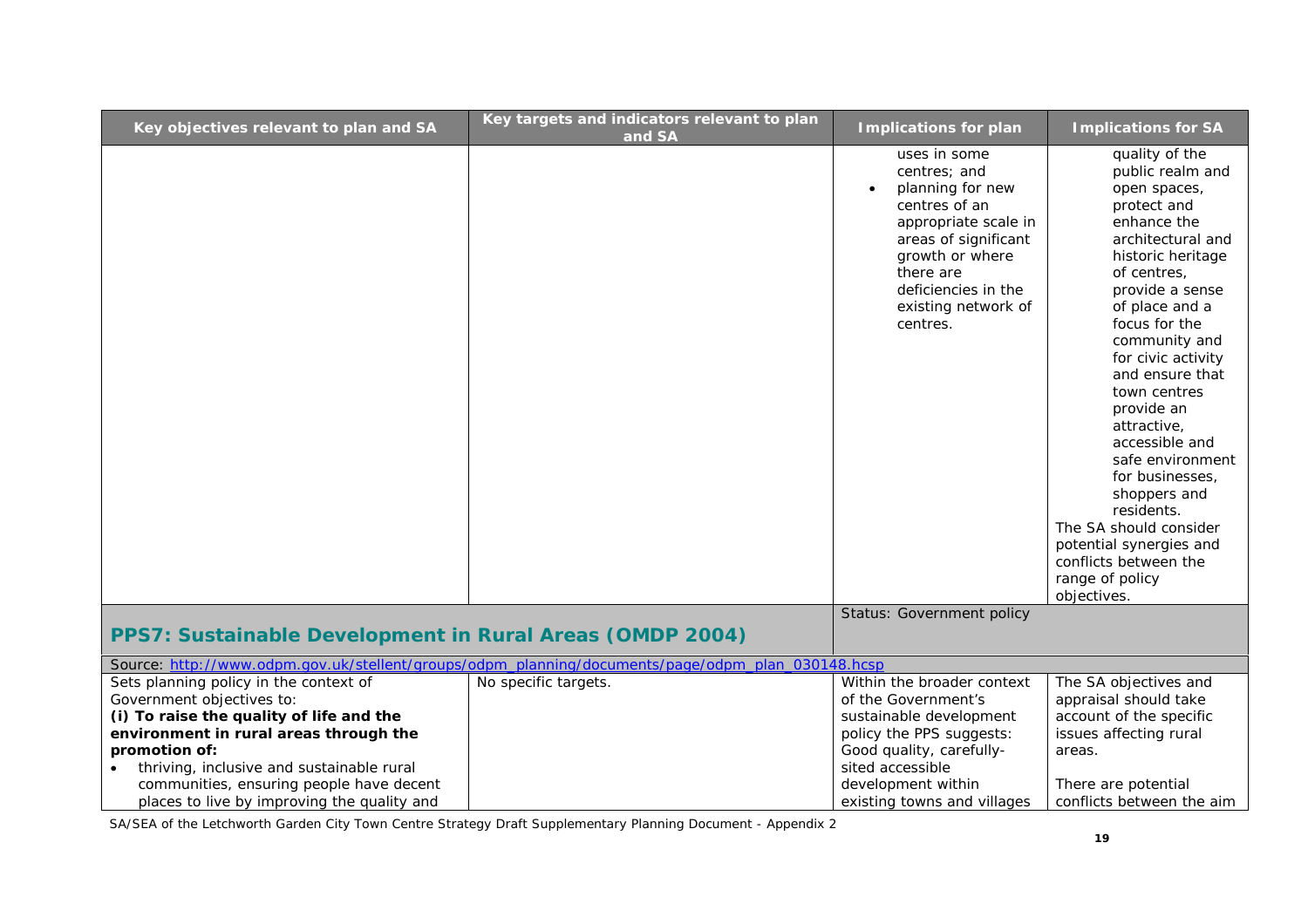| Key objectives relevant to plan and SA                      | Key targets and indicators relevant to plan<br>and SA | <b>Implications for plan</b>  | <b>Implications for SA</b> |
|-------------------------------------------------------------|-------------------------------------------------------|-------------------------------|----------------------------|
| sustainability of local environments and                    |                                                       | should be allowed where it    | of protecting the          |
| neighbourhoods;                                             |                                                       | benefits the local economy    | countryside and economic   |
| sustainable economic growth and<br>$\bullet$                |                                                       | and/or community (e.g.        | development required to    |
| diversification:                                            |                                                       | affordable housing for        | maintain and enhance       |
| good quality, sustainable development that                  |                                                       | identified local needs);      | thriving rural             |
| respects and, where possible, enhances local                |                                                       | maintains or enhances the     | communities.               |
| distinctiveness and the intrinsic qualities of              |                                                       | local environment; and        |                            |
| the countryside; and                                        |                                                       | does not conflict with other  |                            |
| continued protection of the open countryside<br>$\bullet$   |                                                       | planning policies.            |                            |
| for the benefit of all, with the highest level of           |                                                       | Accessibility should be a     |                            |
| protection for our most valued landscapes                   |                                                       | key consideration in all      |                            |
| and environmental resources.                                |                                                       | development decisions.        |                            |
| (ii) To promote more sustainable patterns                   |                                                       | Most developments which       |                            |
| of development:                                             |                                                       | are likely to generate large  |                            |
| focusing most development in, or next to,                   |                                                       | numbers of trips should be    |                            |
| existing towns and villages;                                |                                                       | located in or next to towns   |                            |
| preventing urban sprawl;<br>$\bullet$                       |                                                       | or other service centres      |                            |
| discouraging the development of 'greenfield'                |                                                       | that are accessible by        |                            |
| land, and, where such land must be used,                    |                                                       | public transport, walking     |                            |
| ensuring it is not used wastefully;                         |                                                       | and cycling, in line with the |                            |
| promoting a range of uses to maximise the<br>$\bullet$      |                                                       | policies set out in PPG13,    |                            |
| potential benefits of the countryside fringing              |                                                       | Transport. Decisions on the   |                            |
| urban areas; and                                            |                                                       | location of other             |                            |
| providing appropriate leisure opportunities to<br>$\bullet$ |                                                       | developments in rural areas   |                            |
| enable urban and rural dwellers to enjoy the                |                                                       | should, where possible,       |                            |
| wider countryside.                                          |                                                       | give people the greatest      |                            |
| (iii) Promoting the development of the                      |                                                       | opportunity to access them    |                            |
| English regions by improving their                          |                                                       | by public transport, walking  |                            |
| economic performance so that all are able                   |                                                       | and cycling, consistent with  |                            |
| to reach their full potential - by developing               |                                                       | achieving the primary         |                            |
| competitive, diverse and thriving rural enterprise          |                                                       | purpose of the                |                            |
| that provides a range of jobs and underpins                 |                                                       | development.                  |                            |
| strong economies.                                           |                                                       | New building development      |                            |
| (iv) To promote sustainable, diverse and                    |                                                       | in the open countryside       |                            |
| adaptable agriculture sectors where farming                 |                                                       | away from existing            |                            |
| achieves high environmental standards,                      |                                                       | settlements, or outside       |                            |
| minimising impact on natural resources, and                 |                                                       | areas allocated for           |                            |
| manages valued landscapes and biodiversity;                 |                                                       | development in                |                            |
| contributes both directly and indirectly to rural           |                                                       | development plans, should     |                            |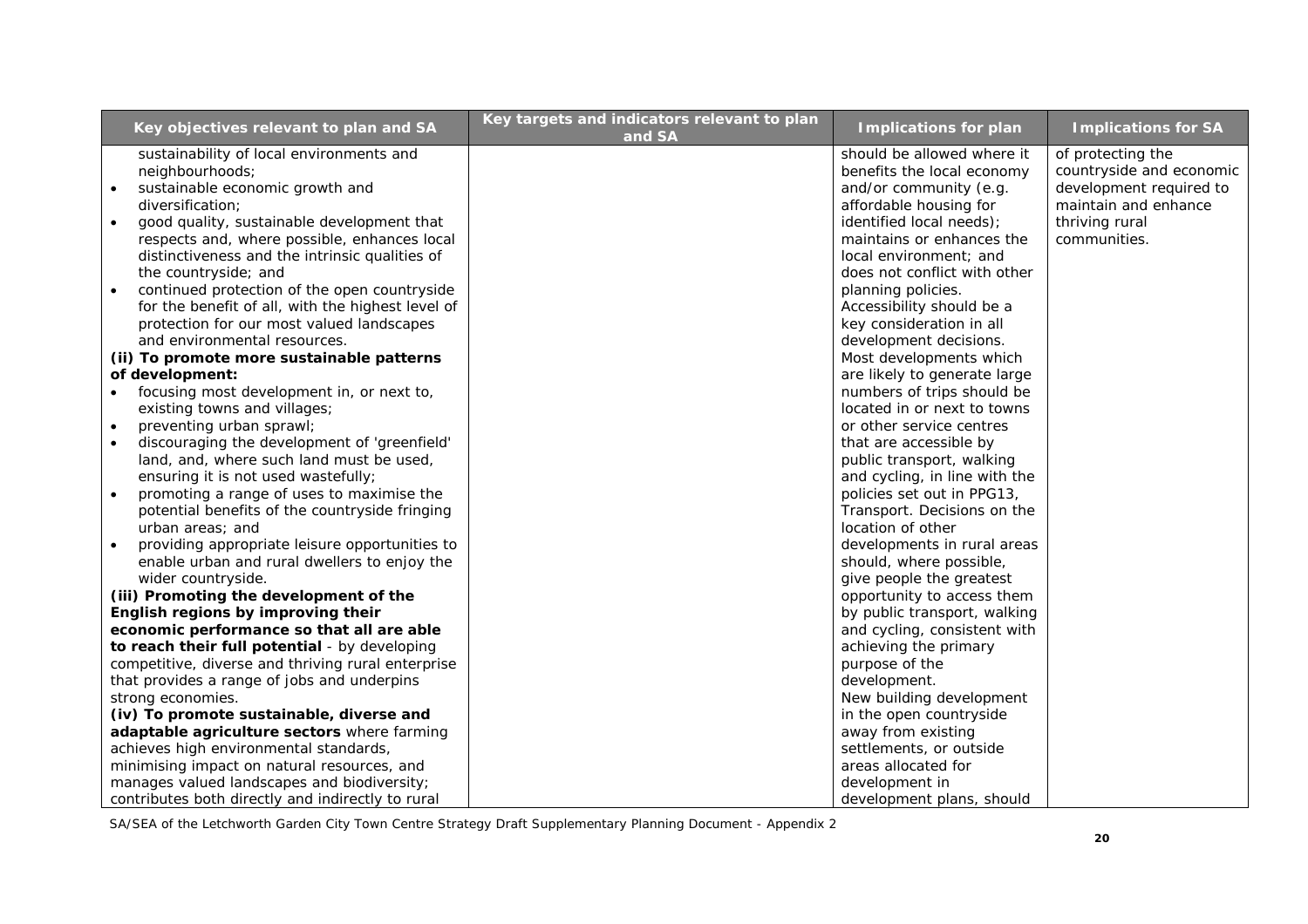| Key objectives relevant to plan and SA                                                                                    | Key targets and indicators relevant to plan<br>and SA | <b>Implications for plan</b>                                                                                                                                                                                                                                                                                                                                                                                                                                                                                                                                                                                                                                                                                                                                                                                                                                                                                                                                               | <b>Implications for SA</b> |
|---------------------------------------------------------------------------------------------------------------------------|-------------------------------------------------------|----------------------------------------------------------------------------------------------------------------------------------------------------------------------------------------------------------------------------------------------------------------------------------------------------------------------------------------------------------------------------------------------------------------------------------------------------------------------------------------------------------------------------------------------------------------------------------------------------------------------------------------------------------------------------------------------------------------------------------------------------------------------------------------------------------------------------------------------------------------------------------------------------------------------------------------------------------------------------|----------------------------|
| economic diversity; is itself competitive and<br>profitable; and provides high quality products<br>that the public wants. |                                                       | be strictly controlled; the<br>Government's overall aim is<br>to protect the countryside<br>for the sake of its intrinsic<br>character and beauty, the<br>diversity of its landscapes,<br>heritage and wildlife, the<br>wealth of its natural<br>resources and so it may be<br>enjoyed by all.<br>Priority should be given to<br>the re-use of previously-<br>developed ('brownfield')<br>sites in preference to the<br>development of greenfield<br>sites, except in cases where<br>there are no brownfield<br>sites available, or these<br>brownfield sites perform so<br>poorly in terms of<br>sustainability<br>considerations (for<br>example, in their<br>remoteness from<br>settlements and services)<br>in comparison with<br>greenfield sites.<br>All development in rural<br>areas should be well<br>designed and inclusive, in<br>keeping and scale with its<br>location, and sensitive to<br>the character of the<br>countryside and local<br>distinctiveness. |                            |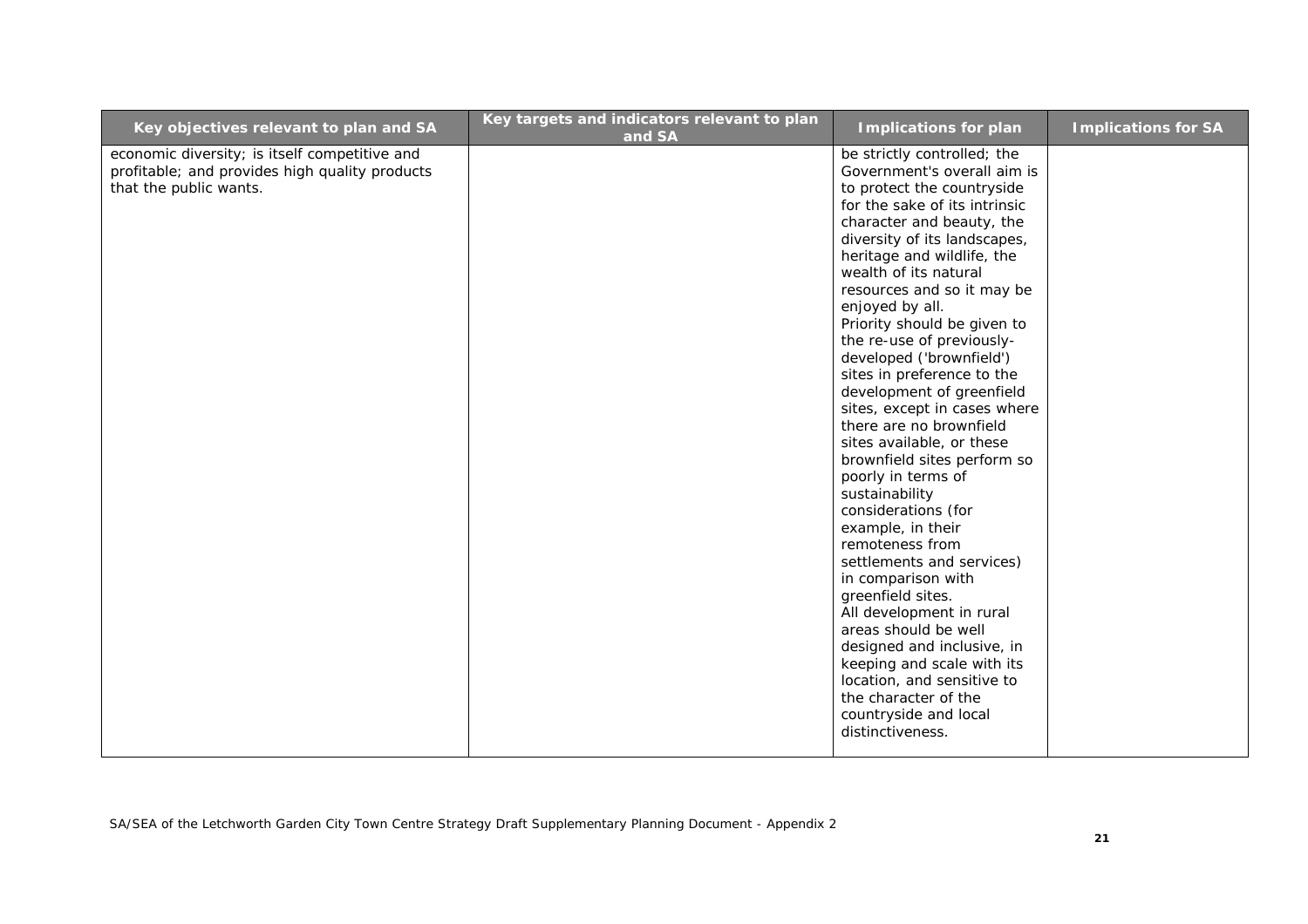| Key objectives relevant to plan and SA                                                                                                                                                                                                                                                                                                                                                                                                                                                                                                                                                  | Key targets and indicators relevant to plan<br>and SA | <b>Implications for plan</b>                                                                                                                                                                                                                                                                                                                       | <b>Implications for SA</b>                                                                                                                                                                                                                                                         |
|-----------------------------------------------------------------------------------------------------------------------------------------------------------------------------------------------------------------------------------------------------------------------------------------------------------------------------------------------------------------------------------------------------------------------------------------------------------------------------------------------------------------------------------------------------------------------------------------|-------------------------------------------------------|----------------------------------------------------------------------------------------------------------------------------------------------------------------------------------------------------------------------------------------------------------------------------------------------------------------------------------------------------|------------------------------------------------------------------------------------------------------------------------------------------------------------------------------------------------------------------------------------------------------------------------------------|
| PPS9: Biodiversity and Geological Conservation (ODPM 2005)                                                                                                                                                                                                                                                                                                                                                                                                                                                                                                                              |                                                       | Status: Government policy                                                                                                                                                                                                                                                                                                                          |                                                                                                                                                                                                                                                                                    |
| http://www.odpm.gov.uk/index.asp?id=1143832                                                                                                                                                                                                                                                                                                                                                                                                                                                                                                                                             |                                                       |                                                                                                                                                                                                                                                                                                                                                    |                                                                                                                                                                                                                                                                                    |
| Within the context of the Government's vision for<br>conserving and enhancing biological diversity in<br>England set out in Working with the grain of<br>nature: a biodiversity strategy for England the<br>key objectives are:<br>To promote sustainable development - by<br>ensuring that biodiversity is conserved and<br>enhanced as an integral part of economic, social<br>and environmental development, so that policies<br>and decisions about the development and use of<br>land integrate biodiversity with other<br>considerations.<br>To conserve, enhance and restore the | No specific targets.                                  | The PPS states that local<br>planning authorities should<br>adhere to the following key<br>principles to ensure that<br>the potential impacts of<br>planning decisions on<br>biodiversity and geological<br>conservation are fully<br>considered:<br>(i) Development plan<br>policies and planning<br>decisions should be based<br>upon up-to-date | Nature conservation is a<br>central tenet of<br>sustainable development.<br>The SA objectives will<br>include an objective to<br>maintain and enhance<br>biodiversity against which<br>to evaluate the degree to<br>which the LDF seeks to<br>protect and enhance<br>biodiversity. |
| diversity of England's wildlife and geology -<br>by sustaining, and where possible improving, the<br>quality and extent of natural habitat and<br>geological and geomorphological sites; the<br>natural physical processes on which they<br>depend; and the populations of naturally<br>occurring species which they support.                                                                                                                                                                                                                                                           |                                                       | information about the<br>environmental<br>characteristics of their<br>areas. These<br>characteristics should<br>include the relevant<br>biodiversity and geological                                                                                                                                                                                |                                                                                                                                                                                                                                                                                    |
| to contribute to rural renewal and urban<br>renaissance by:                                                                                                                                                                                                                                                                                                                                                                                                                                                                                                                             |                                                       | resources of the area. In<br>reviewing environmental                                                                                                                                                                                                                                                                                               |                                                                                                                                                                                                                                                                                    |
| - enhancing biodiversity in green spaces and<br>among developments so that they are                                                                                                                                                                                                                                                                                                                                                                                                                                                                                                     |                                                       | characteristics local<br>authorities should assess<br>the potential to sustain                                                                                                                                                                                                                                                                     |                                                                                                                                                                                                                                                                                    |
| used by wildlife and valued by people,<br>recognising that healthy functional ecosystems<br>can contribute to a better quality of life and to<br>people's sense of well-being; and                                                                                                                                                                                                                                                                                                                                                                                                      |                                                       | and enhance those<br>resources.<br>(ii) Plan policies and<br>planning decisions should                                                                                                                                                                                                                                                             |                                                                                                                                                                                                                                                                                    |
| - ensuring that developments take account of<br>the role and value of biodiversity in supporting<br>economic diversification and contributing to a<br>high quality environment.                                                                                                                                                                                                                                                                                                                                                                                                         |                                                       | aim to maintain, and<br>enhance, restore or<br>add to biodiversity and<br>geological conservation                                                                                                                                                                                                                                                  |                                                                                                                                                                                                                                                                                    |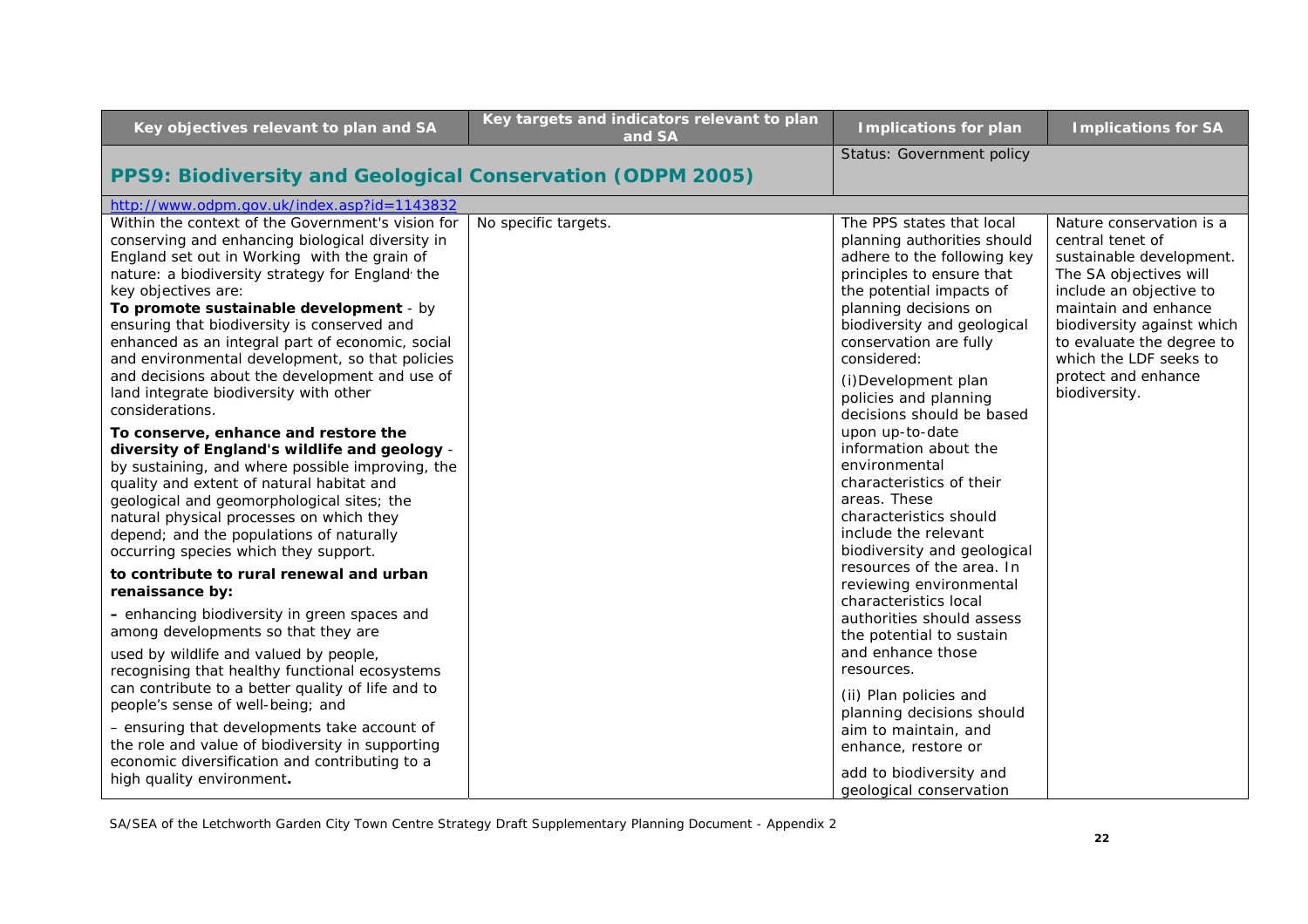| Key objectives relevant to plan and SA | Key targets and indicators relevant to plan<br>and SA | <b>Implications for plan</b>                                                                                                                                                                                                                                         | <b>Implications for SA</b> |
|----------------------------------------|-------------------------------------------------------|----------------------------------------------------------------------------------------------------------------------------------------------------------------------------------------------------------------------------------------------------------------------|----------------------------|
|                                        |                                                       | interests. In taking<br>decisions, local                                                                                                                                                                                                                             |                            |
|                                        |                                                       | planning authorities should<br>ensure that appropriate<br>weight is attached to<br>designated sites of<br>international, national and<br>local importance;<br>protected species; and to<br>biodiversity and geological<br>interests within the wider<br>environment. |                            |
|                                        |                                                       | (iii) Plan policies on the<br>form and location of<br>development should take a<br>strategic approach to the<br>conservation,<br>enhancement and<br>restoration of biodiversity<br>and                                                                               |                            |
|                                        |                                                       | geology, and recognise the<br>contributions that sites,<br>areas and features, both                                                                                                                                                                                  |                            |
|                                        |                                                       | individually and in<br>combination, make to<br>conserving these<br>resources.                                                                                                                                                                                        |                            |
|                                        |                                                       | (iv) Plan policies should<br>promote opportunities for<br>the incorporation of<br>beneficial biodiversity and<br>geological features within<br>the design of development.                                                                                            |                            |
|                                        |                                                       | (v) Development proposals<br>where the principal<br>objective is to conserve or                                                                                                                                                                                      |                            |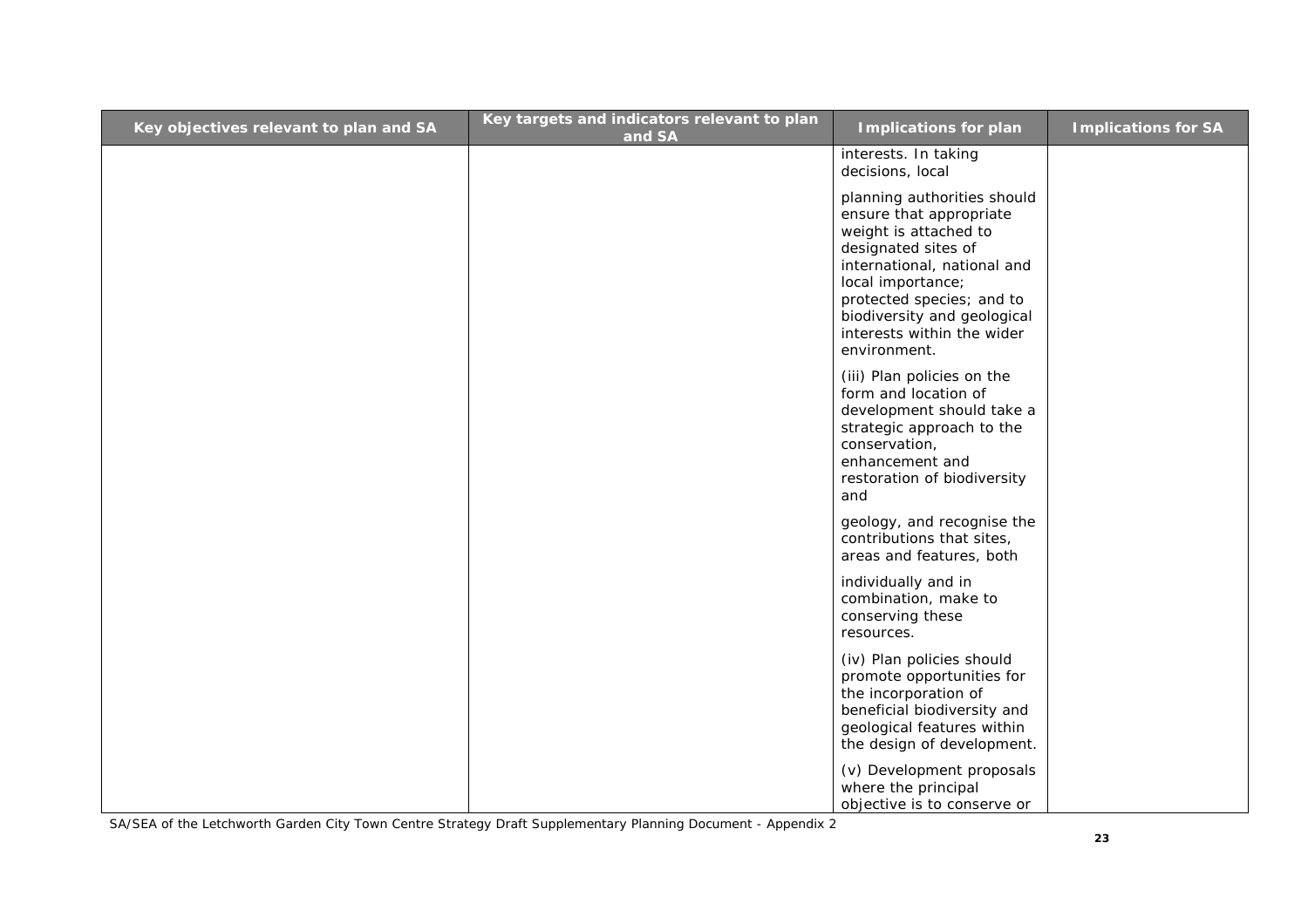| Key objectives relevant to plan and SA | Key targets and indicators relevant to plan<br>and SA | <b>Implications for plan</b>                                                                                                                                                                                                                                                                                                                                                                                                                                                                                                                                                                                                                                                                                                                            | <b>Implications for SA</b> |
|----------------------------------------|-------------------------------------------------------|---------------------------------------------------------------------------------------------------------------------------------------------------------------------------------------------------------------------------------------------------------------------------------------------------------------------------------------------------------------------------------------------------------------------------------------------------------------------------------------------------------------------------------------------------------------------------------------------------------------------------------------------------------------------------------------------------------------------------------------------------------|----------------------------|
|                                        |                                                       | enhance biodiversity and<br>geological conservation<br>interests should be<br>permitted.                                                                                                                                                                                                                                                                                                                                                                                                                                                                                                                                                                                                                                                                |                            |
|                                        |                                                       | (vi) The aim of planning<br>decisions should be to<br>prevent harm to<br>biodiversity and geological<br>conservation interests.<br>Where granting planning<br>permission would result in<br>significant harm to those<br>interests, local planning<br>authorities will need to be<br>satisfied that the<br>development cannot<br>reasonably be located on<br>any alternative sites that<br>would result in less or no<br>harm. In the absence of<br>any such alternatives, local<br>planning authorities should<br>ensure that, before<br>planning permission is<br>granted, adequate<br>mitigation measures are<br>put in place. Where a<br>planning decision would<br>result in significant harm<br>to biodiversity and<br>geological interests which |                            |
|                                        |                                                       | cannot be prevented or<br>adequately mitigated                                                                                                                                                                                                                                                                                                                                                                                                                                                                                                                                                                                                                                                                                                          |                            |
|                                        |                                                       | against, appropriate<br>compensation measures                                                                                                                                                                                                                                                                                                                                                                                                                                                                                                                                                                                                                                                                                                           |                            |
|                                        |                                                       | should be sought. If that<br>significant harm cannot be<br>prevented, adequately                                                                                                                                                                                                                                                                                                                                                                                                                                                                                                                                                                                                                                                                        |                            |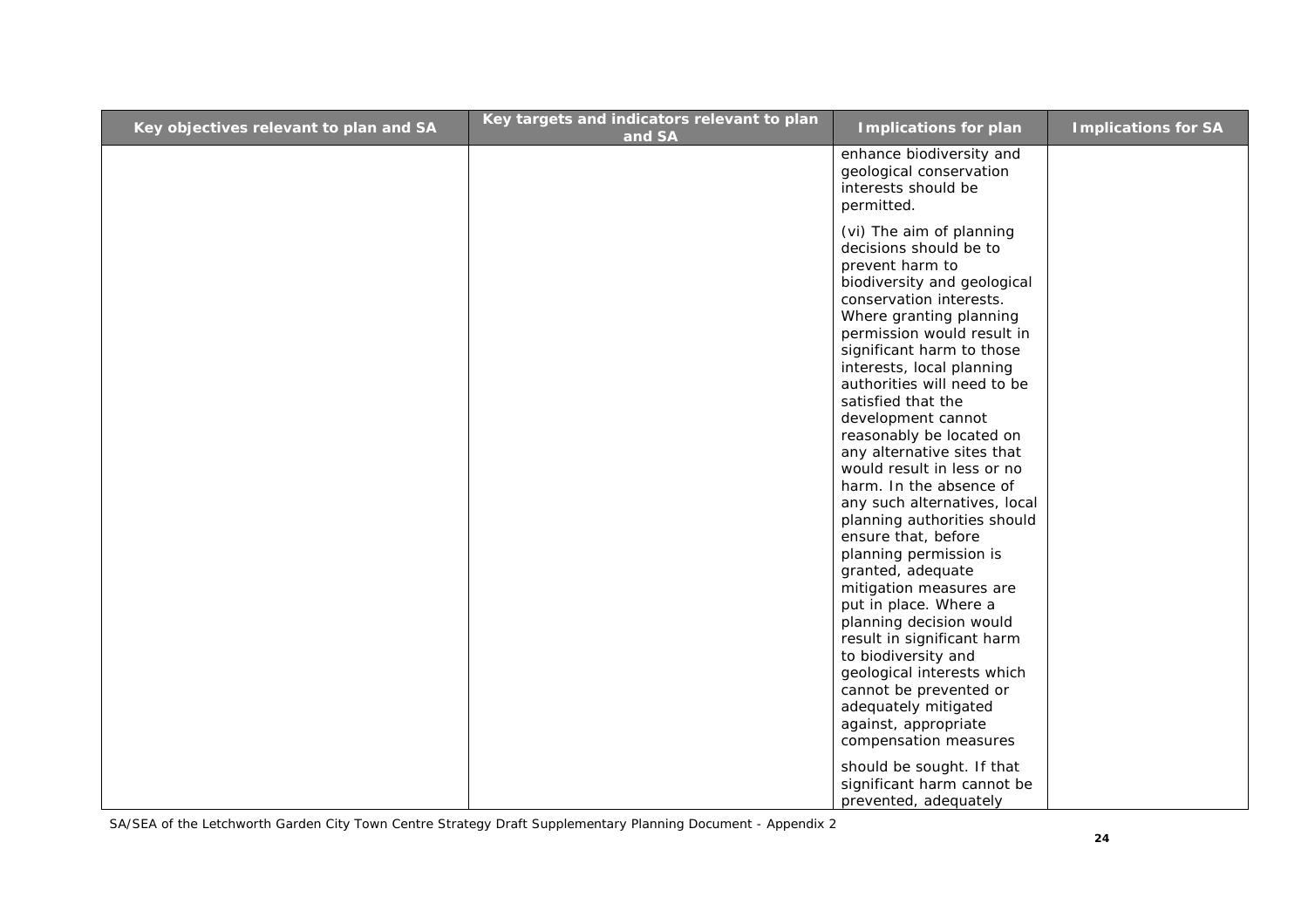| Key objectives relevant to plan and SA                                                                                                                                                                                                                                                 | Key targets and indicators relevant to plan<br>and SA | <b>Implications for plan</b>                                                                                                                                                                                                                  | <b>Implications for SA</b>                                                                                              |
|----------------------------------------------------------------------------------------------------------------------------------------------------------------------------------------------------------------------------------------------------------------------------------------|-------------------------------------------------------|-----------------------------------------------------------------------------------------------------------------------------------------------------------------------------------------------------------------------------------------------|-------------------------------------------------------------------------------------------------------------------------|
|                                                                                                                                                                                                                                                                                        |                                                       | mitigated against, or<br>compensated for, then<br>planning permission should<br>be refused.                                                                                                                                                   |                                                                                                                         |
|                                                                                                                                                                                                                                                                                        |                                                       | With respect to Local<br>Development Documents it<br>states that they should:                                                                                                                                                                 |                                                                                                                         |
|                                                                                                                                                                                                                                                                                        |                                                       | (i) indicate the location of<br>designated sites of<br>importance for biodiversity<br>and geodiversity, making<br>clear distinctions between<br>the hierarchy of<br>international, national,<br>regional and locally<br>designated sites; and |                                                                                                                         |
|                                                                                                                                                                                                                                                                                        |                                                       | (ii) identify any areas or<br>sites for the restoration or<br>creation of new priority<br>habitats which contribute<br>to regional targets, and<br>support this restoration or<br>creation through<br>appropriate policies.                   |                                                                                                                         |
| PPS10: Planning for Sustainable Waste Management (2005)                                                                                                                                                                                                                                |                                                       | Status: Government policy                                                                                                                                                                                                                     |                                                                                                                         |
| http://www.odpm.gov.uk/index.asp?id=1143834                                                                                                                                                                                                                                            |                                                       |                                                                                                                                                                                                                                               |                                                                                                                         |
| The land-use planning system has an important<br>role to play in achieving sustainable waste<br>management. It should meet the following<br>objectives:<br>• help deliver sustainable development<br>through driving waste management up the<br>waste hierarchy, addressing waste as a | Not applicable.                                       | The core strategy should<br>set out policies and<br>proposals for waste<br>management in line with<br>the RSS and ensure<br>sufficient opportunities for<br>the provision of waste                                                            | The SA objectives should<br>include objectives devoted<br>to waste minimisation and<br>appropriate waste<br>management. |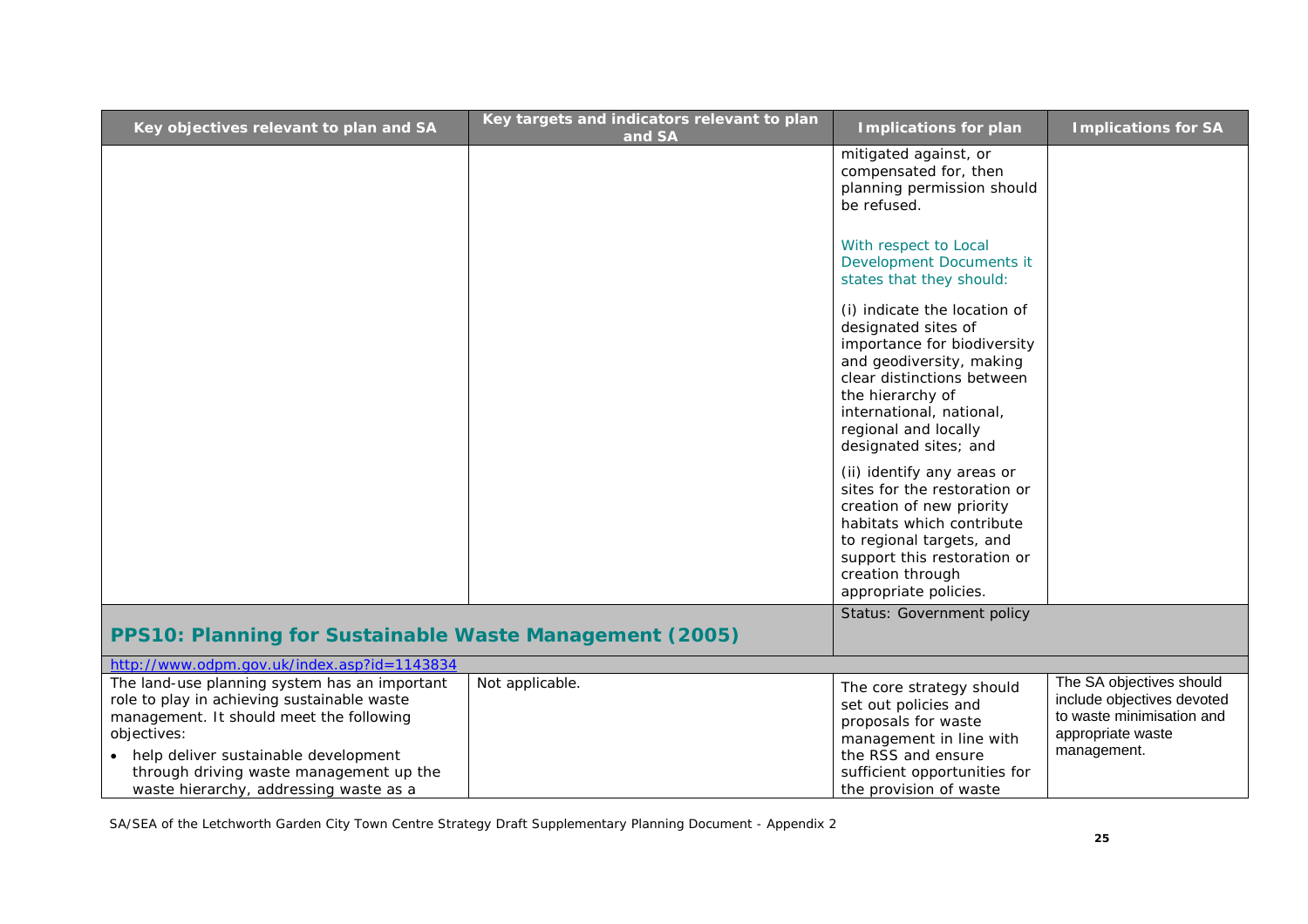| Key objectives relevant to plan and SA                                                                                                                                                                                                                                                                                                                                                                                                                                                                      | Key targets and indicators relevant to plan<br>and SA | <b>Implications for plan</b>                                                                                                            | <b>Implications for SA</b> |
|-------------------------------------------------------------------------------------------------------------------------------------------------------------------------------------------------------------------------------------------------------------------------------------------------------------------------------------------------------------------------------------------------------------------------------------------------------------------------------------------------------------|-------------------------------------------------------|-----------------------------------------------------------------------------------------------------------------------------------------|----------------------------|
| resource and looking to disposal as the last<br>option, but one which must be adequately<br>catered for:                                                                                                                                                                                                                                                                                                                                                                                                    |                                                       | management facilities in<br>appropriate locations<br>including for waste                                                                |                            |
| provide a framework in which communities<br>take more responsibility for their own waste,<br>and enable sufficient and timely provision of<br>waste management facilities to meet the<br>needs of their communities;                                                                                                                                                                                                                                                                                        |                                                       | disposal. The core strategy<br>should both inform and in<br>turn be informed by any<br>relevant municipal waste<br>management strategy. |                            |
| help implement the national waste strategy,<br>and supporting targets, are consistent with<br>obligations required under European<br>legislation and support and complement<br>other guidance and legal controls such as<br>those set out in the Waste Management<br>Licensing Regulations 1994;                                                                                                                                                                                                            |                                                       | The Planning Obligations<br>SPD should support the<br>provision of waste<br>management facilities.                                      |                            |
| help secure the recovery or disposal of waste<br>without endangering human health and<br>without harming the environment, and<br>enable waste to be disposed of in one of the<br>nearest appropriate installations;                                                                                                                                                                                                                                                                                         |                                                       |                                                                                                                                         |                            |
| reflect the concerns and interests of<br>communities, the needs of waste collection<br>authorities, waste disposal authorities and<br>business, and encourage competitiveness;                                                                                                                                                                                                                                                                                                                              |                                                       |                                                                                                                                         |                            |
| protect green belts but recognise the<br>particular locational needs of some types of<br>waste management facilities when defining<br>detailed green belt boundaries and, in<br>determining planning applications, that these<br>locational needs, together with the wider<br>environmental and economic benefits of<br>sustainable waste management, are material<br>considerations that should be given<br>significant weight in determining whether<br>proposals should be given planning<br>permission; |                                                       |                                                                                                                                         |                            |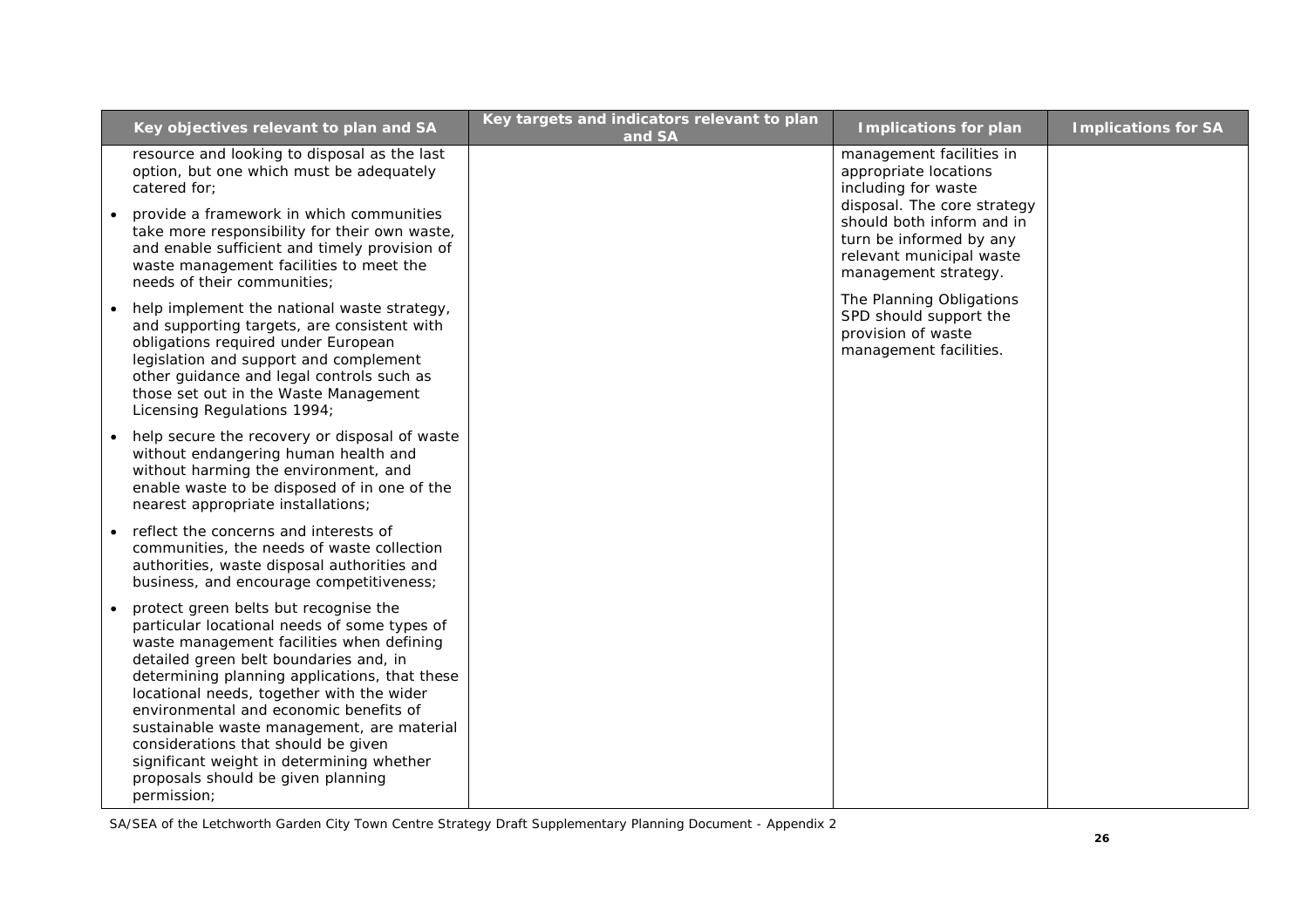| Key objectives relevant to plan and SA                                                                                                                                                                                                                                                                  | Key targets and indicators relevant to plan<br>and SA                                             | <b>Implications for plan</b>                                   | <b>Implications for SA</b>                                                                                            |
|---------------------------------------------------------------------------------------------------------------------------------------------------------------------------------------------------------------------------------------------------------------------------------------------------------|---------------------------------------------------------------------------------------------------|----------------------------------------------------------------|-----------------------------------------------------------------------------------------------------------------------|
| ensure the design and layout of new<br>development supports sustainable waste<br>management.                                                                                                                                                                                                            |                                                                                                   |                                                                |                                                                                                                       |
| PPS12: Local Development Frameworks (ODPM September 2004)                                                                                                                                                                                                                                               |                                                                                                   | Status: Government policy                                      |                                                                                                                       |
|                                                                                                                                                                                                                                                                                                         | Source: http://www.odpm.gov.uk/stellent/groups/odpm_planning/documents/page/odpm_plan_031155.hcsp |                                                                |                                                                                                                       |
| This PPS sets out the Government's policy on the<br>preparation of local<br>development documents which will comprise the<br>local development framework.<br>The key aims are:                                                                                                                          | No specific targets.                                                                              | This PPS provides the key<br>policy framework for the<br>plan. | This PPS provides the key<br>policy framework for the<br>SA. Supplementary<br>guidance provides the<br>methodological |
| i. flexibility. Local planning authorities can<br>respond to changing local circumstances and<br>ensure that spatial plans are prepared and<br>reviewed more quickly than development<br>plans under the old system;                                                                                    |                                                                                                   |                                                                | framework for<br>undertaking the SA.                                                                                  |
| ii. strengthening community and stakeholder<br>involvement in the development of local<br>communities. Local communities and all<br>stakeholders will be involved from the outset<br>and throughout the preparation of local<br>development documents;                                                  |                                                                                                   |                                                                |                                                                                                                       |
| iii. front loading. Local planning authorities<br>should take key decisions early in the<br>preparation of local development documents.<br>The aim will be to seek consensus on<br>essential issues early in the preparation of<br>local development documents and so avoid<br>late changes being made; |                                                                                                   |                                                                |                                                                                                                       |
| iv. sustainability appraisal. To ensure that<br>local development documents are prepared<br>with the objective of contributing to the<br>achievement of sustainable development;                                                                                                                        |                                                                                                   |                                                                |                                                                                                                       |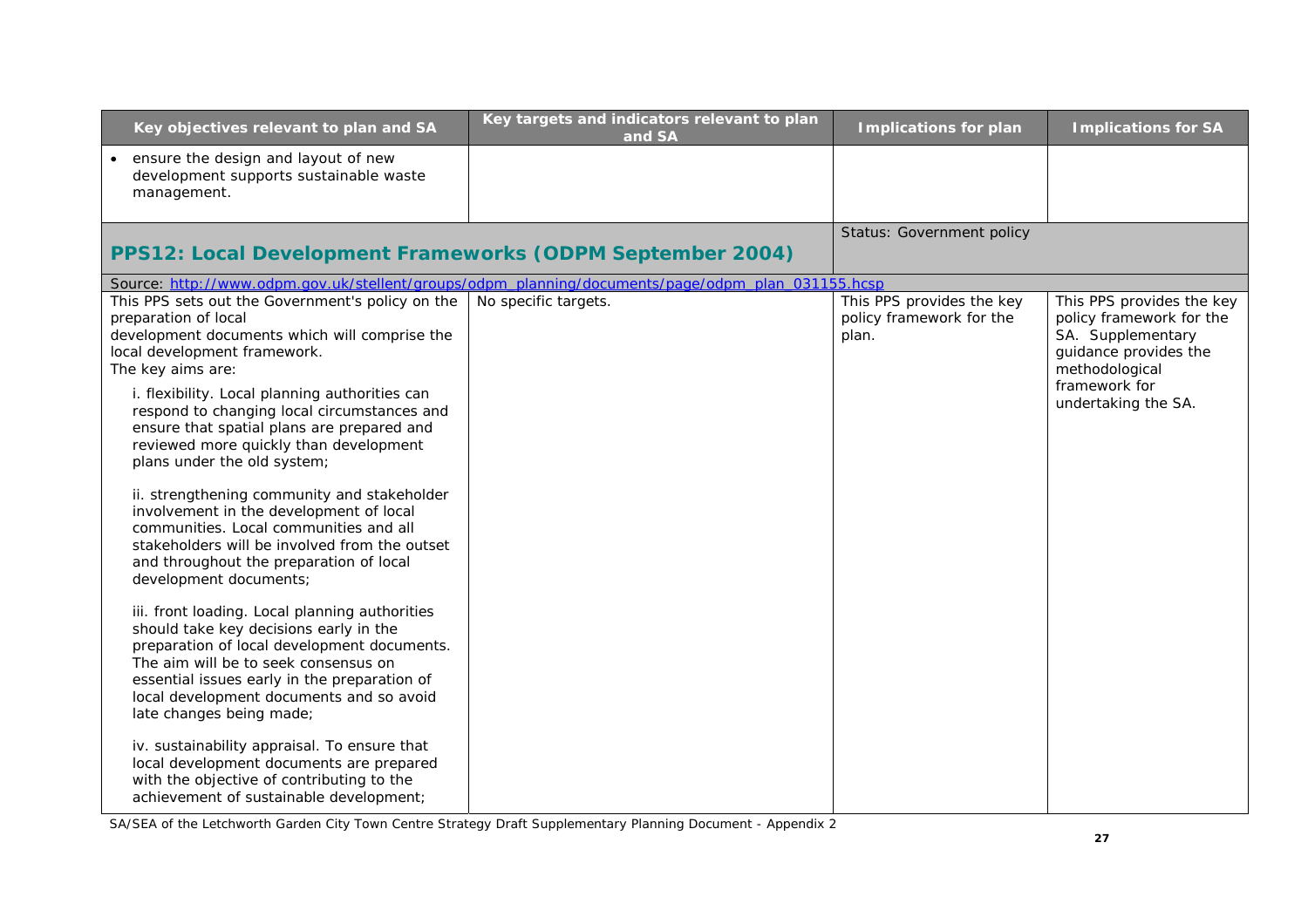| Key objectives relevant to plan and SA                                                                                                                                                                                                                                                                                                                                                                                                                                                                                                                                                                                                                                                                                                                                                                                                                                                                                                                                                                                   | Key targets and indicators relevant to plan<br>and SA                                                                                                                                                                                                                                                                                                                                                                                                                                                                                                                                                                                                                                                                                                                                                                                                                                                                                                                                                    | <b>Implications for plan</b>                                                                                                                                                                                                                                                                                                                                                                                                                                                                                                                                                                        | <b>Implications for SA</b>                                                                                                                                                                                                                                                                                                             |
|--------------------------------------------------------------------------------------------------------------------------------------------------------------------------------------------------------------------------------------------------------------------------------------------------------------------------------------------------------------------------------------------------------------------------------------------------------------------------------------------------------------------------------------------------------------------------------------------------------------------------------------------------------------------------------------------------------------------------------------------------------------------------------------------------------------------------------------------------------------------------------------------------------------------------------------------------------------------------------------------------------------------------|----------------------------------------------------------------------------------------------------------------------------------------------------------------------------------------------------------------------------------------------------------------------------------------------------------------------------------------------------------------------------------------------------------------------------------------------------------------------------------------------------------------------------------------------------------------------------------------------------------------------------------------------------------------------------------------------------------------------------------------------------------------------------------------------------------------------------------------------------------------------------------------------------------------------------------------------------------------------------------------------------------|-----------------------------------------------------------------------------------------------------------------------------------------------------------------------------------------------------------------------------------------------------------------------------------------------------------------------------------------------------------------------------------------------------------------------------------------------------------------------------------------------------------------------------------------------------------------------------------------------------|----------------------------------------------------------------------------------------------------------------------------------------------------------------------------------------------------------------------------------------------------------------------------------------------------------------------------------------|
| v. programme management. The efficient<br>management of the programme for the<br>preparation of a range of local development<br>documents in accordance with the local<br>development scheme; and                                                                                                                                                                                                                                                                                                                                                                                                                                                                                                                                                                                                                                                                                                                                                                                                                        |                                                                                                                                                                                                                                                                                                                                                                                                                                                                                                                                                                                                                                                                                                                                                                                                                                                                                                                                                                                                          |                                                                                                                                                                                                                                                                                                                                                                                                                                                                                                                                                                                                     |                                                                                                                                                                                                                                                                                                                                        |
| vi. soundness. Local development documents<br>must be soundly based in terms of their<br>content and the process by which they are<br>produced. They must also be based upon a<br>robust, credible evidence base.                                                                                                                                                                                                                                                                                                                                                                                                                                                                                                                                                                                                                                                                                                                                                                                                        |                                                                                                                                                                                                                                                                                                                                                                                                                                                                                                                                                                                                                                                                                                                                                                                                                                                                                                                                                                                                          |                                                                                                                                                                                                                                                                                                                                                                                                                                                                                                                                                                                                     |                                                                                                                                                                                                                                                                                                                                        |
| PPS 22: Renewable Energy (ODPM August 2004)                                                                                                                                                                                                                                                                                                                                                                                                                                                                                                                                                                                                                                                                                                                                                                                                                                                                                                                                                                              |                                                                                                                                                                                                                                                                                                                                                                                                                                                                                                                                                                                                                                                                                                                                                                                                                                                                                                                                                                                                          | Status: Government policy                                                                                                                                                                                                                                                                                                                                                                                                                                                                                                                                                                           |                                                                                                                                                                                                                                                                                                                                        |
|                                                                                                                                                                                                                                                                                                                                                                                                                                                                                                                                                                                                                                                                                                                                                                                                                                                                                                                                                                                                                          | Source: http://www.odpm.gov.uk/stellent/groups/odpm_planning/documents/page/odpm_plan_030334.hcsp                                                                                                                                                                                                                                                                                                                                                                                                                                                                                                                                                                                                                                                                                                                                                                                                                                                                                                        |                                                                                                                                                                                                                                                                                                                                                                                                                                                                                                                                                                                                     |                                                                                                                                                                                                                                                                                                                                        |
| Regional planning bodies and local planning<br>authorities should adhere to the following key<br>principles in their approach to planning for<br>renewable energy:<br>(i) Renewable energy developments should be<br>capable of being accommodated throughout<br>England in locations where the technology is<br>viable and environmental, economic, and social<br>impacts can be addressed satisfactorily.<br>(ii) Regional spatial strategies and local<br>development documents should contain policies<br>designed to promote and encourage, rather than<br>restrict, the development of renewable energy<br>resources. Regional planning bodies and local<br>planning authorities should recognise the full<br>range of renewable energy sources, their<br>differing characteristics, locational requirements<br>and the potential for exploiting them subject to<br>appropriate environmental safeguards.<br>(iii) At the local level, planning authorities<br>should set out the criteria that will be applied in | No specific targets, but there is a requirement<br>for regional authorities to establish regional<br>targets for renewable energy generation as<br>follows:<br>The Regional Spatial Strategy should include the<br>target for renewable energy capacity in the<br>region, derived from assessments of the region's<br>renewable energy resource potential, and taking<br>into account the regional environmental,<br>economic and social impacts (either positive or<br>negative) that may result from exploitation of<br>that resource potential.<br>Targets should be expressed as the minimum<br>amount of installed capacity for renewable<br>energy in the region, expressed in megawatts,<br>and may also be expressed in terms of the<br>percentage of electricity consumed or supplied.<br>Targets should be set for achievement by 2010<br>and by 2020. Progress towards achieving these<br>targets should be monitored by regional planning<br>bodies. Targets should be reviewed on a regular | The plan should consider<br>renewable energy<br>requirements against<br>Regional targets, noting<br>that:<br>Local planning authorities<br>should only allocate specific<br>sites for renewable energy<br>in plans where a developer<br>has already indicated an<br>interest in the site, has<br>confirmed that the site is<br>viable, and that it will be<br>brought forward during the<br>plan period. Planning<br>applications for renewable<br>energy projects should be<br>assessed against specific<br>criteria set out in regional<br>spatial strategies and local<br>development documents. | Climate change is one of<br>the most pressing<br>sustainability issues and<br>the SA will include the<br>objective to reduce<br>greenhouse gas<br>emissions, including by<br>increasing renewable<br>energy usage.<br>There are potential<br>conflicts with other<br>objectives for some types<br>of renewable energy<br>developments. |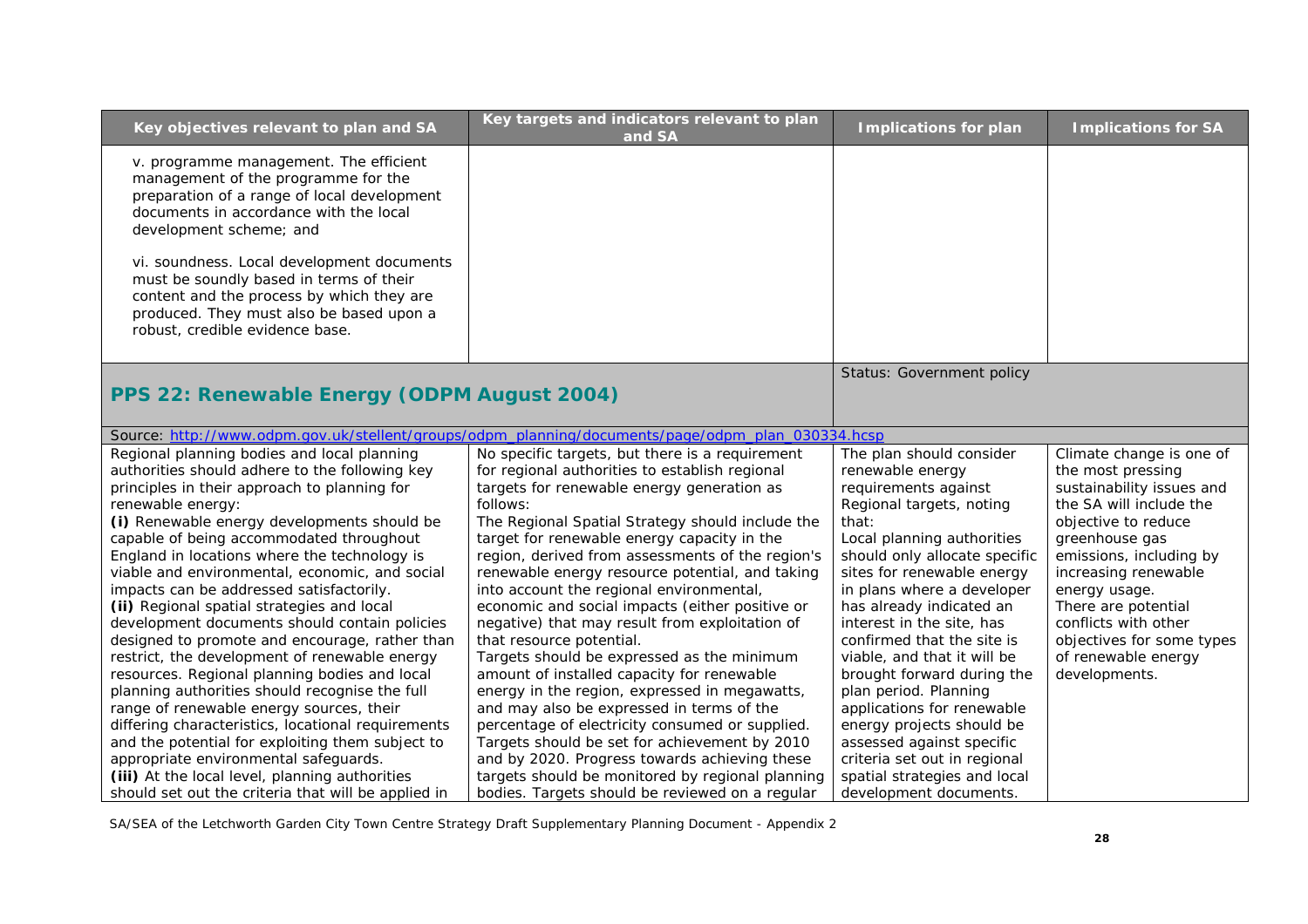| Key objectives relevant to plan and SA                                                                                                                                                                                                                                                                                                                                                                                                                                                                                                                                                                                                                                                                                                                                                                                                                                                                                                                                                                                                                                                                                                                                                                                                                                                                                                                                                                                                                                                                                                                                                                                                                                                                                                                                                                                                                                                                                | Key targets and indicators relevant to plan<br>and SA                                                                                                                                                                                                                                                                                                                                                                                                                   | <b>Implications for plan</b>                                                                                                                                                                                                                                               | <b>Implications for SA</b> |
|-----------------------------------------------------------------------------------------------------------------------------------------------------------------------------------------------------------------------------------------------------------------------------------------------------------------------------------------------------------------------------------------------------------------------------------------------------------------------------------------------------------------------------------------------------------------------------------------------------------------------------------------------------------------------------------------------------------------------------------------------------------------------------------------------------------------------------------------------------------------------------------------------------------------------------------------------------------------------------------------------------------------------------------------------------------------------------------------------------------------------------------------------------------------------------------------------------------------------------------------------------------------------------------------------------------------------------------------------------------------------------------------------------------------------------------------------------------------------------------------------------------------------------------------------------------------------------------------------------------------------------------------------------------------------------------------------------------------------------------------------------------------------------------------------------------------------------------------------------------------------------------------------------------------------|-------------------------------------------------------------------------------------------------------------------------------------------------------------------------------------------------------------------------------------------------------------------------------------------------------------------------------------------------------------------------------------------------------------------------------------------------------------------------|----------------------------------------------------------------------------------------------------------------------------------------------------------------------------------------------------------------------------------------------------------------------------|----------------------------|
| assessing applications for planning permission<br>for renewable energy projects. Planning policies<br>that rule out or place constraints on the<br>development of all, or specific types of,<br>renewable energy technologies should not be<br>included in regional spatial strategies or local<br>development documents without sufficient<br>reasoned justification. The Government may<br>intervene in the plan making process where it<br>considers that the constraints being proposed by<br>local authorities are too great or have been<br>poorly justified.<br>(iv) The wider environmental and economic<br>benefits of all proposals for renewable energy<br>projects, whatever their scale, are material<br>considerations that should be given significant<br>weight in determining whether proposals should<br>be granted planning permission.<br>(v) Regional planning bodies and local planning<br>authorities should not make assumptions about<br>the technical and commercial feasibility of<br>renewable energy projects (e.g. identifying<br>generalised locations for development based on<br>mean wind speeds). Technological change can<br>mean that sites currently excluded as locations<br>for particular types of renewable energy<br>development may in future be suitable.<br>(vi) Small-scale projects can provide a limited<br>but valuable contribution to overall outputs of<br>renewable energy and to meeting energy needs<br>both locally and nationally. Planning authorities<br>should not therefore reject planning applications<br>simply because the level of output is small.<br>(vii) Local planning authorities, regional<br>stakeholders and Local Strategic Partnerships<br>should foster community involvement in<br>renewable energy projects <sup>3</sup> and seek to promote<br>knowledge of and greater acceptance by the<br>public of prospective renewable energy | basis and revised upwards (if they are met)<br>subject to the region's renewable energy<br>resource potential and the capacity of the<br>environment in the region for further renewable<br>energy developments. The fact that a target has<br>been reached should not be used in itself as a<br>reason for refusing planning permission for<br>further renewable energy projects.<br>(Note the PPS also refers to offshore sources<br>which are not relevant for NHDC) | Regional planning bodies<br>and local planning<br>authorities should ensure<br>that such criteria-based<br>policies are consistent with,<br>or reinforced by, policies in<br>plans on other issues<br>against which renewable<br>energy applications could<br>be assessed. |                            |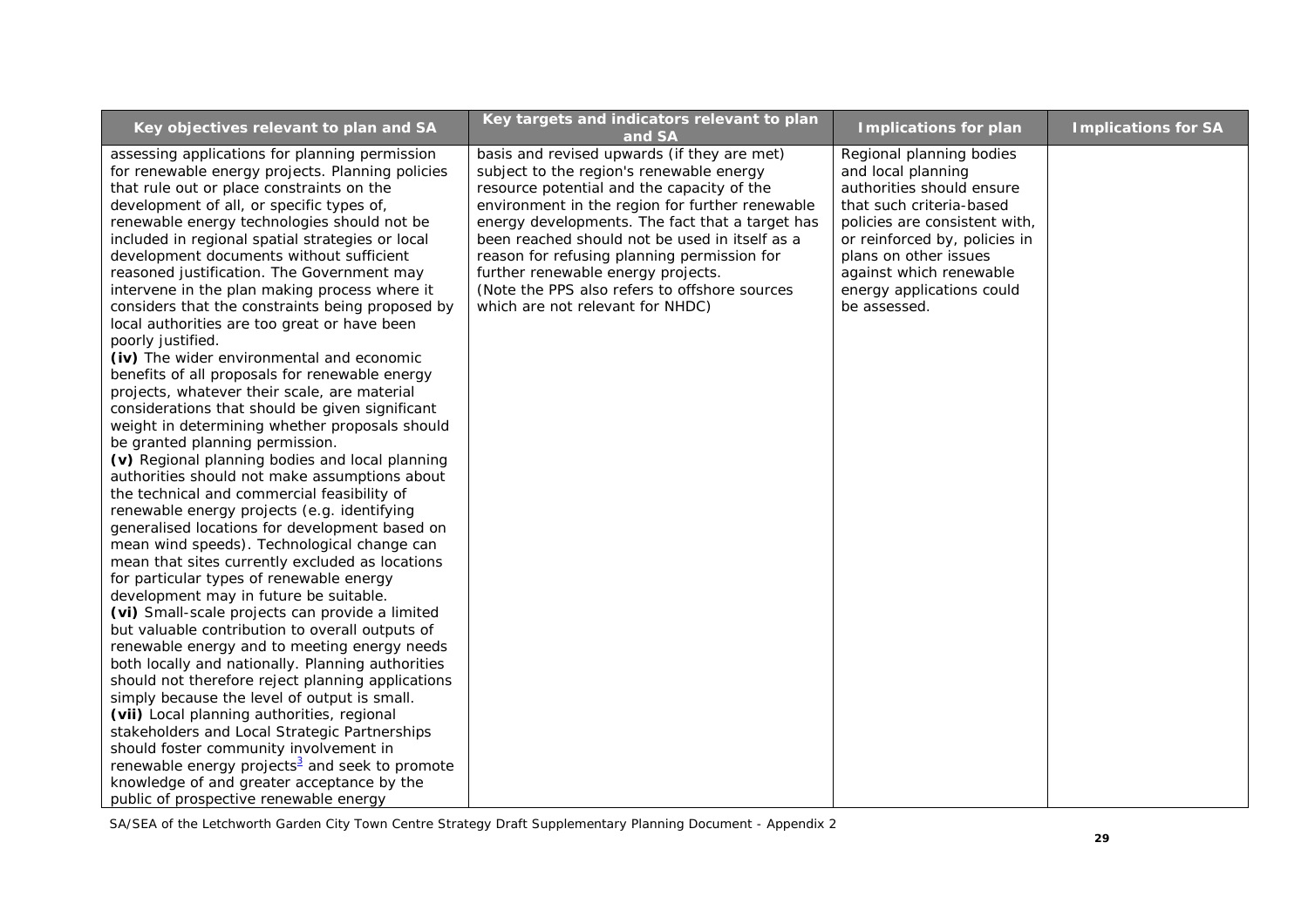| Key objectives relevant to plan and SA            | Key targets and indicators relevant to plan<br>and SA | Implications for plan | <b>Implications for SA</b> |
|---------------------------------------------------|-------------------------------------------------------|-----------------------|----------------------------|
| developments that are appropriately located.      |                                                       |                       |                            |
| Developers of renewable energy projects should    |                                                       |                       |                            |
| engage in active consultation and discussion with |                                                       |                       |                            |
| local communities at an early stage in the        |                                                       |                       |                            |
| planning process, and before any planning         |                                                       |                       |                            |
| application is formally submitted.                |                                                       |                       |                            |
| (viii) Development proposals should               |                                                       |                       |                            |
| demonstrate any environmental, economic and       |                                                       |                       |                            |
| social benefits as well as how any environmental  |                                                       |                       |                            |
| and social impacts have been minimised through    |                                                       |                       |                            |
| careful consideration of location, scale, design  |                                                       |                       |                            |
| and other measures.                               |                                                       |                       |                            |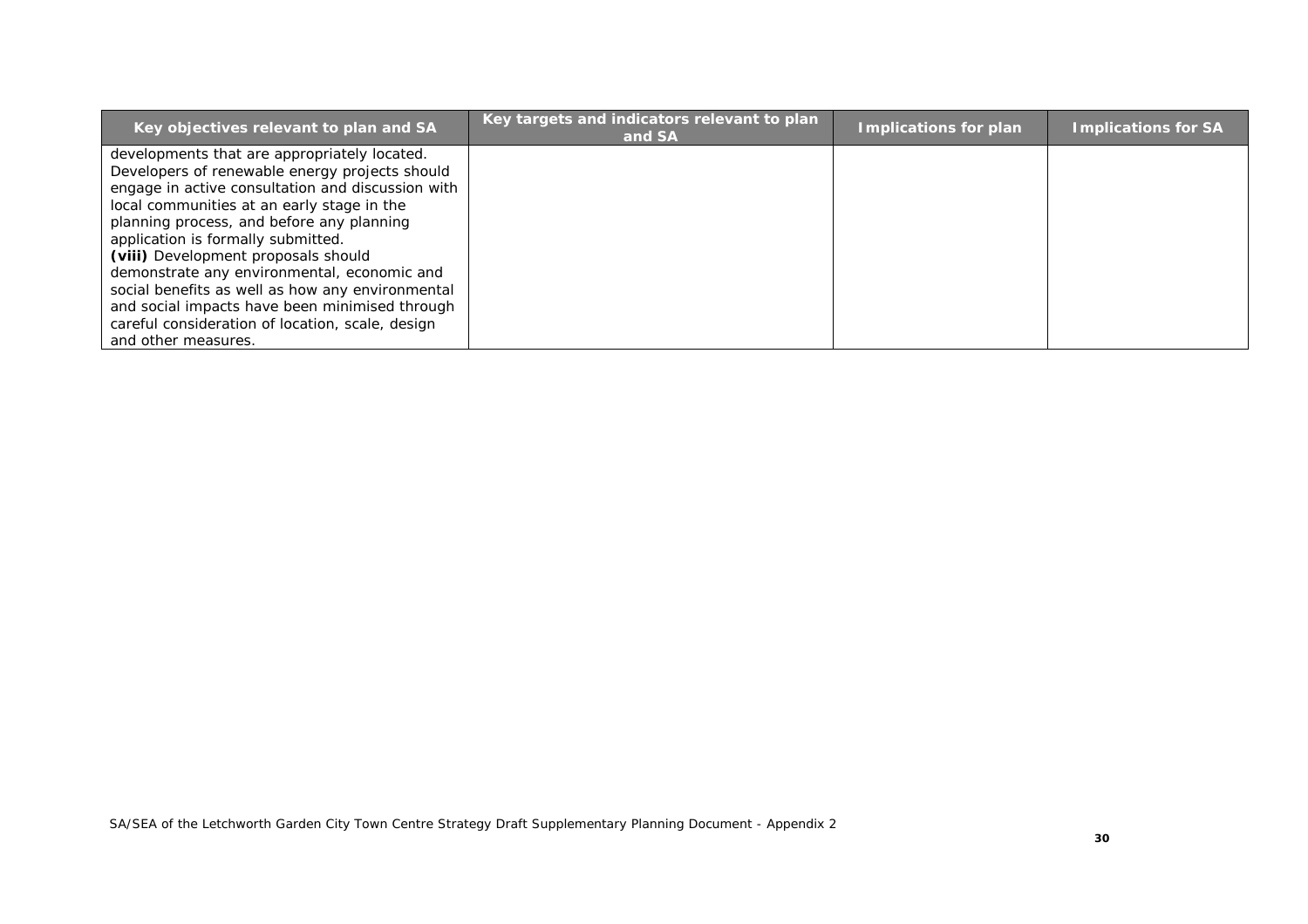## **Regional and Sub-Regional Plans, Programmes and Policies**

| Key objectives relevant to<br>plan and SA                                                                                                                                                                                                                                                                                                                                                                                                                                            | Key targets and indicators<br>relevant to plan and SA                                                                                                                                                                                                                                                                                                                                                                                                                                                                                                  | <b>Implications for plan</b>                                                                                                                                                                                                                                                                                 | <b>Implications for SA</b>                                                                                                                                                                                                                                                |  |
|--------------------------------------------------------------------------------------------------------------------------------------------------------------------------------------------------------------------------------------------------------------------------------------------------------------------------------------------------------------------------------------------------------------------------------------------------------------------------------------|--------------------------------------------------------------------------------------------------------------------------------------------------------------------------------------------------------------------------------------------------------------------------------------------------------------------------------------------------------------------------------------------------------------------------------------------------------------------------------------------------------------------------------------------------------|--------------------------------------------------------------------------------------------------------------------------------------------------------------------------------------------------------------------------------------------------------------------------------------------------------------|---------------------------------------------------------------------------------------------------------------------------------------------------------------------------------------------------------------------------------------------------------------------------|--|
| East of England Plan: Draft revision to the RSS for<br>the East of England (Dec 2004) and Associated<br>Panel Report (June 2006)                                                                                                                                                                                                                                                                                                                                                     |                                                                                                                                                                                                                                                                                                                                                                                                                                                                                                                                                        | Status: Draft Regional policy – endorsement of the Draft by the EERA<br>was suspended in Dec 2004, because of lack of Government funding<br>for infrastructure improvements. The Panel issued its<br>recommendations in June 2006 and the Secretary of State is due to<br>deliver her response in late 2006. |                                                                                                                                                                                                                                                                           |  |
| Source: http://www.eera.gov.uk/category.asp?cat=452                                                                                                                                                                                                                                                                                                                                                                                                                                  |                                                                                                                                                                                                                                                                                                                                                                                                                                                                                                                                                        |                                                                                                                                                                                                                                                                                                              |                                                                                                                                                                                                                                                                           |  |
|                                                                                                                                                                                                                                                                                                                                                                                                                                                                                      |                                                                                                                                                                                                                                                                                                                                                                                                                                                                                                                                                        | http://www.eera.gov.uk/Documents/About%20EERA/Policy/Planning%20and%20Transport/EiP%20Report/2006-06-                                                                                                                                                                                                        |                                                                                                                                                                                                                                                                           |  |
| 20%20EoE%20Panel%20Report%20Vol%20I%20PPMv5.pdf                                                                                                                                                                                                                                                                                                                                                                                                                                      |                                                                                                                                                                                                                                                                                                                                                                                                                                                                                                                                                        |                                                                                                                                                                                                                                                                                                              |                                                                                                                                                                                                                                                                           |  |
| As proposed by the panel are:<br><b>Overall Spatial Vision</b><br>"By 2021 the East of England will be<br>realising its economic potential and<br>providing a high quality of life for its<br>people by meeting their housing<br>needs in sustainable and inclusive<br>communities. At the same time it will<br>reduce its impact on climate change<br>and the environment through savings<br>in energy and water use and by<br>strengthening its stock of<br>environmental assets." | The plan sets targets in respect of its<br>own key objectives and other regional<br>policies. Most key targets are<br>quantified, but some are set as<br>general aims, such as 'to reduce<br>unemployment'.<br>The plan proposes 61 indicators<br>relating to both specific targets and<br>regional context.<br>The process of developing the plan<br>has been subject to a thorough SA,<br>which includes consideration of 138<br>indicators, although not all have been<br>quantified in the baseline because of<br>lack of available relevant data. | Provides key regional policy<br>framework for the LDF.                                                                                                                                                                                                                                                       | The regional issues and objectives<br>outlined in the plan, and its SA, will<br>inform the development of the LDF<br>SA framework.<br>The indicators proposed in the plan<br>and its SA will inform the indicators<br>to be used for the baseline data for<br>the LDF SA. |  |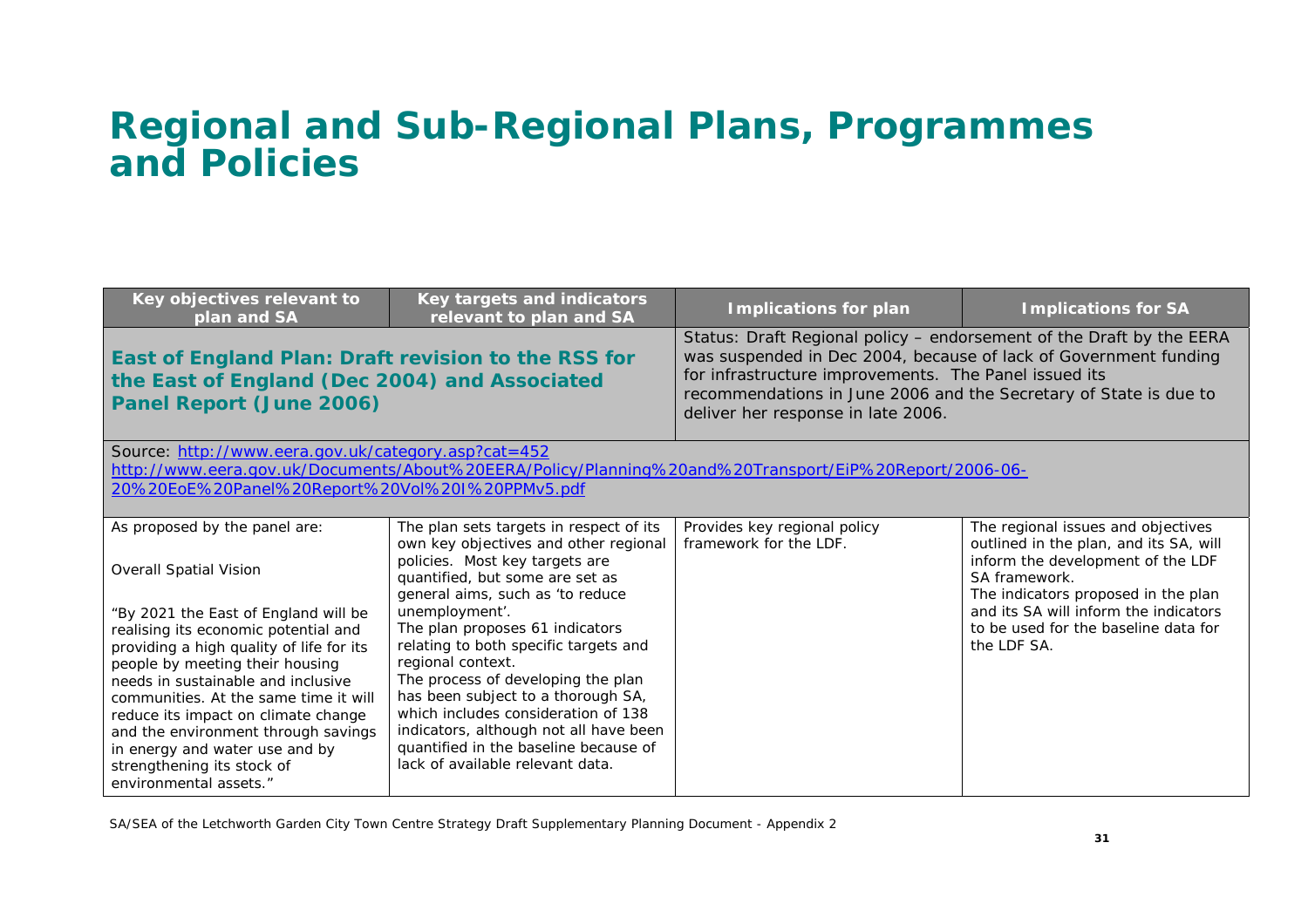| Key objectives relevant to                                               | <b>Key targets and indicators</b> | <b>Implications for plan</b> | <b>Implications for SA</b> |
|--------------------------------------------------------------------------|-----------------------------------|------------------------------|----------------------------|
| plan and SA                                                              | relevant to plan and SA           |                              |                            |
|                                                                          |                                   |                              |                            |
| objectives:                                                              |                                   |                              |                            |
| Objective 1: To reduce the region's                                      |                                   |                              |                            |
| impact on and exposure to the effects                                    |                                   |                              |                            |
| of climate change                                                        |                                   |                              |                            |
| by:                                                                      |                                   |                              |                            |
| locating development so as to<br>$\bullet$<br>reduce the need to travel: |                                   |                              |                            |
| effecting a major shift in travel<br>$\bullet$                           |                                   |                              |                            |
| towards public transport, walking                                        |                                   |                              |                            |
| and cycling and away                                                     |                                   |                              |                            |
| from car use;<br>$\bullet$                                               |                                   |                              |                            |
| maximising the energy efficiency                                         |                                   |                              |                            |
| of development and promoting                                             |                                   |                              |                            |
| renewable energy                                                         |                                   |                              |                            |
| generation; and<br>$\bullet$                                             |                                   |                              |                            |
| minimising the risk of flooding.                                         |                                   |                              |                            |
| Objective 2: To increase housing                                         |                                   |                              |                            |
| opportunities for people in the region                                   |                                   |                              |                            |
| by:                                                                      |                                   |                              |                            |
| securing a step change in the<br>$\bullet$                               |                                   |                              |                            |
| delivery of additional housing                                           |                                   |                              |                            |
| throughout the region, and                                               |                                   |                              |                            |
| especially in the Growth Areas;<br>$\bullet$                             |                                   |                              |                            |
| and                                                                      |                                   |                              |                            |
| recognising a priority for the<br>$\bullet$                              |                                   |                              |                            |
| provision of affordable housing to                                       |                                   |                              |                            |
| meet identified needs, particularly                                      |                                   |                              |                            |
| in rural areas.                                                          |                                   |                              |                            |
| Objective 3: To realise the economic                                     |                                   |                              |                            |
| potential of the region and its people                                   |                                   |                              |                            |
| by:                                                                      |                                   |                              |                            |
| facilitating the development                                             |                                   |                              |                            |
| needed to support the region's                                           |                                   |                              |                            |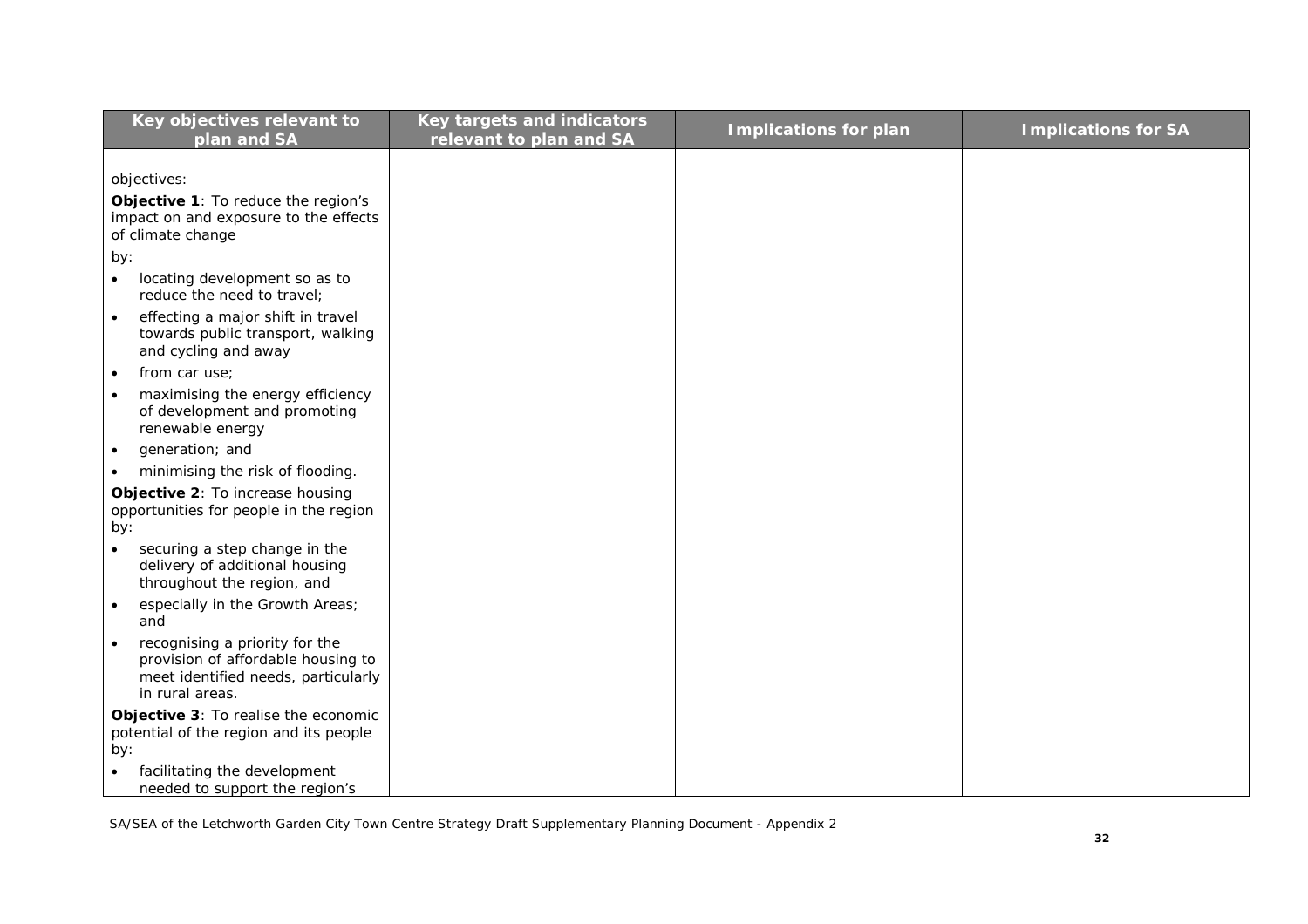| Key objectives relevant to                                                                                                                                                                       | Key targets and indicators | <b>Implications for plan</b> | <b>Implications for SA</b> |
|--------------------------------------------------------------------------------------------------------------------------------------------------------------------------------------------------|----------------------------|------------------------------|----------------------------|
| plan and SA                                                                                                                                                                                      | relevant to plan and SA    |                              |                            |
| business sectors and clusters                                                                                                                                                                    |                            |                              |                            |
| and improvement of skills and the<br>widening of opportunities in line<br>with the Regional                                                                                                      |                            |                              |                            |
| Economic Strategy;<br>$\bullet$                                                                                                                                                                  |                            |                              |                            |
| providing for job growth broadly<br>to match increases in housing and<br>to improve the                                                                                                          |                            |                              |                            |
| alignment between workplaces<br>and homes;                                                                                                                                                       |                            |                              |                            |
| maintaining and strengthening<br>$\bullet$<br>the region's inter-regional<br>connections particularly by                                                                                         |                            |                              |                            |
| improving connections to<br>$\bullet$<br>economic opportunities in<br>London; and                                                                                                                |                            |                              |                            |
| ensuring adequate and<br>$\bullet$<br>sustainable provision of transport<br>infrastructure.                                                                                                      |                            |                              |                            |
| Objective 4: To improve the quality<br>of life for the region's people by:                                                                                                                       |                            |                              |                            |
| ensuring new development fulfils<br>the principles of sustainable<br>communities, providing a well<br>designed living environment<br>adequately supported by social<br>and green infrastructure; |                            |                              |                            |
| promoting social cohesion by<br>$\bullet$<br>improving access to work,<br>services and other facilities<br>especially for those who are<br>disadvantaged:                                        |                            |                              |                            |
| maintaining cultural diversity<br>$\bullet$<br>while addressing the distinctive<br>needs of each part of the region;                                                                             |                            |                              |                            |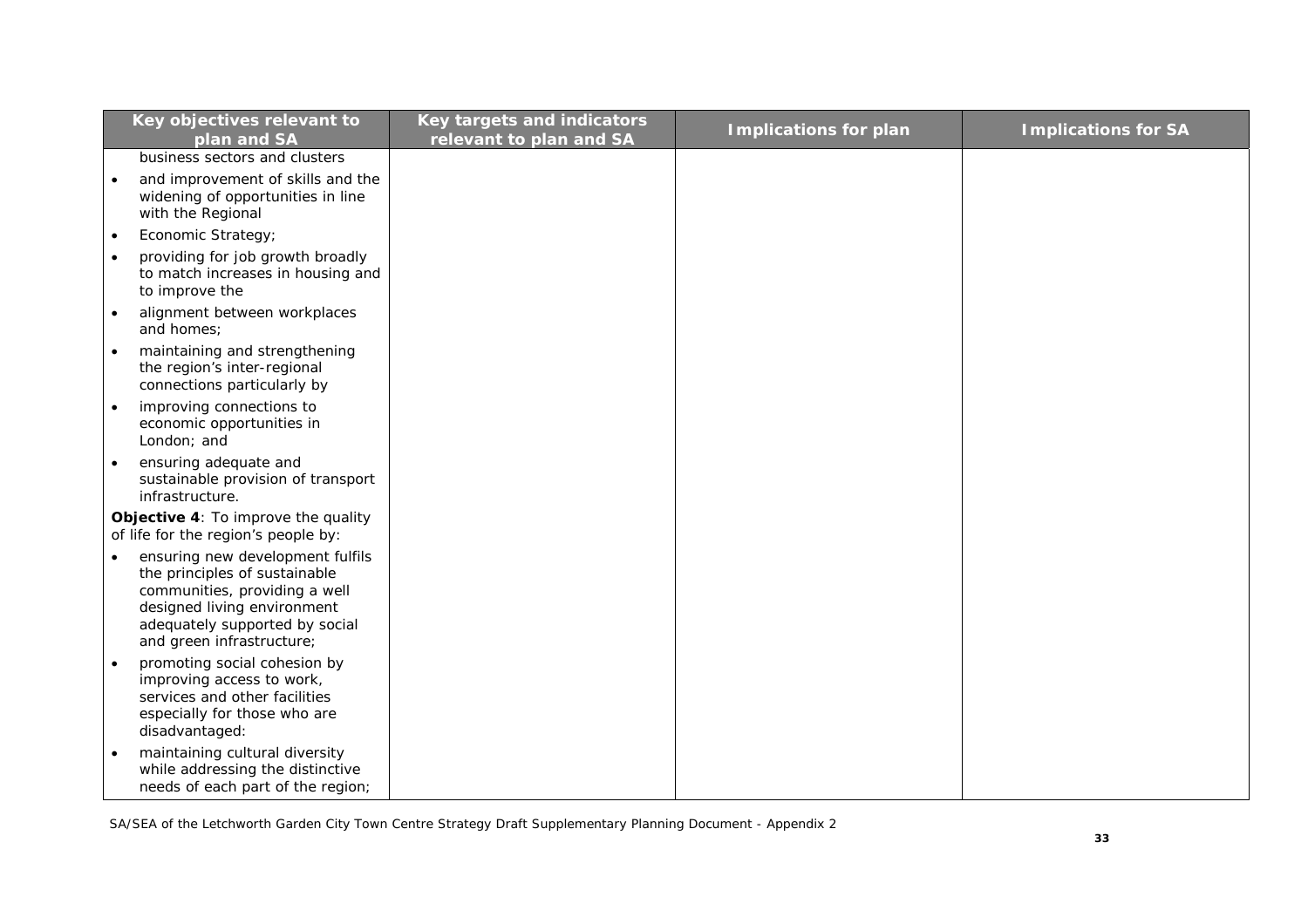|           | Key objectives relevant to                                         | Key targets and indicators | <b>Implications for plan</b> | <b>Implications for SA</b> |
|-----------|--------------------------------------------------------------------|----------------------------|------------------------------|----------------------------|
|           | plan and SA<br>regeneration and renewal of                         | relevant to plan and SA    |                              |                            |
|           | disadvantaged areas; and                                           |                            |                              |                            |
| $\bullet$ | increasing community<br>involvement in the                         |                            |                              |                            |
|           | implementation of the strategy at<br>the local level.              |                            |                              |                            |
|           | Objective 5: to improve and                                        |                            |                              |                            |
|           | conserve the region's environment                                  |                            |                              |                            |
| by:       |                                                                    |                            |                              |                            |
| $\bullet$ | ensuring the protection and<br>enhancement of the region's         |                            |                              |                            |
|           | environmental assets, including                                    |                            |                              |                            |
|           | the built and historic<br>environment, landscape and               |                            |                              |                            |
|           | water;                                                             |                            |                              |                            |
|           | re-using previously developed                                      |                            |                              |                            |
|           | land and seeking environmental<br>as well as development gains     |                            |                              |                            |
|           | from the use of previously                                         |                            |                              |                            |
|           | undeveloped land;                                                  |                            |                              |                            |
|           | protecting and where appropriate<br>enhancing biodiversity through |                            |                              |                            |
|           | the protection of habitats and                                     |                            |                              |                            |
|           | species, and new habitat creation                                  |                            |                              |                            |
|           | through development;<br>provision of a network of multi-           |                            |                              |                            |
|           | function greenspace accessible to                                  |                            |                              |                            |
|           | the region's people; and                                           |                            |                              |                            |
|           | minimising the demand and use<br>of water and other natural        |                            |                              |                            |
|           | resources and reducing waste and                                   |                            |                              |                            |
|           | increasing sustainable                                             |                            |                              |                            |
|           | management of waste.                                               |                            |                              |                            |
|           |                                                                    |                            |                              |                            |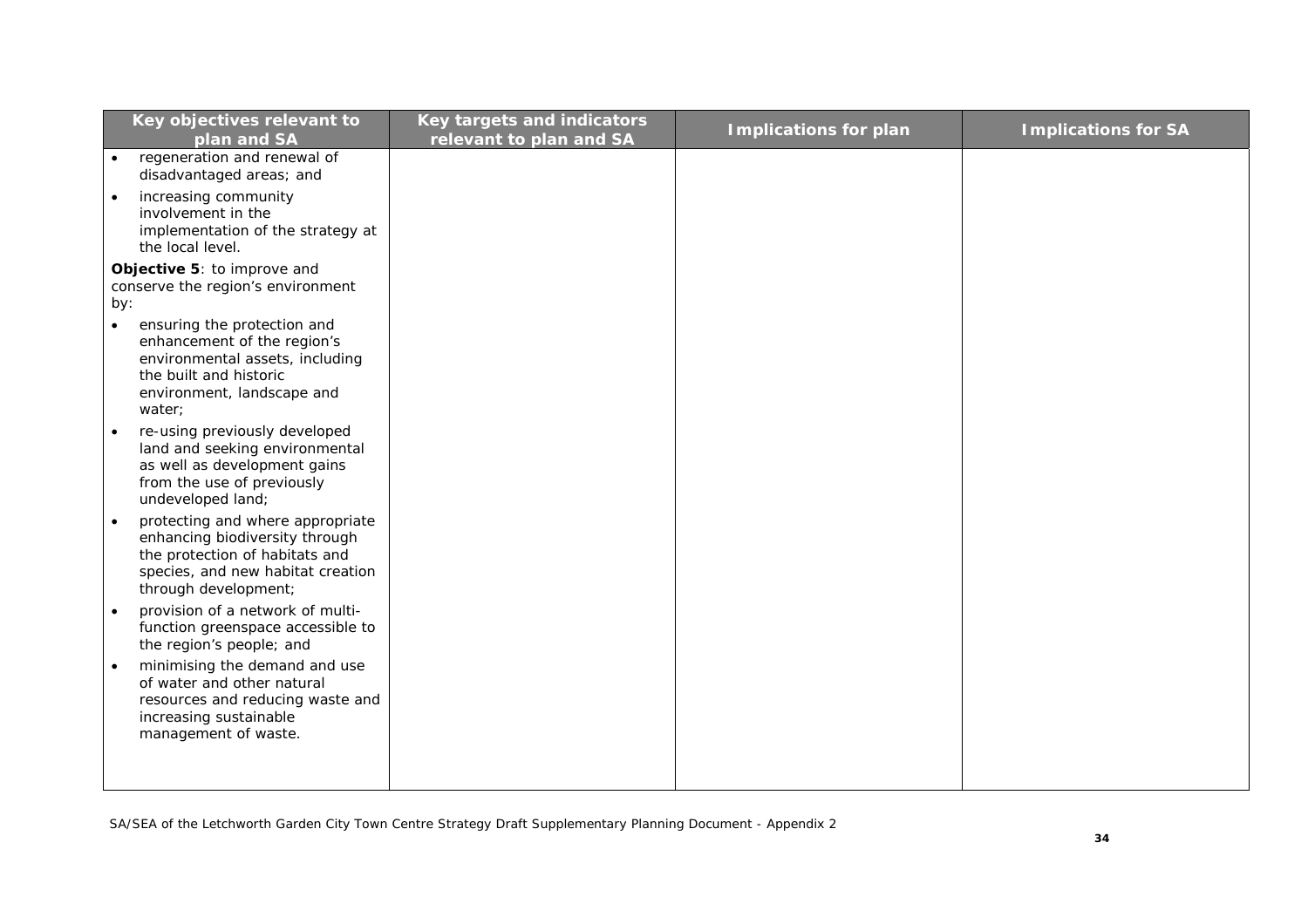| Key objectives relevant to<br>plan and SA                                                                                                                                                                                                                                                                                                                                                                                                                                                                                                                                                                                                                                                                                 | <b>Key targets and indicators</b><br>relevant to plan and SA                                                                                                                                                                                                                                                                                                                                                                                                                                                                                                                                                                                                                                                                                                                                        | <b>Implications for plan</b>                                                                                                                                                                                                                                                                                                                                                                                                                                                                                                                                                                                                                                                          | <b>Implications for SA</b>                                                                                                                                                                             |
|---------------------------------------------------------------------------------------------------------------------------------------------------------------------------------------------------------------------------------------------------------------------------------------------------------------------------------------------------------------------------------------------------------------------------------------------------------------------------------------------------------------------------------------------------------------------------------------------------------------------------------------------------------------------------------------------------------------------------|-----------------------------------------------------------------------------------------------------------------------------------------------------------------------------------------------------------------------------------------------------------------------------------------------------------------------------------------------------------------------------------------------------------------------------------------------------------------------------------------------------------------------------------------------------------------------------------------------------------------------------------------------------------------------------------------------------------------------------------------------------------------------------------------------------|---------------------------------------------------------------------------------------------------------------------------------------------------------------------------------------------------------------------------------------------------------------------------------------------------------------------------------------------------------------------------------------------------------------------------------------------------------------------------------------------------------------------------------------------------------------------------------------------------------------------------------------------------------------------------------------|--------------------------------------------------------------------------------------------------------------------------------------------------------------------------------------------------------|
| <b>East of England Plan: Sustainability Appraisal Report</b><br>(November 2004)                                                                                                                                                                                                                                                                                                                                                                                                                                                                                                                                                                                                                                           |                                                                                                                                                                                                                                                                                                                                                                                                                                                                                                                                                                                                                                                                                                                                                                                                     | Status: Formal report on SEA and SA of East of England Plan commissioned<br>by EERA                                                                                                                                                                                                                                                                                                                                                                                                                                                                                                                                                                                                   |                                                                                                                                                                                                        |
| Source: http://www.eera.gov.uk/category.asp?cat=382                                                                                                                                                                                                                                                                                                                                                                                                                                                                                                                                                                                                                                                                       |                                                                                                                                                                                                                                                                                                                                                                                                                                                                                                                                                                                                                                                                                                                                                                                                     |                                                                                                                                                                                                                                                                                                                                                                                                                                                                                                                                                                                                                                                                                       |                                                                                                                                                                                                        |
| Appraisal Framework contains a set of<br>sustainable development objectives                                                                                                                                                                                                                                                                                                                                                                                                                                                                                                                                                                                                                                               | Comprehensive set of targets and<br>indicators contained in baseline<br>review                                                                                                                                                                                                                                                                                                                                                                                                                                                                                                                                                                                                                                                                                                                      | The appraisal should be read in<br>conjunction with the East of England<br>Plan: it gives additional information<br>on how to apply the Plan in a<br>sustainable way.                                                                                                                                                                                                                                                                                                                                                                                                                                                                                                                 | This is a key document to consider<br>when developing the appraisal<br>framework. The results of the<br>appraisal of policies relevant to the<br>District should also inform the<br>appraisal process. |
|                                                                                                                                                                                                                                                                                                                                                                                                                                                                                                                                                                                                                                                                                                                           |                                                                                                                                                                                                                                                                                                                                                                                                                                                                                                                                                                                                                                                                                                                                                                                                     | Status:                                                                                                                                                                                                                                                                                                                                                                                                                                                                                                                                                                                                                                                                               |                                                                                                                                                                                                        |
| <b>Sustainable Futures: The Integrated Regional</b><br><b>Strategy for the East of England (Feb 2005)</b>                                                                                                                                                                                                                                                                                                                                                                                                                                                                                                                                                                                                                 |                                                                                                                                                                                                                                                                                                                                                                                                                                                                                                                                                                                                                                                                                                                                                                                                     |                                                                                                                                                                                                                                                                                                                                                                                                                                                                                                                                                                                                                                                                                       |                                                                                                                                                                                                        |
| Source: http://www.eera.gov.uk/category.asp?cat=47 and                                                                                                                                                                                                                                                                                                                                                                                                                                                                                                                                                                                                                                                                    |                                                                                                                                                                                                                                                                                                                                                                                                                                                                                                                                                                                                                                                                                                                                                                                                     |                                                                                                                                                                                                                                                                                                                                                                                                                                                                                                                                                                                                                                                                                       |                                                                                                                                                                                                        |
| The Strategy states its key objectives<br>as the following high level outcomes:<br>1. an exceptional knowledge base<br>and a dynamic economy in the<br>region<br>2. opportunities for everyone to<br>contribute to - and benefit from -<br>the region's economic dynamism<br>3. strong, inclusive, healthy and<br>culturally rich communities<br>4. a high quality and diverse natural<br>and built environment<br>5. a more resource-efficient region<br>It identifies the following 8 Crucial<br>Regional Issues that must be<br>confronted and resolved, noting that<br>all are complex and include elements<br>that are contradictory:<br>1. Housing supply, growth and<br>sustainability<br>2. Transport, travel and | The IRS includes no specific targets,<br>although it does note 'the need for a<br>set of PSA targets that are much<br>more closely attuned to the needs of<br>this region'.<br>The IRS expresses reluctance to<br>suggest a new set of performance<br>indicators, but suggests, that once<br>the current review of the performance<br>management framework for RDAs is<br>completed, the EERA should review<br>the performance management<br>systems behind the other regional<br>strategies, particularly in relation to<br>the current set of indicators for the<br>Regional Sustainable Development<br>Framework, which are included as an<br>Annex. It suggests that should be<br>possible to identify a 'modest number<br>of headline indicators on which<br>progress towards the Vision, high | The IRS draws on existing regional<br>strategies to present a 'Vision and a<br>series of high level outcomes' for the<br>region in order to:<br>To provide a joined-up statement<br>of regional priorities<br>To flag any areas in which<br>$\bullet$<br>existing regional strategies are<br>actually or potentially conflicting<br>To suggest processes through<br>$\bullet$<br>which tensions between regional<br>strategies might be mitigated and<br>resolved<br>To provide an overarching context<br>for the development of regional<br>strategies in the future, building<br>on the current Regional SDF<br>To provide a clear statement to<br>central government of priorities | The regional Vision, high level<br>outcomes and priorities identified in<br>the IRS will inform the SA framework<br>and the issues to be considered in the<br>SA.                                      |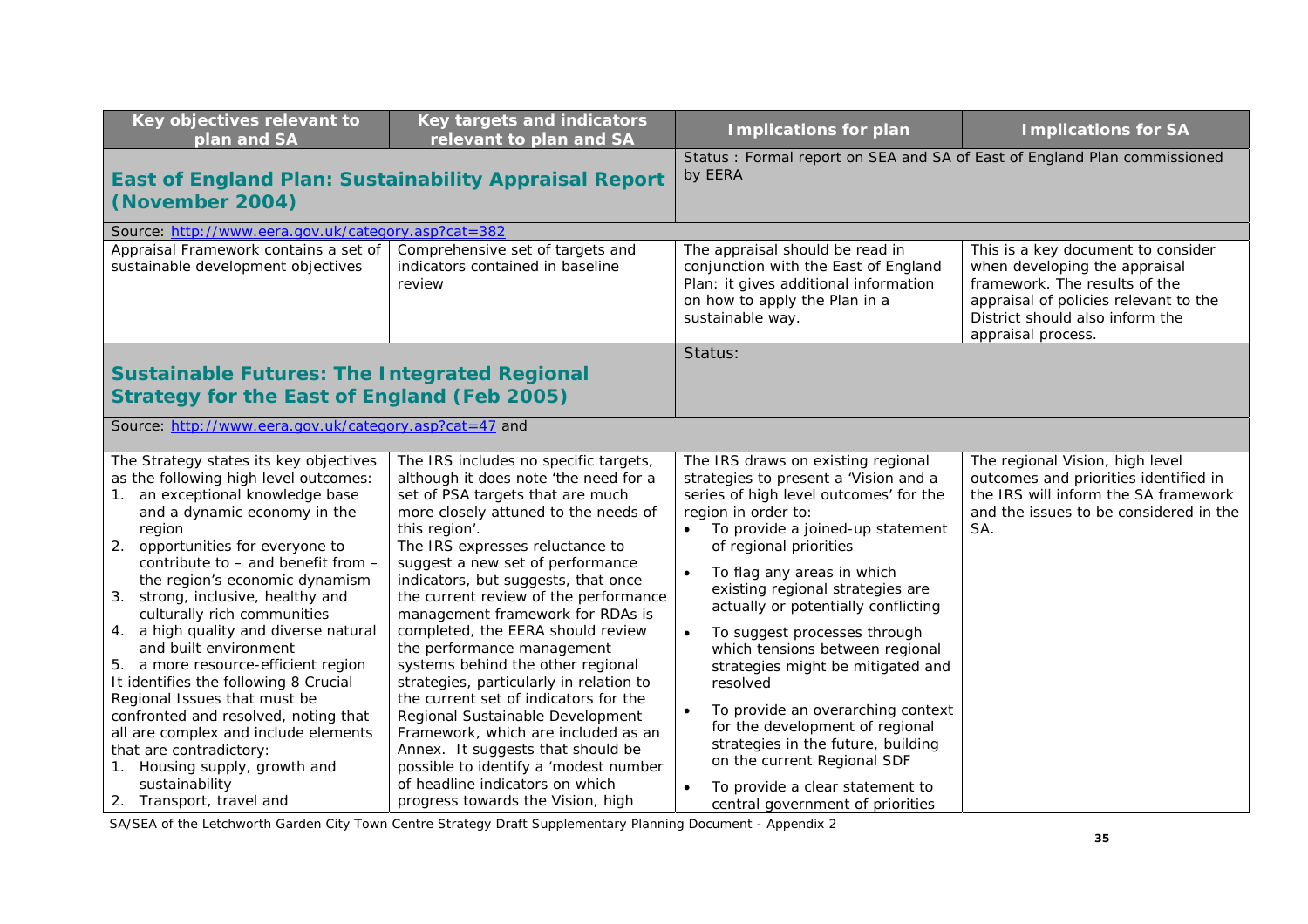| Key objectives relevant to<br>plan and SA                                                                                                                                                                                                                                                                                                                                                                                                                                                                                                                                                                                                                                                                                                                                                                                                                                                                                                                           | <b>Key targets and indicators</b><br>relevant to plan and SA | <b>Implications for plan</b>                                                                                                                                                                                                                                                                                                                                                                             | <b>Implications for SA</b> |
|---------------------------------------------------------------------------------------------------------------------------------------------------------------------------------------------------------------------------------------------------------------------------------------------------------------------------------------------------------------------------------------------------------------------------------------------------------------------------------------------------------------------------------------------------------------------------------------------------------------------------------------------------------------------------------------------------------------------------------------------------------------------------------------------------------------------------------------------------------------------------------------------------------------------------------------------------------------------|--------------------------------------------------------------|----------------------------------------------------------------------------------------------------------------------------------------------------------------------------------------------------------------------------------------------------------------------------------------------------------------------------------------------------------------------------------------------------------|----------------------------|
| infrastructure<br>Building the knowledge economy<br>3.<br>Skills and labour supply<br>4.<br>Deprivation and access to<br>5.<br>services<br>Health and well being<br>6.<br>Rural issues<br>8.<br>Resource issues<br>From the above 5 Priorities are<br>identified for the region:<br>Achieve high quality and<br>sustainable solutions in Growth<br>Areas and other parts of the<br>region facing growth and<br>regeneration pressures<br>Harness fully the region's<br>2.<br>strengths in science, research and<br>development, and in surrounding<br>commercialisation processes<br>Address the causes and<br>3.<br>implications of persistent<br>deprivation and social exclusion<br>wherever it exists in the region<br>Effect a step-change in the<br>4.<br>efficiency of resource use and the<br>management of the region's<br>distinctive natural and built<br>environmental assets<br>5.<br>Capture the benefits from - and<br>manage the impacts of $-$ the | level outcomes and priorities might<br>be assessed.'         | for the East of England at a<br>regional level.<br>The IRS is intended to integrate the<br>regional Environmental, Economic,<br>Spatial, Housing, Social, Cultural and<br>Health Strategies, within the context<br>of the Regional Sustainable<br>Development Framework, in order to<br>provide the regional strategic context<br>for the development of sub-regional<br>and local strategies and plans. |                            |
| region's international gateways<br>and national transport corridors                                                                                                                                                                                                                                                                                                                                                                                                                                                                                                                                                                                                                                                                                                                                                                                                                                                                                                 |                                                              |                                                                                                                                                                                                                                                                                                                                                                                                          |                            |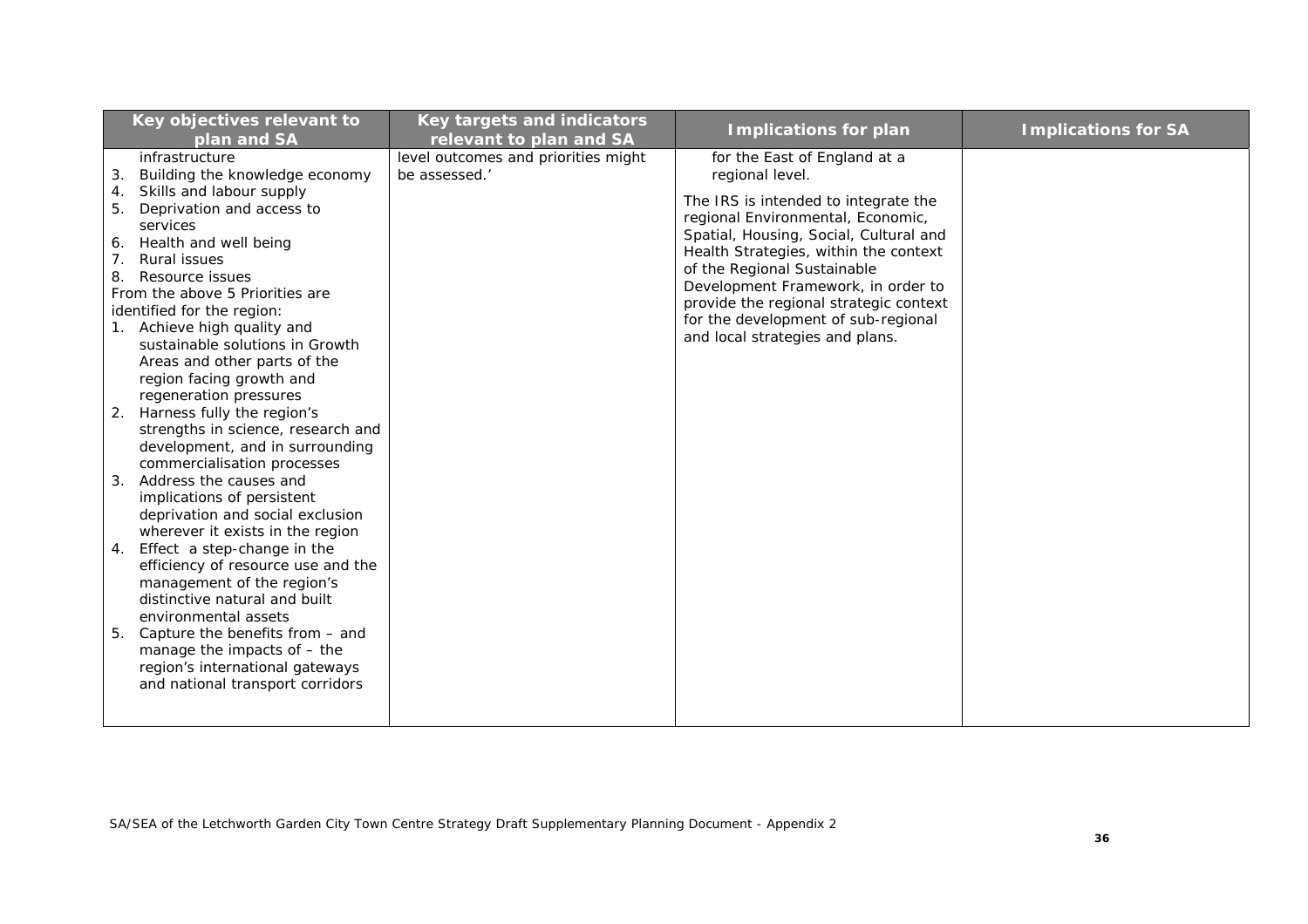| Key objectives relevant to<br>plan and SA                                                                                                                                                                                                                                                                                                                                                                                                                                                                                                                                                                                                                                                                                                                                                                                                                                                                                                                                                                                                                          | Key targets and indicators<br>relevant to plan and SA                                                                                                                                                                                                                                                                                                                                                                                                                                                                                                                                                                                                                                                                                                                                                                                                                                                                                                              | <b>Implications for plan</b>                                              | <b>Implications for SA</b>                                                                                                                                                                                                        |
|--------------------------------------------------------------------------------------------------------------------------------------------------------------------------------------------------------------------------------------------------------------------------------------------------------------------------------------------------------------------------------------------------------------------------------------------------------------------------------------------------------------------------------------------------------------------------------------------------------------------------------------------------------------------------------------------------------------------------------------------------------------------------------------------------------------------------------------------------------------------------------------------------------------------------------------------------------------------------------------------------------------------------------------------------------------------|--------------------------------------------------------------------------------------------------------------------------------------------------------------------------------------------------------------------------------------------------------------------------------------------------------------------------------------------------------------------------------------------------------------------------------------------------------------------------------------------------------------------------------------------------------------------------------------------------------------------------------------------------------------------------------------------------------------------------------------------------------------------------------------------------------------------------------------------------------------------------------------------------------------------------------------------------------------------|---------------------------------------------------------------------------|-----------------------------------------------------------------------------------------------------------------------------------------------------------------------------------------------------------------------------------|
| A Sustainable Development Framework for the East<br>of England (Oct 2001)                                                                                                                                                                                                                                                                                                                                                                                                                                                                                                                                                                                                                                                                                                                                                                                                                                                                                                                                                                                          |                                                                                                                                                                                                                                                                                                                                                                                                                                                                                                                                                                                                                                                                                                                                                                                                                                                                                                                                                                    | Status: Regional policy guidance                                          |                                                                                                                                                                                                                                   |
|                                                                                                                                                                                                                                                                                                                                                                                                                                                                                                                                                                                                                                                                                                                                                                                                                                                                                                                                                                                                                                                                    | Source: http://www.eera.gov.uk/Documents/About%20EERA/Policy/Sustainable%20Development/SDF.pdf<br>Trends supplement: http://www.sustainability-east.com/Reports/Trends%20Supplement.pdf                                                                                                                                                                                                                                                                                                                                                                                                                                                                                                                                                                                                                                                                                                                                                                            |                                                                           |                                                                                                                                                                                                                                   |
| To plan for an improving quality of<br>life for the people of the East of<br>England which is sustainable for the<br>long-term future and, in particular:<br>Enable its potential for economic<br>1.<br>growth to be achieved in a<br>balanced way, in the interests of<br>all the people of the region and<br>the UK and beyond.<br>Spread the benefits of growth<br>2.<br>more equally, so as to reduce<br>poverty, crime, ill health and<br>social exclusion and reduce<br>inequalities.<br>3.<br>Foster a sense of well-being and<br>self-worth by enabling people to<br>achieve their full potential, and<br>providing for rewarding<br>employment, learning and<br>leisure.<br>Protect and enhance the quality<br>4.<br>of the region's natural and built<br>environment.<br>Manage the use of resources<br>5.<br>sustainably and innovatively, in<br>order to minimise the region's<br>global environmental impact.<br>The framework identifies the following<br>21 key sustainability issues for the<br>region:<br>The economy<br>2.<br>Location of growth | The framework does not contain<br>quantified targets, but does include<br>84 indicators under the following<br>themes:<br>To achieve sustainable levels of<br>$\bullet$<br>prosperity and economic growth<br>To deliver more sustainable<br>$\bullet$<br>patterns of location of<br>development, including<br>employment and housing<br>To protect and maintain our most<br>valuable regional assets such as<br>designated habitats, landscapes<br>of natural beauty, and our historic<br>built heritage, and to improve the<br>wider environment by means of<br>adequate investment and<br>management<br>To reduce our consumption of<br>$\bullet$<br>fossil fuels<br>To achieve a more equitable<br>sharing of the benefits of<br>prosperity across all sectors of<br>society and fairer access to<br>services, focusing on deprived<br>areas in the region<br>To use natural resources, both<br>finite and renewable, as<br>efficiently as possible, and re-use | Provides key regional policy<br>framework for sustainable<br>development. | The regional issues and objectives<br>outlined in the SDF will inform the<br>development of the LDF SA<br>framework.<br>The indicators proposed will inform<br>the indicators to be used for the<br>baseline data for the LDF SA. |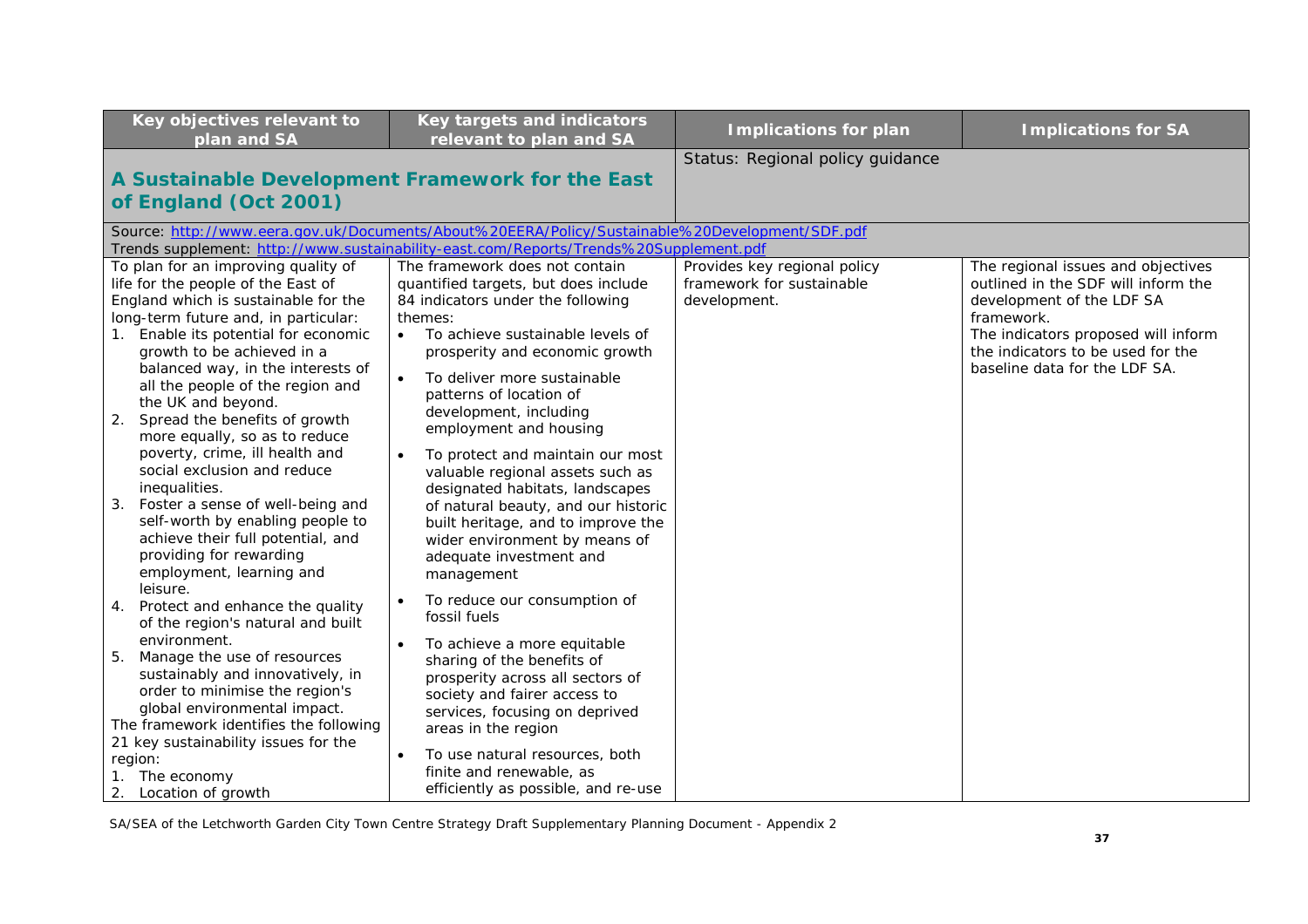| Key objectives relevant to<br>plan and SA                                                                                                                                                                                                                                                                                                                                                                                                                                                                                                                                                            | Key targets and indicators<br>relevant to plan and SA                                                                                                                                                                                                                                                                                                                                                                                                                                                                                                                                | <b>Implications for plan</b> | <b>Implications for SA</b> |
|------------------------------------------------------------------------------------------------------------------------------------------------------------------------------------------------------------------------------------------------------------------------------------------------------------------------------------------------------------------------------------------------------------------------------------------------------------------------------------------------------------------------------------------------------------------------------------------------------|--------------------------------------------------------------------------------------------------------------------------------------------------------------------------------------------------------------------------------------------------------------------------------------------------------------------------------------------------------------------------------------------------------------------------------------------------------------------------------------------------------------------------------------------------------------------------------------|------------------------------|----------------------------|
| 3.<br>Transport<br>Rural issues<br>4.<br>Agriculture, food and forestry<br>5.<br>Poverty and deprivation<br>6.<br>$7_{\cdot}$<br>Health<br>Crime<br>8.<br>9. Culture<br>10. Tourism<br>11. Community participation<br>12. Learning and skills<br>13. Natural environment<br>14. Historic and built environment<br>15. Global impact<br>16. Living with climate change<br>17. Energy<br>18. Local environmental quality<br>19. Waste<br>20. Water resources and quality<br>21. Minerals<br>It sets out key objectives, together<br>with context, regional strengths and<br>challenges for each issue. | finite resources or recycled<br>alternatives wherever possible<br>To minimise our production of by-<br>products or wastes, aiming for<br>'closed systems' where possible<br>To avoid using the global<br>$\bullet$<br>environment to underwrite our<br>own unsustainable way of life<br>(e.g. dependence on<br>unsustainably produced and/or<br>transported food imports or<br>timber)<br>The values and interpretation of these<br>indicators are presented in a separate<br>supplement to the SDF which was<br>most recently updated in July 2003<br>(see source reference above). |                              |                            |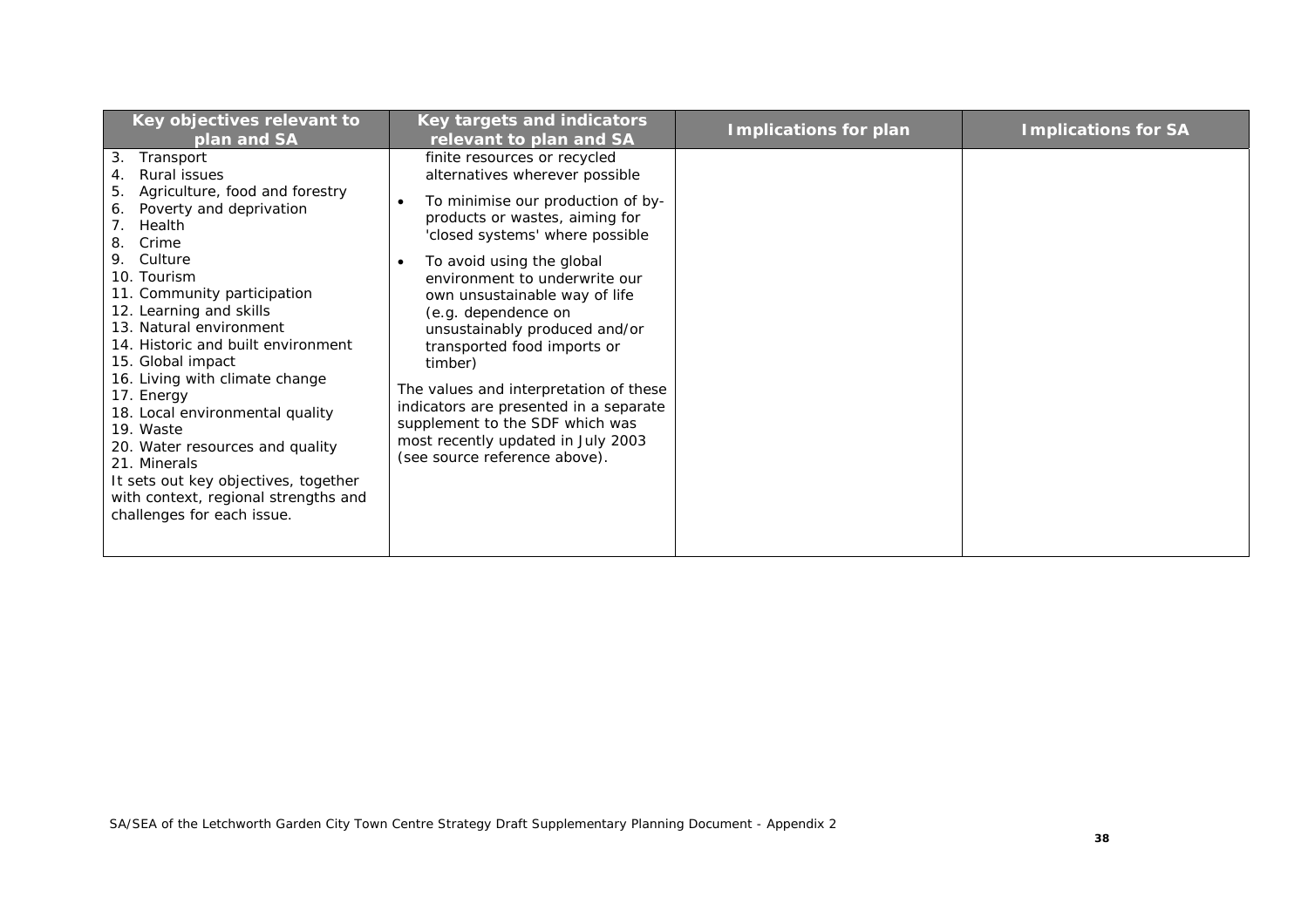## **County Plans, Programmes and Policies**

| Key objectives relevant to<br>plan and SA                                                                                                                                                                                                                                                                                                                                                                                                                                                                                    | Key targets and indicators<br>relevant to plan and SA                                                                                                                           | <b>Implications for plan</b>                                       | <b>Implications for SA</b>                        |
|------------------------------------------------------------------------------------------------------------------------------------------------------------------------------------------------------------------------------------------------------------------------------------------------------------------------------------------------------------------------------------------------------------------------------------------------------------------------------------------------------------------------------|---------------------------------------------------------------------------------------------------------------------------------------------------------------------------------|--------------------------------------------------------------------|---------------------------------------------------|
|                                                                                                                                                                                                                                                                                                                                                                                                                                                                                                                              |                                                                                                                                                                                 |                                                                    |                                                   |
|                                                                                                                                                                                                                                                                                                                                                                                                                                                                                                                              |                                                                                                                                                                                 | Status: Adopted March 1998                                         |                                                   |
| <b>Hertfordshire Structure Plan 1991-2011</b>                                                                                                                                                                                                                                                                                                                                                                                                                                                                                |                                                                                                                                                                                 |                                                                    |                                                   |
|                                                                                                                                                                                                                                                                                                                                                                                                                                                                                                                              | Source: http://www.hertsdirect.org/yrccouncil/hcc/env/plan/homes/hertstructureplan/planfuture/moreinfo/                                                                         |                                                                    |                                                   |
| The Hertfordshire Structure Plan,<br>covering the period to 2011, was<br>adopted in March 1998. This is<br>currently under review - with<br>policies being 'rolled forward' to<br>2016. Consultation on the<br>Structure Plan took place in the<br>summer of 2002 and the "deposit<br>stage" of draft policy alterations<br>arising from that consultation<br>occurred between the 5th March<br>and the 16th April 2003. The<br>subsequent stages of rolling<br>forward the Structure Plan to<br>2016 are currently on hold. | Key policies for NHDC:<br>The current plan requires NHDC to<br>make provision for 10,400 including<br>$2,600$ west of the A1(M) at<br>Stevenage, over the period 1991-<br>2011. | Provides the county-level strategic<br>framework for the NHDC SDF. | Plan policies need to be considered in<br>the SA. |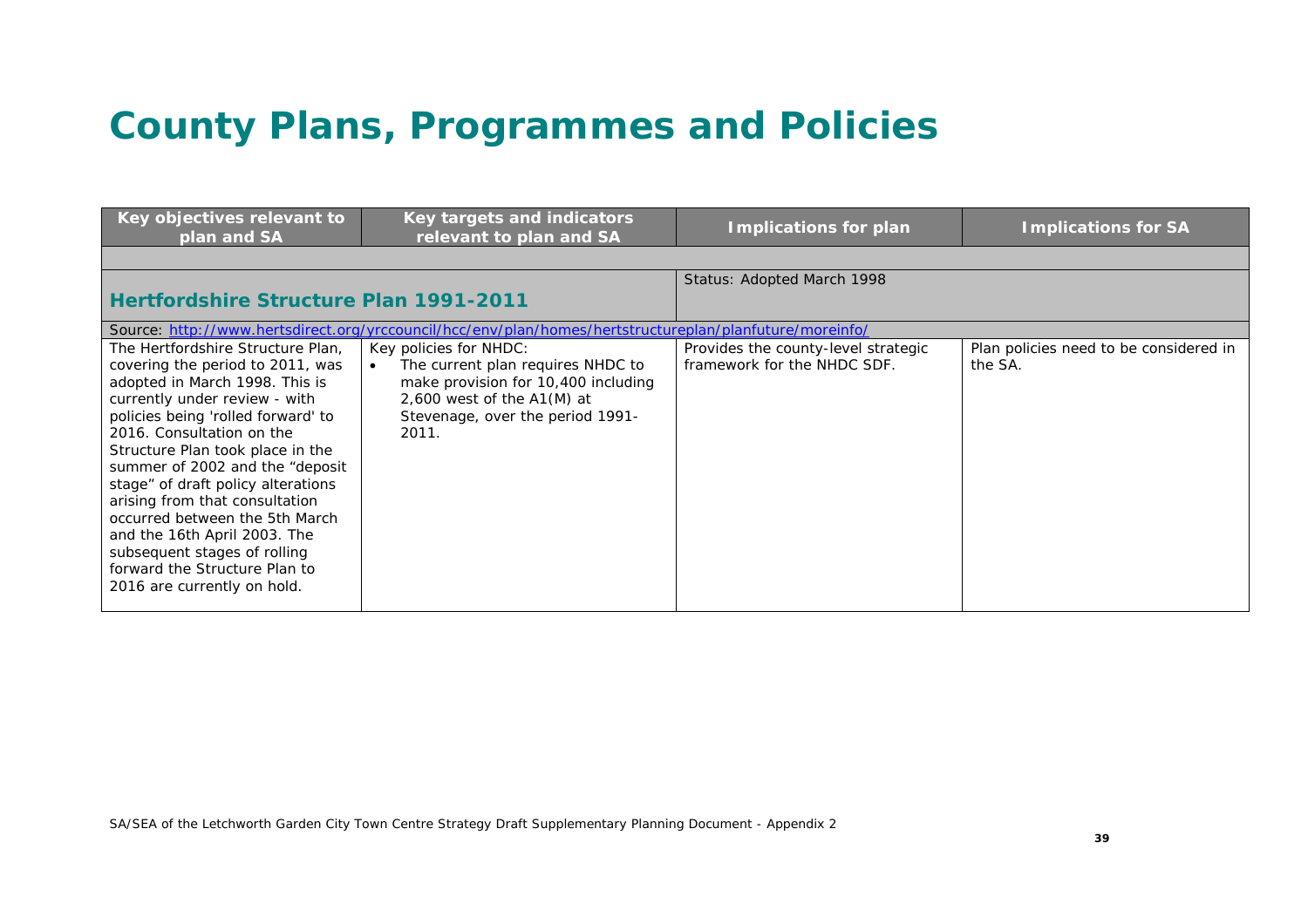| Key objectives relevant to plan<br>and SA                                                                                                                                                                                                                                                                                                                                                                                                                                                                                                                                                                                                                                                                                                                                                                                               | Key targets and indicators relevant<br>to plan and SA   | <b>Implications for plan</b>                             | <b>Implications for SA</b>                                                                                                                                                                                                                                                                                                                                                                                                                                                                                                                                                                                                                                                                                                                                                                                                                                                                                                                                                                                           |  |  |
|-----------------------------------------------------------------------------------------------------------------------------------------------------------------------------------------------------------------------------------------------------------------------------------------------------------------------------------------------------------------------------------------------------------------------------------------------------------------------------------------------------------------------------------------------------------------------------------------------------------------------------------------------------------------------------------------------------------------------------------------------------------------------------------------------------------------------------------------|---------------------------------------------------------|----------------------------------------------------------|----------------------------------------------------------------------------------------------------------------------------------------------------------------------------------------------------------------------------------------------------------------------------------------------------------------------------------------------------------------------------------------------------------------------------------------------------------------------------------------------------------------------------------------------------------------------------------------------------------------------------------------------------------------------------------------------------------------------------------------------------------------------------------------------------------------------------------------------------------------------------------------------------------------------------------------------------------------------------------------------------------------------|--|--|
| Hertfordshire Local Transport Plan 2006/07 -<br>2010/11                                                                                                                                                                                                                                                                                                                                                                                                                                                                                                                                                                                                                                                                                                                                                                                 |                                                         | Status: Currently out for public consultation (3/6/2005) |                                                                                                                                                                                                                                                                                                                                                                                                                                                                                                                                                                                                                                                                                                                                                                                                                                                                                                                                                                                                                      |  |  |
| Source: http://www.hertsdirect.org/yrccouncil/hcc/env/plan/transplan/loctranspln/                                                                                                                                                                                                                                                                                                                                                                                                                                                                                                                                                                                                                                                                                                                                                       |                                                         |                                                          |                                                                                                                                                                                                                                                                                                                                                                                                                                                                                                                                                                                                                                                                                                                                                                                                                                                                                                                                                                                                                      |  |  |
| The 9 key objective of the LTP                                                                                                                                                                                                                                                                                                                                                                                                                                                                                                                                                                                                                                                                                                                                                                                                          | The plan includes targets and indicators,               | The LDF should include policies that                     | Access and transport are key aspects                                                                                                                                                                                                                                                                                                                                                                                                                                                                                                                                                                                                                                                                                                                                                                                                                                                                                                                                                                                 |  |  |
| are:                                                                                                                                                                                                                                                                                                                                                                                                                                                                                                                                                                                                                                                                                                                                                                                                                                    | primarily the 17 mandatory indicators                   | promote the sustainable transport                        | of sustainable development that need                                                                                                                                                                                                                                                                                                                                                                                                                                                                                                                                                                                                                                                                                                                                                                                                                                                                                                                                                                                 |  |  |
|                                                                                                                                                                                                                                                                                                                                                                                                                                                                                                                                                                                                                                                                                                                                                                                                                                         |                                                         |                                                          |                                                                                                                                                                                                                                                                                                                                                                                                                                                                                                                                                                                                                                                                                                                                                                                                                                                                                                                                                                                                                      |  |  |
| <b>Safety</b><br>To improve safety for all by<br>giving the highest priority to<br>minimising the number of<br>collisions and injuries<br>occurring as a result of the<br>transport system.<br>Congestion<br>To obtain the best use of the<br>existing network through<br>effective design, maintenance<br>and management.<br>To manage the growth of<br>transport and travel volumes<br>across the county, and<br>thereby secure improvements<br>in the predictability of travel<br>time.<br>To develop an efficient, safe,<br>affordable and enhanced<br>transport system which is<br>attractive, reliable, integrated<br>and makes best use of<br>resources.<br>Accessibility<br>To develop a transport system<br>that provides access to<br>employment, shopping,<br>education, leisure and health<br>facilities for all, including | required by the DfT, supplemented with<br>5 local ones. | aims of the LTP.                                         | to be considered in the SA.<br>Transport-related issues will be<br>relevant to many SA objectives.<br>Traffic flows in Hertfordshire are 35%<br>above the national average posing a<br>threat to QoL in terms of safety,<br>congestion, access and environmental<br>impacts. The LTP attributes high<br>levels of traffic to many interacting<br>factors including:<br>over 1 million residents<br>spread amongst a dozen medium<br>sized towns (more than 25,000<br>population) and many more<br>smaller towns;<br>villages are generally no more<br>$\bullet$<br>than 5 to 10 miles from a town<br>creating complex journey<br>patterns.<br>neighbouring London attracts<br>$\bullet$<br>large commuting flows;<br>rail services do not provide for<br>east-west movements;<br>the county sits astride three of the<br>$\bullet$<br>most important national routes<br>$(M25, M1$ and $A1(M))$ ;<br>car ownership is the sixth highest<br>$\bullet$<br>in the country.<br>40% of households have 2 or<br>more cars. |  |  |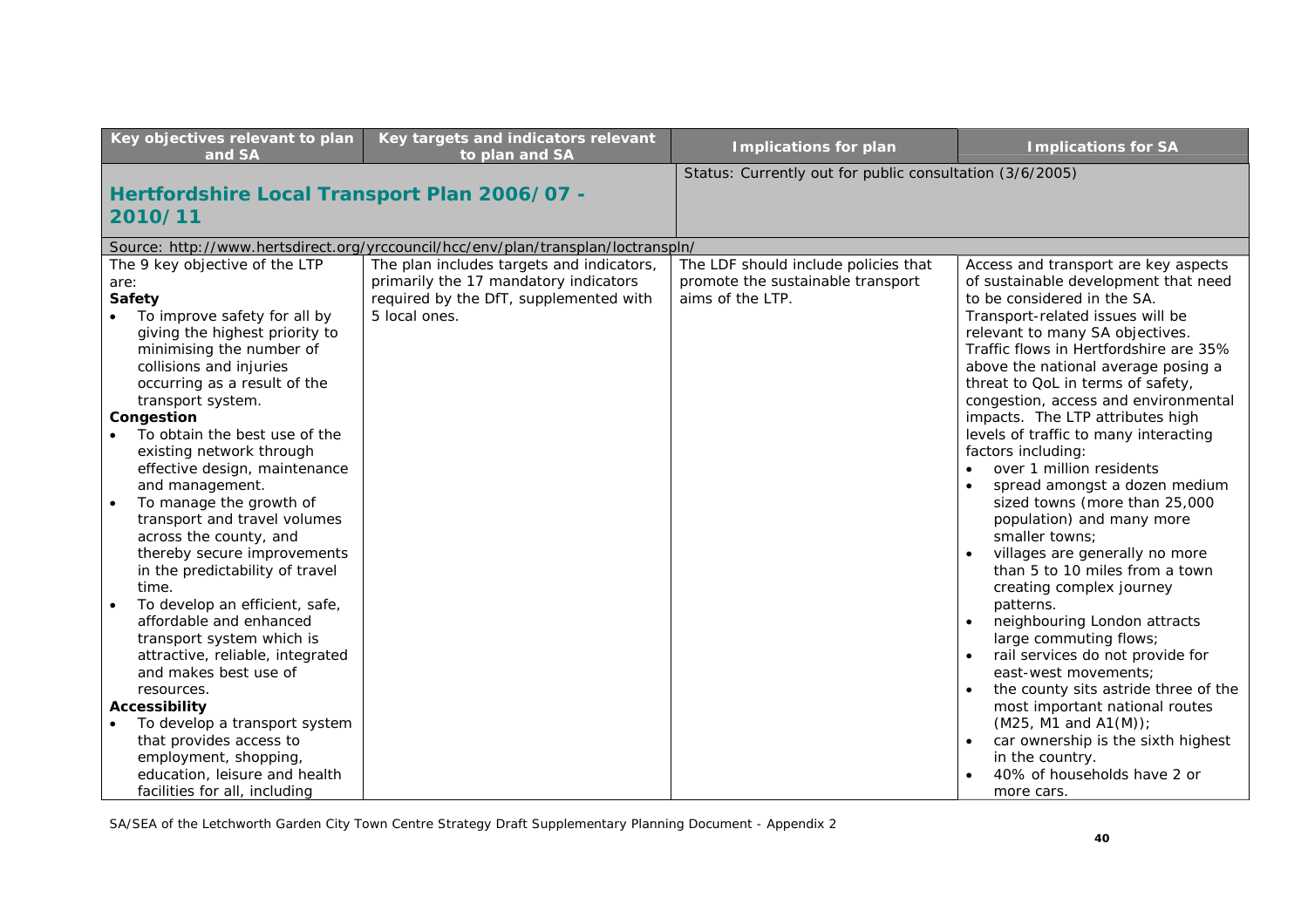| Key objectives relevant to plan<br>and SA                                                                                                                                                                                                                                                                                                                                                                                                                                                                                                                                                                                                                                                                                                                           | Key targets and indicators relevant<br>to plan and SA                       | <b>Implications for plan</b>                                                                                                                          | <b>Implications for SA</b>                                                                                        |
|---------------------------------------------------------------------------------------------------------------------------------------------------------------------------------------------------------------------------------------------------------------------------------------------------------------------------------------------------------------------------------------------------------------------------------------------------------------------------------------------------------------------------------------------------------------------------------------------------------------------------------------------------------------------------------------------------------------------------------------------------------------------|-----------------------------------------------------------------------------|-------------------------------------------------------------------------------------------------------------------------------------------------------|-------------------------------------------------------------------------------------------------------------------|
| those without a car and those<br>with impaired mobility.<br>To ensure that the transport<br>system contributes towards<br>improving the efficiency of<br>commerce and industry and<br>the provision of sustainable<br>economic development in<br>appropriate locations.<br>Environmental<br>To mitigate the effect of the<br>transport system on the built<br>and natural environment and<br>on personal health.<br>To raise awareness and<br>encourage use of more<br>sustainable modes of<br>transport through effective<br>promotion, publicity,<br>information and education.<br>Other<br>To reduce the need for the<br>movement of people and<br>goods through integrated land<br>use planning, the promotion<br>of sustainable distribution and<br>the use of |                                                                             |                                                                                                                                                       | Access to key services, particularly<br>$\bullet$<br>healthcare, is difficult by<br>sustainable transport.        |
| telecommunications.                                                                                                                                                                                                                                                                                                                                                                                                                                                                                                                                                                                                                                                                                                                                                 |                                                                             |                                                                                                                                                       |                                                                                                                   |
|                                                                                                                                                                                                                                                                                                                                                                                                                                                                                                                                                                                                                                                                                                                                                                     |                                                                             | Status: Formal SEA undertaken by Hertfordshire County Council                                                                                         |                                                                                                                   |
|                                                                                                                                                                                                                                                                                                                                                                                                                                                                                                                                                                                                                                                                                                                                                                     | SEA of Local Transport Plan 2006/7- 2010-2011                               |                                                                                                                                                       |                                                                                                                   |
| http://www.hertsdirect.co.uk/infobase/docs/pdfstore/ltpsea.pdf                                                                                                                                                                                                                                                                                                                                                                                                                                                                                                                                                                                                                                                                                                      |                                                                             |                                                                                                                                                       |                                                                                                                   |
| Appraisal Framework contains a<br>set of sustainable development<br>objectives                                                                                                                                                                                                                                                                                                                                                                                                                                                                                                                                                                                                                                                                                      | Comprehensive set of targets and<br>indicators contained in baseline review | The appraisal should be read in<br>conjunction with the LTP: it gives<br>additional information on the<br>Sustainability implications of the<br>Plan. | The results of the appraisal of policies<br>relevant to the District should also<br>inform the appraisal process. |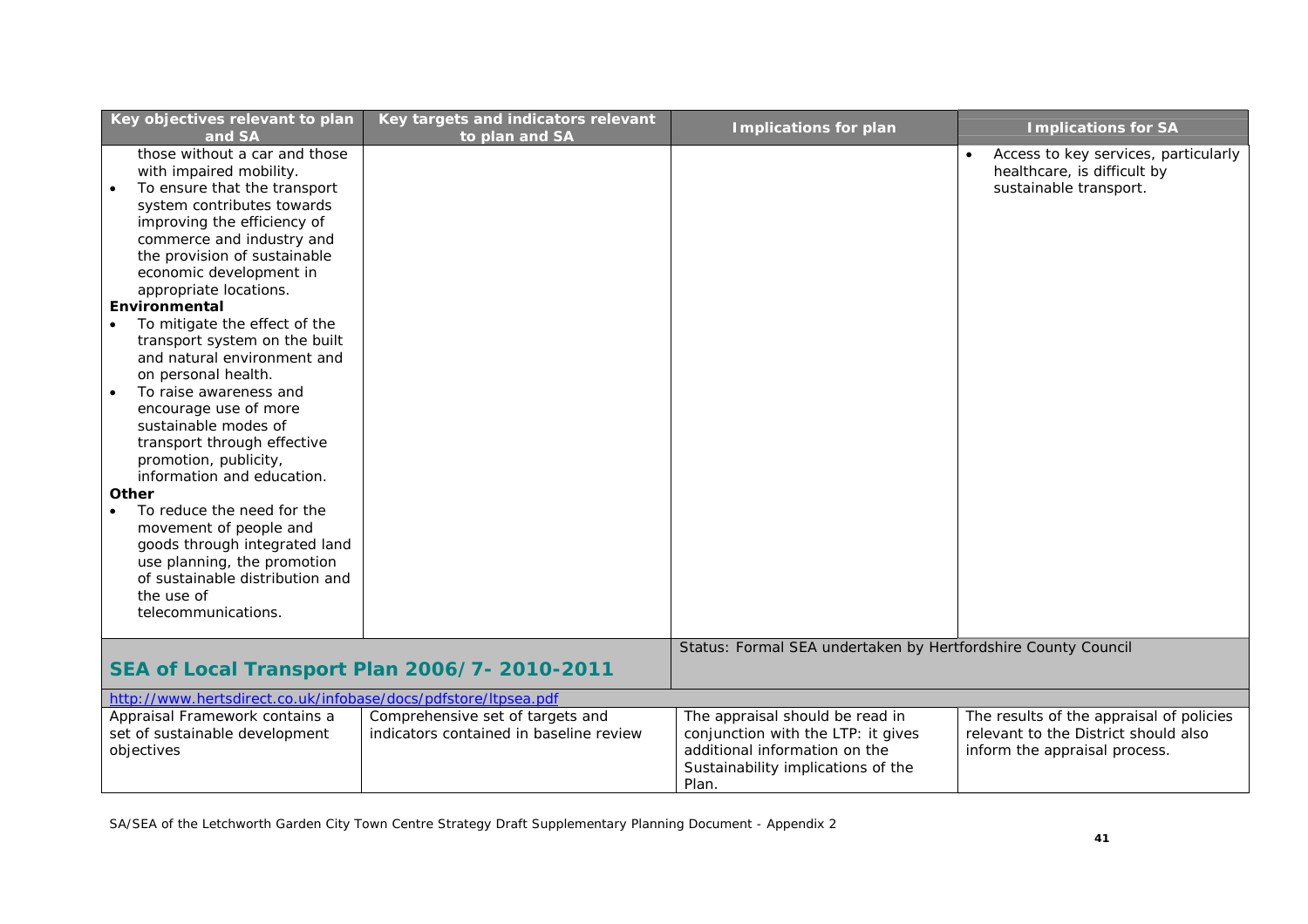| Key objectives relevant to plan<br>and SA                                   | Key targets and indicators relevant<br>to plan and SA                          | <b>Implications for plan</b>         | <b>Implications for SA</b>           |
|-----------------------------------------------------------------------------|--------------------------------------------------------------------------------|--------------------------------------|--------------------------------------|
|                                                                             |                                                                                | Status: Adopted 2004                 |                                      |
| <b>Northern Hertfordshire Area Transport Plan</b>                           |                                                                                |                                      |                                      |
| Source:                                                                     |                                                                                |                                      |                                      |
| District Transport Plan conforming                                          | The plan sets out the following targets                                        | The LDF should include policies that | Access and transport are key aspects |
| to the objectives of the County                                             | derived from the LTP for each theme:                                           | promote the sustainable transport    | of sustainable development that need |
| LTP, with the following local                                               | <b>ENVIRONMENT</b>                                                             | aims of the LTP and the ATP.         | to be considered in the SA.          |
| objectives:                                                                 | To not exceed the recommended                                                  |                                      | Transport-related issues will be     |
| To reduce transport<br>$\mathbf{1}$                                         | level of nitrogen dioxide by more                                              |                                      | relevant to many SA objectives.      |
| impacts on health, safety                                                   | than 18 times per year.                                                        |                                      |                                      |
| and environment of the                                                      | To reduce the distance travelled per                                           |                                      |                                      |
| community.<br>To improve personal<br>2                                      | person by 5% by 2021.                                                          |                                      |                                      |
| security and safety to                                                      | To reduce the car use modal share                                              |                                      |                                      |
| promote the use of other                                                    | from 72.07% to 65.5% by 2021.                                                  |                                      |                                      |
| modes.                                                                      | <b>ECONOMIC</b>                                                                |                                      |                                      |
| 3<br>To promote a safe and                                                  | To reduce the car use modal share                                              |                                      |                                      |
| sustainable means of                                                        | from 72.07% to 65.5% by 2021.                                                  |                                      |                                      |
| movement.                                                                   | To increase footfall by 5% in our                                              |                                      |                                      |
| To minimise the need to<br>4                                                | towns by 2021.                                                                 |                                      |                                      |
| travel.                                                                     | <b>ACCESSIBLITY</b>                                                            |                                      |                                      |
| 5<br>To improve access to                                                   | To reduce the car use modal share                                              |                                      |                                      |
| services and facilities by                                                  | from 72.07% to 65.5% by 2021<br><b>SAFETY</b>                                  |                                      |                                      |
| passenger transport,                                                        | To reduce the distance travelled per<br>$\bullet$                              |                                      |                                      |
| cycling and walking.                                                        | person by 5% by 2021.                                                          |                                      |                                      |
| To improve the<br>6                                                         |                                                                                |                                      |                                      |
| connectivity of transport                                                   | To contribute to the countywide<br>$\bullet$<br>target to reduce the number of |                                      |                                      |
| modes and enhance                                                           | killed and seriously injured casualties                                        |                                      |                                      |
| interchanges.                                                               | <b>INTEGRATION</b>                                                             |                                      |                                      |
| $\overline{7}$<br>To promote the vitality of<br>towns and local facilities. | To reduce the distance travelled per                                           |                                      |                                      |
| 8<br>To ensure adequate                                                     | person by 5% by 2021.                                                          |                                      |                                      |
| accessibility for all people                                                |                                                                                |                                      |                                      |
| to facilities.                                                              |                                                                                |                                      |                                      |
| 9<br>To reduce community                                                    |                                                                                |                                      |                                      |
| severance.                                                                  |                                                                                |                                      |                                      |
| To reduce casualties on<br>10                                               |                                                                                |                                      |                                      |
| the transport network.                                                      |                                                                                |                                      |                                      |
| These are categorised under the                                             |                                                                                |                                      |                                      |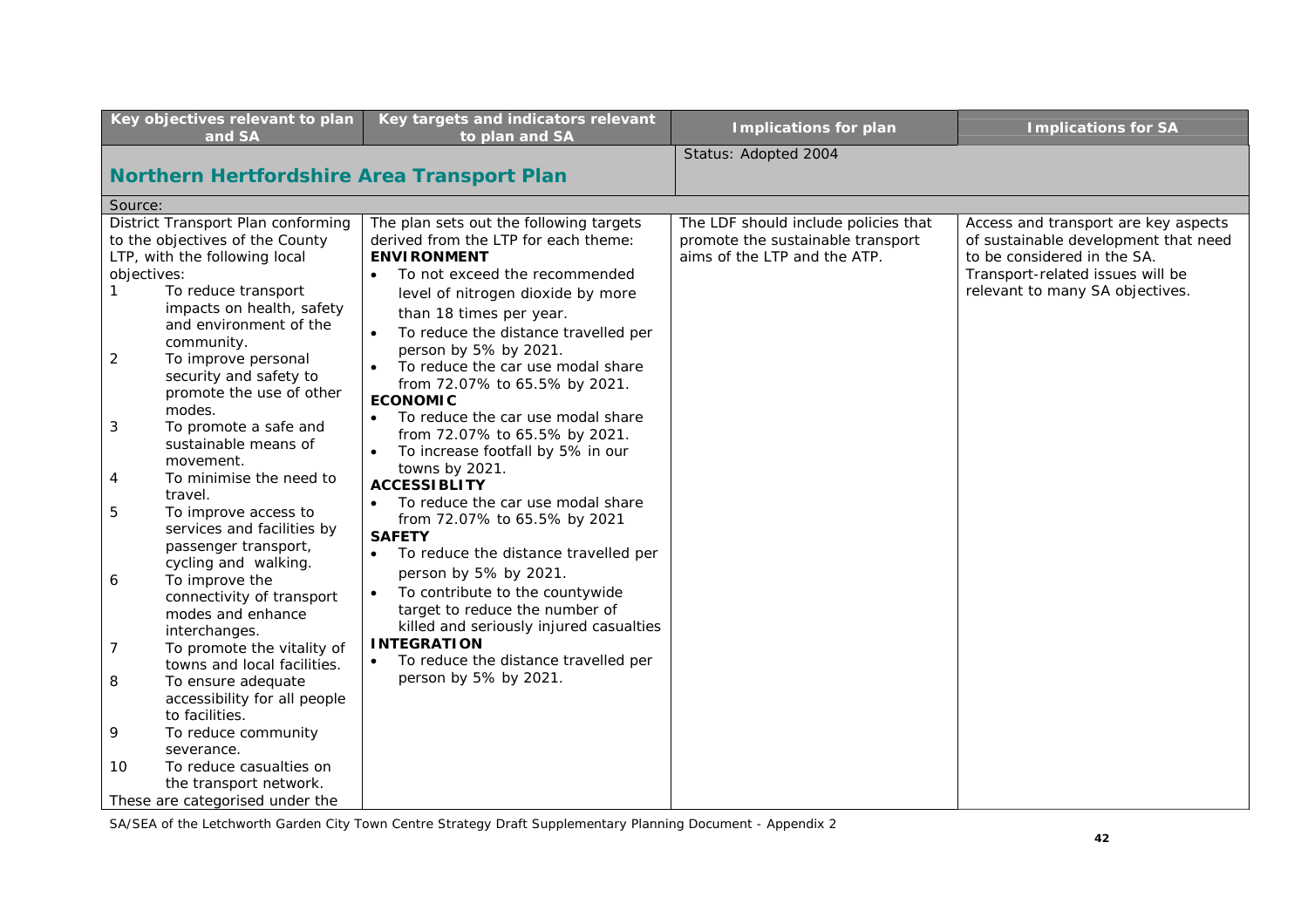| Key objectives relevant to plan<br>and SA                                                                                                                                                                                                                                                                                                                                                                                                                                                                                                             | Key targets and indicators relevant<br>to plan and SA                                                                             | <b>Implications for plan</b>                                                                                 | <b>Implications for SA</b>                                                                                                      |
|-------------------------------------------------------------------------------------------------------------------------------------------------------------------------------------------------------------------------------------------------------------------------------------------------------------------------------------------------------------------------------------------------------------------------------------------------------------------------------------------------------------------------------------------------------|-----------------------------------------------------------------------------------------------------------------------------------|--------------------------------------------------------------------------------------------------------------|---------------------------------------------------------------------------------------------------------------------------------|
| following themes:<br>Environment: 1, 3, 4, 5<br>Economic 2, 6,7<br>$\bullet$<br>Accessibility 8, 9, 10<br>Safety 2, 3, 10<br>Integration 4                                                                                                                                                                                                                                                                                                                                                                                                            |                                                                                                                                   |                                                                                                              |                                                                                                                                 |
| 2006                                                                                                                                                                                                                                                                                                                                                                                                                                                                                                                                                  | <b>Letchworth and Baldock Draft Urban Transport Plan</b>                                                                          | Status: Formal SEA undertaken by Hertfordshire County Council.<br><b>Consultation Draft June 2006</b>        |                                                                                                                                 |
| tp.pdf                                                                                                                                                                                                                                                                                                                                                                                                                                                                                                                                                | http://www.hertsdirect.org/infobase/docs/pdfstore/letchworthbaldocku                                                              |                                                                                                              |                                                                                                                                 |
| Hertfordshire Highways has been<br>working to develop an Urban<br>Transport Plan to deal with<br>transport problems in the two<br>towns of Letchworth and<br>Baldock. It is part of a hierarchy<br>of Plans and sits under the Area<br>Transport Plan for North<br>Hertfordshire. All the area plans<br>feed into the Hertfordshire Local<br>Transport Plan which is the way<br>the county council is allocated<br>funding for transport schemes<br>from national government. The<br>objectives are the same as that<br>for the Local Transport Plan. | Same as the Countywide Local Transport<br>Plan targets                                                                            | May propose a number of specific<br>schemes/projects in final form,<br>affecting the town centre             | The results of the appraisal of<br>policies/programmes relevant to the<br>District should also inform the<br>appraisal process. |
|                                                                                                                                                                                                                                                                                                                                                                                                                                                                                                                                                       |                                                                                                                                   | Status:                                                                                                      |                                                                                                                                 |
| A 50 Year Vision for the Wildlife and Natural<br>Habitats of Hertfordshire: BAP (April 1998)                                                                                                                                                                                                                                                                                                                                                                                                                                                          |                                                                                                                                   |                                                                                                              |                                                                                                                                 |
| Source: http://hef.org.uk/nature/biodiversity/                                                                                                                                                                                                                                                                                                                                                                                                                                                                                                        |                                                                                                                                   |                                                                                                              |                                                                                                                                 |
| The Herts BAP was drawn up in<br>response to the UK Biodiversity<br>Action Plan published in January                                                                                                                                                                                                                                                                                                                                                                                                                                                  | The plan evaluates the status of habitats<br>and species in the county and identifies<br>key habitats and species of national and | In considering the relations with other<br>plans the BAP states:<br>'Local Biodiversity Action Plans link to | Biodiversity is a key aspect of<br>sustainable development that needs to<br>be included within the SA framework.                |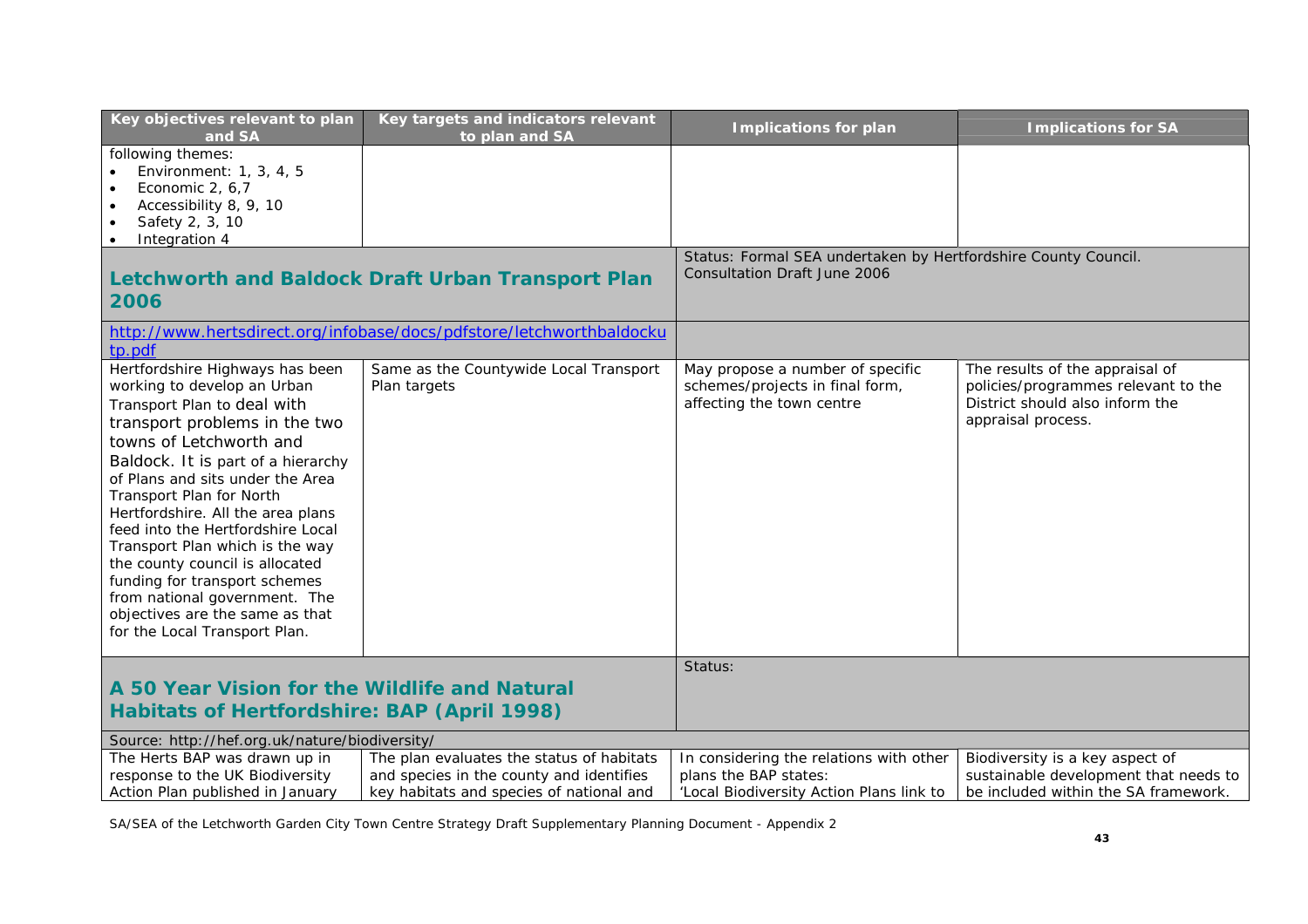| Key objectives relevant to plan<br>and SA                                                                                                                                                                                                                                                                                                                                                                                                                                                                                                                                                                                                                                                                                                                                                                                                                                                                                  | Key targets and indicators relevant<br>to plan and SA                                                                                                                                                                                                                                                                                                                                                                                                                                                                                                                                                                                                                                                                                                                                                                                                                                                                                                                                                                                                                                                                                                                            | <b>Implications for plan</b>                                                                                                                                                                                                                                                                                                                                                                                                                                                                                                                    | <b>Implications for SA</b>                                        |
|----------------------------------------------------------------------------------------------------------------------------------------------------------------------------------------------------------------------------------------------------------------------------------------------------------------------------------------------------------------------------------------------------------------------------------------------------------------------------------------------------------------------------------------------------------------------------------------------------------------------------------------------------------------------------------------------------------------------------------------------------------------------------------------------------------------------------------------------------------------------------------------------------------------------------|----------------------------------------------------------------------------------------------------------------------------------------------------------------------------------------------------------------------------------------------------------------------------------------------------------------------------------------------------------------------------------------------------------------------------------------------------------------------------------------------------------------------------------------------------------------------------------------------------------------------------------------------------------------------------------------------------------------------------------------------------------------------------------------------------------------------------------------------------------------------------------------------------------------------------------------------------------------------------------------------------------------------------------------------------------------------------------------------------------------------------------------------------------------------------------|-------------------------------------------------------------------------------------------------------------------------------------------------------------------------------------------------------------------------------------------------------------------------------------------------------------------------------------------------------------------------------------------------------------------------------------------------------------------------------------------------------------------------------------------------|-------------------------------------------------------------------|
| 1994 and the detailed report,<br>Biodiversity: The UK Steering<br>Group Report, published<br>December 1995 which includes<br>detailed action plans for<br>threatened habitats and species.<br>It aims are:<br>To ensure that national<br>$\bullet$<br>targets for species and<br>habitats, as specified in the<br>UK Action Plan, are translated<br>into effective action at the<br>local level.<br>To identify targets for species<br>and habitats appropriate to<br>the local area, and reflecting<br>the values of people locally.<br>To develop effective local<br>partnerships to ensure that<br>programmes for biodiversity<br>conservation are maintained<br>in the long-term.<br>To raise awareness of the<br>need for biodiversity<br>conservation in the local<br>context.<br>To ensure that opportunities<br>for conservation and<br>enhancement of the whole<br>biodiversity resource are fully<br>considered. | local significance and High Biodiversity<br>Areas. The plan contains targets in<br>respect of its planned actions, many of<br>which are specific and detailed.<br>The plan stresses that a BAP is both a<br>product and on-going process. The<br>agreed objectives for the BAP are:<br>To establish a plan partnership<br>$\bullet$<br>through identifying and consulting<br>key partners in the process.<br>To produce an overview of our<br>$\bullet$<br>present knowledge of the biodiversity<br>resource in the county.<br>To prepare a series of prioritised<br>$\bullet$<br>habitat action plans to guide work on<br>protecting, restoring and re-creating<br>a sustainable level of biodiversity in<br>the county.<br>Within each habitat action plan to<br>identify detailed targets reflecting<br>both national and local importance<br>for the first ten years.<br>To identify a list of priority species<br>for the preparation of action plans.<br>Concise target statements should be<br>prepared for all chosen species.<br>Relevant information is held at the<br>Hertfordshire Biological Records Centre:<br>http://enquire.hertscc.gov.uk/hbrc/defau<br>It.html | the statutory planning process in two<br>ways. Information generated by the<br>local biodiversity plans can provide<br>detailed information for revision of<br>development plans, for example, the<br>identification of High Biodiversity<br>Areas. In addition, the statutory<br>planning process can make a major<br>contribution to achievement of the<br>Local Biodiversity Action Plan targets,<br>in particular through policies for site<br>protection and enhancement and the<br>creation of new habitats in<br>appropriate locations.' | The baseline review should include<br>indicators of biodiversity. |
| To provide a basis for<br>$\bullet$<br>monitoring progress in<br>biodiversity conservation, at<br>both local and national level.                                                                                                                                                                                                                                                                                                                                                                                                                                                                                                                                                                                                                                                                                                                                                                                           |                                                                                                                                                                                                                                                                                                                                                                                                                                                                                                                                                                                                                                                                                                                                                                                                                                                                                                                                                                                                                                                                                                                                                                                  |                                                                                                                                                                                                                                                                                                                                                                                                                                                                                                                                                 |                                                                   |
| Within each habitat and<br>species action plan to identify<br>delivery mechanisms and<br>sources of finance and advice.                                                                                                                                                                                                                                                                                                                                                                                                                                                                                                                                                                                                                                                                                                                                                                                                    |                                                                                                                                                                                                                                                                                                                                                                                                                                                                                                                                                                                                                                                                                                                                                                                                                                                                                                                                                                                                                                                                                                                                                                                  |                                                                                                                                                                                                                                                                                                                                                                                                                                                                                                                                                 |                                                                   |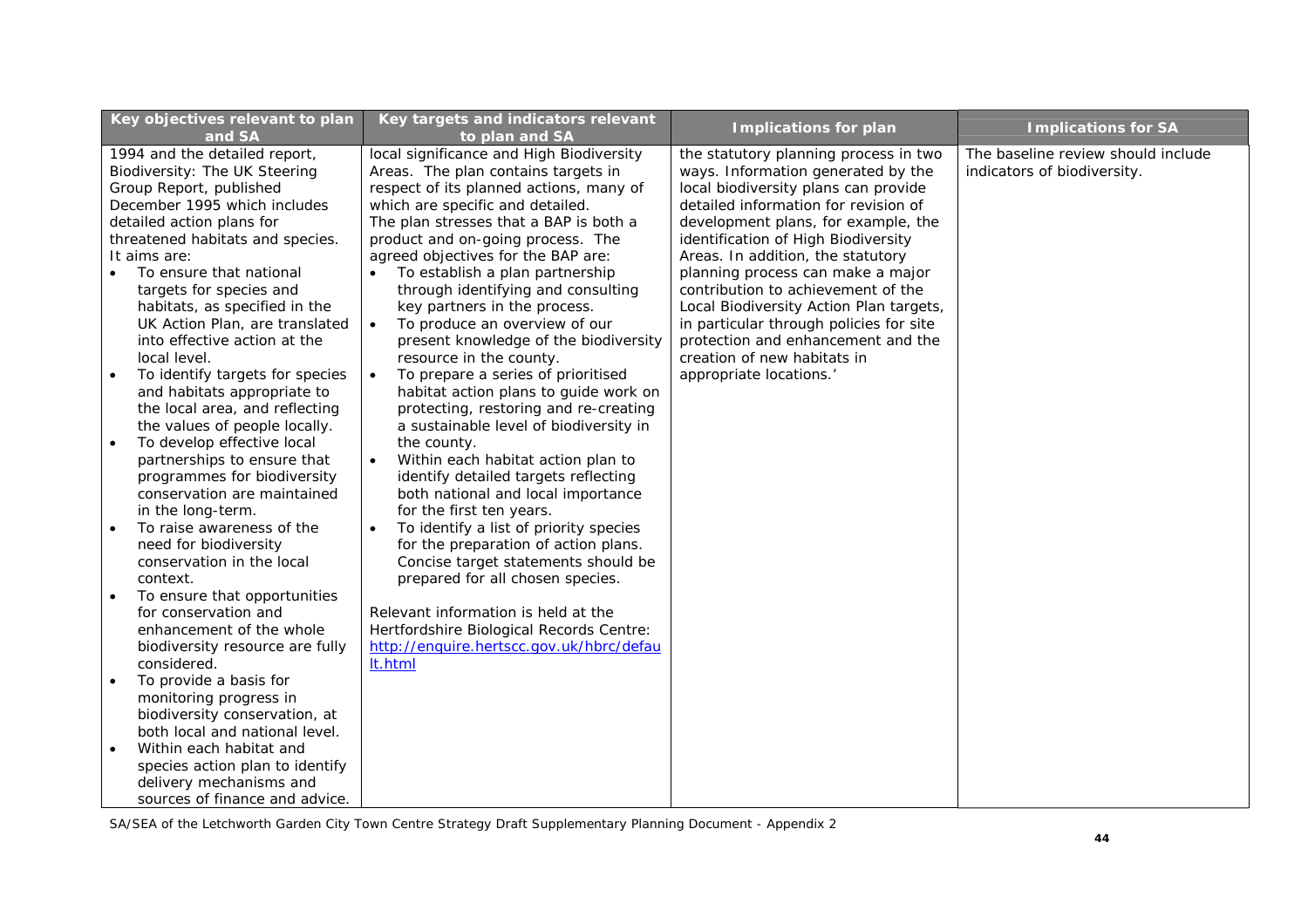| Key objectives relevant to plan<br>and SA                                                                                                                                                                                                                                                    | Key targets and indicators relevant<br>to plan and SA                                                                                                                                                                                                                                                                                                                                                           | <b>Implications for plan</b>                                                                                                                                                                          | <b>Implications for SA</b>                                                                                      |
|----------------------------------------------------------------------------------------------------------------------------------------------------------------------------------------------------------------------------------------------------------------------------------------------|-----------------------------------------------------------------------------------------------------------------------------------------------------------------------------------------------------------------------------------------------------------------------------------------------------------------------------------------------------------------------------------------------------------------|-------------------------------------------------------------------------------------------------------------------------------------------------------------------------------------------------------|-----------------------------------------------------------------------------------------------------------------|
| To publish the plan and<br>implement the agreed<br>programme of action.<br>To establish a long term<br>monitoring programme to<br>measure the effectiveness of<br>the Plan in achieving national<br>and local targets.                                                                       |                                                                                                                                                                                                                                                                                                                                                                                                                 |                                                                                                                                                                                                       |                                                                                                                 |
|                                                                                                                                                                                                                                                                                              |                                                                                                                                                                                                                                                                                                                                                                                                                 | Status: adopted June 2001                                                                                                                                                                             |                                                                                                                 |
| 2001)                                                                                                                                                                                                                                                                                        | The Hertfordshire Environmental Strategy (June                                                                                                                                                                                                                                                                                                                                                                  |                                                                                                                                                                                                       |                                                                                                                 |
|                                                                                                                                                                                                                                                                                              | Source: http://www.hertsdirect.org/yrccouncil/hcc/env/plan/issues/envstrat/                                                                                                                                                                                                                                                                                                                                     |                                                                                                                                                                                                       |                                                                                                                 |
| The HES is intended as a<br>framework for other actions<br>rather than a separate strategy.<br>As set out at the above link it<br>appears to be a standard<br>statement of sustainability<br>principles with little addition detail<br>or specific consideration of<br>environmental issues. | No targets or indicators are suggested at<br>the above link.                                                                                                                                                                                                                                                                                                                                                    | As set out, the HES has little or no<br>direct relevance to the NHDC LDF.<br>The general principles of<br>sustainability will be considered in<br>relation to other more<br>comprehensive strategies. | The general principles will be included<br>in the SA framework, but the HES<br>appears to add nothing to these. |
|                                                                                                                                                                                                                                                                                              |                                                                                                                                                                                                                                                                                                                                                                                                                 | Status:                                                                                                                                                                                               |                                                                                                                 |
| 2000-2005 (Oct 2000)                                                                                                                                                                                                                                                                         | <b>Economic Development Strategy for Hertfordshire</b>                                                                                                                                                                                                                                                                                                                                                          |                                                                                                                                                                                                       |                                                                                                                 |
|                                                                                                                                                                                                                                                                                              | Source: http://www.hertsdirect.org/yrccouncil/hcc/env/you/ECDU/publist/edstrategy                                                                                                                                                                                                                                                                                                                               |                                                                                                                                                                                                       |                                                                                                                 |
| The key objectives of the EDS<br>are:<br>1. Create a learning environment<br>for all<br>2. Develop a business friendly<br>environment (and actively<br>promote economic growth in<br>selected activities)<br>3. Strike a balance between the<br>built and natural environment                | The strategy includes targets within its<br>action plans. Many of these are<br>expressed in general terms, some are<br>specific to detailed actions and some of<br>quantified, generally in relation to<br>existing targets, for instance, the Herts<br>Learning Targets are set slightly above<br>National Targets (for 2002).<br>The strategy does not contain any<br>specific indicators, but at the time of | The key objectives of the EDS need to<br>be considered in relation to the NHDC<br>LDF, but few of the detailed planned<br>actions are directly relevant.                                              | See previous column.                                                                                            |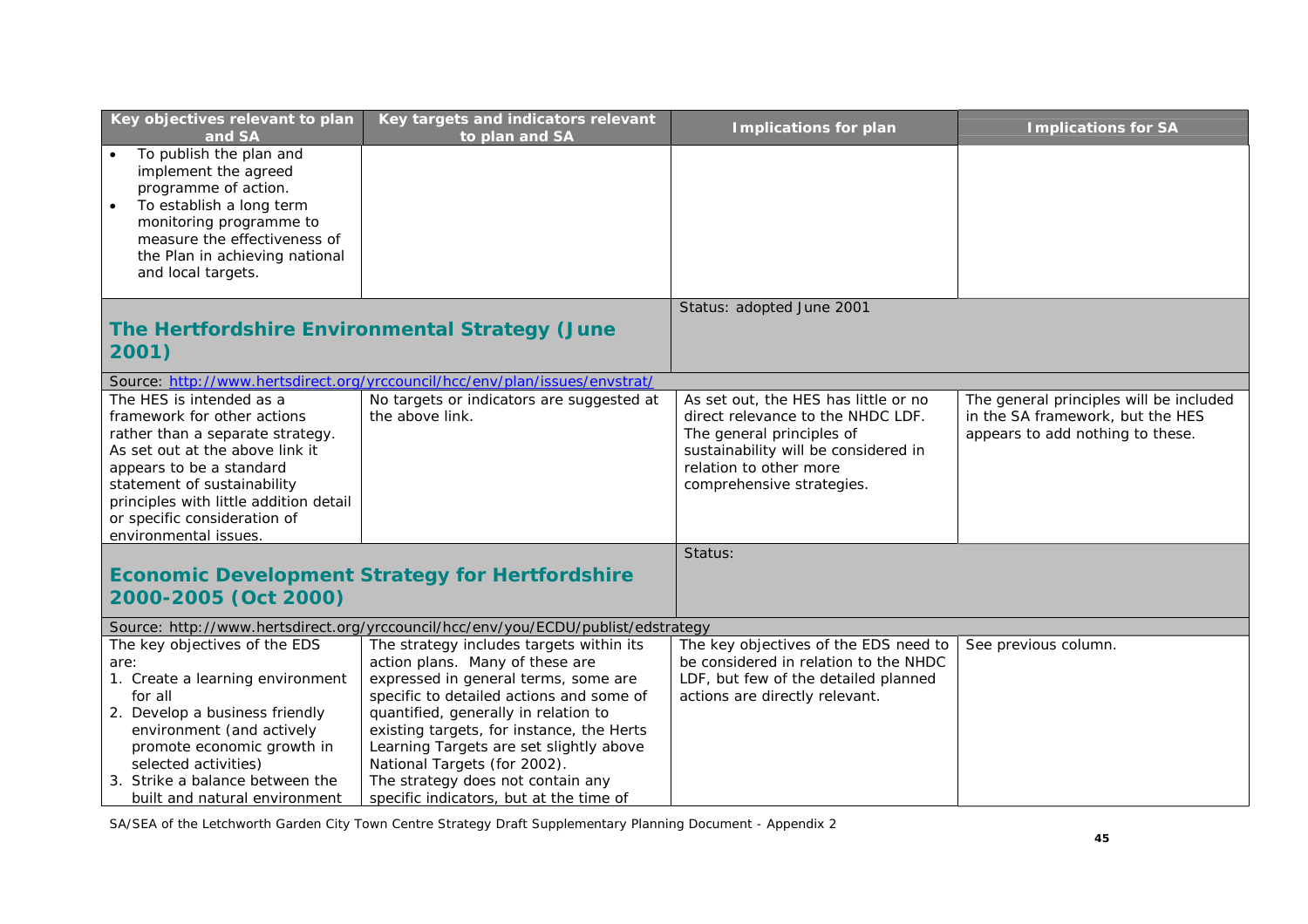| Key objectives relevant to plan                                                                                                                                                                                                                                                | Key targets and indicators relevant                                                                                                                                                            | <b>Implications for plan</b>                                                                                                                      | <b>Implications for SA</b>                                                                |
|--------------------------------------------------------------------------------------------------------------------------------------------------------------------------------------------------------------------------------------------------------------------------------|------------------------------------------------------------------------------------------------------------------------------------------------------------------------------------------------|---------------------------------------------------------------------------------------------------------------------------------------------------|-------------------------------------------------------------------------------------------|
| and SA<br>4. Promote social inclusion                                                                                                                                                                                                                                          | to plan and SA<br>publication these were being developed<br>in conjunction with the University of<br>Reading.                                                                                  |                                                                                                                                                   |                                                                                           |
|                                                                                                                                                                                                                                                                                |                                                                                                                                                                                                | Status: Campaign report                                                                                                                           |                                                                                           |
| <b>Hertfordshire Town Renaissance Campaign</b>                                                                                                                                                                                                                                 |                                                                                                                                                                                                |                                                                                                                                                   |                                                                                           |
|                                                                                                                                                                                                                                                                                | Source: http://www.hertsdirect.org/yrccouncil/hcc/env/plan/homes/campaignreport/                                                                                                               |                                                                                                                                                   |                                                                                           |
| Report of consultation exercise on<br>urban development issues in<br>Hertfordshire, and particularly<br>attitudes and issues associated<br>with brownfield development                                                                                                         | Not applicable - reports findings of<br>consultation exercise.                                                                                                                                 | Not a policy document, but the<br>findings should be considered as<br>context to aspects of the LDF.                                              | Context for SA                                                                            |
|                                                                                                                                                                                                                                                                                |                                                                                                                                                                                                | Status:                                                                                                                                           |                                                                                           |
| <b>Hertfordshire Waste Strategy 2002-2024</b>                                                                                                                                                                                                                                  |                                                                                                                                                                                                |                                                                                                                                                   |                                                                                           |
| Source: http://www.wasteaware.org.uk/strategy/fullversion2.pdf                                                                                                                                                                                                                 |                                                                                                                                                                                                |                                                                                                                                                   |                                                                                           |
| A Joint Municipal Waste<br>Management Strategy for<br>Hertfordshire setting out how<br>waste problems are to be<br>addresses over the next 2<br>decades.                                                                                                                       | The strategy includes detailed targets,<br>mainly based on PSA and other existing<br>targets. It does not contain any<br>indicators as such, but they are implicit<br>for many of the targets. | This strategy is only marginally<br>relevant to the LDF to the extent<br>that planning policies may effect the<br>delivery of the waste strategy. | Management of waste is an important<br>SD issue that needs to be considered<br>in the SA. |
|                                                                                                                                                                                                                                                                                |                                                                                                                                                                                                | Status: Adopted Jan 1999                                                                                                                          |                                                                                           |
|                                                                                                                                                                                                                                                                                | Hertfordshire Waste Local Plan 1995-2005 (1999)                                                                                                                                                |                                                                                                                                                   |                                                                                           |
| Source: http://www.hertsdirect.org/infobase/docs/pdfstore/wlp.pdf                                                                                                                                                                                                              |                                                                                                                                                                                                |                                                                                                                                                   |                                                                                           |
| The aims and objectives of the<br>Waste Local Plan are: -<br>To facilitate the provision of<br>sufficient waste management<br>facilities in Hertfordshire to<br>accommodate the equivalent<br>of the County's own arisings;<br>To recognise that waste<br>management generates | The plan includes detailed targets. It<br>does not contain any indicators as such,<br>but they are implicit for many of the<br>targets.                                                        | Relevant, now extended to 2007 to<br>allow for transition to MWDF (see<br>below).                                                                 | Management of waste is an important<br>SD issue that needs to be considered<br>in the SA. |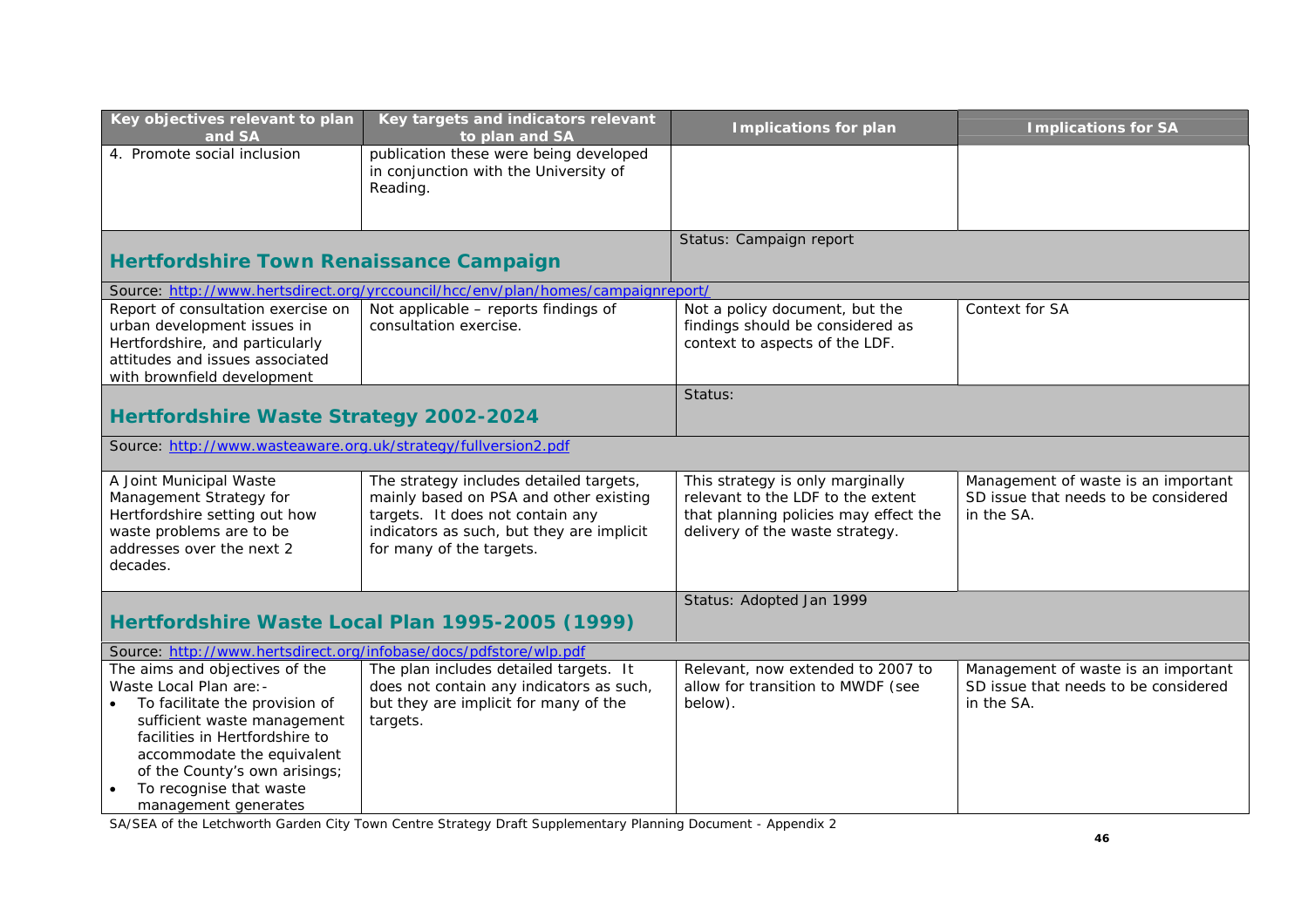|           | Key objectives relevant to plan<br>and SA      | Key targets and indicators relevant<br>to plan and SA | <b>Implications for plan</b> | <b>Implications for SA</b> |
|-----------|------------------------------------------------|-------------------------------------------------------|------------------------------|----------------------------|
|           | employment and is part of the                  |                                                       |                              |                            |
|           | infrastructure which supports                  |                                                       |                              |                            |
|           | business in general;                           |                                                       |                              |                            |
|           | To locate waste recycling,                     |                                                       |                              |                            |
|           | handling and reduction                         |                                                       |                              |                            |
|           | facilities as close as                         |                                                       |                              |                            |
|           | practicable to the origin of                   |                                                       |                              |                            |
|           | waste;                                         |                                                       |                              |                            |
| $\bullet$ | To promote the development                     |                                                       |                              |                            |
|           | of waste management                            |                                                       |                              |                            |
|           | facilities which increase the                  |                                                       |                              |                            |
|           | proportion of waste managed                    |                                                       |                              |                            |
|           | further up the waste                           |                                                       |                              |                            |
|           | hierarchy;                                     |                                                       |                              |                            |
|           | To minimise the traffic                        |                                                       |                              |                            |
|           | generating effects of waste                    |                                                       |                              |                            |
|           | management development;                        |                                                       |                              |                            |
|           | To mitigate against the                        |                                                       |                              |                            |
|           | possible effects of greenhouse                 |                                                       |                              |                            |
|           | gases;                                         |                                                       |                              |                            |
| $\bullet$ | To reduce the overall demand                   |                                                       |                              |                            |
|           | for resources (including land);                |                                                       |                              |                            |
| $\bullet$ | To involve the wider                           |                                                       |                              |                            |
|           | community in the waste                         |                                                       |                              |                            |
|           | management debate;                             |                                                       |                              |                            |
|           | To facilitate the increased use                |                                                       |                              |                            |
|           | of recycled waste materials as                 |                                                       |                              |                            |
|           | aggregate in Hertfordshire;                    |                                                       |                              |                            |
|           | To facilitate a shift away from                |                                                       |                              |                            |
|           | road transport as the principal                |                                                       |                              |                            |
|           | means of transporting waste;                   |                                                       |                              |                            |
|           | To minimise the impact of                      |                                                       |                              |                            |
|           | waste management<br>development on the natural |                                                       |                              |                            |
|           | and built environment;                         |                                                       |                              |                            |
|           | To maximise the recovery of                    |                                                       |                              |                            |
|           | value (including energy) from                  |                                                       |                              |                            |
|           | waste, where this represents                   |                                                       |                              |                            |
|           | the Best Practicable                           |                                                       |                              |                            |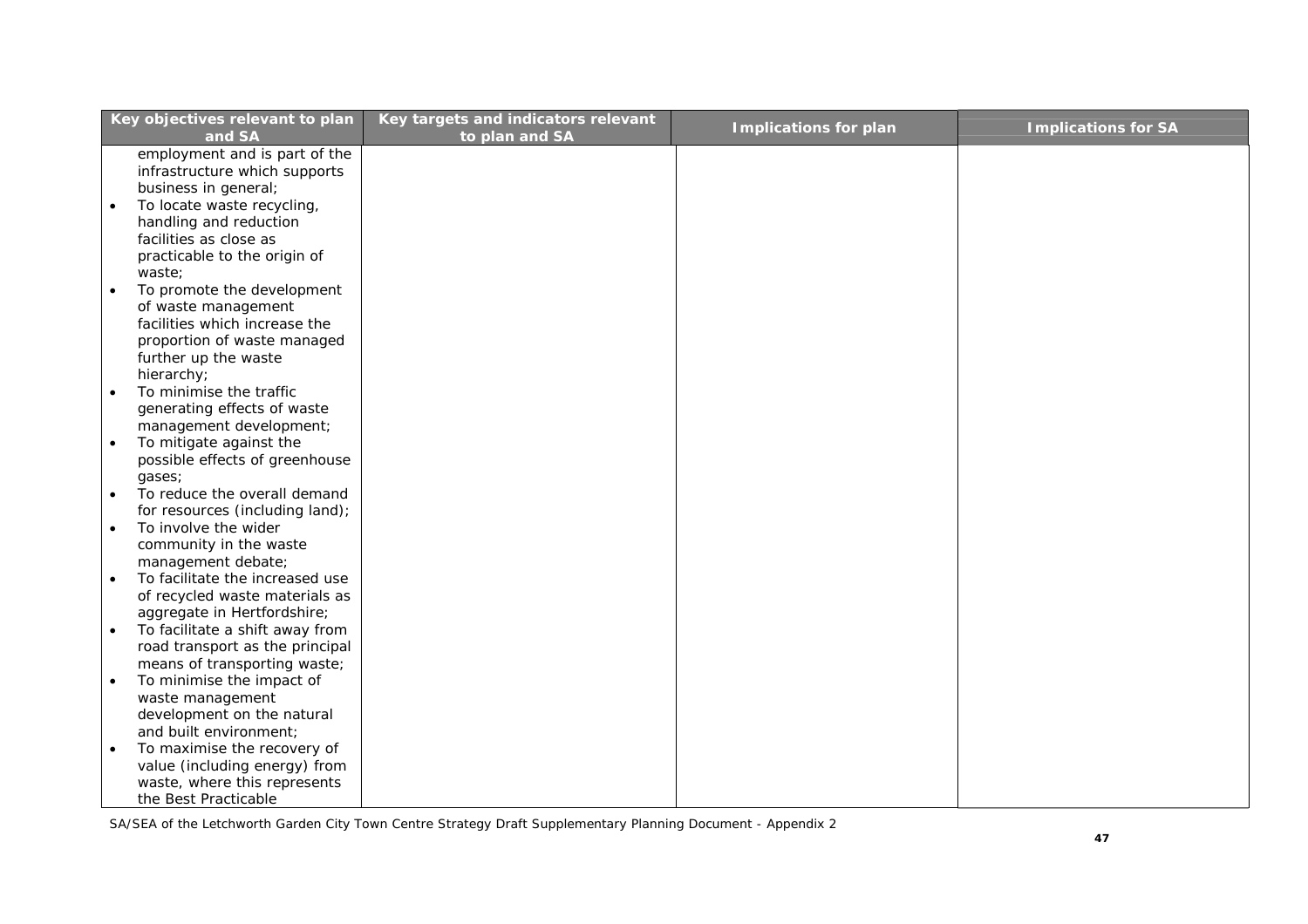| Key objectives relevant to plan<br>and SA                                                                                                                                                                                                                                                                                                                                                                                                                                                                                                                                                                                                                                                                                                                                   | Key targets and indicators relevant<br>to plan and SA                                                                                                    | <b>Implications for plan</b>                                                       | <b>Implications for SA</b>                                                                                                                                                                                                                     |
|-----------------------------------------------------------------------------------------------------------------------------------------------------------------------------------------------------------------------------------------------------------------------------------------------------------------------------------------------------------------------------------------------------------------------------------------------------------------------------------------------------------------------------------------------------------------------------------------------------------------------------------------------------------------------------------------------------------------------------------------------------------------------------|----------------------------------------------------------------------------------------------------------------------------------------------------------|------------------------------------------------------------------------------------|------------------------------------------------------------------------------------------------------------------------------------------------------------------------------------------------------------------------------------------------|
| Environmental Option;<br>To adopt the Best Practicable<br>$\bullet$<br>Environmental Option when<br>considering alternative forms<br>of waste management<br>development.                                                                                                                                                                                                                                                                                                                                                                                                                                                                                                                                                                                                    |                                                                                                                                                          |                                                                                    |                                                                                                                                                                                                                                                |
|                                                                                                                                                                                                                                                                                                                                                                                                                                                                                                                                                                                                                                                                                                                                                                             | <b>Hertfordshire Sustainability Guide (March 2003)</b>                                                                                                   | Status: Guidance note                                                              |                                                                                                                                                                                                                                                |
|                                                                                                                                                                                                                                                                                                                                                                                                                                                                                                                                                                                                                                                                                                                                                                             | Source: http://www.hertsdirect.org/infobase/docs/pdfstore/susguide.pdf                                                                                   |                                                                                    |                                                                                                                                                                                                                                                |
| The guidance is set out under 3<br>key themes:<br>Sustainable communities (SC)<br>Economic vitality (EV)<br>Healthy environment (HE)<br>Each theme is divided into a<br>number of topics with aims and<br>more detailed guidance as<br>follows:<br>SC1 Ensuring that everyone has a<br>Decent Home<br>SC2 Tackling the Causes of<br>Poverty and Social Exclusion<br>SC3 Creating Safe Communities<br>SC4 Promoting Healthier<br>Lifestyles<br>SC5 Improving Access to Culture<br>and the Arts<br>SC6 Making Travel and Access<br>more Sustainable<br>SC7 Engaging the Community<br>EV1 Enhancing Town Centre and<br>Market Town Vitality<br>EV2 Sustaining a Vibrant Local<br>Economy<br>EV3 Ensuring Employment and<br>Lifelong Learning<br>HE1 Supplying and Using Energy | The guidance does not suggest specific<br>targets or indicators, but does include a<br>checklist for each topic subdivided by<br>detailed guidance aims. | This guidance is directly relevant to<br>sustainability issues in the NHDC<br>LDF. | The document provides detailed<br>guidance on many issues relevant to<br>the SA of NHDC LDF, in particular the<br>checklists are set out similarly to an<br>SA framework and should be used to<br>inform the SA framework for the<br>NHDC LDF. |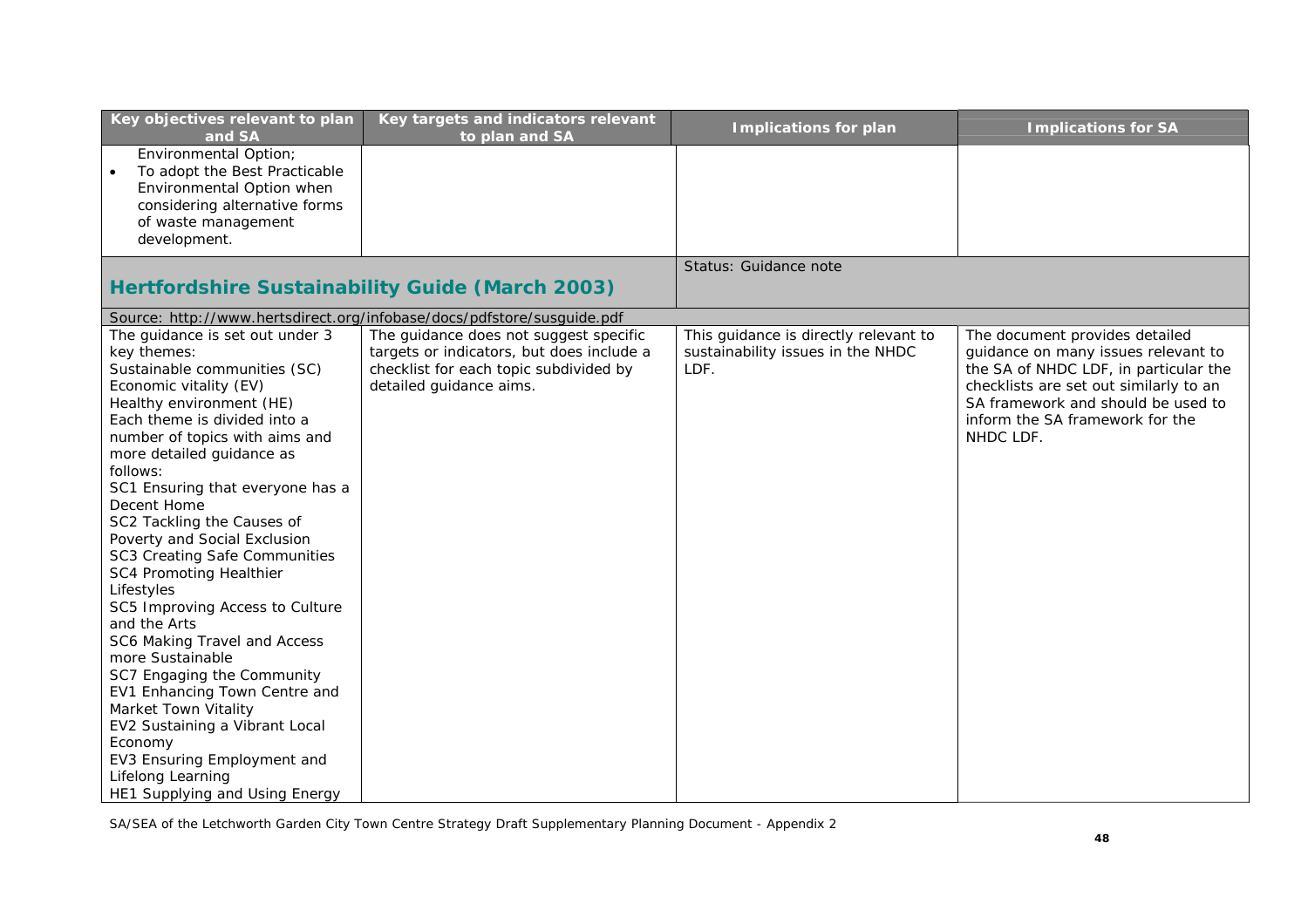| Key objectives relevant to plan<br>and SA                                                                                                                                                                                                                                                               | Key targets and indicators relevant<br>to plan and SA                        | <b>Implications for plan</b>                                                                                                                      | <b>Implications for SA</b>                                                                       |
|---------------------------------------------------------------------------------------------------------------------------------------------------------------------------------------------------------------------------------------------------------------------------------------------------------|------------------------------------------------------------------------------|---------------------------------------------------------------------------------------------------------------------------------------------------|--------------------------------------------------------------------------------------------------|
| Sustainably<br><b>HE2 Reducing Pollution</b><br>HE3 Dealing with Resources more<br>Sustainably<br><b>HE4 Safeguarding Water</b><br>Resources and Minimising Flood<br><b>Risk</b><br>HE5 Protecting and Enhancing                                                                                        |                                                                              |                                                                                                                                                   |                                                                                                  |
| Biodiversity<br>HE6 Protecting, Providing and<br><b>Improving Open Spaces</b><br>HE7 Making Efficient Use of Land,<br><b>Buildings and Materials</b>                                                                                                                                                    |                                                                              |                                                                                                                                                   |                                                                                                  |
| HE8 Protecting and Enhancing<br>Landscape and Townscape<br>Character and Cultural Heritage<br>The main text provides detailed<br>guidance for each theme and<br>topic illustrated with case studies.                                                                                                    |                                                                              |                                                                                                                                                   |                                                                                                  |
|                                                                                                                                                                                                                                                                                                         |                                                                              | Status:                                                                                                                                           |                                                                                                  |
| Enjoy! A cultural strategy for Hertfordshire                                                                                                                                                                                                                                                            |                                                                              |                                                                                                                                                   |                                                                                                  |
|                                                                                                                                                                                                                                                                                                         | Source: http://www.hertsdirect.org/infobase/docs/pdfstore/hertscultstrat.pdf |                                                                                                                                                   |                                                                                                  |
| Making Hertfordshire a<br>$\bullet$<br>more prosperous and<br>attractive place to live,<br>work or visit<br>Offering children, young<br>people and adults the<br>opportunity to reach their<br>full potential through<br>access to learning and<br>information<br>Encouraging children and<br>$\bullet$ | The strategy contains no specific targets<br>or indicators.                  | Of little direct relevance to the NHDC<br>LDF, except to the extent that LDF<br>policies may effect access to cultural<br>and leisure activities. | Access to leisure and culture is an<br>important to QoL and needs to be<br>considered in the SA. |
| young people to access<br>and enjoy cultural and<br>leisure activities<br>Enabling all members of<br>the community to have                                                                                                                                                                              |                                                                              |                                                                                                                                                   |                                                                                                  |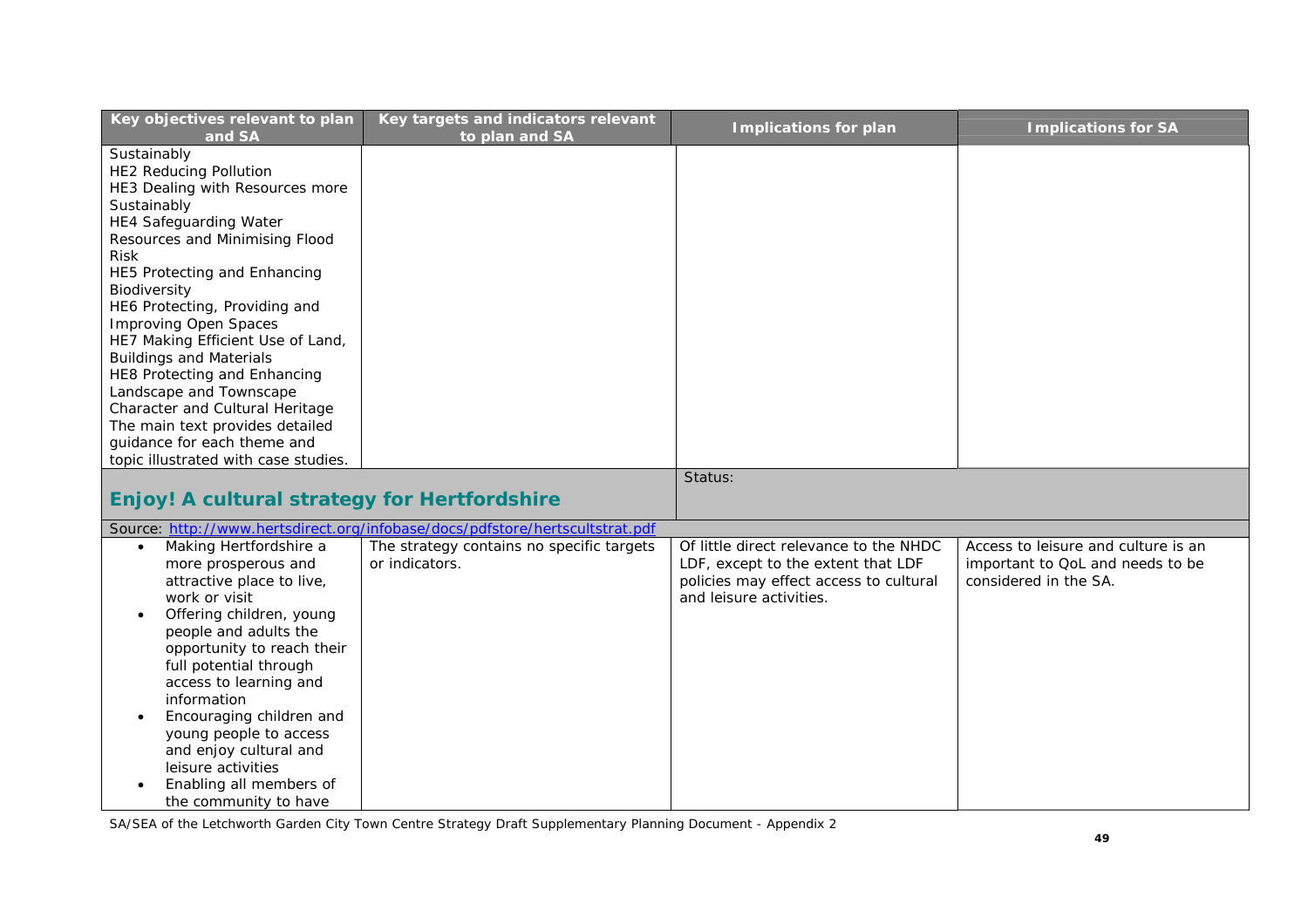| Key objectives relevant to plan<br>and SA                                                                                                                                                                                                                                                                                                                                              | Key targets and indicators relevant<br>to plan and SA                                                                                                                                                                  | <b>Implications for plan</b>                                                             | <b>Implications for SA</b>                                                                                    |
|----------------------------------------------------------------------------------------------------------------------------------------------------------------------------------------------------------------------------------------------------------------------------------------------------------------------------------------------------------------------------------------|------------------------------------------------------------------------------------------------------------------------------------------------------------------------------------------------------------------------|------------------------------------------------------------------------------------------|---------------------------------------------------------------------------------------------------------------|
| more and easier access to<br>different cultural and<br>leisure pursuits<br>Valuing and supporting<br>$\bullet$<br>the diverse range of<br>cultural and leisure<br>activities enjoyed across<br>the county<br>Working in partnership<br>$\bullet$<br>with national, regional<br>and local agencies to<br>deliver a range of cultural<br>and leisure activities<br>effectively           |                                                                                                                                                                                                                        | Status:                                                                                  |                                                                                                               |
| 2005 Hertfordshire Rural Forum                                                                                                                                                                                                                                                                                                                                                         | Rural Hertfordshire – an agenda for action 2001 –                                                                                                                                                                      |                                                                                          |                                                                                                               |
|                                                                                                                                                                                                                                                                                                                                                                                        | Source: http://www.hertsdirect.org/infobase/docs/pdfstore/ruralforum.pdf                                                                                                                                               |                                                                                          |                                                                                                               |
| The agenda identifies key issues<br>within 9 'Rural Strands':<br>Housing<br>Transport/traffic<br>$\bullet$<br>Rural Economy<br>$\bullet$<br>Social Exclusion<br>$\bullet$<br>Biodiversity/landscape<br>$\bullet$<br>Access to services<br>$\bullet$<br>Community identity and<br>$\bullet$<br>involvement<br>Needs of young people<br>٠<br>Recreational pressures and<br>opportunities | The agenda does not include specific<br>targets or indicators.<br>The aim of the agenda is seen as<br>highlighting issues and problems that<br>need to be addressed rather than a<br>detailed strategy or action plan. | The particular issues affecting rural<br>areas need to be considered in the<br>NHDC LDF. | The particular issues affecting rural<br>areas need to be considered in the SA<br>framework for the NHDC LDF. |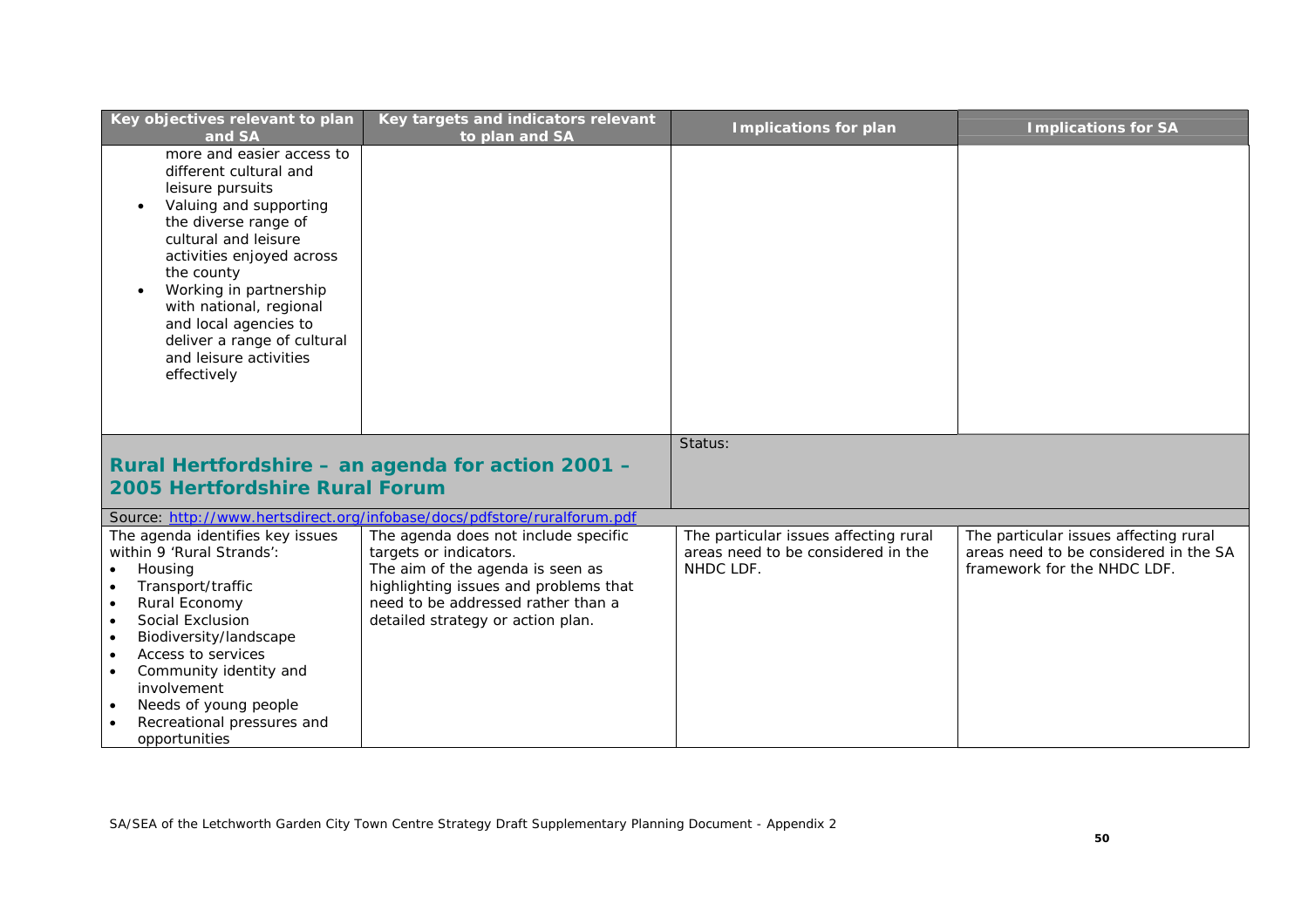| Key objectives relevant to plan<br>and SA | Key targets and indicators relevant<br>to plan and SA                    | <b>Implications for plan</b>          | <b>Implications for SA</b>            |
|-------------------------------------------|--------------------------------------------------------------------------|---------------------------------------|---------------------------------------|
|                                           |                                                                          | Status:                               |                                       |
|                                           | <b>Rural Innovation Strategy - Hertfordshire Rural</b>                   |                                       |                                       |
| Forum (Apr 2003)                          |                                                                          |                                       |                                       |
|                                           |                                                                          |                                       |                                       |
|                                           | Source: http://www.hertsdirect.org/infobase/docs/pdfstore/finalrural.pdf |                                       |                                       |
| In addition to the 'strands'              | The strategy was prepared primarily as an                                | The particular issues affecting rural | The particular issues affecting rural |
| identified in an Agenda for               | action plan to secure funding from EEDA.                                 | areas need to be considered in the    | areas need to be considered in the SA |
| Action (see above) to strategy            | The strategy does not contain specific                                   | NHDC LDF.                             | framework for the NHDC LDF.           |
| has the following objectives              | targets or indicators, but does suggest                                  | Little in this strategy is directly   | Appendix 4 highlights issues that may |
| based on an analysis of strength          | means of monitoring supported projects                                   | relevant to the LDF, but the strength | need to be considered in the SA.      |
| and weaknesses of rural areas in          | and actions.                                                             | and weaknesses analysis in Appendix   |                                       |
| the county:                               |                                                                          | 4 provides a useful summary of        |                                       |
| 1. To build capacity in local             |                                                                          | issues affecting rural areas in the   |                                       |
| rural communities to                      |                                                                          | county.                               |                                       |
| encourage them to think                   |                                                                          |                                       |                                       |
| about the longer-term                     |                                                                          |                                       |                                       |
| potential of their area                   |                                                                          |                                       |                                       |
| and to work together to                   |                                                                          |                                       |                                       |
| address, in sustainable                   |                                                                          |                                       |                                       |
| ways, the needs and                       |                                                                          |                                       |                                       |
| issues identified.                        |                                                                          |                                       |                                       |
| 2. To facilitate the                      |                                                                          |                                       |                                       |
| development of                            |                                                                          |                                       |                                       |
| competitive and<br>sustainable rural      |                                                                          |                                       |                                       |
| economies that will help                  |                                                                          |                                       |                                       |
| to create jobs and                        |                                                                          |                                       |                                       |
| increase economic                         |                                                                          |                                       |                                       |
| opportunities.                            |                                                                          |                                       |                                       |
| 3. To improve the quality of              |                                                                          |                                       |                                       |
| life for people living or                 |                                                                          |                                       |                                       |
| working in rural                          |                                                                          |                                       |                                       |
| communities by                            |                                                                          |                                       |                                       |
| enhancing access to                       |                                                                          |                                       |                                       |
| services and helping                      |                                                                          |                                       |                                       |
| everyone to achieve                       |                                                                          |                                       |                                       |
| their full potential.                     |                                                                          |                                       |                                       |
| To protect and enhance<br>4.              |                                                                          |                                       |                                       |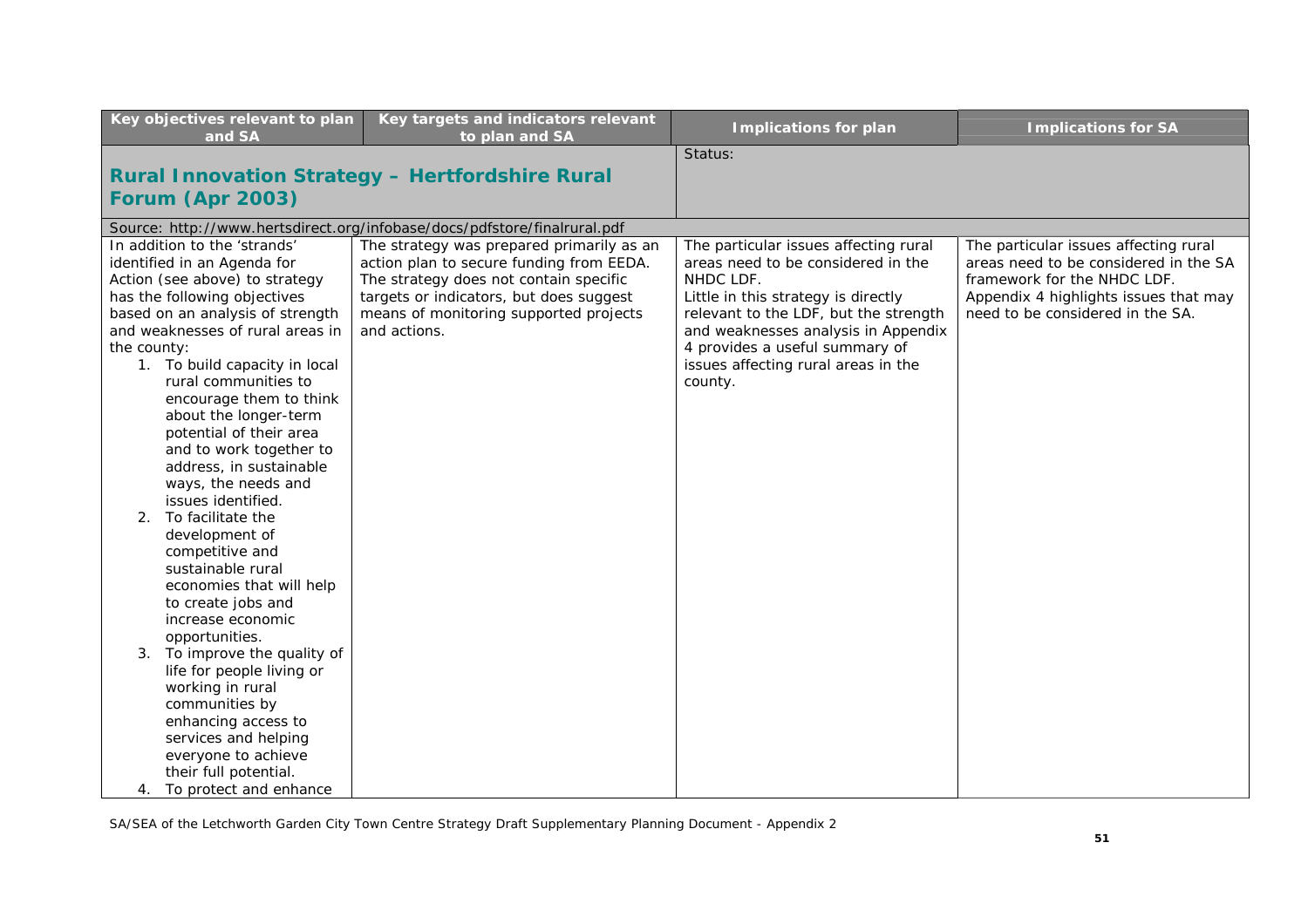| Key objectives relevant to plan<br>and SA | Key targets and indicators relevant<br>to plan and SA                 | <b>Implications for plan</b>        | <b>Implications for SA</b>              |
|-------------------------------------------|-----------------------------------------------------------------------|-------------------------------------|-----------------------------------------|
| the natural and historic                  |                                                                       |                                     |                                         |
| rural environment,                        |                                                                       |                                     |                                         |
| including extending                       |                                                                       |                                     |                                         |
| access to the                             |                                                                       |                                     |                                         |
| countryside and                           |                                                                       |                                     |                                         |
| developing quality rural                  |                                                                       |                                     |                                         |
| leisure opportunities.                    |                                                                       |                                     |                                         |
|                                           |                                                                       | Status: Interim study report        |                                         |
|                                           | Hertfordshire Renewable Energy Study (Jan 2005)                       |                                     |                                         |
|                                           | Source: http://www.hertsdirect.org/infobase/docs/pdfstore/restudy.pdf |                                     |                                         |
| Interim study of the renewable            | Not applicable                                                        | It is intended that, following      | Increasing the proportion of energy     |
| energy potential of Hertfordshire.        |                                                                       | consultation, the final report will | obtained from renewable sources is a    |
| It concludes that the county has          |                                                                       | inform the development of future    | key requirement of sustainability. The  |
| the technical potential to meet           |                                                                       | renewable energy policy and         | reduction greenhouse gas emissions      |
| renewable energy production               |                                                                       | planning policy framework in the    | will need to be an objective within the |
| targets proposed in the East of           |                                                                       | county.                             | SA framework.                           |
| England Sustainable Development           |                                                                       |                                     |                                         |
| Round Table Study, but that there         |                                                                       |                                     |                                         |
| are many factors, including               |                                                                       |                                     |                                         |
| planning issues, that will effect         |                                                                       |                                     |                                         |
| the achievements of the targets in        |                                                                       |                                     |                                         |
| practice (many of which are               |                                                                       |                                     |                                         |
| beyond the control of local               |                                                                       |                                     |                                         |
| stakeholders).                            |                                                                       |                                     |                                         |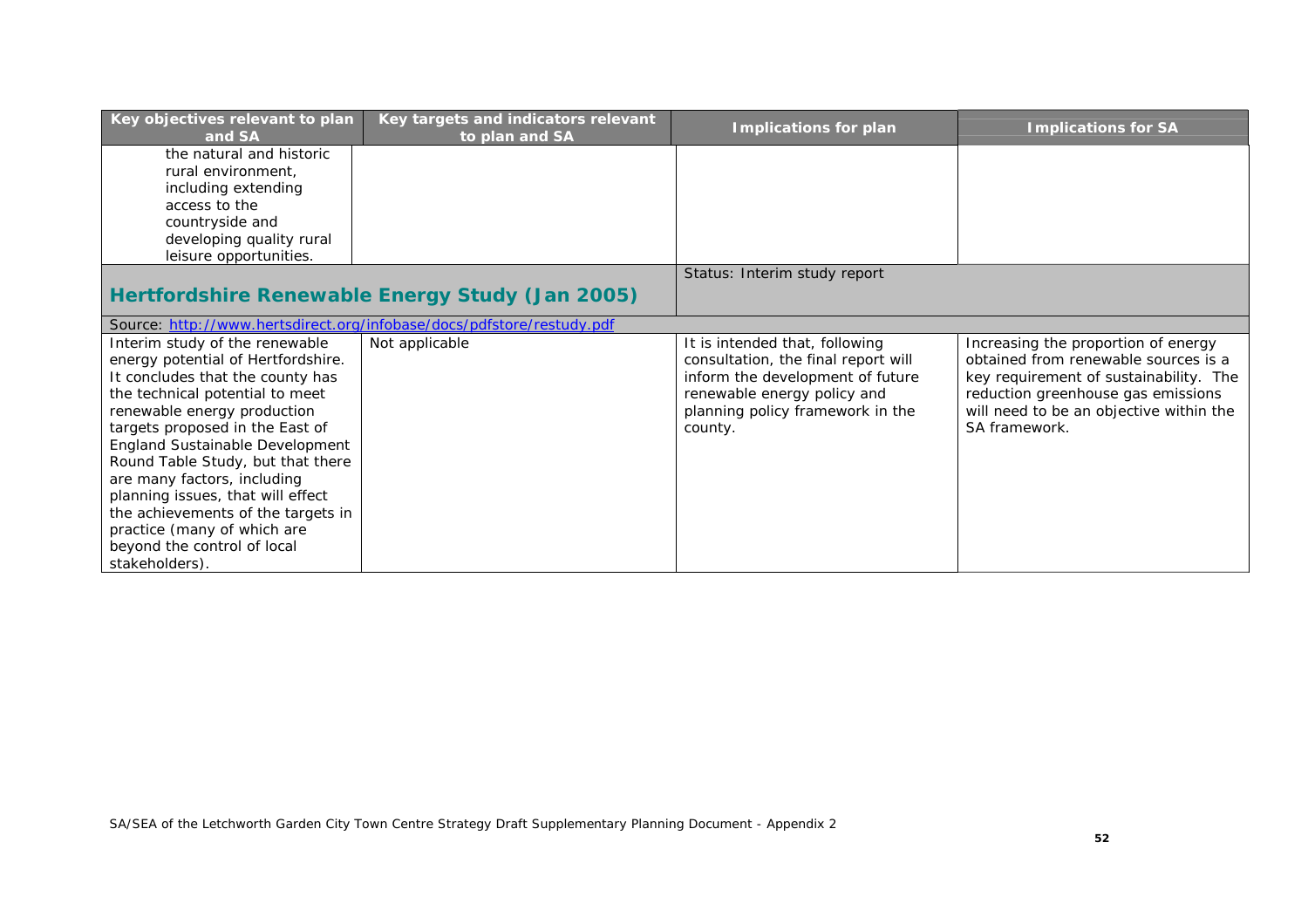## **Local Plans, Programmes and Policies**

| Key objectives relevant to<br>plan and SA                                                                                                                                                                                                                                                                                                                                                                                  | Key targets and indicators<br>relevant to plan and SA                                                                                                                                                                                                                | <b>Implications for plan</b>                                                                                       | <b>Implications for SA</b>                                                                                                                                                                                                                                                                                |
|----------------------------------------------------------------------------------------------------------------------------------------------------------------------------------------------------------------------------------------------------------------------------------------------------------------------------------------------------------------------------------------------------------------------------|----------------------------------------------------------------------------------------------------------------------------------------------------------------------------------------------------------------------------------------------------------------------|--------------------------------------------------------------------------------------------------------------------|-----------------------------------------------------------------------------------------------------------------------------------------------------------------------------------------------------------------------------------------------------------------------------------------------------------|
| Local                                                                                                                                                                                                                                                                                                                                                                                                                      |                                                                                                                                                                                                                                                                      |                                                                                                                    |                                                                                                                                                                                                                                                                                                           |
| North Hertfordshire District Local Plan No.2 with<br><b>Alterations</b>                                                                                                                                                                                                                                                                                                                                                    |                                                                                                                                                                                                                                                                      | Status: adopted with modifications on 23rd April 1996                                                              |                                                                                                                                                                                                                                                                                                           |
| Source: http://www.north-herts.gov.uk/PDFs/planning/localplan.PDF                                                                                                                                                                                                                                                                                                                                                          |                                                                                                                                                                                                                                                                      |                                                                                                                    |                                                                                                                                                                                                                                                                                                           |
| This local plan is still current because<br>the deposit draft Local Plan No. 3,<br>published Feb. 2000 conflicted with<br>PPG3, published a month later, and<br>was withdrawn.                                                                                                                                                                                                                                             | N/A                                                                                                                                                                                                                                                                  | The LDF will replace this Local Plan                                                                               | No specific implications.                                                                                                                                                                                                                                                                                 |
|                                                                                                                                                                                                                                                                                                                                                                                                                            |                                                                                                                                                                                                                                                                      | Status: Adopted                                                                                                    |                                                                                                                                                                                                                                                                                                           |
|                                                                                                                                                                                                                                                                                                                                                                                                                            | <b>Corporate Plan North Hertfordshire District Council</b>                                                                                                                                                                                                           |                                                                                                                    |                                                                                                                                                                                                                                                                                                           |
| 2005-2015 (March 2005)                                                                                                                                                                                                                                                                                                                                                                                                     |                                                                                                                                                                                                                                                                      |                                                                                                                    |                                                                                                                                                                                                                                                                                                           |
| Source:                                                                                                                                                                                                                                                                                                                                                                                                                    |                                                                                                                                                                                                                                                                      |                                                                                                                    |                                                                                                                                                                                                                                                                                                           |
| The plan outlines short, medium<br>and long term actions to achieve<br>the vision of:<br><b>Making North Hertfordshire a</b><br>vibrant place to live, work and<br>prosper<br>It identifies the following strategic<br>objectives:<br>1. Sustainable Communities<br><b>Safer Communities</b><br>2.<br>3. Healthier Communities<br><b>Equal Communities</b><br>4.<br>Prosperous Communities<br>5.<br>Listening To You<br>6. | The plan includes 'measures of success'<br>for each strategic objective, but these are<br>stated in broad terms rather than as<br>quantified targets. It does not include<br>any specific indicators, but these are<br>implicit in most of the measures<br>proposed. | Most of the actions under the<br>objective of Sustainable Communities<br>are directly relevant to the NHDC<br>LDF. | All, or most, of the actions proposed<br>are relevant to sustainable<br>development, but it is probable that<br>they will also be considered in<br>relation to other relevant PPPs. The<br>SA framework should be checked<br>against the plan to ensure that all<br>relevant issues have been considered. |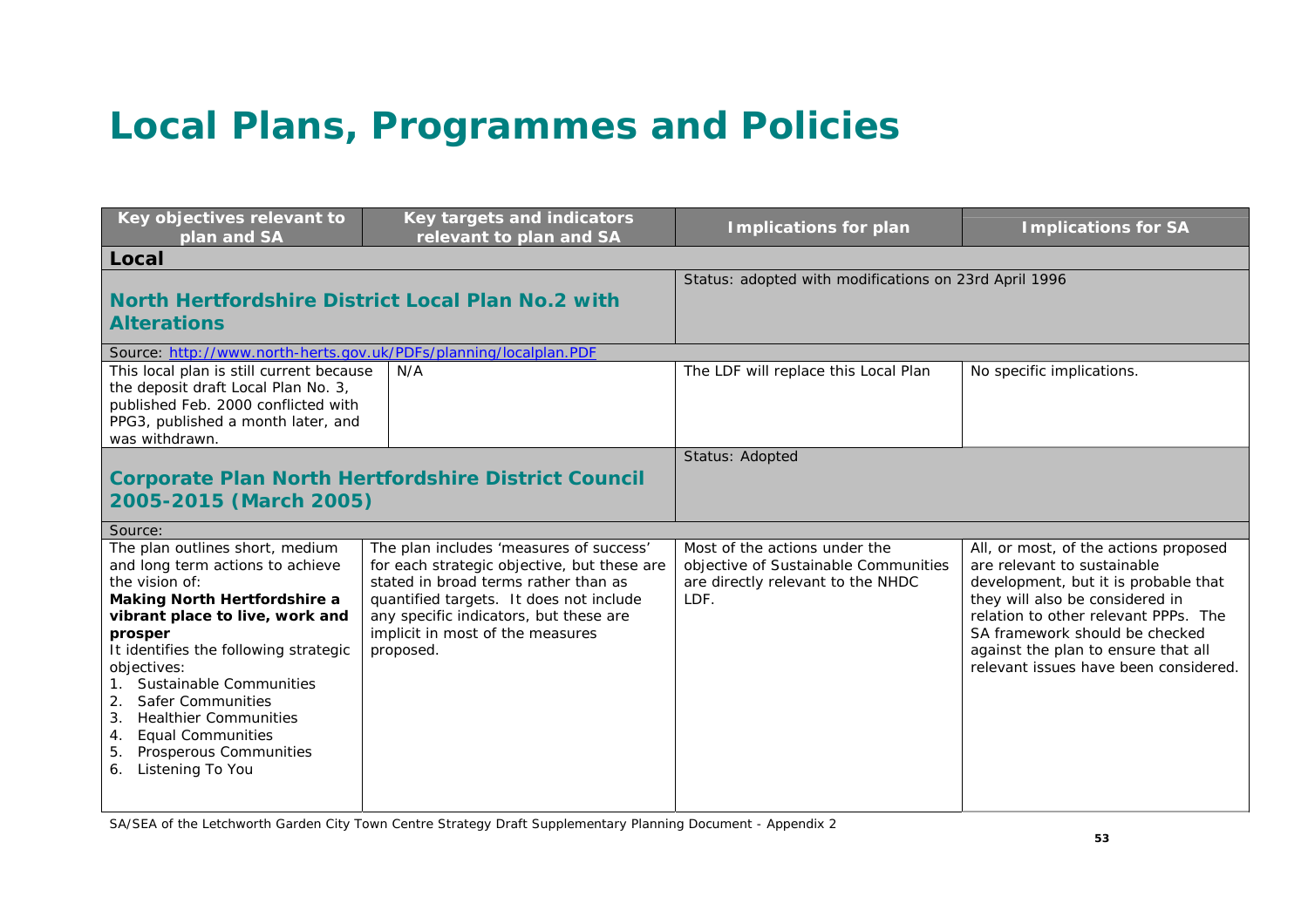| Key objectives relevant to<br>plan and SA                                                                                                                                                                                                                                                                                                                                                                                                                                                                                                                                                                                                                                                                                        | Key targets and indicators<br>relevant to plan and SA                                                                                                                                                                                                                                                                                                                                                                                                                                                                                                                                                                                             | <b>Implications for plan</b>                                             | <b>Implications for SA</b>                                                                                                            |
|----------------------------------------------------------------------------------------------------------------------------------------------------------------------------------------------------------------------------------------------------------------------------------------------------------------------------------------------------------------------------------------------------------------------------------------------------------------------------------------------------------------------------------------------------------------------------------------------------------------------------------------------------------------------------------------------------------------------------------|---------------------------------------------------------------------------------------------------------------------------------------------------------------------------------------------------------------------------------------------------------------------------------------------------------------------------------------------------------------------------------------------------------------------------------------------------------------------------------------------------------------------------------------------------------------------------------------------------------------------------------------------------|--------------------------------------------------------------------------|---------------------------------------------------------------------------------------------------------------------------------------|
|                                                                                                                                                                                                                                                                                                                                                                                                                                                                                                                                                                                                                                                                                                                                  |                                                                                                                                                                                                                                                                                                                                                                                                                                                                                                                                                                                                                                                   | Status:                                                                  |                                                                                                                                       |
|                                                                                                                                                                                                                                                                                                                                                                                                                                                                                                                                                                                                                                                                                                                                  | <b>North Hertfordshire Housing Strategy 2004-2007</b>                                                                                                                                                                                                                                                                                                                                                                                                                                                                                                                                                                                             |                                                                          |                                                                                                                                       |
| Source:                                                                                                                                                                                                                                                                                                                                                                                                                                                                                                                                                                                                                                                                                                                          |                                                                                                                                                                                                                                                                                                                                                                                                                                                                                                                                                                                                                                                   |                                                                          |                                                                                                                                       |
| 1. To meet the community's<br>needs for affordable housing.<br>2. To improve the quality and<br>choice of homes available to those<br>in need of affordable housing.<br>3. To prevent homelessness by<br>ensuring clear and effective<br>housing advice and to provide<br>good quality services and support<br>to homeless households.<br>4. To ensure that all housing in<br>the District is of a decent standard<br>and contributes to the good health<br>of the community.<br>5. To ensure that high quality<br>supported housing is available for<br>those who need it most and where<br>it is needed most within North<br>Hertfordshire.<br>6. To deliver services that reflect<br>the diversity of the local<br>community. | Priority 1<br>Deliver a minimum of 500 affordable<br>homes in 5 years from April 2003.<br>Detailed targets:<br>Deliver a minimum of 60% of housing<br>on brownfield sites.<br>Delivering a minimum of 16<br>affordable homes on exception sites<br>to meet rural needs.<br>Fund the purchasing of 20 existing<br>$\bullet$<br>homes.<br>Re-launch a Cash Incentive Scheme<br>$\bullet$<br>providing 10 units in 2003/04 and 15<br>units in 2004/05.<br>Obtain 30% affordable housing<br>$\bullet$<br>through the planning system.<br>The Action Plan also includes proposals<br>for a large number of improvements to<br>systems and information. | Directly relevant to LDF                                                 | The provision of decent, affordable<br>housing is an essential element of<br>sustainability that needs to be<br>considered in the SA. |
|                                                                                                                                                                                                                                                                                                                                                                                                                                                                                                                                                                                                                                                                                                                                  |                                                                                                                                                                                                                                                                                                                                                                                                                                                                                                                                                                                                                                                   | Status:                                                                  |                                                                                                                                       |
| <b>North Hertfordshire Housing Needs Study 2002</b>                                                                                                                                                                                                                                                                                                                                                                                                                                                                                                                                                                                                                                                                              |                                                                                                                                                                                                                                                                                                                                                                                                                                                                                                                                                                                                                                                   |                                                                          |                                                                                                                                       |
| Source:                                                                                                                                                                                                                                                                                                                                                                                                                                                                                                                                                                                                                                                                                                                          |                                                                                                                                                                                                                                                                                                                                                                                                                                                                                                                                                                                                                                                   |                                                                          |                                                                                                                                       |
| The report examines future<br>housing needs for the District. It<br>does not contain list objectives as<br>such, but it makes the following<br>recommendations to the Council:<br>• In its enabling role support<br>delivery agencies, mainly RSL's<br>working in the area to provide                                                                                                                                                                                                                                                                                                                                                                                                                                            | The report recommends the following<br>planning targets:<br>• Negotiate with prospective developers<br>towards achieving 35% subsidised<br>affordable homes from the total of all<br>suitable sites coming forward for<br>planning consent over the period of<br>the Local Plan. Each site will need to                                                                                                                                                                                                                                                                                                                                           | SPD needs to address affordable<br>housing and housing for older people. | This report contains detailed<br>information on housing needs which<br>will inform the SA.                                            |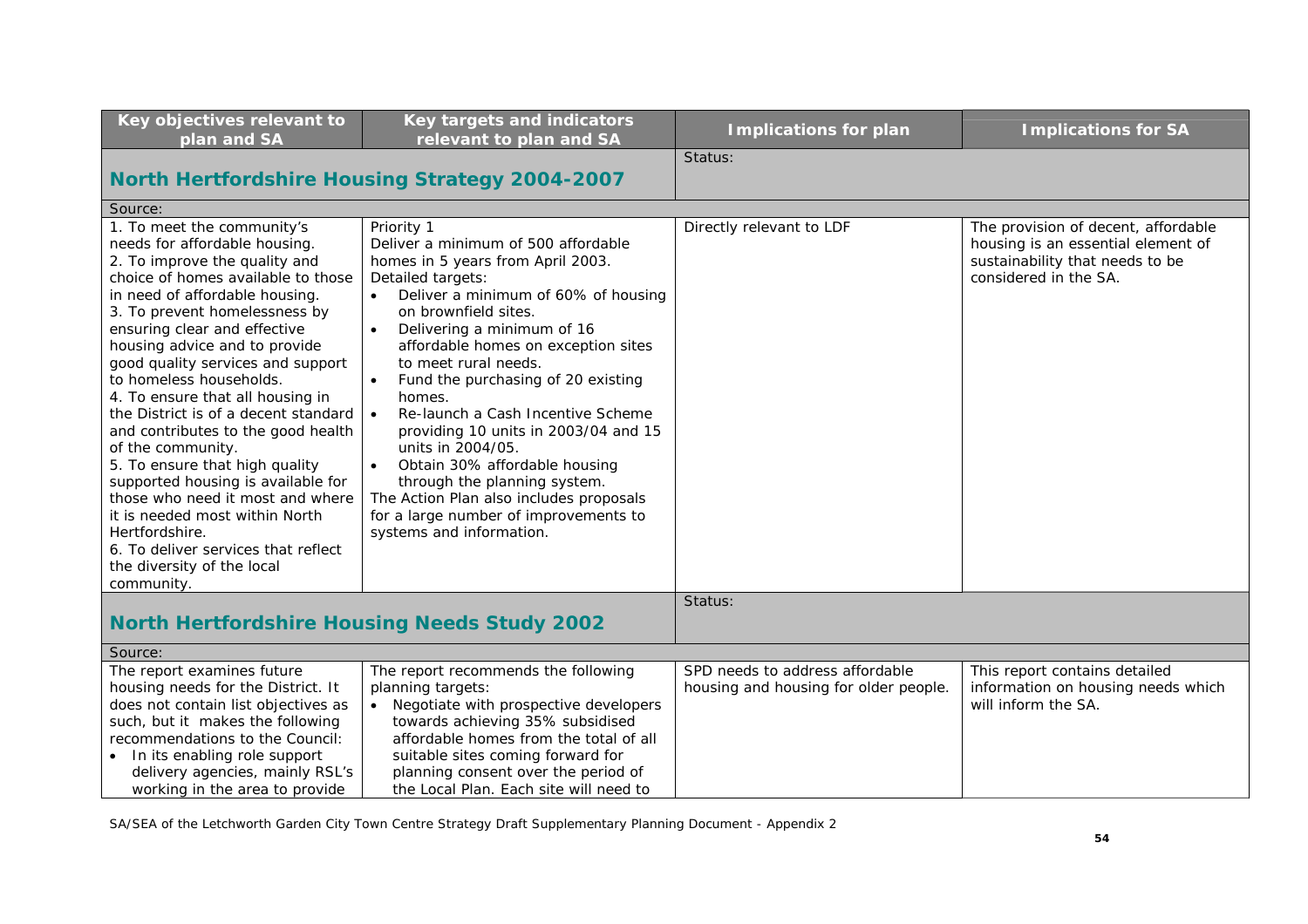| Key objectives relevant to<br>plan and SA                                                                                                                                                                                                                                                                                                                                                                                                                                                                                                                                                                                                                                                                                                                                               | Key targets and indicators<br>relevant to plan and SA                                                                                                                                                                                                                                                                                                                                             | <b>Implications for plan</b>                  | <b>Implications for SA</b>                                                                                               |
|-----------------------------------------------------------------------------------------------------------------------------------------------------------------------------------------------------------------------------------------------------------------------------------------------------------------------------------------------------------------------------------------------------------------------------------------------------------------------------------------------------------------------------------------------------------------------------------------------------------------------------------------------------------------------------------------------------------------------------------------------------------------------------------------|---------------------------------------------------------------------------------------------------------------------------------------------------------------------------------------------------------------------------------------------------------------------------------------------------------------------------------------------------------------------------------------------------|-----------------------------------------------|--------------------------------------------------------------------------------------------------------------------------|
| a mix of types but mainly flats<br>to meet the needs of single<br>adults and couples and address<br>the shortages in the stock;<br>Develop a comprehensive older<br>persons delivery strategy to<br>address the current and future<br>growth in elderly and frail<br>elderly households across all<br>tenures, and their related care<br>and support needs to: -<br>- assess and prioritise the<br>$\circ$<br>need for support services and<br>adaptation required to keep<br>people in their own home;<br>- re-assess existing sheltered<br>$\circ$<br>stock in meeting today's<br>housing standards and<br>preferences;<br>develop 'extra care'<br>$\circ$<br>accommodation for the frail<br>elderly population.<br>Consider adopting Lifetime<br>Homes standards for new<br>housing. | be assessed individually, targets being<br>subject to wider planning, economic<br>priority, regeneration and sustainability<br>considerations;<br>Promote the additional delivery of 25<br>unsubsidised "starter" market units a<br>year, 125 in the period to 2007 to<br>meet the needs of new forming<br>households with income levels<br>adequate to access the local market<br>for new units. |                                               |                                                                                                                          |
|                                                                                                                                                                                                                                                                                                                                                                                                                                                                                                                                                                                                                                                                                                                                                                                         |                                                                                                                                                                                                                                                                                                                                                                                                   | Status:                                       |                                                                                                                          |
| Report (June 2001)                                                                                                                                                                                                                                                                                                                                                                                                                                                                                                                                                                                                                                                                                                                                                                      | Home Energy Conservation Act (H.E.C.A) Progress                                                                                                                                                                                                                                                                                                                                                   |                                               |                                                                                                                          |
| Source:                                                                                                                                                                                                                                                                                                                                                                                                                                                                                                                                                                                                                                                                                                                                                                                 |                                                                                                                                                                                                                                                                                                                                                                                                   |                                               |                                                                                                                          |
| Aims of the strategy are:<br>To create housing conditions<br>which provide affordable<br>warmth.<br>To reduce air pollution caused<br>by the production and<br>consumption of energy.                                                                                                                                                                                                                                                                                                                                                                                                                                                                                                                                                                                                   | Target as per Home Energy Conservation<br>Act (H.E.C.A) 1995 - 30% reduction in<br>energy consumption over 15 year period.                                                                                                                                                                                                                                                                        | Mainly relevant to LDF for new build<br>only. | Improvement in the efficiency of<br>energy use is fundamental to<br>sustainability. Needs to be<br>considered in the SA. |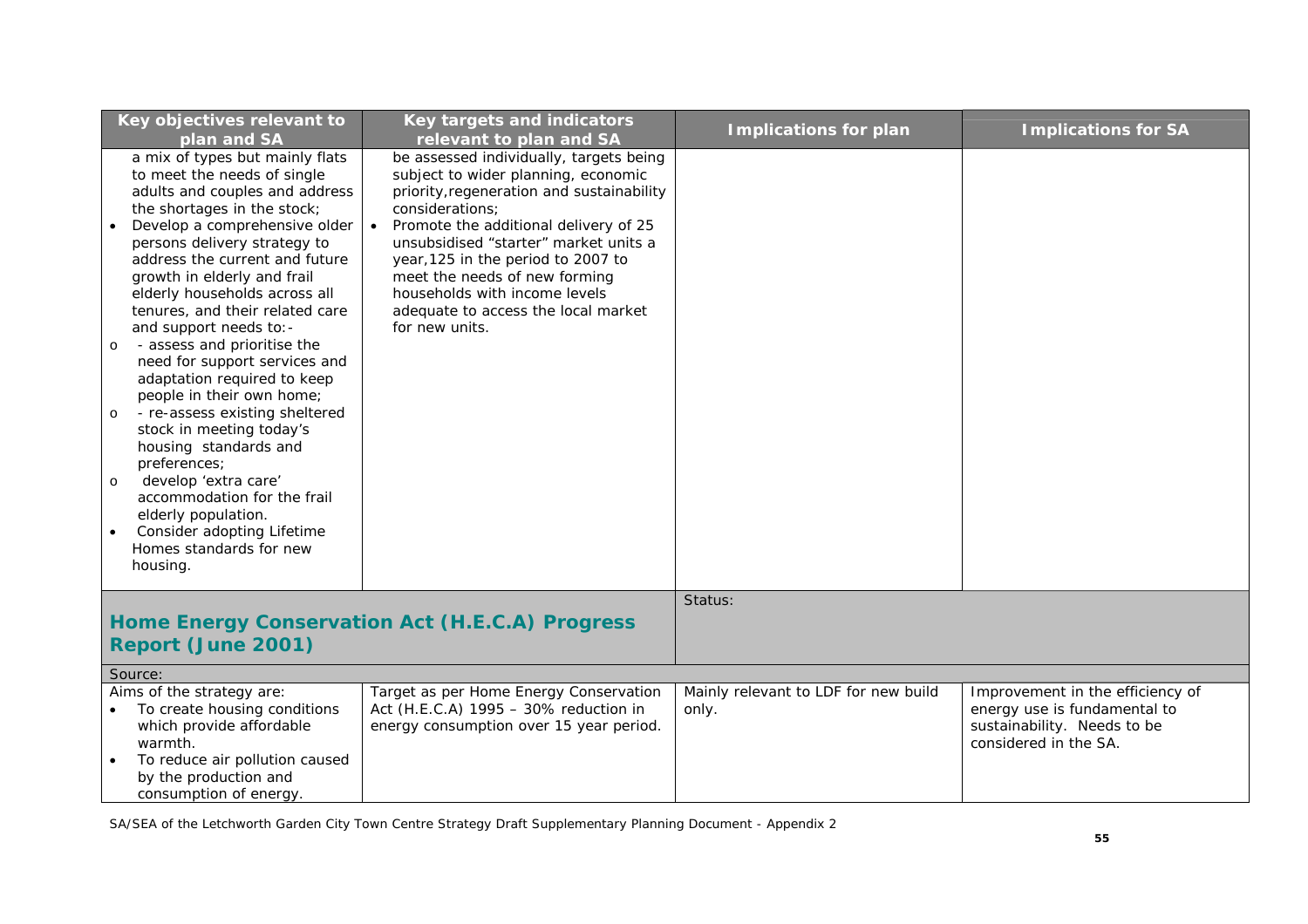| Key objectives relevant to                    | Key targets and indicators          | <b>Implications for plan</b>             | <b>Implications for SA</b>         |
|-----------------------------------------------|-------------------------------------|------------------------------------------|------------------------------------|
| plan and SA                                   | relevant to plan and SA             |                                          |                                    |
| To reduce the consumption of                  |                                     |                                          |                                    |
| non-renewable fuel resources.                 |                                     |                                          |                                    |
| To increase public awareness                  |                                     |                                          |                                    |
| of energy use and its effect on               |                                     |                                          |                                    |
| the environment.                              |                                     |                                          |                                    |
| To foster and facilitate the                  |                                     |                                          |                                    |
| installation of energy                        |                                     |                                          |                                    |
| efficiency measures in private                |                                     |                                          |                                    |
| sector properties.                            |                                     |                                          |                                    |
| To operate positive policies for<br>$\bullet$ |                                     |                                          |                                    |
| improving the energy                          |                                     |                                          |                                    |
| efficiency of the Council's own               |                                     |                                          |                                    |
| housing stock.                                |                                     |                                          |                                    |
| To promote changes in                         |                                     |                                          |                                    |
| behaviour to reduce                           |                                     |                                          |                                    |
| unnecessary energy                            |                                     |                                          |                                    |
| consumption.                                  |                                     |                                          |                                    |
| To encourage the                              |                                     |                                          |                                    |
| incorporation of energy                       |                                     |                                          |                                    |
| efficiency measures in new                    |                                     |                                          |                                    |
| build and refurbishment                       |                                     |                                          |                                    |
| projects.                                     |                                     |                                          |                                    |
| To develop corporate working                  |                                     |                                          |                                    |
| arrangements within the                       |                                     |                                          |                                    |
| council, with landlords and                   |                                     |                                          |                                    |
|                                               |                                     |                                          |                                    |
| other agencies to implement                   |                                     |                                          |                                    |
| the strategy.                                 |                                     |                                          |                                    |
| To take account of financial                  |                                     |                                          |                                    |
| and other personal                            |                                     |                                          |                                    |
| circumstances when                            |                                     |                                          |                                    |
| implementing this strategy                    |                                     |                                          |                                    |
| and, further, by the creation                 |                                     |                                          |                                    |
| of a Fuel Poverty Strategy.                   |                                     |                                          |                                    |
|                                               |                                     | Status:                                  |                                    |
| <b>Biodiversity Action Plan</b>               |                                     |                                          |                                    |
| Source:                                       |                                     |                                          |                                    |
| This local Biodiversity Action Plan           | The plan sets out currently known   | 'Local Biodiversity Action Plans link to | Biodiversity is a key aspect of    |
| is aimed at promoting integrated              | information and detailed actions in | the statutory planning process in two    | sustainable development that needs |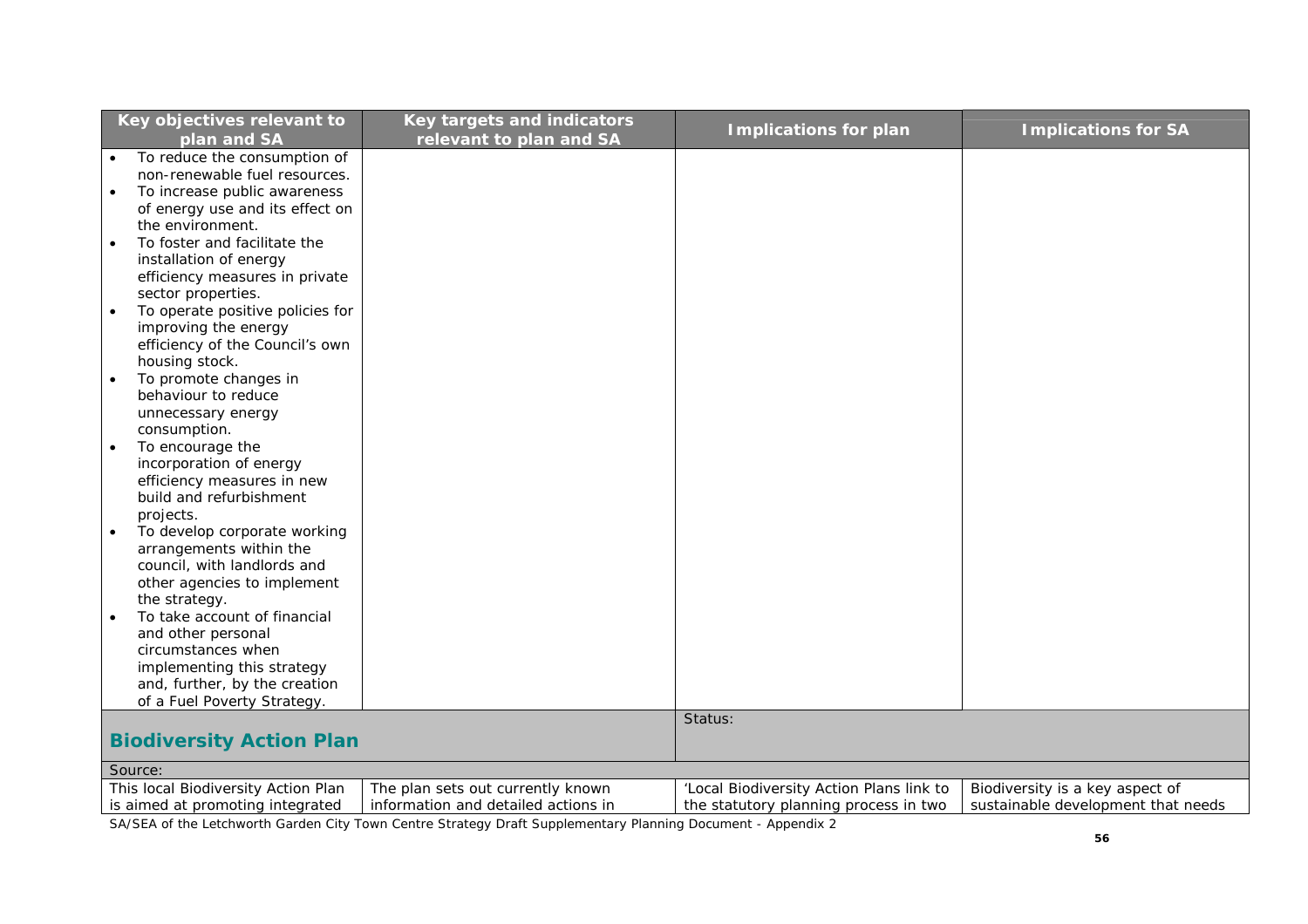| Key objectives relevant to<br>plan and SA                                                                                                                                                                                                                                                                                                                                                                                                                                                                                                                                                                                                                                                                                                                                                                                                                                                                                  | <b>Key targets and indicators</b><br>relevant to plan and SA                                                                                                                                                                                                                         | <b>Implications for plan</b>                                                                                                                                                                                                                                                                                                                                                                                                                                                                                                                                                                             | <b>Implications for SA</b>                                                                                      |
|----------------------------------------------------------------------------------------------------------------------------------------------------------------------------------------------------------------------------------------------------------------------------------------------------------------------------------------------------------------------------------------------------------------------------------------------------------------------------------------------------------------------------------------------------------------------------------------------------------------------------------------------------------------------------------------------------------------------------------------------------------------------------------------------------------------------------------------------------------------------------------------------------------------------------|--------------------------------------------------------------------------------------------------------------------------------------------------------------------------------------------------------------------------------------------------------------------------------------|----------------------------------------------------------------------------------------------------------------------------------------------------------------------------------------------------------------------------------------------------------------------------------------------------------------------------------------------------------------------------------------------------------------------------------------------------------------------------------------------------------------------------------------------------------------------------------------------------------|-----------------------------------------------------------------------------------------------------------------|
| approaches towards effective<br>biodiversity conservation and<br>planning for sustainable<br>development both within N.H.D.C.<br>and in liaison with various<br>partners. It should also help fulfil<br>the role of the Council towards<br>conserving the district's natural<br>heritage as set out in measures<br>such as The Countryside and<br>Rights of Way Act 2000, Local<br>Government Act 2000, and<br><b>Conservation (Natural Habitats</b><br>etc.) 1994.<br>It sets out a series of actions that<br>are intended to enable the Council<br>to identify priorities for<br>biodiversity conservation; to<br>establish resources and<br>responsibilities for programmes of<br>action, review and monitoring.<br>Implicit within these actions is a<br>requirement for promotion of<br>enhanced awareness and<br>education in biodiversity issues<br>and opportunities for involvement<br>for all levels of society. | relation to habitats and species relevant<br>to the District. Many of the actions are<br>directed at improving the accuracy of<br>data. It includes detailed targets for<br>particular habitats as appendices. These<br>are mainly stated in broad, rather than<br>quantified terms. | ways. Information generated by the<br>local biodiversity plans can provide<br>detailed information for revision of<br>development plans, for example, the<br>identification of High Biodiversity<br>Areas. In addition, the statutory<br>planning process can make a major<br>contribution to achievement of the<br>Local Biodiversity Action Plan targets,<br>in particular through policies for site<br>protection and enhancement and the<br>creation of new habitats in<br>appropriate locations.<br>A 50 Year Vision for the Wildlife and<br>Natural Habitats of Hertfordshire: BAP<br>(April 1998) | to be included within the SA<br>framework. The baseline review<br>should include indicators of<br>biodiversity. |
| (March 2005)                                                                                                                                                                                                                                                                                                                                                                                                                                                                                                                                                                                                                                                                                                                                                                                                                                                                                                               | Rural Strategy for North Hertfordshire 2005 - 2010                                                                                                                                                                                                                                   | <b>Status: Final Report</b>                                                                                                                                                                                                                                                                                                                                                                                                                                                                                                                                                                              |                                                                                                                 |
| Source:                                                                                                                                                                                                                                                                                                                                                                                                                                                                                                                                                                                                                                                                                                                                                                                                                                                                                                                    |                                                                                                                                                                                                                                                                                      |                                                                                                                                                                                                                                                                                                                                                                                                                                                                                                                                                                                                          |                                                                                                                 |
| No stated objectives, but the<br>expected outcomes of this<br>strategy include:<br>Having a coherent,                                                                                                                                                                                                                                                                                                                                                                                                                                                                                                                                                                                                                                                                                                                                                                                                                      | Following consultations to identify issues<br>of public concern, the strategy includes<br>priority actions, and a detailed action<br>plan under the themes:                                                                                                                          | Many of the issues raised are directly<br>relevant to the LDF, particularly under<br>the themes of Housing; Planning and<br>environment; and Transport.                                                                                                                                                                                                                                                                                                                                                                                                                                                  | Ensure that all relevant issues raised<br>are considered in the SA.                                             |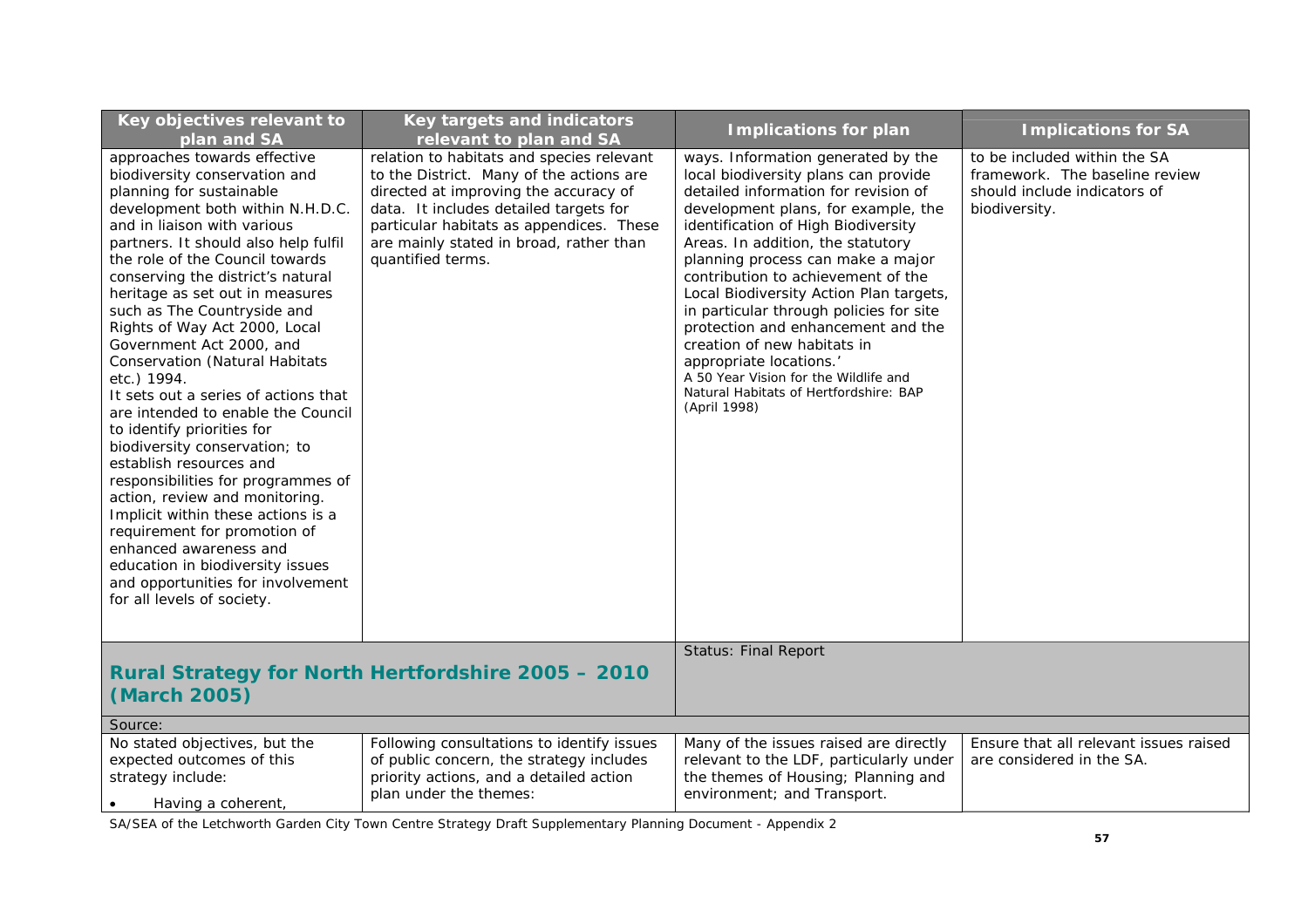| Key objectives relevant to<br>plan and SA                                                                                                                                                                                                                                                                                                                                 | Key targets and indicators<br>relevant to plan and SA | <b>Implications for plan</b> | <b>Implications for SA</b> |
|---------------------------------------------------------------------------------------------------------------------------------------------------------------------------------------------------------------------------------------------------------------------------------------------------------------------------------------------------------------------------|-------------------------------------------------------|------------------------------|----------------------------|
| consistent and                                                                                                                                                                                                                                                                                                                                                            | Community safety<br>Α.                                |                              |                            |
| comprehensive approach to                                                                                                                                                                                                                                                                                                                                                 |                                                       |                              |                            |
| identifying and responding                                                                                                                                                                                                                                                                                                                                                | <b>B.</b><br>Education and Life-long learning         |                              |                            |
| to rural issues                                                                                                                                                                                                                                                                                                                                                           | $\mathsf C.$<br>Health                                |                              |                            |
| Ensuring that there are<br>$\bullet$                                                                                                                                                                                                                                                                                                                                      | D.<br>Housing                                         |                              |                            |
| clear planning policies in<br>place to preserve the<br>greenbelt wherever possible                                                                                                                                                                                                                                                                                        | Ε.<br>Leisure and community<br>development            |                              |                            |
| and retain community<br>facilities                                                                                                                                                                                                                                                                                                                                        | $\mathsf{F}.$<br>Planning and environment             |                              |                            |
|                                                                                                                                                                                                                                                                                                                                                                           | G.<br>Transport, and                                  |                              |                            |
| Having a clear set of<br>$\bullet$<br>priorities for supporting the<br>diverse needs of our rural<br>communities                                                                                                                                                                                                                                                          | Young people<br>Η.                                    |                              |                            |
| Developing an increased<br>$\bullet$<br>awareness amongst<br>officers, partners and<br>members of the issues<br>specific to our rural areas<br>and a belief among those<br>rural communities that local<br>agencies are working<br>concertedly on their behalf.                                                                                                           |                                                       |                              |                            |
| Having an increased<br>$\bullet$<br>awareness and<br>understanding of what the<br>difficult issues are, the<br>constraints, and what we<br>have done collectively to<br>address them. This will<br>include developing methods<br>of sharing information in<br>order that all sections of<br>rural communities can<br>remain fully engaged.<br>Creating an increased sense |                                                       |                              |                            |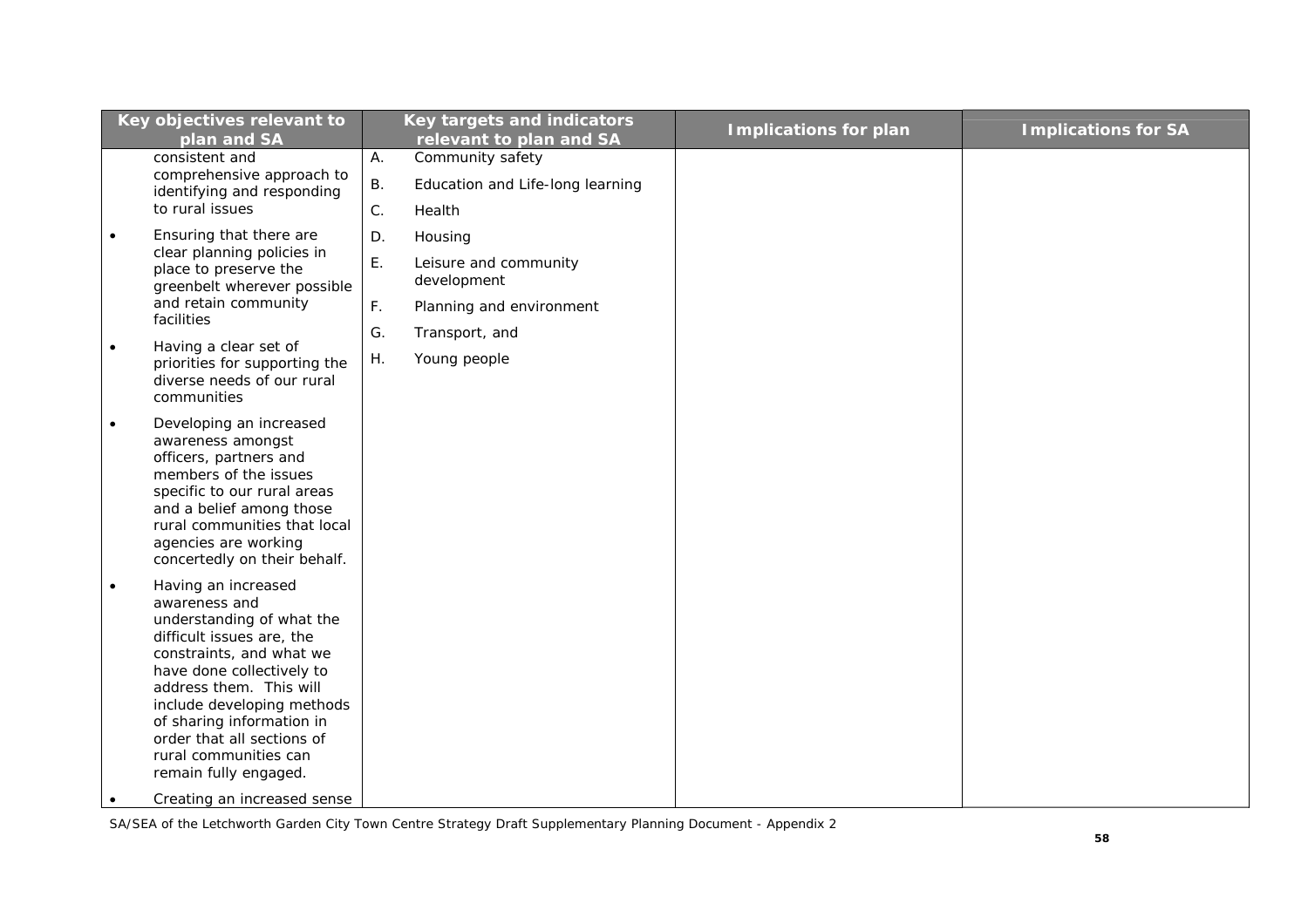| Key objectives relevant to<br>plan and SA                                                                                                                                                           | <b>Key targets and indicators</b><br>relevant to plan and SA                                                                                                                                                                                                                                                                                                                                                                                                                                                                                         | <b>Implications for plan</b>                                                  | <b>Implications for SA</b>                                                                                                                                            |
|-----------------------------------------------------------------------------------------------------------------------------------------------------------------------------------------------------|------------------------------------------------------------------------------------------------------------------------------------------------------------------------------------------------------------------------------------------------------------------------------------------------------------------------------------------------------------------------------------------------------------------------------------------------------------------------------------------------------------------------------------------------------|-------------------------------------------------------------------------------|-----------------------------------------------------------------------------------------------------------------------------------------------------------------------|
| of well-being amongst our<br>rural communities.                                                                                                                                                     |                                                                                                                                                                                                                                                                                                                                                                                                                                                                                                                                                      |                                                                               |                                                                                                                                                                       |
|                                                                                                                                                                                                     | <b>Pavilions, Playing Fields and Sports Pitches Strategy</b>                                                                                                                                                                                                                                                                                                                                                                                                                                                                                         | Status: adopted 2005                                                          |                                                                                                                                                                       |
| Source:                                                                                                                                                                                             |                                                                                                                                                                                                                                                                                                                                                                                                                                                                                                                                                      |                                                                               |                                                                                                                                                                       |
| The purpose of the Pavilions,<br>Playing Fields and Sports Pitches<br>Strategy is to form a strategic and<br>holistic plan for organised sports<br>on public green space in North<br>Hertfordshire. | The adopted Local Plan states that 1.6<br>hectares of sports space should be<br>provided per 1,000 population. This<br>conforms to the NPFA's "Six Acre<br>Standard" sets a minimum standard for<br>outdoor playing space of 2.4 hectares (6<br>acres) for 1000 people, comprising 1.6<br>hectares (4 acres) for outdoor sport and<br>0.8 hectares (2 acres) for children's play.<br>The audit undertaken indicates that there<br>is an 11% short-fall across the district,<br>but that the only significant under<br>provision is in Baldock (37%). | Adequate provision in sports facilities<br>needs to be considered in the LDF. | Access to sports facilities is an<br>important QoL issue, both as a leisure<br>activity and for health benefits. This<br>should be considered in the SA<br>framework. |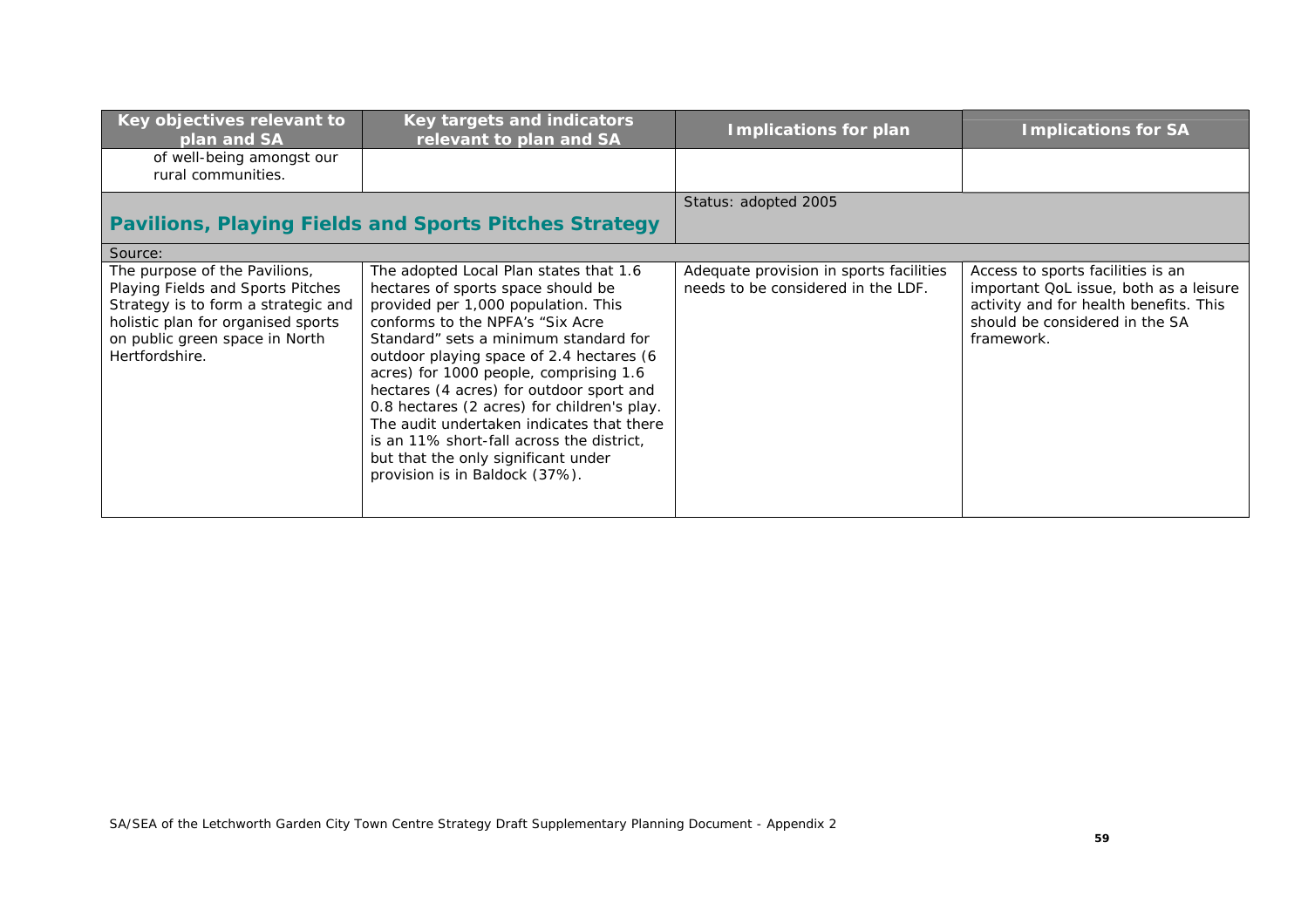| Key objectives relevant to plan<br>and SA                                                                                                                                                                                                                                                                                                                                                                                                                                                                                                                              | Key targets and indicators relevant<br>to plan and SA                                                                                                                                                                                                                          | <b>Implications for plan</b>                                                                                                                                             | <b>Implications for SA</b>                                                                                                                                            |
|------------------------------------------------------------------------------------------------------------------------------------------------------------------------------------------------------------------------------------------------------------------------------------------------------------------------------------------------------------------------------------------------------------------------------------------------------------------------------------------------------------------------------------------------------------------------|--------------------------------------------------------------------------------------------------------------------------------------------------------------------------------------------------------------------------------------------------------------------------------|--------------------------------------------------------------------------------------------------------------------------------------------------------------------------|-----------------------------------------------------------------------------------------------------------------------------------------------------------------------|
| <b>Play Area and Outdoor Youth Provision Strategy</b><br>2004 - 2010                                                                                                                                                                                                                                                                                                                                                                                                                                                                                                   |                                                                                                                                                                                                                                                                                | Status: adopted 2004                                                                                                                                                     |                                                                                                                                                                       |
| Source:                                                                                                                                                                                                                                                                                                                                                                                                                                                                                                                                                                |                                                                                                                                                                                                                                                                                |                                                                                                                                                                          |                                                                                                                                                                       |
| Aims and objectives of the Play<br>Area & Youth Provision Strategy<br>are:<br>To provide safe interesting<br>and accessible outdoor<br>playing space for children.<br>To provide outdoor local<br>$\bullet$<br>facilities for youth.<br>To ensure existing and future<br>play facilities comply with<br>current legislation and<br>guidelines.<br>To integrate existing and<br>$\bullet$<br>future provision with planning<br>policy.<br>To reduce future<br>maintenance costs by<br>standardising certain items of<br>provision i.e. fencing and<br>safety surfacing. | No specific targets, but the strategy<br>includes a detailed audit of existing<br>provision and an action plan. Analysis<br>against the NPFA's "Six Acre Standard"<br>shows under-provision in all 4 urban<br>areas, with Baldock having less than<br>25% of target provision. | Adequate provision in sports facilities<br>needs to be considered in the LDF.                                                                                            | Access to sports facilities is an<br>important QoL issue, both as a leisure<br>activity and for health benefits. This<br>should be considered in the SA<br>framework. |
|                                                                                                                                                                                                                                                                                                                                                                                                                                                                                                                                                                        |                                                                                                                                                                                                                                                                                | Status:                                                                                                                                                                  |                                                                                                                                                                       |
| <b>Community Strategy for North Hertfordshire (Nov</b><br>2003)                                                                                                                                                                                                                                                                                                                                                                                                                                                                                                        |                                                                                                                                                                                                                                                                                |                                                                                                                                                                          |                                                                                                                                                                       |
| Source:                                                                                                                                                                                                                                                                                                                                                                                                                                                                                                                                                                |                                                                                                                                                                                                                                                                                |                                                                                                                                                                          |                                                                                                                                                                       |
| Under the Local Government Act<br>2000, LAs are required to develop<br>community strategies. Their aim<br>is to improve the efficiency of<br>public service provision via public                                                                                                                                                                                                                                                                                                                                                                                       | The strategy includes detailed action<br>plans for addressing issues raised during<br>the consultation process, under the<br>themes:<br><b>Community Safety</b>                                                                                                                | A number of action points are directly<br>relevant to the LDF, particularly<br>under the themes of Housing;<br>Planning, Town Centres and<br>Environment; and Transport. | The SA should consider issues raised<br>in the strategy.                                                                                                              |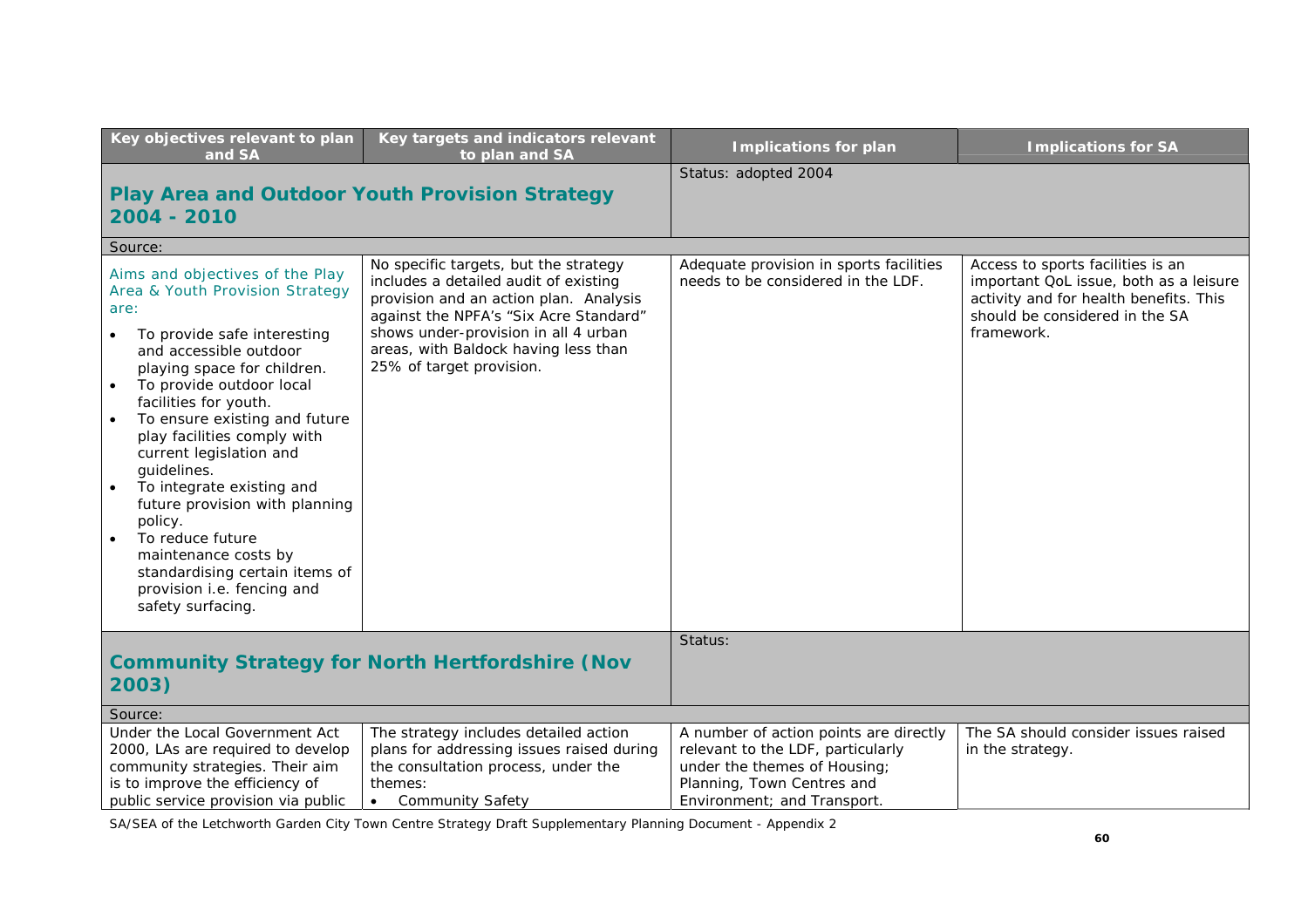| Key objectives relevant to plan<br>and SA                                                                                                                                                                                                                                                                                                                                                                 | Key targets and indicators relevant<br>to plan and SA                                                                                                                                                                                                                                                                                                                                                   | <b>Implications for plan</b>                                                                                                                                                                                                | <b>Implications for SA</b>                                                                   |
|-----------------------------------------------------------------------------------------------------------------------------------------------------------------------------------------------------------------------------------------------------------------------------------------------------------------------------------------------------------------------------------------------------------|---------------------------------------------------------------------------------------------------------------------------------------------------------------------------------------------------------------------------------------------------------------------------------------------------------------------------------------------------------------------------------------------------------|-----------------------------------------------------------------------------------------------------------------------------------------------------------------------------------------------------------------------------|----------------------------------------------------------------------------------------------|
| consultation and a joined-up<br>approach to partnership.<br>The NHCS involved a 3-year Area<br>Visioning consultation process. It<br>is implemented via the North<br>Hertfordshire Local Strategic<br>Partnership (NHLSP) which has<br>about 30 public and voluntary<br>sector member organizations.                                                                                                      | Education & Lifelong Learning<br>Health<br>$\bullet$<br>Housing<br>Leisure and Community<br>$\bullet$<br>Development<br>Planning, Town Centres and<br>Environment<br>Transport<br>Young People<br>These include both district-wide and local<br>area actions.<br>The strategy outlines monitoring<br>processes and will use 8 of the 38 Audit<br>Commission QoL indicators for<br>measurement purposes. |                                                                                                                                                                                                                             |                                                                                              |
|                                                                                                                                                                                                                                                                                                                                                                                                           |                                                                                                                                                                                                                                                                                                                                                                                                         | Status: adopted 2005                                                                                                                                                                                                        |                                                                                              |
|                                                                                                                                                                                                                                                                                                                                                                                                           | <b>Community Safety Strategy April 2005 - March 2008</b>                                                                                                                                                                                                                                                                                                                                                |                                                                                                                                                                                                                             |                                                                                              |
| Source:                                                                                                                                                                                                                                                                                                                                                                                                   |                                                                                                                                                                                                                                                                                                                                                                                                         |                                                                                                                                                                                                                             |                                                                                              |
| Under Section 5 of the Crime and<br>Disorder Act 1998, as amended<br>by Sections 97 and 98 of the<br>Police Reform Act 2002, all Crime<br>and Disorder Reduction<br>Partnerships are required to<br>develop three year community<br>safety strategies. The strategy is<br>put together following an audit of<br>crime and disorder that provides a<br>picture of the major issues within<br>the district. | The strategy contains a baseline audit<br>and targeted actions.                                                                                                                                                                                                                                                                                                                                         | Not directly relevant, although<br>planning may have a role in<br>mitigating certain types of crime,<br>such as street crime, graffiti, or anti-<br>social behaviour. This is not explicitly<br>considered in the strategy. | Crime and fear of crime are important<br>QoL issues that need to be considered<br>in the SA. |
|                                                                                                                                                                                                                                                                                                                                                                                                           |                                                                                                                                                                                                                                                                                                                                                                                                         | Status: adopted 2005                                                                                                                                                                                                        |                                                                                              |
| <b>Social Inclusion Strategy</b>                                                                                                                                                                                                                                                                                                                                                                          |                                                                                                                                                                                                                                                                                                                                                                                                         |                                                                                                                                                                                                                             |                                                                                              |
| Source:                                                                                                                                                                                                                                                                                                                                                                                                   |                                                                                                                                                                                                                                                                                                                                                                                                         |                                                                                                                                                                                                                             |                                                                                              |
| The strategy does not include an<br>explicit statement of objectives<br>but does state that:                                                                                                                                                                                                                                                                                                              | The approach was not to develop a<br>separate strategy but 'at a strategic<br>level, existing policies and service                                                                                                                                                                                                                                                                                      | Issues relating to social exclusion<br>should be considered in the LDF, but<br>this strategy does not specifically                                                                                                          | Social exclusion needs to be<br>considered in the SA.                                        |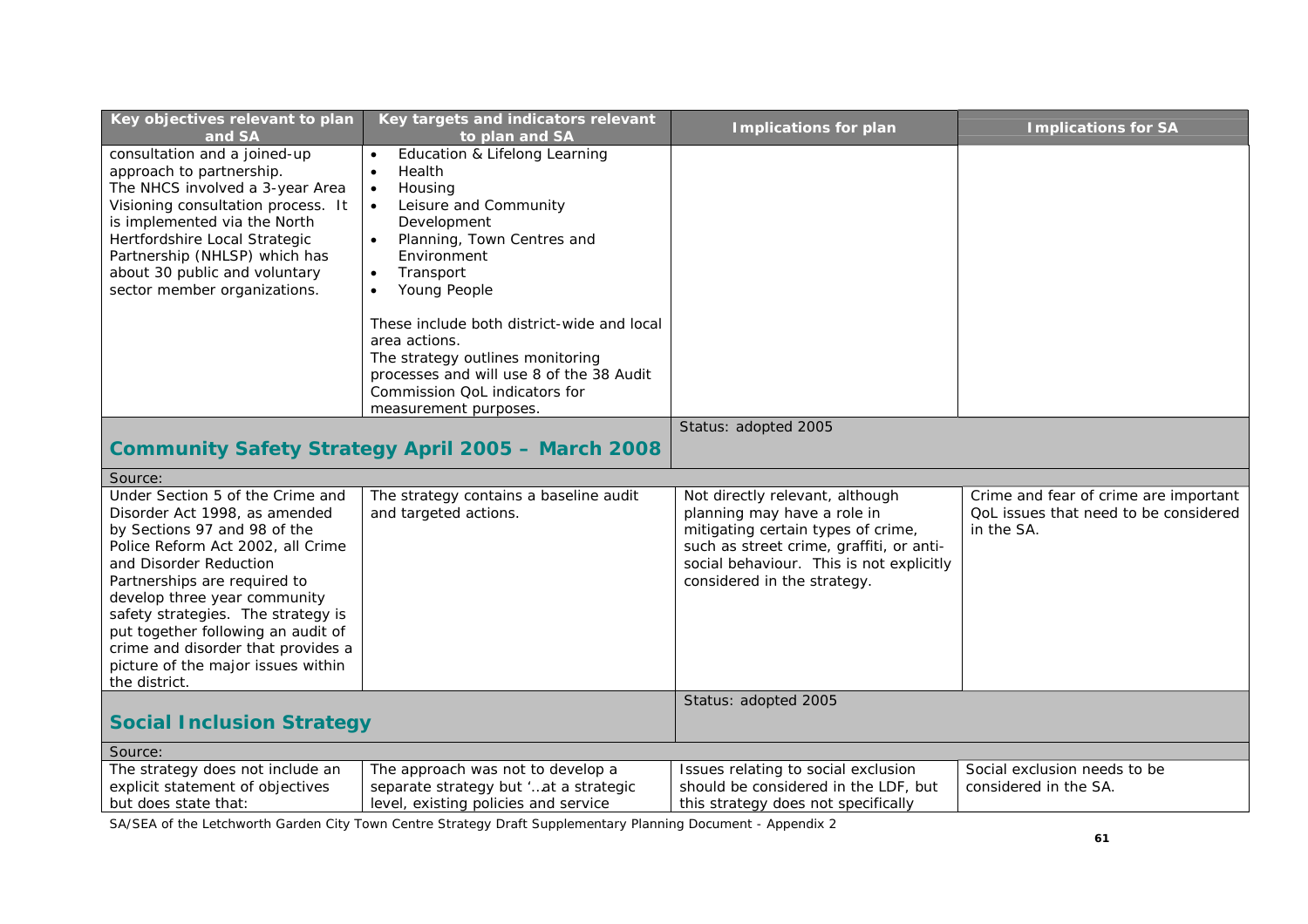| Key objectives relevant to plan<br>and SA                                                                                                                                                                                                                                                                                                                                                                                                                                                                                                                                                           | Key targets and indicators relevant<br>to plan and SA                                                                                                                                                                                                                                                                                                                                                                                                                                                                                                                                                                                                                                                                   | <b>Implications for plan</b> | <b>Implications for SA</b> |
|-----------------------------------------------------------------------------------------------------------------------------------------------------------------------------------------------------------------------------------------------------------------------------------------------------------------------------------------------------------------------------------------------------------------------------------------------------------------------------------------------------------------------------------------------------------------------------------------------------|-------------------------------------------------------------------------------------------------------------------------------------------------------------------------------------------------------------------------------------------------------------------------------------------------------------------------------------------------------------------------------------------------------------------------------------------------------------------------------------------------------------------------------------------------------------------------------------------------------------------------------------------------------------------------------------------------------------------------|------------------------------|----------------------------|
| The Council's purpose for<br>developing a Social Inclusion<br>Strategy is to ensure that the<br>collective policies and<br>functions of the Council are<br>directed to alleviating<br>disadvantage, deprivation and<br>inequality within our<br>communities and to optimise<br>their life opportunities and<br>experiences as set out in the<br>Strategic Objectives.<br>The Council aims to ensure<br>$\bullet$<br>that there is fairness, respect<br>and dignity given to all North<br>Herts residents, employees<br>and visitors but that there is<br>targeted support to those<br>most in need. | delivery already happening should be<br>reviewed, refreshed and more clearly set<br>within a social inclusion context.<br>There are no explicit targets, but the<br>strategy is intended to address national<br>targets at a local level. It also mentions<br>Local Public Service Agreements (LPSAs)<br>being developed with the County.<br>No indicators are specified, but Action<br>Plans are to be monitored and evaluated<br>on an annual basis.<br>It also states that 'there will need to be<br>a much more detailed analysis of the<br>demographic and statistical data for<br>North Hertfordshire to ensure that there<br>is more particular objective evidence to<br>support the social inclusion approach.' | consider planning policies.  |                            |
| In delivering a socially<br>$\bullet$<br>inclusive way of working, the<br>Council recognises that it will<br>need to work with and<br>through our communities in<br>partnership with other<br>statutory and<br>voluntary/community based<br>agencies, e.g.: the Local<br>Strategic Partnership, the<br>Compact.<br>At the same time, any Social<br><b>Inclusion Strategy must</b><br>reflect a balance between the<br>needs of the urban and rural<br>context of North<br>Hertfordshire.                                                                                                            |                                                                                                                                                                                                                                                                                                                                                                                                                                                                                                                                                                                                                                                                                                                         |                              |                            |
|                                                                                                                                                                                                                                                                                                                                                                                                                                                                                                                                                                                                     |                                                                                                                                                                                                                                                                                                                                                                                                                                                                                                                                                                                                                                                                                                                         |                              |                            |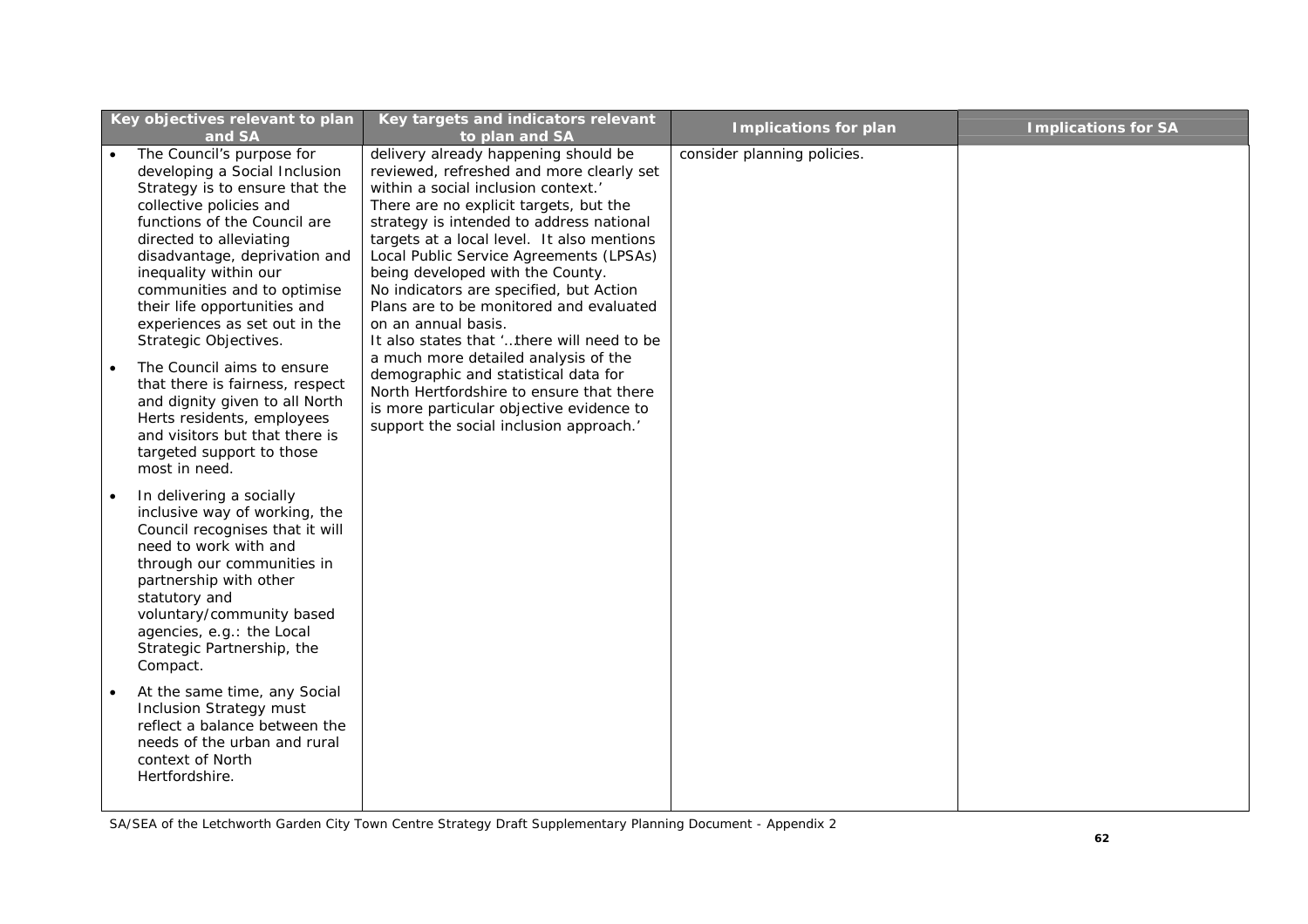| Key objectives relevant to plan<br>and SA                                                                                                                                                                                                                                                                                                                                                                                                                                                                                                                                                                                                                                        | Key targets and indicators relevant<br>to plan and SA                                                                                                                                                                                                                                                                                                                                                                                                                                                                   | <b>Implications for plan</b>                                                                                                                                              | <b>Implications for SA</b>                                                                                                                                                                                   |
|----------------------------------------------------------------------------------------------------------------------------------------------------------------------------------------------------------------------------------------------------------------------------------------------------------------------------------------------------------------------------------------------------------------------------------------------------------------------------------------------------------------------------------------------------------------------------------------------------------------------------------------------------------------------------------|-------------------------------------------------------------------------------------------------------------------------------------------------------------------------------------------------------------------------------------------------------------------------------------------------------------------------------------------------------------------------------------------------------------------------------------------------------------------------------------------------------------------------|---------------------------------------------------------------------------------------------------------------------------------------------------------------------------|--------------------------------------------------------------------------------------------------------------------------------------------------------------------------------------------------------------|
|                                                                                                                                                                                                                                                                                                                                                                                                                                                                                                                                                                                                                                                                                  |                                                                                                                                                                                                                                                                                                                                                                                                                                                                                                                         | Status:                                                                                                                                                                   |                                                                                                                                                                                                              |
|                                                                                                                                                                                                                                                                                                                                                                                                                                                                                                                                                                                                                                                                                  | <b>Health Improvement and Modernisation Programme</b>                                                                                                                                                                                                                                                                                                                                                                                                                                                                   |                                                                                                                                                                           |                                                                                                                                                                                                              |
| Source:                                                                                                                                                                                                                                                                                                                                                                                                                                                                                                                                                                                                                                                                          |                                                                                                                                                                                                                                                                                                                                                                                                                                                                                                                         |                                                                                                                                                                           |                                                                                                                                                                                                              |
| This is the second Health<br>Improvement Programme (HIMP)<br>published by North Herts and<br>Stevenage PCT. The HIMP is an<br>agreed way of working for<br>everyone involved with improving<br>health and sets out actions for,<br>among others, local authorities,<br>NHS Trusts, the newly established<br>Primary Care Groups, the Health<br>Authority and other partner<br>organisations. The aim is to take<br>forward the key national<br>strategies and policies for health<br>at a local level.<br>The HIMP reflects the priorities<br>arising from national and political<br>requirements; advice from<br>professional groups; and the<br>views of the local population. | The HIMP sets out a prioritised work plan<br>under the themes:<br>Children and young people<br>Adults<br>$\bullet$<br>Older people<br>$\bullet$<br>Other priorities.<br>$\bullet$<br>The HIMP stresses prevention and<br>considers health inequalities.<br>The HIMP does not suggest quantified<br>local targets, but is intended to address<br>national targets.<br>The HIMP does not include indicators<br>explicitly, but makes extensive use of<br>available data to provide context and<br>support its priorities. | Ensure that the LDF includes policies<br>to improve public health (e.g.<br>through walking and cycling<br>initiatives and better homes) and<br>combat social exclusion.   | The SA objectives should reflect the<br>need to promote better public health<br>and combat social exclusion. The SA<br>directive refers explicitly to the need<br>to consider 'human health' as an<br>issue. |
| <b>North Hertfordshire District Council Car Parking</b><br><b>Strategy 2004 - 2009</b>                                                                                                                                                                                                                                                                                                                                                                                                                                                                                                                                                                                           |                                                                                                                                                                                                                                                                                                                                                                                                                                                                                                                         | Status: Adopted July 2004                                                                                                                                                 |                                                                                                                                                                                                              |
| Source:                                                                                                                                                                                                                                                                                                                                                                                                                                                                                                                                                                                                                                                                          |                                                                                                                                                                                                                                                                                                                                                                                                                                                                                                                         |                                                                                                                                                                           |                                                                                                                                                                                                              |
| This document sets out the<br>Council's agreed approach to<br>parking issues in North<br>Hertfordshire, providing a local<br>strategy that meets relevant                                                                                                                                                                                                                                                                                                                                                                                                                                                                                                                        | Not applicable.                                                                                                                                                                                                                                                                                                                                                                                                                                                                                                         | Car parking needs to be considered in<br>the LDF, particularly with regard to<br>new development.<br>A good practice guide has been<br>prepared (Harrison Webb Associates | Although sustainable development<br>aims to reduce car use, it is important<br>to car parking is managed to enable<br>effective access to services and to<br>minimise negative impacts. Car                  |
| national, regional and County                                                                                                                                                                                                                                                                                                                                                                                                                                                                                                                                                                                                                                                    |                                                                                                                                                                                                                                                                                                                                                                                                                                                                                                                         | 2002). This report examined practical                                                                                                                                     | parking issues should be consider in                                                                                                                                                                         |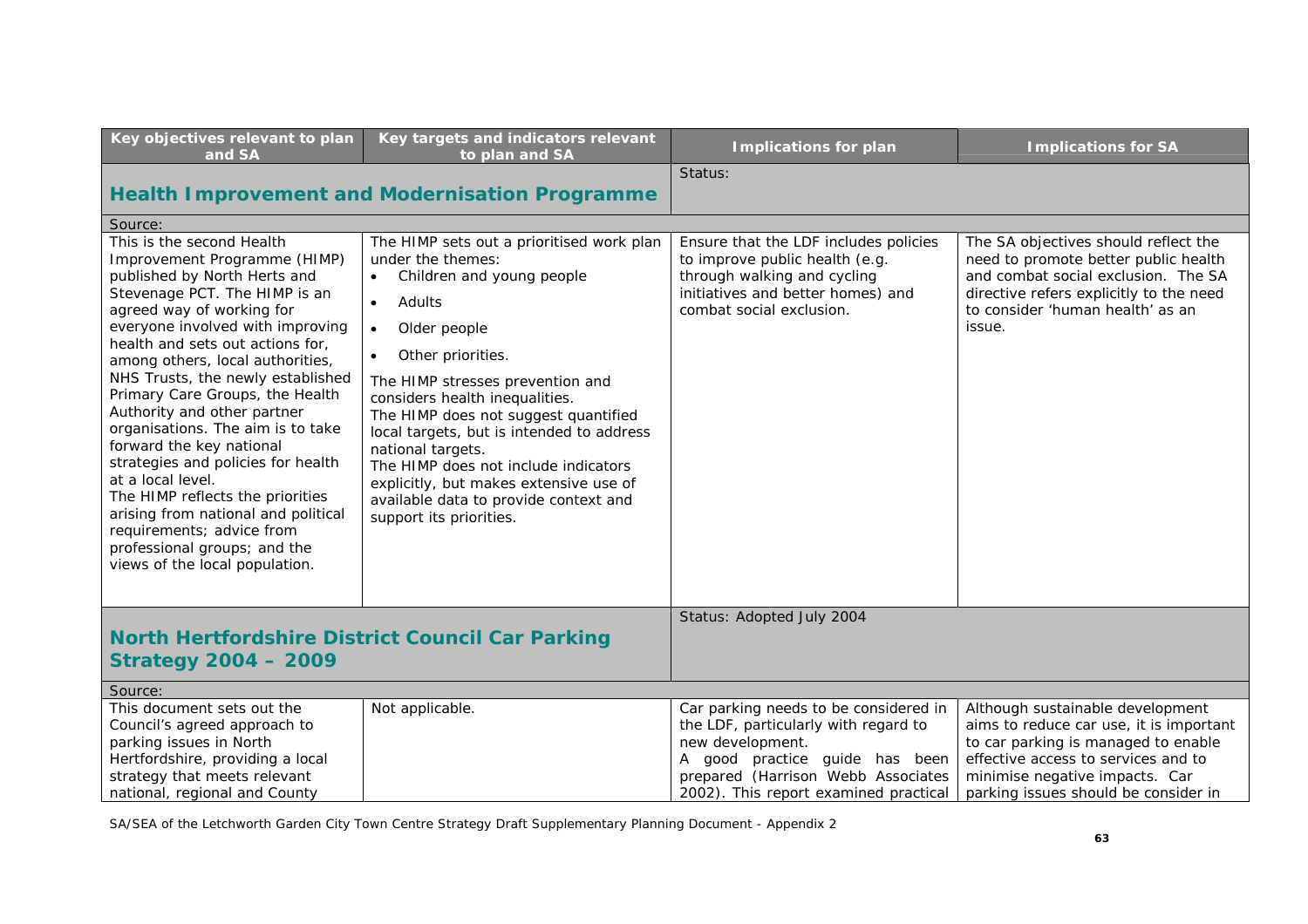| Key objectives relevant to plan<br>and SA                                                                                                                                                                                                                                                                                                                                                                                                                                                                                                    | Key targets and indicators relevant<br>to plan and SA                                                    | <b>Implications for plan</b>                                                                                                                                                                                                                                                                                                                                                                                                                                                               | <b>Implications for SA</b>                                                                                                                 |
|----------------------------------------------------------------------------------------------------------------------------------------------------------------------------------------------------------------------------------------------------------------------------------------------------------------------------------------------------------------------------------------------------------------------------------------------------------------------------------------------------------------------------------------------|----------------------------------------------------------------------------------------------------------|--------------------------------------------------------------------------------------------------------------------------------------------------------------------------------------------------------------------------------------------------------------------------------------------------------------------------------------------------------------------------------------------------------------------------------------------------------------------------------------------|--------------------------------------------------------------------------------------------------------------------------------------------|
| policies. As such this strategy<br>covers all aspects of parking,<br>including on-street, off-street<br>(both charged for and free),<br>standards for town centres and<br>residential areas, the<br>opportunities for park and ride<br>and using private non-residential<br>parking, enforcement and<br>monitoring. The strategy also<br>proposes a zonal approach to<br>parking standards for new<br>development in accordance with<br>guidance from the County Council<br>and in line with a number of other<br>Hertfordshire authorities. |                                                                                                          | issues, such as;<br>determining which developer<br>$\bullet$<br>contributions could and should<br>be sought<br>the production of zonal maps<br>$\bullet$<br>(including defining and scoring<br>parking zones)<br>how the standards could be<br>$\bullet$<br>applied<br>how to incorporate travel plans<br>$\bullet$<br>how to set and apply<br>$\bullet$<br>accessibility charges<br>how the parking assessment<br>$\bullet$<br>fits in with the issue of a<br><b>Transport Assessment</b> | the SA.                                                                                                                                    |
|                                                                                                                                                                                                                                                                                                                                                                                                                                                                                                                                              | North Hertfordshire Cycling Strategy (1999) and<br><b>North Hertfordshire Towns Cycle Network (2000)</b> | Status: Council policy                                                                                                                                                                                                                                                                                                                                                                                                                                                                     |                                                                                                                                            |
|                                                                                                                                                                                                                                                                                                                                                                                                                                                                                                                                              |                                                                                                          |                                                                                                                                                                                                                                                                                                                                                                                                                                                                                            |                                                                                                                                            |
| The Strategy sets out the<br>Council's vision, aims and policies<br>to promote cycling. The overall<br>aim is to:<br>• Facilitate the development of a<br>safe, convenient and coherent<br>network of facilities so that<br>cycling can be viewed as a<br>realistic form of transport.                                                                                                                                                                                                                                                       | To increase the level of bicycle use to 4%<br>of al trips by 2002 and to double this to<br>8% by 2012.   | The plan needs to address<br>contributions for cycling facilities,<br>taking account of the networks<br>planned for the four towns.                                                                                                                                                                                                                                                                                                                                                        | Promoting cycling needs to be<br>considered when appraising transport<br>impacts. The target needs to be<br>included in the baseline data. |
| The Strategy contains a number<br>of policies for developing cycling<br>infrastructure, including:<br>• NHDC may require a financial<br>contribution where a developer                                                                                                                                                                                                                                                                                                                                                                       |                                                                                                          |                                                                                                                                                                                                                                                                                                                                                                                                                                                                                            |                                                                                                                                            |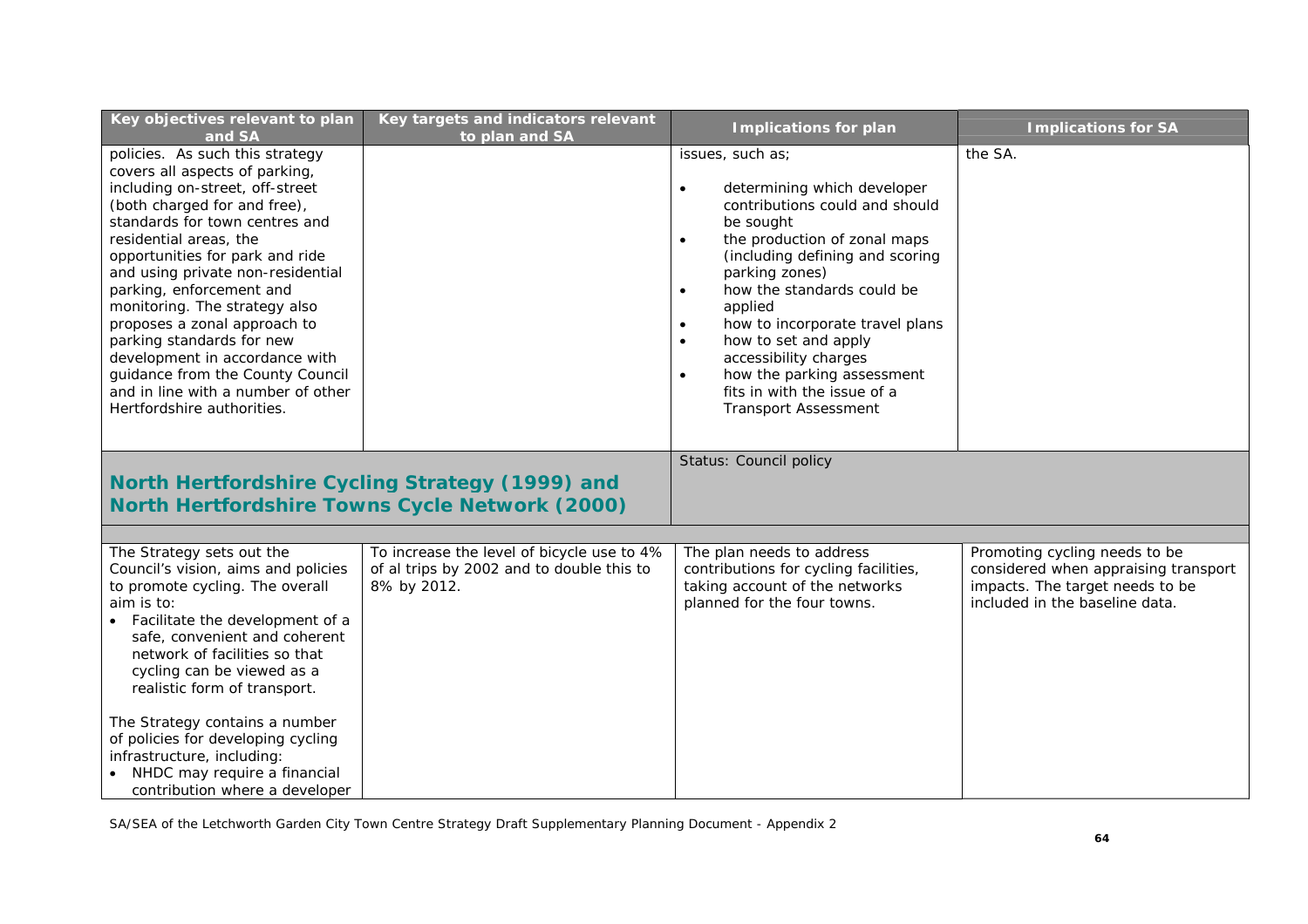| Key objectives relevant to plan<br>and SA                                                                                                                                                                                                                                                                                                                                                                                                                                                                                                                                                                                                                                                                                          | Key targets and indicators relevant<br>to plan and SA                                                                                                                                                                                                                                                                                                                                                                                                                                                                                                                                                                                                                                                                    | <b>Implications for plan</b>                                                                                                                                                                                      | <b>Implications for SA</b>                                                                          |
|------------------------------------------------------------------------------------------------------------------------------------------------------------------------------------------------------------------------------------------------------------------------------------------------------------------------------------------------------------------------------------------------------------------------------------------------------------------------------------------------------------------------------------------------------------------------------------------------------------------------------------------------------------------------------------------------------------------------------------|--------------------------------------------------------------------------------------------------------------------------------------------------------------------------------------------------------------------------------------------------------------------------------------------------------------------------------------------------------------------------------------------------------------------------------------------------------------------------------------------------------------------------------------------------------------------------------------------------------------------------------------------------------------------------------------------------------------------------|-------------------------------------------------------------------------------------------------------------------------------------------------------------------------------------------------------------------|-----------------------------------------------------------------------------------------------------|
| is unable to provide cycling<br>facilities directly.<br>$\mathbf{1}$ .<br>The Network document gives<br>details of planned networks in the<br>four towns.                                                                                                                                                                                                                                                                                                                                                                                                                                                                                                                                                                          |                                                                                                                                                                                                                                                                                                                                                                                                                                                                                                                                                                                                                                                                                                                          |                                                                                                                                                                                                                   |                                                                                                     |
|                                                                                                                                                                                                                                                                                                                                                                                                                                                                                                                                                                                                                                                                                                                                    |                                                                                                                                                                                                                                                                                                                                                                                                                                                                                                                                                                                                                                                                                                                          | Status: Council policy                                                                                                                                                                                            |                                                                                                     |
| and Village Halls                                                                                                                                                                                                                                                                                                                                                                                                                                                                                                                                                                                                                                                                                                                  | <b>Review of Voluntary Managed Community Centres</b>                                                                                                                                                                                                                                                                                                                                                                                                                                                                                                                                                                                                                                                                     |                                                                                                                                                                                                                   |                                                                                                     |
|                                                                                                                                                                                                                                                                                                                                                                                                                                                                                                                                                                                                                                                                                                                                    | Source: http://www.hertslink.org/portal/A Z/C/eDemocracy/Civic%20Calendar/NHDC/items/Community%20Centres%20and%20Village%20Halls 3/reports                                                                                                                                                                                                                                                                                                                                                                                                                                                                                                                                                                               |                                                                                                                                                                                                                   |                                                                                                     |
| The purpose of the document is to<br>establish the Council's policy<br>towards community centres,<br>village halls and public halls. It<br>describes aspirations on the<br>future management and support<br>of public halls. It then lays out<br>policies to be considered as part<br>of the LDF process. These should<br>aim to:<br>Retain existing viable<br>community facilities that<br>continue to be required. For<br>example: the Council will not<br>permit developments that<br>would result in the loss or<br>reduction of, or have an<br>adverse impact on a social or<br>community facility unless it<br>can be demonstrated that the<br>facility is no longer required, or<br>arrangements are made to<br>replace it. | The following minimum standards are<br>adopted for the provision of community<br>centres:<br>In urban settings, there should be a<br>community centre to provide for a<br>local population of between a range of<br>7,500 to 10,000 persons who can<br>access the centre by foot within a<br>twenty-minute period.<br>For rural areas, there should be a<br>village hall to provide for a population<br>in the range of 750-1,000 persons<br>who can access the hall by foot within<br>a twenty-minute period.<br>In addition, in certain areas and for<br>specific schemes, the council may specify<br>the provision of specialist facilities to<br>meet the needs of specific groups, eg<br>children and young people. | The replacement of existing facilities<br>and provision of additional facilities<br>would be achieved through the use of<br>section 106 agreements. The<br>standards therefore need to be<br>included in the SPD. | Community facilities need to be<br>considered when appraising access to<br>services and facilities. |
| Facilitate the provision for<br>social and community facilities<br>to meet future needs in an                                                                                                                                                                                                                                                                                                                                                                                                                                                                                                                                                                                                                                      |                                                                                                                                                                                                                                                                                                                                                                                                                                                                                                                                                                                                                                                                                                                          |                                                                                                                                                                                                                   |                                                                                                     |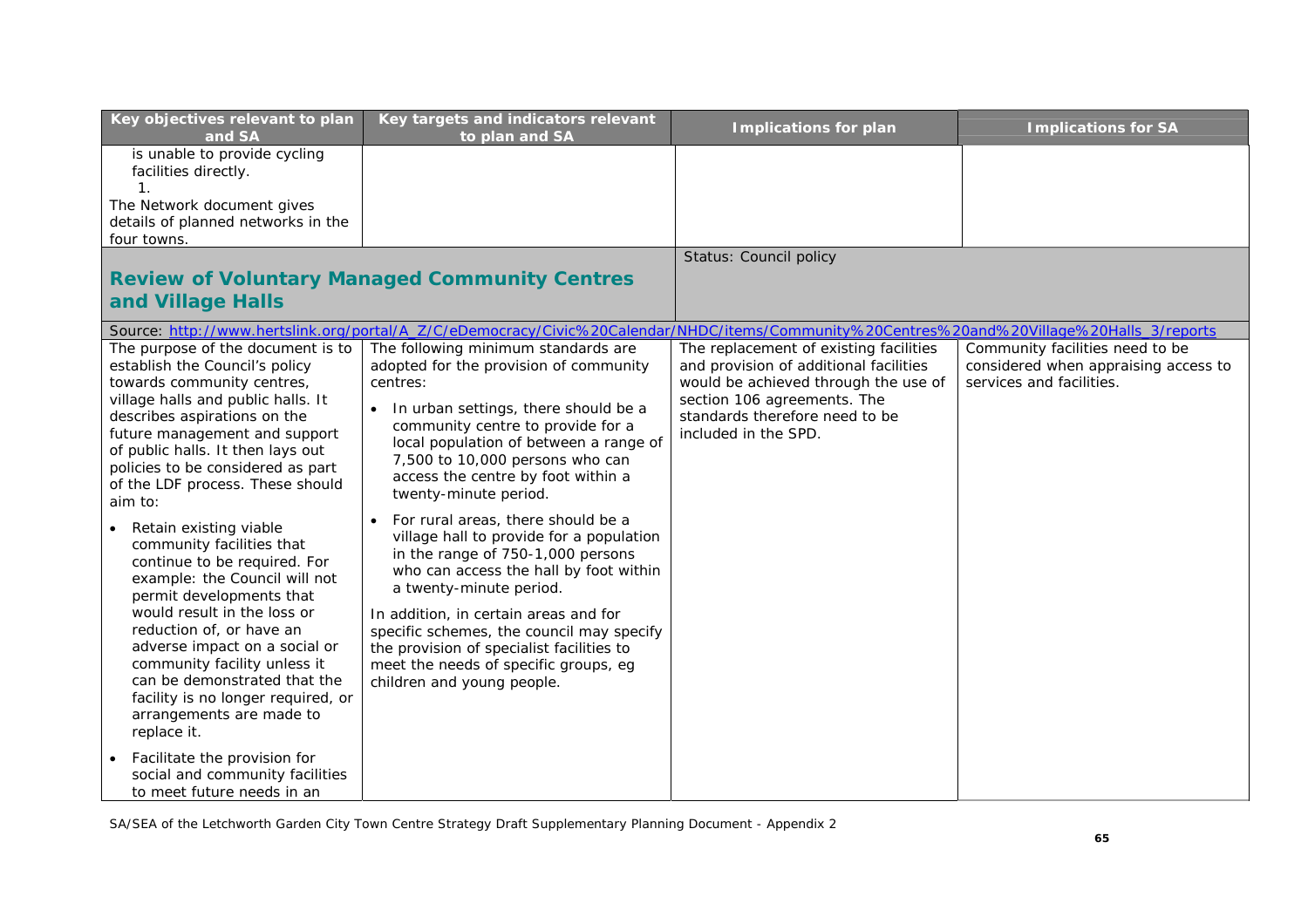| Key objectives relevant to plan<br>and SA                                                                                                                                                                                                                                                                                                                                                                                                                                                                                                                                                                                                                                                                                                                                                                                                                                                                                                                                       | Key targets and indicators relevant<br>to plan and SA                                                                                                                                                               | <b>Implications for plan</b>                                                                                                                                                                                                                                                                                                                                                                                                                                                                                                                                                                    | <b>Implications for SA</b>                                                                                                                                                                                                                         |
|---------------------------------------------------------------------------------------------------------------------------------------------------------------------------------------------------------------------------------------------------------------------------------------------------------------------------------------------------------------------------------------------------------------------------------------------------------------------------------------------------------------------------------------------------------------------------------------------------------------------------------------------------------------------------------------------------------------------------------------------------------------------------------------------------------------------------------------------------------------------------------------------------------------------------------------------------------------------------------|---------------------------------------------------------------------------------------------------------------------------------------------------------------------------------------------------------------------|-------------------------------------------------------------------------------------------------------------------------------------------------------------------------------------------------------------------------------------------------------------------------------------------------------------------------------------------------------------------------------------------------------------------------------------------------------------------------------------------------------------------------------------------------------------------------------------------------|----------------------------------------------------------------------------------------------------------------------------------------------------------------------------------------------------------------------------------------------------|
| acceptable form.                                                                                                                                                                                                                                                                                                                                                                                                                                                                                                                                                                                                                                                                                                                                                                                                                                                                                                                                                                |                                                                                                                                                                                                                     |                                                                                                                                                                                                                                                                                                                                                                                                                                                                                                                                                                                                 |                                                                                                                                                                                                                                                    |
| <b>Supplementary Planning Document Vehicle Parking</b><br><b>Provision at New Development</b>                                                                                                                                                                                                                                                                                                                                                                                                                                                                                                                                                                                                                                                                                                                                                                                                                                                                                   |                                                                                                                                                                                                                     | Status: Adopted as SPD March 2006<br>Associated SA/SEA prepared off the SPD in line with national and European<br>legislation.                                                                                                                                                                                                                                                                                                                                                                                                                                                                  |                                                                                                                                                                                                                                                    |
|                                                                                                                                                                                                                                                                                                                                                                                                                                                                                                                                                                                                                                                                                                                                                                                                                                                                                                                                                                                 | Source: http://www.north-herts.gov.uk/index/planning/local_development_framework/car_parking_zones_spd.htm                                                                                                          |                                                                                                                                                                                                                                                                                                                                                                                                                                                                                                                                                                                                 |                                                                                                                                                                                                                                                    |
| This Supplementary Planning<br>Document (SPD) supplements<br>Policy 55 in the North<br>Hertfordshire District Local Plan<br>Number 2 with Alterations, and<br>accords with guidance in Planning<br>Policy Statement (PPS) 12: Local<br>Development Frameworks. It is<br>also consistent with North<br>Hertfordshire District Council's<br>(NHDC) Car Parking Strategy<br>2004 - 2009 (adopted 27 July<br>$2004$ ).<br>The Parking Strategy is<br>compatible with the SPG on<br>Parking Provision at New<br>Development adopted by<br>Hertfordshire County Council<br>(HCC) on 18 December 2000.<br>The HCC Guidance supplements<br>Policy 25: Car Parking, as set out<br>in the Hertfordshire Structure Plan<br>Review 1991 - 2011 (adopted<br>April 1998) and is accompanied<br>by a Best Practice Guide<br>(published March 2003).<br>The purpose of the SPD is to<br>explain the Council's policy on<br>vehicle parking provision at new<br>development. Its intention is to | The SPD does not provide car-parking<br>standards. Standards already exist in a<br>number of documents and the SPD sets<br>out guidance on how to interpret and<br>apply these standards in North<br>Hertfordshire. | Car parking needs to be considered in<br>the LDF, particularly with regard to<br>new development.<br>The SPD provides guidance on:<br>determining which developer<br>contributions could and should<br>be sought<br>the production of zonal maps<br>$\bullet$<br>(including defining and scoring<br>parking zones)<br>how the standards could be<br>$\bullet$<br>applied<br>how to incorporate travel plans<br>$\bullet$<br>how to set and apply<br>$\bullet$<br>accessibility charges<br>how the parking assessment<br>$\bullet$<br>fits in with the issue of a<br><b>Transport Assessment</b> | Although sustainable development<br>aims to reduce car use, it is important<br>that car parking is managed to enable<br>effective access to services and to<br>minimise negative impacts. Car<br>parking issues should be considered in<br>the SA. |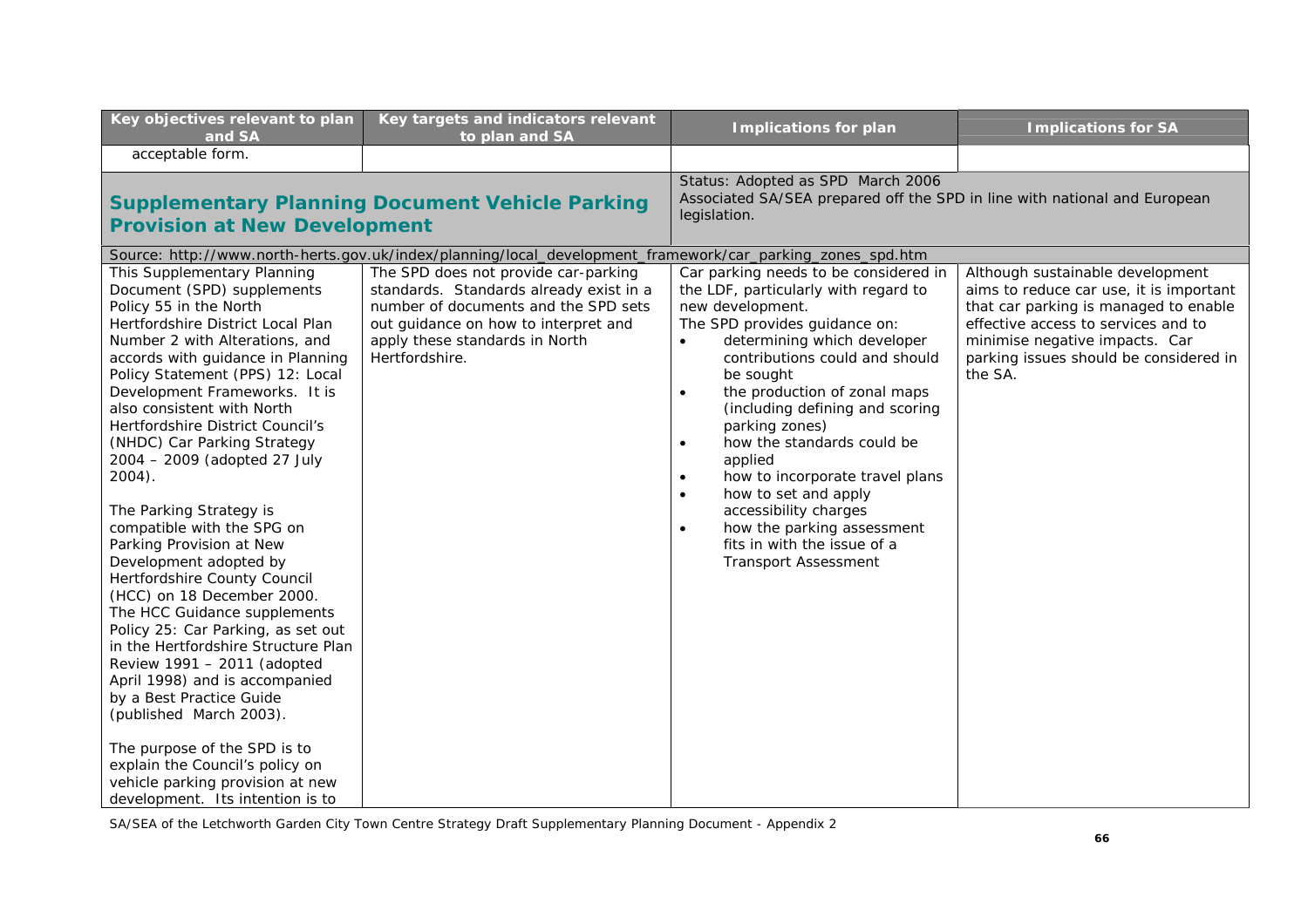| Key objectives relevant to plan<br>and SA                                                                                                                                                                                                                                                                             | Key targets and indicators relevant<br>to plan and SA                                                                                                                                                                            | <b>Implications for plan</b>                                                                                                                                                                            | <b>Implications for SA</b>                                                                          |
|-----------------------------------------------------------------------------------------------------------------------------------------------------------------------------------------------------------------------------------------------------------------------------------------------------------------------|----------------------------------------------------------------------------------------------------------------------------------------------------------------------------------------------------------------------------------|---------------------------------------------------------------------------------------------------------------------------------------------------------------------------------------------------------|-----------------------------------------------------------------------------------------------------|
| provide clear guidance and more<br>certainty for developers.                                                                                                                                                                                                                                                          |                                                                                                                                                                                                                                  |                                                                                                                                                                                                         |                                                                                                     |
| The SPD explains two new,<br>important differences to previous<br>policy on parking at new<br>development.<br>Firstly the Draft SPD explains<br>how the concept of<br>'maximum' rather than<br>'minimum' standards; and                                                                                               |                                                                                                                                                                                                                                  |                                                                                                                                                                                                         |                                                                                                     |
| Secondlyintroduces a zonal<br>approach to parking restraint<br>within the four towns of<br>Baldock, Letchworth Garden<br>City, Hitchin and Royston as<br>well as Knebworth.                                                                                                                                           |                                                                                                                                                                                                                                  |                                                                                                                                                                                                         |                                                                                                     |
| <b>Planning Obligations Supplementary Planning</b>                                                                                                                                                                                                                                                                    |                                                                                                                                                                                                                                  | Status: consultation Draft April 2006<br>Associated SA/SEA prepared of the draft SPD in line with national and<br>European legislation.                                                                 |                                                                                                     |
| <b>Document Consultation Draft</b>                                                                                                                                                                                                                                                                                    |                                                                                                                                                                                                                                  |                                                                                                                                                                                                         |                                                                                                     |
|                                                                                                                                                                                                                                                                                                                       | Source: http://www.north-herts.gov.uk/index/planning/local_development_framework/planning_obligations_spd.htm                                                                                                                    |                                                                                                                                                                                                         |                                                                                                     |
| The draft SPD is concerned with<br>four towns of Baldock, Hitchin,<br>Letchworth Garden City and<br>Royston as well as the rural areas<br>within North Hertfordshire<br>District. It outlines the Council's<br>approach to planning obligations<br>in relation to planning applications<br>and reflects the Council's | The draft SPD sets certain standard<br>charges and threashold requirements for<br>developments. These include:<br>community centre and halls<br>$\bullet$<br>$\bullet$<br>leisure<br>open space, outdoor sport and<br>recreation | The provision of additional facilities,<br>services and infrastructure would be<br>achieved through the use of section<br>106 agreements. The standards<br>therefore need to be included in the<br>SPD. | Planning obligations need to be<br>considered when appraising access to<br>services and facilities. |
| corporate priorities and                                                                                                                                                                                                                                                                                              | public realm<br>$\bullet$                                                                                                                                                                                                        |                                                                                                                                                                                                         |                                                                                                     |
| objectives. It will enable<br>developers and landowners to be                                                                                                                                                                                                                                                         | sustainable transport                                                                                                                                                                                                            |                                                                                                                                                                                                         |                                                                                                     |
| aware at an early stage what<br>infrastructure and services may                                                                                                                                                                                                                                                       | waste collection and recycling<br>$\bullet$                                                                                                                                                                                      |                                                                                                                                                                                                         |                                                                                                     |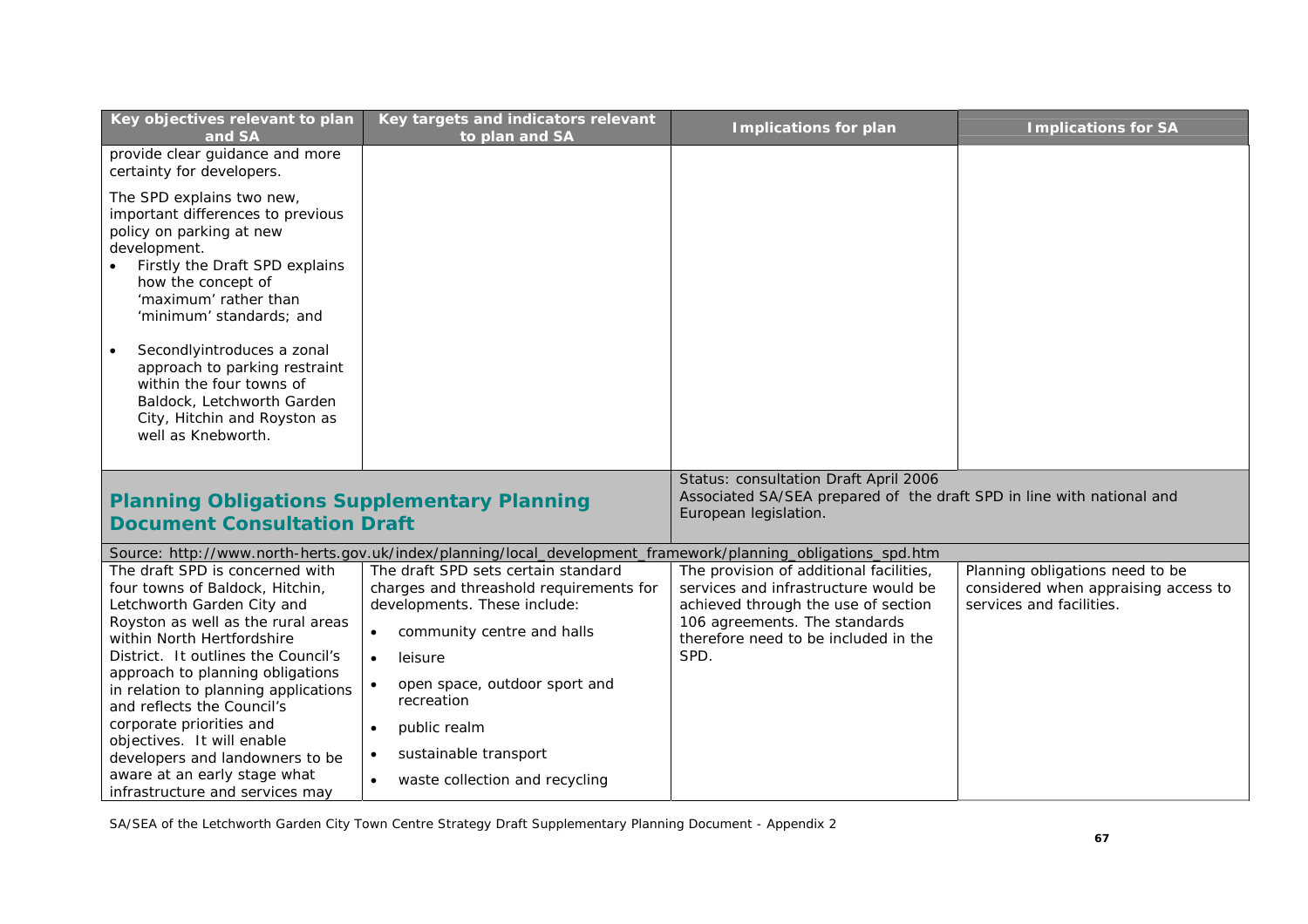| Key objectives relevant to plan<br>and SA                                                                                                                                                                                                                                                                                                                                                                                       | Key targets and indicators relevant<br>to plan and SA                                                                                                                                                                                                                                                         | <b>Implications for plan</b> | <b>Implications for SA</b> |
|---------------------------------------------------------------------------------------------------------------------------------------------------------------------------------------------------------------------------------------------------------------------------------------------------------------------------------------------------------------------------------------------------------------------------------|---------------------------------------------------------------------------------------------------------------------------------------------------------------------------------------------------------------------------------------------------------------------------------------------------------------|------------------------------|----------------------------|
| be sought to cope with additional<br>demands brought on by new<br>development and offset any<br>harmful impacts to the natural,<br>historic or built environment.                                                                                                                                                                                                                                                               | education<br>$\bullet$<br>libraries<br>$\bullet$<br>youth and child care<br>$\bullet$<br>affordable housing<br>$\bullet$                                                                                                                                                                                      |                              |                            |
| The Draft SPD takes into account<br>the latest Government advice<br>contained in Circular 05/2005 on<br>Planning Obligations and will<br>supplement Policy 51 -<br>Development Effects and Planning<br>Gain of the 'saved Local Plan'<br>North Hertfordshire District Local<br>Plan No.2 with Alterations. The<br>SPD will eventually accompany<br>relevant policies in the merging<br>Local Development Framework<br>$(LDF)$ . | Guidance is also provided on other types<br>of contributions, although no set target<br>is provided. These include:<br>environmental issues<br>Economic development<br>$\bullet$<br>Development an flood risk<br>$\bullet$<br>Sustainable construction methods<br>$\bullet$<br>Community safety.<br>$\bullet$ |                              |                            |
| The cumulative impact of<br>development is recognised as an<br>important issue within the draft<br>SPD, where it is considered that<br>collectively new development,<br>through incremental growth,<br>creates additional demands.<br>The draft SPD uses a 'standard<br>charge' approach to address some<br>of the likely impacts on<br>infrastructure, services and<br>facilities within an area.                              |                                                                                                                                                                                                                                                                                                               |                              |                            |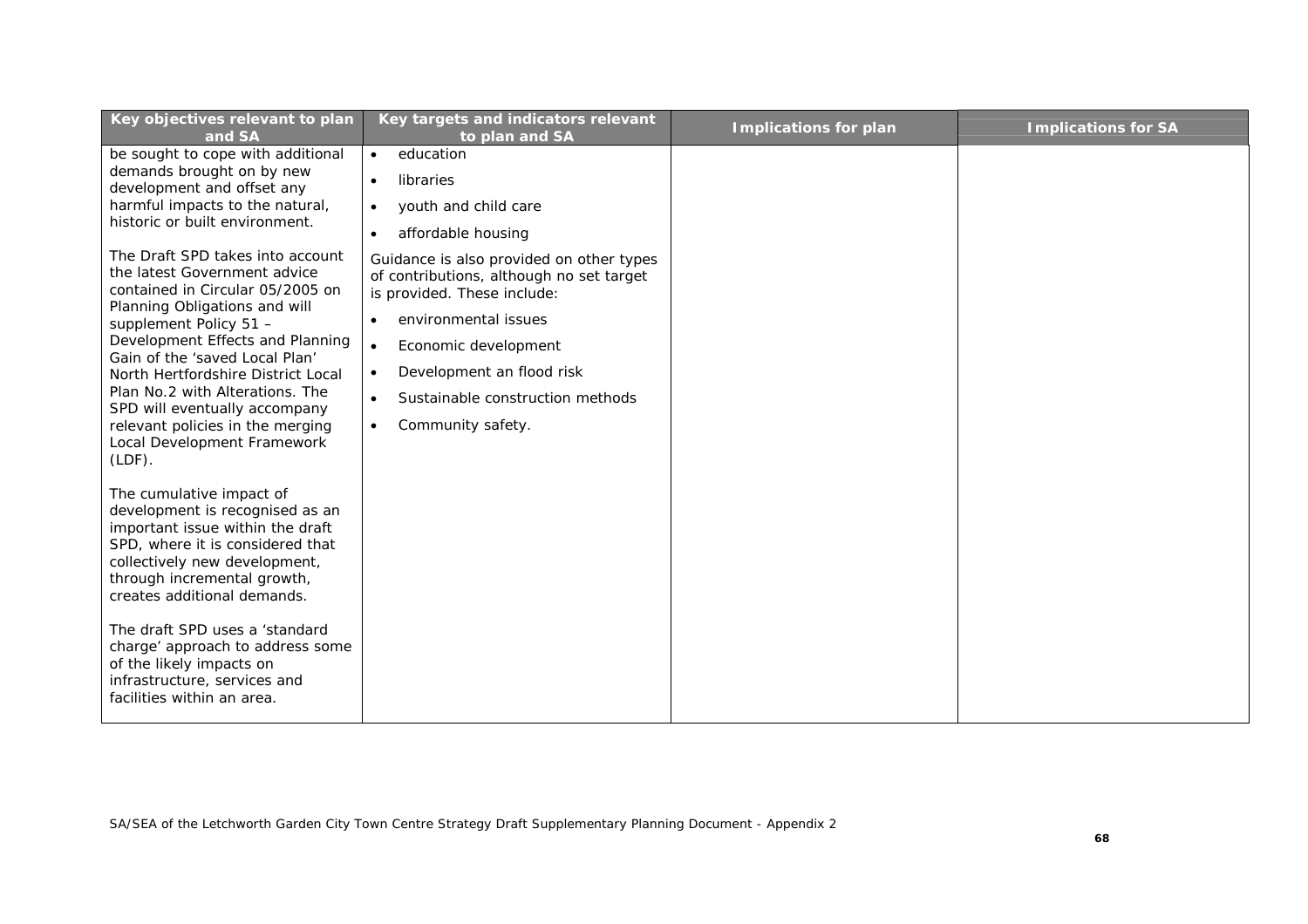| Key objectives relevant to plan<br>and SA                                                                                                                                                                                                                                                                                                                                                                       | Key targets and indicators relevant<br>to plan and SA                                                                                                                                                                                                                                             | <b>Implications for plan</b>                                                                                                                                                                                                                                           | <b>Implications for SA</b>                                                                                                                                        |  |  |
|-----------------------------------------------------------------------------------------------------------------------------------------------------------------------------------------------------------------------------------------------------------------------------------------------------------------------------------------------------------------------------------------------------------------|---------------------------------------------------------------------------------------------------------------------------------------------------------------------------------------------------------------------------------------------------------------------------------------------------|------------------------------------------------------------------------------------------------------------------------------------------------------------------------------------------------------------------------------------------------------------------------|-------------------------------------------------------------------------------------------------------------------------------------------------------------------|--|--|
| <b>Sub-District</b>                                                                                                                                                                                                                                                                                                                                                                                             |                                                                                                                                                                                                                                                                                                   |                                                                                                                                                                                                                                                                        |                                                                                                                                                                   |  |  |
| <b>Hitchin Town Centre Strategy (Final Version Nov</b><br>2004)                                                                                                                                                                                                                                                                                                                                                 |                                                                                                                                                                                                                                                                                                   | Status: Adopted as the Council's Statement of Policy -Nov 2004                                                                                                                                                                                                         |                                                                                                                                                                   |  |  |
| Source:                                                                                                                                                                                                                                                                                                                                                                                                         |                                                                                                                                                                                                                                                                                                   |                                                                                                                                                                                                                                                                        |                                                                                                                                                                   |  |  |
| This is the first Town Centre<br>Strategy prepared under the Town<br>Centre Template adopted by<br>NHDC in May 2001.<br>It sets out 54 detailed policies<br>under the themes:<br>Land Use Activities<br><b>Community Facilities</b><br>Accessibility<br>$\bullet$<br><b>Community Safety</b><br>$\bullet$<br><b>Built Environment and Public</b><br>$\bullet$<br>Spaces<br>Promotion and Marketing<br>$\bullet$ | No specific quantified targets.<br>Proposals for monitoring but no specific<br>indicators included.                                                                                                                                                                                               | Many of the issues and policies are<br>relevant to the LDF and should be<br>considered.<br>The Hitchin Town Centre Strategy<br>was developed in the context of<br>current planning policies and may<br>require amending to be compatible<br>with the LDF once adopted. | Many of the issues raised should be<br>considered in the SA framework,<br>particularly in respect of the built<br>environment, town centres and<br>accessibility. |  |  |
|                                                                                                                                                                                                                                                                                                                                                                                                                 |                                                                                                                                                                                                                                                                                                   | Status: Approved by HCC Environment Committee 13/01/98                                                                                                                                                                                                                 |                                                                                                                                                                   |  |  |
| <b>Hitchin Transportation Plan (1998)</b>                                                                                                                                                                                                                                                                                                                                                                       |                                                                                                                                                                                                                                                                                                   |                                                                                                                                                                                                                                                                        |                                                                                                                                                                   |  |  |
| Source:                                                                                                                                                                                                                                                                                                                                                                                                         |                                                                                                                                                                                                                                                                                                   |                                                                                                                                                                                                                                                                        |                                                                                                                                                                   |  |  |
| Long-term transportation strategy for<br>Hitchin based on the principles:<br>The transportation system for<br>Hitchin should be developed to<br>provide an integrated, sustainable<br>system that will serve both<br>current and future needs of the<br>wider community, while<br>supporting the economic well-<br>being of the town<br>The components of the<br>transportation system for Hitchin              | The proposed schemes and measures<br>are set out under the themes:<br>Cycling<br>$\bullet$<br>Parking<br>$\bullet$<br>Passenger Transport<br>Control of Traffic<br>Pedestrians<br>Education, Information and<br>Training<br>Implementation is considered in the<br>short, medium and longer term. | Compatibility with the objectives and<br>measures set out in the plan should<br>be considered during the<br>development of the LDF.                                                                                                                                    | Access and transportation are key<br>sustainability issues that should be<br>considered in the SA framework.                                                      |  |  |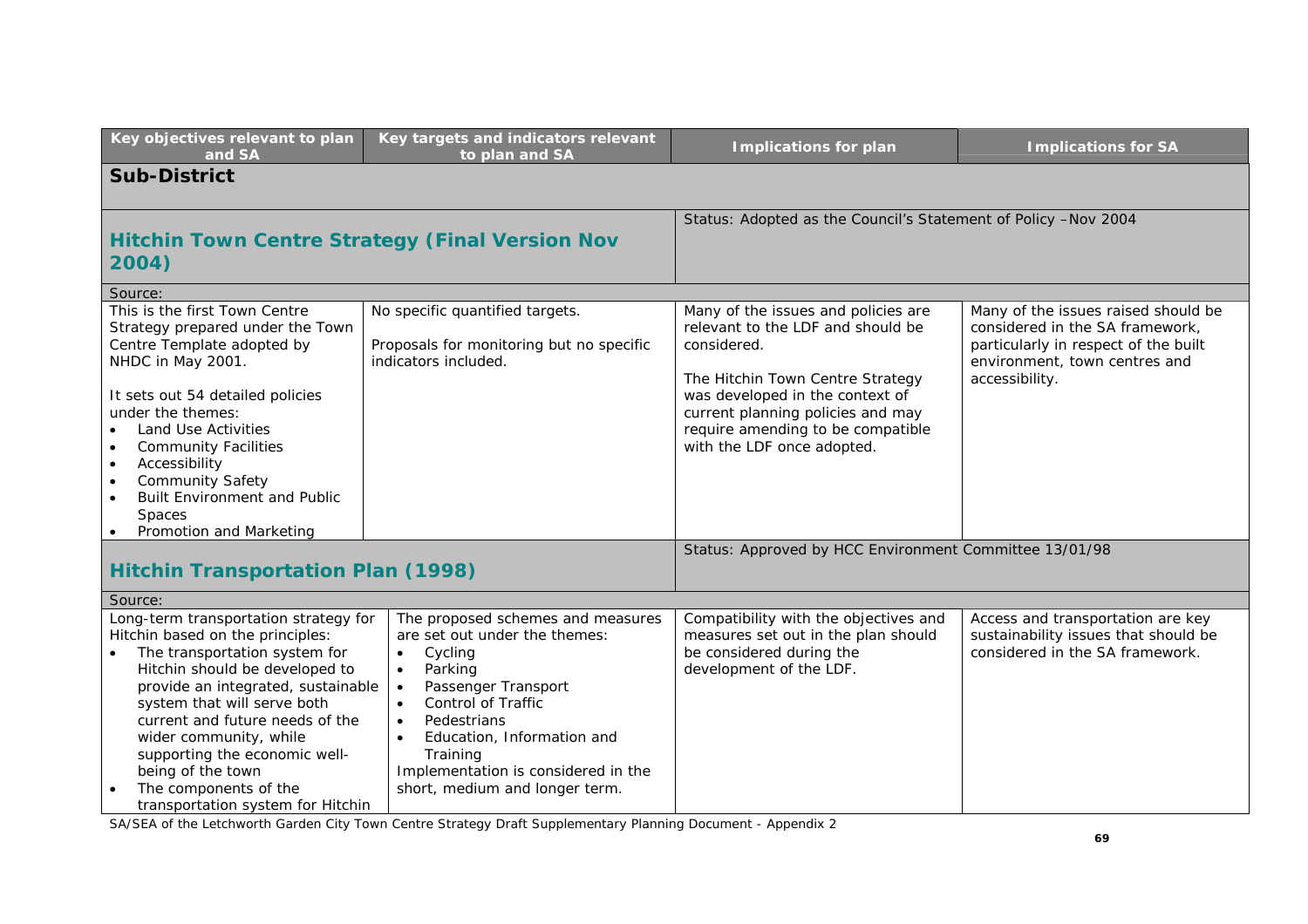| Key objectives relevant to plan<br>and SA                                                                                        | Key targets and indicators relevant<br>to plan and SA                                                          | <b>Implications for plan</b> | <b>Implications for SA</b> |
|----------------------------------------------------------------------------------------------------------------------------------|----------------------------------------------------------------------------------------------------------------|------------------------------|----------------------------|
| should be in keeping with and<br>promote the quality of the town's<br>environment.                                               | No explicit quantified targets are set,<br>although implementation of many of<br>the specific schemes could be |                              |                            |
| The transportation system within<br>Hitchin should give priority to<br>local needs, including links to                           | considered as targets of the plan.<br>Monitoring of the plan is considered                                     |                              |                            |
| surrounding villages. However, it<br>must also take account of wider<br>transportation needs in the                              | only very briefly and no indicators are<br>proposed.                                                           |                              |                            |
| County and the town's position<br>within the County transportation<br>network.                                                   |                                                                                                                |                              |                            |
| A shift from cars to alternative<br>modes of transport such as<br>walking, cycling and passenger<br>transport will be encouraged |                                                                                                                |                              |                            |
| where appropriate, to assist in<br>reducing pollution; the need for<br>new roads and the general                                 |                                                                                                                |                              |                            |
| emphasis on the car as a primary<br>choice for all journeys in Hitchin.<br>The transportation system for                         |                                                                                                                |                              |                            |
| Hitchin should promote<br>opportunities for safe and secure<br>journeys for all sectors of the<br>community.                     |                                                                                                                |                              |                            |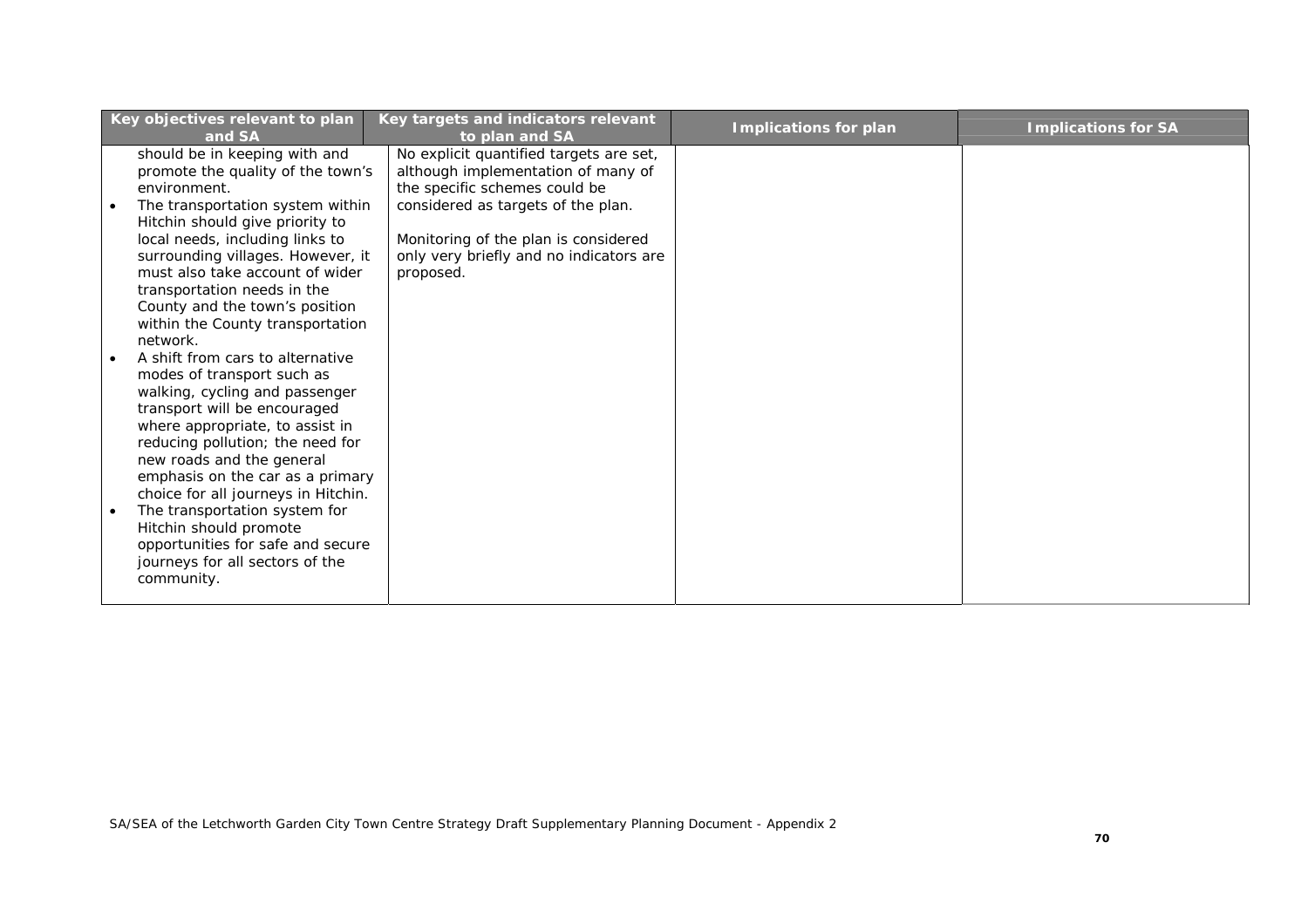| Key objectives relevant to plan<br>and SA                                                                                                                                                                                                                                                                                                                                                                                                                             | Key targets and indicators relevant<br>to plan and SA                                                                                              | <b>Implications for plan</b>                                                                                                                                                                                                                                           | <b>Implications for SA</b>                                                                                                                                        |
|-----------------------------------------------------------------------------------------------------------------------------------------------------------------------------------------------------------------------------------------------------------------------------------------------------------------------------------------------------------------------------------------------------------------------------------------------------------------------|----------------------------------------------------------------------------------------------------------------------------------------------------|------------------------------------------------------------------------------------------------------------------------------------------------------------------------------------------------------------------------------------------------------------------------|-------------------------------------------------------------------------------------------------------------------------------------------------------------------|
|                                                                                                                                                                                                                                                                                                                                                                                                                                                                       |                                                                                                                                                    | Status:                                                                                                                                                                                                                                                                |                                                                                                                                                                   |
|                                                                                                                                                                                                                                                                                                                                                                                                                                                                       | <b>Draft Hitchin Town Centre Public Transport Strategy</b>                                                                                         |                                                                                                                                                                                                                                                                        |                                                                                                                                                                   |
| (Aug 2004)                                                                                                                                                                                                                                                                                                                                                                                                                                                            |                                                                                                                                                    |                                                                                                                                                                                                                                                                        |                                                                                                                                                                   |
| Source:                                                                                                                                                                                                                                                                                                                                                                                                                                                               |                                                                                                                                                    |                                                                                                                                                                                                                                                                        |                                                                                                                                                                   |
| A strategy for improving public<br>transport in Hitchin in the context<br>of relevant local and national<br>policy objectives. The strategy<br>focuses primarily on bus provision<br>and utilisation.                                                                                                                                                                                                                                                                 | The draft strategy contains detailed<br>recommendations for improvements to<br>buses serving the town, but no<br>quantified targets or indicators. | Little of direct relevance to the LDF,<br>however the LDF should be checked to<br>ensure that policies are compatible<br>with the objective to improve<br>provision and utilisation of public<br>transport.                                                            | Access and transportation are key<br>sustainability issues that should be<br>considered in the SA framework.                                                      |
|                                                                                                                                                                                                                                                                                                                                                                                                                                                                       |                                                                                                                                                    | Status: Adopted as the Council's Statement of Policy in January 2006                                                                                                                                                                                                   |                                                                                                                                                                   |
| <b>Baldock Town Centre Strategy (Final Version Jan</b>                                                                                                                                                                                                                                                                                                                                                                                                                |                                                                                                                                                    |                                                                                                                                                                                                                                                                        |                                                                                                                                                                   |
| 2006)                                                                                                                                                                                                                                                                                                                                                                                                                                                                 |                                                                                                                                                    |                                                                                                                                                                                                                                                                        |                                                                                                                                                                   |
| Source:                                                                                                                                                                                                                                                                                                                                                                                                                                                               |                                                                                                                                                    |                                                                                                                                                                                                                                                                        |                                                                                                                                                                   |
| This is the second Town Centre<br>Strategy prepared under the Town<br>Centre Template adopted by NHDC in<br>May 2001.<br>It sets out 39 detailed policies under<br>the themes:<br>Built environment<br>Public spaces<br>The Street Scene<br><b>Enhancement Opportunities</b><br>$\bullet$<br><b>Land Use Activities</b><br>$\bullet$<br><b>Community Facilities</b><br>$\bullet$<br><b>Transport and Access</b><br><b>Community Safety</b><br>Promotion and Marketing | No specific quantified targets.<br>Proposals for monitoring as part of<br>an Action Plan but no specific<br>indicators included.                   | Many of the issues and policies are<br>relevant to the LDF and should be<br>considered.<br>The Baldock Town Centre Strategy<br>was developed in the context of<br>current planning policies and may<br>require amending to be compatible<br>with the LDF once adopted. | Many of the issues raised should be<br>considered in the SA framework,<br>particularly in respect of the built<br>environment, town centres and<br>accessibility. |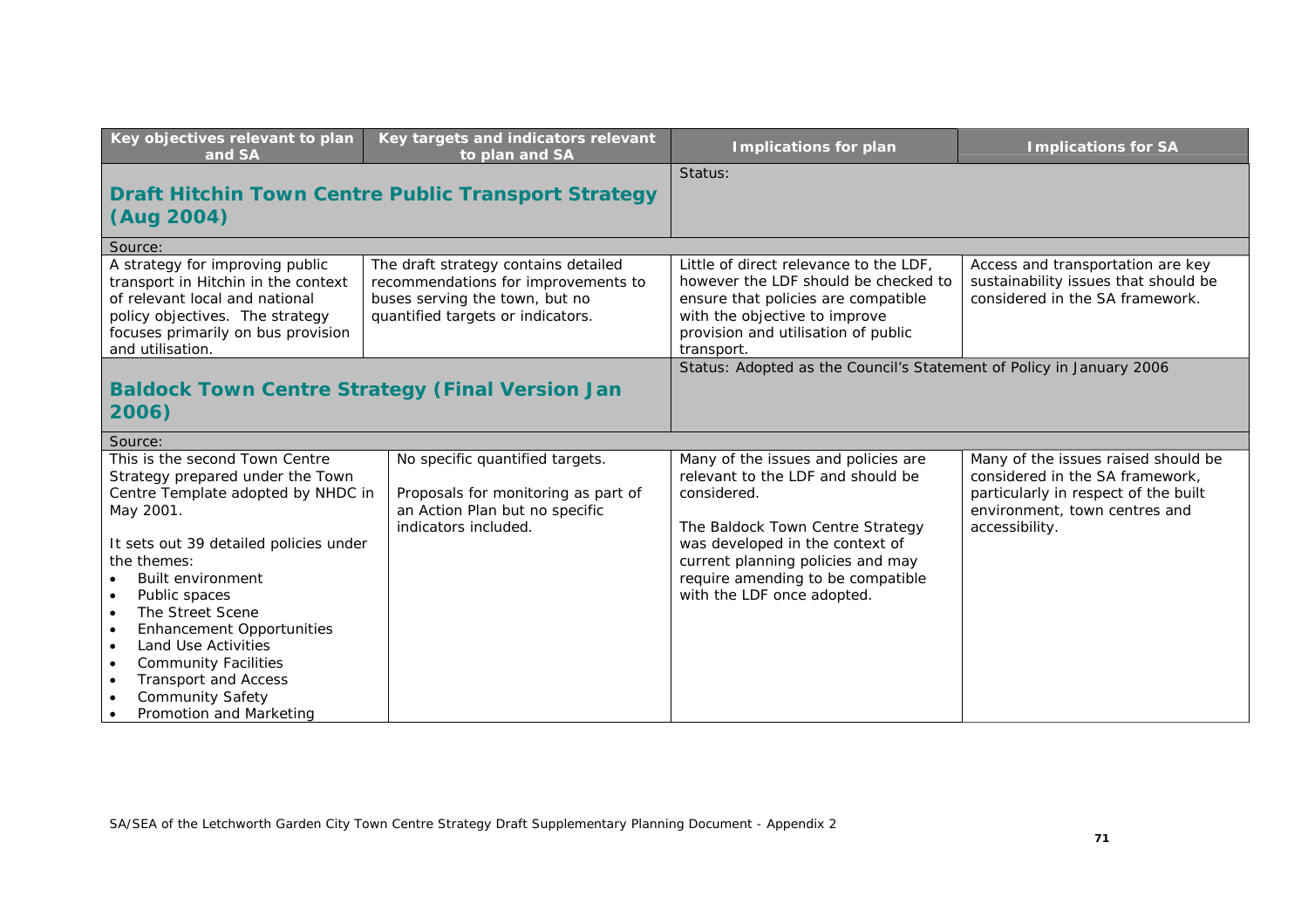| Key objectives relevant to plan<br>and SA                                                                                                                                                                                                                                                                                                                                                                                                                                                                                                                                                                                                                                                                                                                                                                                                                                                                                                                                                                                                              | Key targets and indicators relevant<br>to plan and SA | <b>Implications for plan</b>                                                                                                                                                                                                                                  | <b>Implications for SA</b>                                                                                                              |
|--------------------------------------------------------------------------------------------------------------------------------------------------------------------------------------------------------------------------------------------------------------------------------------------------------------------------------------------------------------------------------------------------------------------------------------------------------------------------------------------------------------------------------------------------------------------------------------------------------------------------------------------------------------------------------------------------------------------------------------------------------------------------------------------------------------------------------------------------------------------------------------------------------------------------------------------------------------------------------------------------------------------------------------------------------|-------------------------------------------------------|---------------------------------------------------------------------------------------------------------------------------------------------------------------------------------------------------------------------------------------------------------------|-----------------------------------------------------------------------------------------------------------------------------------------|
|                                                                                                                                                                                                                                                                                                                                                                                                                                                                                                                                                                                                                                                                                                                                                                                                                                                                                                                                                                                                                                                        |                                                       | Status: Adopted 2001                                                                                                                                                                                                                                          |                                                                                                                                         |
| <b>NHDC Character Statement for Letchworth</b>                                                                                                                                                                                                                                                                                                                                                                                                                                                                                                                                                                                                                                                                                                                                                                                                                                                                                                                                                                                                         |                                                       |                                                                                                                                                                                                                                                               |                                                                                                                                         |
| <b>conservation Area</b>                                                                                                                                                                                                                                                                                                                                                                                                                                                                                                                                                                                                                                                                                                                                                                                                                                                                                                                                                                                                                               |                                                       |                                                                                                                                                                                                                                                               |                                                                                                                                         |
| Source:                                                                                                                                                                                                                                                                                                                                                                                                                                                                                                                                                                                                                                                                                                                                                                                                                                                                                                                                                                                                                                                |                                                       |                                                                                                                                                                                                                                                               |                                                                                                                                         |
| The Letchworth Character<br>Statement provides a key role in<br>ensuring that changes within the<br>Conservation Area preserve or<br>enhance its special character or<br>appearance. The Character<br>Statement forms essential<br>guidance in itself. It is designed<br>not to be prescriptive but to<br>enable flexibility and creativity. It<br>achieves this by identifying and<br>describing the special<br>characteristics of the Garden City<br>that will need to be taken into<br>account when considering<br>changes.<br>The Character Statement is<br>divided into sections: and<br>provides an important overview of<br>the special interest and essential<br>character and appearance of the<br>whole conservation area. This<br>includes:<br>Its history and development,<br>$\bullet$<br>Its landscape setting,<br>Archaeology,<br>$\bullet$<br>Evidence of past uses,<br>$\bullet$<br>Layout and historic street<br>$\bullet$<br>pattern,<br>The relationship of buildings<br>$\bullet$<br>to each other and the spaces<br>they create, | No specific quantified targets.                       | Many of the issues and guidance are<br>relevant to the LDF and should be<br>considered.<br>The Character Statement was<br>developed in the context of current<br>planning policies and may require<br>amending to be compatible with the<br>LDF once adopted. | Many of the issues raised should be<br>considered in the SA framework,<br>particularly in respect of the historic<br>built environment. |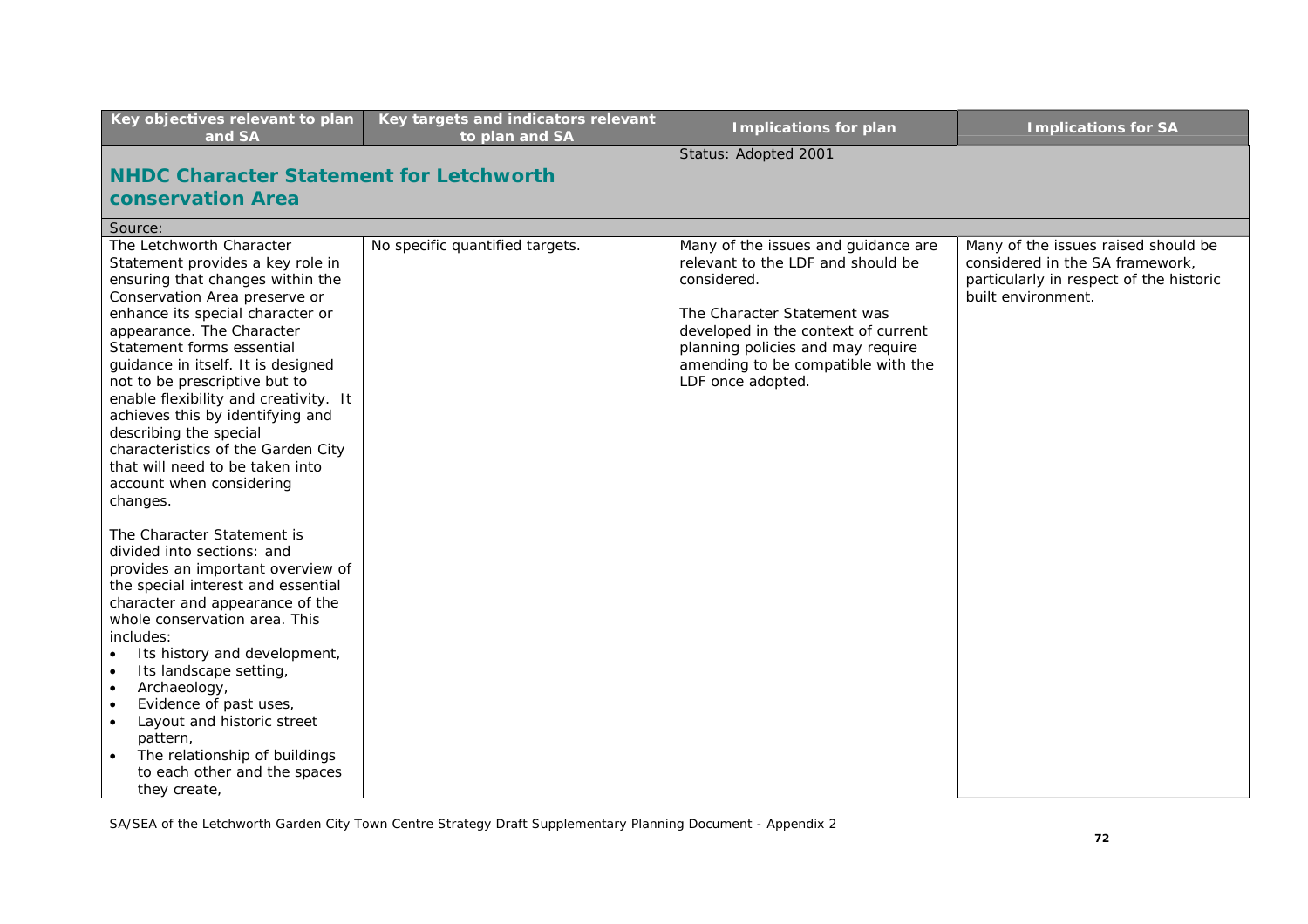| Key objectives relevant to plan<br>and SA | Key targets and indicators relevant<br>to plan and SA | Implications for plan | <b>Implications for SA</b> |
|-------------------------------------------|-------------------------------------------------------|-----------------------|----------------------------|
| The architectural and historic            |                                                       |                       |                            |
| quality of buildings,                     |                                                       |                       |                            |
| Local details,                            |                                                       |                       |                            |
| Prevalent and traditional<br>materials,   |                                                       |                       |                            |
| The contribution of trees,                |                                                       |                       |                            |
| hedges and open spaces.                   |                                                       |                       |                            |
|                                           |                                                       |                       |                            |
| Of relevance to this SPD is the           |                                                       |                       |                            |
| description of the special interest,      |                                                       |                       |                            |
| character and appearance of the           |                                                       |                       |                            |
| town centre.                              |                                                       |                       |                            |
| The character statement is                |                                                       |                       |                            |
| used by the local planning                |                                                       |                       |                            |
| authority when considering                |                                                       |                       |                            |
| planning applications and                 |                                                       |                       |                            |
| refers to the current saved Local         |                                                       |                       |                            |
| Plan (Policy 58) - Garden City            |                                                       |                       |                            |
| design principles of Letchworth.          |                                                       |                       |                            |
|                                           |                                                       |                       |                            |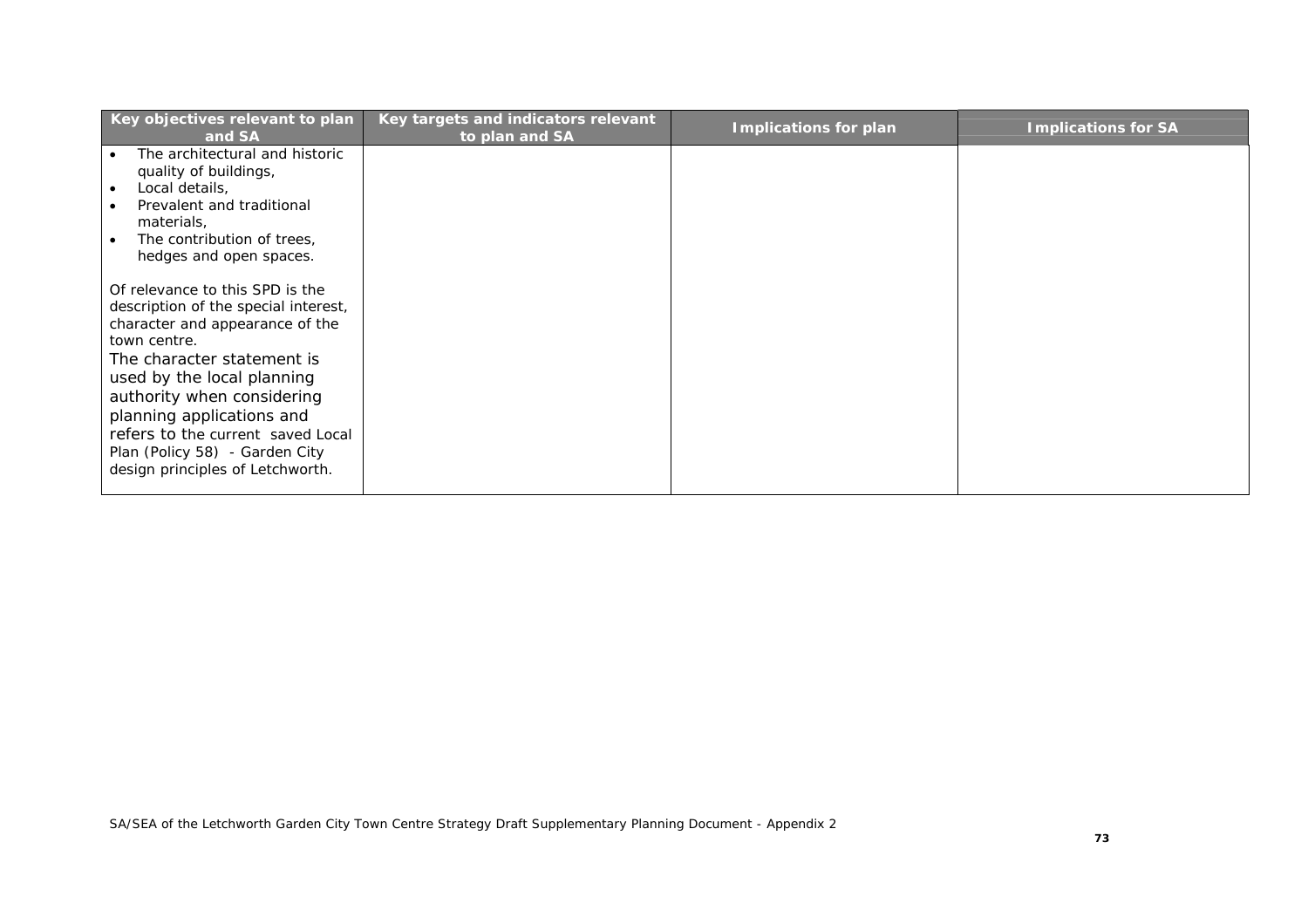Sustainability Appraisal and SEA of Draft Letchworth Garden City Town Centre Strategy Supplementary Planning Document

**Appendix 3: Baseline Data**

**October 2006**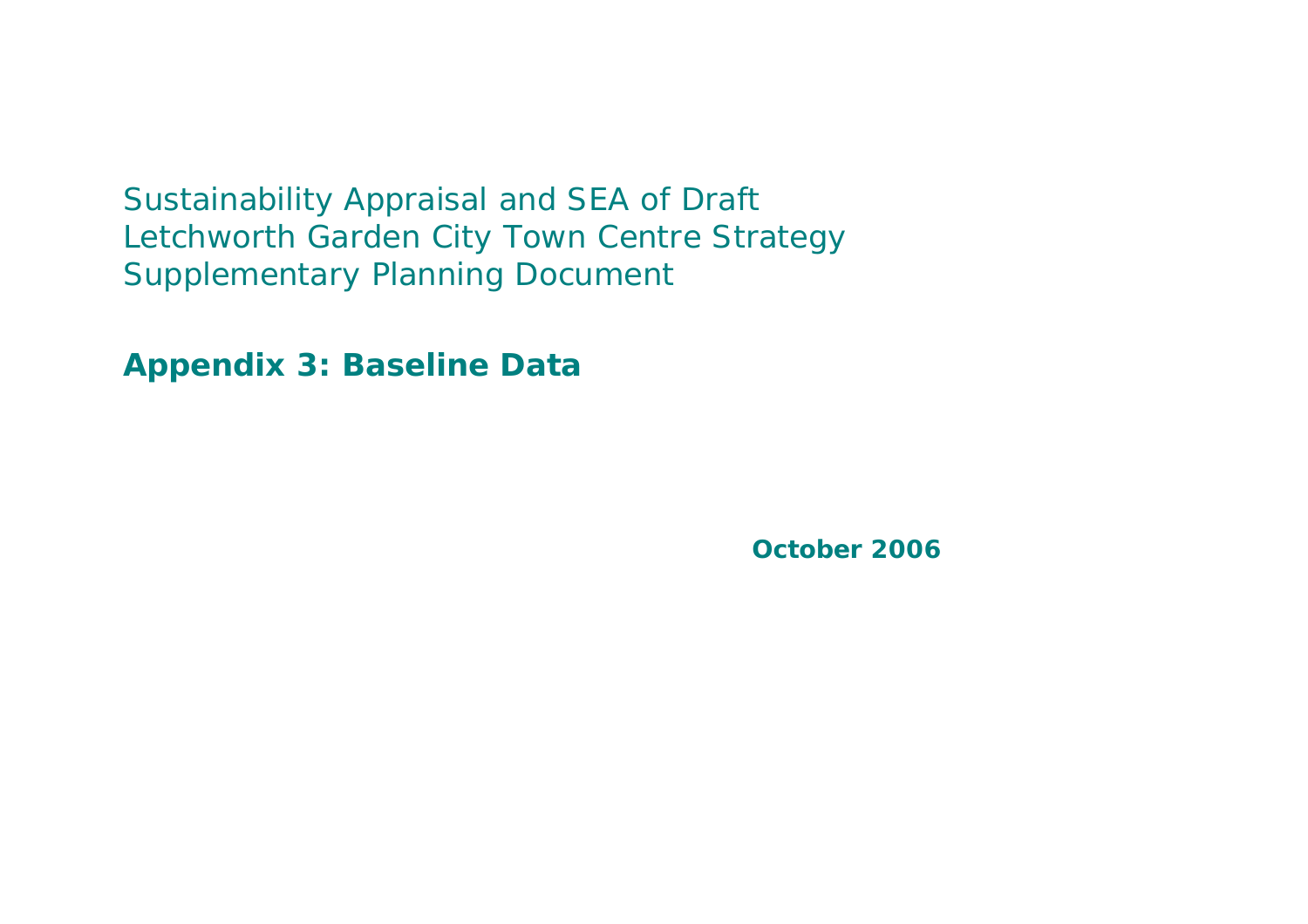### **Contents**

| 1                                      |
|----------------------------------------|
| 1<br>1                                 |
| 1<br>1                                 |
| $\overline{2}$                         |
| $\overline{c}$<br>$\overline{2}$       |
| 10<br>10<br>13<br>14                   |
| 21<br>21<br>25<br>26<br>27             |
| 29<br>29<br>29                         |
| 30<br>30<br>31<br>34<br>34<br>35<br>38 |
|                                        |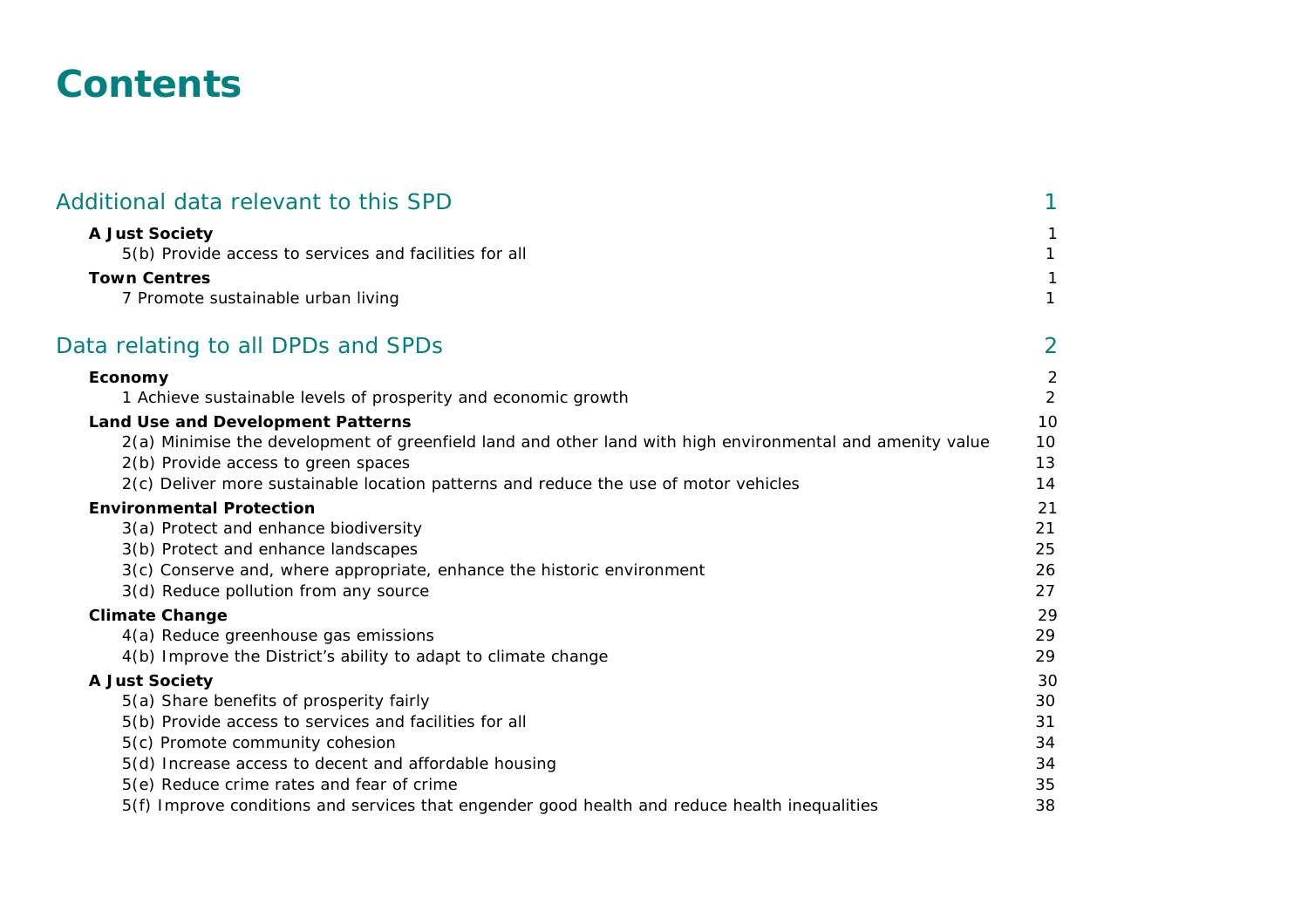| 5(g) Increase participation in education and life-long learning                                  | 41 |
|--------------------------------------------------------------------------------------------------|----|
| 5(h) Maintain and improve culture, leisure and recreational activities that are available to all | 42 |
| <b>Resource Use and Waste</b>                                                                    | 43 |
| 6(a) Use natural resources efficiently; reuse, use recycled where possible                       | 43 |
| 6(b) Reduce waste                                                                                | 45 |
| <b>Town Centres</b>                                                                              | 47 |
| 7 Promote sustainable urban living                                                               | 47 |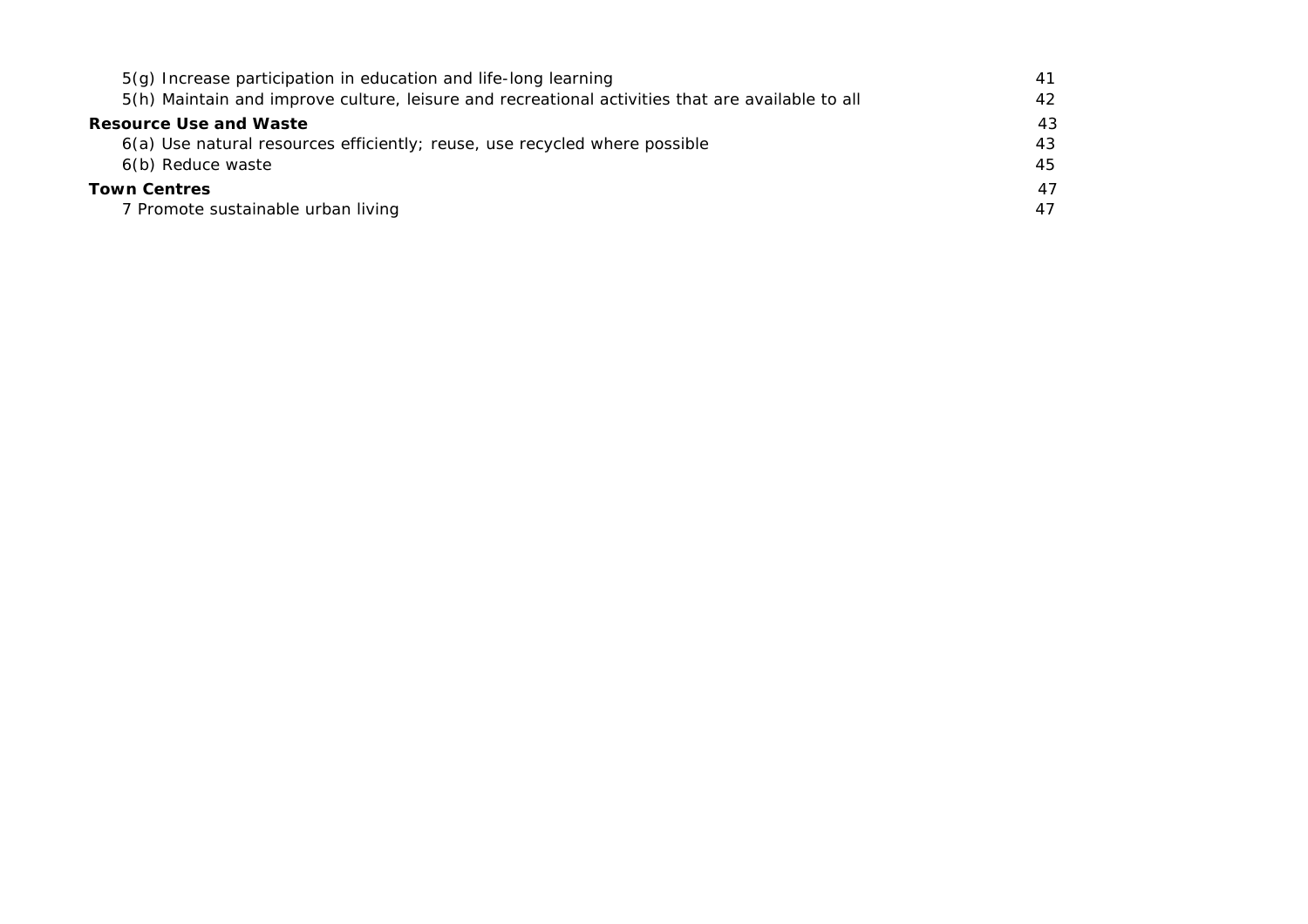# **Additional data relevant to this SPD**

### **A Just Society**

| Indicator                                                                                                                           | <b>North Herts</b>                                           | <b>Herts</b> | <b>East of England</b> | <b>National</b> | <b>Targets</b> | <b>Trends</b> | <b>Status</b> | <b>Comments</b> | Data sources             |  |  |
|-------------------------------------------------------------------------------------------------------------------------------------|--------------------------------------------------------------|--------------|------------------------|-----------------|----------------|---------------|---------------|-----------------|--------------------------|--|--|
| 5(b) Provide access to services and facilities for all                                                                              |                                                              |              |                        |                 |                |               |               |                 |                          |  |  |
| <b>Footfall of</b><br>shoppers in<br>the town<br>centre (as<br>measured on<br>Eastcheap)                                            | Data held by town<br>centre manager -<br>under investigation |              |                        |                 |                |               |               |                 |                          |  |  |
| The proportion<br>of residents<br>within<br>Letchworth<br>doing their<br>main weekly<br>shop in<br>Letchworth<br><b>Town Centre</b> | 17 % 2005<br>30% 1989                                        |              |                        |                 |                |               |               |                 | <b>NLPP Retail Study</b> |  |  |

#### **Town Centres**

| <b>Indicator</b>                                  | <b>North Herts</b>  | <b>Herts</b>                       | <b>East of England</b> | <b>National</b> | <b>Targets</b> | <b>Trends</b> | <b>Status</b> | <b>Comments</b>                                                                                                                       | Data sources |
|---------------------------------------------------|---------------------|------------------------------------|------------------------|-----------------|----------------|---------------|---------------|---------------------------------------------------------------------------------------------------------------------------------------|--------------|
|                                                   |                     | 7 Promote sustainable urban living |                        |                 |                |               |               |                                                                                                                                       |              |
| Quality of the<br>public realm in<br><b>towns</b> | Under investigation |                                    |                        |                 |                |               |               | Fundamental<br>Service Review of<br>the Street Scene is<br>currently being<br>undertaken. It<br>may identify a<br>suitable indicator. |              |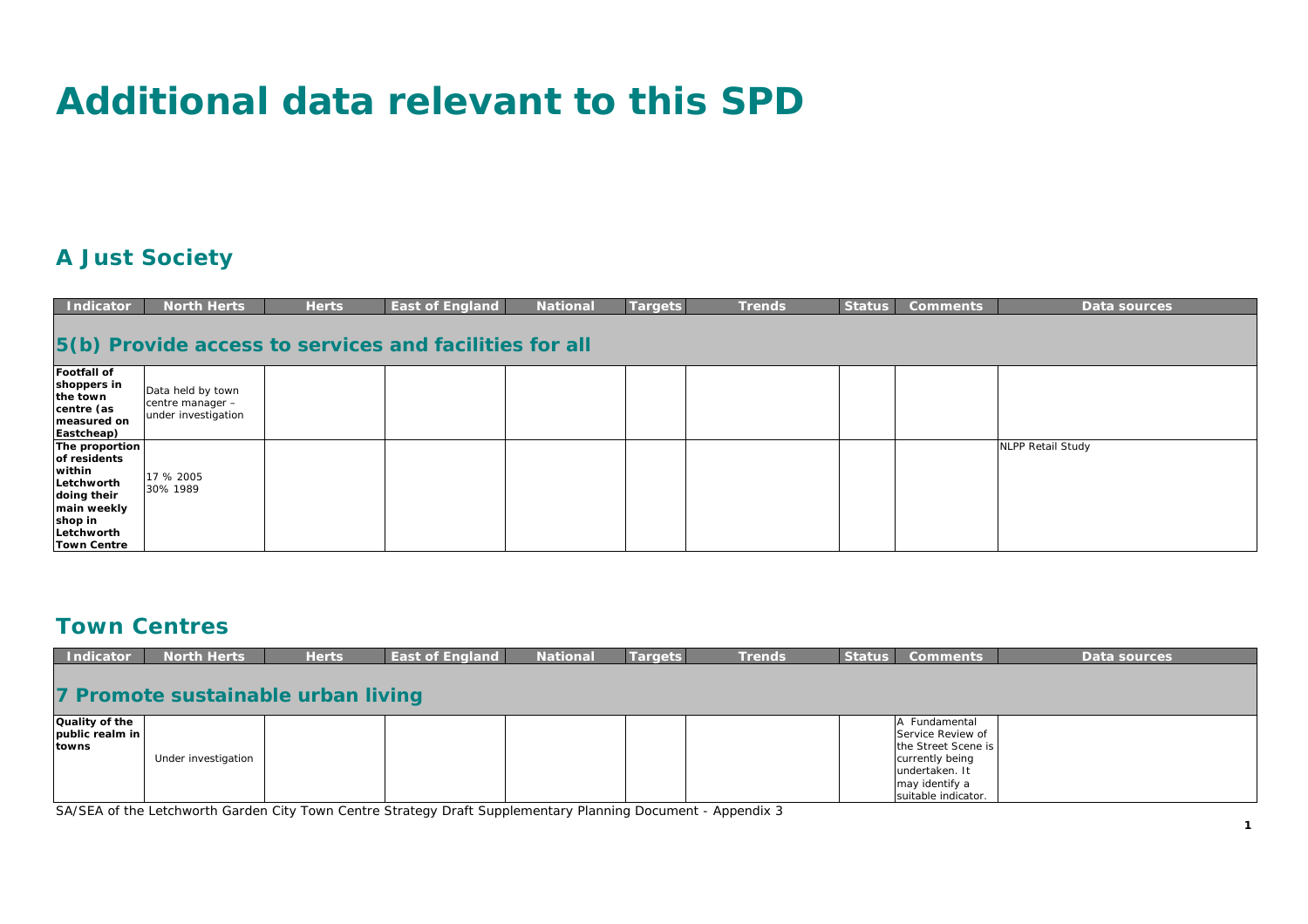# **Data relating to all DPDs and SPDs**

### **Economy**

| <b>Indicator</b>                          | <b>North Herts</b>                                            | <b>Herts</b>   | <b>East of England</b>                                         | <b>National</b>  | Targets                 | <b>Trends</b>                                                             | <b>Status</b> | <b>Comments</b>                                           | <b>Data sources</b>                                                                                                                                                    |
|-------------------------------------------|---------------------------------------------------------------|----------------|----------------------------------------------------------------|------------------|-------------------------|---------------------------------------------------------------------------|---------------|-----------------------------------------------------------|------------------------------------------------------------------------------------------------------------------------------------------------------------------------|
|                                           |                                                               |                | 1 Achieve sustainable levels of prosperity and economic growth |                  |                         |                                                                           |               |                                                           |                                                                                                                                                                        |
| <b>Gross Value</b><br>Added £ per<br>head | The estimated GVA<br>per head in NHDC in<br>2004 was £15,229* | 1995<br>11,989 |                                                                |                  | No target<br>identified | Annual average growth (%)<br>$1995 - 2001$                                |               | Noting the<br>difficulties with<br>small area             | http://www.dtistats.net/sd/bci/bciregionseast.ht<br>m                                                                                                                  |
|                                           | *This estimate should<br>be treated with                      | 1996<br>12,903 | 10,443                                                         | 10,996           |                         | UK<br>5.0                                                                 |               | per head in NHDC                                          | estimates, the GVA Source: Regional Accounts, ONS<br>http://enquire.hertscc.gov.uk/lea/lea6final.pdf<br>appears lower than Hertfordshire Local Economy Assessment 2004 |
|                                           | caution because of<br>methodological<br>difficulties making   | 1997<br>14,327 | 10,961<br>11,726                                               | 11.625<br>12,375 |                         | England<br>5.1                                                            |               | the county<br>average, but<br>above the regional          |                                                                                                                                                                        |
|                                           | local area estimates.                                         | 1998<br>15,732 | 12,372                                                         | 13,148           |                         | EoE<br>1.9                                                                |               | average.                                                  |                                                                                                                                                                        |
|                                           |                                                               | 1999           | 12,698                                                         | 13,691           |                         | <b>Herts</b><br>7.6                                                       |               |                                                           |                                                                                                                                                                        |
|                                           |                                                               | 16,540<br>2000 | 13,340                                                         | 14,260           |                         |                                                                           |               |                                                           |                                                                                                                                                                        |
|                                           |                                                               | 17,696         | 13,909                                                         | 14,781           |                         |                                                                           |               |                                                           |                                                                                                                                                                        |
|                                           |                                                               | 2001<br>18,578 |                                                                |                  |                         |                                                                           |               |                                                           |                                                                                                                                                                        |
| New (VAT<br>registered)                   |                                                               | 1993<br>65.1   | 63.6                                                           | 62.1             |                         | No target No clear trends are<br>identified identifiable from these data. |               | The percentage of<br>VAT registered                       | http://www.dtistats.net/sd/bci/bciregionseast.ht<br>m                                                                                                                  |
| businesses<br>surviving 3<br>years        |                                                               | 1994           | 64.2                                                           | 62.5             |                         |                                                                           |               | businesses in<br>$3 +$ years was                          | Herts. surviving for Source: Small Business Service, DTI                                                                                                               |
| (percentage)                              |                                                               | 65.1           | 67.1                                                           | 65.3             |                         |                                                                           |               | slightly above both<br>regional and<br>national averages. |                                                                                                                                                                        |
|                                           |                                                               | 1995<br>68.8   | 68.5<br>69.8                                                   | 66.0<br>67.4     |                         |                                                                           |               |                                                           |                                                                                                                                                                        |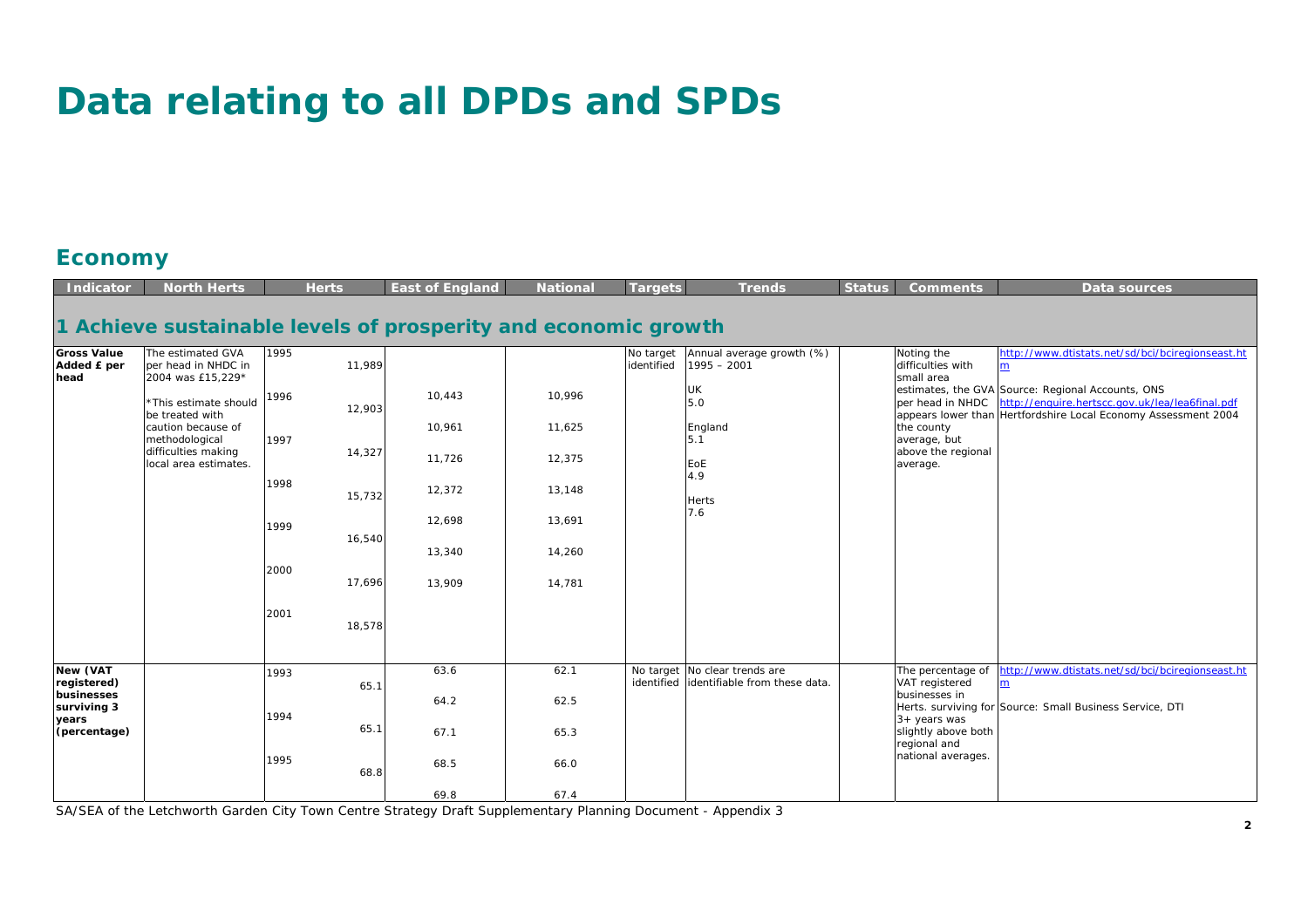| <b>Indicator</b>                                           | <b>North Herts</b> | <b>Herts</b> | <b>East of England</b> | <b>National</b> | <b>Targets</b>          | <b>Trends</b>                                                                               | <b>Status</b> | <b>Comments</b>                                                          | Data sources                                                                                                           |
|------------------------------------------------------------|--------------------|--------------|------------------------|-----------------|-------------------------|---------------------------------------------------------------------------------------------|---------------|--------------------------------------------------------------------------|------------------------------------------------------------------------------------------------------------------------|
|                                                            |                    | 1996<br>70.1 | 68.8                   | 66.3            |                         |                                                                                             |               |                                                                          |                                                                                                                        |
|                                                            |                    | 1997<br>69.7 | 68.1                   | 66.5            |                         |                                                                                             |               |                                                                          |                                                                                                                        |
|                                                            |                    | 1998<br>67.9 |                        |                 |                         |                                                                                             |               |                                                                          |                                                                                                                        |
|                                                            |                    | 1999<br>68.2 |                        |                 |                         |                                                                                             |               |                                                                          |                                                                                                                        |
| Employment<br>rate                                         | 1999<br>76.5       |              |                        |                 | No target<br>identified | No clear trend data<br>available. LFS estimates<br>28,000 employed people in                |               | The employment<br>rates in the district m<br>and county are              | http://www.dtistats.net/sd/bci/bciregionseast.ht                                                                       |
| Percentage of<br>people of<br>working age in               | 2000<br>79.0       | 79.6<br>81.8 | 77.6<br>79.1           | 74.0<br>74.4    |                         | N. Herts in 2001.<br>(Note that National figures                                            |               | similar and<br>significantly above<br>the national                       | Source: Labour Force Survey, Office for National<br><b>Statistics</b><br>(Note that 1999 figures are not ONS estimates |
| employment<br>(Residence-<br>based)                        | 2001               | 80.4         | 79.0                   | 74.6            |                         | refer to GB rather than<br>England.)                                                        |               | average.                                                                 | and that 2001 figures are not consistent with<br>Census totals)                                                        |
|                                                            | 80.4<br>2002       | 80.3         |                        |                 |                         |                                                                                             |               |                                                                          |                                                                                                                        |
|                                                            | 80.2               | 81.0         |                        |                 |                         |                                                                                             |               |                                                                          |                                                                                                                        |
|                                                            | 2003<br>82.0       |              |                        |                 |                         |                                                                                             |               |                                                                          |                                                                                                                        |
| Unemployed<br>benefit                                      | 2000               |              |                        |                 | No target<br>identified |                                                                                             |               | The claimant rate<br>in N Herts. is                                      | http://www.dtistats.net/sd/bci/bciregionseast.ht                                                                       |
| claimants<br>(rate)                                        | 1.6<br>2001        | 1.5          | 2.3                    | 3.3             |                         |                                                                                             |               | approximately the<br>county average<br>which is lower than               | Source: Labour Market Division, ONS                                                                                    |
| (Annual figures<br>year ending                             | 1.2                | 1.2          | 1.9                    | 2.8             |                         |                                                                                             |               | both regional and<br>national averages.                                  |                                                                                                                        |
| March 31st)                                                | 2002<br>1.0        | 1.1          | 1.7                    | 2.5             |                         |                                                                                             |               |                                                                          |                                                                                                                        |
|                                                            | 2003<br>1.3        | 1.4          | 1.8                    | 2.5             |                         |                                                                                             |               |                                                                          |                                                                                                                        |
|                                                            | 2004<br>1.5        | 1.4          | 1.8                    | 2.5             |                         |                                                                                             |               |                                                                          |                                                                                                                        |
| Investment in<br>businesses<br>(£m annual<br>average 1998- |                    |              | Mfg<br>1322<br>Service | 13920<br>48726  | No target<br>identified | No clear trends are<br>identifiable for regional or<br>national figures over the<br>period. |               | Investment in the<br>Eastern region<br>represented about<br>10% of total | http://www.dtistats.net/sd/bci/bciregionseast.ht<br>m<br>Source: Figures for the years 1998 to 2002 were               |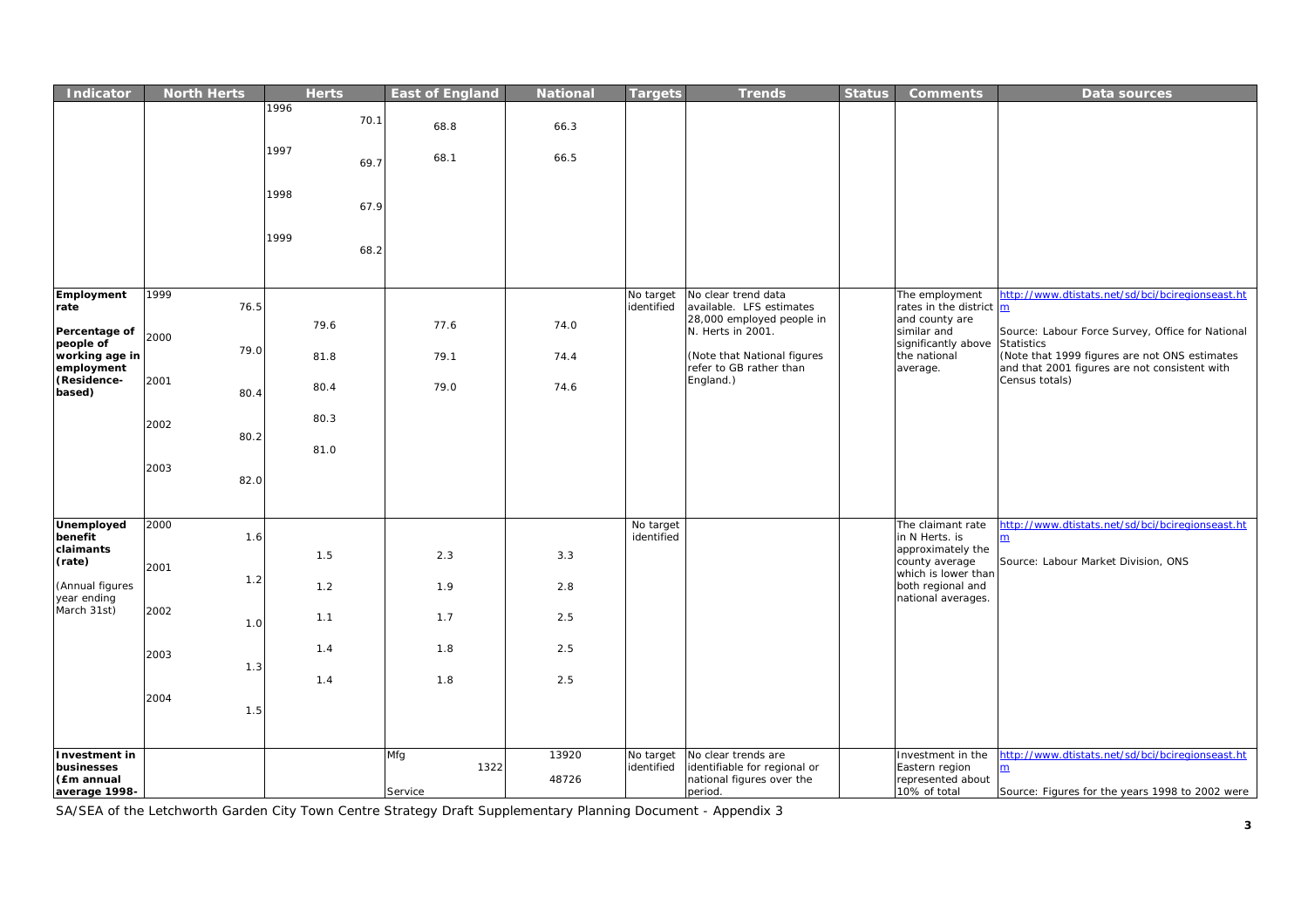| <b>Indicator</b>                                    | <b>North Herts</b>                                                                     | <b>Herts</b>                                        | <b>East of England</b>                                                     | <b>National</b>                                                      | <b>Targets</b>          | <b>Trends</b>                                                                                                                                                                                              | <b>Status</b> | <b>Comments</b>                                                                                                                                                           | Data sources                                                                                                                                                                                                                                                    |
|-----------------------------------------------------|----------------------------------------------------------------------------------------|-----------------------------------------------------|----------------------------------------------------------------------------|----------------------------------------------------------------------|-------------------------|------------------------------------------------------------------------------------------------------------------------------------------------------------------------------------------------------------|---------------|---------------------------------------------------------------------------------------------------------------------------------------------------------------------------|-----------------------------------------------------------------------------------------------------------------------------------------------------------------------------------------------------------------------------------------------------------------|
| 2002)                                               |                                                                                        |                                                     | 4680<br>Other<br>852<br>Total<br>6854                                      | 8443<br>71089                                                        |                         |                                                                                                                                                                                                            |               | investment for<br>England, of which<br>about 20% was<br>foreign and 19%<br>went into<br>manufacturing<br>industries.                                                      | derived from the Annual Business Inquiry (ABI),<br><b>ONS</b>                                                                                                                                                                                                   |
| Employment<br>Employee jobs<br>- workplace<br>based | 1998<br>49,197<br>1999<br>46,389<br>2000<br>48,788<br>2001<br>51,361<br>2002<br>49,820 | 495,646<br>473,030<br>494,041<br>502,267<br>487,617 | 2,188,185<br>2,147,063<br>2,241,651<br>2,271,254<br>2,277,763              | 21,158,389<br>21,602,111<br>21,914,852<br>22,057,115<br>22, 175, 255 | identified              | No target Nationally there was a rise of<br>approximately 5% in the<br>total number of jobs over<br>the period 1998-2002.<br>There about 50,000 jobs in<br>N Herts. with no clear trend<br>over the period |               |                                                                                                                                                                           | http://www.dtistats.net/sd/bci/bciregionseast.ht<br>m<br>Source: Annual Business Inquiry<br>(Note that year-on-year variations for small areas<br>should be treated with caution as they may not<br>be statistically significant because of the sample<br>size) |
| Employee jobs<br>by sector                          |                                                                                        |                                                     | 2003<br><b>North Herts</b><br>EoE<br>GB<br>Number<br>$(*)$<br>$(*)$<br>(%) |                                                                      | No target<br>identified |                                                                                                                                                                                                            |               | There are slightly<br>more jobs in<br>construction than<br>the national<br>average and a<br>lower proportion of<br>service jobs, most<br>notably in the<br>public sector. | http://www.nomisweb.co.uk/reports/lmp/la/2038<br>431797/report.aspx<br>manufacturing and Source: annual business inquiry employee<br>analysis (2003)                                                                                                            |
|                                                     | Total employee jobs                                                                    |                                                     |                                                                            | 49,998                                                               |                         |                                                                                                                                                                                                            |               |                                                                                                                                                                           |                                                                                                                                                                                                                                                                 |
|                                                     | Full-time                                                                              |                                                     | 66.7<br>66.7<br>68.1                                                       | 33,369                                                               |                         |                                                                                                                                                                                                            |               |                                                                                                                                                                           |                                                                                                                                                                                                                                                                 |
|                                                     | Part-time                                                                              |                                                     | 33.3<br>33.3                                                               | 16,629                                                               |                         |                                                                                                                                                                                                            |               |                                                                                                                                                                           |                                                                                                                                                                                                                                                                 |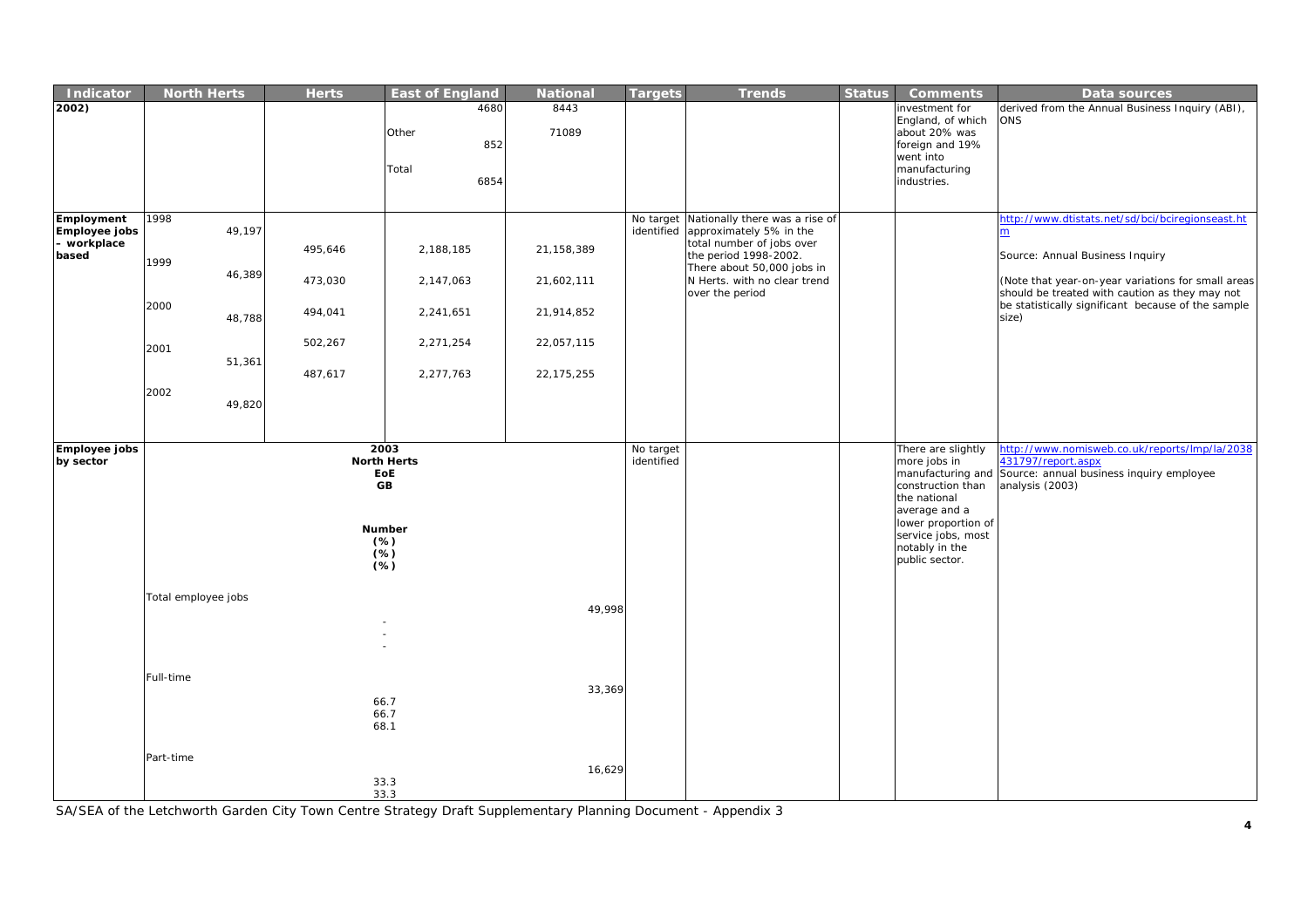| Indicator | <b>North Herts</b>                     | <b>Herts</b> | <b>East of England</b> | National | <b>Targets</b> | <b>Trends</b> | <b>Status</b> | <b>Comments</b> | Data sources |
|-----------|----------------------------------------|--------------|------------------------|----------|----------------|---------------|---------------|-----------------|--------------|
|           |                                        |              | 31.9                   |          |                |               |               |                 |              |
|           |                                        |              |                        |          |                |               |               |                 |              |
|           | Manufacturing                          |              |                        | 7,532    |                |               |               |                 |              |
|           |                                        |              | 15.1                   |          |                |               |               |                 |              |
|           |                                        |              | 12.8                   |          |                |               |               |                 |              |
|           |                                        |              | 12.6                   |          |                |               |               |                 |              |
|           | Construction                           |              |                        |          |                |               |               |                 |              |
|           |                                        |              |                        | 2,650    |                |               |               |                 |              |
|           |                                        |              | $5.3$<br>5.1           |          |                |               |               |                 |              |
|           |                                        |              | 4.4                    |          |                |               |               |                 |              |
|           |                                        |              |                        |          |                |               |               |                 |              |
|           | <b>Services</b>                        |              |                        |          |                |               |               |                 |              |
|           |                                        |              | 78.7                   | 39,334   |                |               |               |                 |              |
|           |                                        |              | 80.2                   |          |                |               |               |                 |              |
|           |                                        |              | 81.4                   |          |                |               |               |                 |              |
|           |                                        |              |                        |          |                |               |               |                 |              |
|           | Distribution, hotels & restaurants     |              |                        | 13,836   |                |               |               |                 |              |
|           |                                        |              | 27.7                   |          |                |               |               |                 |              |
|           |                                        |              | 26.2<br>24.7           |          |                |               |               |                 |              |
|           |                                        |              |                        |          |                |               |               |                 |              |
|           | Transport & communications             |              |                        |          |                |               |               |                 |              |
|           |                                        |              |                        | 1,508    |                |               |               |                 |              |
|           |                                        |              | 3.0<br>6.2             |          |                |               |               |                 |              |
|           |                                        |              | $6.0\,$                |          |                |               |               |                 |              |
|           |                                        |              |                        |          |                |               |               |                 |              |
|           | Finance, IT, other business activities |              |                        | 11,249   |                |               |               |                 |              |
|           |                                        |              | 22.5                   |          |                |               |               |                 |              |
|           |                                        |              | 19.8                   |          |                |               |               |                 |              |
|           |                                        |              | 19.8                   |          |                |               |               |                 |              |
|           | Public admin, education & health       |              |                        |          |                |               |               |                 |              |
|           |                                        |              |                        | 8,310    |                |               |               |                 |              |
|           |                                        |              | 16.6<br>22.9           |          |                |               |               |                 |              |
|           |                                        |              | 25.8                   |          |                |               |               |                 |              |
|           |                                        |              |                        |          |                |               |               |                 |              |
|           | Other services                         |              |                        |          |                |               |               |                 |              |
|           |                                        |              | 8.9                    | 4,431    |                |               |               |                 |              |
|           |                                        |              | 5.1                    |          |                |               |               |                 |              |
|           |                                        |              | $5.2$                  |          |                |               |               |                 |              |
|           | Tourism-related                        |              |                        |          |                |               |               |                 |              |
|           |                                        |              |                        | 3,286    |                |               |               |                 |              |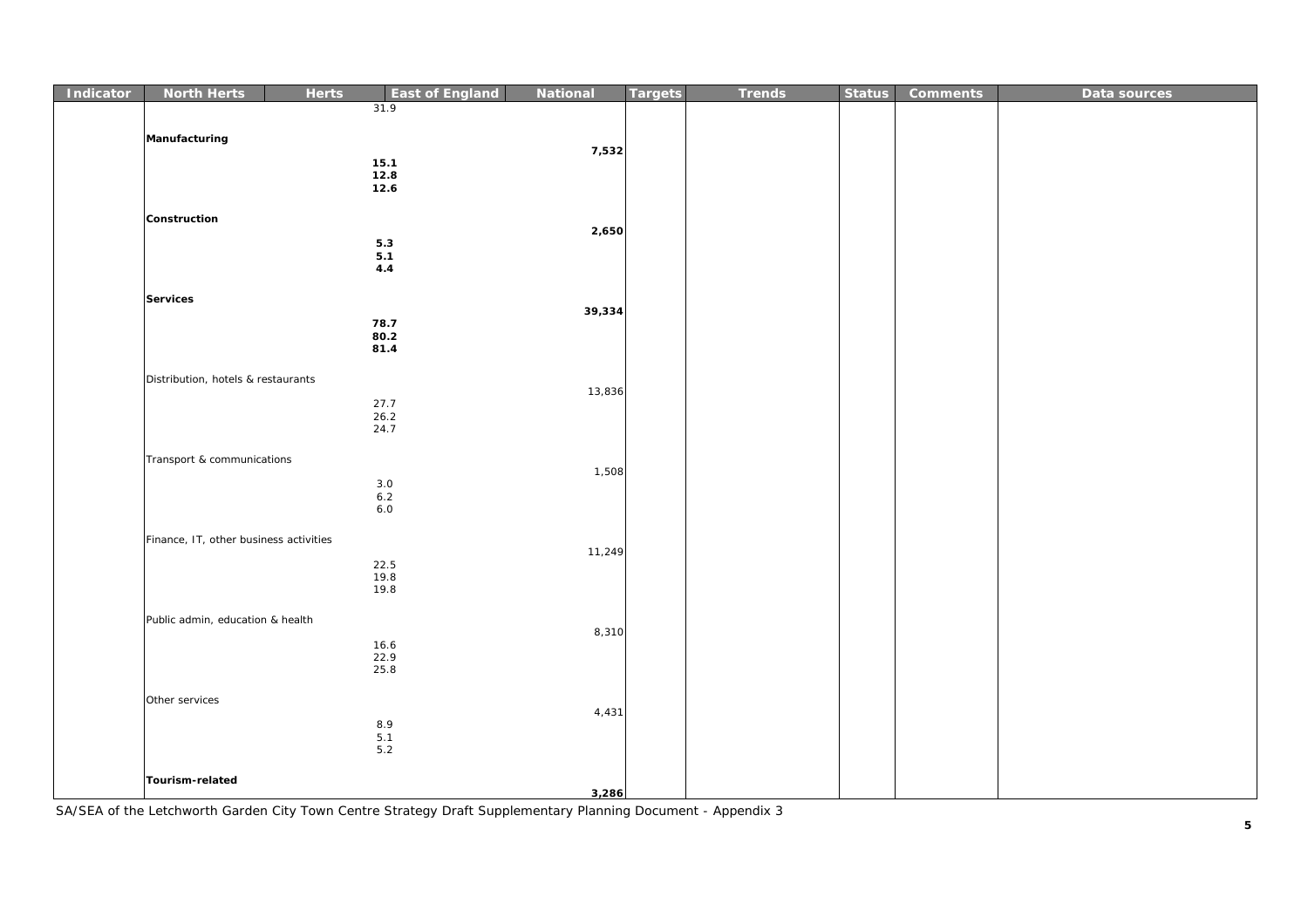| <b>Indicator</b>             | <b>North Herts</b>                   | <b>Herts</b> | <b>East of England</b>    | <b>National</b> | <b>Targets</b> | <b>Trends</b> | <b>Status</b> | <b>Comments</b>                           | Data sources                                                            |
|------------------------------|--------------------------------------|--------------|---------------------------|-----------------|----------------|---------------|---------------|-------------------------------------------|-------------------------------------------------------------------------|
|                              |                                      |              | 6.6                       |                 |                |               |               |                                           |                                                                         |
|                              |                                      |              | $\bf 7.8$<br>8.1          |                 |                |               |               |                                           |                                                                         |
|                              |                                      |              |                           |                 |                |               |               |                                           |                                                                         |
|                              |                                      |              |                           |                 |                |               |               |                                           |                                                                         |
| Employment                   | Percentages                          |              |                           |                 | No target      |               |               | Over half of                              | http://www.nomisweb.co.uk/reports/lmp/la/2038                           |
| by occupation<br>(residents) |                                      |              | <b>North Herts</b><br>EoE |                 | identified     |               |               | residents of the<br>district in           | 431797/report.aspx<br>Source: local area labour force survey (Mar 2003- |
|                              |                                      |              | GB                        |                 |                |               |               | employment work                           | Feb 2004)                                                               |
|                              |                                      |              |                           |                 |                |               |               | as managers or<br>professionals,          |                                                                         |
|                              | Soc 2000 major group 1-3             |              | 50.7                      |                 |                |               |               | significantly above                       |                                                                         |
|                              |                                      |              | 40.8                      |                 |                |               |               | the national                              |                                                                         |
|                              |                                      |              | 40.5                      |                 |                |               |               | average of 40%. A<br>lower proportion     |                                                                         |
|                              |                                      |              |                           |                 |                |               |               | work in                                   |                                                                         |
|                              | 1 Managers and senior officials      |              |                           |                 |                |               |               | administration and<br>skilled trades than |                                                                         |
|                              |                                      |              | 19.1<br>16.2              |                 |                |               |               | the national                              |                                                                         |
|                              |                                      |              | 14.6                      |                 |                |               |               | average and a                             |                                                                         |
|                              |                                      |              |                           |                 |                |               |               | higher proportion<br>work in services.    |                                                                         |
|                              | 2 Professional occupations           |              |                           |                 |                |               |               | Less than 15%                             |                                                                         |
|                              |                                      |              | 15.6<br>11.5              |                 |                |               |               | work in low skilled                       |                                                                         |
|                              |                                      |              | 12.1                      |                 |                |               |               | occupations<br>compared to the            |                                                                         |
|                              |                                      |              |                           |                 |                |               |               | national average of                       |                                                                         |
|                              | 3 Associate professional & technical |              |                           |                 |                |               |               | almost 20%.                               |                                                                         |
|                              |                                      |              | 15.9<br>13.0              |                 |                |               |               |                                           |                                                                         |
|                              |                                      |              | 13.8                      |                 |                |               |               |                                           |                                                                         |
|                              |                                      |              |                           |                 |                |               |               |                                           |                                                                         |
|                              | Soc 2000 major group 4-5             |              | 17.3                      |                 |                |               |               |                                           |                                                                         |
|                              |                                      |              | 25.6                      |                 |                |               |               |                                           |                                                                         |
|                              |                                      |              | 24.4                      |                 |                |               |               |                                           |                                                                         |
|                              |                                      |              |                           |                 |                |               |               |                                           |                                                                         |
|                              | 4 Administrative & secretarial       |              | 10.8                      |                 |                |               |               |                                           |                                                                         |
|                              |                                      |              | 13.6                      |                 |                |               |               |                                           |                                                                         |
|                              |                                      |              | 13.0                      |                 |                |               |               |                                           |                                                                         |
|                              |                                      |              |                           |                 |                |               |               |                                           |                                                                         |
|                              | 5 Skilled trades occupations         |              | 6.5                       |                 |                |               |               |                                           |                                                                         |
|                              |                                      |              | 12.0                      |                 |                |               |               |                                           |                                                                         |
|                              |                                      |              | 11.4                      |                 |                |               |               |                                           |                                                                         |
|                              | Soc 2000 major group 6-7             |              |                           |                 |                |               |               |                                           |                                                                         |
|                              |                                      |              | 17.3                      |                 |                |               |               |                                           |                                                                         |
|                              |                                      |              | 15.3                      |                 |                |               |               |                                           |                                                                         |
|                              |                                      |              | 15.5                      |                 |                |               |               |                                           |                                                                         |
|                              | 6 Personal service occupations       |              |                           |                 |                |               |               |                                           |                                                                         |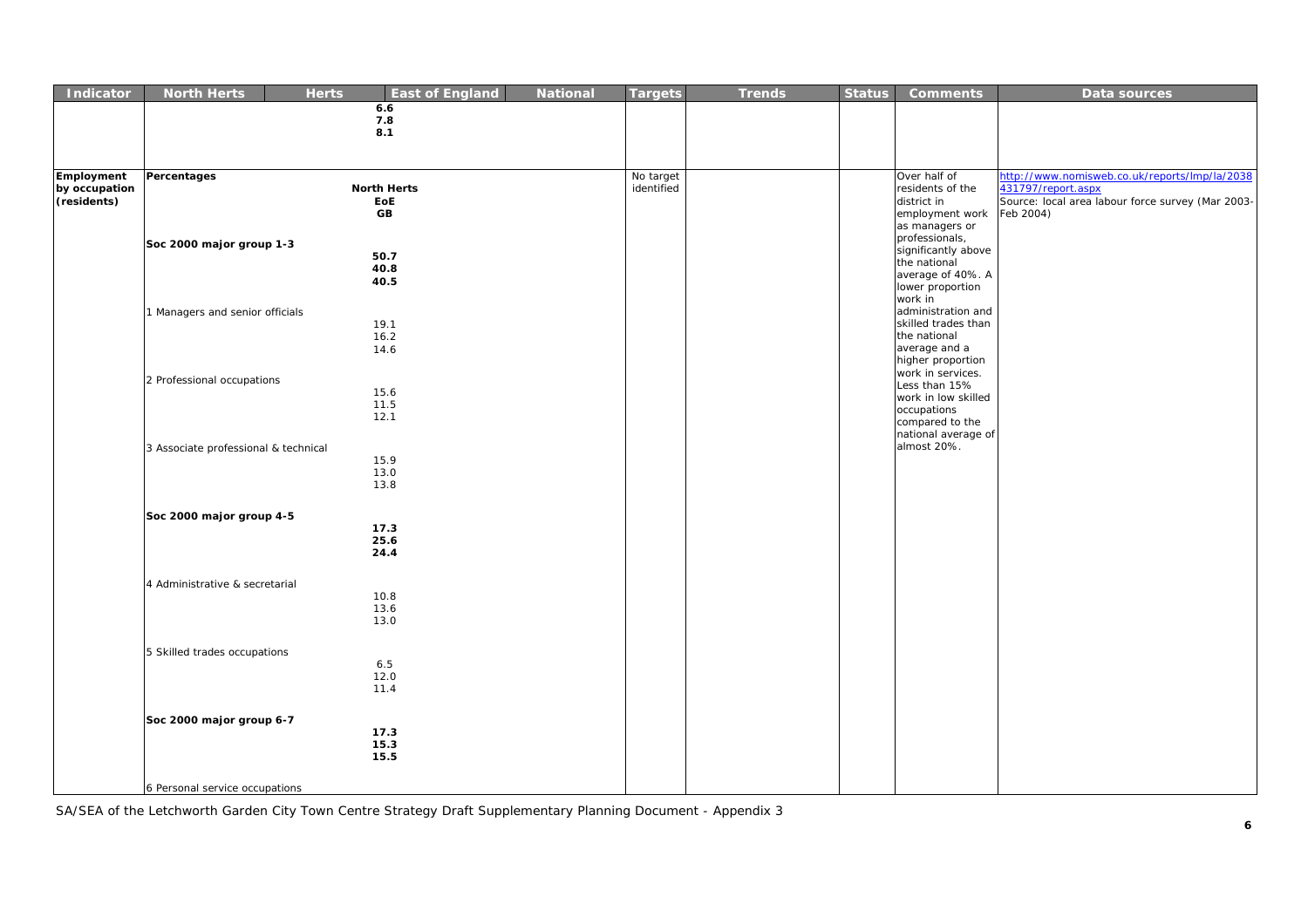| <b>Indicator</b>       | <b>North Herts</b>                   |      | <b>Herts</b> | <b>East of England</b> | <b>National</b> | <b>Targets</b> | <b>Trends</b>                                               | <b>Status</b> | <b>Comments</b>                            | Data sources                                                     |
|------------------------|--------------------------------------|------|--------------|------------------------|-----------------|----------------|-------------------------------------------------------------|---------------|--------------------------------------------|------------------------------------------------------------------|
|                        |                                      |      |              | 8.6                    |                 |                |                                                             |               |                                            |                                                                  |
|                        |                                      |      |              | 7.5                    |                 |                |                                                             |               |                                            |                                                                  |
|                        |                                      |      |              | 7.5                    |                 |                |                                                             |               |                                            |                                                                  |
|                        |                                      |      |              |                        |                 |                |                                                             |               |                                            |                                                                  |
|                        |                                      |      |              |                        |                 |                |                                                             |               |                                            |                                                                  |
|                        | 7 Sales and customer service occs    |      |              |                        |                 |                |                                                             |               |                                            |                                                                  |
|                        |                                      |      |              | 8.7<br>7.7             |                 |                |                                                             |               |                                            |                                                                  |
|                        |                                      |      |              | 8.0                    |                 |                |                                                             |               |                                            |                                                                  |
|                        |                                      |      |              |                        |                 |                |                                                             |               |                                            |                                                                  |
|                        |                                      |      |              |                        |                 |                |                                                             |               |                                            |                                                                  |
|                        | Soc 2000 major group 8-9             |      |              |                        |                 |                |                                                             |               |                                            |                                                                  |
|                        |                                      |      |              | 14.8                   |                 |                |                                                             |               |                                            |                                                                  |
|                        |                                      |      |              | 18.3                   |                 |                |                                                             |               |                                            |                                                                  |
|                        |                                      |      |              | 19.6                   |                 |                |                                                             |               |                                            |                                                                  |
|                        |                                      |      |              |                        |                 |                |                                                             |               |                                            |                                                                  |
|                        | 8 Process plant & machine operatives |      |              |                        |                 |                |                                                             |               |                                            |                                                                  |
|                        |                                      |      |              | 4.3                    |                 |                |                                                             |               |                                            |                                                                  |
|                        |                                      |      | 7.1          |                        |                 |                |                                                             |               |                                            |                                                                  |
|                        |                                      |      |              | 7.7                    |                 |                |                                                             |               |                                            |                                                                  |
|                        |                                      |      |              |                        |                 |                |                                                             |               |                                            |                                                                  |
|                        | 9 Elementary occupations             |      |              |                        |                 |                |                                                             |               |                                            |                                                                  |
|                        |                                      |      |              | 10.5                   |                 |                |                                                             |               |                                            |                                                                  |
|                        |                                      |      |              | 11.2                   |                 |                |                                                             |               |                                            |                                                                  |
|                        |                                      |      |              | 11.8                   |                 |                |                                                             |               |                                            |                                                                  |
|                        |                                      |      |              |                        |                 |                |                                                             |               |                                            |                                                                  |
|                        |                                      |      |              |                        |                 |                |                                                             |               |                                            |                                                                  |
|                        |                                      |      |              |                        |                 |                |                                                             |               |                                            |                                                                  |
| % of                   |                                      |      |              |                        |                 |                |                                                             |               | A skilled workforce                        | http://www.dtistats.net/sd/bci/bciregionseast.ht                 |
| economically<br>active |                                      |      |              |                        |                 |                |                                                             |               | is a key<br>requirement for                |                                                                  |
| population             |                                      |      |              |                        |                 |                |                                                             |               | attracting and                             | Source: Labour Force Survey, Office for National                 |
| with NVQ3 or           |                                      |      |              |                        |                 |                |                                                             |               | supporting                                 | <b>Statistics</b>                                                |
| higher                 | 2000                                 |      |              |                        |                 |                |                                                             |               | innovative                                 |                                                                  |
| qualifications         |                                      | 49.5 | 50.2         | 43.0                   | 44.2            |                |                                                             |               | businesses.                                |                                                                  |
|                        |                                      |      |              |                        |                 |                |                                                             |               | N Herts residents                          |                                                                  |
|                        | 2001                                 |      | 50.3         | 43.4                   | 44.4            |                |                                                             |               | of working age                             |                                                                  |
|                        |                                      | 53.6 |              |                        |                 |                |                                                             |               | have qualification                         |                                                                  |
|                        |                                      |      |              |                        |                 |                |                                                             |               | well above national                        |                                                                  |
|                        |                                      |      |              |                        |                 |                |                                                             |               | and regional                               |                                                                  |
|                        |                                      |      |              |                        |                 |                |                                                             |               | averages, and                              |                                                                  |
|                        |                                      |      |              |                        |                 |                |                                                             |               | amongst the                                |                                                                  |
|                        |                                      |      |              |                        |                 |                |                                                             |               | highest of any                             |                                                                  |
|                        |                                      |      |              |                        |                 |                |                                                             |               | district in the                            |                                                                  |
|                        |                                      |      |              |                        |                 |                |                                                             |               | country.                                   |                                                                  |
| Average<br>weekly      | 2000                                 | 339  | 398          | 349                    | 361             |                | Nationally, the annual rise in<br>earnings was over 4% over |               | Jobs in N Herts are<br>significantly lower | http://www.statistics.gov.uk/STATBASE/Product.<br>asp?vlnk=13101 |
| earnings by            |                                      |      |              |                        |                 |                | this period. The figure for N                               |               | paid than the                              | Source: Annual Survey of Hours and Earnings                      |
| place of work          | 2001                                 |      |              |                        |                 |                | Herts appears to be slightly                                |               | national average,                          | (ASHE)                                                           |
|                        |                                      | 362  | 416          | 366                    | 382             |                | lower, but this is probably                                 |               | whilst those in the                        | (Note that year-on-year variations for small areas               |
|                        |                                      |      |              |                        |                 |                | not statistically significant.                              |               | county as a whole                          | should be treated with caution as they may not                   |
|                        | 2002                                 |      |              |                        |                 |                | (Note that estimates of                                     |               | are above average                          | be statistically significant because of the sample               |
|                        |                                      | 383  | 421          | 377                    | 400             |                | annual earnings are slightly                                |               | This points to the                         | size)                                                            |
|                        |                                      |      |              |                        |                 |                | higher than suggested by                                    |               | need to improve                            |                                                                  |
|                        | 2003                                 |      |              |                        |                 |                | weekly earnings due to                                      |               | the quality of                             |                                                                  |
|                        |                                      | 384  |              |                        |                 |                | surveying effects.)                                         |               | employment within                          |                                                                  |
|                        |                                      |      | 441          | 396                    | 412             |                |                                                             |               | the District.                              |                                                                  |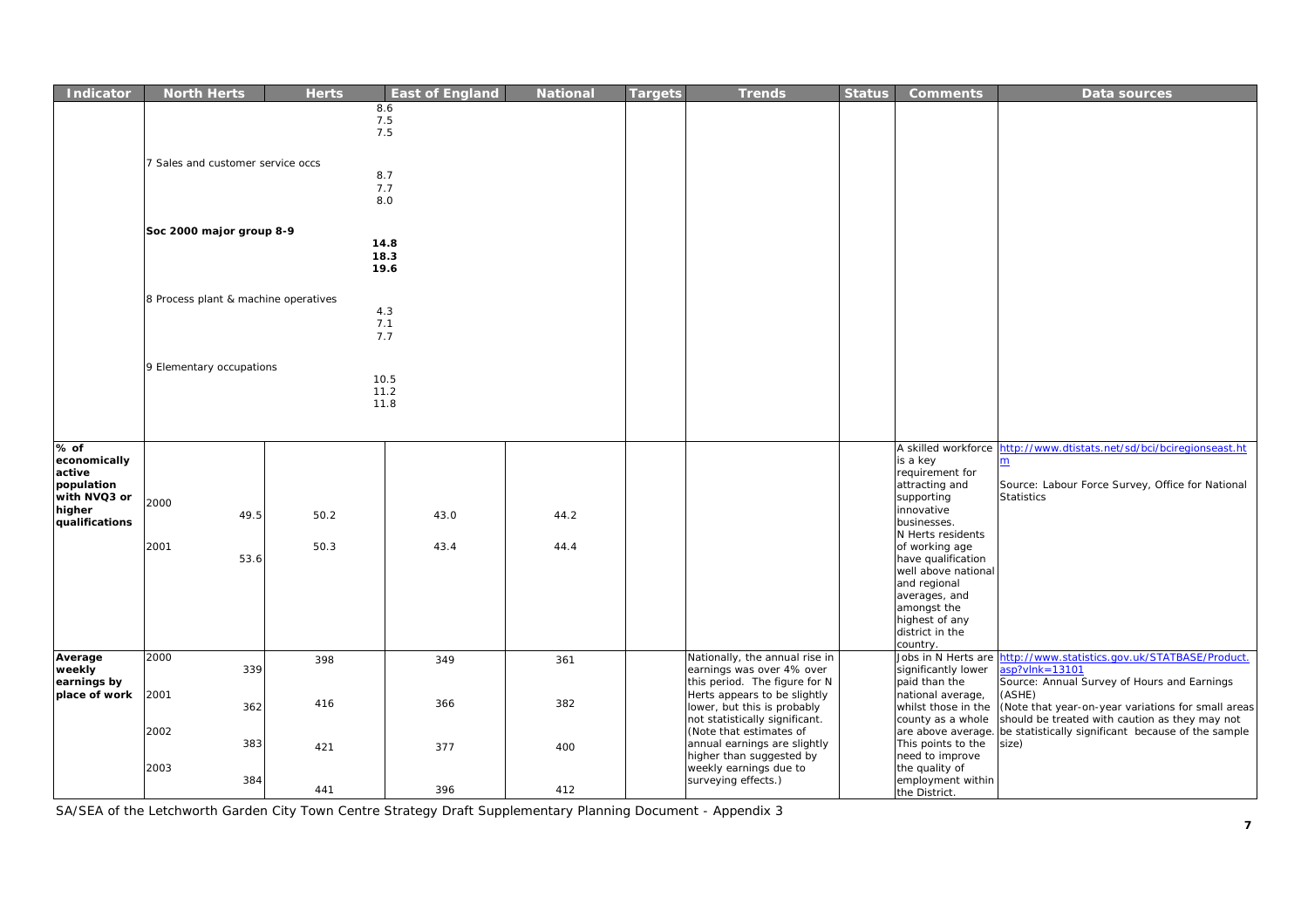| <b>Indicator</b>                                          | <b>North Herts</b> |                 | <b>Herts</b>              | <b>East of England</b> | <b>National</b>   | <b>Targets</b> | <b>Trends</b>                                                                                                                                                                 | <b>Status</b> | <b>Comments</b>                                                                                                                          | Data sources                                                                                                                                                                                                                          |
|-----------------------------------------------------------|--------------------|-----------------|---------------------------|------------------------|-------------------|----------------|-------------------------------------------------------------------------------------------------------------------------------------------------------------------------------|---------------|------------------------------------------------------------------------------------------------------------------------------------------|---------------------------------------------------------------------------------------------------------------------------------------------------------------------------------------------------------------------------------------|
|                                                           | 2004               | 393             | 489                       | 410                    | 427               |                |                                                                                                                                                                               |               |                                                                                                                                          |                                                                                                                                                                                                                                       |
| Average<br>weekly<br>earnings by<br>place of<br>residence | 2002               | 458             | 481                       | 411                    | 401               |                | The data are not sufficiently<br>robust to identify clear<br>trends over this period.<br>They suggest that the rate of<br>increase in N Herts. has<br>been below the national |               | Average earnings<br>by residents of the<br>District are below<br>the Herts. average<br>but significantly<br>above the national           | http://www.statistics.gov.uk/STATBASE/Product.<br>$asp?vlnk = 13101$<br>Source: Annual Survey of Hours and Earnings<br>(ASHE)<br>(Note that year-on-year variations for small areas<br>should be treated with caution as they may not |
|                                                           | 2003<br>2004       | 463             | 505<br>519                | 429<br>447             | 415<br>429        |                | average, but differences are<br>not statistically significant.<br>(See note on annual<br>earnings above)                                                                      |               | average. The<br>disparity between<br>average earnings<br>by workplace and                                                                | be statistically significant because of the sample<br>size)                                                                                                                                                                           |
|                                                           |                    | 473             |                           |                        |                   |                |                                                                                                                                                                               |               | residence suggests<br>that a significant<br>number of people<br>are commuting out<br>of District to obtain<br>higher paid<br>employment. |                                                                                                                                                                                                                                       |
| Average house 1996                                        |                    |                 | 95,838                    | 71,771                 | 73,117            |                | Average house prices in N                                                                                                                                                     |               | * Flat includes                                                                                                                          | http://www.odpm.gov.uk/stellent/groups/odpm<br>control/documents/contentservertemplate/odpm                                                                                                                                           |
| prices by<br>house type                                   | 1997               | 82,391          | 107,129<br>91,093 121,910 | 78,930<br>86,794       | 80,599<br>87,778  |                | Herts are 20% above the<br>national average and<br>increased slightly more over<br>the period 1996-2004.                                                                      |               | maisonettes.                                                                                                                             | $index.hcst?n = 1575& l = 3$<br>Source: Land Registry<br>http://www.landreg.gov.uk/                                                                                                                                                   |
|                                                           |                    |                 |                           |                        |                   |                |                                                                                                                                                                               |               |                                                                                                                                          |                                                                                                                                                                                                                                       |
|                                                           | 1998               | 105,368         | 134,324<br>158,559        | 95,700<br>110,372      | 98,385<br>110,589 |                |                                                                                                                                                                               |               |                                                                                                                                          |                                                                                                                                                                                                                                       |
|                                                           | 1999               | 112,099 173,202 |                           | 124,616                | 121,769           |                |                                                                                                                                                                               |               |                                                                                                                                          |                                                                                                                                                                                                                                       |
|                                                           | 2000               | 136,799         | 201,519                   | 149,299                | 141,108           |                |                                                                                                                                                                               |               |                                                                                                                                          |                                                                                                                                                                                                                                       |
|                                                           |                    |                 | 227,179                   | 172,257                | 159,357           |                |                                                                                                                                                                               |               |                                                                                                                                          |                                                                                                                                                                                                                                       |
|                                                           | 2001               | 148,289 243,347 |                           | 190,218                | 181,330           |                |                                                                                                                                                                               |               |                                                                                                                                          |                                                                                                                                                                                                                                       |
|                                                           | 2002               | 169,028         |                           |                        |                   |                |                                                                                                                                                                               |               |                                                                                                                                          |                                                                                                                                                                                                                                       |
|                                                           | 2003               | 201,956         |                           |                        |                   |                |                                                                                                                                                                               |               |                                                                                                                                          |                                                                                                                                                                                                                                       |
|                                                           | 2004               | 218,768         |                           |                        |                   |                |                                                                                                                                                                               |               |                                                                                                                                          |                                                                                                                                                                                                                                       |
|                                                           | $1st$ Q 2005       |                 |                           |                        |                   |                |                                                                                                                                                                               |               |                                                                                                                                          |                                                                                                                                                                                                                                       |
|                                                           | D'ached            |                 |                           |                        |                   |                |                                                                                                                                                                               |               |                                                                                                                                          |                                                                                                                                                                                                                                       |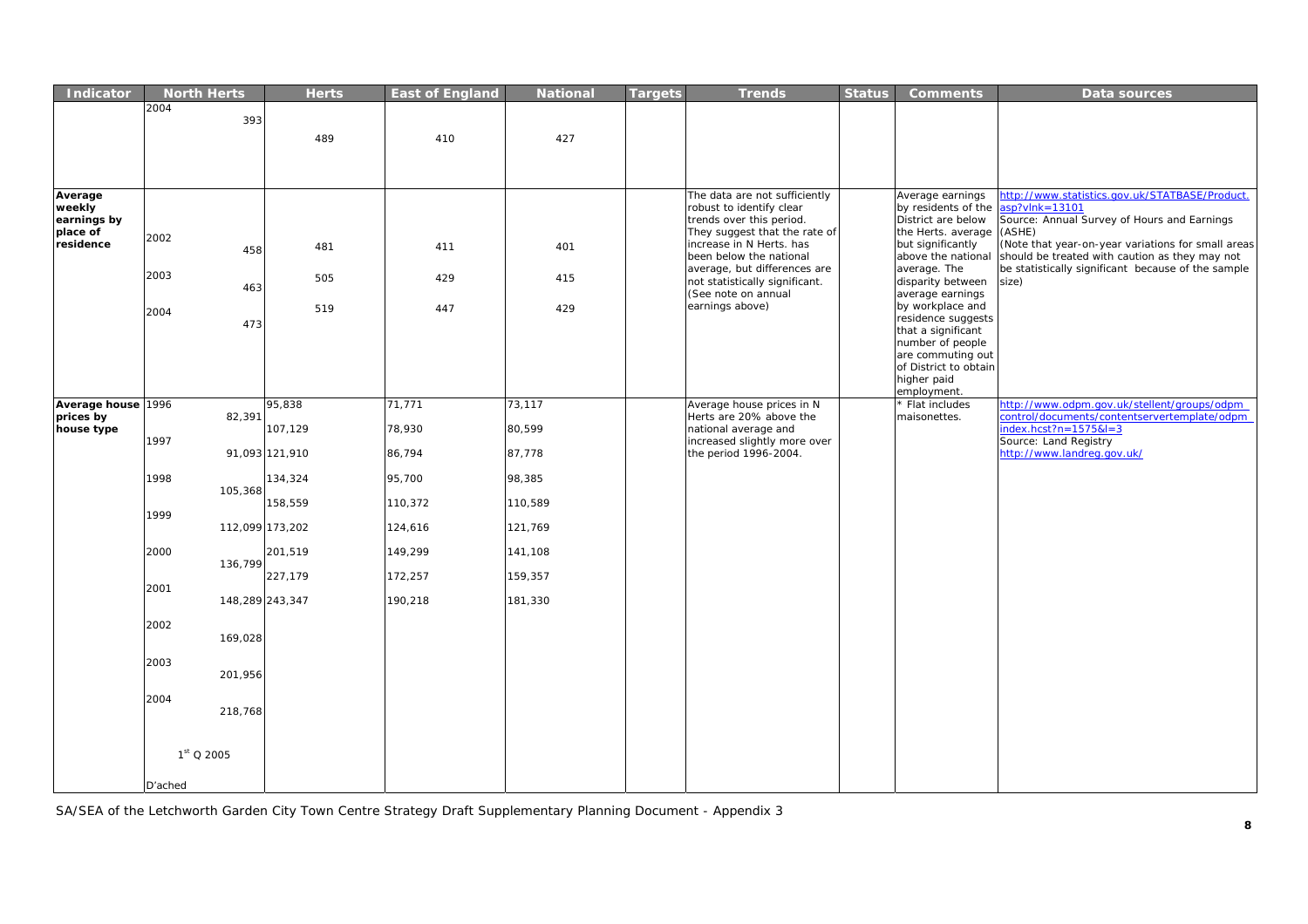| Indicator                                          | <b>North Herts</b> | <b>Herts</b> | <b>East of England</b> | <b>National</b> | Targets | <b>Trends</b>                                                                                                                                                                            | <b>Status</b> | <b>Comments</b>                                                              | Data sources                                   |
|----------------------------------------------------|--------------------|--------------|------------------------|-----------------|---------|------------------------------------------------------------------------------------------------------------------------------------------------------------------------------------------|---------------|------------------------------------------------------------------------------|------------------------------------------------|
|                                                    | 445,192            |              |                        |                 |         |                                                                                                                                                                                          |               |                                                                              |                                                |
|                                                    | Semi<br>227,826    |              |                        |                 |         |                                                                                                                                                                                          |               |                                                                              |                                                |
|                                                    | Terrace<br>177,898 |              |                        |                 |         |                                                                                                                                                                                          |               |                                                                              |                                                |
|                                                    | Flat*<br>137,303   |              |                        |                 |         |                                                                                                                                                                                          |               |                                                                              |                                                |
|                                                    | Average<br>220,884 |              |                        |                 |         |                                                                                                                                                                                          |               |                                                                              |                                                |
| <b>Average house</b><br>price to<br>earnings ratio | 10.7 (2004)        | 9.6          | 8.9                    | 8.2             |         | Over the period 2000 to<br>2004 house prices in the<br>District increased<br>significantly more than<br>average earnings with the<br>price/earnings ratio<br>increasing from 7.8 to 10.7 |               | ratio for N Herts is<br>one of the highest<br>for any district in<br>the UK. | The price/earnings Calculated from above data. |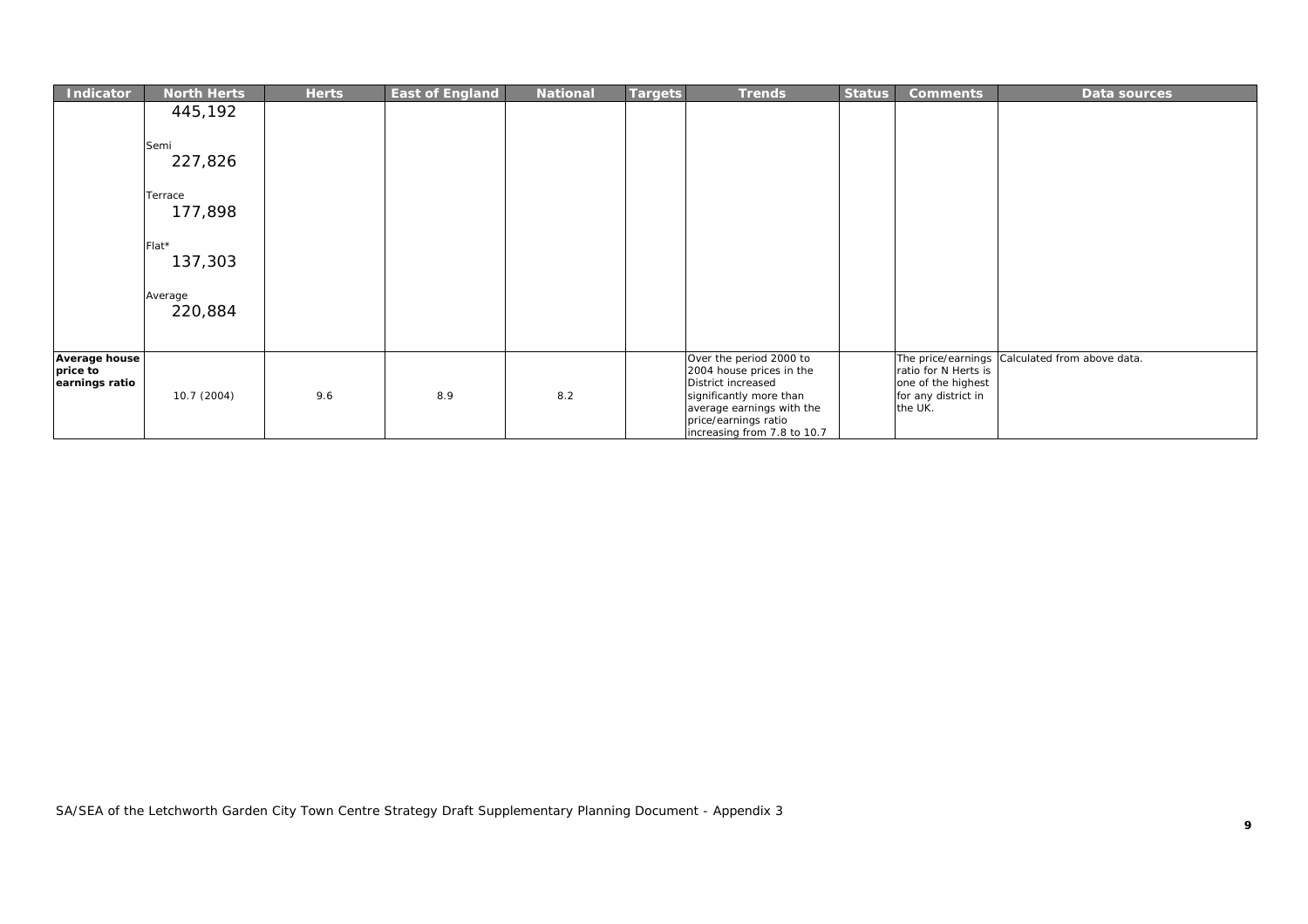### **Land Use and Development Patterns**

| <b>Indicator</b>                       | <b>North Herts</b>                       | <b>Herts</b>  | <b>East of England</b> | <b>National</b> | <b>Targets</b>                                   | <b>Trends</b> | <b>Status</b> | <b>Comments</b>                                                       | Data sources                                                                                              |
|----------------------------------------|------------------------------------------|---------------|------------------------|-----------------|--------------------------------------------------|---------------|---------------|-----------------------------------------------------------------------|-----------------------------------------------------------------------------------------------------------|
|                                        |                                          |               |                        |                 |                                                  |               |               |                                                                       | 2(a) Minimise the development of greenfield land and other land with high environmental and amenity value |
| Proportion of<br>new homes<br>built on |                                          | 1993<br>63    |                        | 53              | By 2008,<br>60 per<br>cent of                    |               |               | The proportion of<br>new homes built<br>on brownfield sites df        | http://www.odpm.gov.uk/stellent/groups/odpm<br>planning/documents/page/odpm_plan_032255.p                 |
| previously<br>developed<br>land        |                                          | 1994<br>69    |                        | 51              | additional<br>housing in<br>England<br>should be |               |               | in NHDC is<br>significantly below<br>the county and<br>slightly below | NHDC Housing Monitoring Report 2004-05                                                                    |
|                                        |                                          | 1995<br>67    | 52                     | 54              | provided<br>on<br>previously                     |               |               | regional and<br>national averages.                                    |                                                                                                           |
|                                        |                                          | 1996<br>73    | 56                     | 54              | developed<br>land and<br>through<br>the          |               |               |                                                                       |                                                                                                           |
|                                        | % built on brownfield<br>sites<br>2001/2 | 1997<br>86    | 56<br>53               | 53              | conversion<br>s of<br>existing                   |               |               |                                                                       |                                                                                                           |
|                                        | 25.0<br>2002/3                           | 1998<br>78    | 53<br>54               | 55              | buildings.                                       |               |               |                                                                       |                                                                                                           |
|                                        | 50.8<br>2003/4<br>57.6                   | 1999<br>80    | 58<br>53               | 56              |                                                  |               |               |                                                                       |                                                                                                           |
|                                        | 2004/5<br>53.6                           | 2000<br>65    | 58<br>58               | 58              |                                                  |               |               |                                                                       |                                                                                                           |
|                                        |                                          | 2001<br>74    | 59                     | 60              |                                                  |               |               |                                                                       |                                                                                                           |
|                                        |                                          | 2002<br>84    | 57                     | 64              |                                                  |               |               |                                                                       |                                                                                                           |
|                                        |                                          | 2003          |                        | 65              |                                                  |               |               |                                                                       |                                                                                                           |
|                                        |                                          | Average<br>76 |                        | 61              |                                                  |               |               |                                                                       |                                                                                                           |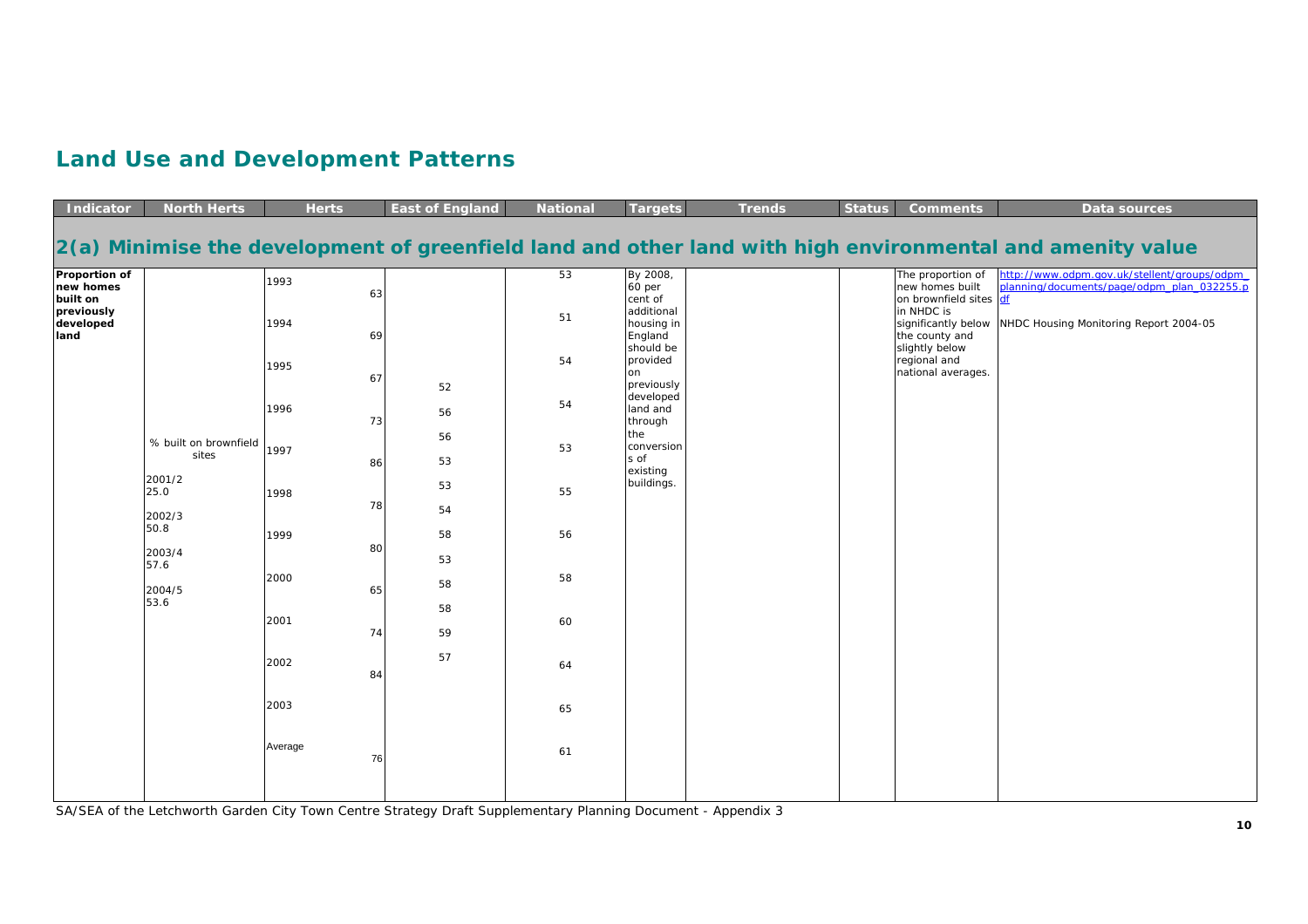| Indicator                                                   | <b>North Herts</b>                                                                 | <b>Herts</b> | <b>East of England</b>              | <b>National</b>                   | <b>Targets</b> | <b>Trends</b>           | <b>Status</b> | <b>Comments</b>                                                                                                                                                                                                                                                                                                                                                                        | Data sources                                                                                                                                                                                                                |
|-------------------------------------------------------------|------------------------------------------------------------------------------------|--------------|-------------------------------------|-----------------------------------|----------------|-------------------------|---------------|----------------------------------------------------------------------------------------------------------------------------------------------------------------------------------------------------------------------------------------------------------------------------------------------------------------------------------------------------------------------------------------|-----------------------------------------------------------------------------------------------------------------------------------------------------------------------------------------------------------------------------|
| Stock of<br>previously<br>developed<br>land.                | 36 hectares of which<br>16 hectares identified<br>as suitable for<br>housing.      |              | 7,930 hectares                      | 65,760 hectares                   |                |                         |               | The National Land<br>Use Database<br>identifies 36<br>hectares of<br>previously<br>developed land<br>(PDL) in North<br>Hertfordshire, of<br>which 16 hectares<br>has been identified<br>as potential sites<br>for housing.<br>However this<br>figure is only a<br>proportion of the<br>total amount of<br>PDL in the District,<br>as only sites over<br>0.25 hectares are<br>included. | http://www.odpm.gov.uk/stellent/groups/odpm<br>planning/documents/downloadable/odpm_plan_0<br>30372.pdf<br>Previously-Developed Land that may be available<br>for Development in 2003<br>Source: National Landuse Database. |
| Loss of<br>greenfield land<br>to residential<br>development | hectares<br>2001/2<br>6.19<br>2002/3<br>21.32<br>2003/4<br>3.68<br>2004/5<br>15.37 |              |                                     |                                   |                |                         |               |                                                                                                                                                                                                                                                                                                                                                                                        | Source: NHDC                                                                                                                                                                                                                |
| Area of Green<br>belt                                       | N Herts<br>1997<br>14,060<br>2003<br>14,060                                        |              | London and SE<br>600,320<br>600,470 | England<br>1,652,300<br>1,671,600 |                |                         |               | 37% GB                                                                                                                                                                                                                                                                                                                                                                                 | http://www.odpm.gov.uk/stellent/groups/odpm_<br>planning/documents/page/odpm_plan_031125.hc<br>sp                                                                                                                           |
| Number of                                                   | 2.35% (2002 based                                                                  |              |                                     | 3.4% (April 202)                  |                | No trend data available |               |                                                                                                                                                                                                                                                                                                                                                                                        | North Hertfordshire Empty Homes Strategy 2004-                                                                                                                                                                              |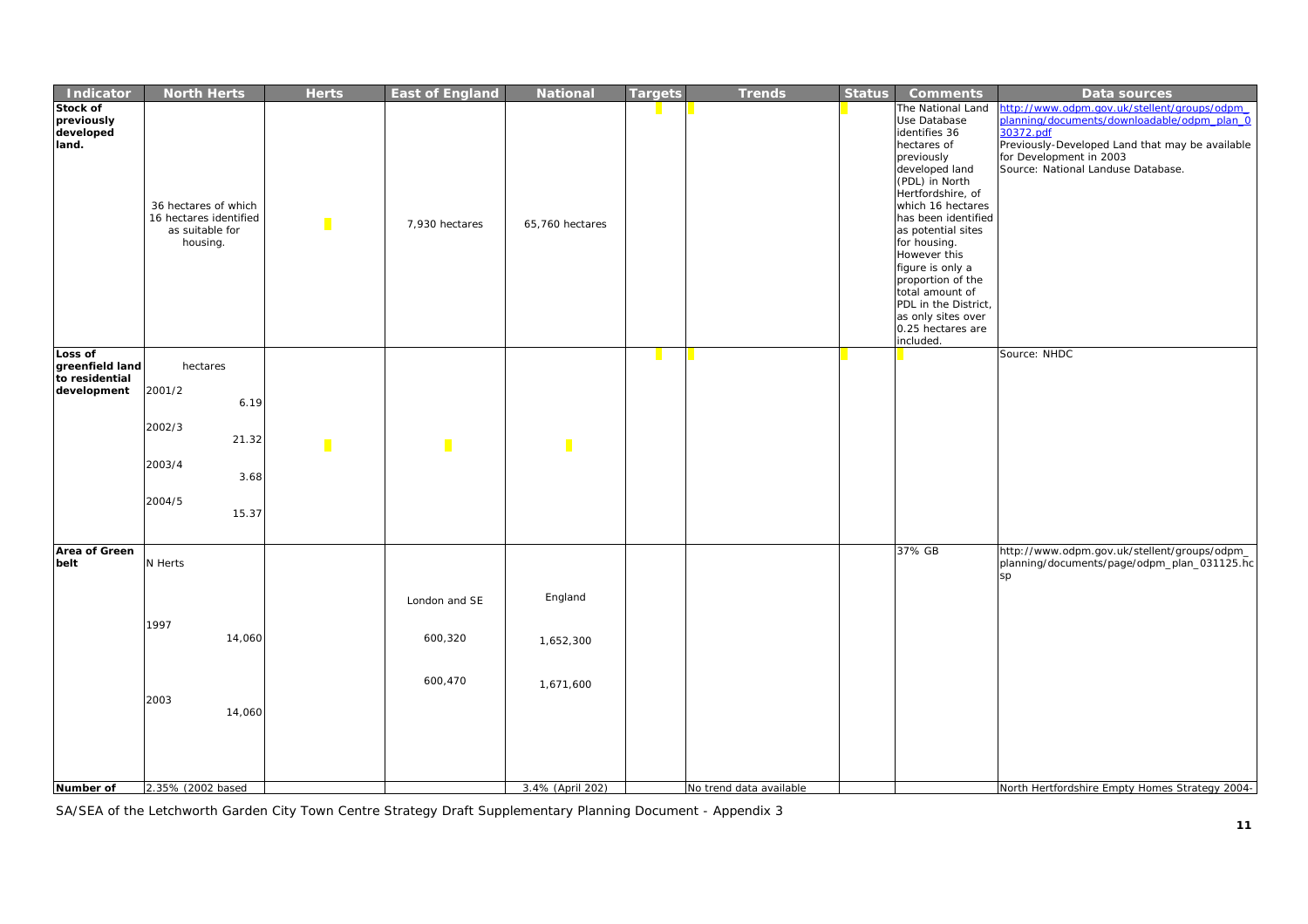| Indicator      | <b>North Herts</b>        | <b>Herts</b> |    | <b>East of England</b> | National         | <b>Targets</b> | <b>Trends</b> | <b>Status</b> | <b>Comments</b>                 | Data sources                                                     |
|----------------|---------------------------|--------------|----|------------------------|------------------|----------------|---------------|---------------|---------------------------------|------------------------------------------------------------------|
| vacant         | on survey of 1000         |              |    |                        | 3.9% (EHCS 1996) |                |               |               |                                 | 2007 (Oct 2004).                                                 |
| properties     | properties) of which      |              |    |                        |                  |                |               |               |                                 |                                                                  |
|                | 0.37% (approx 200)        |              |    |                        |                  |                |               |               |                                 |                                                                  |
|                | were long-term<br>vacant. |              |    |                        |                  |                |               |               |                                 |                                                                  |
| Density of new |                           | 1993         |    |                        |                  | Target         |               |               |                                 | The drop in density http://www.odpm.gov.uk/stellent/groups/odpm_ |
| housing        |                           |              | 25 |                        |                  | range 30-      |               |               |                                 | for the most recent planning/documents/page/odpm_plan_032255.p   |
| development    |                           |              |    |                        |                  | 50             |               |               | year appears to be df           |                                                                  |
|                |                           |              |    |                        |                  |                |               |               | due to the large                |                                                                  |
|                |                           |              |    | 24                     | 26               |                |               |               | number of                       | NHDC Housing Monitoring Reports                                  |
|                |                           |              |    |                        |                  |                |               |               | replacement                     |                                                                  |
|                |                           | 1994         |    |                        |                  |                |               |               | dwellings and<br>conversions in |                                                                  |
|                |                           |              | 25 | 23                     | 24               |                |               |               | rural areas in                  |                                                                  |
|                |                           |              |    |                        |                  |                |               |               | $2004 - 5.$                     |                                                                  |
|                |                           |              |    |                        |                  |                |               |               |                                 |                                                                  |
|                |                           |              |    | 22                     | 24               |                |               |               |                                 |                                                                  |
|                |                           | 1995         |    |                        |                  |                |               |               |                                 |                                                                  |
|                |                           |              | 24 |                        |                  |                |               |               |                                 |                                                                  |
|                |                           |              |    | 22                     | 25               |                |               |               |                                 |                                                                  |
|                |                           |              |    |                        |                  |                |               |               |                                 |                                                                  |
|                | Average density per       |              |    |                        |                  |                |               |               |                                 |                                                                  |
|                | hectare                   | 1996         |    | 22                     | 25               |                |               |               |                                 |                                                                  |
|                |                           |              | 24 |                        |                  |                |               |               |                                 |                                                                  |
|                | 2001/2                    |              |    |                        |                  |                |               |               |                                 |                                                                  |
|                | 23.2                      |              |    | 22                     | 25               |                |               |               |                                 |                                                                  |
|                | 2002/3                    |              |    |                        |                  |                |               |               |                                 |                                                                  |
|                |                           | 27.4 1997    |    |                        |                  |                |               |               |                                 |                                                                  |
|                |                           |              | 22 | 22                     | 25               |                |               |               |                                 |                                                                  |
|                | 2003/4                    |              |    |                        |                  |                |               |               |                                 |                                                                  |
|                | 43.7                      |              |    |                        | 25               |                |               |               |                                 |                                                                  |
|                | 2004/5                    |              |    | 22                     |                  |                |               |               |                                 |                                                                  |
|                |                           | 24.5 1998    |    |                        |                  |                |               |               |                                 |                                                                  |
|                |                           |              | 24 |                        |                  |                |               |               |                                 |                                                                  |
|                |                           |              |    | 22                     | 25               |                |               |               |                                 |                                                                  |
|                |                           |              |    |                        |                  |                |               |               |                                 |                                                                  |
|                |                           |              |    |                        | 27               |                |               |               |                                 |                                                                  |
|                |                           | 1999         |    | 25                     |                  |                |               |               |                                 |                                                                  |
|                |                           |              | 24 |                        |                  |                |               |               |                                 |                                                                  |
|                |                           |              |    |                        | 33               |                |               |               |                                 |                                                                  |
|                |                           |              |    | 28                     |                  |                |               |               |                                 |                                                                  |
|                |                           |              |    |                        |                  |                |               |               |                                 |                                                                  |
|                |                           |              |    |                        |                  |                |               |               |                                 |                                                                  |
|                |                           | 2000         | 24 |                        |                  |                |               |               |                                 |                                                                  |
|                |                           |              |    |                        |                  |                |               |               |                                 |                                                                  |
|                |                           |              |    |                        |                  |                |               |               |                                 |                                                                  |
|                |                           |              |    |                        |                  |                |               |               |                                 |                                                                  |
|                |                           |              |    |                        |                  |                |               |               |                                 |                                                                  |
|                |                           | 2001         |    |                        |                  |                |               |               |                                 |                                                                  |
|                |                           |              | 24 |                        |                  |                |               |               |                                 |                                                                  |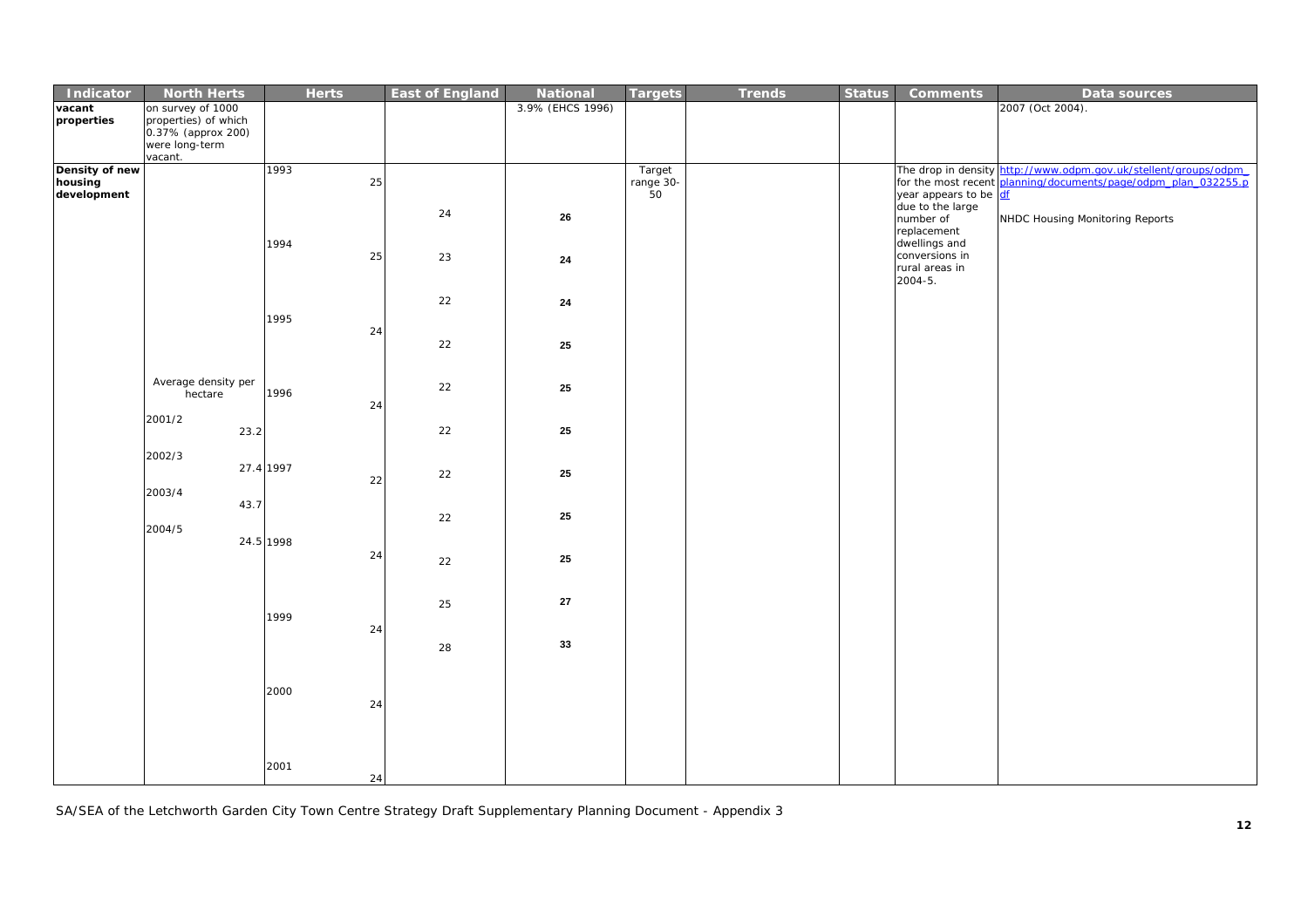| Indicator                                                                                                               | <b>North Herts</b>                                                                                                                                                                                                                                                                                                                      | <b>Herts</b>                                            | <b>East of England</b> | <b>National</b> | <b>Targets</b> | <b>Trends</b> | <b>Status</b> | <b>Comments</b>                                                                                                                                                                      | Data sources                                                             |
|-------------------------------------------------------------------------------------------------------------------------|-----------------------------------------------------------------------------------------------------------------------------------------------------------------------------------------------------------------------------------------------------------------------------------------------------------------------------------------|---------------------------------------------------------|------------------------|-----------------|----------------|---------------|---------------|--------------------------------------------------------------------------------------------------------------------------------------------------------------------------------------|--------------------------------------------------------------------------|
|                                                                                                                         |                                                                                                                                                                                                                                                                                                                                         | 2002<br>27                                              |                        |                 |                |               |               |                                                                                                                                                                                      |                                                                          |
|                                                                                                                         |                                                                                                                                                                                                                                                                                                                                         | 2003                                                    |                        |                 |                |               |               |                                                                                                                                                                                      |                                                                          |
|                                                                                                                         |                                                                                                                                                                                                                                                                                                                                         | Average<br>25                                           |                        |                 |                |               |               |                                                                                                                                                                                      |                                                                          |
|                                                                                                                         | 2(b) Provide access to green spaces                                                                                                                                                                                                                                                                                                     |                                                         |                        |                 |                |               |               |                                                                                                                                                                                      |                                                                          |
| Amount of<br>open space<br>per 1000                                                                                     | Under investigation.                                                                                                                                                                                                                                                                                                                    |                                                         |                        |                 |                |               |               |                                                                                                                                                                                      |                                                                          |
| population<br>Number of<br>sports pitched<br>per 1000<br>population                                                     | There was a total of<br>128.06 hectares of<br>pitch space in NHDC<br>(2003). This<br>exceeded the<br>minimum Sports<br>Council standard of<br>1.2 hectares per 1000<br>residents. However,<br>there was a 11%<br>shortfall against the<br>Sports Council<br>standard of 1.6<br>hectares of outdoor<br>play space per 1000<br>residents. |                                                         |                        |                 |                |               |               | The main shortfall<br>in provision is for<br>Baldock which had<br>37% shortfall in<br>outdoor play space<br>and was the only<br>town to have a<br>shortfall (16%) in<br>pitch space. | Pavilions, Playing Fields and Sports Pitches<br>Strategy NHDC 2005 -2010 |
| Provide<br>opportunities<br>for people to<br>come into<br>contact with<br>and appreciate<br>wildlife and<br>wild places | Footpaths                                                                                                                                                                                                                                                                                                                               | Rights of way in NHDC<br>No.<br>Length km<br>811<br>447 |                        |                 |                |               |               |                                                                                                                                                                                      | Source: Hertfordshire CC                                                 |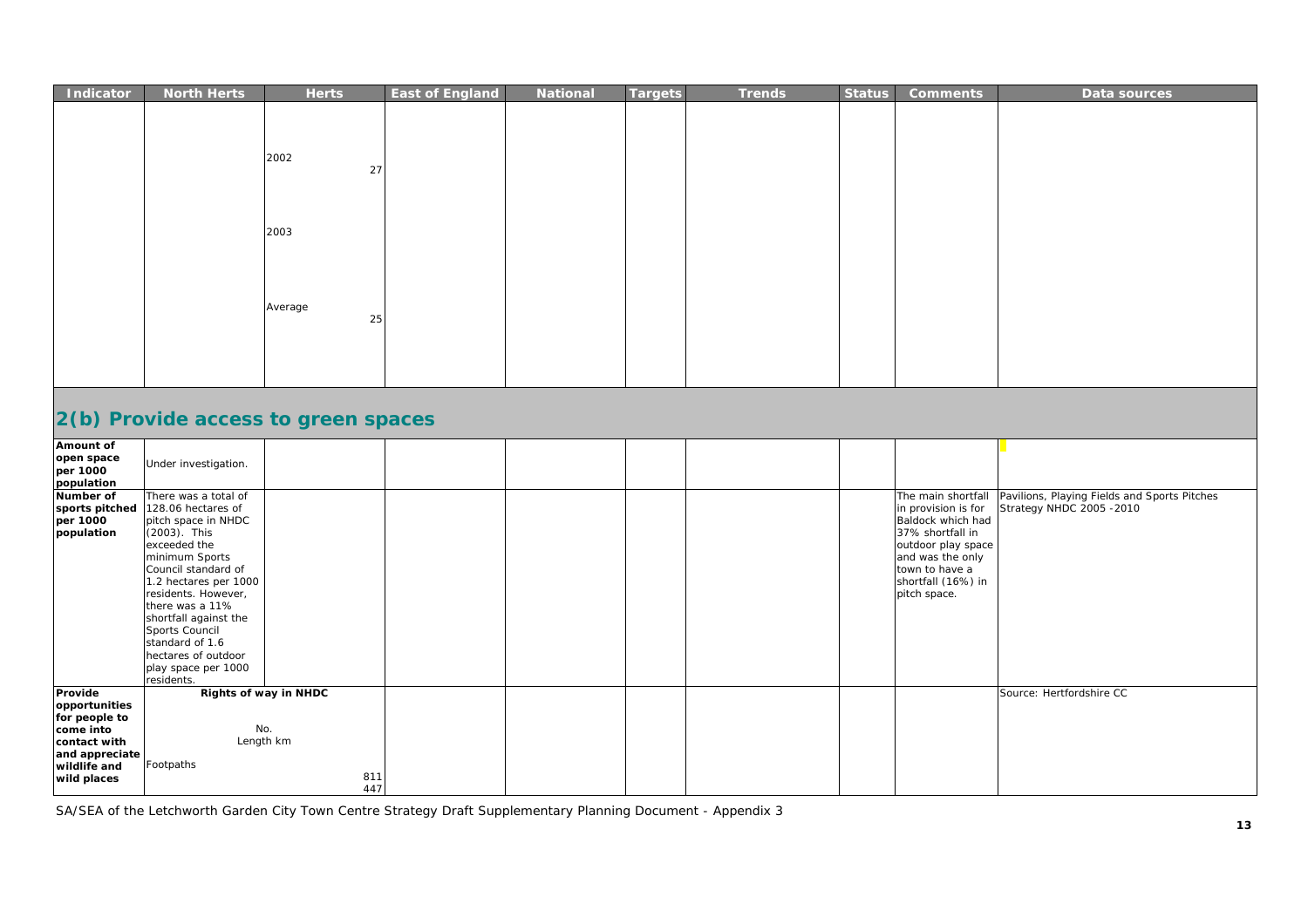| Indicator | <b>North Herts</b>            | <b>Herts</b> | <b>East of England</b> | National | <b>Targets</b> | <b>Trends</b> | <b>Status</b> | <b>Comments</b> | Data sources |
|-----------|-------------------------------|--------------|------------------------|----------|----------------|---------------|---------------|-----------------|--------------|
|           | Bridleways                    | 43           |                        |          |                |               |               |                 |              |
|           |                               | 151          |                        |          |                |               |               |                 |              |
|           | Roads used as public paths    | 19           |                        |          |                |               |               |                 |              |
|           |                               | 19           |                        |          |                |               |               |                 |              |
|           | Bridleway open to all traffic | 42           |                        |          |                |               |               |                 |              |
|           |                               | 46           |                        |          |                |               |               |                 |              |
|           |                               |              |                        |          |                |               |               |                 |              |

### **2(c) Deliver more sustainable location patterns and reduce the use of motor vehicles**

| <b>Distance</b><br>traveled to<br>work<br>(percentage<br>people<br>between 16<br>and 74 by<br>distance<br>range) | 2001<br>From home<br>$<$ 2 $km$<br>$2 < 5$ km<br>$5 < 10$ km | 18<br>26<br>15<br>16     | 16<br>20<br>17<br>15                                                | 16<br>22<br>18<br>15 | 14<br>20<br>20<br>18 |                                                            | There was a 10% reduction<br>in the number of people<br>resident in Herts travelling<br>less than 5km to work<br>between 1991 and 2001.<br>The proportion travelling 5<br>to 10 km remained constant,<br>whilst those travelling more<br>than 10 km increased by<br>around 10%. | Increases in the<br>workers travelling<br>further to work<br>suggests that<br>county is<br>increasingly<br>becoming a<br>dormitory for<br>commuting with<br>fewer local jobs. | http://neighbourhood.statistics.gov.uk/<br>proportion of Herts Source: Census 2001, ONS |
|------------------------------------------------------------------------------------------------------------------|--------------------------------------------------------------|--------------------------|---------------------------------------------------------------------|----------------------|----------------------|------------------------------------------------------------|---------------------------------------------------------------------------------------------------------------------------------------------------------------------------------------------------------------------------------------------------------------------------------|-------------------------------------------------------------------------------------------------------------------------------------------------------------------------------|-----------------------------------------------------------------------------------------|
|                                                                                                                  | $10<20$ km                                                   | 13                       | 16<br>$\overline{7}$                                                | 15<br>$\overline{7}$ | 15<br>5              |                                                            |                                                                                                                                                                                                                                                                                 |                                                                                                                                                                               |                                                                                         |
|                                                                                                                  | 20<30km                                                      | 5                        | 3                                                                   | 3                    | $\overline{2}$       |                                                            |                                                                                                                                                                                                                                                                                 |                                                                                                                                                                               |                                                                                         |
|                                                                                                                  | 30<40km                                                      | 3                        | 3<br>3                                                              | $\overline{2}$<br>3  | 2<br>3               |                                                            |                                                                                                                                                                                                                                                                                 |                                                                                                                                                                               |                                                                                         |
|                                                                                                                  | 40<60km                                                      | $\overline{\phantom{a}}$ |                                                                     |                      |                      |                                                            |                                                                                                                                                                                                                                                                                 |                                                                                                                                                                               |                                                                                         |
|                                                                                                                  | 60km<                                                        |                          |                                                                     |                      |                      |                                                            |                                                                                                                                                                                                                                                                                 |                                                                                                                                                                               |                                                                                         |
| Mode of travel 2001<br>to work                                                                                   |                                                              |                          | % people between 16 and 74<br><b>N</b> Herts<br><b>Herts</b><br>EoE |                      |                      | Local<br>targets<br>2021<br>Hitchin<br>62.2%<br>Letchworth | There was a 3% drop in the<br>number of people travelling<br>to work by car between<br>1991 and 2001, and 1% and<br>2% reductions in bus use<br>and walking respectively.<br>Other modes remained                                                                               |                                                                                                                                                                               | http://neighbourhood.statistics.gov.uk/<br>Source: Census 2001, ONS                     |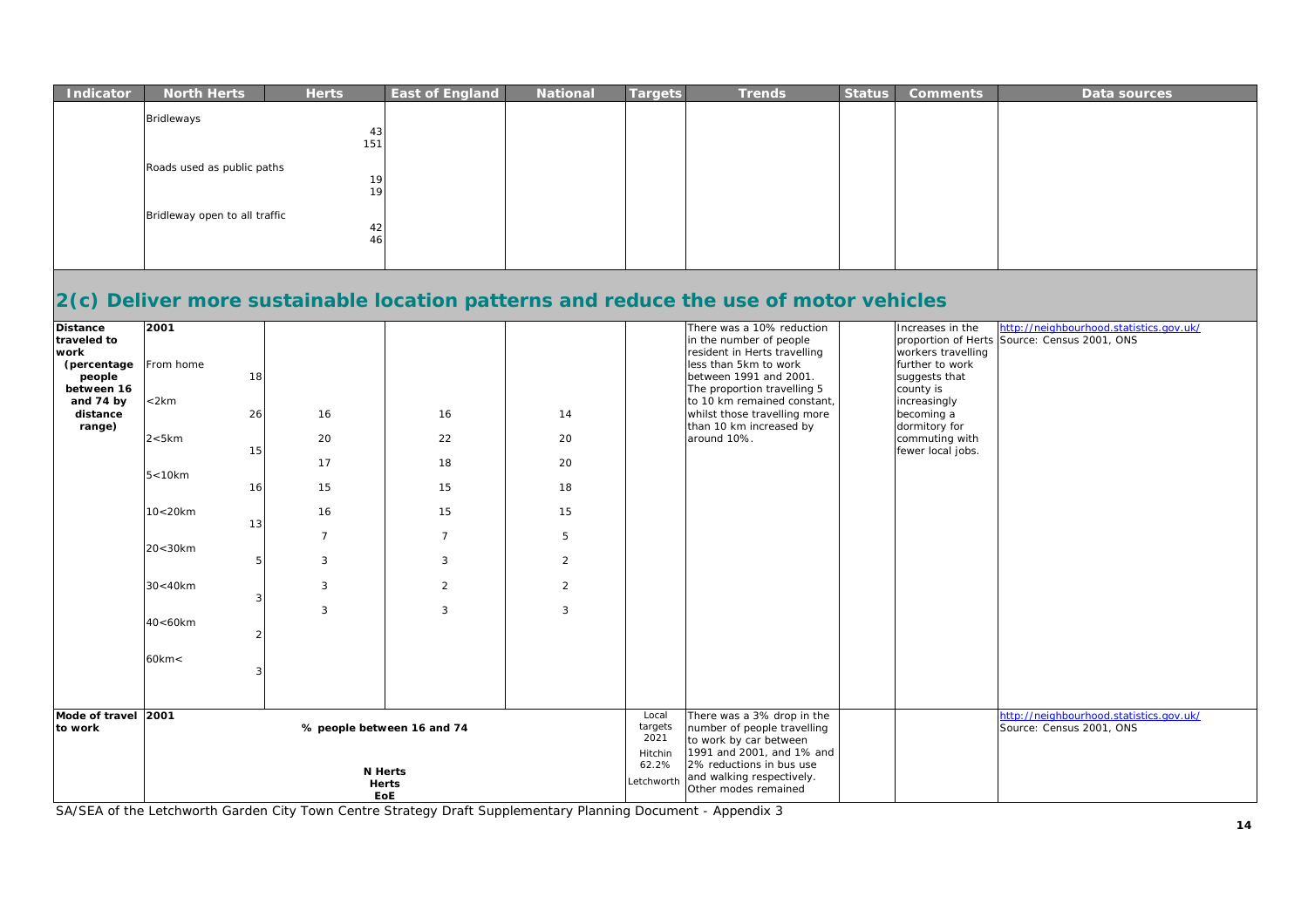| Indicator | <b>North Herts</b>                     | <b>Herts</b> | <b>East of England</b>                                                                                                          | <b>National</b> | <b>Targets</b> | <b>Trends</b>                                            | <b>Status</b> | <b>Comments</b> | Data sources |
|-----------|----------------------------------------|--------------|---------------------------------------------------------------------------------------------------------------------------------|-----------------|----------------|----------------------------------------------------------|---------------|-----------------|--------------|
|           |                                        |              | England                                                                                                                         |                 | /Baldock       | constant, but there was a                                |               |                 |              |
|           | People who work mainly from home       |              |                                                                                                                                 |                 | 66%            | 4% increase in people<br>working from home,              |               |                 |              |
|           |                                        |              | $10$                                                                                                                            |                 | Royston        | suggesting this was the main<br>factor reducing car use. |               |                 |              |
|           |                                        |              | $\begin{array}{c} 9 \\ 9 \end{array}$                                                                                           |                 | 63.5%          |                                                          |               |                 |              |
|           |                                        |              | 9                                                                                                                               |                 |                |                                                          |               |                 |              |
|           |                                        |              |                                                                                                                                 |                 |                |                                                          |               |                 |              |
|           | Underground, Metro, Light Rail or Tram |              |                                                                                                                                 |                 |                |                                                          |               |                 |              |
|           |                                        |              | $\mathsf{O}$<br>$\overline{2}$                                                                                                  |                 |                |                                                          |               |                 |              |
|           |                                        |              | $\overline{1}$                                                                                                                  |                 |                |                                                          |               |                 |              |
|           |                                        |              | $\overline{3}$                                                                                                                  |                 |                |                                                          |               |                 |              |
|           |                                        |              |                                                                                                                                 |                 |                |                                                          |               |                 |              |
|           | Train                                  |              |                                                                                                                                 |                 |                |                                                          |               |                 |              |
|           |                                        |              | $\begin{array}{c} 8 \\ 9 \end{array}$                                                                                           |                 |                |                                                          |               |                 |              |
|           |                                        |              | $\boldsymbol{6}$                                                                                                                |                 |                |                                                          |               |                 |              |
|           |                                        |              | $\overline{4}$                                                                                                                  |                 |                |                                                          |               |                 |              |
|           | Bus, Mini Bus or Coach                 |              |                                                                                                                                 |                 |                |                                                          |               |                 |              |
|           |                                        |              | $\overline{2}$<br>$\overline{3}$                                                                                                |                 |                |                                                          |               |                 |              |
|           |                                        |              | $\overline{a}$                                                                                                                  |                 |                |                                                          |               |                 |              |
|           |                                        |              | 8                                                                                                                               |                 |                |                                                          |               |                 |              |
|           | Motorcycle, Scooter or Moped           |              |                                                                                                                                 |                 |                |                                                          |               |                 |              |
|           |                                        |              | $\overline{1}$                                                                                                                  |                 |                |                                                          |               |                 |              |
|           |                                        |              | $\overline{1}$                                                                                                                  |                 |                |                                                          |               |                 |              |
|           |                                        |              | $\overline{1}$<br>$\overline{1}$                                                                                                |                 |                |                                                          |               |                 |              |
|           |                                        |              |                                                                                                                                 |                 |                |                                                          |               |                 |              |
|           | Driving a Car or Van                   |              |                                                                                                                                 |                 |                |                                                          |               |                 |              |
|           |                                        |              | 60<br>59                                                                                                                        |                 |                |                                                          |               |                 |              |
|           |                                        |              | 59                                                                                                                              |                 |                |                                                          |               |                 |              |
|           |                                        |              | 55                                                                                                                              |                 |                |                                                          |               |                 |              |
|           | Passenger in a Car or Van              |              |                                                                                                                                 |                 |                |                                                          |               |                 |              |
|           |                                        |              | 5                                                                                                                               |                 |                |                                                          |               |                 |              |
|           |                                        |              |                                                                                                                                 |                 |                |                                                          |               |                 |              |
|           |                                        |              |                                                                                                                                 |                 |                |                                                          |               |                 |              |
|           |                                        |              |                                                                                                                                 |                 |                |                                                          |               |                 |              |
|           |                                        |              |                                                                                                                                 |                 |                |                                                          |               |                 |              |
|           |                                        |              |                                                                                                                                 |                 |                |                                                          |               |                 |              |
|           |                                        |              | $\mathsf{O}$                                                                                                                    |                 |                |                                                          |               |                 |              |
|           |                                        |              |                                                                                                                                 |                 |                |                                                          |               |                 |              |
|           |                                        |              |                                                                                                                                 |                 |                |                                                          |               |                 |              |
|           |                                        |              |                                                                                                                                 |                 |                |                                                          |               |                 |              |
|           |                                        |              |                                                                                                                                 |                 |                |                                                          |               |                 |              |
|           |                                        |              | $\overline{3}$                                                                                                                  |                 |                |                                                          |               |                 |              |
|           |                                        |              |                                                                                                                                 |                 |                |                                                          |               |                 |              |
|           | Taxi or Minicab<br>Bicycle<br>On foot  |              | $5\phantom{.0}$<br>$\boldsymbol{6}$<br>6<br>$\mathsf{O}$<br>$\overline{1}$<br>$\overline{1}$<br>$\frac{2}{2}$<br>$\overline{4}$ |                 |                |                                                          |               |                 |              |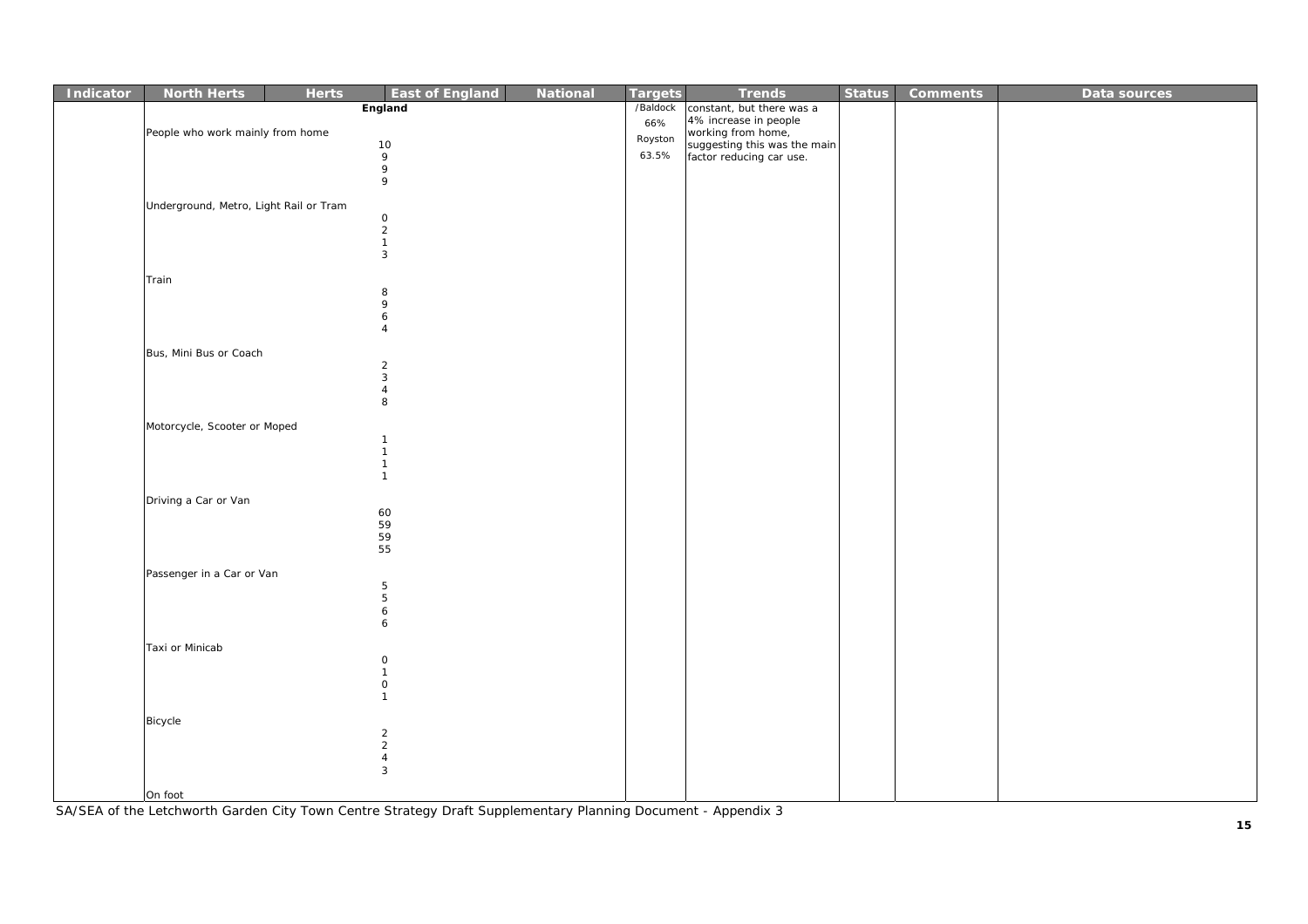| <b>Indicator</b>     | <b>North Herts</b> | <b>Herts</b>                                            | <b>East of England</b> | <b>National</b> | <b>Targets</b> | <b>Trends</b>                                            | <b>Status</b> | <b>Comments</b> | Data sources                                     |
|----------------------|--------------------|---------------------------------------------------------|------------------------|-----------------|----------------|----------------------------------------------------------|---------------|-----------------|--------------------------------------------------|
|                      |                    |                                                         | $10$                   |                 |                |                                                          |               |                 |                                                  |
|                      |                    |                                                         | 9                      |                 |                |                                                          |               |                 |                                                  |
|                      |                    |                                                         | 9                      |                 |                |                                                          |               |                 |                                                  |
|                      |                    |                                                         | 10                     |                 |                |                                                          |               |                 |                                                  |
|                      |                    |                                                         |                        |                 |                |                                                          |               |                 |                                                  |
|                      |                    |                                                         |                        |                 |                |                                                          |               |                 |                                                  |
| Proportion of        |                    | % all journeys                                          |                        |                 |                | The North The percentage of journeys                     |               |                 | http://www.hertsdirect.org/infobase/docs/pdfstor |
| journeys by          |                    |                                                         |                        |                 | Herts          | made by green modes in                                   |               |                 | e/ttdr03.pdf                                     |
| green modes          |                    | 1999                                                    |                        |                 | target was     | Herts dropped 6% between                                 |               |                 | Hertfordshire's Traffic & Transport Data Report  |
| of travel            |                    | 2002                                                    |                        |                 | to             | 1999 and 2002, however it                                |               |                 | 2003                                             |
|                      |                    |                                                         | $%$ all                |                 | increase       | is possible that at least in                             |               |                 |                                                  |
|                      |                    | Car/d                                                   |                        |                 | the level      | part this was due to                                     |               |                 |                                                  |
|                      |                    | 59<br>66                                                | journeys               |                 |                | of cycling differences in weather during                 |               |                 |                                                  |
|                      |                    |                                                         |                        |                 |                | to 4% by the survey periods.                             |               |                 |                                                  |
|                      |                    | Car/p                                                   | $_{11}$ Car/d          | 2003            |                | 2002 and Although modal categories                       |               |                 |                                                  |
|                      |                    | 10                                                      | 45                     |                 | 8% by<br>2012. | for NTS differ slightly from<br>the county survey, Herts |               |                 |                                                  |
|                      |                    |                                                         |                        | 40              | Current        | shows significantly greater                              |               |                 |                                                  |
|                      |                    | Bus                                                     | Car/p                  |                 | national       | car usage and less walking                               |               |                 |                                                  |
|                      |                    |                                                         | 24                     | 23              | target to      | than regional or national                                |               |                 |                                                  |
|                      |                    |                                                         |                        |                 | triple         | averages.                                                |               |                 |                                                  |
|                      |                    | Train                                                   | <b>Bus</b>             |                 | cycling        |                                                          |               |                 |                                                  |
|                      |                    |                                                         |                        |                 | between        |                                                          |               |                 |                                                  |
|                      |                    |                                                         |                        |                 | 2000 and       |                                                          |               |                 |                                                  |
|                      |                    | Cycle                                                   | Other pub              |                 | 2010.          |                                                          |               |                 |                                                  |
|                      |                    |                                                         |                        | 25              |                |                                                          |               |                 |                                                  |
|                      |                    |                                                         | Walk                   |                 |                |                                                          |               |                 |                                                  |
|                      |                    | <b>Nalk</b><br>12                                       | 23                     |                 |                |                                                          |               |                 |                                                  |
|                      |                    |                                                         |                        |                 |                |                                                          |               |                 |                                                  |
|                      |                    |                                                         | Other                  |                 |                |                                                          |               |                 |                                                  |
|                      |                    | Other                                                   | ্ব                     |                 |                |                                                          |               |                 |                                                  |
|                      |                    |                                                         |                        |                 |                |                                                          |               |                 |                                                  |
|                      |                    |                                                         |                        |                 |                |                                                          |               |                 |                                                  |
|                      |                    |                                                         |                        |                 |                |                                                          |               |                 |                                                  |
|                      |                    | Car/d - car drivers<br>$Car/p - car$ passengers         |                        |                 |                |                                                          |               |                 |                                                  |
|                      |                    | Other - other private                                   |                        |                 |                |                                                          |               |                 |                                                  |
|                      |                    | vehicles                                                |                        |                 |                |                                                          |               |                 |                                                  |
| <b>Air Transport</b> |                    |                                                         |                        |                 |                | There was a growth of 44%                                |               |                 | http://www.dft.gov.uk/stellent/groups/dft_contro |
| <b>Movements</b>     |                    |                                                         | 1993<br>1994           |                 |                | in air transport movements                               |               |                 | /documents/contentservertemplate/dft_index.hc    |
|                      |                    |                                                         | 1995                   |                 |                | for all UK airports over the                             |               |                 | $st?n = 11737& l = 3$                            |
|                      |                    |                                                         | 1996                   |                 |                | period 1993 to 2003, with a                              |               |                 | Source - Civil Aviation Authority                |
|                      |                    |                                                         | 1997                   |                 |                | growth in total terminal                                 |               |                 |                                                  |
|                      |                    |                                                         | 1998<br>1999           |                 |                | passenger numbers of 77%                                 |               |                 |                                                  |
|                      |                    |                                                         | 2000                   |                 |                | including a growth of<br>domestic passengers of          |               |                 |                                                  |
|                      |                    |                                                         | 2001                   |                 |                | 87%. Both Regional airports                              |               |                 |                                                  |
|                      |                    |                                                         | 2002                   |                 |                | showed a much higher                                     |               |                 |                                                  |
|                      |                    |                                                         | 2003<br>2004           |                 |                | growth over the same                                     |               |                 |                                                  |
|                      |                    |                                                         |                        |                 |                | period.                                                  |               |                 |                                                  |
|                      |                    | Air transport movements (aircraft landing or take-offs) |                        |                 |                | Luton air transport                                      |               |                 |                                                  |
|                      |                    |                                                         |                        |                 |                | movements grew by almost                                 |               |                 |                                                  |
|                      |                    |                                                         |                        |                 | Thousands      | 200%, with terminal                                      |               |                 |                                                  |
|                      |                    |                                                         |                        |                 |                | passengers growing by                                    |               |                 |                                                  |
|                      | Luton              |                                                         |                        |                 |                | almost 270% and domestic                                 |               |                 |                                                  |
|                      |                    |                                                         |                        |                 |                | 20 passengers by over 800%.                              |               |                 |                                                  |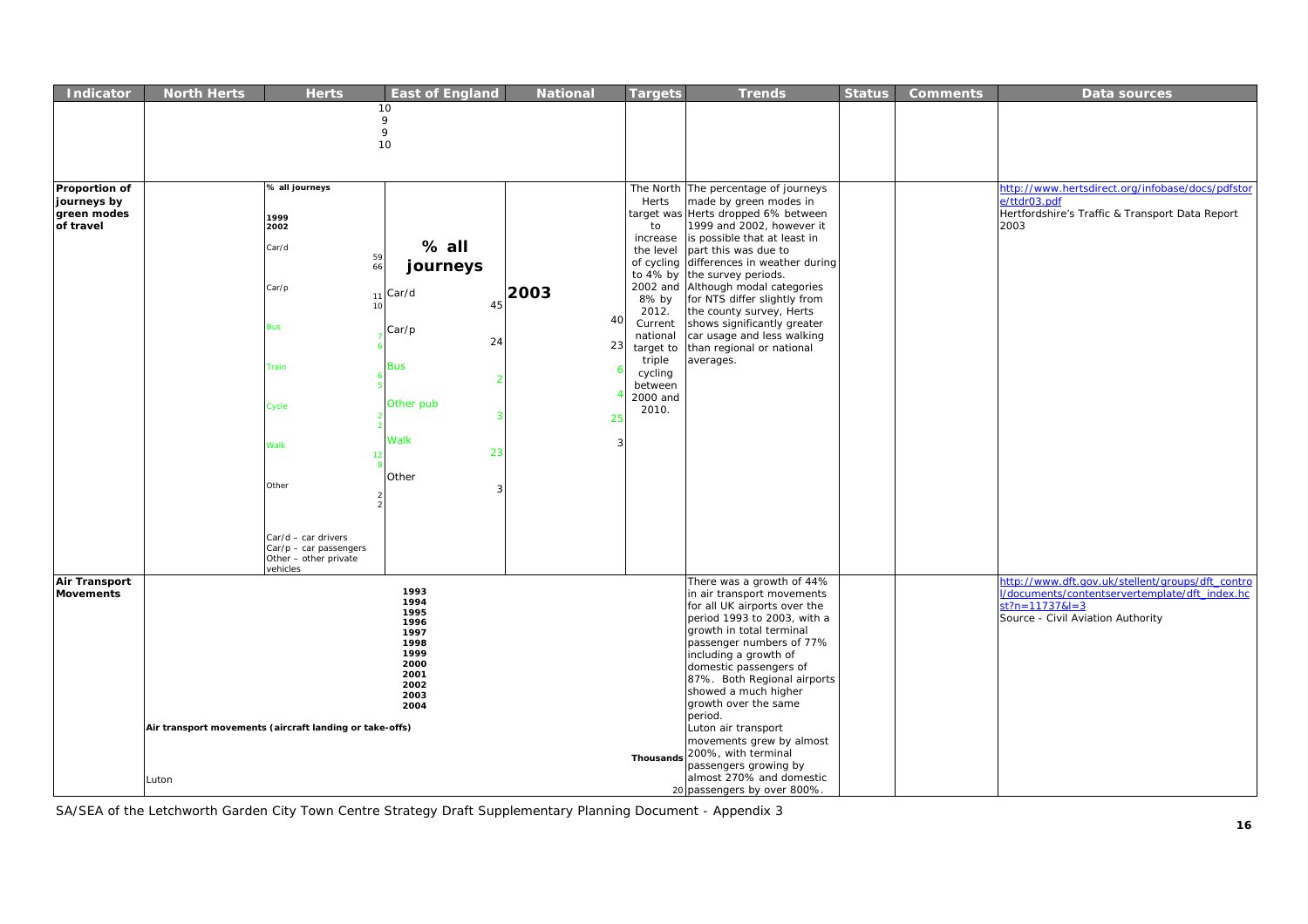| <b>Indicator</b> | <b>North Herts</b>                           | <b>Herts</b> | <b>East of England</b> | <b>National</b> | <b>Targets</b>                                                                                  | <b>Trends</b>                                                                                        | <b>Status</b> | <b>Comments</b> | Data sources |
|------------------|----------------------------------------------|--------------|------------------------|-----------------|-------------------------------------------------------------------------------------------------|------------------------------------------------------------------------------------------------------|---------------|-----------------|--------------|
|                  |                                              |              |                        |                 |                                                                                                 | 15<br>15 For Stansted the figures<br>28 700% respectively.<br>37<br>56<br>56<br>56<br>56<br>58<br>64 |               |                 |              |
|                  |                                              |              |                        |                 |                                                                                                 |                                                                                                      |               |                 |              |
|                  |                                              |              |                        |                 |                                                                                                 |                                                                                                      |               |                 |              |
|                  |                                              |              |                        |                 |                                                                                                 |                                                                                                      |               |                 |              |
|                  |                                              |              |                        |                 |                                                                                                 |                                                                                                      |               |                 |              |
|                  |                                              |              |                        |                 |                                                                                                 |                                                                                                      |               |                 |              |
|                  |                                              |              |                        |                 |                                                                                                 |                                                                                                      |               |                 |              |
|                  | Stansted                                     |              |                        |                 |                                                                                                 |                                                                                                      |               |                 |              |
|                  |                                              |              |                        |                 |                                                                                                 |                                                                                                      |               |                 |              |
|                  |                                              |              |                        |                 |                                                                                                 |                                                                                                      |               |                 |              |
|                  |                                              |              |                        |                 |                                                                                                 |                                                                                                      |               |                 |              |
|                  |                                              |              |                        |                 |                                                                                                 |                                                                                                      |               |                 |              |
|                  |                                              |              |                        |                 |                                                                                                 |                                                                                                      |               |                 |              |
|                  |                                              |              |                        |                 |                                                                                                 |                                                                                                      |               |                 |              |
|                  |                                              |              |                        |                 |                                                                                                 |                                                                                                      |               |                 |              |
|                  | All UK                                       |              |                        |                 |                                                                                                 |                                                                                                      |               |                 |              |
|                  |                                              |              |                        |                 |                                                                                                 |                                                                                                      |               |                 |              |
|                  |                                              |              |                        |                 | 1,181<br>1,200<br>1,251<br>1,317<br>1,385<br>1,476<br>1,556<br>1,635<br>1,665<br>1,657<br>1,695 |                                                                                                      |               |                 |              |
|                  |                                              |              |                        |                 |                                                                                                 |                                                                                                      |               |                 |              |
|                  |                                              |              |                        |                 |                                                                                                 |                                                                                                      |               |                 |              |
|                  |                                              |              |                        |                 |                                                                                                 |                                                                                                      |               |                 |              |
|                  |                                              |              |                        |                 |                                                                                                 |                                                                                                      |               |                 |              |
|                  |                                              |              |                        |                 |                                                                                                 |                                                                                                      |               |                 |              |
|                  | Terminal passengers (arrivals or departures) |              |                        |                 |                                                                                                 |                                                                                                      |               |                 |              |
|                  |                                              |              |                        |                 | <b>Millions</b>                                                                                 |                                                                                                      |               |                 |              |
|                  | All                                          |              |                        |                 |                                                                                                 |                                                                                                      |               |                 |              |
|                  |                                              |              |                        |                 |                                                                                                 |                                                                                                      |               |                 |              |
|                  |                                              |              |                        |                 |                                                                                                 |                                                                                                      |               |                 |              |
|                  |                                              |              |                        |                 |                                                                                                 |                                                                                                      |               |                 |              |
|                  |                                              |              |                        |                 |                                                                                                 |                                                                                                      |               |                 |              |
|                  |                                              |              |                        |                 |                                                                                                 |                                                                                                      |               |                 |              |
|                  |                                              |              |                        |                 |                                                                                                 |                                                                                                      |               |                 |              |
|                  |                                              |              |                        |                 |                                                                                                 |                                                                                                      |               |                 |              |
|                  | Luton                                        |              |                        |                 |                                                                                                 |                                                                                                      |               |                 |              |
|                  |                                              |              |                        |                 | $1.8$<br>$1.8$<br>$1.8$<br>$2.5$<br>$3.2$<br>$4.2$<br>$5.2$                                     |                                                                                                      |               |                 |              |
|                  |                                              |              |                        |                 |                                                                                                 |                                                                                                      |               |                 |              |
|                  |                                              |              |                        |                 |                                                                                                 |                                                                                                      |               |                 |              |
|                  |                                              |              |                        |                 |                                                                                                 |                                                                                                      |               |                 |              |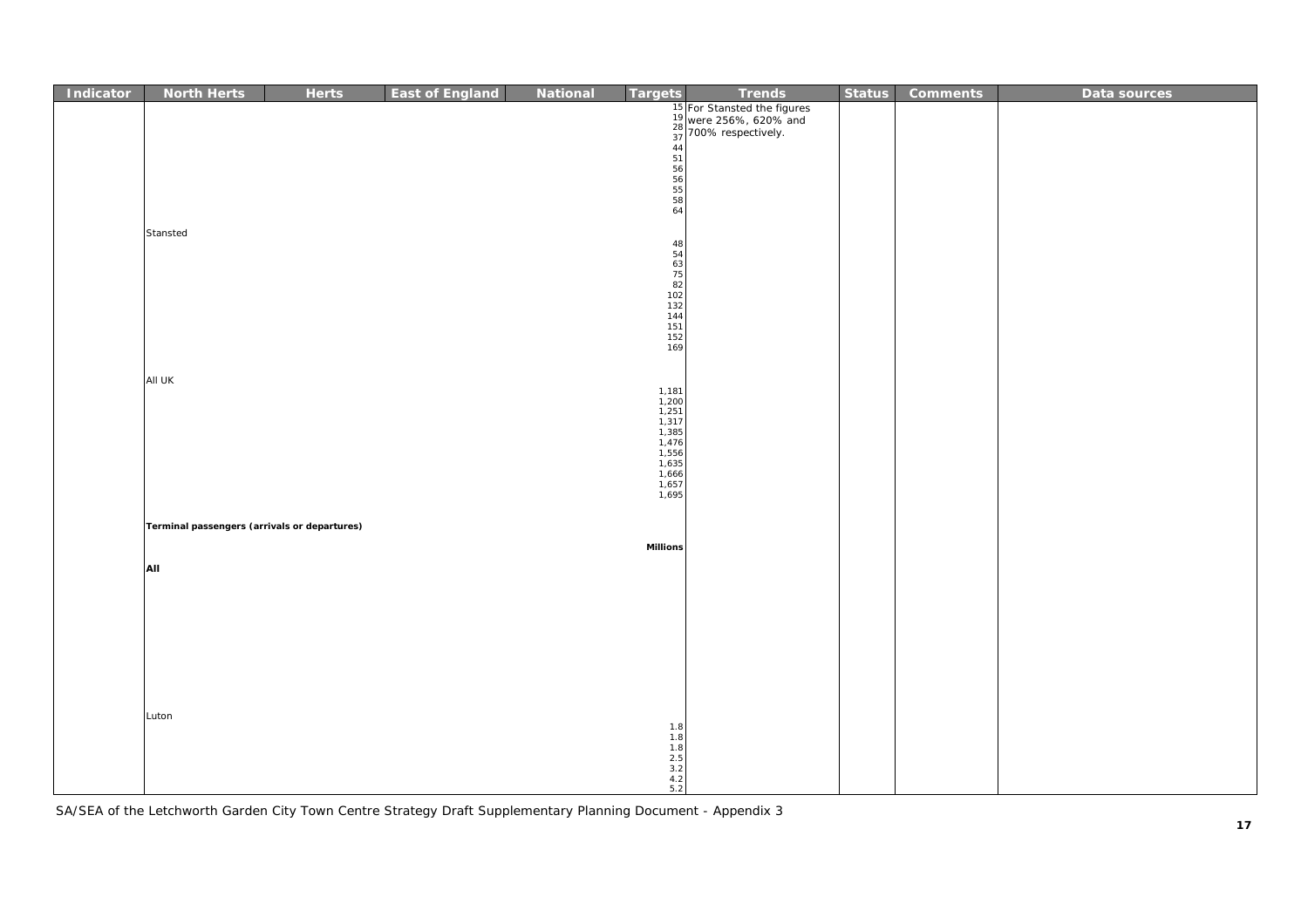| <b>Indicator</b> | <b>North Herts</b> | <b>Herts</b> | <b>East of England</b> | <b>National</b> | Targets                                                                                                                                                                                                                 | <b>Trends</b> | <b>Status</b> | <b>Comments</b> | Data sources |
|------------------|--------------------|--------------|------------------------|-----------------|-------------------------------------------------------------------------------------------------------------------------------------------------------------------------------------------------------------------------|---------------|---------------|-----------------|--------------|
|                  |                    |              |                        |                 | $6.1$<br>$6.6$<br>$6.5$<br>$6.8$<br>$7.5$                                                                                                                                                                               |               |               |                 |              |
|                  | Stansted           |              |                        |                 |                                                                                                                                                                                                                         |               |               |                 |              |
|                  |                    |              |                        |                 |                                                                                                                                                                                                                         |               |               |                 |              |
|                  |                    |              |                        |                 |                                                                                                                                                                                                                         |               |               |                 |              |
|                  |                    |              |                        |                 | 2.6<br>3.3<br>3.4<br>3.4<br>5.4<br>5.4<br>5.4<br>5.4<br>5.4<br>5<br>6.8<br>5<br>1<br>3.6<br>9<br>5<br>1<br>5.6<br>6<br>9<br>5<br>1<br>6.0<br>1<br>6.9<br>1<br>6.9<br>1<br>6<br>0<br>1<br>6<br>1<br>6<br>1<br>1<br>0.5.8 |               |               |                 |              |
|                  |                    |              |                        |                 |                                                                                                                                                                                                                         |               |               |                 |              |
|                  | All UK             |              |                        |                 |                                                                                                                                                                                                                         |               |               |                 |              |
|                  |                    |              |                        |                 | 100.1                                                                                                                                                                                                                   |               |               |                 |              |
|                  |                    |              |                        |                 | 109.2<br>109.2<br>115.4<br>120.6<br>130.7<br>142.1<br>161.3<br>162.1                                                                                                                                                    |               |               |                 |              |
|                  |                    |              |                        |                 |                                                                                                                                                                                                                         |               |               |                 |              |
|                  |                    |              |                        |                 | 167.6<br>176.9                                                                                                                                                                                                          |               |               |                 |              |
|                  |                    |              |                        |                 |                                                                                                                                                                                                                         |               |               |                 |              |
|                  | Domestic           |              |                        |                 |                                                                                                                                                                                                                         |               |               |                 |              |
|                  |                    |              |                        |                 |                                                                                                                                                                                                                         |               |               |                 |              |
|                  |                    |              |                        |                 |                                                                                                                                                                                                                         |               |               |                 |              |
|                  |                    |              |                        |                 |                                                                                                                                                                                                                         |               |               |                 |              |
|                  |                    |              |                        |                 |                                                                                                                                                                                                                         |               |               |                 |              |
|                  | Luton              |              |                        |                 |                                                                                                                                                                                                                         |               |               |                 |              |
|                  |                    |              |                        |                 | $0.2$<br>$0.1$                                                                                                                                                                                                          |               |               |                 |              |
|                  |                    |              |                        |                 |                                                                                                                                                                                                                         |               |               |                 |              |
|                  |                    |              |                        |                 | 0.1<br>0.5<br>0.7<br>0.9<br>1.3<br>1.7<br>1.7<br>1.7<br>1.7                                                                                                                                                             |               |               |                 |              |
|                  |                    |              |                        |                 |                                                                                                                                                                                                                         |               |               |                 |              |
|                  | Stansted           |              |                        |                 |                                                                                                                                                                                                                         |               |               |                 |              |
|                  |                    |              |                        |                 | $0.3$<br>$0.5$<br>$0.8$                                                                                                                                                                                                 |               |               |                 |              |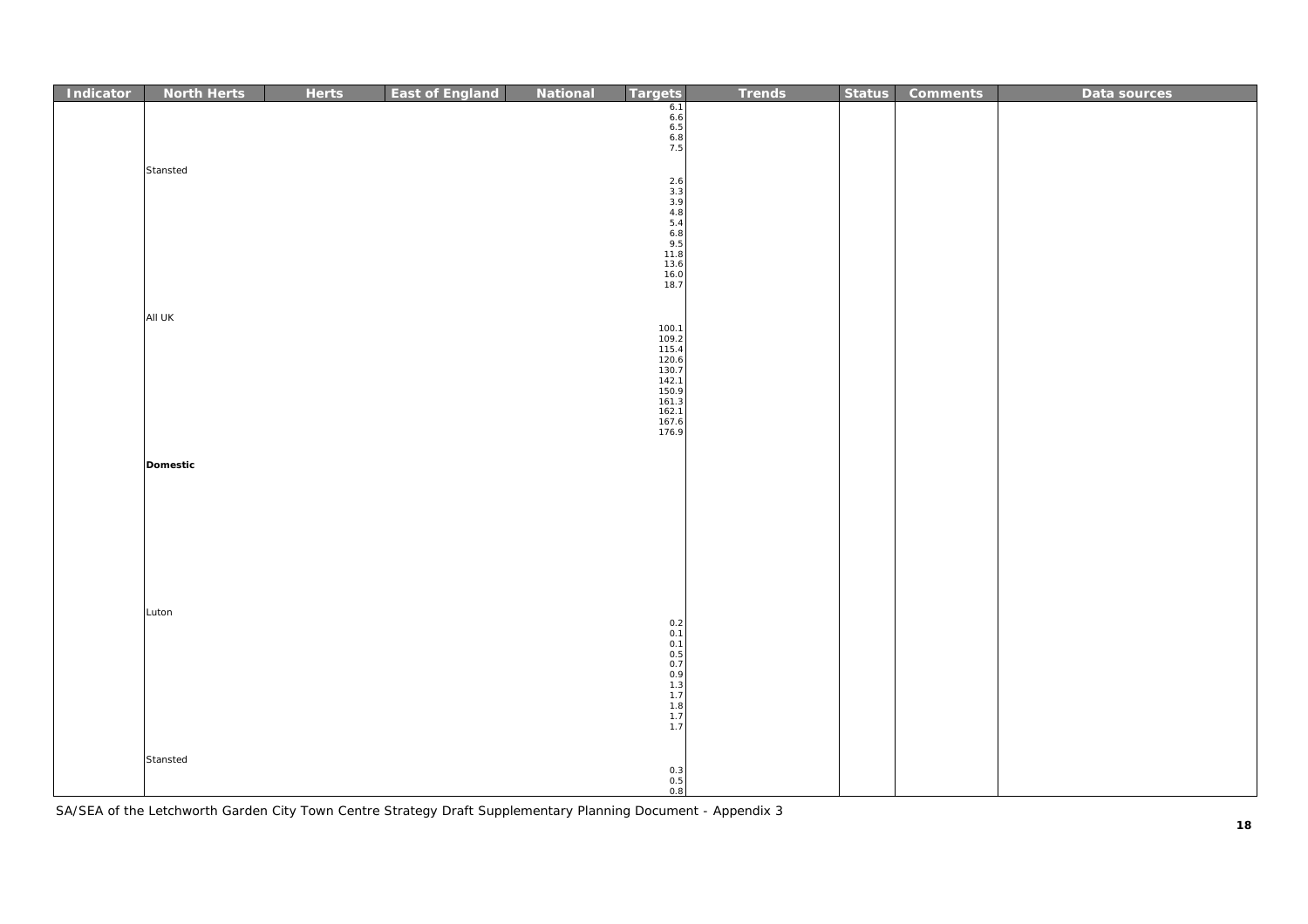| <b>Indicator</b>                             | <b>North Herts</b>                                                                                                                                                          | <b>Herts</b>                                                                                                                                                                    | <b>East of England</b>                                                                                                                                                                      | <b>National</b>                                                          | <b>Targets</b>                                                                                                                               | <b>Trends</b>                                                                                                                                                                                                                                                                                                                                 | <b>Status</b> | <b>Comments</b>                                                                                                                                                                                                                                                                                                                                                                                                                                                                                                                | Data sources                                                                                                                                                                                                                                                                                                                                                                                    |
|----------------------------------------------|-----------------------------------------------------------------------------------------------------------------------------------------------------------------------------|---------------------------------------------------------------------------------------------------------------------------------------------------------------------------------|---------------------------------------------------------------------------------------------------------------------------------------------------------------------------------------------|--------------------------------------------------------------------------|----------------------------------------------------------------------------------------------------------------------------------------------|-----------------------------------------------------------------------------------------------------------------------------------------------------------------------------------------------------------------------------------------------------------------------------------------------------------------------------------------------|---------------|--------------------------------------------------------------------------------------------------------------------------------------------------------------------------------------------------------------------------------------------------------------------------------------------------------------------------------------------------------------------------------------------------------------------------------------------------------------------------------------------------------------------------------|-------------------------------------------------------------------------------------------------------------------------------------------------------------------------------------------------------------------------------------------------------------------------------------------------------------------------------------------------------------------------------------------------|
|                                              | All UK                                                                                                                                                                      |                                                                                                                                                                                 |                                                                                                                                                                                             |                                                                          | 1.0<br>1.2<br>1.2<br>1.5<br>1.4<br>2.0<br>2.5<br>2.7<br>12.1<br>12.9<br>14.0<br>15.2<br>16.0<br>16.7<br>17.5<br>18.6<br>19.2<br>21.0<br>22.6 |                                                                                                                                                                                                                                                                                                                                               |               |                                                                                                                                                                                                                                                                                                                                                                                                                                                                                                                                |                                                                                                                                                                                                                                                                                                                                                                                                 |
| <b>Levels of</b><br>traffic on main<br>roads | 2003<br>Million vkm per day<br>Ex mway /trunk<br>4.1<br>3.0<br>Traffic concentration<br>vkm/day x 1000 per km $^2$<br>ΔH<br>Ex mt<br>NHerts<br>11<br>County<br>18<br>12     | Average daily vehicle<br>flows by road class '000<br>vehicles per day 2003<br>Roads<br>Urban<br>Rural<br>Mways<br>N/A<br>94.5<br>19.3<br>22.7<br>11.2<br>8.1<br>C<br>8.9<br>7.6 | Average daily vehicle<br>road class<br><b>Thousand vehicles</b><br>Motorway<br>82.8<br>Rural main<br>17.8<br>Urban main<br>18.1<br>Rural minor<br>1.2<br>Urban minor<br>2.6<br>Total<br>3.7 | flows by<br>2003<br>Per day<br>78.0<br>13.7<br>20.7<br>1.0<br>2.4<br>3.9 |                                                                                                                                              | <b>Figure 1.4 Historical Trends of County</b><br><b>Traffic Flow by Road Class</b><br>$\begin{array}{l} -\frac{\kappa_0+\kappa}{\kappa_0+\kappa}\\ -\frac{\kappa_0+\kappa}{\kappa_0+\kappa}\\ \end{array}$<br>Traffic in Herts grew 64%<br>between 1980 and 2003,<br>peaking in 1999 since when it<br>has stabilised and reduced<br>slightly. |               | Data on vehicle<br>movements are<br>published in<br>different forms for<br>different areas<br>which make direct<br>comparisons<br>difficult.<br>Although N Herts,<br>together with E<br>Herts and St Albans,<br>have the highest<br>traffic levels in<br>Herts, allowing for<br>the area of the<br>District, traffic<br>concentrations are<br>the lowest in the<br>county. Because of<br>the settlement<br>patterns in the<br>district and county<br>vehicle movements<br>on rural roads tend<br>to be higher than<br>average. | http://www.dft.gov.uk/stellent/groups/dft_contro<br>/documents/contentservertemplate/dft_index.hc<br>$st?n = 12589& l = 4$<br>Regional Transport Statistics, DfT, Nov 2004<br>Source: National Travel Survey<br>http://www.hertsdirect.org/infobase/docs/pdfstor<br>e/ttdr03.pdf<br>Hertfordshire's Traffic & Transport Data Report<br>2003                                                     |
| <b>Road freight</b><br>movements             | There was a 1%<br>reduction of HGV<br>flows in N. Herts<br>between 2002 and<br>2003 and a 0.7%<br>reduction in flows on<br>roads excluding<br>motorways and trunk<br>roads. | <b>AAWD HGV flows Herts</b><br>2002<br>2003<br>M'w/T<br>8520<br>8540<br>Prin.<br>1160<br>1140                                                                                   | Road freight Road freight<br>by origin<br><b>Million</b><br>tonnes<br>1993<br>170                                                                                                           | by origin<br><b>Million</b><br>tonnes<br>1993<br>1277                    |                                                                                                                                              | Flow counts for 2002 and<br>2003 suggest that the<br>volume of HGV traffic<br>remained reasonably stable<br>across the District and<br>County over those years.<br>Regional data shows an<br>increase of 17% in the<br>tonnage of road freight<br>originating in East of                                                                      |               |                                                                                                                                                                                                                                                                                                                                                                                                                                                                                                                                | http://www.dft.gov.uk/stellent/groups/dft_contro<br>/documents/contentservertemplate/dft_index.hc<br>$st?n = 12589& l = 4$<br>Regional Transport Statistics, DfT, Nov 2004<br>Source: National Travel Survey<br>http://www.hertsdirect.org/infobase/docs/pdfstor<br>e/ttdr03.pdf<br>Hertfordshire's Traffic & Transport Data Report<br>2003<br>Note that data for District and County are based |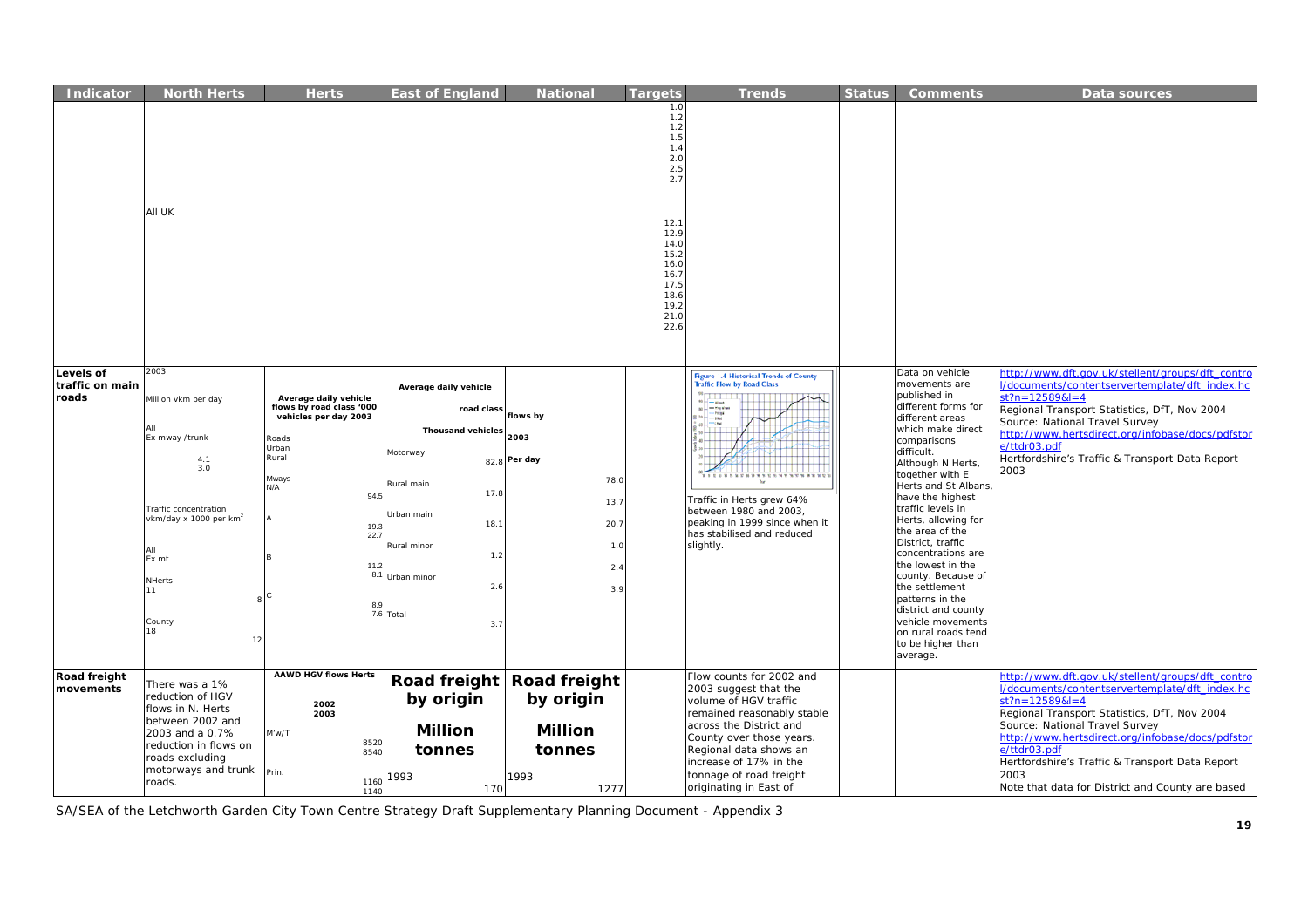| Indicator | <b>North Herts</b> | <b>Herts</b>                 | <b>East of England</b> | <b>National</b> | <b>Targets</b> | <b>Trends</b>                                                                                                  | <b>Status</b> | <b>Comments</b> | Data sources                                                                                                            |
|-----------|--------------------|------------------------------|------------------------|-----------------|----------------|----------------------------------------------------------------------------------------------------------------|---------------|-----------------|-------------------------------------------------------------------------------------------------------------------------|
|           |                    | 350<br>360                   | 1994<br>169            | 1994<br>1346    |                | England between 1993 and<br>2003 compared with a 4%<br>rise for England as a whole.<br>In 2003 63% of the road |               |                 | on average daily flows, whereas Regional and<br>National data are based on estimates of annual<br>total freight lifted. |
|           |                    | 200<br>215                   | 1995<br>177            | 1995<br>1352    |                | freight tonnage originating in<br>EoE was transported within<br>the Region, with the                           |               |                 |                                                                                                                         |
|           |                    | HGV MVKm/d Herts             | 1996<br>168            | 1996<br>1369    |                | majority of the remainder<br>going to London, SE and E.<br>Midlands.                                           |               |                 |                                                                                                                         |
|           |                    | 2002<br>2003                 | 1997<br>186            | 1997<br>1380    |                |                                                                                                                |               |                 |                                                                                                                         |
|           |                    | M'w/T<br>$\frac{1.38}{1.38}$ | 1998<br>182            | 1998<br>1379    |                |                                                                                                                |               |                 |                                                                                                                         |
|           |                    | Prin.<br>$0.72$<br>$0.69$    | 1999<br>181            | 1999<br>1323    |                |                                                                                                                |               |                 |                                                                                                                         |
|           |                    | <b>B</b><br>$0.10$<br>$0.10$ | 2000<br>179            | 2000<br>1347    |                |                                                                                                                |               |                 |                                                                                                                         |
|           |                    | $0.16$<br>$0.18$             | 2001<br>186            | 2001<br>1345    |                |                                                                                                                |               |                 |                                                                                                                         |
|           |                    |                              | 2002<br>187            | 2002<br>1390    |                |                                                                                                                |               |                 |                                                                                                                         |
|           |                    |                              | 2003<br>198            | 2003<br>1404    |                |                                                                                                                |               |                 |                                                                                                                         |
|           |                    |                              |                        |                 |                |                                                                                                                |               |                 |                                                                                                                         |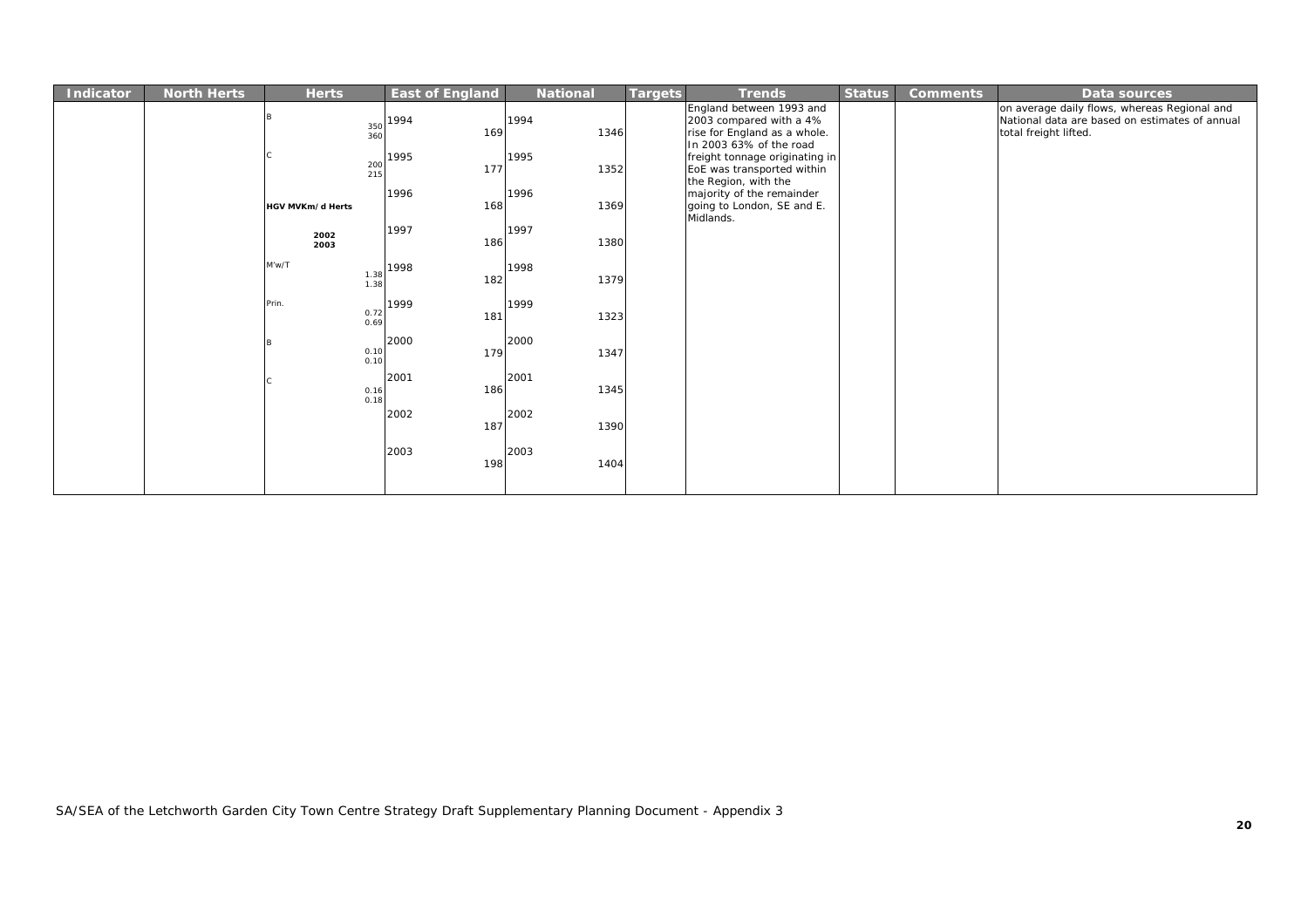#### **Environmental Protection**

| Indicator                           | <b>North Herts</b>                                                                              | <b>Herts</b>                                                                                                                                                                                                                                                                                                                                                                                            | <b>East of</b><br><b>England</b>                                                                                                                                                                                                                                                                                                                                                               | <b>National</b>                                                                                                                                                                                                                                                                                                                                      | <b>Targe</b><br>ts. | <b>Trends</b>                                                                                                                                                                                                                                                                                                                                                           | Statu<br>s | <b>Comments</b> | Data sources                                                                                                                                                                                                                                                                                             |
|-------------------------------------|-------------------------------------------------------------------------------------------------|---------------------------------------------------------------------------------------------------------------------------------------------------------------------------------------------------------------------------------------------------------------------------------------------------------------------------------------------------------------------------------------------------------|------------------------------------------------------------------------------------------------------------------------------------------------------------------------------------------------------------------------------------------------------------------------------------------------------------------------------------------------------------------------------------------------|------------------------------------------------------------------------------------------------------------------------------------------------------------------------------------------------------------------------------------------------------------------------------------------------------------------------------------------------------|---------------------|-------------------------------------------------------------------------------------------------------------------------------------------------------------------------------------------------------------------------------------------------------------------------------------------------------------------------------------------------------------------------|------------|-----------------|----------------------------------------------------------------------------------------------------------------------------------------------------------------------------------------------------------------------------------------------------------------------------------------------------------|
|                                     | 3(a) Protect and enhance biodiversity                                                           |                                                                                                                                                                                                                                                                                                                                                                                                         |                                                                                                                                                                                                                                                                                                                                                                                                |                                                                                                                                                                                                                                                                                                                                                      |                     |                                                                                                                                                                                                                                                                                                                                                                         |            |                 |                                                                                                                                                                                                                                                                                                          |
| Populati<br>ons of<br>wild<br>birds | Available data Skylark<br>do not allow<br>consistent<br>estimates of<br>bird<br>District level. | (representing<br>farmland)<br>showed a<br>13% increase<br>populations at in numbers in the period<br><b>Herts</b><br>between<br>1999-2000.<br>Nationally<br>there was a<br>20% decline<br>over the<br>period 1994-<br>2003, with a<br>similar<br>decline in the<br>Eastern<br>Region.<br>Song Thrush<br>(representing<br>woodlands<br>and mixed<br>farmland)<br>showed an<br>18% increase<br>1999-2000. | Regionally the Nationally the<br>indicator for<br>farmland<br>birds declined<br>by 10% over<br>1994 to 2003.<br>Of the 19<br>species<br>recorded 12<br>showed<br>population<br>declines<br>whilst 4<br>species<br>showed<br>increases<br>Regionally the Nationally the<br>indicator for<br>woodland<br>birds<br>increased by<br>3% over the<br>period 1994<br>to 2003. Of<br>the 26<br>species | indicator for<br>farmland<br>birds declined<br>by 5% over<br>the period<br>1994 to 2003.<br>Of the 19<br>species<br>recorded 7<br>showed<br>population<br>declines<br>whilst 8<br>species<br>showed<br>increases.<br>indicator for<br>woodland<br>birds declined<br>by 4% over<br>the period<br>1994 to 2003.<br>Of the 33<br>species<br>recorded 11 |                     | Chart 4.32 - Farmland species: 1994 -<br>2003<br>$\widehat{\mathsf{g}}$ 120<br>110<br>England<br>은 100 -<br>$90\,$ :<br><b>Fast of Fogia</b><br>80<br>1994<br>1998<br>2000<br>1996<br>Chart 4.34 - Woodland species: 1994 -<br>2003<br>$\widehat{\underline{\mathsf{g}}}$ 120<br>110<br>East of England<br>100<br>England<br>90<br>2000<br>2002<br>1994<br>1006<br>1008 |            |                 | http://www.defra.gov.uk/environment/statistics/<br>wildlife/research/download/wdbrds200503.pdf<br>Source: Wild bird indicators for the English<br>regions: 1994 - 2003 (Defra, March 2005)<br>http://www.hertsdirect.org/infobase/docs/pdfsto<br>re/gol4.pdf<br>Quality of Life Report 2004, (HEF, 2005) |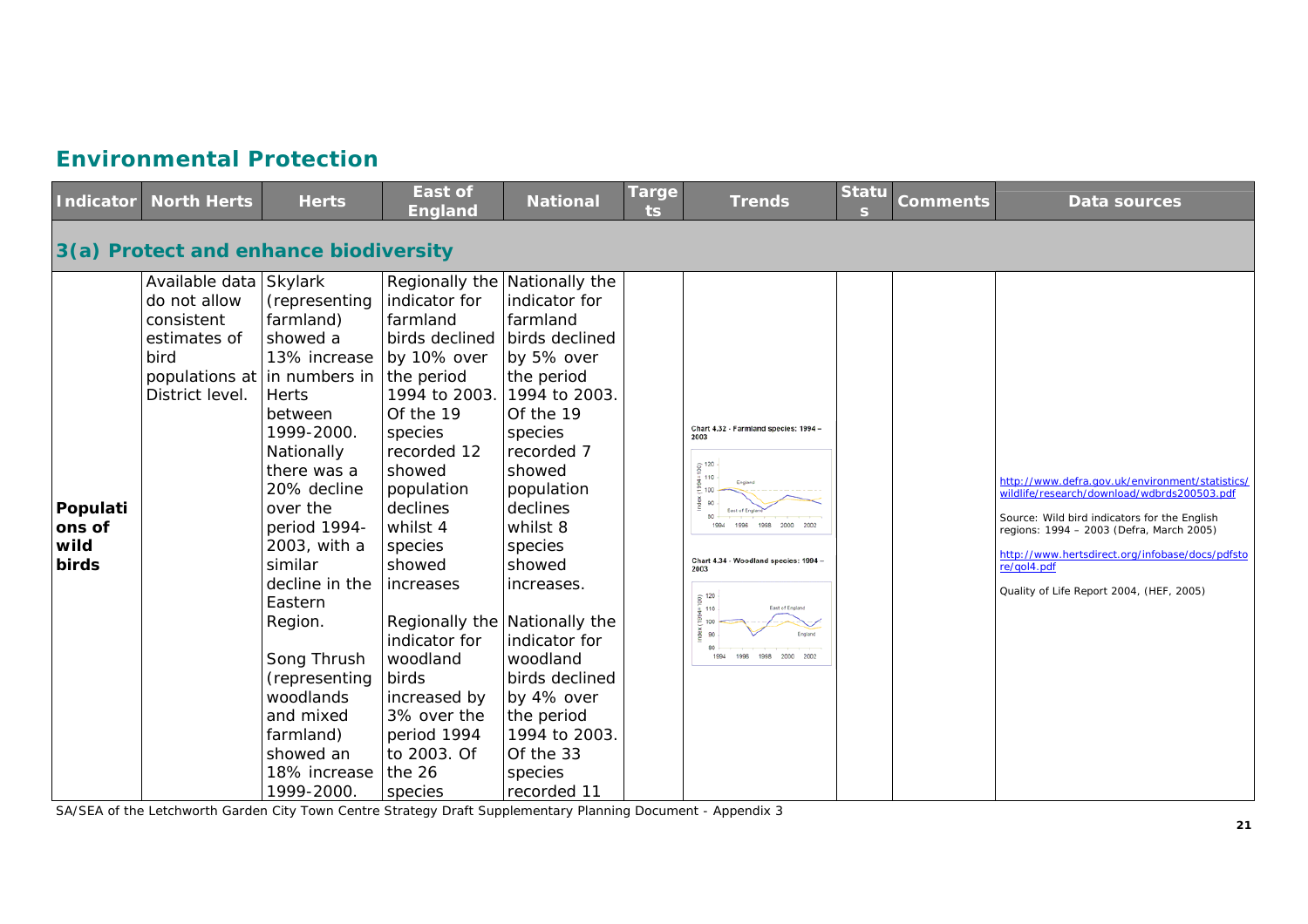| <b>Indicator</b>                                                          | <b>North Herts</b>                                                                                                                                                                                                                                                                                                                                                                                                                          | <b>Herts</b>                                                                                                                                                                                                                                                                                  | <b>East of</b><br><b>England</b>              | <b>National</b>                                          | Targe<br>ts | <b>Trends</b> | <b>Statu</b><br>$\mathbf{s}$ | <b>Comments</b>                                                                                                                                                                                                                                                                                                                     | <b>Data sources</b>                                                                                                  |
|---------------------------------------------------------------------------|---------------------------------------------------------------------------------------------------------------------------------------------------------------------------------------------------------------------------------------------------------------------------------------------------------------------------------------------------------------------------------------------------------------------------------------------|-----------------------------------------------------------------------------------------------------------------------------------------------------------------------------------------------------------------------------------------------------------------------------------------------|-----------------------------------------------|----------------------------------------------------------|-------------|---------------|------------------------------|-------------------------------------------------------------------------------------------------------------------------------------------------------------------------------------------------------------------------------------------------------------------------------------------------------------------------------------|----------------------------------------------------------------------------------------------------------------------|
|                                                                           |                                                                                                                                                                                                                                                                                                                                                                                                                                             | Regionally the recorded 7<br>species<br>declined by<br>19% 1994-<br>2003 despite                                                                                                                                                                                                              | showed<br>population<br>declines<br>whilst 13 | showed<br>population<br>declines<br>whilst 15<br>species |             |               |                              |                                                                                                                                                                                                                                                                                                                                     |                                                                                                                      |
|                                                                           |                                                                                                                                                                                                                                                                                                                                                                                                                                             | an increase of species<br>15%                                                                                                                                                                                                                                                                 | showed                                        | showed<br>increases.                                     |             |               |                              |                                                                                                                                                                                                                                                                                                                                     |                                                                                                                      |
|                                                                           |                                                                                                                                                                                                                                                                                                                                                                                                                                             | nationally<br>over the<br>same period.                                                                                                                                                                                                                                                        | increases.                                    |                                                          |             |               |                              |                                                                                                                                                                                                                                                                                                                                     |                                                                                                                      |
| <b>Number</b><br>and<br>extent of<br>designat<br>ed and<br>other<br>sites | <b>Identified County</b><br>Wildlife Sites, of all<br>categories, account<br>for about 6.5% of the<br>District and, within<br>this, those areas with<br>some form of<br>statutory nature<br>conservation<br>protection, excepting<br>AONB, occupy only<br>652.6 Ha or 1.7%.<br>Area hectares<br>Total<br>Cty WS<br>Woodland<br>2295.7<br>1286.3<br>Grassland<br>4559.5<br>602.9<br>Tall Herb & Scrub<br>195.3<br>192.3<br>Wetlands<br>47.36 | In 2002 it<br>was<br>estimated<br>that 11% of<br><b>Herts</b><br>represented<br>important<br>wildlife<br>habitats.<br>Designated<br>and other<br>sites in Herts:<br>No<br>Area(ha)<br>Ramsar<br>372<br>0.23<br><b>SAC</b><br>336<br>0.21<br>SSSI<br>43<br>2,211<br>1.4<br>1941 Wildlife Sites |                                               |                                                          |             |               |                              | Data for N.<br><b>Herts</b><br>shows<br>estimates<br>of the areas<br>of different<br>habitat<br>types<br>identified in<br>the District,<br>together<br>with the<br>area of<br>each<br>identified<br>as County<br>Wildlife<br>Sites.<br>The County<br>data shows<br>the areas of<br>various<br>designation<br>s together<br>with the | NHDC Biological Action Plan<br>(Draft Discussion Document)<br>The State of Biodiversity in<br>1992-2002 (HEF, 2003?) |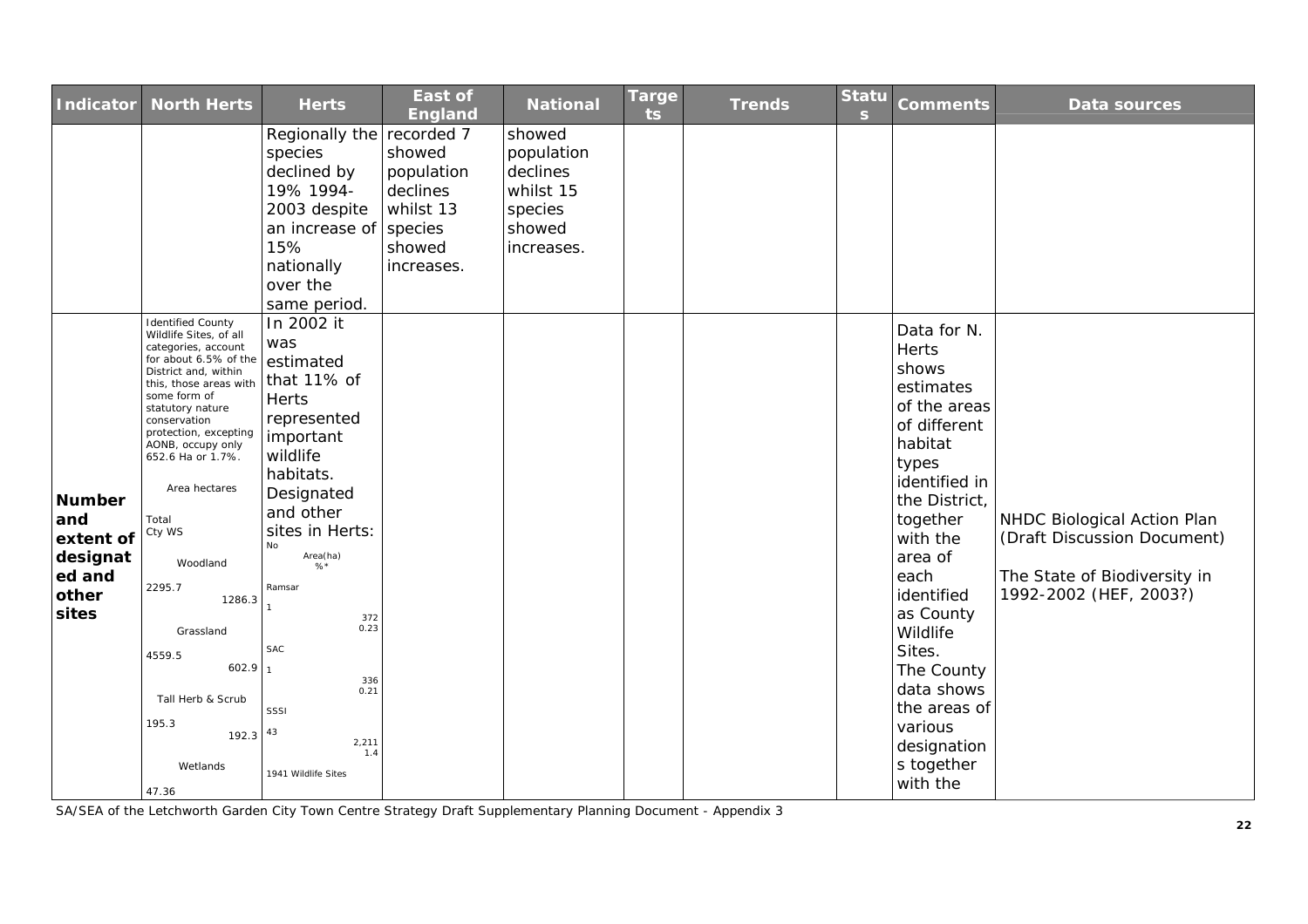| <b>Indicator</b>                     | <b>North Herts</b>                                                                                                     | <b>Herts</b>                                                                                                                                                                                                                                                                                                                                                       | East of<br><b>England</b> | <b>National</b>                                                                                                                                                                                                                                                                      | <b>Targe</b><br>ts | <b>Trends</b> | <b>Statu</b><br>$\mathbf{s}$ | <b>Comments</b>                                                                            | <b>Data sources</b>                                                                                                                                                                                                                                                                                                             |
|--------------------------------------|------------------------------------------------------------------------------------------------------------------------|--------------------------------------------------------------------------------------------------------------------------------------------------------------------------------------------------------------------------------------------------------------------------------------------------------------------------------------------------------------------|---------------------------|--------------------------------------------------------------------------------------------------------------------------------------------------------------------------------------------------------------------------------------------------------------------------------------|--------------------|---------------|------------------------------|--------------------------------------------------------------------------------------------|---------------------------------------------------------------------------------------------------------------------------------------------------------------------------------------------------------------------------------------------------------------------------------------------------------------------------------|
|                                      | 40.86<br>Cty WS-<br>County<br><b>Wildlife Sites</b><br>are termed<br>1941 Wildlife<br>Sites in the<br>County BAP.      | 17,215<br>10.67<br>National Nature Reserves<br>238<br>0.15<br>Local Nature Reserves<br>23<br>799<br>0.49<br><b>HMWT Nature Reserves</b><br>42<br>661<br>0.41<br>Woodland Trust Sites<br>460<br>0.29<br><b>Butterfly Conservation</b><br>1.5<br>0.001<br>* % of total<br>area of Herts.<br>Note that<br>some sites<br>are included<br>in more that<br>one category. |                           |                                                                                                                                                                                                                                                                                      |                    |               |                              | proportion<br>of the total<br>area of the<br>county<br>each<br>represents.                 |                                                                                                                                                                                                                                                                                                                                 |
| % of<br>SSSI <sub>s</sub> in<br>good | The SSSIs in<br>N Herts<br>extend to<br>approximately<br>300 ha. Only<br>condition $6\%$ by area<br>are assessed<br>as | Currently, of<br>the 1876 ha<br>of SSSIs in<br>Hertfordshire<br>(excluding<br>Ashridge),<br>68% are<br>regarded as                                                                                                                                                                                                                                                 |                           | Since 1999, the<br>number of SSSIs in<br>the UK has increased<br>by 2 per cent, from<br>6,625 to 6,782 in<br>2003.<br>The total area of land<br>designated as SSSIs<br>has risen from 2,263<br>thousand hectares in<br>1999 to 2,427<br>thousand hectares in<br>2003, an increase of |                    |               |                              | The<br>condition of<br>SSSIs in N<br>Herts is<br>very poor<br>compared<br>to county<br>and | http://www.english-<br>nature.org.uk/special/sssi/reportAction.cfm?Rep<br>ort=sdrt13&Category=C&Reference=1021<br>http://www.hertsdirect.org/infobase/docs/pdfsto<br>re/gol4.pdf<br>Source: Quality of Life Report 2004, (HEF, 2005)<br>http://www.sustainable-<br>development.gov.uk/sustainable/quality04/main<br>d/04s06.htm |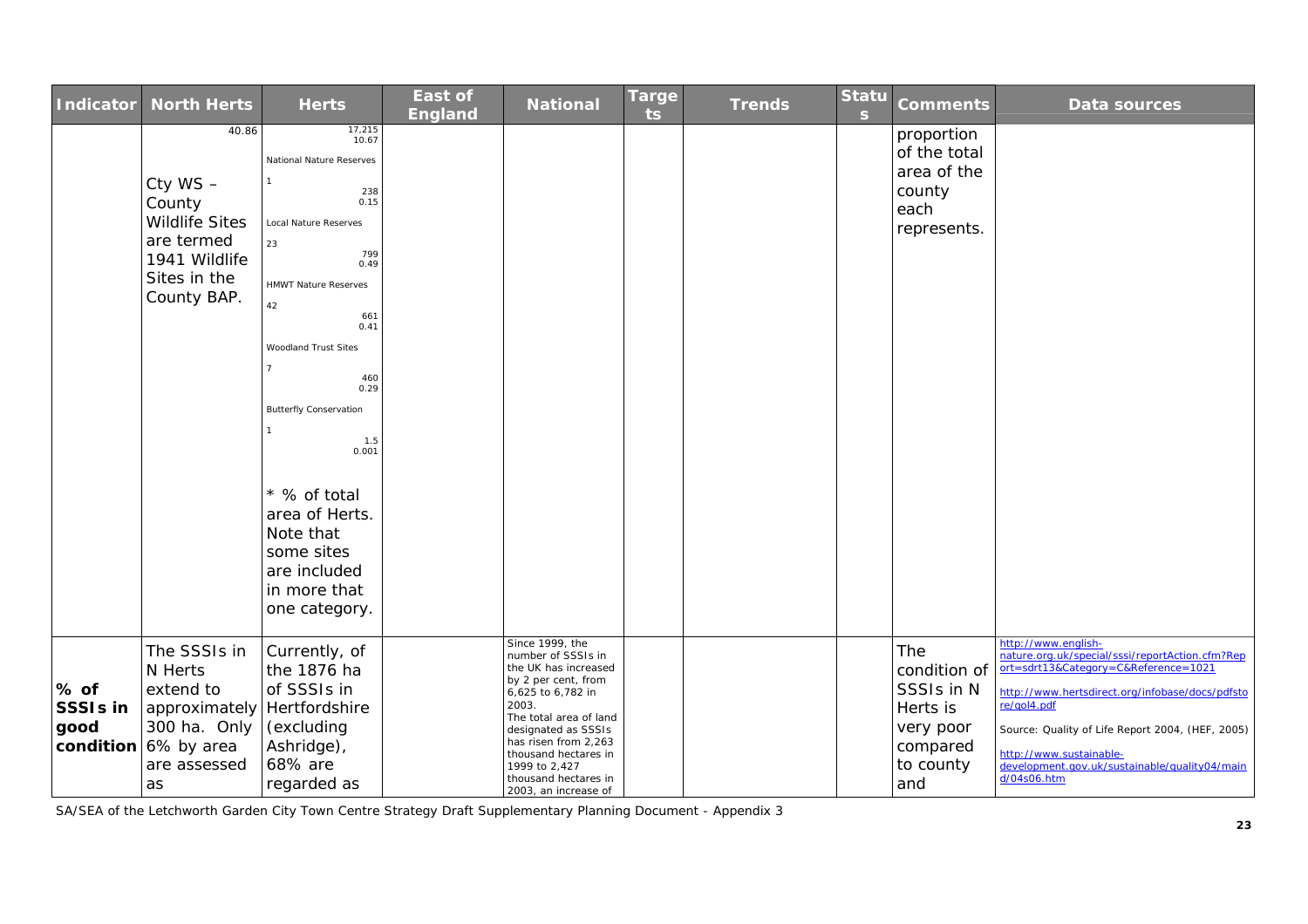| <b>Indicator</b>             | <b>North Herts</b>                                                                                                                                                                                             | <b>Herts</b>                                                                                                                                                          | <b>East of</b><br>England | <b>National</b>                                                                                                                                                                            | <b>Targe</b><br>ts | <b>Trends</b> | <b>Statu</b><br>$\mathbf{s}$ | <b>Comments</b>                                                                                                                                                                                                                                                                                                          | Data sources                                                                                                                                                                                              |
|------------------------------|----------------------------------------------------------------------------------------------------------------------------------------------------------------------------------------------------------------|-----------------------------------------------------------------------------------------------------------------------------------------------------------------------|---------------------------|--------------------------------------------------------------------------------------------------------------------------------------------------------------------------------------------|--------------------|---------------|------------------------------|--------------------------------------------------------------------------------------------------------------------------------------------------------------------------------------------------------------------------------------------------------------------------------------------------------------------------|-----------------------------------------------------------------------------------------------------------------------------------------------------------------------------------------------------------|
|                              | favourable/re<br>covering.<br>82% are<br>assessed as<br>unfavourable<br>declining and<br>12% are<br>unfavourable<br>with no<br>change.<br>(2005 based<br>on<br>assessment<br>over the<br>period 2001-<br>2004) | being in<br>favourable/re<br>covering<br>condition, the<br>remainder<br>being<br>generally<br>unfavourable.<br>No sites have<br>been partly or<br>wholly<br>destroyed |                           | 7 per cent.<br>Based on information<br>available as at March<br>2003, just over half<br>(57%) of English<br>SSSIs were assessed<br>as being in a<br>"favourable/recoverin<br>g" condition. |                    |               |                              | national<br>averages.<br><b>This</b><br>appears to<br>be primarily<br>due to the<br>lack of<br>satisfactory<br>manageme<br>nt of<br>several of<br>the larger<br>woodland<br>and<br>grassland<br>sites in the<br>District. At<br>the county<br>level, the<br>condition of<br>SSSI is<br>above the<br>national<br>average. | Source: Quality of life counts: 2004                                                                                                                                                                      |
| Impleme<br>ntation<br>of BAP | See local BAP                                                                                                                                                                                                  |                                                                                                                                                                       |                           |                                                                                                                                                                                            |                    |               |                              | No data at<br>present but<br>should<br>become<br>available in<br>future as a<br>result of<br>monitoring<br><b>BAP</b><br>objectives.                                                                                                                                                                                     | NHDC Biological Action Plan<br>(Draft Discussion Document)<br>Some additional information on<br>current workplan available from<br>Agenda for Biodiversity Cabinet<br>Meeting 25 <sup>th</sup> July 2005. |
|                              | Extent/p   See local BAP                                                                                                                                                                                       |                                                                                                                                                                       |                           |                                                                                                                                                                                            |                    |               |                              |                                                                                                                                                                                                                                                                                                                          | The NH BAP NHDC Biological Action Plan                                                                                                                                                                    |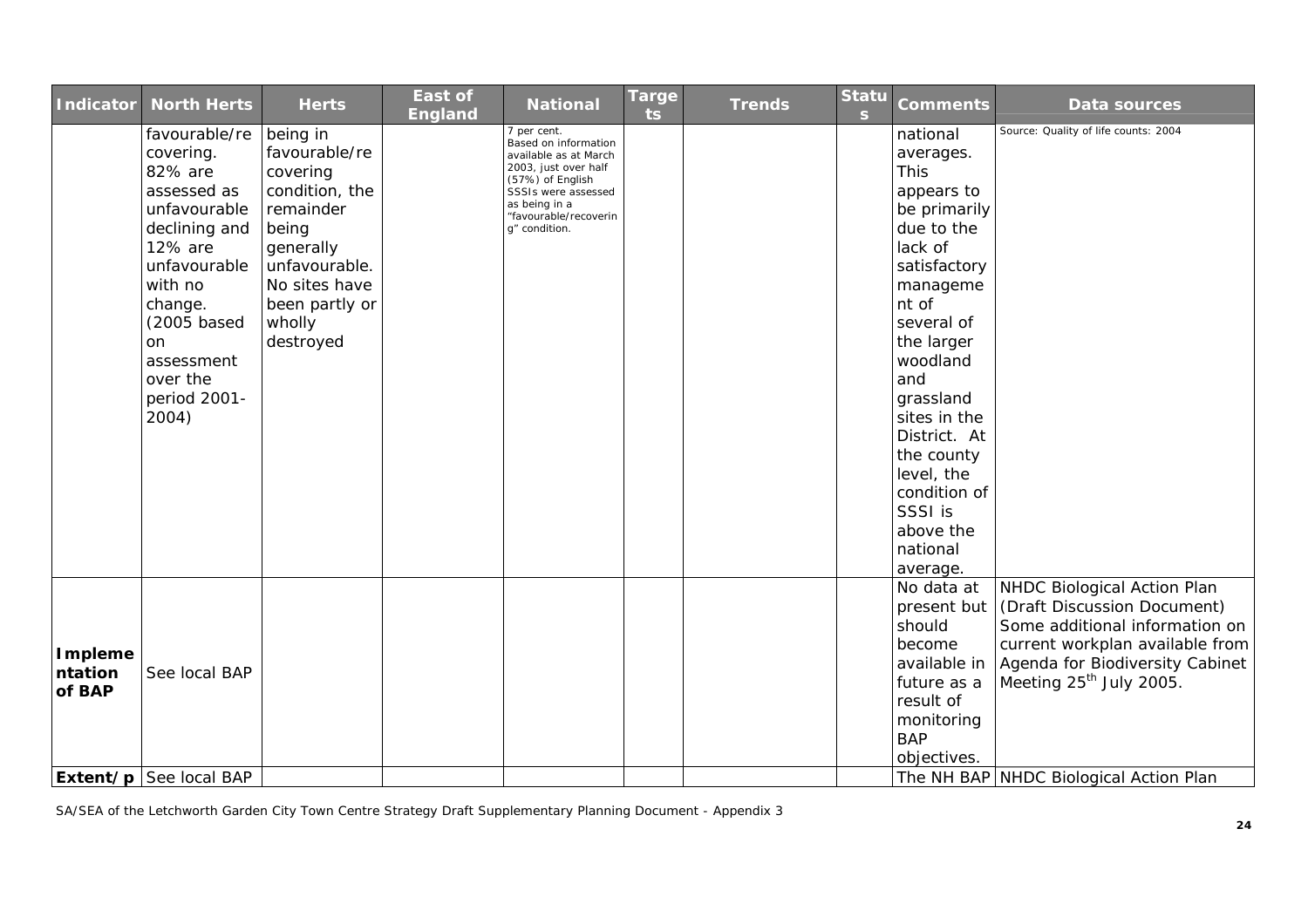| <b>Indicator</b>                                                     | <b>North Herts</b>                                                                                                                                                                                                                                      | <b>Herts</b>                                                                    | East of<br><b>England</b>                                                            | <b>National</b>                                                                                      | <b>Targe</b><br>ts | <b>Trends</b> | <b>Statu</b><br>$\mathbf{s}$ | <b>Comments</b>                                                                                                                                                                                                                                                                                                                                   | Data sources                                                                                                                            |
|----------------------------------------------------------------------|---------------------------------------------------------------------------------------------------------------------------------------------------------------------------------------------------------------------------------------------------------|---------------------------------------------------------------------------------|--------------------------------------------------------------------------------------|------------------------------------------------------------------------------------------------------|--------------------|---------------|------------------------------|---------------------------------------------------------------------------------------------------------------------------------------------------------------------------------------------------------------------------------------------------------------------------------------------------------------------------------------------------|-----------------------------------------------------------------------------------------------------------------------------------------|
| opulatio<br>ns of<br>importan<br>t BAP<br>habitats<br>and<br>species |                                                                                                                                                                                                                                                         |                                                                                 |                                                                                      |                                                                                                      |                    |               |                              | provides<br>extensive<br>estimates<br>of habitats<br>present in<br>the District,<br>together<br>with counts<br>of species<br>of UK<br>priority and<br>conservatio<br>n concern<br>(noting the<br>lack of<br>sufficient<br>data to fully<br>evaluate<br>these). It is<br>impractical<br>to<br>summarise<br>these data<br>as a single<br>indicator. | (Draft Discussion Document)                                                                                                             |
|                                                                      |                                                                                                                                                                                                                                                         | 3(b) Protect and enhance landscapes                                             |                                                                                      |                                                                                                      |                    |               |                              |                                                                                                                                                                                                                                                                                                                                                   |                                                                                                                                         |
| Area of<br>ancient<br>semi-<br>natural<br>woodlan<br>d<br>(ASNW)     | The total area of<br>woodland in NH is<br>2296 Ha representing<br>approx. 6% of total<br>area of the District.<br>Of which 1226 Ha<br>covering 3.3% of the<br>District is ASNW.<br>Most extant larger<br>ancient semi-natural<br>woods of the district, | Total of<br>12,612 Ha of<br>woodland<br>representing<br>7.7% of<br>county area. | Total of<br>115,256 Ha<br>of woodland<br>representing<br>6 % of<br>Regional<br>area. | Approximatel<br>y 7% of<br>England is<br>covered by<br>woodland of<br>which about<br>40% is<br>ASNW. |                    |               |                              |                                                                                                                                                                                                                                                                                                                                                   | NHDC Biological Action Plan<br>(Draft Discussion Document)<br>http://www.defra.gov.uk/erdp/<br>docs/eastchapter/east12/wildlif<br>e.htm |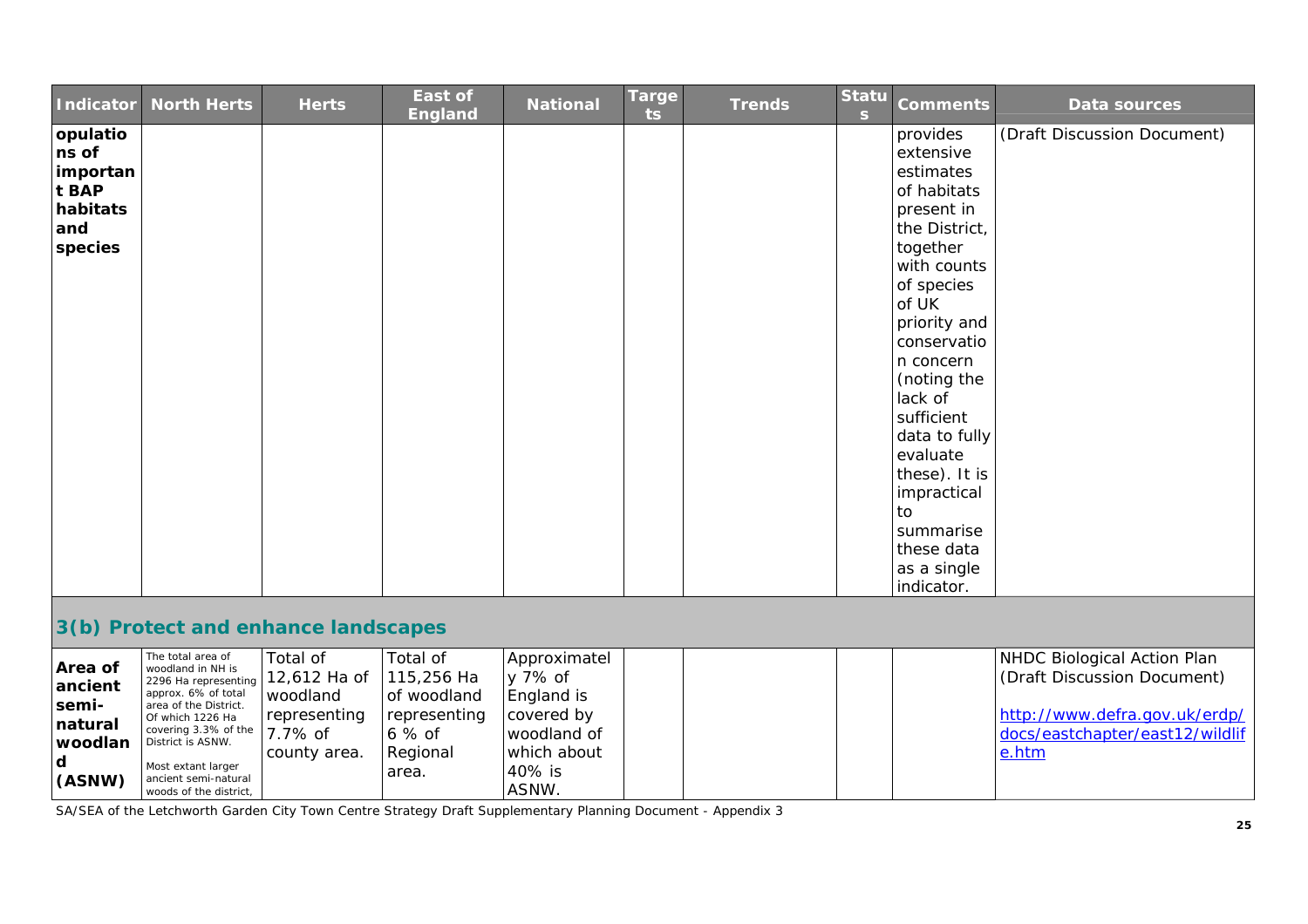| <b>Indicator</b>                                                         | <b>North Herts</b>                                                                                                                              | <b>Herts</b>                                                                                                                                                   | <b>East of</b><br><b>England</b>                                              | <b>National</b>                                                                          | Targe<br>ts. | <b>Trends</b>                                                                                                                                                                                                                                                                                  | <b>Statu</b><br>$\mathbf{s}$ | <b>Comments</b>                                                                                                                                                             | Data sources                                                                                                                       |
|--------------------------------------------------------------------------|-------------------------------------------------------------------------------------------------------------------------------------------------|----------------------------------------------------------------------------------------------------------------------------------------------------------------|-------------------------------------------------------------------------------|------------------------------------------------------------------------------------------|--------------|------------------------------------------------------------------------------------------------------------------------------------------------------------------------------------------------------------------------------------------------------------------------------------------------|------------------------------|-----------------------------------------------------------------------------------------------------------------------------------------------------------------------------|------------------------------------------------------------------------------------------------------------------------------------|
|                                                                          | covering some 634<br>Ha or 1.6% are<br>designated as County<br><b>Wildlife Sites</b>                                                            |                                                                                                                                                                |                                                                               |                                                                                          |              |                                                                                                                                                                                                                                                                                                |                              |                                                                                                                                                                             |                                                                                                                                    |
| % of land<br>designated<br>for particular<br>quality or<br>amenity value | Under<br>investigation                                                                                                                          |                                                                                                                                                                |                                                                               |                                                                                          |              |                                                                                                                                                                                                                                                                                                |                              |                                                                                                                                                                             |                                                                                                                                    |
|                                                                          |                                                                                                                                                 |                                                                                                                                                                |                                                                               |                                                                                          |              | 3(c) Conserve and, where appropriate, enhance the historic environment                                                                                                                                                                                                                         |                              |                                                                                                                                                                             |                                                                                                                                    |
| <b>Number</b><br>and<br>extent of<br>conserva<br>tion<br>areas           | 41<br>conservation<br>areas with a<br>total area of<br>1198.19<br>hectares.<br>(June 2005)                                                      |                                                                                                                                                                | There is no valid basis for comparative data.                                 |                                                                                          |              |                                                                                                                                                                                                                                                                                                |                              |                                                                                                                                                                             | Source: NHDC                                                                                                                       |
| Grade I<br>and $II*$<br>buildings<br>at risk                             | There are<br>currently 3<br>buildings in N<br>Herts on the<br>at risk<br>register. One<br>of these is<br>Grade I and<br>two are Grade<br>$  ^*$ | There are<br>currently 8<br>buildings in<br>Herts on the<br>at risk<br>register. One<br>of these is<br>Grade I and 7<br>are Grade II*<br>(includes N<br>Herts) | There are<br>currently 124<br>buildings in<br>EoE on the at<br>risk register. | Nationally<br>$3.6\%$ of<br>Grade I and<br>$II^*$ were<br>considered at<br>risk in 2003. |              | Nationally the<br>proportion of<br>Grade I and II*<br>considered at risk<br>dropped from<br>3.8% in 1999 to<br>3.6% in 2003.<br>Over this period<br>the number at<br>risk in the EoE<br>increased slightly<br>but the Region<br>still has the<br>lowest proportion<br>of buildings at<br>risk. |                              | The EoE<br>has the<br>lowest<br>percentage<br>$(2%)$ of<br>buildings at<br>risk of any<br>English<br>region and<br>only 3<br>buildings<br>are at risk<br>within N<br>Herts. | http://www.english-<br>heritage.org.uk/server/show/na<br>V.1424<br>Source: English Heritage -<br><b>Buildings at Risk Register</b> |
| <b>Number</b><br>of<br>ancient                                           | Currently 1<br>ancient<br>monument at                                                                                                           | The only<br>ancient<br>monument                                                                                                                                | Currently 38<br>ancient<br>monuments                                          |                                                                                          |              |                                                                                                                                                                                                                                                                                                |                              |                                                                                                                                                                             | http://www.english-<br>heritage.org.uk/server/show/na<br>V.1424                                                                    |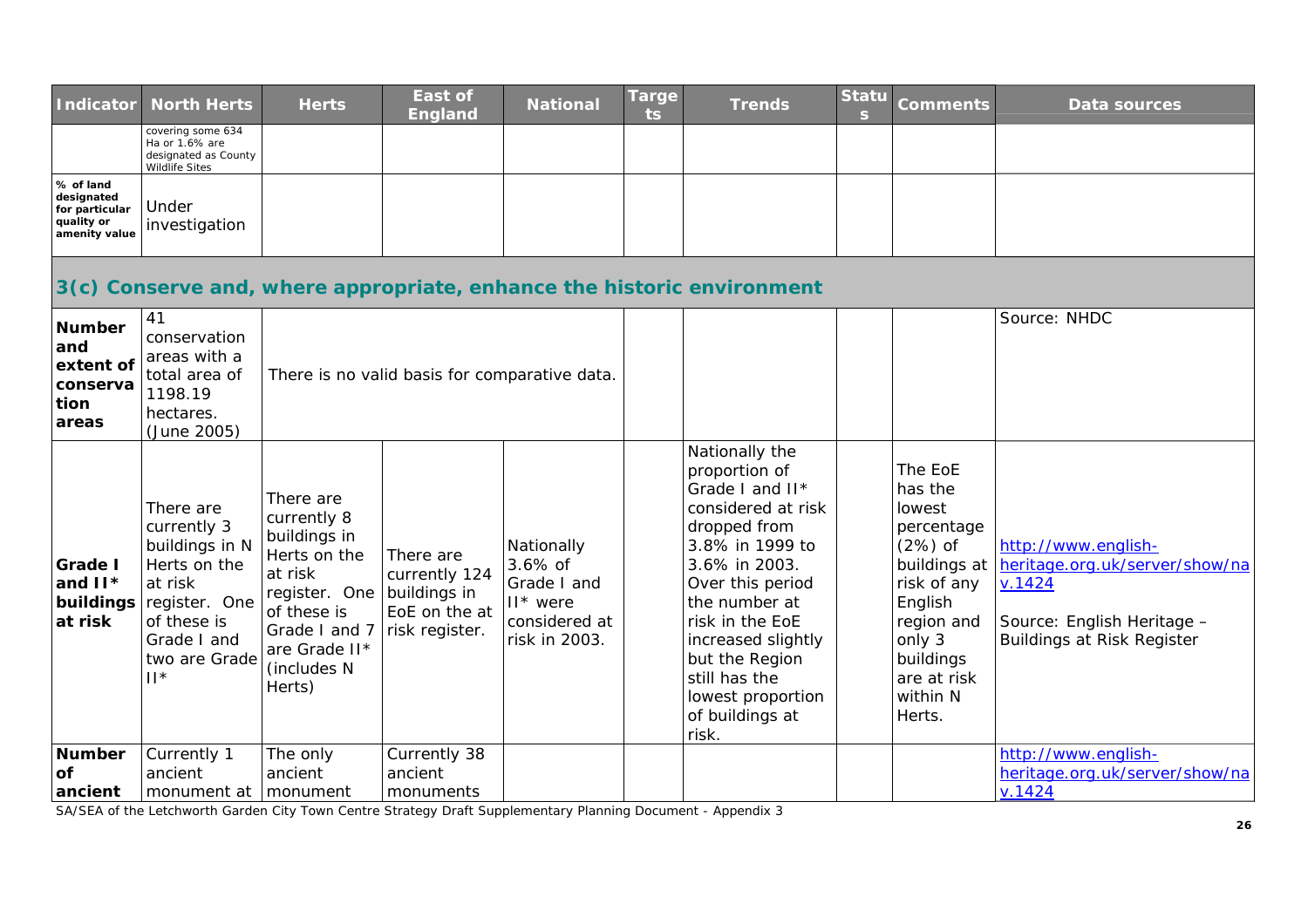| <b>Indicator</b>                               | <b>North Herts</b>                                                                                                                                                                                                                       | <b>Herts</b>                                                                                                                                                       | <b>East of</b><br><b>England</b>                                                                                                                                                                                   | <b>National</b>                                                                                                                 | <b>Targe</b><br>ts. | <b>Trends</b> | <b>Statu</b><br>$\mathbf{s}$ | <b>Comments</b> | Data sources                                                                                                       |
|------------------------------------------------|------------------------------------------------------------------------------------------------------------------------------------------------------------------------------------------------------------------------------------------|--------------------------------------------------------------------------------------------------------------------------------------------------------------------|--------------------------------------------------------------------------------------------------------------------------------------------------------------------------------------------------------------------|---------------------------------------------------------------------------------------------------------------------------------|---------------------|---------------|------------------------------|-----------------|--------------------------------------------------------------------------------------------------------------------|
| monume<br>nts<br>destroye<br>d or at<br>risk   | risk in N<br>Herts. This is<br>included in<br>the building<br>at risk<br>register.                                                                                                                                                       | currently at<br>risk in Herts<br>is the one in<br>N Herts.                                                                                                         | at risk in EoE.                                                                                                                                                                                                    |                                                                                                                                 |                     |               |                              |                 | Source: English Heritage -<br><b>Buildings at Risk Register</b>                                                    |
|                                                |                                                                                                                                                                                                                                          | 3(d) Reduce pollution from any source                                                                                                                              |                                                                                                                                                                                                                    |                                                                                                                                 |                     |               |                              |                 |                                                                                                                    |
| <b>Rivers in</b><br>good or<br>fair<br>quality | EA monitors<br>the various<br>rivers and<br>streams in<br>the District $-$<br>for which<br>detailed data<br>are available,<br>but not<br>collated as<br>indices of<br>quality at a<br>district level.<br>Under further<br>investigation. | For period<br>2001-03<br>approximately 2000<br>62% of<br>county rivers<br>were<br>classified as<br>good and<br>95% as good<br>or fair by<br>chemical<br>standards. | Year<br>Good<br>Good/Fair<br>Biological<br>1990<br>45<br>92<br>1995<br>65<br>98<br>81<br>99<br>Chemical<br>1990<br>21<br>82<br>1995<br>40<br>87<br>1997<br>26<br>80<br>1998<br>24<br>80<br>1999<br>$\frac{28}{84}$ | In 2002, 94 per cent<br>of English rivers were<br>of good or fair<br>chemical quality,<br>compared with 89<br>per cent in 1998. |                     |               |                              |                 | http://www.hertsdirect.org/infobase/docs/pdfsto<br>re/gol4.pdf<br>Source: Quality of Life Report 2004, (HEF, 2005) |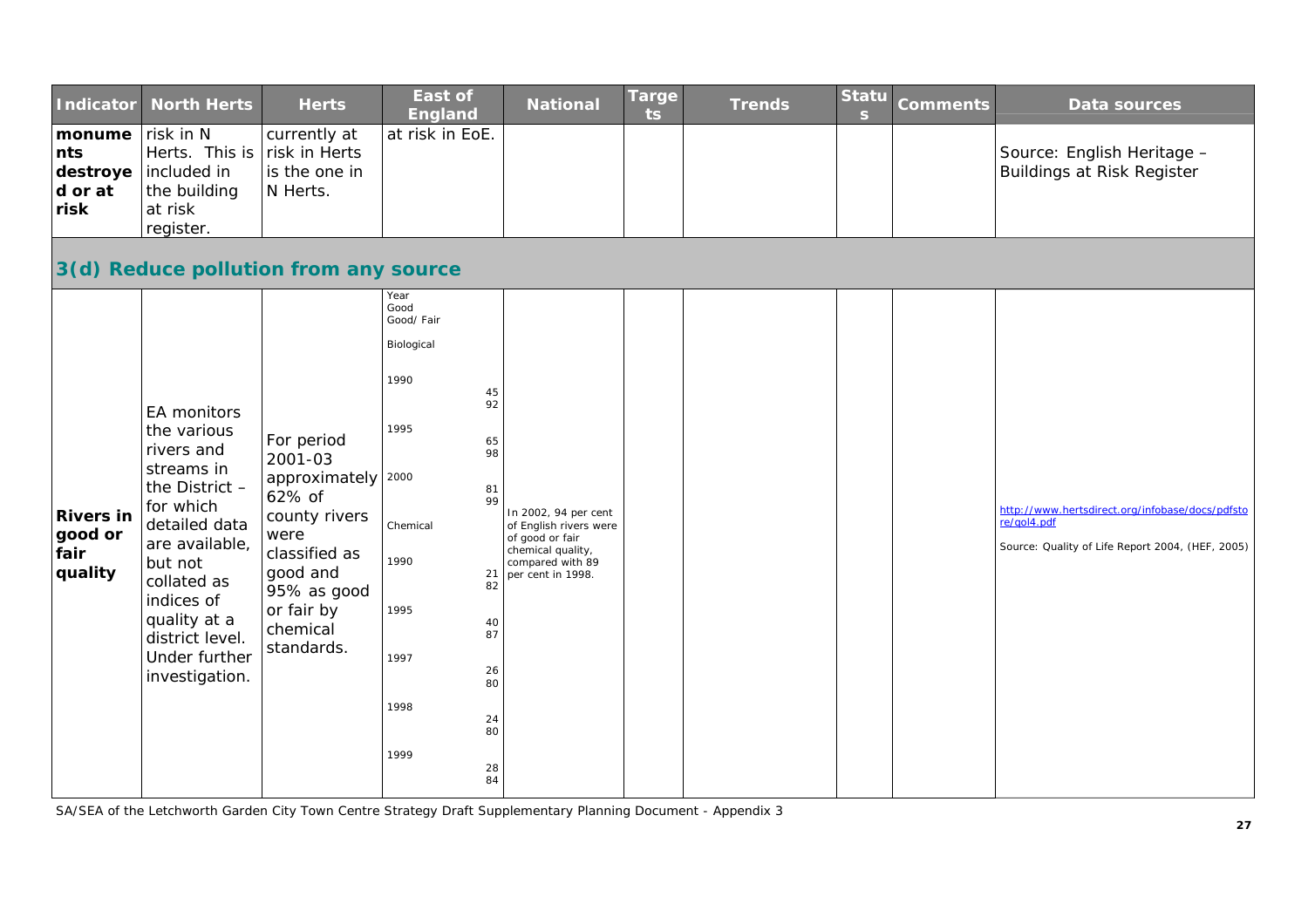| <b>Indicator</b>                                                                                             | <b>North Herts</b>                                                                                                                                                                                                                                              | <b>Herts</b>                                                                          | <b>East of</b><br><b>England</b> | <b>National</b> | <b>Targe</b><br>ts. | <b>Trends</b>                                                                                                                                                                   | S. | Statu Comments                                                                                                                                                                            | Data sources                                                             |
|--------------------------------------------------------------------------------------------------------------|-----------------------------------------------------------------------------------------------------------------------------------------------------------------------------------------------------------------------------------------------------------------|---------------------------------------------------------------------------------------|----------------------------------|-----------------|---------------------|---------------------------------------------------------------------------------------------------------------------------------------------------------------------------------|----|-------------------------------------------------------------------------------------------------------------------------------------------------------------------------------------------|--------------------------------------------------------------------------|
| Air<br>quality -<br>number<br>of days<br>per year<br>any<br>paramet<br>er<br>exceeds<br>its<br><b>Nation</b> | There are no<br>monitoring<br>sites in N<br><b>Herts</b><br>conforming to<br>the standards Rural<br>required for<br>this indicator.<br>However, the<br>monitoring<br>within district<br>suggests<br>conditions<br>Standard similar to the<br>county<br>figures. | No. of exceedences<br>2003<br>54<br>Urban backgrnd<br>46.5<br>Urban roadside<br>25.25 | 2000<br>46<br>93                 |                 |                     | No clear trends<br>can be identified<br>from available<br>data. There are<br>significant<br>differences year<br>on year due<br>primarily to<br>differing weather<br>conditions. |    | <b>The</b><br>dominant<br>pollutant<br>causing<br>most<br>exceedence<br>s is ozone<br>which tends<br>not to be<br>localised<br>and is<br>highly<br>sensitive to<br>weather<br>conditions. | Herts. and Beds. Air Pollution Monitoring<br>Network Annual Report, 2003 |
| <b>Number</b><br>of Air<br>Quality<br>Manage<br>ment<br>Areas                                                | The Council has<br>completed the first<br>round of the air<br>quality review and<br>assessment process<br>did not declare any<br>Air Quality<br>Management<br>Areas.                                                                                            |                                                                                       |                                  |                 |                     |                                                                                                                                                                                 |    |                                                                                                                                                                                           | Herts. and Beds. Air Pollution Monitoring<br>Network Annual Report, 2003 |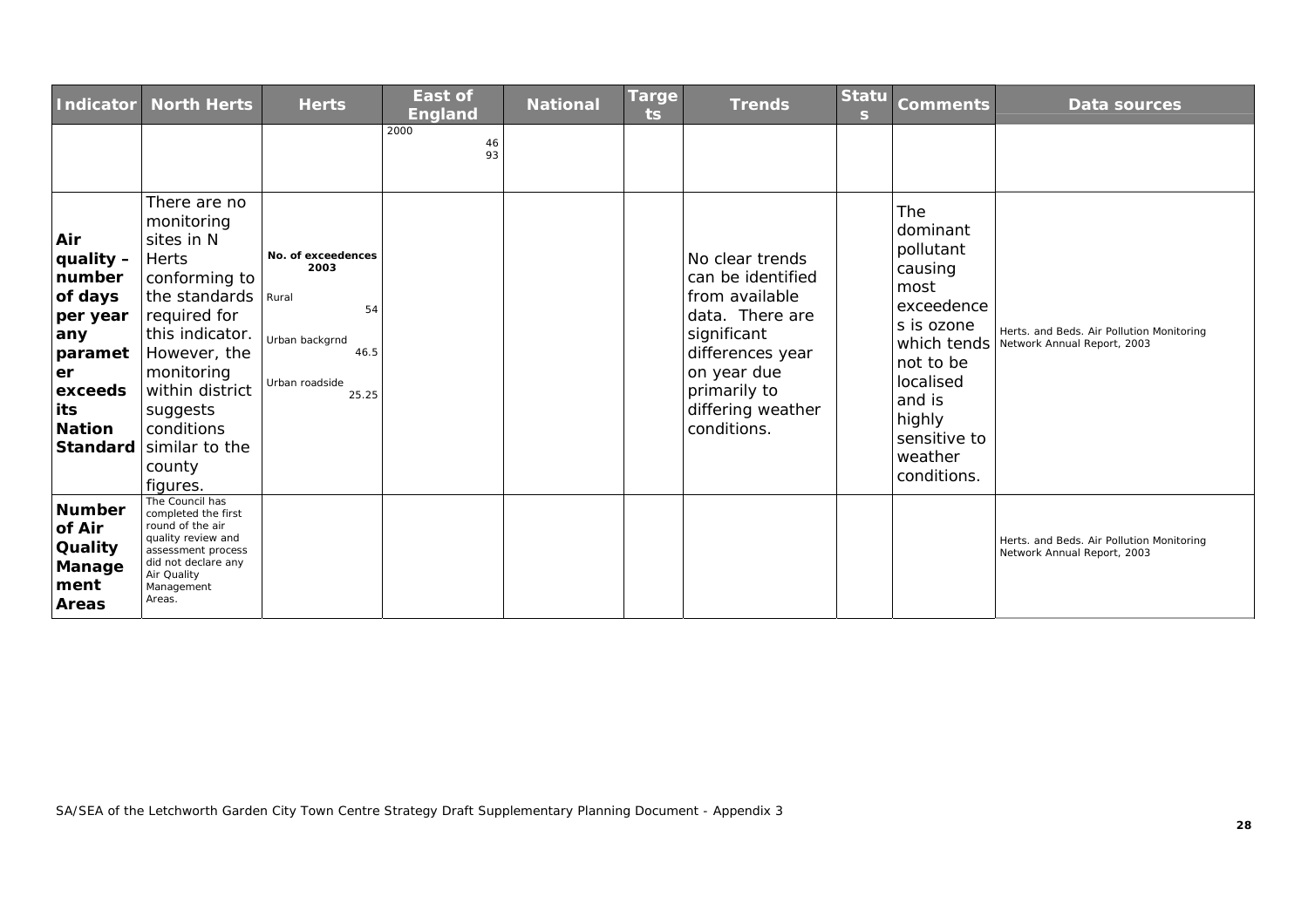## **Climate Change**

| <b>Indicator</b>                                                      | <b>North Herts</b>                      | <b>Herts</b>                                                   | <b>East of England</b>                            | <b>National</b>                                   | Targets | <b>Trends</b> | <b>Status</b> | <b>Comments</b>                                                                                                                                            | Data sources                                                                                                                          |
|-----------------------------------------------------------------------|-----------------------------------------|----------------------------------------------------------------|---------------------------------------------------|---------------------------------------------------|---------|---------------|---------------|------------------------------------------------------------------------------------------------------------------------------------------------------------|---------------------------------------------------------------------------------------------------------------------------------------|
|                                                                       |                                         | 4(a) Reduce greenhouse gas emissions                           |                                                   |                                                   |         |               |               |                                                                                                                                                            |                                                                                                                                       |
| Output of<br>greenhouse<br>gas and<br>particularly<br>CO <sub>2</sub> |                                         |                                                                | 11 million tonnes<br>carbon (2001)                | 114 million tonnes of<br>carbon (2001)            |         |               |               |                                                                                                                                                            | http://www.sustainable-<br>development.gov.uk/indicators/regional/index.ht<br>Regional quality of life counts: 2003<br>Source: NETCEN |
| CO <sub>2</sub> emissions<br>per capita (Kg<br>$\mathbf{C}$           |                                         |                                                                | 2,000 kg carbon per<br>capita per year.<br>(2001) | 2,300 kg carbon per<br>capita per year.<br>(2001) |         |               |               |                                                                                                                                                            | http://www.sustainable-<br>development.gov.uk/indicators/regional/index.ht<br>Regional quality of life counts: 2003<br>Source: NETCEN |
| Energy use per<br>household                                           | Under investigation                     |                                                                |                                                   |                                                   |         |               |               | It is difficult to<br>obtain data on<br>household energy<br>use because the<br>privatised utilities<br>treat these data as<br>commercially<br>confidential |                                                                                                                                       |
| % of energy<br>from<br>renewable<br>sources                           |                                         |                                                                | 0.45%<br>(600 GWh)                                | $<2\%$                                            |         |               |               |                                                                                                                                                            | http://www.sustainability-<br>east.com/assets/Renewables%20Report.pdf                                                                 |
| Road freight<br>movements                                             |                                         |                                                                |                                                   |                                                   |         |               |               | See Objective 2<br>(b)                                                                                                                                     |                                                                                                                                       |
|                                                                       |                                         | 4(b) Improve the District's ability to adapt to climate change |                                                   |                                                   |         |               |               |                                                                                                                                                            |                                                                                                                                       |
| Area at risk<br>from flooding                                         | Investigating mapping<br>at local level |                                                                |                                                   |                                                   |         |               |               | EA flood risk maps<br>indicate that only<br>land immediately<br>around rivers and<br>streams are at risk<br>in the District.                               |                                                                                                                                       |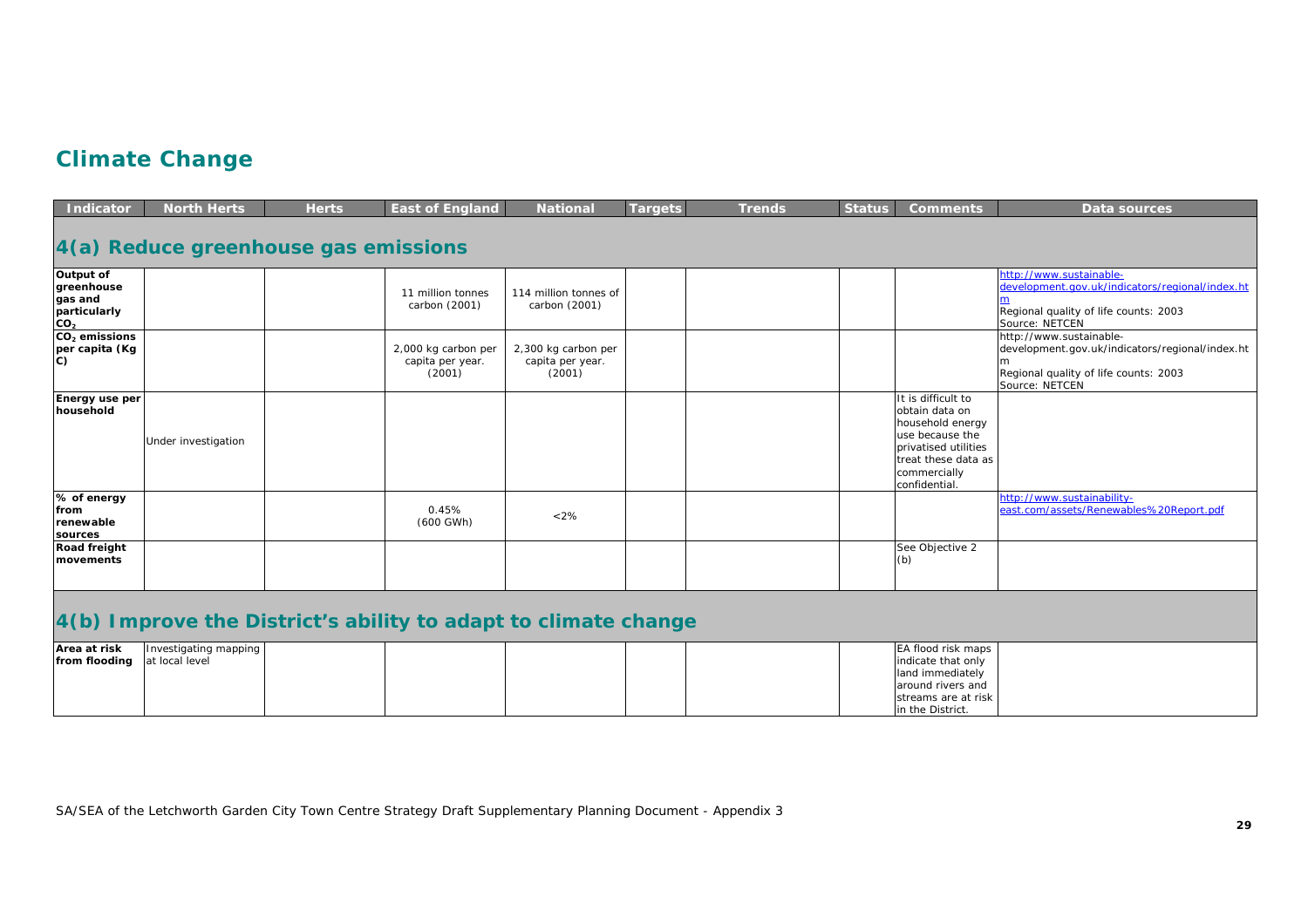## **A Just Society**

| <b>Indicator</b>                                                                                                   | <b>North Herts</b>                                                                                                                                                                               | <b>Herts</b> | <b>East of England</b>                                                                                                                                     | <b>National</b>              | <b>Targets</b>          | <b>Trends</b>                                                                                                                                                                                                                                                                                                                                                                                                                                                                                                                                                                                                                                                                                                                                                                                                | <b>Status</b> | <b>Comments</b> | <b>Data sources</b>                                                                     |
|--------------------------------------------------------------------------------------------------------------------|--------------------------------------------------------------------------------------------------------------------------------------------------------------------------------------------------|--------------|------------------------------------------------------------------------------------------------------------------------------------------------------------|------------------------------|-------------------------|--------------------------------------------------------------------------------------------------------------------------------------------------------------------------------------------------------------------------------------------------------------------------------------------------------------------------------------------------------------------------------------------------------------------------------------------------------------------------------------------------------------------------------------------------------------------------------------------------------------------------------------------------------------------------------------------------------------------------------------------------------------------------------------------------------------|---------------|-----------------|-----------------------------------------------------------------------------------------|
|                                                                                                                    | 5(a) Share benefits of prosperity fairly                                                                                                                                                         |              |                                                                                                                                                            |                              |                         |                                                                                                                                                                                                                                                                                                                                                                                                                                                                                                                                                                                                                                                                                                                                                                                                              |               |                 |                                                                                         |
| Index of<br>multiple<br>deprivation                                                                                | Percentage of SOAs by<br>quintiles of SOAs in<br>England (2004)<br>Most deprived<br>$< 20\%$<br>0.0<br>20%-40%<br>5.1<br>40%-60%<br>22.8<br>60%-80%<br>29.1<br>$>80\%$<br>43.0<br>Least deprived |              | Percentage of SOAs in<br>the most and least<br>deprived 20% of SOAs<br>in England<br>Most deprived<br>$< 20\%$<br>6.2<br>$>80\%$<br>30.5<br>Least deprived |                              |                         | Super Output Areas (SOA) are sub-ward areas, with<br>average populations of around 1500. There are 32,482 in<br>England and 79 in NHDC. Index of multiple<br>deprivation(IMD) is a measure of deprivation based on 7<br>different domains of deprivation. IMD data is usually<br>presented in rank order. Data indicate that NHDC has<br>much lower deprivation than national and regional<br>averages. No SOAs are in the most deprived quintile, and<br>43% of SOAs fall into the least deprived quintile. Although<br>data indicate that deprivation in not a significant issue in<br>the District as a whole, LDF policies should be monitored to<br>ensure that they do not have a negative impact on the<br>more deprived areas. The most deprived SOAs are<br>concentrated in Letchworth and Hitchin. |               |                 |                                                                                         |
| Percentage of<br>People<br><b>Claiming the</b><br>Jobseeker's<br>Allowance<br>Benefit for a<br><b>Year or More</b> |                                                                                                                                                                                                  |              | 1999<br>22.6<br>2000<br>20.2<br>2001<br>16.1                                                                                                               | 24.5<br>22.1<br>19.2<br>16.1 | No target<br>identified |                                                                                                                                                                                                                                                                                                                                                                                                                                                                                                                                                                                                                                                                                                                                                                                                              |               |                 | http://www.dtistats.net/sd/bci/bciregionseast.ht<br>Source: Labour Market Division, ONS |
|                                                                                                                    |                                                                                                                                                                                                  |              | 2002<br>12.4                                                                                                                                               | 15.2<br>15.7                 |                         |                                                                                                                                                                                                                                                                                                                                                                                                                                                                                                                                                                                                                                                                                                                                                                                                              |               |                 |                                                                                         |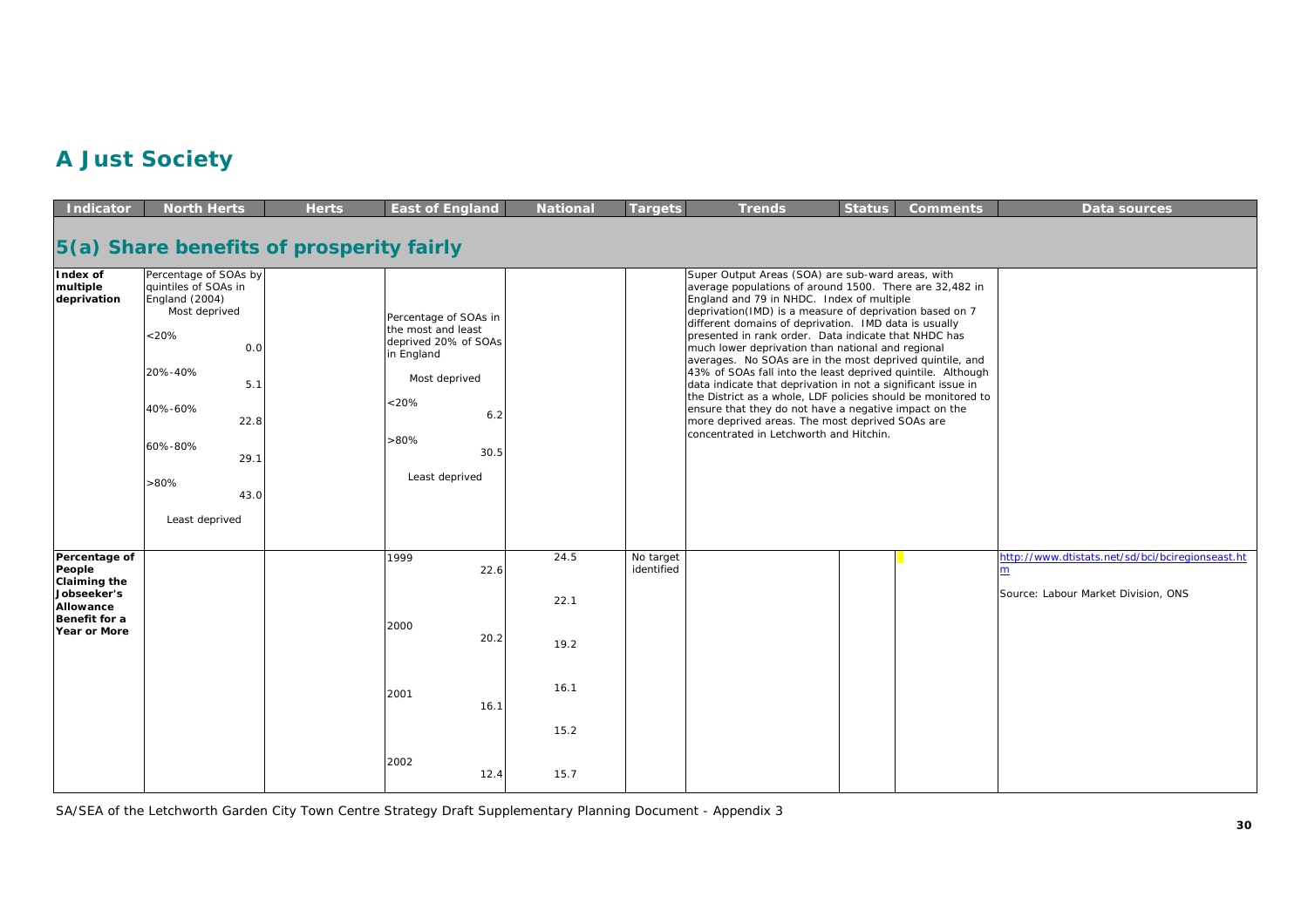| Indicator                                                                                           | <b>North Herts</b> | <b>Herts</b> | <b>East of England</b>                                                                                                                                                                                                                                                                        | <b>National</b> | Targets | <b>Trends</b> | <b>Status</b> | <b>Comments</b> | Data sources                                                                                                                              |
|-----------------------------------------------------------------------------------------------------|--------------------|--------------|-----------------------------------------------------------------------------------------------------------------------------------------------------------------------------------------------------------------------------------------------------------------------------------------------|-----------------|---------|---------------|---------------|-----------------|-------------------------------------------------------------------------------------------------------------------------------------------|
|                                                                                                     |                    |              | 2003<br>12.3                                                                                                                                                                                                                                                                                  |                 |         |               |               |                 |                                                                                                                                           |
|                                                                                                     |                    |              | 2004<br>13.2                                                                                                                                                                                                                                                                                  |                 |         |               |               |                 |                                                                                                                                           |
| % of children<br>living in low-<br>income<br>households<br>(below 60% of<br>contemporary<br>median) |                    |              | 2002-3<br>Before HC*<br>14<br>After HC<br>23                                                                                                                                                                                                                                                  | 20<br>29        |         |               |               |                 | http://www.sustainable-<br>development.gov.uk/indicators/regional/2003/h0<br>4.htm<br>Regional Quality of Life Counts 2003<br>Source: DWP |
|                                                                                                     |                    |              | *housing<br>costs                                                                                                                                                                                                                                                                             |                 |         |               |               |                 |                                                                                                                                           |
|                                                                                                     |                    |              | $\mathbf{r}$ / $\mathbf{N}$ $\mathbf{r}$ and $\mathbf{r}$ is a sequence of the sequence of $\mathbf{r}$ and $\mathbf{r}$ and $\mathbf{r}$ and $\mathbf{r}$ and $\mathbf{r}$ and $\mathbf{r}$ and $\mathbf{r}$ and $\mathbf{r}$ and $\mathbf{r}$ and $\mathbf{r}$ and $\mathbf{r}$ and $\math$ |                 |         |               |               |                 |                                                                                                                                           |

#### **5(b) Provide access to services and facilities for all**

| <b>Access to</b> | <b>Banks and Building</b> |  |  |  | These data are      | http://www.countryside.gov.uk/LAR/Landscape/R  |
|------------------|---------------------------|--|--|--|---------------------|------------------------------------------------|
| services         | <b>Societies</b>          |  |  |  | estimated on the    | andE/dataHub/rural services series dataarea/RS |
|                  |                           |  |  |  | basis of 'crows     | S2004data.asp                                  |
|                  |                           |  |  |  | flying' distances   | Source: The Countryside Agency, 2001           |
|                  | $0-2kms$<br>79%           |  |  |  | from GIS maps       |                                                |
|                  |                           |  |  |  | and so may not      |                                                |
|                  |                           |  |  |  | reflect true access |                                                |
|                  | $2 - 4$ kms               |  |  |  | distances.          |                                                |
|                  | 11%                       |  |  |  | Despite the rural   |                                                |
|                  |                           |  |  |  | nature of much of   |                                                |
|                  |                           |  |  |  | the district over   |                                                |
|                  | 4-6kms                    |  |  |  | 90% of the          |                                                |
|                  | 8%                        |  |  |  | population are      |                                                |
|                  |                           |  |  |  | within 4kms of      |                                                |
|                  | 6-8kms                    |  |  |  | most services with  |                                                |
|                  | 2%                        |  |  |  | the exception of    |                                                |
|                  |                           |  |  |  | Job Centres.        |                                                |
|                  |                           |  |  |  |                     |                                                |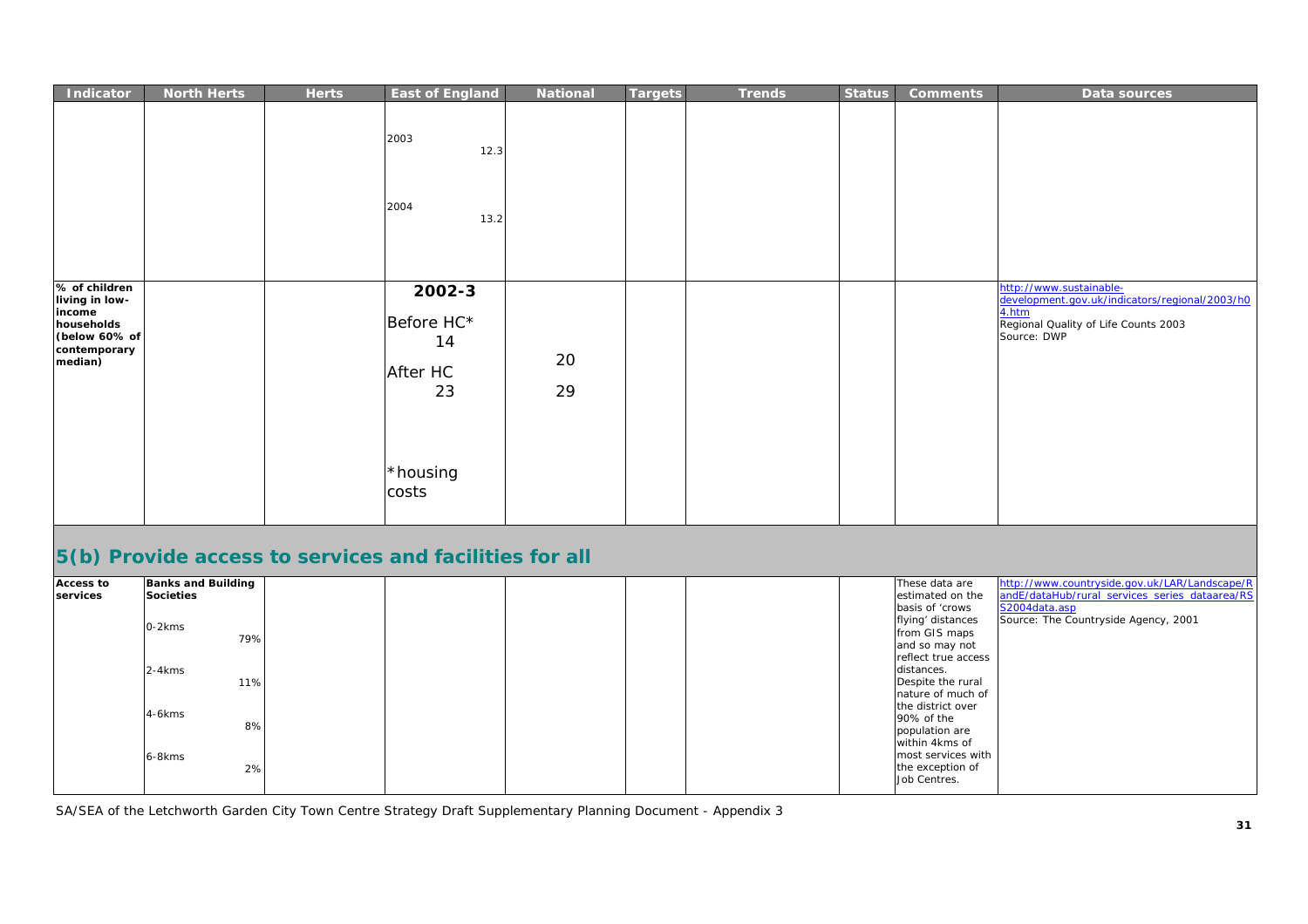| Indicator | <b>North Herts</b>       | <b>Herts</b> | <b>East of England</b> | National | <b>Targets</b> | <b>Trends</b> | <b>Status</b> | <b>Comments</b> | Data sources |
|-----------|--------------------------|--------------|------------------------|----------|----------------|---------------|---------------|-----------------|--------------|
|           | <b>Cash Machines</b>     |              |                        |          |                |               |               |                 |              |
|           | $0-2kms$<br>90%          |              |                        |          |                |               |               |                 |              |
|           | $2 - 4$ kms<br>7%        |              |                        |          |                |               |               |                 |              |
|           | 4-6kms<br>3%             |              |                        |          |                |               |               |                 |              |
|           | <b>Doctors Surgeries</b> |              |                        |          |                |               |               |                 |              |
|           | 0-2kms<br>85%            |              |                        |          |                |               |               |                 |              |
|           | $2-4kms$<br>12%          |              |                        |          |                |               |               |                 |              |
|           | 4-6kms<br>3%             |              |                        |          |                |               |               |                 |              |
|           | <b>Job Centres</b>       |              |                        |          |                |               |               |                 |              |
|           | 0-2kms<br>52%            |              |                        |          |                |               |               |                 |              |
|           | 2-4kms<br>18%            |              |                        |          |                |               |               |                 |              |
|           | 4-6kms<br>11%            |              |                        |          |                |               |               |                 |              |
|           | 6-8kms<br>$2\%$          |              |                        |          |                |               |               |                 |              |
|           | 8-10kms<br>3%            |              |                        |          |                |               |               |                 |              |
|           | 14-16kms<br>3%           |              |                        |          |                |               |               |                 |              |
|           | 16-18kms<br>10%          |              |                        |          |                |               |               |                 |              |
|           | 18-20kms<br>1%           |              |                        |          |                |               |               |                 |              |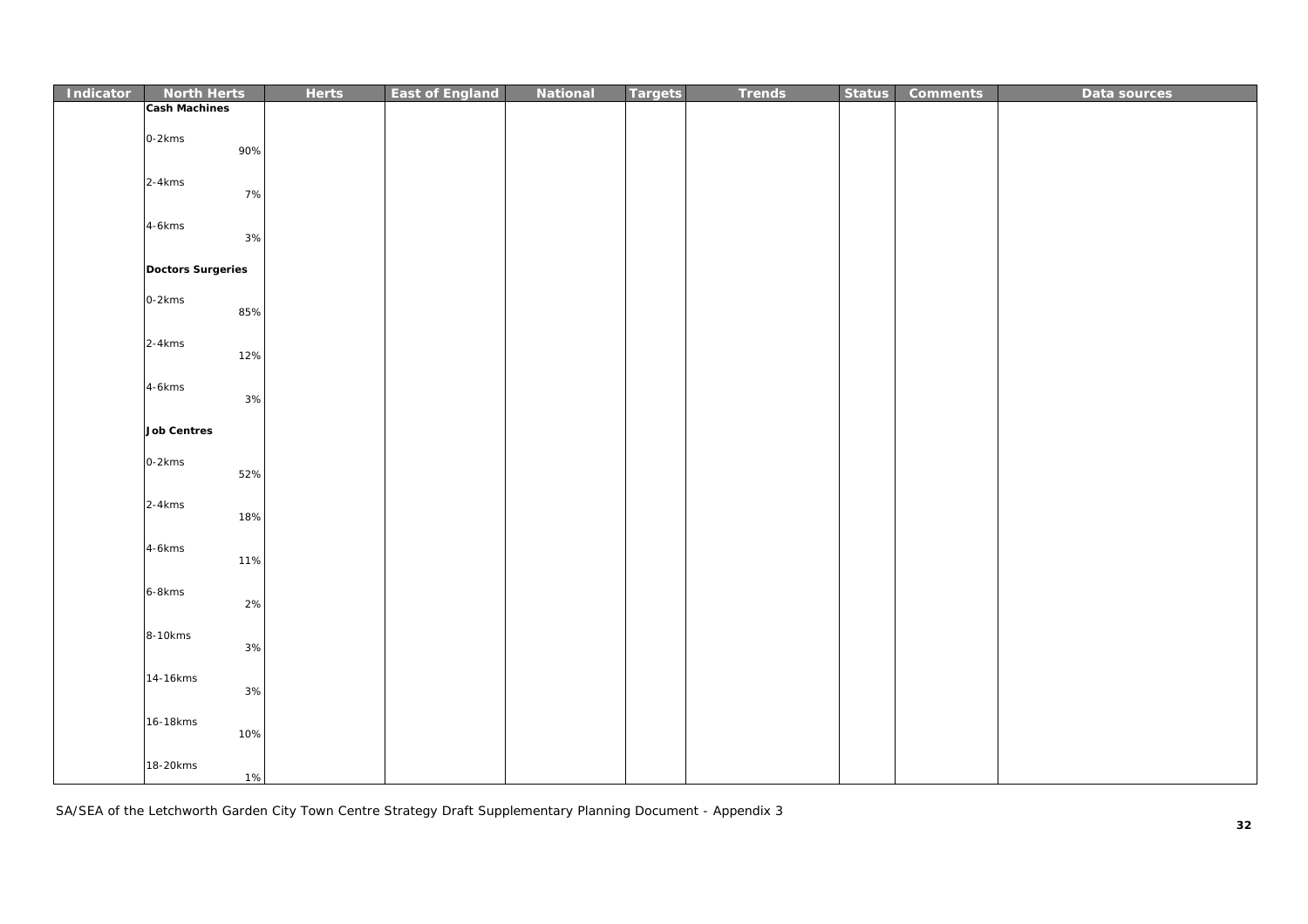| Indicator | <b>North Herts</b>       | <b>Herts</b> | <b>East of England</b> | <b>National</b> | <b>Targets</b> | <b>Trends</b> | <b>Status</b> | <b>Comments</b> | Data sources |
|-----------|--------------------------|--------------|------------------------|-----------------|----------------|---------------|---------------|-----------------|--------------|
|           | Libraries                |              |                        |                 |                |               |               |                 |              |
|           | 0-2kms<br>74%            |              |                        |                 |                |               |               |                 |              |
|           | $2-4kms$<br>15%          |              |                        |                 |                |               |               |                 |              |
|           | 4-6kms<br>9%             |              |                        |                 |                |               |               |                 |              |
|           | 6-8kms<br>2%             |              |                        |                 |                |               |               |                 |              |
|           | <b>Petrol Stations</b>   |              |                        |                 |                |               |               |                 |              |
|           | 0-2kms<br>90%            |              |                        |                 |                |               |               |                 |              |
|           | 2-4kms<br>7%             |              |                        |                 |                |               |               |                 |              |
|           | 4-6kms<br>3%             |              |                        |                 |                |               |               |                 |              |
|           | Post Offices             |              |                        |                 |                |               |               |                 |              |
|           | 0-2kms<br>96%            |              |                        |                 |                |               |               |                 |              |
|           | $2-4kms$<br>4%           |              |                        |                 |                |               |               |                 |              |
|           | <b>Primary Schools</b>   |              |                        |                 |                |               |               |                 |              |
|           | 0-2kms<br>98%            |              |                        |                 |                |               |               |                 |              |
|           | 2-4kms<br>2%             |              |                        |                 |                |               |               |                 |              |
|           | <b>Secondary Schools</b> |              |                        |                 |                |               |               |                 |              |
|           | 0-2kms<br>72%            |              |                        |                 |                |               |               |                 |              |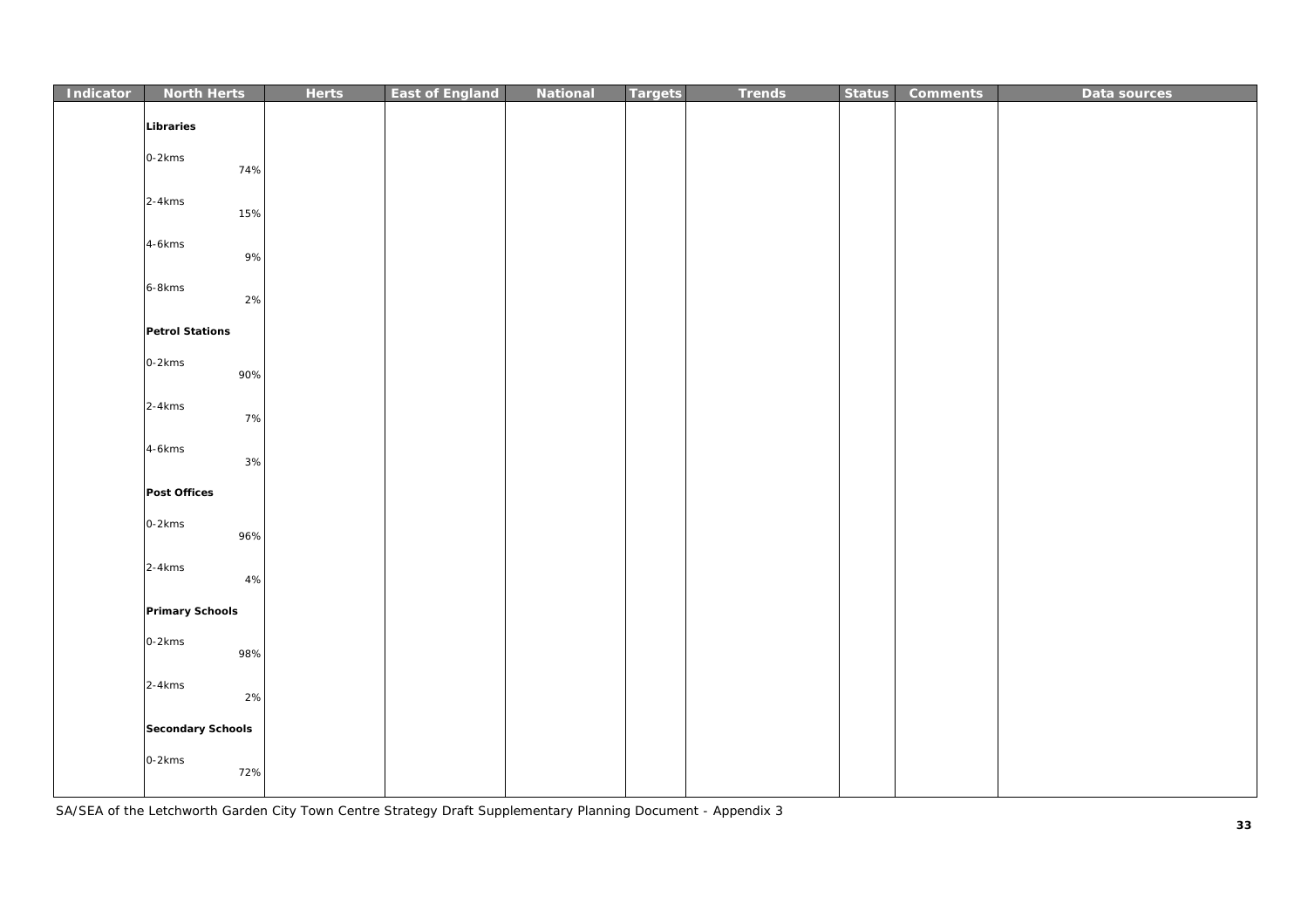| Indicator                                                | <b>North Herts</b>              | <b>Herts</b> | <b>East of England</b> | <b>National</b> | <b>Targets</b> | <b>Trends</b> | <b>Status</b> | <b>Comments</b> | Data sources |
|----------------------------------------------------------|---------------------------------|--------------|------------------------|-----------------|----------------|---------------|---------------|-----------------|--------------|
|                                                          | $2-4kms$<br>19%                 |              |                        |                 |                |               |               |                 |              |
|                                                          | 4-6kms<br>6%                    |              |                        |                 |                |               |               |                 |              |
|                                                          | 6-8kms<br>3%                    |              |                        |                 |                |               |               |                 |              |
|                                                          | <b>Supermarkets</b>             |              |                        |                 |                |               |               |                 |              |
|                                                          | 0-2kms<br>83%                   |              |                        |                 |                |               |               |                 |              |
|                                                          | $2-4$ kms<br>7%                 |              |                        |                 |                |               |               |                 |              |
|                                                          | 4-6kms<br>8%                    |              |                        |                 |                |               |               |                 |              |
|                                                          | 6-8kms<br>2%                    |              |                        |                 |                |               |               |                 |              |
| <b>Access to</b><br>services (rural See above.<br>areas) |                                 |              |                        |                 |                |               |               |                 |              |
|                                                          | 5(c) Promote community cohesion |              |                        |                 |                |               |               |                 |              |
| No indicators<br>identified                              | Under investigation             |              |                        |                 |                |               |               |                 |              |

# **5(d) Increase access to decent and affordable housing**

| <b>Homelessness</b>                  | 160 households were<br>accepted as in priority<br>need in 2003/04 |  |  | An annual average of<br>approximately 170<br>households were accepted as<br>in priority need over the past<br>6 years. This figure peaked<br>at 210 for 2002/03 but has<br>since drop to 160 for<br>2003/04. |  | North Herts Homeless Strategy |
|--------------------------------------|-------------------------------------------------------------------|--|--|--------------------------------------------------------------------------------------------------------------------------------------------------------------------------------------------------------------|--|-------------------------------|
| Number of<br>new affordable<br>homes | No.<br>2001/2<br>2002/3                                           |  |  |                                                                                                                                                                                                              |  | Source: NHDC                  |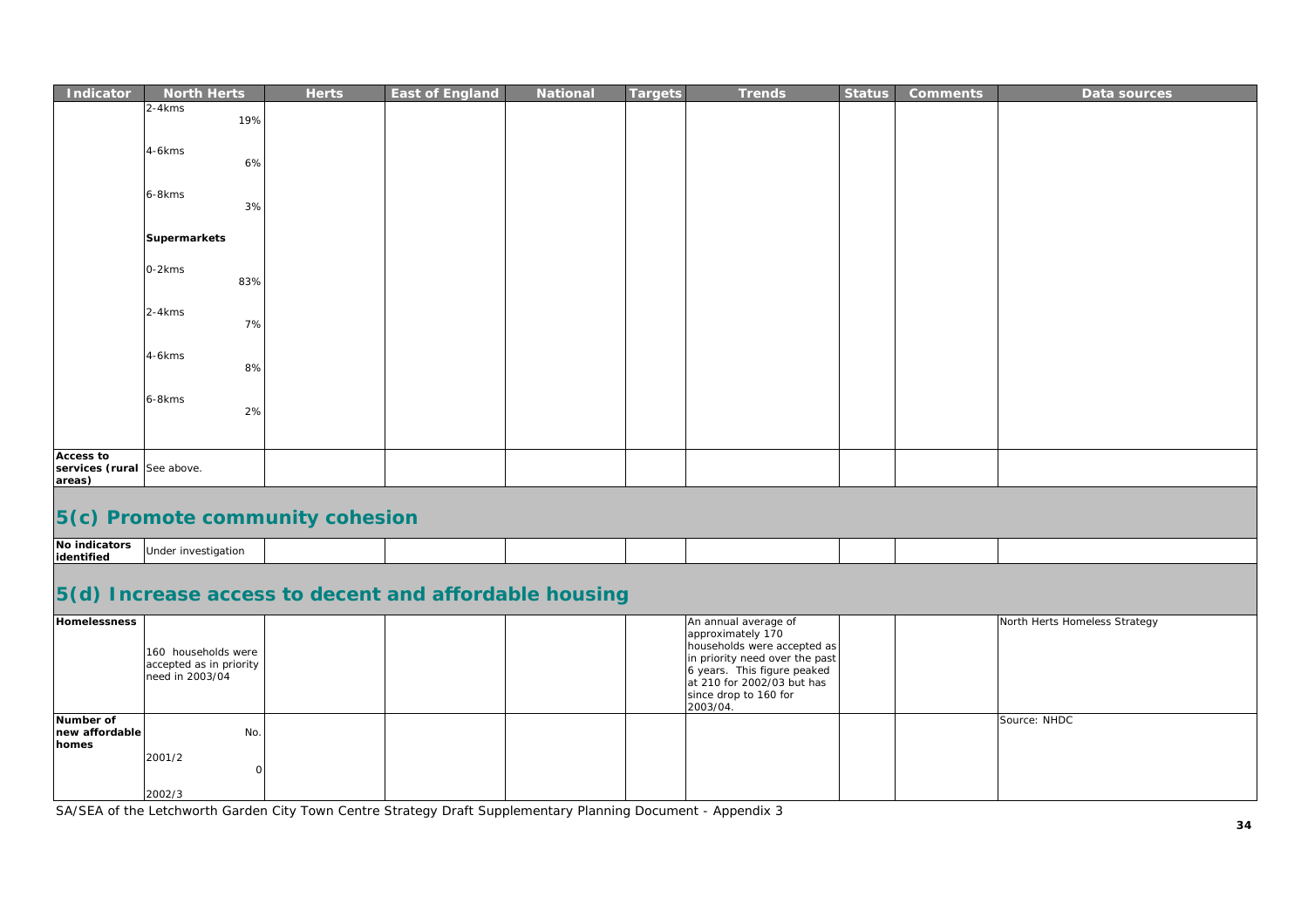| <b>Indicator</b>                                                          | <b>North Herts</b>                                              | <b>Herts</b> | <b>East of England</b> | <b>National</b> | Targets | <b>Trends</b> | <b>Status</b> | <b>Comments</b> | Data sources                                                                                                                               |
|---------------------------------------------------------------------------|-----------------------------------------------------------------|--------------|------------------------|-----------------|---------|---------------|---------------|-----------------|--------------------------------------------------------------------------------------------------------------------------------------------|
|                                                                           | 12<br>2003/4<br>2004/5<br>77                                    |              |                        |                 |         |               |               |                 |                                                                                                                                            |
| % of new<br>homes that<br>are affordable                                  | %<br>2001/2<br>2002/3<br>1.7<br>2003/4<br>0.8<br>2004/5<br>17.1 | 17% (2001)   |                        |                 | 47%     |               |               |                 | Source: NHDC<br>http://www.hertsdirect.org/yrccouncil/hcc/env/yo<br>u/raiseaware/quallife/gol/housing/                                     |
| Proportion of<br>housing unfit<br>or lacking<br>appropriate<br>insulation | 6% of homes were<br>statutorily unfit in<br>2003                |              | 28% (2001)             | 33% (2001)      |         |               |               |                 | http://www.sustainable-<br>development.gov.uk/indicators/regional/2003/h0<br>4.htm<br>Regional Quality of Life Counts 2003<br>Source: ODPM |

# **5(e) Reduce crime rates and fear of crime**

| Recorded<br>crime by type<br>per 1,000 of<br>population | <b>N</b> Herts<br><b>Herts</b><br>EoE<br><b>E&amp;W</b><br>Vehicle and other theft | <b>Recorded crime</b><br>by type per<br>100,000 of<br>population | Figures for<br>recorded crime in<br>N Herts are<br>county, regional<br>and national<br>averages for all<br>classes of crime. | http://www.crimestatistics.org.uk/output/page1.<br>asp<br>Source: Home Office<br>significantly below http://www.sustainable-<br>development.gov.uk/indicators/regional/2003/h0<br>4.htm<br>Regional Quality of Life Counts 2003<br>Source: Home Office |
|---------------------------------------------------------|------------------------------------------------------------------------------------|------------------------------------------------------------------|------------------------------------------------------------------------------------------------------------------------------|--------------------------------------------------------------------------------------------------------------------------------------------------------------------------------------------------------------------------------------------------------|
|                                                         | Apr-Jun 2003<br>7.8<br>9.1<br>9.3                                                  | EoE<br>Eng<br>Vehicle                                            |                                                                                                                              |                                                                                                                                                                                                                                                        |
|                                                         | 11.3<br>Jul-Sep 2003<br>9.2<br>9.0<br>9.1                                          | 1990<br>1936<br>2517                                             |                                                                                                                              |                                                                                                                                                                                                                                                        |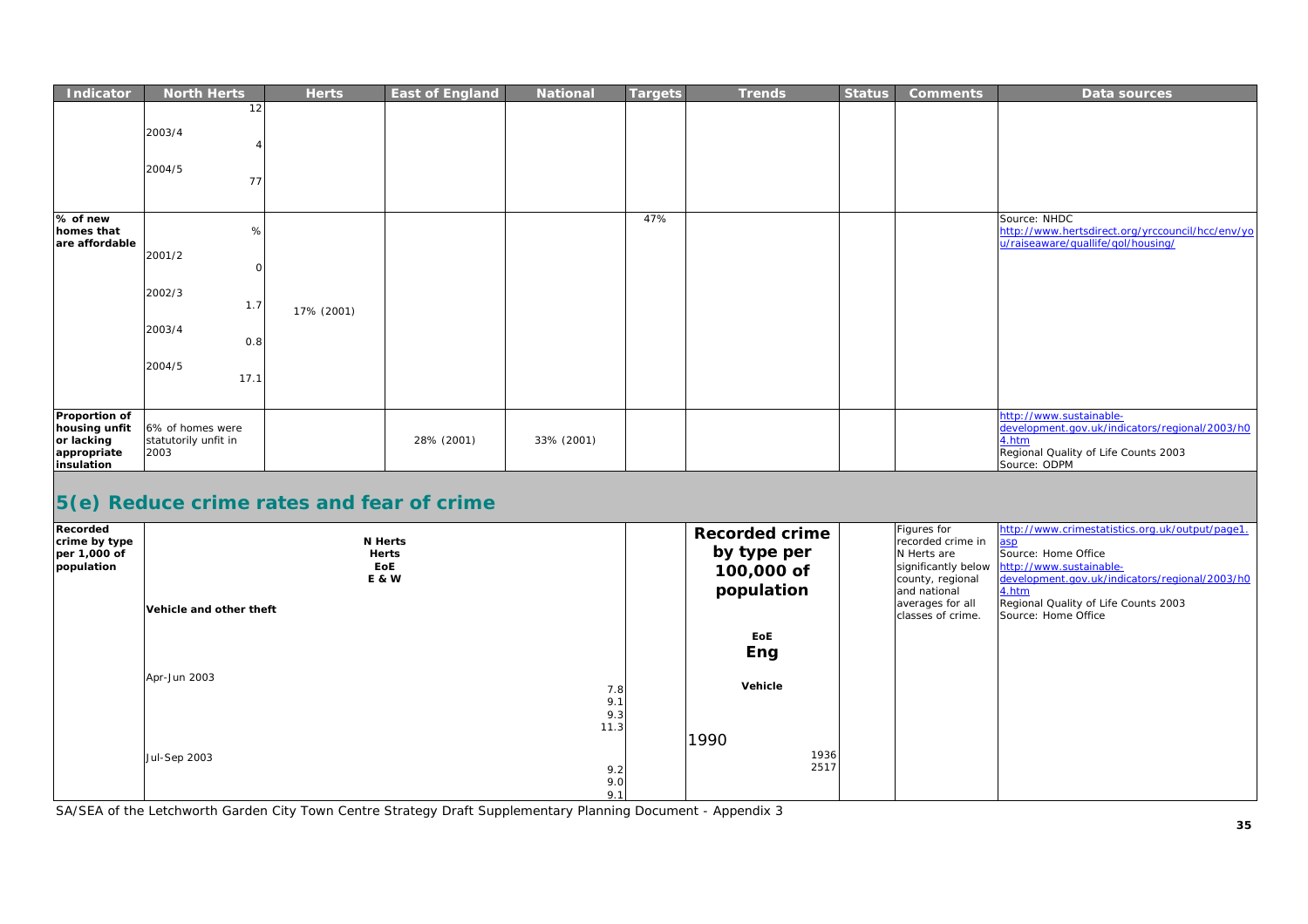| Indicator | <b>North Herts</b>  | <b>Herts</b> | <b>East of England</b> | National                         | <b>Targets</b> | <b>Trends</b>   |              | <b>Status</b> | <b>Comments</b> | Data sources |
|-----------|---------------------|--------------|------------------------|----------------------------------|----------------|-----------------|--------------|---------------|-----------------|--------------|
|           |                     |              |                        | 11.0                             |                | 2002/3          |              |               |                 |              |
|           |                     |              |                        |                                  |                |                 | 1482<br>1885 |               |                 |              |
|           | Oct-Dec 2003        |              |                        |                                  |                |                 |              |               |                 |              |
|           |                     |              |                        | $7.7$<br>9.0                     |                |                 |              |               |                 |              |
|           |                     |              |                        | 8.8                              |                | Change          |              |               |                 |              |
|           |                     |              |                        | 10.4                             |                |                 | -23%<br>-25% |               |                 |              |
|           |                     |              |                        |                                  |                |                 |              |               |                 |              |
|           | Jan-Mar 2004        |              |                        |                                  |                |                 |              |               |                 |              |
|           |                     |              |                        | $6.5$<br>9.5<br>8.5<br>10.3      |                | <b>Burglary</b> |              |               |                 |              |
|           |                     |              |                        |                                  |                |                 |              |               |                 |              |
|           |                     |              |                        |                                  |                |                 |              |               |                 |              |
|           |                     |              |                        |                                  |                | 1990            |              |               |                 |              |
|           | <b>Burglary</b>     |              |                        |                                  |                |                 | 591<br>1073  |               |                 |              |
|           |                     |              |                        |                                  |                |                 |              |               |                 |              |
|           |                     |              |                        |                                  |                |                 |              |               |                 |              |
|           |                     |              |                        |                                  |                | 2002/3          |              |               |                 |              |
|           |                     |              |                        |                                  |                |                 | 515<br>859   |               |                 |              |
|           | Apr-Jun 2003        |              |                        |                                  |                |                 |              |               |                 |              |
|           |                     |              |                        | $2.1$<br>$2.9$<br>$3.0$<br>$4.2$ |                |                 |              |               |                 |              |
|           |                     |              |                        |                                  |                | Change          |              |               |                 |              |
|           |                     |              |                        |                                  |                |                 | -13%<br>-20% |               |                 |              |
|           |                     |              |                        |                                  |                |                 |              |               |                 |              |
|           | <b>Jul-Sep 2003</b> |              |                        |                                  |                | Robbery         |              |               |                 |              |
|           |                     |              |                        | $3.0$<br>$3.2$<br>$3.0$          |                |                 |              |               |                 |              |
|           |                     |              |                        |                                  |                |                 |              |               |                 |              |
|           |                     |              |                        | 4.0                              |                | 1990            |              |               |                 |              |
|           |                     |              |                        |                                  |                |                 |              |               |                 |              |
|           | Oct-Dec 2003        |              |                        |                                  |                |                 | 29<br>75     |               |                 |              |
|           |                     |              |                        | $3.0$<br>$3.0$<br>$2.8$<br>$3.7$ |                |                 |              |               |                 |              |
|           |                     |              |                        |                                  |                | 2002/3          |              |               |                 |              |
|           |                     |              |                        |                                  |                |                 | 91           |               |                 |              |
|           |                     |              |                        |                                  |                |                 | 217          |               |                 |              |
|           | Jan-Mar 2004        |              |                        |                                  |                |                 |              |               |                 |              |
|           |                     |              |                        |                                  |                | Change          |              |               |                 |              |
|           |                     |              |                        | $2.9$<br>$3.2$<br>$2.9$<br>$3.7$ |                |                 | 215%         |               |                 |              |
|           |                     |              |                        |                                  |                |                 | 189%         |               |                 |              |
|           |                     |              |                        |                                  |                |                 |              |               |                 |              |
|           | Robbery             |              |                        |                                  |                |                 |              |               |                 |              |
|           |                     |              |                        |                                  |                |                 |              |               |                 |              |
|           |                     |              |                        |                                  |                |                 |              |               |                 |              |
|           |                     |              |                        |                                  |                |                 |              |               |                 |              |
|           |                     |              |                        |                                  |                |                 |              |               |                 |              |
|           | Apr-Jun 2003        |              |                        |                                  |                |                 |              |               |                 |              |
|           |                     |              |                        | 0.2                              |                |                 |              |               |                 |              |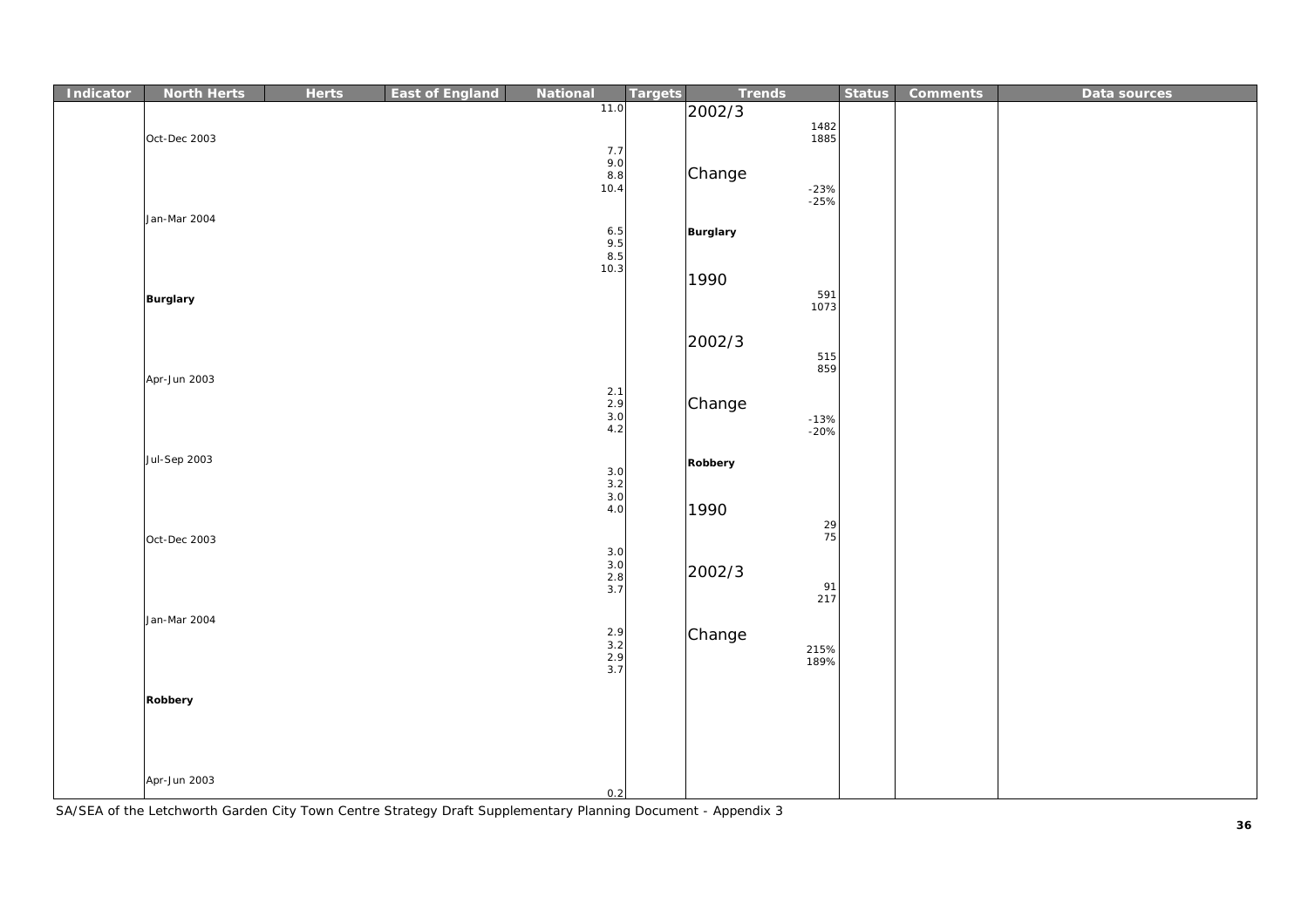| Indicator | <b>North Herts</b>          | <b>Herts</b> | <b>East of England</b> | National                         | Targets | <b>Trends</b> | <b>Status</b> | <b>Comments</b> | Data sources |
|-----------|-----------------------------|--------------|------------------------|----------------------------------|---------|---------------|---------------|-----------------|--------------|
|           |                             |              |                        | $\frac{0.2}{0.2}$<br>0.5         |         |               |               |                 |              |
|           |                             |              |                        |                                  |         |               |               |                 |              |
|           | <b>Jul-Sep 2003</b>         |              |                        |                                  |         |               |               |                 |              |
|           |                             |              |                        | $0.2$<br>0.2<br>0.2<br>0.5       |         |               |               |                 |              |
|           |                             |              |                        |                                  |         |               |               |                 |              |
|           |                             |              |                        |                                  |         |               |               |                 |              |
|           | Oct-Dec 2003                |              |                        |                                  |         |               |               |                 |              |
|           |                             |              |                        | $0.2$<br>0.2<br>0.2<br>0.5       |         |               |               |                 |              |
|           |                             |              |                        |                                  |         |               |               |                 |              |
|           |                             |              |                        |                                  |         |               |               |                 |              |
|           | Jan-Mar 2004                |              |                        |                                  |         |               |               |                 |              |
|           |                             |              |                        | $0.3$<br>$0.2$<br>$0.2$          |         |               |               |                 |              |
|           |                             |              |                        | 0.5                              |         |               |               |                 |              |
|           | Violence against the person |              |                        |                                  |         |               |               |                 |              |
|           |                             |              |                        |                                  |         |               |               |                 |              |
|           |                             |              |                        |                                  |         |               |               |                 |              |
|           | Apr-Jun 2003                |              |                        |                                  |         |               |               |                 |              |
|           |                             |              |                        | $2.0$<br>$2.5$<br>$3.7$          |         |               |               |                 |              |
|           |                             |              |                        |                                  |         |               |               |                 |              |
|           |                             |              |                        | 4.4                              |         |               |               |                 |              |
|           | <b>Jul-Sep 2003</b>         |              |                        |                                  |         |               |               |                 |              |
|           |                             |              |                        |                                  |         |               |               |                 |              |
|           |                             |              |                        | $2.5$<br>$2.9$<br>$3.9$<br>$4.8$ |         |               |               |                 |              |
|           |                             |              |                        |                                  |         |               |               |                 |              |
|           | Oct-Dec 2003                |              |                        |                                  |         |               |               |                 |              |
|           |                             |              |                        | $2.4$<br>$3.0$<br>$3.7$          |         |               |               |                 |              |
|           |                             |              |                        | 4.5                              |         |               |               |                 |              |
|           | Jan-Mar 2004                |              |                        |                                  |         |               |               |                 |              |
|           |                             |              |                        | $2.8$<br>$3.5$<br>$3.8$<br>$4.5$ |         |               |               |                 |              |
|           |                             |              |                        |                                  |         |               |               |                 |              |
|           |                             |              |                        |                                  |         |               |               |                 |              |
|           | All crime                   |              |                        |                                  |         |               |               |                 |              |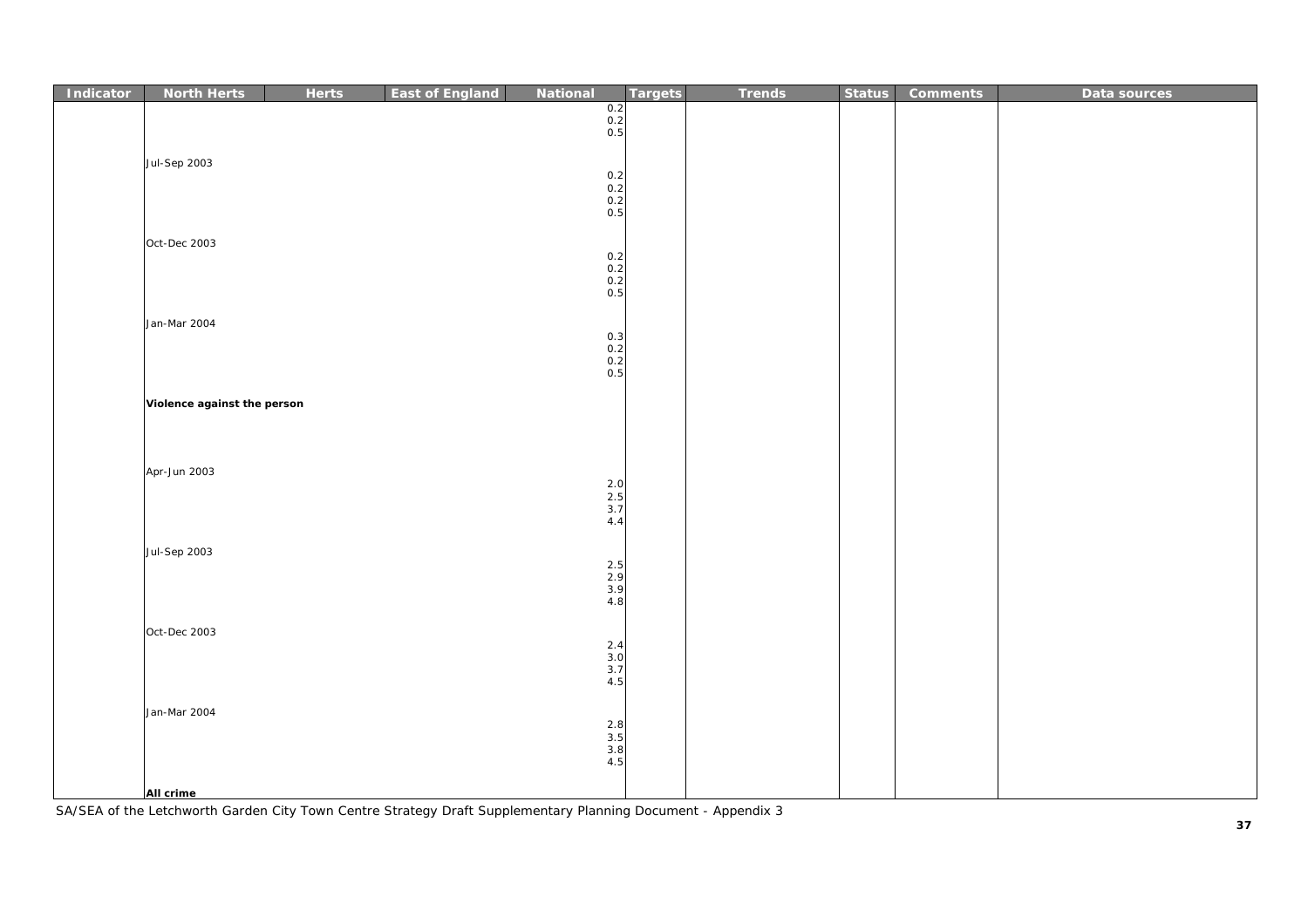| Indicator                                                                                             | <b>North Herts</b>                                                                                                                                              | <b>Herts</b>                                                          | <b>East of England</b> | <b>National</b>              | <b>Targets</b> | <b>Trends</b> | <b>Status</b> | <b>Comments</b>                                                                               | Data sources                                          |
|-------------------------------------------------------------------------------------------------------|-----------------------------------------------------------------------------------------------------------------------------------------------------------------|-----------------------------------------------------------------------|------------------------|------------------------------|----------------|---------------|---------------|-----------------------------------------------------------------------------------------------|-------------------------------------------------------|
|                                                                                                       | Apr-Jun 2003                                                                                                                                                    |                                                                       |                        | 18.2<br>21.7<br>23.7<br>29.0 |                |               |               |                                                                                               |                                                       |
|                                                                                                       | Jul-Sep 2003                                                                                                                                                    |                                                                       |                        | 21.0<br>22.1<br>23.1<br>28.3 |                |               |               |                                                                                               |                                                       |
|                                                                                                       | Oct-Dec 2003                                                                                                                                                    |                                                                       |                        | 20.8<br>22.9<br>22.9<br>27.6 |                |               |               |                                                                                               |                                                       |
|                                                                                                       | Jan-Mar 2004                                                                                                                                                    |                                                                       |                        | 20.3<br>25.1<br>23.4<br>27.8 |                |               |               |                                                                                               |                                                       |
| Number of<br>alcohol-related drunkenness in<br>crimes and<br>incidents of<br>anti-social<br>behaviour | 100 arrests for<br>2003/04<br>143 cases of violence<br>against the person, 96<br>driving and 113 other<br>offences. where<br>alcohol was<br>considered a factor | No data located                                                       | No data located        | No data located              |                |               |               | The report notes<br>that the recording<br>of alcohol-related<br>crimes is very<br>unreliable. | Crime and Disorder Audit Report for NHDC Dec<br>2004. |
| Fear of crime                                                                                         | Fear of crime survey<br>responses % of<br>respondents worried<br>or very worried about: 52%<br>Burglary 65%<br>Theft from vehicle:<br>55%                       | County-wide figure on<br>the same basis for<br>theft from vehicle was |                        |                              |                |               |               |                                                                                               | Crime and Disorder Audit Report for NHDC Dec<br>2004. |

# **5(f) Improve conditions and services that engender good health and reduce health inequalities**

| <b>General level</b> | 2001 |  |  |  | <b>ONS Neighbourhood Statistics.</b> |
|----------------------|------|--|--|--|--------------------------------------|
| of health (self-     |      |  |  |  |                                      |
| stated)              |      |  |  |  |                                      |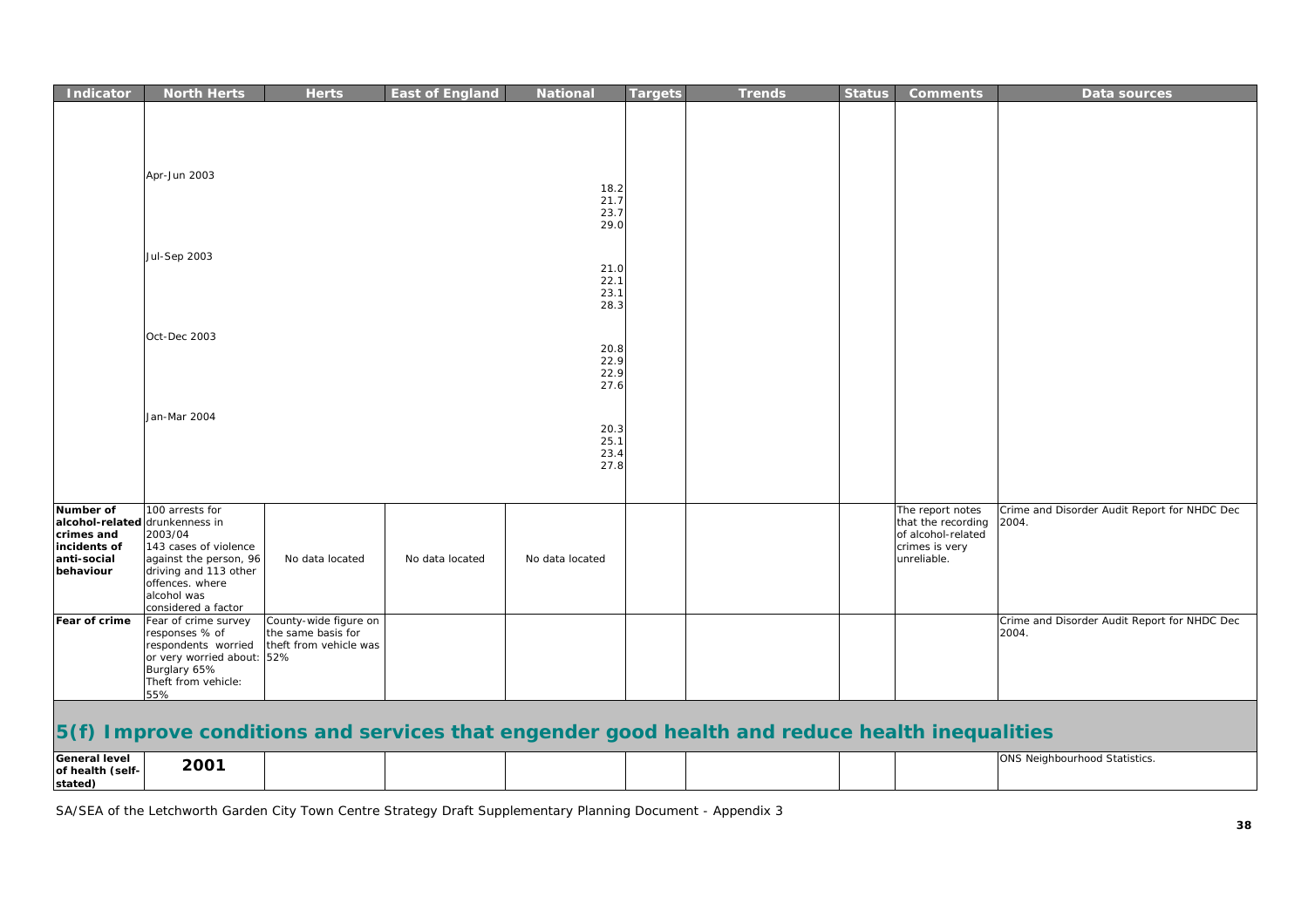| Indicator             | <b>North Herts</b> | <b>Herts</b> | <b>East of England</b> | <b>National</b> | <b>Targets</b> | <b>Trends</b> | <b>Status</b> | <b>Comments</b> | Data sources                                                                             |
|-----------------------|--------------------|--------------|------------------------|-----------------|----------------|---------------|---------------|-----------------|------------------------------------------------------------------------------------------|
|                       | Health             |              |                        |                 |                |               |               |                 |                                                                                          |
|                       | $\%$               | 73.1         | 70.4                   | 68.8            |                |               |               |                 |                                                                                          |
|                       |                    |              |                        |                 |                |               |               |                 |                                                                                          |
|                       | Good<br>72.1       | 20.3         | 22.0                   | 22.2            |                |               |               |                 |                                                                                          |
|                       |                    | 6.6          | 7.6                    | 9.0             |                |               |               |                 |                                                                                          |
|                       | Fairly good        |              |                        |                 |                |               |               |                 |                                                                                          |
|                       | 21.2               |              |                        |                 |                |               |               |                 |                                                                                          |
|                       | Not good           |              |                        |                 |                |               |               |                 |                                                                                          |
|                       | 6.7                |              |                        |                 |                |               |               |                 |                                                                                          |
|                       |                    |              |                        |                 |                |               |               |                 |                                                                                          |
| Life                  | <b>Males</b>       |              |                        |                 |                |               |               |                 | http://www.sustainable-                                                                  |
| expectancy by<br>ward |                    |              |                        |                 |                |               |               |                 | development.gov.uk/indicators/regional/2003/h0<br>4.htm                                  |
|                       |                    |              |                        | 73.7            |                |               |               |                 | Regional Quality of Life Counts 2003<br>Source: ONS                                      |
|                       |                    |              | 75.0                   |                 |                |               |               |                 | http://www.statistics.gov.uk/StatBase/Product.as<br>p?vlnk=8841&Pos=1&ColRank=1&Rank=272 |
|                       | 1991-3             |              |                        |                 |                |               |               |                 |                                                                                          |
|                       | 75.5               |              |                        | 74.4            |                |               |               |                 |                                                                                          |
|                       |                    |              | 75.7                   |                 |                |               |               |                 |                                                                                          |
|                       |                    |              |                        | 75.1            |                |               |               |                 |                                                                                          |
|                       | 1994-6             |              |                        |                 |                |               |               |                 |                                                                                          |
|                       | 76.0               |              |                        | 76.0            |                |               |               |                 |                                                                                          |
|                       |                    |              | 76.3                   |                 |                |               |               |                 |                                                                                          |
|                       |                    |              |                        | 2.3             |                |               |               |                 |                                                                                          |
|                       | 1997-9<br>76.3     |              |                        |                 |                |               |               |                 |                                                                                          |
|                       |                    |              | 77.0                   |                 |                |               |               |                 |                                                                                          |
|                       |                    |              |                        |                 |                |               |               |                 |                                                                                          |
|                       |                    |              |                        |                 |                |               |               |                 |                                                                                          |
|                       | 2000-2<br>76.8     |              | 2.0                    |                 |                |               |               |                 |                                                                                          |
|                       |                    |              |                        |                 |                |               |               |                 |                                                                                          |
|                       |                    |              |                        | 79.1            |                |               |               |                 |                                                                                          |
|                       |                    |              |                        |                 |                |               |               |                 |                                                                                          |
|                       | Change<br>1.3      |              |                        | 79.6            |                |               |               |                 |                                                                                          |
|                       |                    |              |                        |                 |                |               |               |                 |                                                                                          |
|                       |                    |              |                        |                 |                |               |               |                 |                                                                                          |
|                       |                    |              |                        | 80.0            |                |               |               |                 |                                                                                          |
|                       |                    |              |                        |                 |                |               |               |                 |                                                                                          |
|                       |                    |              |                        | 80.6            |                |               |               |                 |                                                                                          |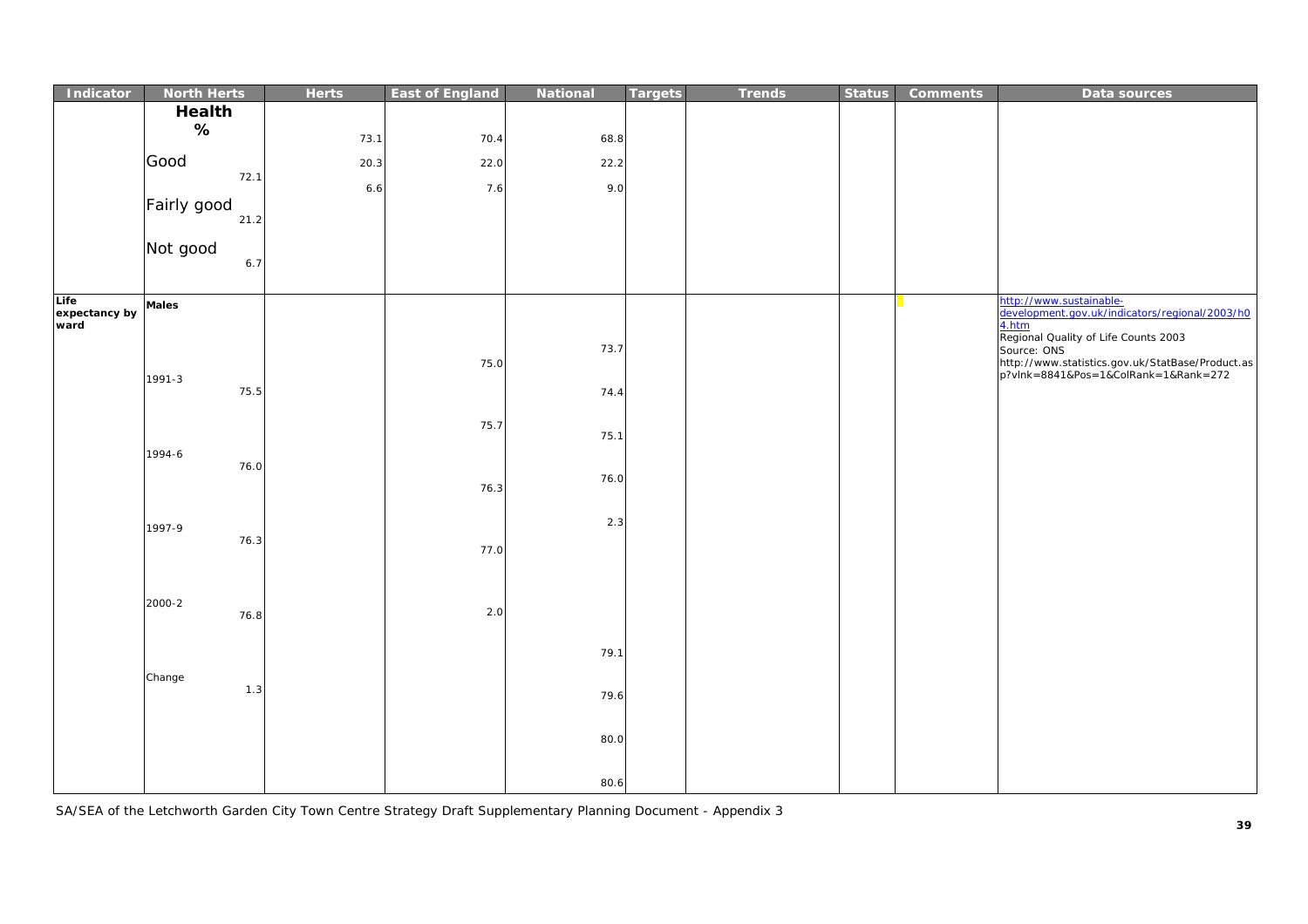| <b>Indicator</b>               | <b>North Herts</b>                   | <b>Herts</b>                         | <b>East of England</b>                                                                                                                     | <b>National</b>                        | <b>Targets</b> | <b>Trends</b>                                             | <b>Status</b> | <b>Comments</b>                           | Data sources                                                                                     |
|--------------------------------|--------------------------------------|--------------------------------------|--------------------------------------------------------------------------------------------------------------------------------------------|----------------------------------------|----------------|-----------------------------------------------------------|---------------|-------------------------------------------|--------------------------------------------------------------------------------------------------|
|                                |                                      |                                      | 80.1                                                                                                                                       |                                        |                |                                                           |               |                                           |                                                                                                  |
|                                |                                      |                                      |                                                                                                                                            |                                        |                |                                                           |               |                                           |                                                                                                  |
|                                | <b>Females</b>                       |                                      |                                                                                                                                            | 1.5                                    |                |                                                           |               |                                           |                                                                                                  |
|                                |                                      |                                      |                                                                                                                                            |                                        |                |                                                           |               |                                           |                                                                                                  |
|                                |                                      |                                      | 80.4                                                                                                                                       |                                        |                |                                                           |               |                                           |                                                                                                  |
|                                |                                      |                                      |                                                                                                                                            |                                        |                |                                                           |               |                                           |                                                                                                  |
|                                | 1991-3                               |                                      |                                                                                                                                            |                                        |                |                                                           |               |                                           |                                                                                                  |
|                                | 79.5                                 |                                      | 80.8                                                                                                                                       |                                        |                |                                                           |               |                                           |                                                                                                  |
|                                |                                      |                                      |                                                                                                                                            |                                        |                |                                                           |               |                                           |                                                                                                  |
|                                |                                      |                                      |                                                                                                                                            |                                        |                |                                                           |               |                                           |                                                                                                  |
|                                | 1994-6                               |                                      |                                                                                                                                            |                                        |                |                                                           |               |                                           |                                                                                                  |
|                                | 80.2                                 |                                      | 81.4                                                                                                                                       |                                        |                |                                                           |               |                                           |                                                                                                  |
|                                |                                      |                                      |                                                                                                                                            |                                        |                |                                                           |               |                                           |                                                                                                  |
|                                |                                      |                                      |                                                                                                                                            |                                        |                |                                                           |               |                                           |                                                                                                  |
|                                |                                      |                                      | 1.3                                                                                                                                        |                                        |                |                                                           |               |                                           |                                                                                                  |
|                                | 1997-9<br>80.0                       |                                      |                                                                                                                                            |                                        |                |                                                           |               |                                           |                                                                                                  |
|                                |                                      |                                      |                                                                                                                                            |                                        |                |                                                           |               |                                           |                                                                                                  |
|                                |                                      |                                      |                                                                                                                                            |                                        |                |                                                           |               |                                           |                                                                                                  |
|                                |                                      |                                      |                                                                                                                                            |                                        |                |                                                           |               |                                           |                                                                                                  |
|                                | 2000-2<br>80.7                       |                                      |                                                                                                                                            |                                        |                |                                                           |               |                                           |                                                                                                  |
|                                |                                      |                                      |                                                                                                                                            |                                        |                |                                                           |               |                                           |                                                                                                  |
|                                |                                      |                                      |                                                                                                                                            |                                        |                |                                                           |               |                                           |                                                                                                  |
|                                |                                      |                                      |                                                                                                                                            |                                        |                |                                                           |               |                                           |                                                                                                  |
|                                | Change                               |                                      |                                                                                                                                            |                                        |                |                                                           |               |                                           |                                                                                                  |
|                                | 1.2                                  |                                      |                                                                                                                                            |                                        |                |                                                           |               |                                           |                                                                                                  |
|                                |                                      |                                      |                                                                                                                                            |                                        |                |                                                           |               |                                           |                                                                                                  |
|                                |                                      |                                      |                                                                                                                                            |                                        |                |                                                           |               |                                           |                                                                                                  |
|                                |                                      |                                      |                                                                                                                                            |                                        |                |                                                           |               |                                           |                                                                                                  |
| <b>Access to</b><br>healthcare | See access to services               |                                      |                                                                                                                                            |                                        |                |                                                           |               |                                           |                                                                                                  |
| facilities                     |                                      |                                      |                                                                                                                                            |                                        |                |                                                           |               |                                           |                                                                                                  |
| Number of<br>households        | London Luton Airport<br>received 147 |                                      | The total number of complaints to Luton London Airport in 2003 was<br>680 from 338 complainants which related to a total of 1522 events of |                                        |                | There was a drop in total<br>aircraft noise complaints in |               | Noise complaints<br>received by NHDC      | http://www.luton.gov.uk/internet/Transport_and<br>streets/Public_transport/Air_services/London%2 |
| effected by                    | complaints from 63                   | noise from aircraft.                 |                                                                                                                                            |                                        |                | recent years from a                                       |               | do not show any                           | 0Luton%20airport%20annual%20monitoring%20                                                        |
| ambient noise                  | residents of NHDC in                 |                                      |                                                                                                                                            |                                        |                | maximum of 1,342 in 2001.                                 |               | pattern of ambient                        | report                                                                                           |
|                                | 2003.                                |                                      |                                                                                                                                            |                                        |                |                                                           |               | noise problems.<br>Aircraft noise         |                                                                                                  |
|                                |                                      |                                      |                                                                                                                                            |                                        |                |                                                           |               | seems to be the                           |                                                                                                  |
|                                |                                      |                                      |                                                                                                                                            |                                        |                |                                                           |               | primary ambient<br>noise issue for        |                                                                                                  |
|                                |                                      |                                      |                                                                                                                                            |                                        |                |                                                           |               | residents of NHDC.                        |                                                                                                  |
| Deaths and                     |                                      | Road accident casualties North Herts |                                                                                                                                            | Road accident casualties Hertfordshire |                | No clear trends are                                       |               | The rate of                               | Hertfordshire Highways 01707 356223                                                              |
| serious<br>injuries in         | Fatal                                |                                      | Fatal                                                                                                                                      |                                        |                | identifiable from available<br>data.                      |               | accidents per 1000<br>population is lower |                                                                                                  |
|                                |                                      | Serious                              | <b>Serious</b>                                                                                                                             |                                        |                |                                                           |               |                                           |                                                                                                  |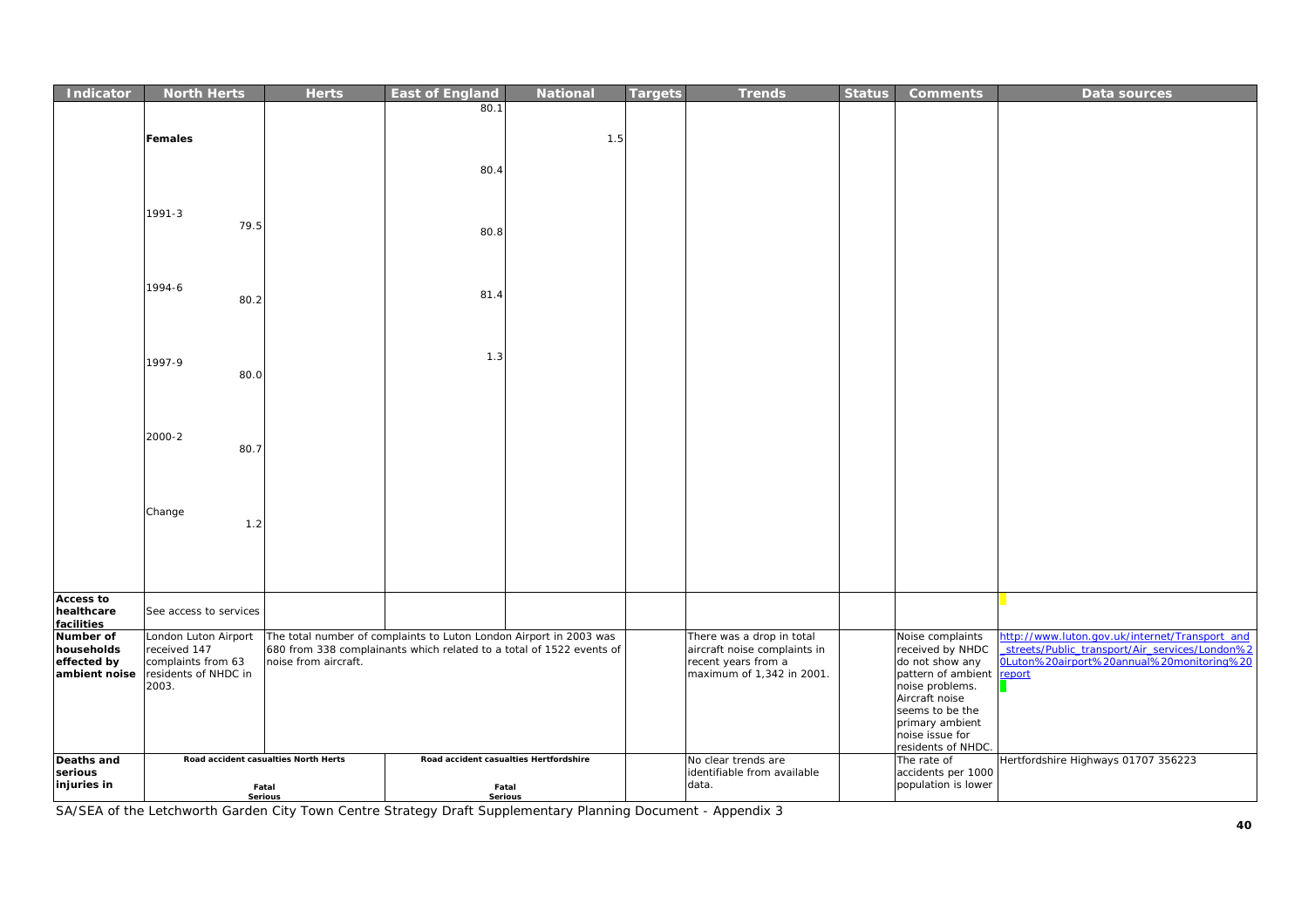| <b>Indicator</b> | <b>North Herts</b>                                                | <b>Herts</b>                                          | <b>East of England</b> | <b>National</b>                                           | <b>Targets</b> | <b>Trends</b> | <b>Status</b> | <b>Comments</b>           | Data sources |
|------------------|-------------------------------------------------------------------|-------------------------------------------------------|------------------------|-----------------------------------------------------------|----------------|---------------|---------------|---------------------------|--------------|
| road accidents   | Slight<br>Total                                                   |                                                       | Slight<br>Total        |                                                           |                |               |               | for N Herts than          |              |
|                  | 1995                                                              |                                                       | 1995                   |                                                           |                |               |               | the county as a<br>whole. |              |
|                  |                                                                   |                                                       |                        |                                                           |                |               |               |                           |              |
|                  |                                                                   | $\frac{102}{419}$                                     |                        | $\begin{array}{c} 45 \\ 1003 \\ 5454 \\ 6502 \end{array}$ |                |               |               |                           |              |
|                  |                                                                   |                                                       |                        |                                                           |                |               |               |                           |              |
|                  | 1996                                                              |                                                       | 1996                   |                                                           |                |               |               |                           |              |
|                  |                                                                   |                                                       |                        | 58<br>1099<br>5657                                        |                |               |               |                           |              |
|                  |                                                                   | $\begin{array}{c} 10 \\ 91 \\ 512 \\ 613 \end{array}$ |                        | 6814                                                      |                |               |               |                           |              |
|                  | 1997                                                              |                                                       | 1997                   |                                                           |                |               |               |                           |              |
|                  |                                                                   | 8                                                     |                        |                                                           |                |               |               |                           |              |
|                  |                                                                   | $87$<br>509<br>604                                    |                        | 58<br>1053<br>5660<br><i>6771</i>                         |                |               |               |                           |              |
|                  |                                                                   |                                                       |                        |                                                           |                |               |               |                           |              |
|                  | 1998                                                              | $\overline{Q}$                                        | 1998                   |                                                           |                |               |               |                           |              |
|                  |                                                                   | 119<br>591<br>719                                     |                        |                                                           |                |               |               |                           |              |
|                  |                                                                   |                                                       |                        | 57<br>1103<br>5857<br><i>7017</i>                         |                |               |               |                           |              |
|                  | 1999                                                              |                                                       | 1999                   |                                                           |                |               |               |                           |              |
|                  |                                                                   | -8                                                    |                        | 53<br>895<br>5754<br>6702                                 |                |               |               |                           |              |
|                  |                                                                   | $99$<br>507<br>614                                    |                        |                                                           |                |               |               |                           |              |
|                  |                                                                   |                                                       |                        |                                                           |                |               |               |                           |              |
|                  | 2000                                                              | $7^{\circ}$                                           | 2000                   |                                                           |                |               |               |                           |              |
|                  |                                                                   | $66$<br>577<br>$650$                                  |                        | $\begin{array}{c} 54 \\ 858 \\ 6287 \end{array}$          |                |               |               |                           |              |
|                  |                                                                   |                                                       |                        | 7199                                                      |                |               |               |                           |              |
|                  | 2001                                                              |                                                       | 2001                   |                                                           |                |               |               |                           |              |
|                  |                                                                   | 6                                                     |                        | $49$<br>845                                               |                |               |               |                           |              |
|                  |                                                                   | $99$<br>517<br>622                                    |                        | 5679<br>6573                                              |                |               |               |                           |              |
|                  | 2002                                                              |                                                       | 2002                   |                                                           |                |               |               |                           |              |
|                  |                                                                   |                                                       |                        |                                                           |                |               |               |                           |              |
|                  |                                                                   | $\begin{array}{c} 11 \\ 57 \\ 580 \\ 648 \end{array}$ |                        | 58<br>756<br>5819<br><i>6633</i>                          |                |               |               |                           |              |
|                  |                                                                   |                                                       |                        |                                                           |                |               |               |                           |              |
|                  | 2003                                                              | -5                                                    | 2003                   |                                                           |                |               |               |                           |              |
|                  |                                                                   | $58$<br>576<br>639                                    |                        |                                                           |                |               |               |                           |              |
|                  |                                                                   |                                                       |                        | $\begin{array}{r} 38 \\ 650 \\ 5514 \\ 6202 \end{array}$  |                |               |               |                           |              |
|                  | 2004                                                              |                                                       | 2004                   |                                                           |                |               |               |                           |              |
|                  |                                                                   | - 9                                                   |                        | $\begin{array}{c} 51 \\ 640 \\ 5483 \end{array}$          |                |               |               |                           |              |
|                  |                                                                   | $75$<br>529<br>613                                    |                        | 6174                                                      |                |               |               |                           |              |
|                  |                                                                   |                                                       |                        |                                                           |                |               |               |                           |              |
|                  |                                                                   |                                                       |                        |                                                           |                |               |               |                           |              |
|                  | $E(a)$ Increase neutrino tion in education and life lang learning |                                                       |                        |                                                           |                |               |               |                           |              |

#### **5(g) Increase participation in education and life-long learning**

|              | <b>Percentage of Insufficient data</b> |  |  |  |  |  |
|--------------|----------------------------------------|--|--|--|--|--|
|              | population by available to implement   |  |  |  |  |  |
| age band and | at present.                            |  |  |  |  |  |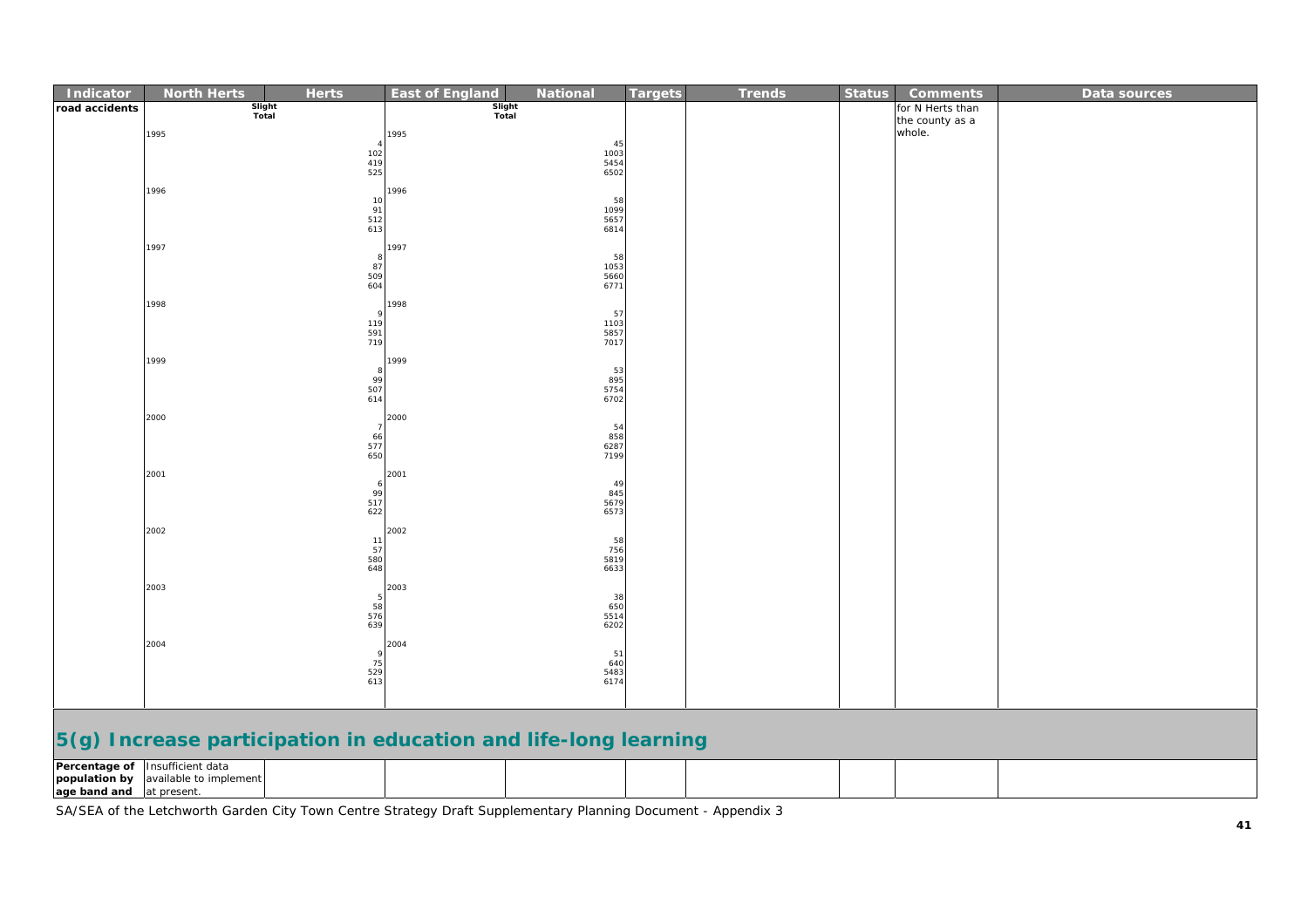| <b>Indicator</b>             | <b>North Herts</b>                                                                               | <b>Herts</b> | <b>East of England</b> | <b>National</b> | <b>Targets</b> | <b>Trends</b> | <b>Status</b> | <b>Comments</b> | Data sources |  |
|------------------------------|--------------------------------------------------------------------------------------------------|--------------|------------------------|-----------------|----------------|---------------|---------------|-----------------|--------------|--|
| educational<br>qualification |                                                                                                  |              |                        |                 |                |               |               |                 |              |  |
|                              |                                                                                                  |              |                        |                 |                |               |               |                 |              |  |
|                              | 5(h) Maintain and improve culture, leisure and recreational activities that are available to all |              |                        |                 |                |               |               |                 |              |  |

| No indicators<br>identified | investigation |  |  |  |  |
|-----------------------------|---------------|--|--|--|--|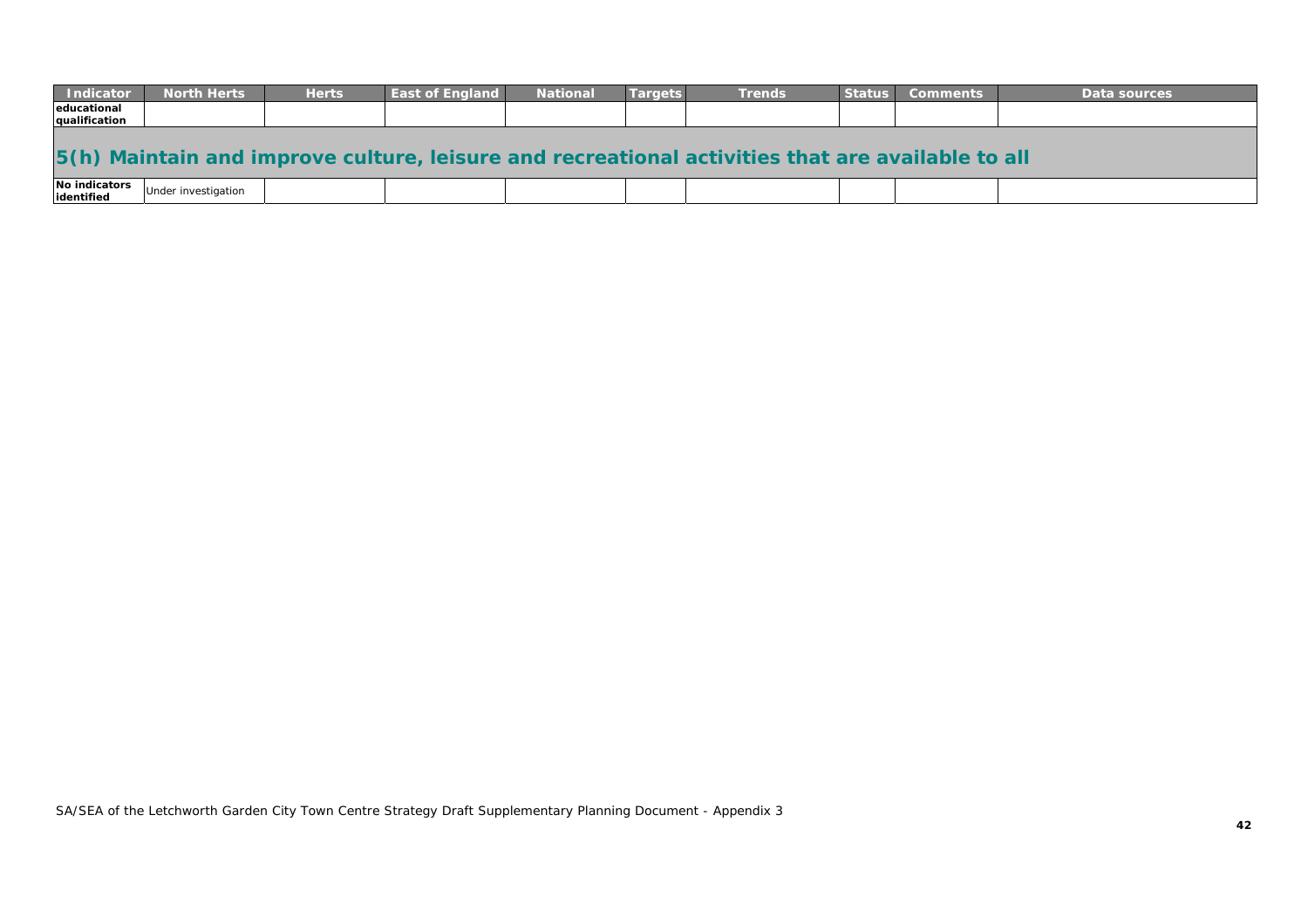#### **Resource Use and Waste**

| <b>Indicator</b>                                                      | <b>North Herts</b>                    |                          | <b>Herts</b> | <b>East of England</b> | <b>National</b>                                                        | Targets | <b>Trends</b>                                                              | <b>Status</b> | <b>Comments</b>                                                                                                                                               | <b>Data sources</b>                                                                                                                                                                                                                      |
|-----------------------------------------------------------------------|---------------------------------------|--------------------------|--------------|------------------------|------------------------------------------------------------------------|---------|----------------------------------------------------------------------------|---------------|---------------------------------------------------------------------------------------------------------------------------------------------------------------|------------------------------------------------------------------------------------------------------------------------------------------------------------------------------------------------------------------------------------------|
|                                                                       |                                       |                          |              |                        |                                                                        |         | 6(a) Use natural resources efficiently; reuse, use recycled where possible |               |                                                                                                                                                               |                                                                                                                                                                                                                                          |
| Consumption/<br>recycling of<br>aggregates                            | No data currently<br>available        |                          |              |                        |                                                                        |         |                                                                            |               |                                                                                                                                                               |                                                                                                                                                                                                                                          |
| Construction<br>waste going to available<br>landfill                  | and demolition No data currently      |                          |              |                        |                                                                        |         |                                                                            |               |                                                                                                                                                               |                                                                                                                                                                                                                                          |
| Number of<br>dwellings<br>created by re-<br>use of existing $2001/2$  | No.                                   |                          |              |                        |                                                                        |         |                                                                            |               |                                                                                                                                                               | Source: NHDC                                                                                                                                                                                                                             |
| buildings<br>(conversion or<br>change of use) $2002/3$                |                                       | 11<br>23                 |              |                        |                                                                        |         |                                                                            |               |                                                                                                                                                               |                                                                                                                                                                                                                                          |
|                                                                       | 2003/4<br>2004/5                      | 40                       |              |                        |                                                                        |         |                                                                            |               |                                                                                                                                                               |                                                                                                                                                                                                                                          |
|                                                                       |                                       | 56                       |              |                        |                                                                        |         |                                                                            |               |                                                                                                                                                               |                                                                                                                                                                                                                                          |
| Number of<br>buildings<br>designed to<br>sustainability<br>principles | Under investigation                   |                          |              |                        |                                                                        |         |                                                                            |               |                                                                                                                                                               |                                                                                                                                                                                                                                          |
| Average<br>household<br>water use per<br>capita                       | Litres/person/day<br>Anglian<br>Three |                          |              |                        | 2003/04 average<br>estimate for all                                    |         |                                                                            |               | NHDC is covered<br>by 2 supply<br>companies.<br>Anglian supplies<br>with Three Valleys<br>supplying                                                           | Data from Three Valleys report Serving the<br>community, protecting the environment 2004.<br>http://www.ofwat.gov.uk/aptrix/ofwat/publish.ns<br>most of the District f/AttachmentsByTitle/leakage 03-<br>04.pdf/\$FILE/leakage 03-04.pdf |
|                                                                       | Valleys<br>99/00<br>00/01             | 150<br>170<br>155<br>175 |              |                        | unmetered users<br>across all supply<br>companies was 158<br>$I/p/d$ . |         |                                                                            |               | predominantly<br>rural areas in the<br>south. Anglian<br>consumption is<br>approximately the<br>national average,<br>whereas 3 Valleys<br>are the highest for | Security of supply, leakage and efficient use of<br>water 2003 - 2004, Ofwat Dec 2004<br>Note that companies make estimates for their<br>whole supply areas and cannot break this down<br>to smaller areas.                              |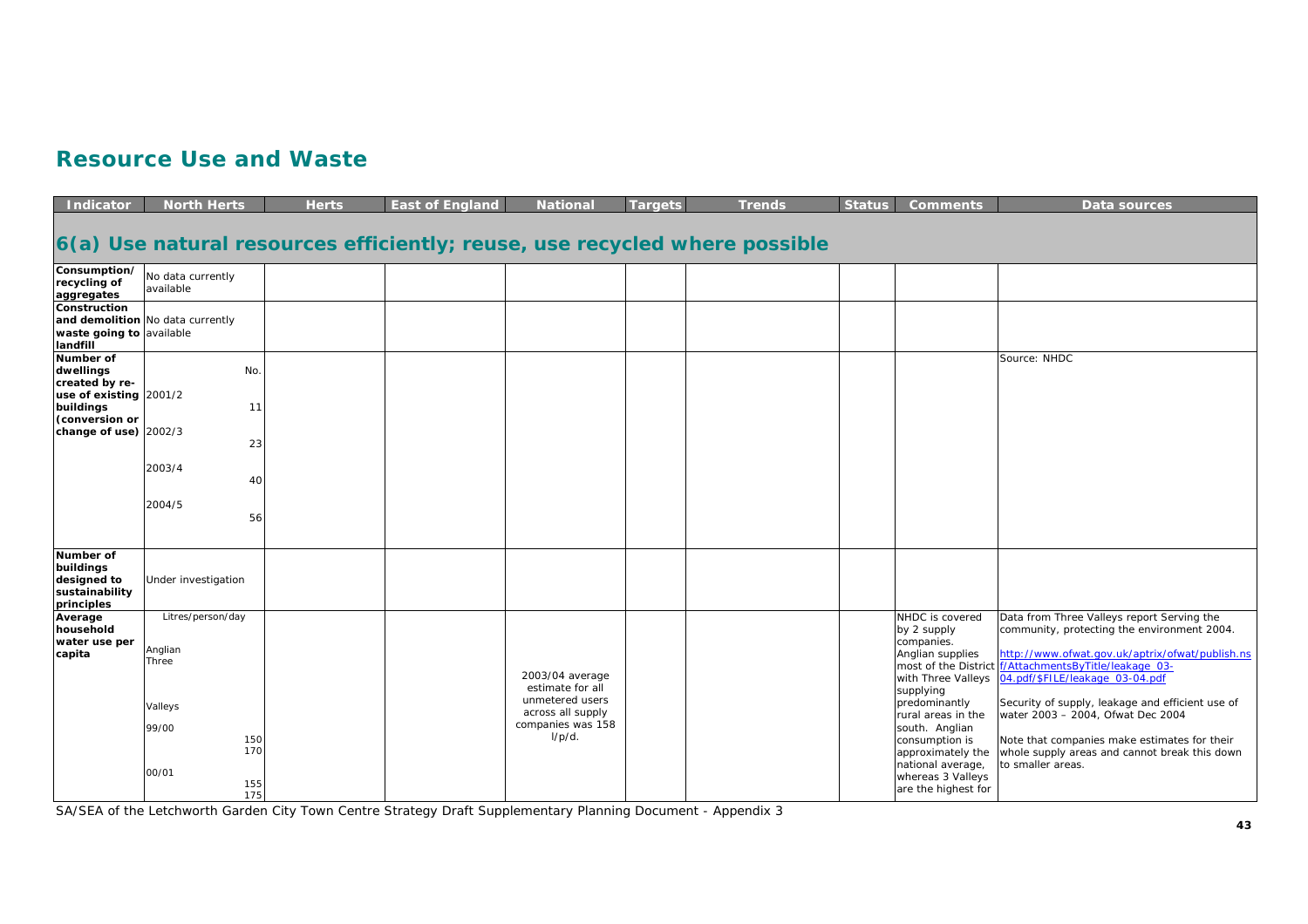| <b>Indicator</b>        | <b>North Herts</b>                 | <b>Herts</b> | <b>East of England</b>                | <b>National</b>      | <b>Targets</b> | <b>Trends</b>            | <b>Status</b> | <b>Comments</b>                      | Data sources                                    |
|-------------------------|------------------------------------|--------------|---------------------------------------|----------------------|----------------|--------------------------|---------------|--------------------------------------|-------------------------------------------------|
|                         |                                    |              |                                       |                      |                |                          |               | any supplier being                   |                                                 |
|                         | 01/02                              |              |                                       |                      |                |                          |               | approximately                        |                                                 |
|                         | 150                                |              |                                       |                      |                |                          |               | 20% above                            |                                                 |
|                         | 181                                |              |                                       |                      |                |                          |               | average.                             |                                                 |
|                         | 02/03                              |              |                                       |                      |                |                          |               |                                      |                                                 |
|                         | 159                                |              |                                       |                      |                |                          |               |                                      |                                                 |
|                         | 178                                |              |                                       |                      |                |                          |               |                                      |                                                 |
|                         |                                    |              |                                       |                      |                |                          |               |                                      |                                                 |
|                         | 03/04                              |              |                                       |                      |                |                          |               |                                      |                                                 |
|                         | 163                                |              |                                       |                      |                |                          |               |                                      |                                                 |
|                         | 191                                |              |                                       |                      |                |                          |               |                                      |                                                 |
|                         |                                    |              |                                       |                      |                |                          |               |                                      |                                                 |
|                         | No local data are                  |              | In 1997 0.95 cubic km For England and |                      |                | No trend data available. |               |                                      | Water Resources for the Future - A strategy for |
| Margin                  | between water available, nor would |              | of water was                          | Wales the annual     |                |                          |               | The percentage<br>extraction rate of | Anglian Region, EA, March 2001                  |
|                         | these be particularly              |              | abstracted in the                     | extraction rate in   |                |                          |               | 23% for Anglian                      |                                                 |
| supply<br>resources and | meaningful given the               |              | Anglian Region. This                  | 1997 was 15.26 cubic |                |                          |               | Region was slightly                  |                                                 |
| projected               | extensive distribution             |              | represented 23% of                    | km representing 22%  |                |                          |               | above the national                   |                                                 |
| demand                  | network used to                    |              | the estimated Annual                  | of AIRWR of 68.17    |                |                          |               | average of 22%,                      |                                                 |
|                         | maintain security of               |              | Internal renewable                    | cubic km.            |                |                          |               | but the rate for                     |                                                 |
|                         | supply.                            |              | water resources of                    |                      |                |                          |               | Thames Region at                     |                                                 |
|                         | North Herts spans                  |              | 4.14 cubic km.                        |                      |                |                          |               | 59% was more                         |                                                 |
|                         | both the Anglian and               |              | Figures for Thames                    |                      |                |                          |               | than double the                      |                                                 |
|                         | Thames EA Regions.                 |              | Region were 1.82                      |                      |                |                          |               | National average.                    |                                                 |
|                         |                                    |              | cubic km representing                 |                      |                |                          |               | This is one of the                   |                                                 |
|                         |                                    |              | 59% of AIRWR of 3.09                  |                      |                |                          |               | highest rates in                     |                                                 |
|                         |                                    |              | cubic km.                             |                      |                |                          |               | Europe.                              |                                                 |
| State of                | NHDC lies on the Ivel              |              |                                       |                      |                |                          |               | Comments on the                      | Water Resources for the Future - A strategy for |
| groundwater             | Chalk aquifer. This                |              |                                       |                      |                |                          |               | Ivel Chalk aquifer:                  | Anglian Region, EA, March 2001                  |
| resources               | has a significant                  |              |                                       |                      |                |                          |               | 'Increases in                        |                                                 |
|                         | surplus above the                  |              |                                       |                      |                |                          |               | abstraction from                     |                                                 |
|                         | currently licensed                 |              |                                       |                      |                |                          |               | the Chalk are not                    |                                                 |
|                         | abstraction rate, but              |              |                                       |                      |                |                          |               | acceptable despite                   |                                                 |
|                         | see comments.                      |              |                                       |                      |                |                          |               | the water balance                    |                                                 |
|                         |                                    |              |                                       |                      |                |                          |               | showing a surplus.                   |                                                 |
|                         |                                    |              |                                       |                      |                |                          |               | The surplus is                       |                                                 |
|                         |                                    |              |                                       |                      |                |                          |               | viewed with                          |                                                 |
|                         |                                    |              |                                       |                      |                |                          |               | caution because                      |                                                 |
|                         |                                    |              |                                       |                      |                |                          |               | firstly, there is a                  |                                                 |
|                         |                                    |              |                                       |                      |                |                          |               | large volume of                      |                                                 |
|                         |                                    |              |                                       |                      |                |                          |               | effluent and it may                  |                                                 |
|                         |                                    |              |                                       |                      |                |                          |               | not be wise to plan                  |                                                 |
|                         |                                    |              |                                       |                      |                |                          |               | to rely on such                      |                                                 |
|                         |                                    |              |                                       |                      |                |                          |               | high effluent flows                  |                                                 |
|                         |                                    |              |                                       |                      |                |                          |               | in future and                        |                                                 |
|                         |                                    |              |                                       |                      |                |                          |               | secondly, this unit                  |                                                 |
|                         |                                    |              |                                       |                      |                |                          |               | overlaps with                        |                                                 |
|                         |                                    |              |                                       |                      |                |                          |               | Thames Region                        |                                                 |
|                         |                                    |              |                                       |                      |                |                          |               | which may rely on                    |                                                 |
|                         |                                    |              |                                       |                      |                |                          |               | groundwater<br>resources in this     |                                                 |
|                         |                                    |              |                                       |                      |                |                          |               |                                      |                                                 |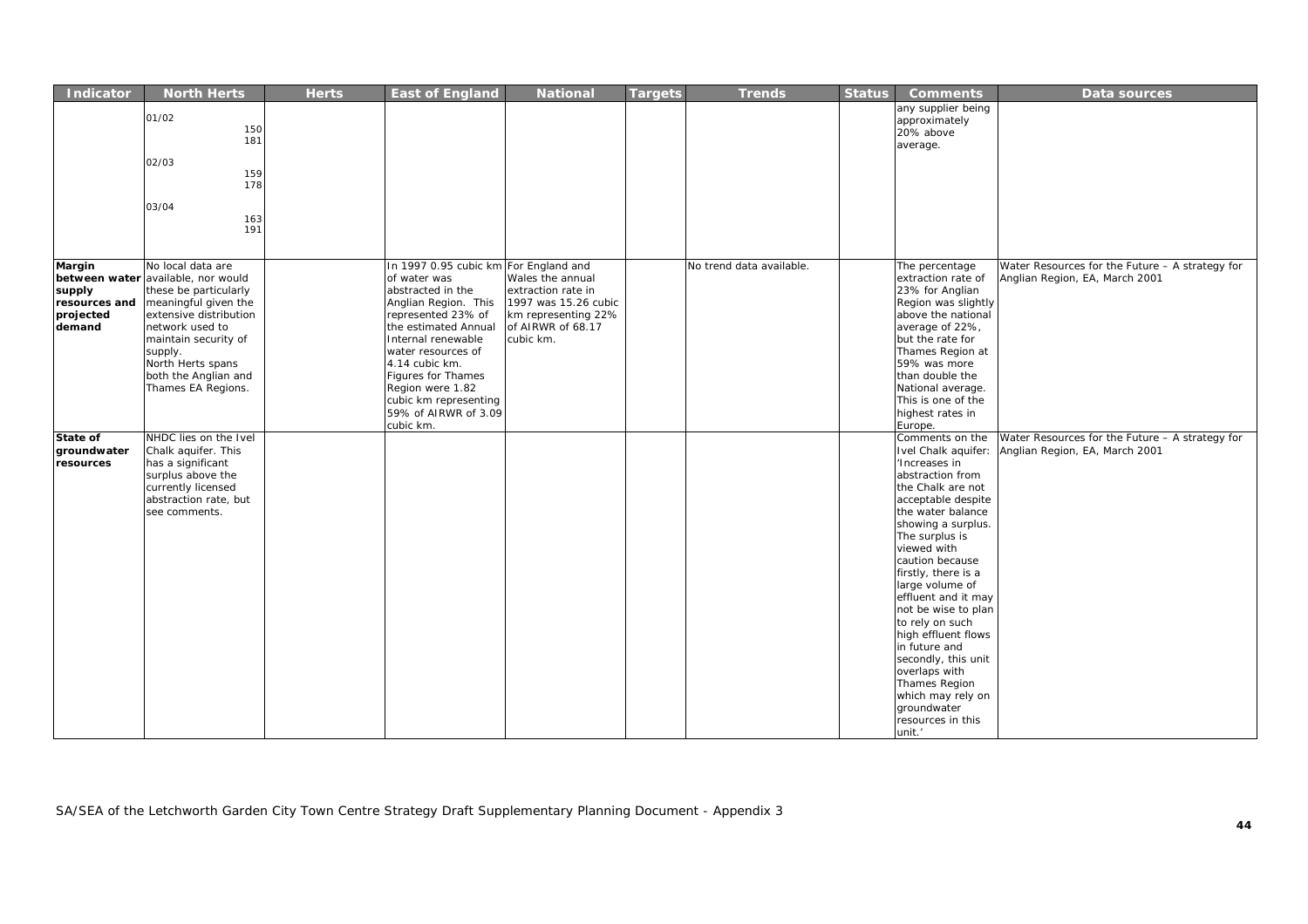| <b>Indicator</b>                                     | <b>North Herts</b>       | <b>Herts</b>    | <b>East of England</b> | <b>National</b> | <b>Targets</b>                   | <b>Trends</b>                                                                                                       | <b>Status</b> | <b>Comments</b> | <b>Data sources</b>                                                                                        |
|------------------------------------------------------|--------------------------|-----------------|------------------------|-----------------|----------------------------------|---------------------------------------------------------------------------------------------------------------------|---------------|-----------------|------------------------------------------------------------------------------------------------------------|
|                                                      |                          |                 |                        |                 |                                  |                                                                                                                     |               |                 |                                                                                                            |
|                                                      | 6(b) Reduce waste        |                 |                        |                 |                                  |                                                                                                                     |               |                 |                                                                                                            |
| Annual per<br>capita                                 | Waste per Capita<br>(kg) |                 |                        |                 |                                  | Per capita household waste<br>produced in N Herts is                                                                |               |                 | http://www.hertsdirect.org/infobase/docs/pdfstor<br>e/gol4.pdf                                             |
| production of<br>household                           |                          |                 |                        |                 |                                  | approximately the national                                                                                          |               |                 | Source: Quality of Life Report 2004, (HEF, 2005)                                                           |
| waste                                                | 2002/03<br>534           |                 |                        |                 |                                  | average, but recent trend<br>data suggests that it is<br>falling in the District whereas<br>the national trend is a |               |                 |                                                                                                            |
|                                                      | 2003/04<br>524           |                 |                        |                 |                                  | continuing rise.                                                                                                    |               |                 |                                                                                                            |
|                                                      |                          |                 | 1998/9                 |                 |                                  |                                                                                                                     |               |                 |                                                                                                            |
|                                                      | Waste per                |                 | 491                    | 482             |                                  |                                                                                                                     |               |                 |                                                                                                            |
|                                                      | household (kg)           |                 | 2002/3                 | 521             |                                  |                                                                                                                     |               |                 |                                                                                                            |
|                                                      | 2000/01                  |                 | 520                    |                 |                                  |                                                                                                                     |               |                 |                                                                                                            |
|                                                      | 1271                     |                 |                        |                 |                                  |                                                                                                                     |               |                 |                                                                                                            |
|                                                      | 2002/03<br>1227          |                 |                        |                 |                                  |                                                                                                                     |               |                 |                                                                                                            |
|                                                      | 2003/04<br>1205          |                 |                        |                 |                                  |                                                                                                                     |               |                 |                                                                                                            |
|                                                      |                          |                 |                        |                 |                                  |                                                                                                                     |               |                 |                                                                                                            |
| Percentage of<br>household<br>waste recycled 1998-99 |                          |                 | 1996/97<br>9.3         | 7.5             | <b>HHC</b><br>target is<br>to    | Local and regional recycling<br>rates are above the national<br>averages, but NHDC is                               |               |                 | http://www.defra.gov.uk/environment/statistics/i<br>ndex.htm<br>Source: Municipal Waste Management Survey, |
| or composted                                         | 8                        |                 | 1997/98<br>10.5        | 8.2             | increase<br>average<br>recycling | performing below average<br>for the county.                                                                         |               |                 | Published August 2004<br>http://www.hertsdirect.org/infobase/docs/pdfstor<br>e/gol4.pdf                    |
|                                                      | 1999-00<br>10            |                 | 1998/99                | 9.0             | to more<br>than 30%<br>by 2005/6 |                                                                                                                     |               |                 | Source: Quality of Life Report 2004, (HEF, 2005)                                                           |
|                                                      | 2000-01<br>9             | 2002/03<br>18.5 | 11.9                   |                 | which is                         |                                                                                                                     |               |                 |                                                                                                            |
|                                                      |                          |                 | 1999/00<br>14.1        | 10.3            | above the<br>national            |                                                                                                                     |               |                 |                                                                                                            |
|                                                      | 2001-02<br>10            | 2003/04<br>21.9 |                        |                 | target of<br>25%                 |                                                                                                                     |               |                 |                                                                                                            |
|                                                      |                          |                 | 2000/01<br>15.2        | 11.2            |                                  |                                                                                                                     |               |                 |                                                                                                            |
|                                                      | 2002-03<br>11            |                 |                        |                 |                                  |                                                                                                                     |               |                 |                                                                                                            |
|                                                      |                          |                 | 2001/02<br>17.3        | 12.5            |                                  |                                                                                                                     |               |                 |                                                                                                            |
|                                                      | 2003/04<br>17.7          |                 |                        |                 |                                  |                                                                                                                     |               |                 |                                                                                                            |
|                                                      |                          |                 | 2002/03<br>19.4        | 14.5            |                                  |                                                                                                                     |               |                 |                                                                                                            |
|                                                      |                          |                 |                        |                 |                                  |                                                                                                                     |               |                 |                                                                                                            |
| Percentage of                                        |                          | 77% (2000/01)   |                        |                 |                                  |                                                                                                                     |               |                 | It is estimated that Source: Hertfordshire Waste Strategy                                                  |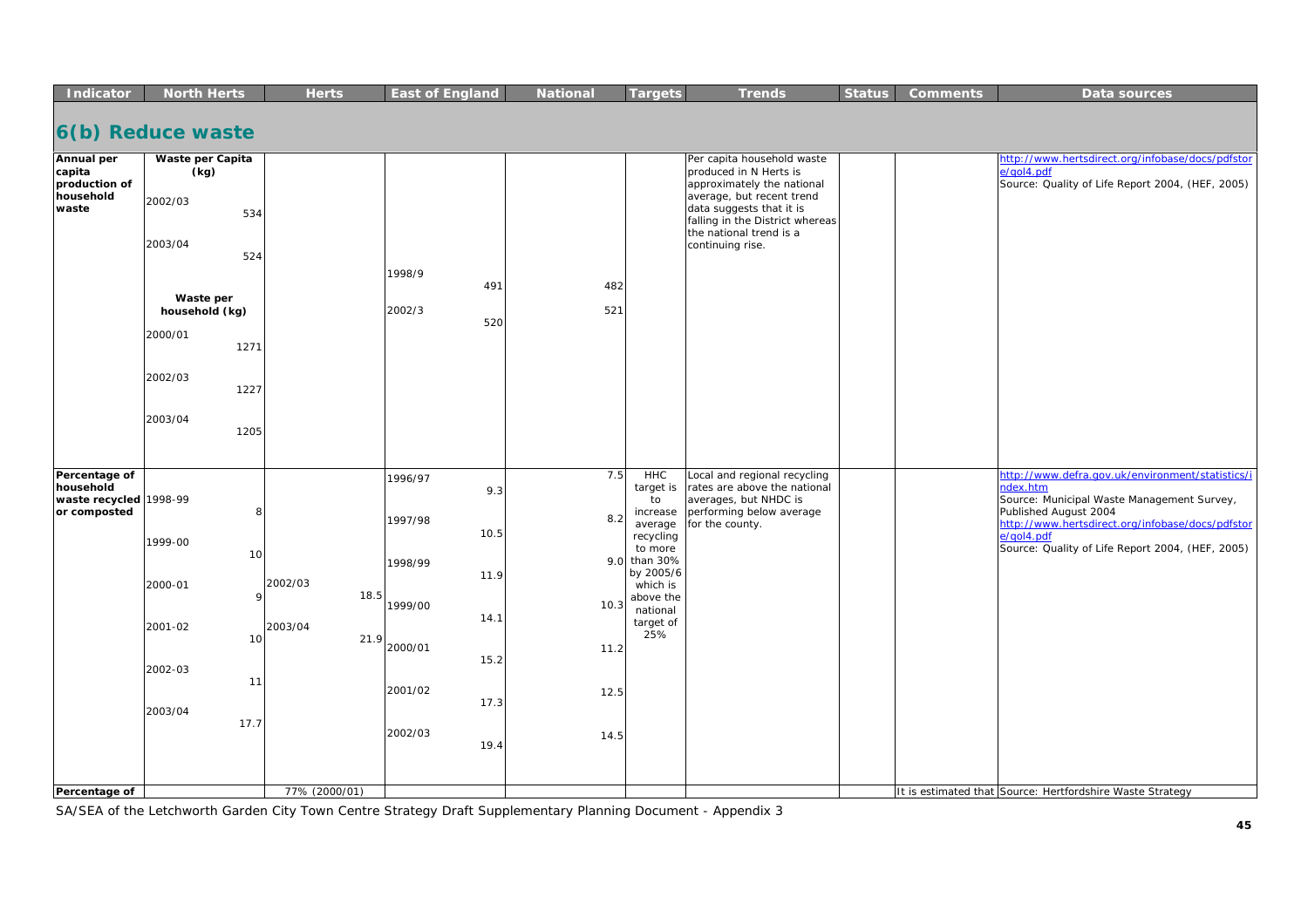| Indicator  | <b>North Herts</b> | Herts         | <b>East of England</b> | National | <b>argets</b> | <b>Trends</b> | <b>Status</b> | Comments              | Data sources |
|------------|--------------------|---------------|------------------------|----------|---------------|---------------|---------------|-----------------------|--------------|
| waste      |                    | 71% (2003/04) |                        |          |               |               |               | current Herts.        |              |
| landfilled |                    |               |                        |          |               |               |               | landfill options will |              |
|            |                    |               |                        |          |               |               |               | be exhausted by       |              |
|            |                    |               |                        |          |               |               |               | 2008.                 |              |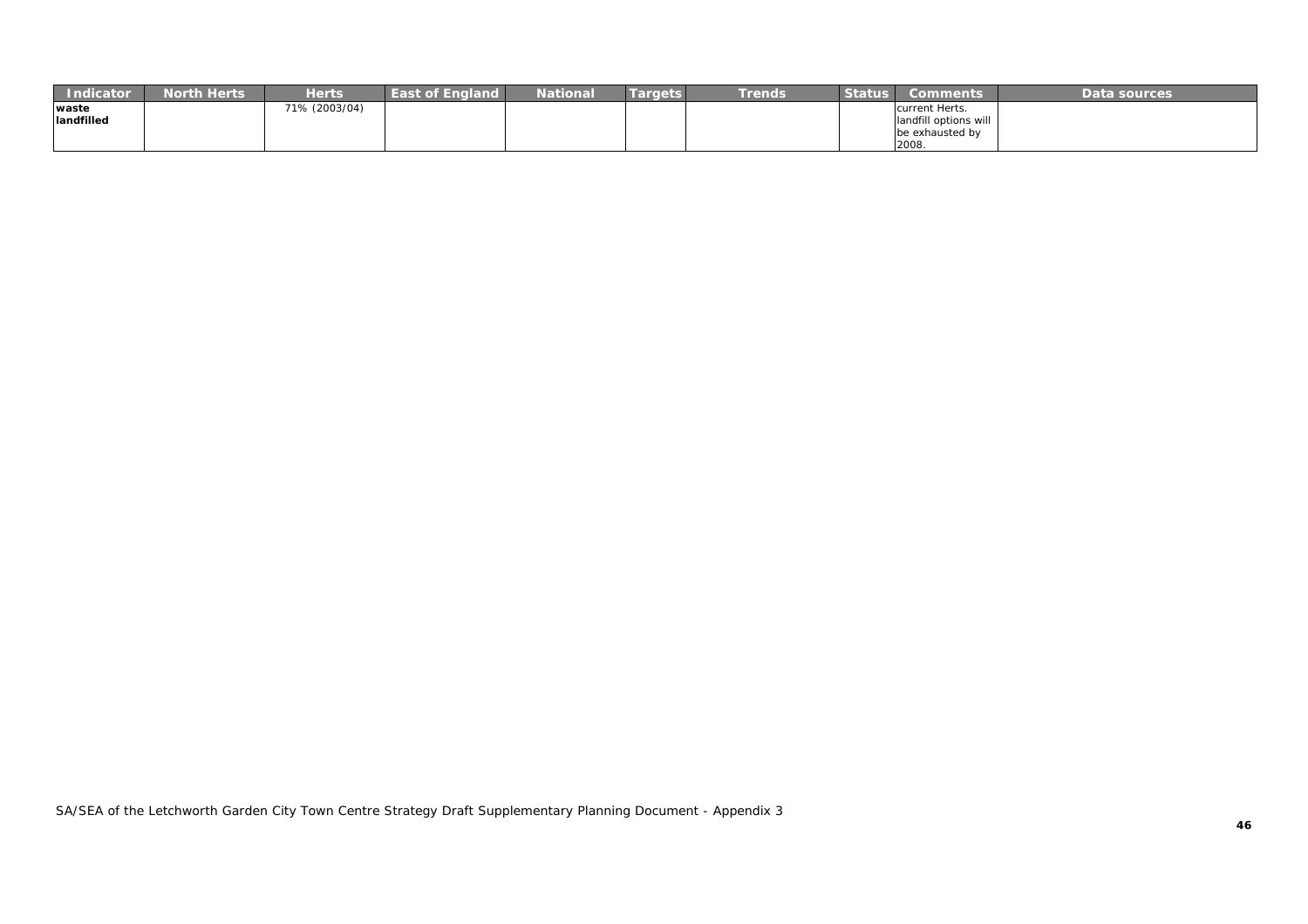### **Town Centres**

| Indicator                                           | <b>North Herts</b>                    | <b>Herts</b> | <b>East of England</b> | <b>National</b> | <b>Targets</b> | <b>Trends</b> | <b>Status</b> | <b>Comments</b> | Data sources |
|-----------------------------------------------------|---------------------------------------|--------------|------------------------|-----------------|----------------|---------------|---------------|-----------------|--------------|
| 7 Promote sustainable urban living                  |                                       |              |                        |                 |                |               |               |                 |              |
| Vacant units in<br>main town<br>centres             | 2004<br>2005                          |              |                        |                 |                |               |               |                 | Source: NHDC |
|                                                     | Hitchin                               |              |                        |                 |                |               |               |                 |              |
|                                                     | 10<br>9                               |              |                        |                 |                |               |               |                 |              |
|                                                     | Letchworth                            |              |                        |                 |                |               |               |                 |              |
|                                                     | 21<br>26                              |              |                        |                 |                |               |               |                 |              |
|                                                     | Baldock                               |              |                        |                 |                |               |               |                 |              |
|                                                     | 8<br>6                                |              |                        |                 |                |               |               |                 |              |
|                                                     | Royston                               |              |                        |                 |                |               |               |                 |              |
|                                                     | 13<br>16                              |              |                        |                 |                |               |               |                 |              |
| Percentage of                                       | % of new retail in                    |              |                        |                 |                |               |               |                 | Source: NHDC |
| new retail<br>(A1) in town<br>centers versus 2001/2 | town centres                          |              |                        |                 |                |               |               |                 |              |
| out-of-town                                         | 97.0                                  |              |                        |                 |                |               |               |                 |              |
|                                                     | 2002/3<br>23.5                        |              |                        |                 |                |               |               |                 |              |
|                                                     | 2003/4<br>95.0                        |              |                        |                 |                |               |               |                 |              |
|                                                     | 2004/5<br>100.0                       |              |                        |                 |                |               |               |                 |              |
| % of all<br>dwellings<br>completed                  | % of new dwellings in<br>town centres |              |                        |                 |                |               |               |                 | Source: NHDC |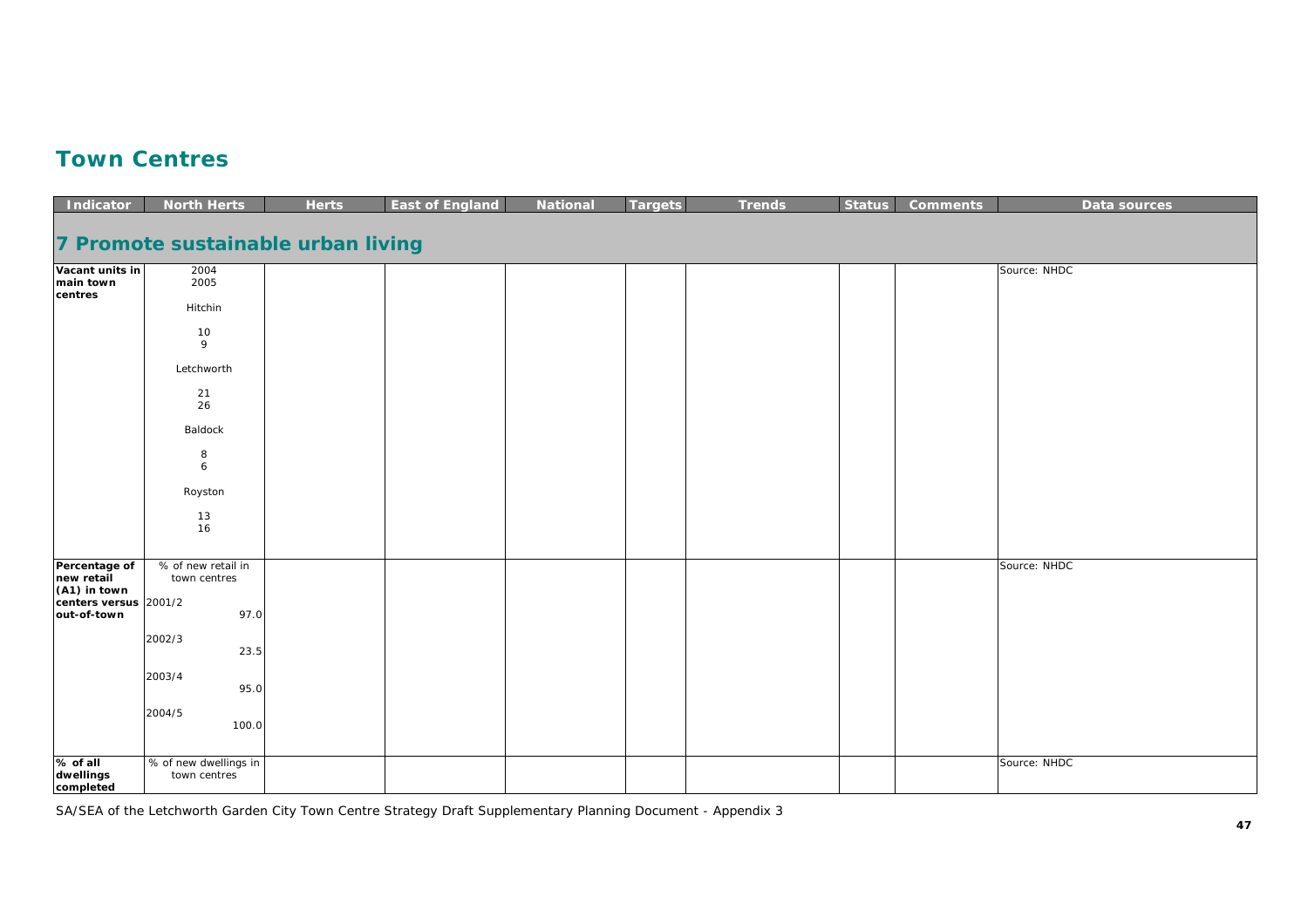| <b>Indicator</b> | <b>North Herts</b> | <b>Herts</b> | <b>East of England</b> | <b>National</b> | Targets | <b>Trends</b> | <b>Status</b> | <b>Comments</b> | Data sources |
|------------------|--------------------|--------------|------------------------|-----------------|---------|---------------|---------------|-----------------|--------------|
| which are        | 2001/2             |              |                        |                 |         |               |               |                 |              |
| within town      | 45.3               |              |                        |                 |         |               |               |                 |              |
| centres          | 2002/3             |              |                        |                 |         |               |               |                 |              |
|                  | 36.7               |              |                        |                 |         |               |               |                 |              |
|                  | 2003/4             |              |                        |                 |         |               |               |                 |              |
|                  | 23.4               |              |                        |                 |         |               |               |                 |              |
|                  | 2004/5             |              |                        |                 |         |               |               |                 |              |
|                  | 16.0               |              |                        |                 |         |               |               |                 |              |
|                  |                    |              |                        |                 |         |               |               |                 |              |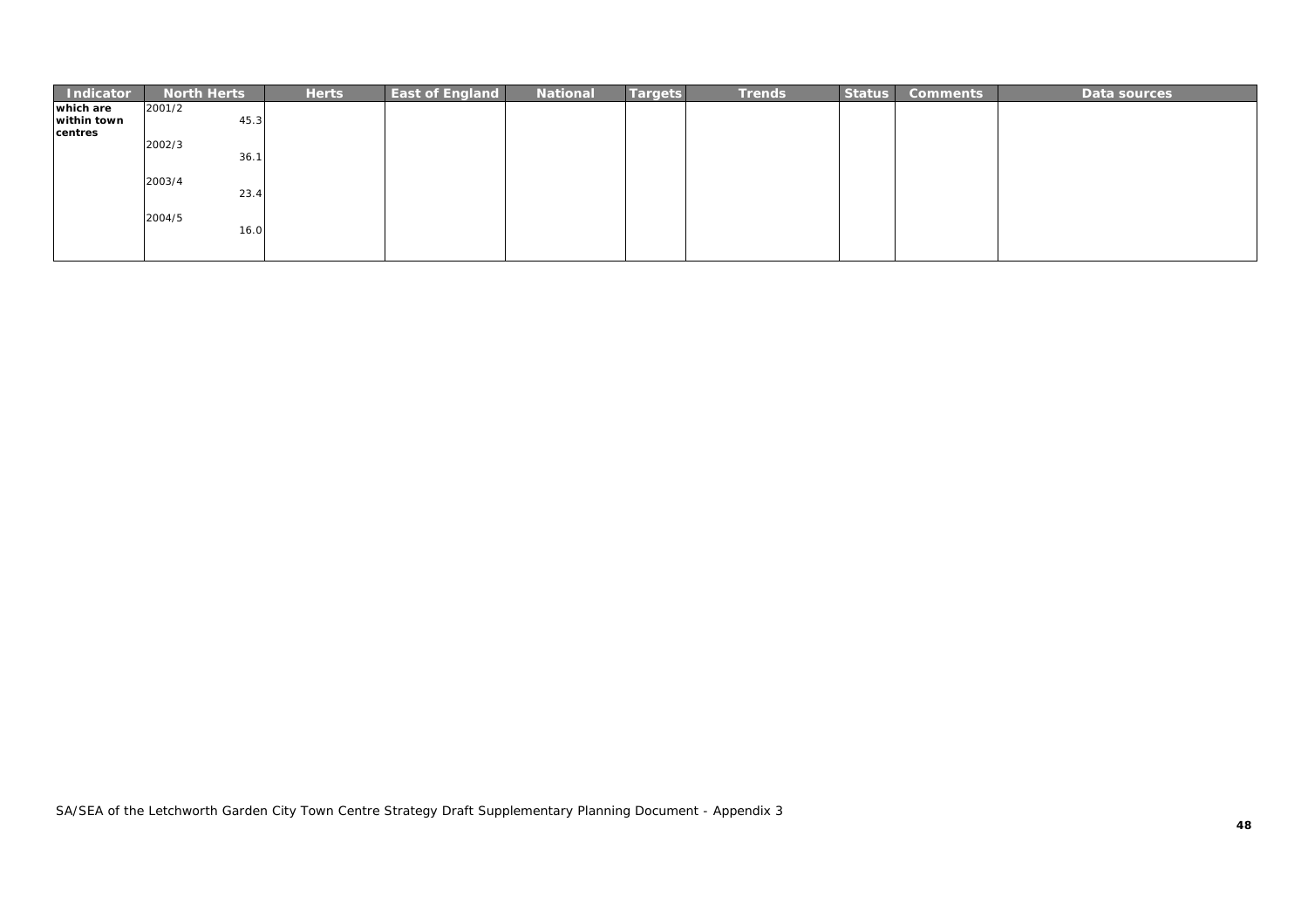# Sustainability Appraisal and SEA of the Letchworth Garden City Town Centre Strategy Draft Supplementary Planning Document

**Appendix 4: Matrices Testing the SPD Vision and Aims against the Sustainability Appraisal Objectives**

**October 2006**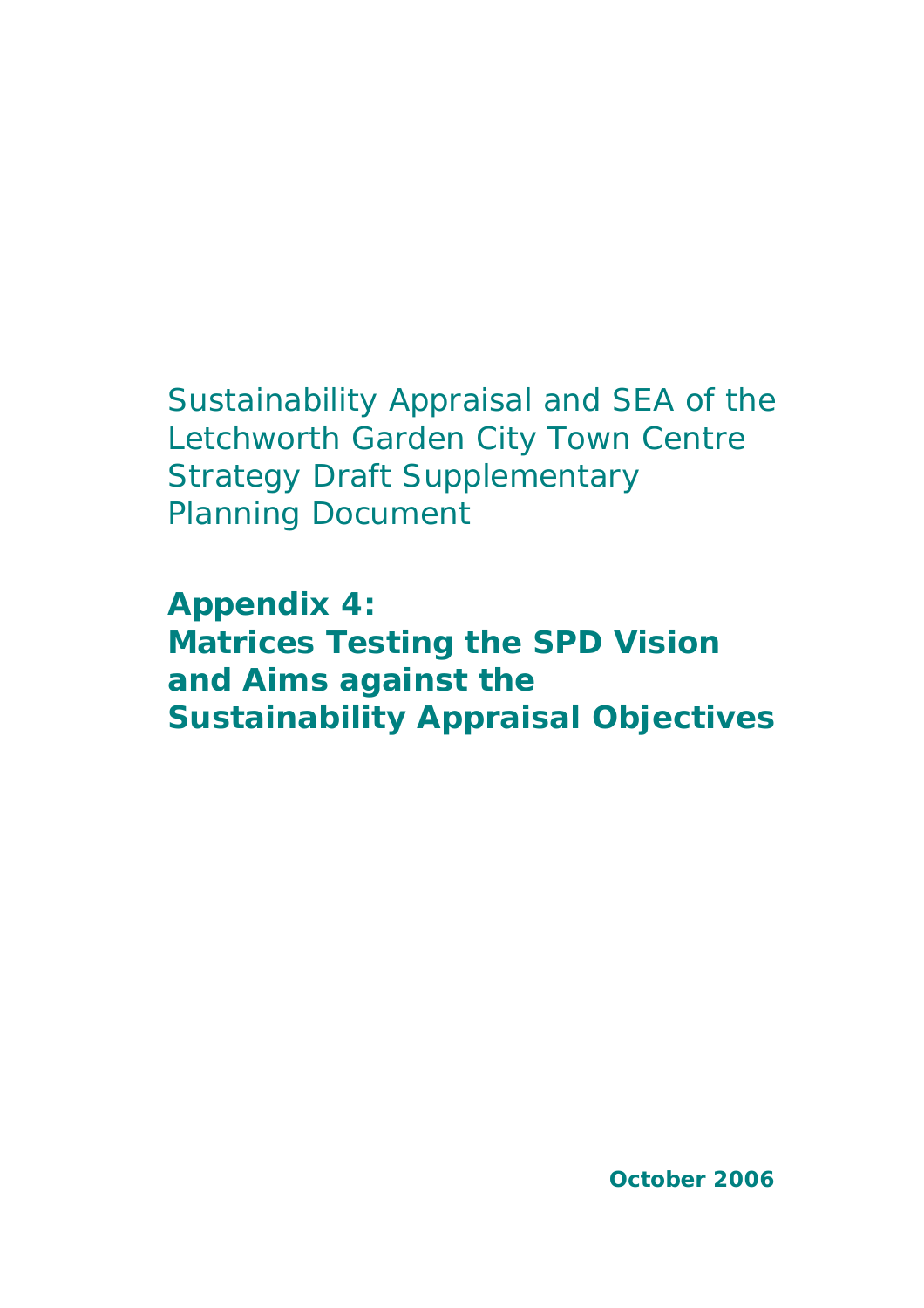### **Contents**

| SPD Aim 1 |    |
|-----------|----|
| SPD Aim 2 | -3 |
| SDP Aim 3 | 5  |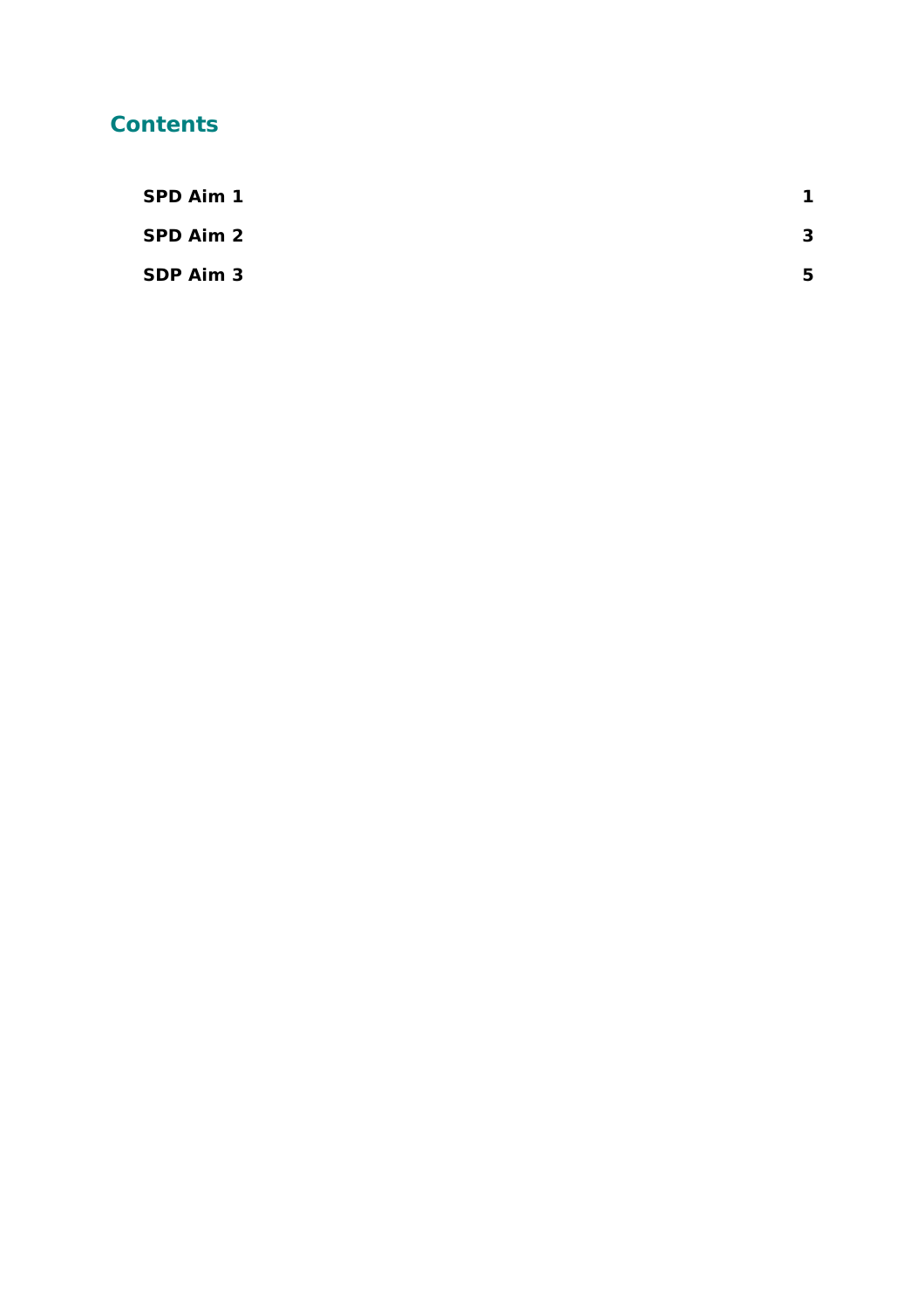The impact of the draft SPD aims on the SA objectives is scored as follows:

√ positive, **X** negative, **?** uncertain, or **0** neutral.

| <b>SPD Aim 1</b>                                                                                                                                                                                                                               |                                                                                                                                  |                                                                                                         |  |  |
|------------------------------------------------------------------------------------------------------------------------------------------------------------------------------------------------------------------------------------------------|----------------------------------------------------------------------------------------------------------------------------------|---------------------------------------------------------------------------------------------------------|--|--|
| Letchworth Town Centre will be preserved and enhanced to protect its special<br>character as the town centre of the world's first Garden City, including providing,<br>on appropriate sites, the quality buildings and facilities it deserves. |                                                                                                                                  |                                                                                                         |  |  |
| <b>SA Objectives</b>                                                                                                                                                                                                                           | Impact of<br>DPD objective<br>on SA<br>objective:<br>$\sqrt{\mathsf{positive}}$ ,<br>X negative,<br>? uncertain or<br>neutral 0. | How can the objective be made<br>more compatible with the SA<br>objectives and any conflict<br>reduced? |  |  |
|                                                                                                                                                                                                                                                | <b>ECONOMIC ACTIVITY</b>                                                                                                         |                                                                                                         |  |  |
| 1 Achieve sustainable<br>levels of prosperity and<br>economic growth                                                                                                                                                                           | $\sqrt{ }$                                                                                                                       |                                                                                                         |  |  |
|                                                                                                                                                                                                                                                |                                                                                                                                  | <b>LAND USE AND DEVELOPMENT PATTERNS</b>                                                                |  |  |
| $2(a)$ Minimise the<br>development of<br>greenfield land and<br>other land with high<br>environmental and<br>amenity value?<br>2(b) Provide access to                                                                                          | $\sqrt{ }$<br>N                                                                                                                  |                                                                                                         |  |  |
| green spaces                                                                                                                                                                                                                                   |                                                                                                                                  |                                                                                                         |  |  |
| 2 (c) Deliver more<br>sustainable location<br>patterns and reduce the<br>use of motor vehicles                                                                                                                                                 | $\sqrt{ }$                                                                                                                       |                                                                                                         |  |  |
|                                                                                                                                                                                                                                                | <b>ENVIRONMENTAL PROTECTION</b>                                                                                                  |                                                                                                         |  |  |
| 3(a) Protect and<br>maintain biodiversity                                                                                                                                                                                                      | O                                                                                                                                |                                                                                                         |  |  |
| 3(b) Protect and<br>enhance landscapes                                                                                                                                                                                                         | O                                                                                                                                |                                                                                                         |  |  |
| 3(c) Conserve and<br>where appropriate,<br>enhance the historic<br>environment                                                                                                                                                                 | ᄿ                                                                                                                                |                                                                                                         |  |  |
| 3(d) Reduce pollution<br>from any source                                                                                                                                                                                                       | $\mathbf 0$                                                                                                                      |                                                                                                         |  |  |
|                                                                                                                                                                                                                                                | <b>CLIMATE CHANGE</b>                                                                                                            |                                                                                                         |  |  |
| 4(a) Reduce greenhouse<br>gas emissions                                                                                                                                                                                                        | 0                                                                                                                                |                                                                                                         |  |  |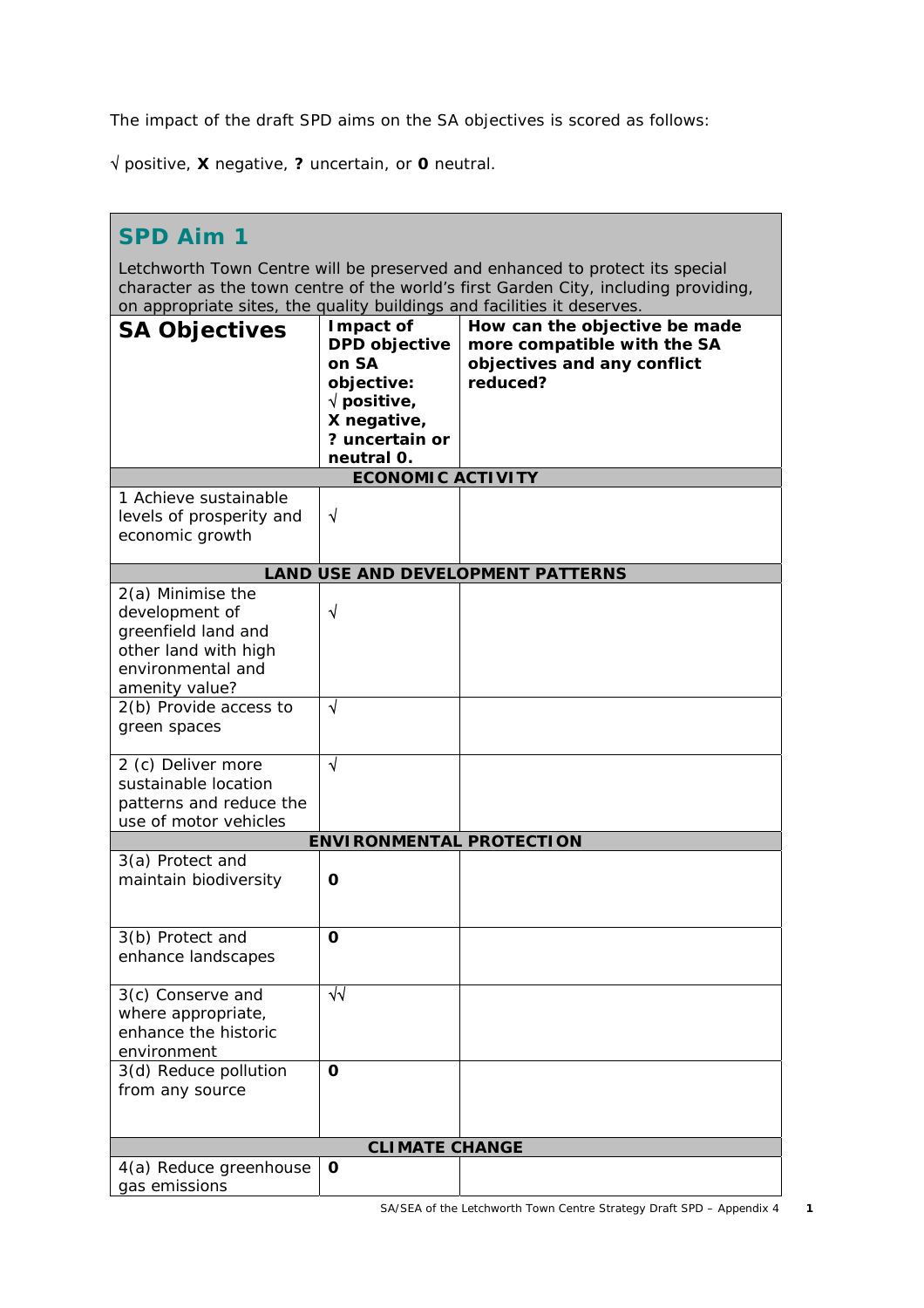Letchworth Town Centre will be preserved and enhanced to protect its special character as the town centre of the world's first Garden City, including providing, on appropriate sites, the quality buildings and facilities it deserves.

| on appropriate sites, the quality buildings and radilities it acserves.                                      |                               |                          |
|--------------------------------------------------------------------------------------------------------------|-------------------------------|--------------------------|
| 4(b) Improve the                                                                                             | O                             |                          |
| District's ability to adapt                                                                                  |                               |                          |
| to climate change                                                                                            |                               |                          |
|                                                                                                              | A JUST SOCIETY                |                          |
| 5(a) Share benefits of<br>prosperity fairly                                                                  | $\mathbf 0$                   |                          |
| 5(b) Provide access to<br>services and facilities<br>for all                                                 | $\sqrt{ }$                    |                          |
| 5(c) Promote<br>community cohesion                                                                           | $\sqrt{ }$                    |                          |
| 5(d) Increase access to<br>decent and affordable<br>housing                                                  | $\mathbf 0$                   |                          |
| 5(e) Reduce crime rates<br>and fear of crime                                                                 | $\mathbf 0$                   |                          |
| 5(f) Improve conditions<br>and services that<br>engender good health<br>and reduce health<br>inequalities    | $\sqrt{ }$                    | Aim refers to facilities |
| 5(g) Increase<br>participation in<br>education and life-long<br>learning                                     | $\sqrt{ }$                    | Aim refers to facilities |
| 5(h) Maintain and<br>improve culture, leisure<br>and recreational<br>activities that are<br>available to all | $\sqrt{ }$                    | Aim refers to facilities |
|                                                                                                              | <b>RESOURCE USE AND WASTE</b> |                          |
| 6(a) Use natural<br>resources efficiently;<br>reuse, use recycled<br>where possible                          | O                             |                          |
| 6(b) Reduce waste                                                                                            | O                             |                          |
|                                                                                                              | <b>TOWN CENTRES</b>           |                          |
| 7 Promote sustainable<br>urban living                                                                        | $\sqrt{}$                     |                          |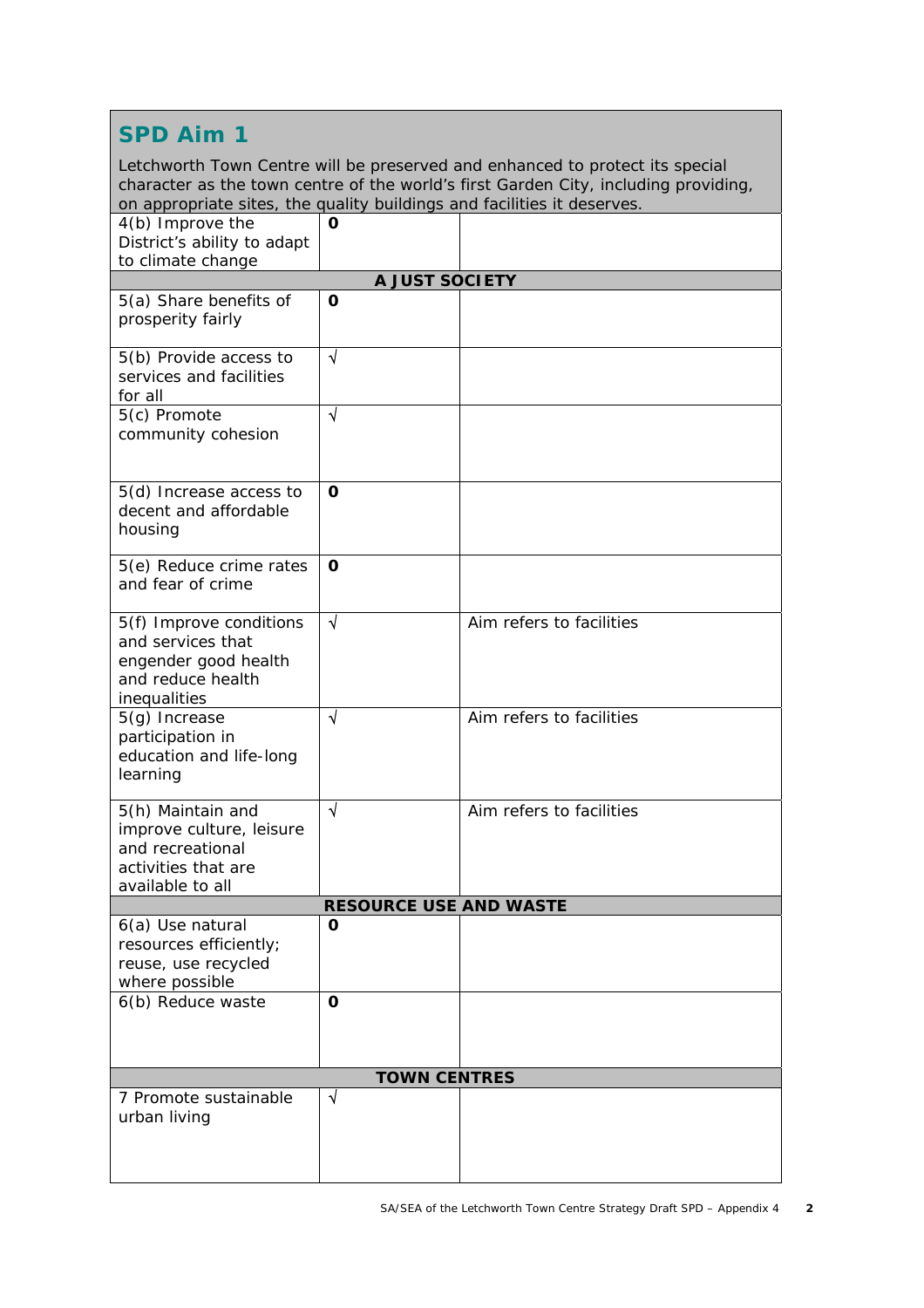Letchworth Town Centre will be preserved and enhanced to protect its special character as the town centre of the world's first Garden City, including providing, on appropriate sites, the quality buildings and facilities it deserves.

#### **Conclusions:**

This objective does not conflict with any SA objectives and actively supports several of them.

#### **Recommendations for changes to this objective:**

None

### **SPD Aim 2**

To promote the vitality and viability of Letchworth Garden City Town Centre through planning for its growth and development.

| <b>SA Objectives</b>                                                                                                      | Impact of<br><b>DPD</b> objective<br>on SA<br>objective:<br>$\sqrt{\text{positive}}$ , | How can the objective be made<br>more compatible with the SA<br>objectives and any conflict<br>reduced?                                            |
|---------------------------------------------------------------------------------------------------------------------------|----------------------------------------------------------------------------------------|----------------------------------------------------------------------------------------------------------------------------------------------------|
|                                                                                                                           | X negative,<br>? uncertain or                                                          |                                                                                                                                                    |
|                                                                                                                           | neutral 0.                                                                             |                                                                                                                                                    |
|                                                                                                                           | <b>ECONOMIC ACTIVITY</b>                                                               |                                                                                                                                                    |
| 1 Achieve sustainable<br>levels of prosperity and<br>economic growth                                                      | $\sqrt{2}$                                                                             | The wording of this aim is essentially<br>the key aim of national policy PPS6.                                                                     |
|                                                                                                                           |                                                                                        | <b>LAND USE AND DEVELOPMENT PATTERNS</b>                                                                                                           |
| 2(a) Minimise the<br>development of<br>greenfield land and<br>other land with high<br>environmental and<br>amenity value? | $\sqrt{}$                                                                              | The thrust of the government policy is<br>to prioritise town centre sites over<br>'out-of-centre' locations which might<br>be on Greenfield sites. |
| 2(b) Provide access to<br>green spaces                                                                                    | $\sqrt{ }$                                                                             | More people in the town centre could<br>mean more people visiting Broadway<br>Gardens                                                              |
| 2 (c) Deliver more<br>sustainable location<br>patterns and reduce the<br>use of motor vehicles                            | $\sqrt{ }$                                                                             | Letchworth Town Centre has good<br>accessibility to public transport                                                                               |
|                                                                                                                           | <b>ENVIRONMENTAL PROTECTION</b>                                                        |                                                                                                                                                    |
| 3(a) Protect and<br>maintain biodiversity                                                                                 | O                                                                                      |                                                                                                                                                    |
| 3(b) Protect and<br>enhance landscapes                                                                                    | $\mathbf{o}$                                                                           |                                                                                                                                                    |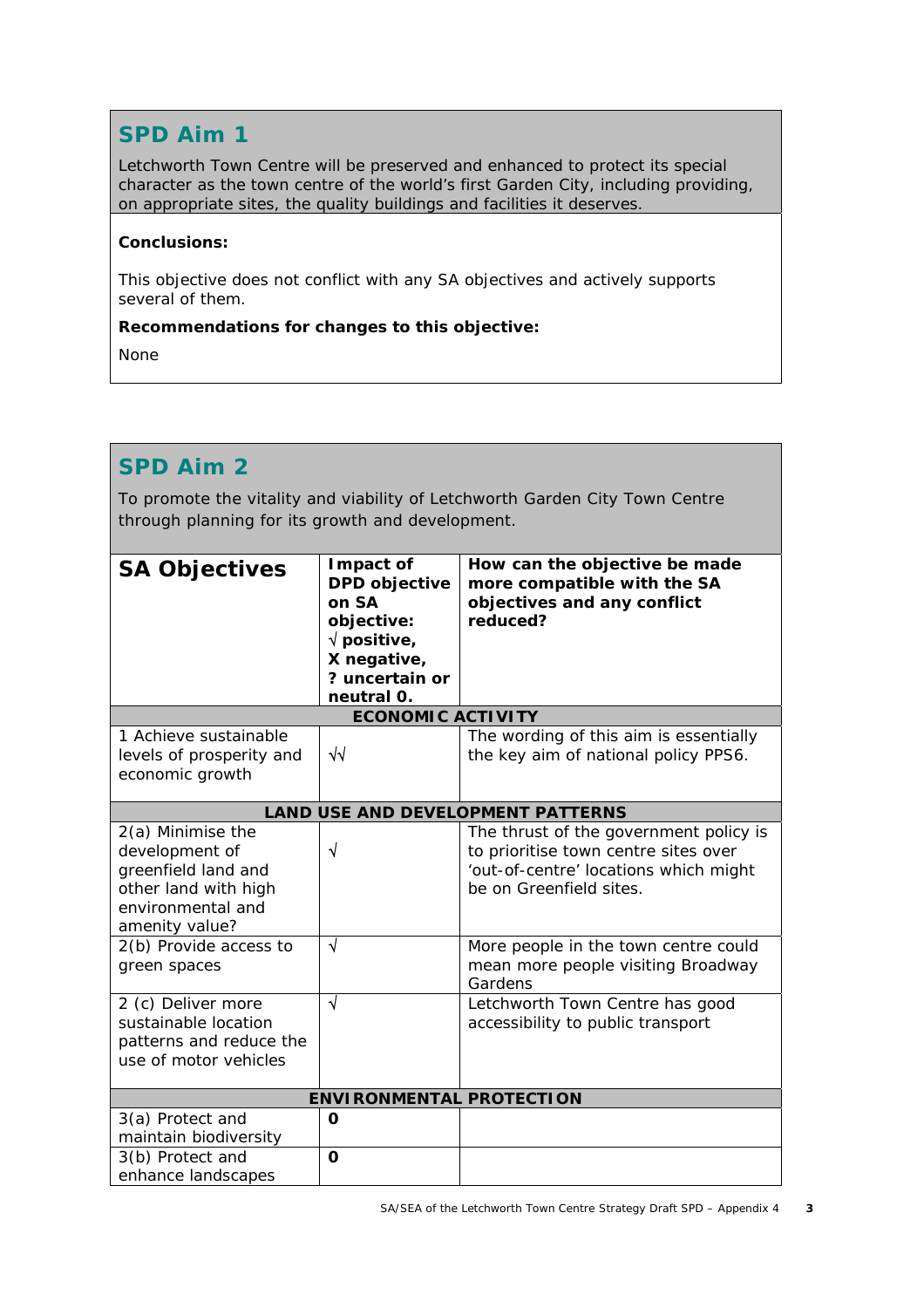To promote the vitality and viability of Letchworth Garden City Town Centre through planning for its growth and development.

| 3(c) Conserve and<br>where appropriate,<br>enhance the historic<br>environment<br>3(d) Reduce pollution<br>from any source | O<br>$\sqrt{ }$<br><b>CLIMATE CHANGE</b> | This matter is dealt with in the first<br>aim, potential conflict only if aims are<br>not read and used concurrently.<br>Letchworth Town Centre has good<br>accessibility to public transport |
|----------------------------------------------------------------------------------------------------------------------------|------------------------------------------|-----------------------------------------------------------------------------------------------------------------------------------------------------------------------------------------------|
| 4(a) Reduce greenhouse                                                                                                     | $\sqrt{ }$                               | Letchworth Town Centre has good                                                                                                                                                               |
| gas emissions                                                                                                              |                                          | accessibility to public transport the<br>use of which will reduce greenhouse<br>gas emissions from transport.                                                                                 |
| 4(b) Improve the                                                                                                           | $\mathbf 0$                              |                                                                                                                                                                                               |
| District's ability to adapt<br>to climate change                                                                           |                                          |                                                                                                                                                                                               |
|                                                                                                                            | A JUST SOCIETY                           |                                                                                                                                                                                               |
| 5(a) Share benefits of                                                                                                     | $\ddot{\phantom{0}}$                     | Growth by itself does not imply shared                                                                                                                                                        |
| prosperity fairly                                                                                                          |                                          | benefits from prosperity, however                                                                                                                                                             |
|                                                                                                                            |                                          | 'vital' town centres typically have a                                                                                                                                                         |
|                                                                                                                            |                                          | range of businesses including lower                                                                                                                                                           |
|                                                                                                                            |                                          | rent local businesses as well as                                                                                                                                                              |
|                                                                                                                            |                                          | national chains.                                                                                                                                                                              |
| 5(b) Provide access to                                                                                                     | $\sqrt{}$                                | This is one of the key functions of                                                                                                                                                           |
| services and facilities                                                                                                    |                                          | town centres.                                                                                                                                                                                 |
| for all                                                                                                                    |                                          |                                                                                                                                                                                               |
|                                                                                                                            |                                          |                                                                                                                                                                                               |
|                                                                                                                            |                                          |                                                                                                                                                                                               |
| 5(c) Promote                                                                                                               | ?                                        | Growth by itself does not imply                                                                                                                                                               |
| community cohesion                                                                                                         |                                          | community cohesion, however 'vital'                                                                                                                                                           |
|                                                                                                                            |                                          | town centres typically have a range of                                                                                                                                                        |
|                                                                                                                            |                                          | businesses and services that promote                                                                                                                                                          |
|                                                                                                                            |                                          | community cohesion.                                                                                                                                                                           |
| 5(d) Increase access to                                                                                                    | $\sqrt{ }$                               | New housing is likely to be developed                                                                                                                                                         |
| decent and affordable                                                                                                      |                                          | as part of mixed-use schemes.                                                                                                                                                                 |
| housing                                                                                                                    |                                          |                                                                                                                                                                                               |
|                                                                                                                            |                                          |                                                                                                                                                                                               |
| 5(e) Reduce crime rates<br>and fear of crime                                                                               | ?                                        | More vital and viable town centres can                                                                                                                                                        |
|                                                                                                                            |                                          | provide more opportunities for crime,                                                                                                                                                         |
|                                                                                                                            |                                          | but would also see more natural                                                                                                                                                               |
|                                                                                                                            |                                          | surveillance and less opportunities for                                                                                                                                                       |
| 5(f) Improve conditions                                                                                                    | $\sqrt{ }$                               | crime.<br>This objective would support provision                                                                                                                                              |
| and services that                                                                                                          |                                          |                                                                                                                                                                                               |
|                                                                                                                            |                                          | of health facilities, recreational<br>facilities and non-car access to                                                                                                                        |
| engender good health                                                                                                       |                                          |                                                                                                                                                                                               |
| and reduce health                                                                                                          |                                          | facilities                                                                                                                                                                                    |
| inequalities                                                                                                               | $\sqrt{ }$                               |                                                                                                                                                                                               |
| 5(g) Increase                                                                                                              |                                          | This objective would support provision                                                                                                                                                        |
| participation in                                                                                                           |                                          | of educational facilities                                                                                                                                                                     |
| education and life-long                                                                                                    |                                          |                                                                                                                                                                                               |
| learning                                                                                                                   |                                          |                                                                                                                                                                                               |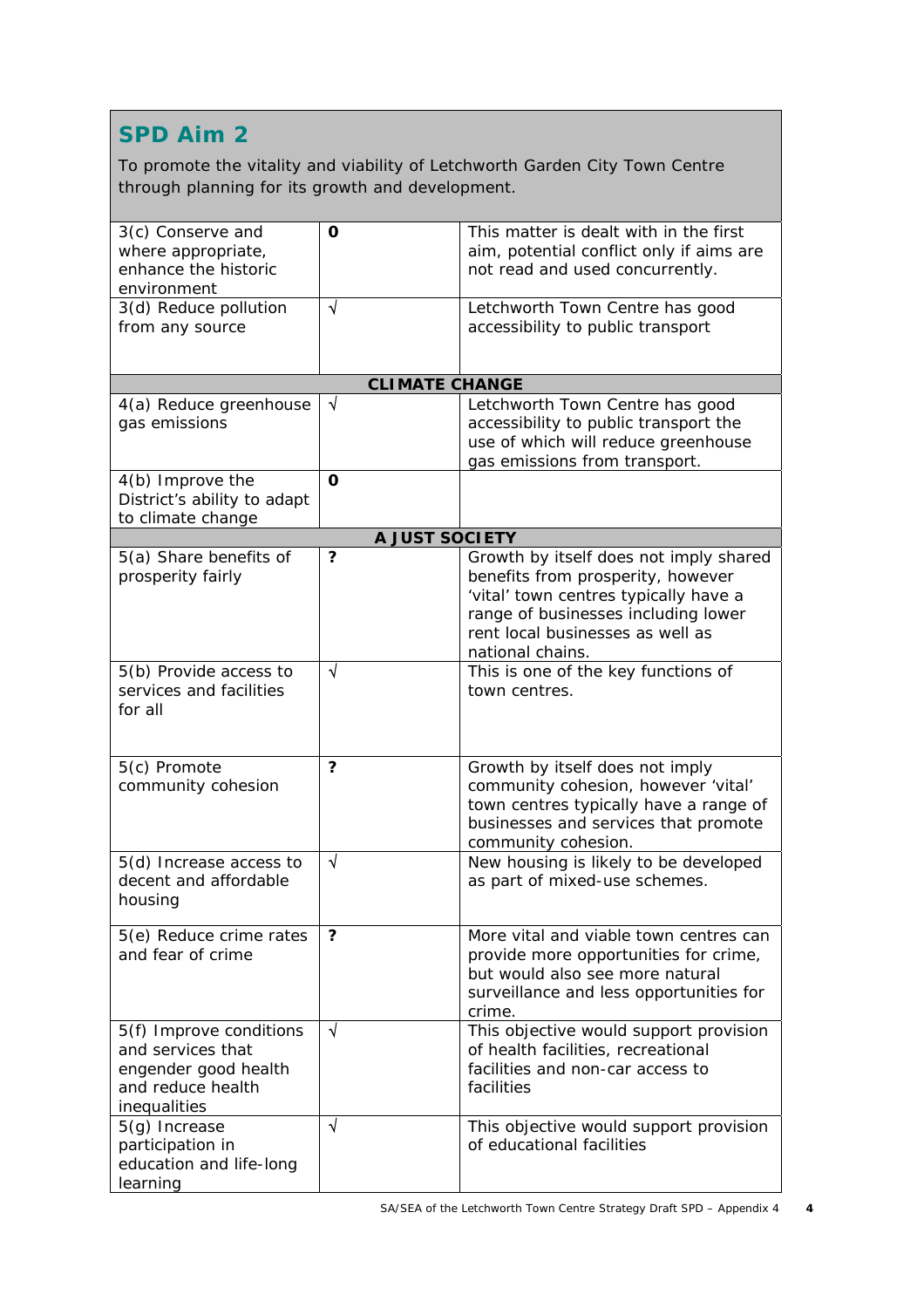To promote the vitality and viability of Letchworth Garden City Town Centre through planning for its growth and development.

| 5(h) Maintain and<br>improve culture, leisure<br>and recreational<br>activities that are<br>available to all | N                             | This objective would support provision<br>of facilities |
|--------------------------------------------------------------------------------------------------------------|-------------------------------|---------------------------------------------------------|
|                                                                                                              | <b>RESOURCE USE AND WASTE</b> |                                                         |
| 6(a) Use natural<br>resources efficiently;<br>reuse, use recycled<br>where possible<br>6(b) Reduce waste     | Ω<br>Ω                        |                                                         |
|                                                                                                              | <b>TOWN CENTRES</b>           |                                                         |
| 7 Promote sustainable<br>urban living                                                                        | N                             |                                                         |

#### **Conclusions:**

This objective does not conflict with any of the SA objectives and supports several. Uncertainties surround a number of issues concerning a 'just society', this means that issues such as viability and viability must be pursued in parallel and not one to the expense of the other. The detailed elaboration of policies in support of this aim should ensure that this is picked up. The aim has no direct impact on resource use and a recommendation is made to the third aim to ensure that this issue is covered.

#### **Recommendation for change to this objective:**

None

#### **SPD Aim 3**

To develop the town centre's role as the focus for civic and social life and public transport networks in Letchworth Garden City and as a place which is pleasant, safe and inviting to visit and shop in.

| <b>SA Objectives</b>     | Impact of<br><b>DPD</b> objective<br>on SA<br>objective:<br>$\sqrt{p}$ positive,<br>X negative,<br>? uncertain or<br>neutral 0. | How can the objective be made<br>more compatible with the SA<br>objectives and any conflict<br>reduced? |
|--------------------------|---------------------------------------------------------------------------------------------------------------------------------|---------------------------------------------------------------------------------------------------------|
|                          | <b>ECONOMIC ACTIVITY</b>                                                                                                        |                                                                                                         |
| 1 Achieve sustainable    | N                                                                                                                               |                                                                                                         |
| levels of prosperity and |                                                                                                                                 |                                                                                                         |
| economic growth          |                                                                                                                                 |                                                                                                         |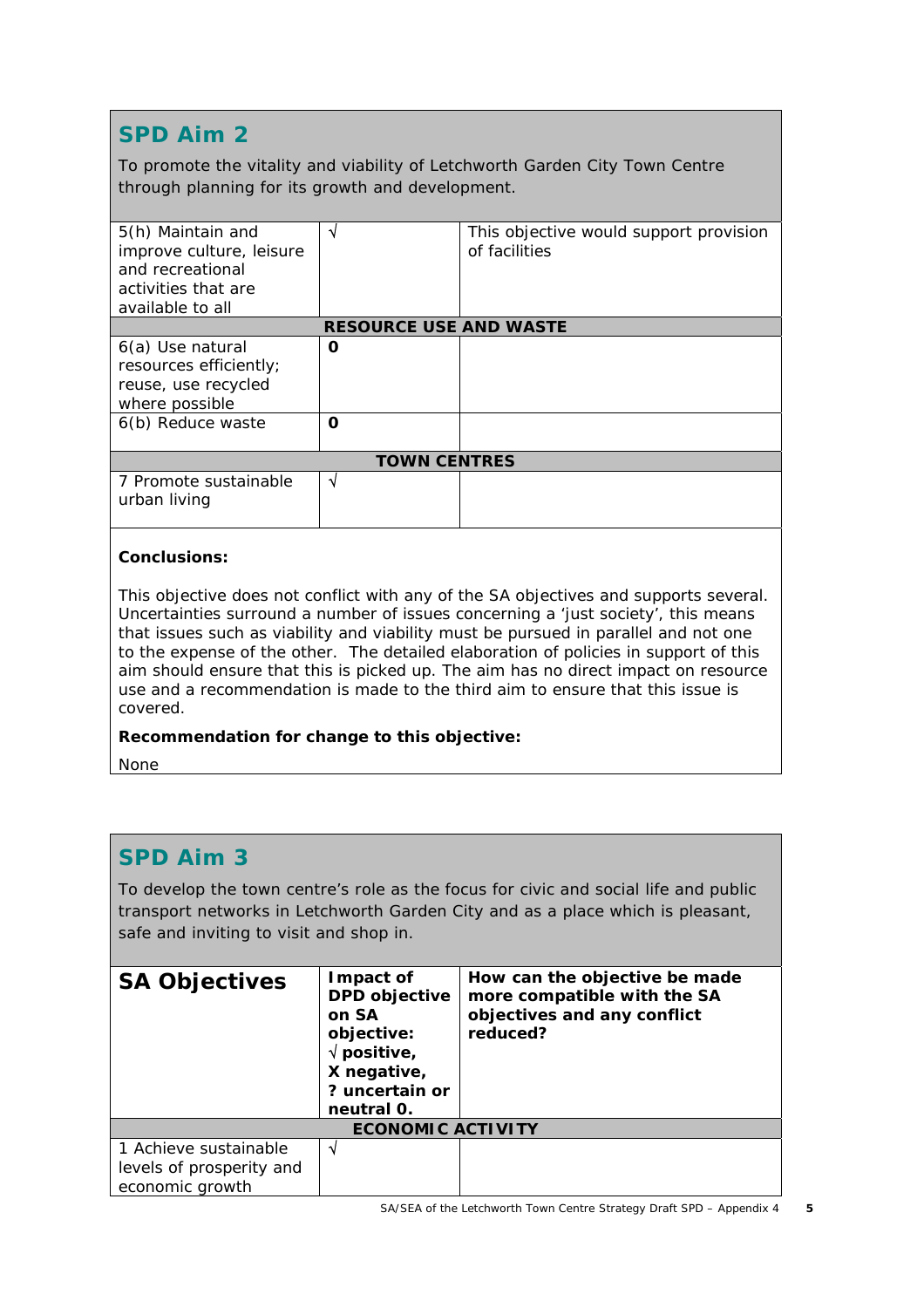To develop the town centre's role as the focus for civic and social life and public transport networks in Letchworth Garden City and as a place which is pleasant, safe and inviting to visit and shop in.

| <b>LAND USE AND DEVELOPMENT PATTERNS</b>                                                       |                                 |                                                                                                                                                               |  |  |  |  |
|------------------------------------------------------------------------------------------------|---------------------------------|---------------------------------------------------------------------------------------------------------------------------------------------------------------|--|--|--|--|
| 2(a) Minimise the<br>development of<br>greenfield land and                                     | √                               |                                                                                                                                                               |  |  |  |  |
| other land with high<br>environmental and<br>amenity value?                                    |                                 |                                                                                                                                                               |  |  |  |  |
| 2(b) Provide access to<br>green spaces                                                         | $\sqrt{}$                       | Broadway Gardens is one of the<br>town's key open spaces.                                                                                                     |  |  |  |  |
| 2 (c) Deliver more<br>sustainable location<br>patterns and reduce the<br>use of motor vehicles | $\sqrt{ }$                      | The town centre is an accessible<br>location and this objective promotes<br>public transport.                                                                 |  |  |  |  |
|                                                                                                | <b>ENVIRONMENTAL PROTECTION</b> |                                                                                                                                                               |  |  |  |  |
| 3(a) Protect and<br>maintain biodiversity                                                      | 0                               |                                                                                                                                                               |  |  |  |  |
| 3(b) Protect and<br>enhance landscapes                                                         | O                               |                                                                                                                                                               |  |  |  |  |
| 3(c) Conserve and<br>where appropriate,<br>enhance the historic<br>environment                 | $\sqrt{}$                       |                                                                                                                                                               |  |  |  |  |
| 3(d) Reduce pollution<br>from any source                                                       | $\sqrt{}$                       | Public transport provision would help<br>reduce air and noise pollution from<br>cars                                                                          |  |  |  |  |
|                                                                                                | <b>CLIMATE CHANGE</b>           |                                                                                                                                                               |  |  |  |  |
| 4(a) Reduce greenhouse<br>gas emissions                                                        | $\sqrt{}$                       | Public transport provision would help<br>reduce emissions.                                                                                                    |  |  |  |  |
| 4(b) Improve the<br>District's ability to adapt<br>to climate change                           | $\overline{\sqrt{} }$           |                                                                                                                                                               |  |  |  |  |
|                                                                                                | A JUST SOCIETY                  |                                                                                                                                                               |  |  |  |  |
| 5(a) Share benefits of<br>prosperity fairly                                                    | $\sqrt{}$                       | Developing civic and social life, rather<br>than just economic development, will<br>help share the benefits of growth, in<br>line with the garden city ideal. |  |  |  |  |
| 5(b) Provide access to<br>services and facilities<br>for all                                   | V                               |                                                                                                                                                               |  |  |  |  |
| 5(c) Promote<br>community cohesion                                                             | N                               | Could ensure provision of facilities                                                                                                                          |  |  |  |  |
| 5(d) Increase access to<br>decent and affordable<br>housing                                    | $\sqrt{ }$                      | Could ensure provision of agreed<br>amount of affordable housing                                                                                              |  |  |  |  |
| 5(e) Reduce crime rates<br>and fear of crime                                                   | ?                               | A busier town centre might create<br>more opportunities for crime, but<br>would see more natural surveillance<br>and perhaps see less vandalism.              |  |  |  |  |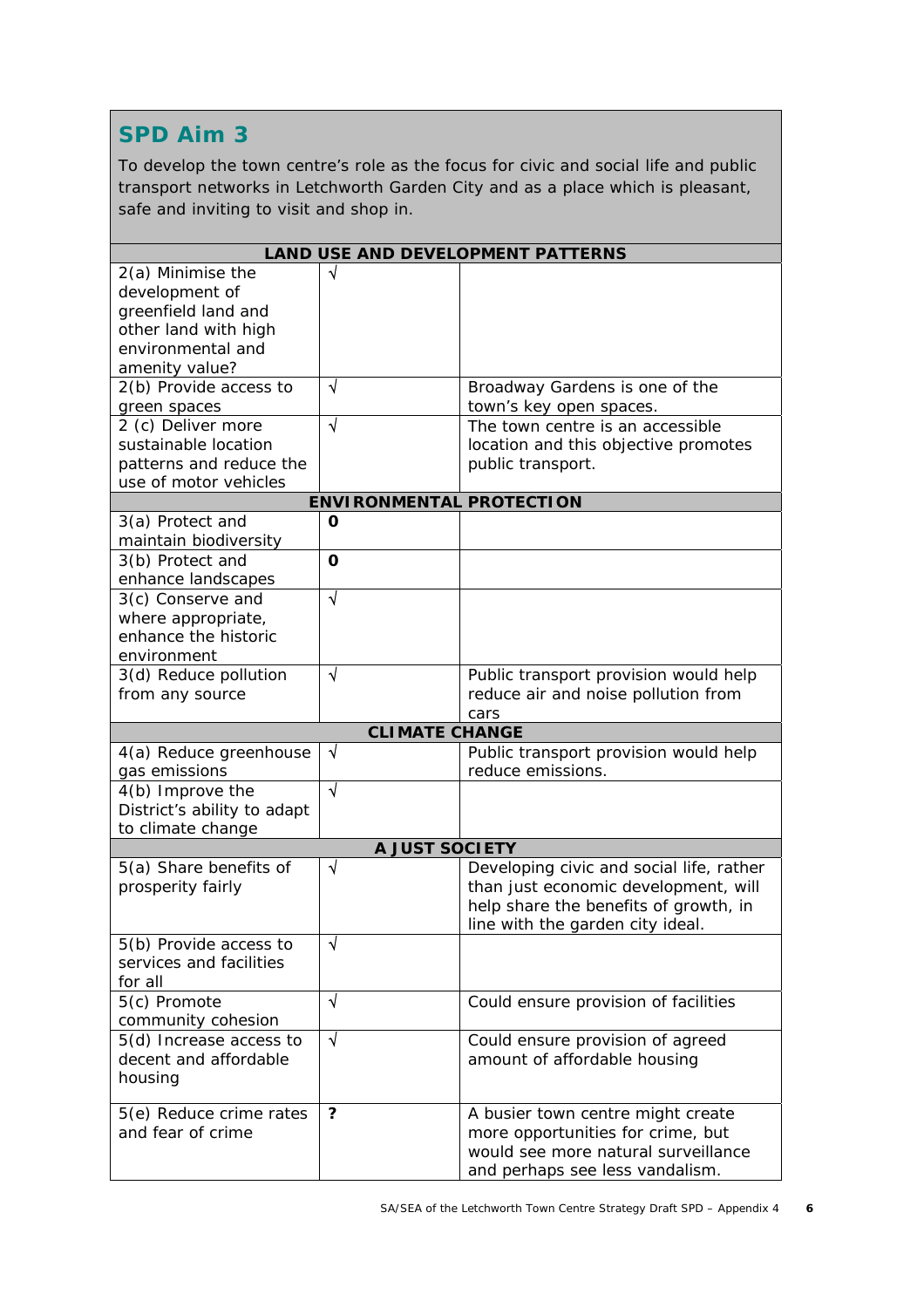To develop the town centre's role as the focus for civic and social life and public transport networks in Letchworth Garden City and as a place which is pleasant, safe and inviting to visit and shop in.

| 5(f) Improve conditions<br>and services that<br>engender good health<br>and reduce health<br>inequalities    | N                             | Could ensure provision of health<br>facilities                |
|--------------------------------------------------------------------------------------------------------------|-------------------------------|---------------------------------------------------------------|
| $5(g)$ Increase<br>participation in<br>education and life-long<br>learning                                   | N                             | Could ensure provision of educational<br>facilities           |
| 5(h) Maintain and<br>improve culture, leisure<br>and recreational<br>activities that are<br>available to all | √                             | Could ensure provision of facilities                          |
|                                                                                                              | <b>RESOURCE USE AND WASTE</b> |                                                               |
| 6(a) Use natural<br>resources efficiently;<br>reuse, use recycled<br>where possible                          | O                             |                                                               |
| 6(b) Reduce waste                                                                                            | O                             |                                                               |
|                                                                                                              | <b>TOWN CENTRES</b>           |                                                               |
| 7 Promote sustainable<br>urban living                                                                        | N                             | Could ensure provision of<br>improvements to the public realm |

#### **Conclusions:**

This objective does not conflict with any of the SA objectives and supports several. The aim has no direct impact on resource use and a recommendation is made to ensure that this issue is covered, through the use of 'sustainable' measures.

#### **Recommendations for changes to this objective:**

Amend to read 'To develop the town centre's role as the focus for civic and social life and public transport networks in Letchworth Garden City, and as a place which is sustainable, pleasant, safe and inviting to visit, live and shop in.'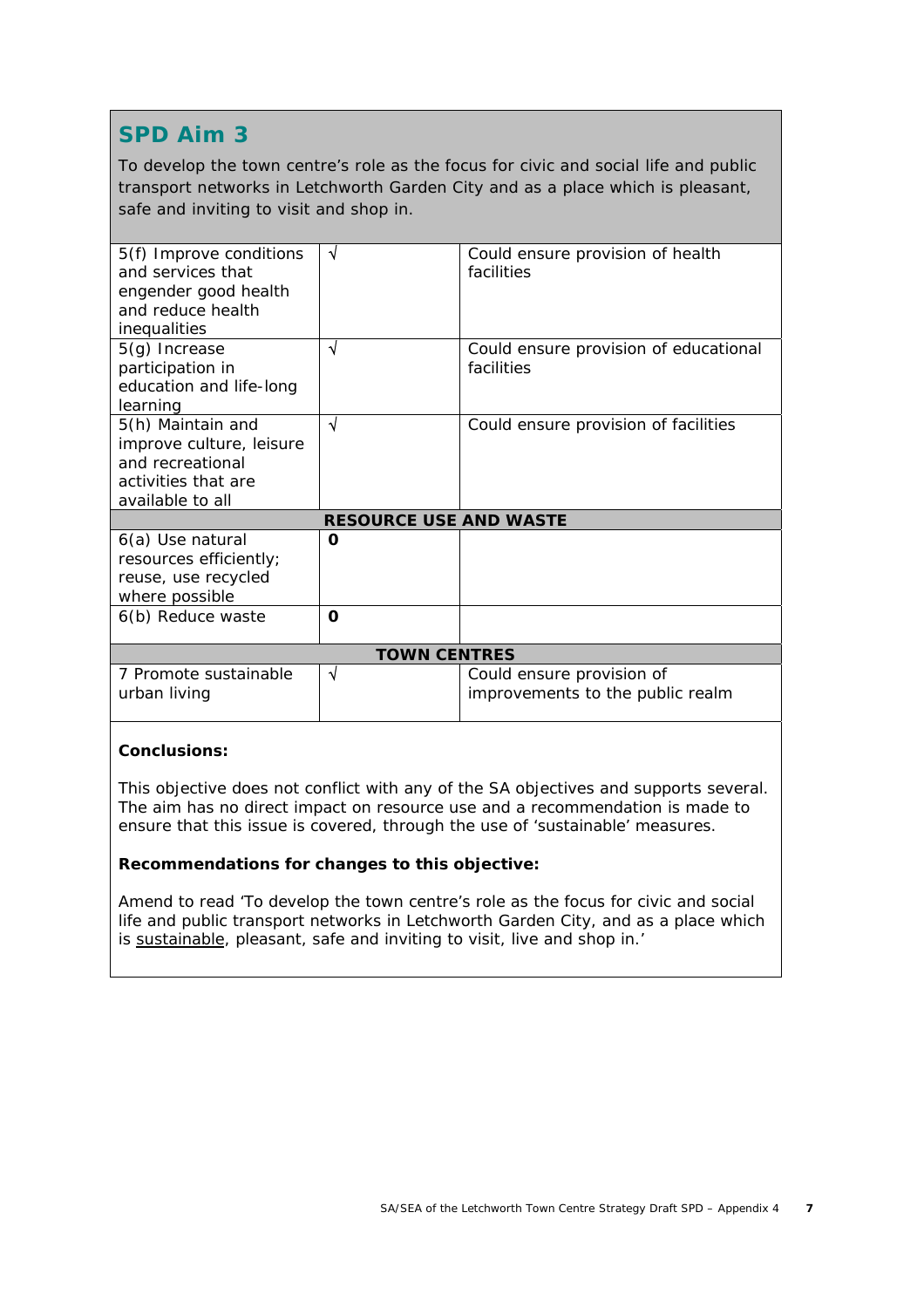# Sustainability Appraisal and SEA of the Letchworth Garden City Town Centre Strategy Draft Supplementary Planning Document

**Appendix 5: Matrices Appraising the Saved Policies and Strategic Options**

**October 2006**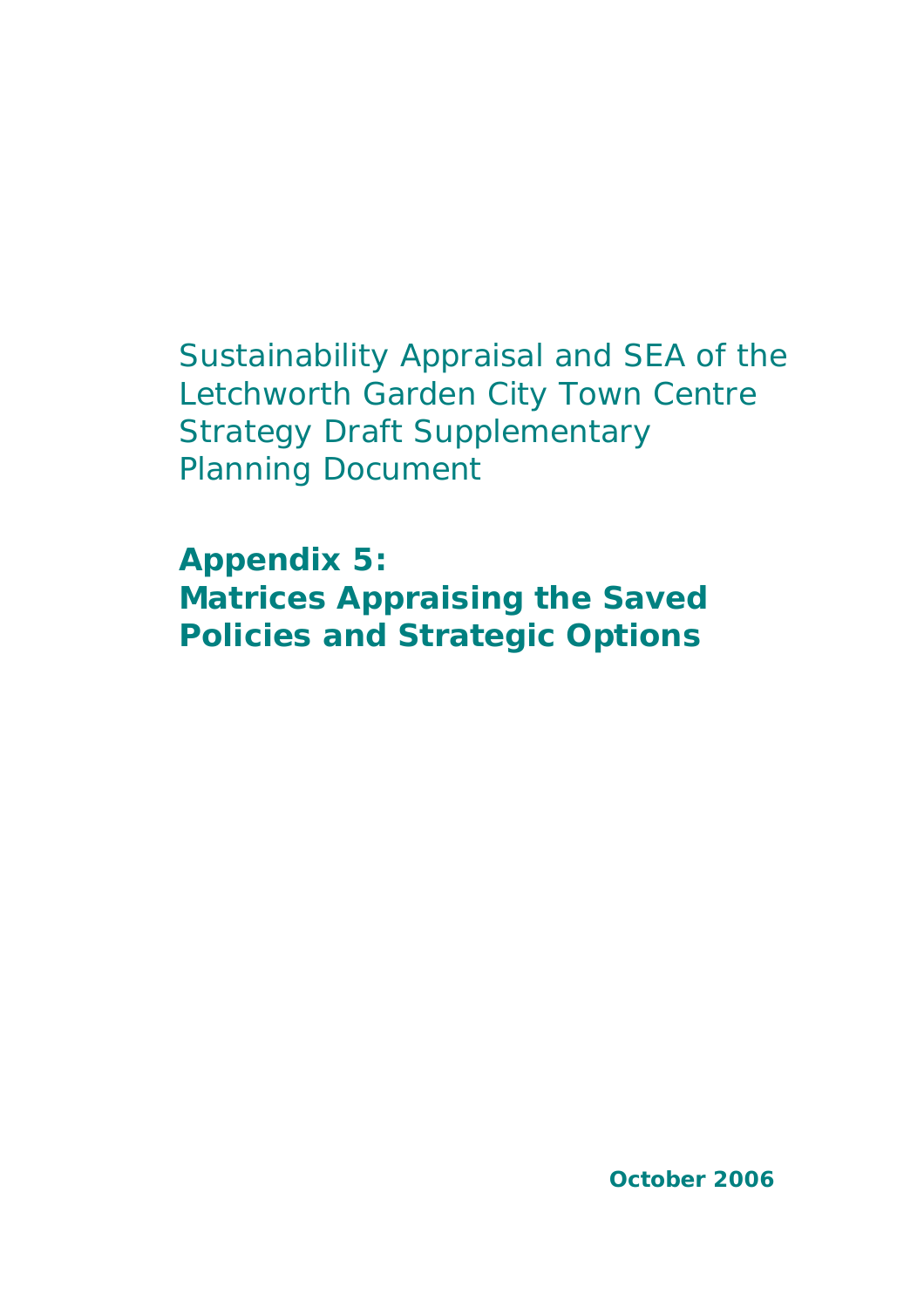# **Contents**

| <b>Appraisal of Saved Policies</b>    |                |
|---------------------------------------|----------------|
| Saved Policy 58                       | $\mathbf 1$    |
| Saved Policy 42part (i)               | $\overline{4}$ |
| <b>Appraisal of Strategic Options</b> | 9              |
| Option A                              | 9              |
| Option B                              | 9              |
| Option C                              | 13             |
| Option D                              | 16             |
|                                       |                |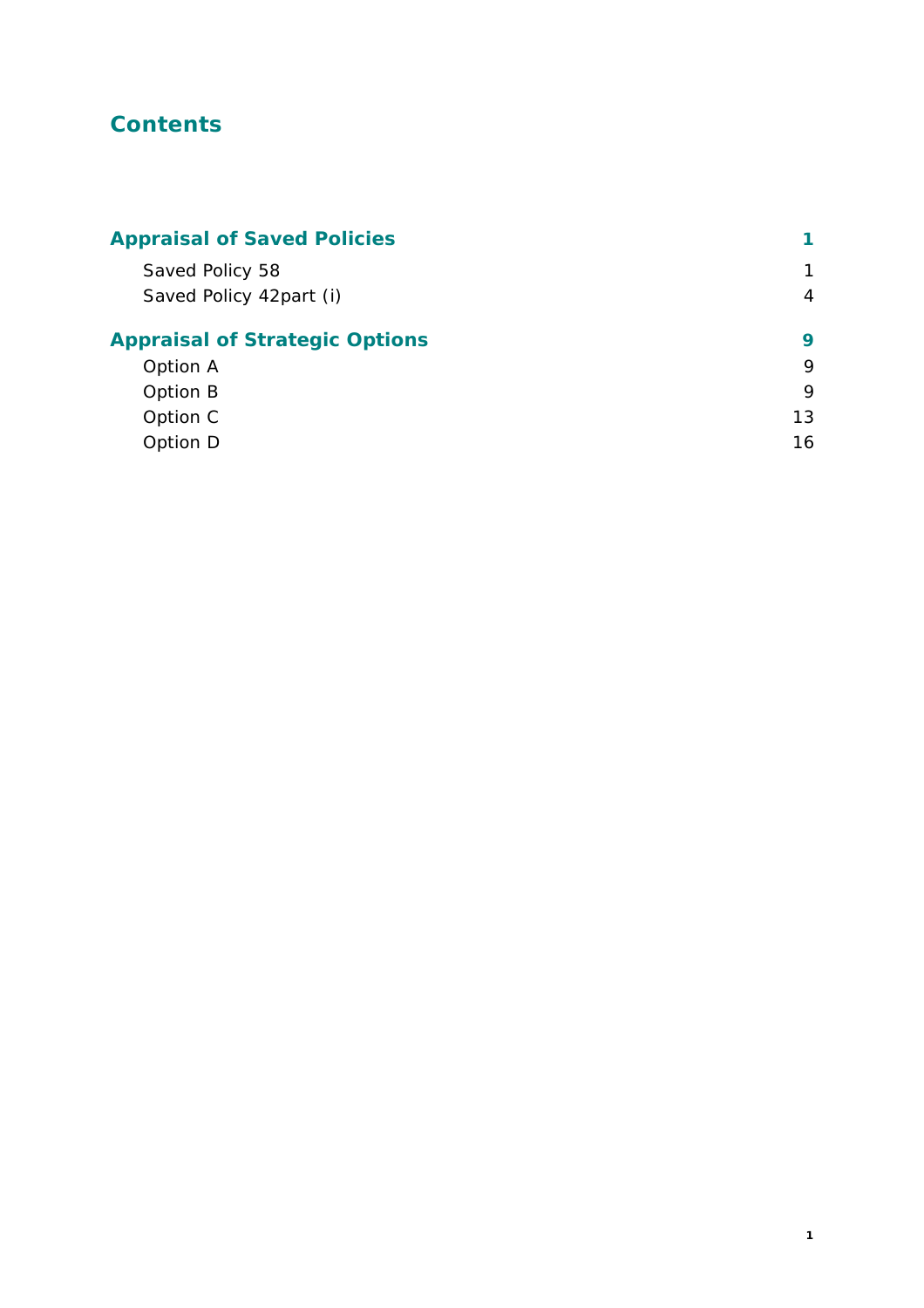# **Appraisal of Saved Policies**

The impact of each policy on the SA objectives is scored as follows: Major positive  $\sqrt{v}$ ; positive √; major negative **XX;** negative **X**; uncertain **?**; or neutral **O**. The assessment is based on the current situation and trends for each objective, including where there are particular problems. This information is contained in appendix 3 (baseline data) and appendix 1 (key sustainability issues), and has been referred to throughout the process of compiling the matrices.

#### **Local Plan no. 2. Policy 58 Letchworth Garden City Design Principles**

*The Council will only consider development proposals in Letchworth if they are in sympathy with the traditional buildings of Letchworth and if they clearly show that the Garden City Design Principles below have been taken into account.*

|                                                                                                                           | What is predicted<br>effect of the<br>option on each SA<br>objective? |                    |                           | <b>Explanation and suggestions for</b><br>how the option could be made<br>more compatible with the SA<br>objectives.                                                                                                                                                                                                                                                                                   |
|---------------------------------------------------------------------------------------------------------------------------|-----------------------------------------------------------------------|--------------------|---------------------------|--------------------------------------------------------------------------------------------------------------------------------------------------------------------------------------------------------------------------------------------------------------------------------------------------------------------------------------------------------------------------------------------------------|
| <b>SA Objectives</b>                                                                                                      | <b>Short</b><br>term                                                  | <b>Med</b><br>term | Long<br>term              |                                                                                                                                                                                                                                                                                                                                                                                                        |
|                                                                                                                           |                                                                       |                    |                           | <b>ECONOMIC ACTIVITY</b>                                                                                                                                                                                                                                                                                                                                                                               |
| 1 Achieve sustainable<br>levels of prosperity and<br>economic growth                                                      | $\sqrt{ }$                                                            | ?                  | ?                         | Garden City design principles has led<br>to a good provision of industrial land<br>and a good employment/housing<br>balance, however the relatively small<br>size of the town, and the availability of<br>employment outside the town, lead to<br>complex commuting patterns and high<br>car use. This leads to a relatively<br>prosperous area but not one that is<br>sustainable in transport terms. |
|                                                                                                                           |                                                                       |                    |                           | <b>LAND USE AND DEVELOPMENT PATTERNS</b>                                                                                                                                                                                                                                                                                                                                                               |
| 2(a) Minimise the<br>development of<br>greenfield land and<br>other land with high<br>environmental and<br>amenity value? | ?                                                                     | ?                  | ?                         | This policy has both positive and<br>negative effects on this objective.<br>Whilst the development today at the<br>'12 to the acre' standard typical of<br>early garden cities and suburbs would<br>likely lead to loss of greenfield land, it<br>also proposed for the first time<br>integrated protection of the<br>countryside and the creation of<br>greenbelts.                                   |
| 2(b) Provide access to<br>green spaces                                                                                    | $\sqrt{2}$                                                            | $\sqrt{2}$         | $\overline{\sqrt{}}$      | The provision of quality green spaces<br>has been a major achievement of the<br>early garden cities                                                                                                                                                                                                                                                                                                    |
| 2 (c) Deliver more<br>sustainable location<br>patterns and reduce the<br>use of motor vehicles                            | X                                                                     | X                  | $\boldsymbol{\mathsf{X}}$ | Car use in Letchworth is well above<br>the national average. This is probably<br>due to poor public transport within the<br>town and, because of the low densities<br>and declining household size the town<br>has had to spread over a much larger                                                                                                                                                    |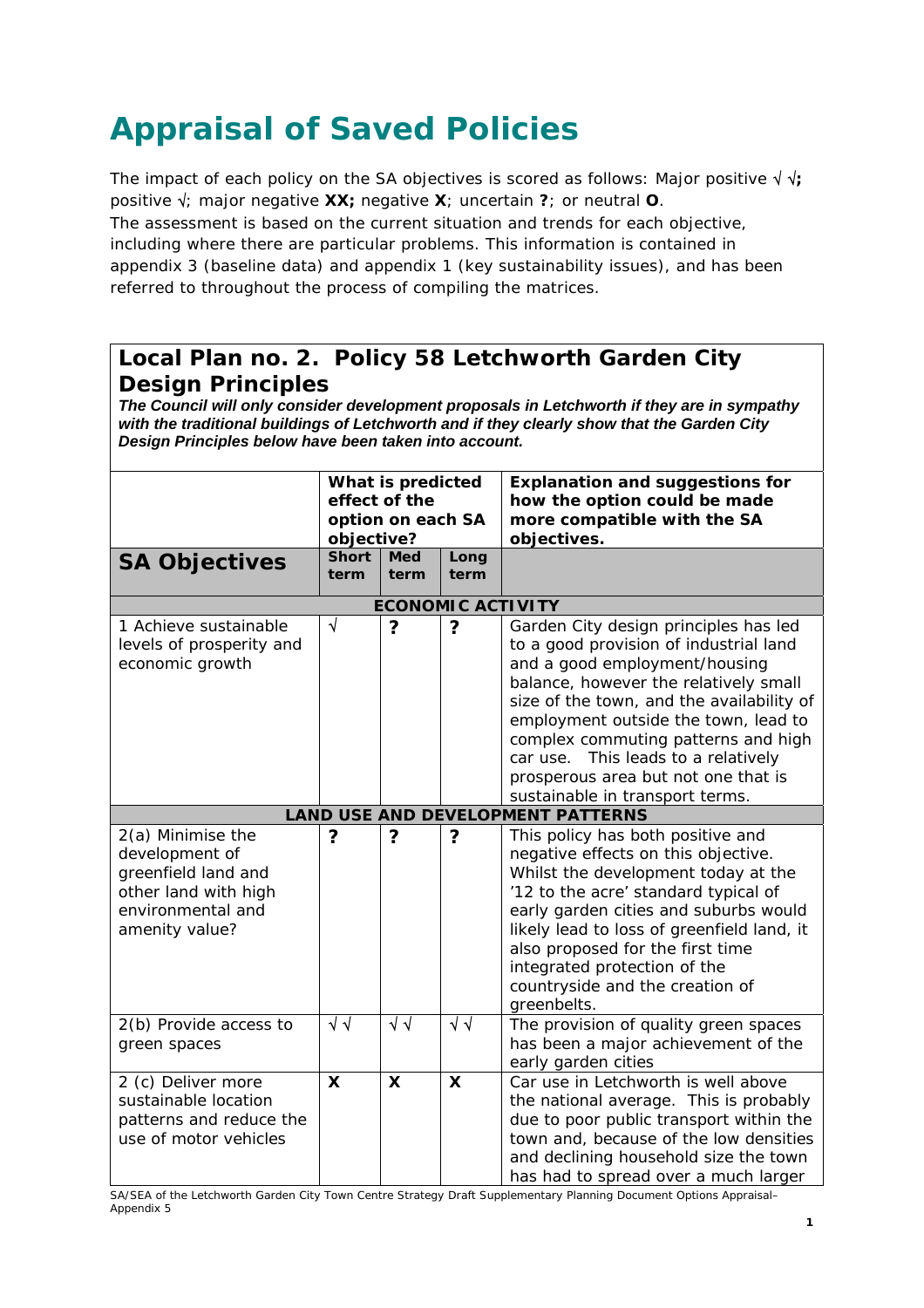|                                          |            |            |                | area than envisaged in the original                                      |  |
|------------------------------------------|------------|------------|----------------|--------------------------------------------------------------------------|--|
|                                          |            |            |                | masterplans to reach the target                                          |  |
|                                          |            |            |                | population of 38,000                                                     |  |
|                                          |            |            |                |                                                                          |  |
|                                          | $\sqrt{2}$ | $\sqrt{2}$ | √√             | <b>ENVIRONMENTAL PROTECTION</b>                                          |  |
| 3(a) Protect and<br>enhance biodiversity |            |            |                | The management of greenspaces<br>within and outside the town has         |  |
|                                          |            |            |                | enhanced biodiversity, in line with the                                  |  |
|                                          |            |            |                | principles of uniting town and country                                   |  |
|                                          |            |            |                | inherent in the garden city ideal.                                       |  |
| 3(b) Protect and                         | $\sqrt{2}$ | $\sqrt{2}$ | $\sqrt{2}$     | The management of landscapes within                                      |  |
| enhance landscapes                       |            |            |                | and outside the town has enhanced                                        |  |
|                                          |            |            |                | biodiversity, in line with the principles                                |  |
|                                          |            |            |                | of uniting town and country inherent                                     |  |
|                                          |            |            |                | in the garden city ideal.                                                |  |
| 3(c) Conserve and                        | √√         | √√         | √√             | This is the major intent of the policy                                   |  |
| where appropriate,                       |            |            |                | and in conservation terms its impacts                                    |  |
| enhance the historic                     |            |            |                | are positive. Certain aspects of the                                     |  |
| environment                              |            |            |                | policy are ambiguous however. For                                        |  |
|                                          |            |            |                | example 'will only consider' is not the                                  |  |
|                                          |            |            |                | same as requiring compliance with                                        |  |
|                                          |            |            |                | garden city design principles, nor does                                  |  |
|                                          |            |            |                | it ensure that these principles are<br>adhered to. Planning applications |  |
|                                          |            |            |                | cannot be considered. Also                                               |  |
|                                          |            |            |                | 'traditional buildings' in the strict                                    |  |
|                                          |            |            |                | sense of an architectural dictionary                                     |  |
|                                          |            |            |                | would only apply to old cottages in                                      |  |
|                                          |            |            |                | Willan and Norton, not the neo-                                          |  |
|                                          |            |            |                | vernacular or neo-Georgian buildings                                     |  |
|                                          |            |            |                | in the town and town centre. This                                        |  |
|                                          |            |            |                | aspect of the policy is confusing and                                    |  |
|                                          |            |            |                | conflicts with Cabe/EH advice on                                         |  |
|                                          |            |            |                | design in historic areas.                                                |  |
| 3(d) Reduce pollution                    | √√         | $\sqrt{ }$ | $\sqrt{}$      | The segregation of polluting industry                                    |  |
| from any source                          |            |            |                | has been a major achievement of                                          |  |
|                                          |            |            |                | garden city design principles, but                                       |  |
|                                          |            |            |                | industry is getting cleaner so its<br>impact will lessen over time.      |  |
|                                          |            |            |                |                                                                          |  |
| <b>CLIMATE CHANGE</b>                    |            |            |                |                                                                          |  |
| 4(a) Reduce greenhouse                   | ?          | ?          | ?              | Whilst deliberate planning around a                                      |  |
| gas emissions                            |            |            |                | transport node can potentially reduce                                    |  |
|                                          |            |            |                | emissions, as stated problems over                                       |  |
|                                          |            |            |                | commuting patterns and public                                            |  |
|                                          |            |            |                | transport provision mean that car use                                    |  |
|                                          |            |            |                | is high in Letchworth                                                    |  |
| 4(b) Improve the                         | ?          | ?          | ?              | Same issues as immediately above.                                        |  |
| District's ability to adapt              |            |            |                |                                                                          |  |
| to climate change                        |            |            | A JUST SOCIETY |                                                                          |  |
| 5(a) Share benefits of                   | ?          | ?          | ?              | Some of the outer estates have                                           |  |
| prosperity fairly                        |            |            |                | pockets of deprivation, although some                                    |  |
|                                          |            |            |                | are arguably not developed to Garden                                     |  |
|                                          |            |            |                | City Principles.                                                         |  |
|                                          |            |            |                |                                                                          |  |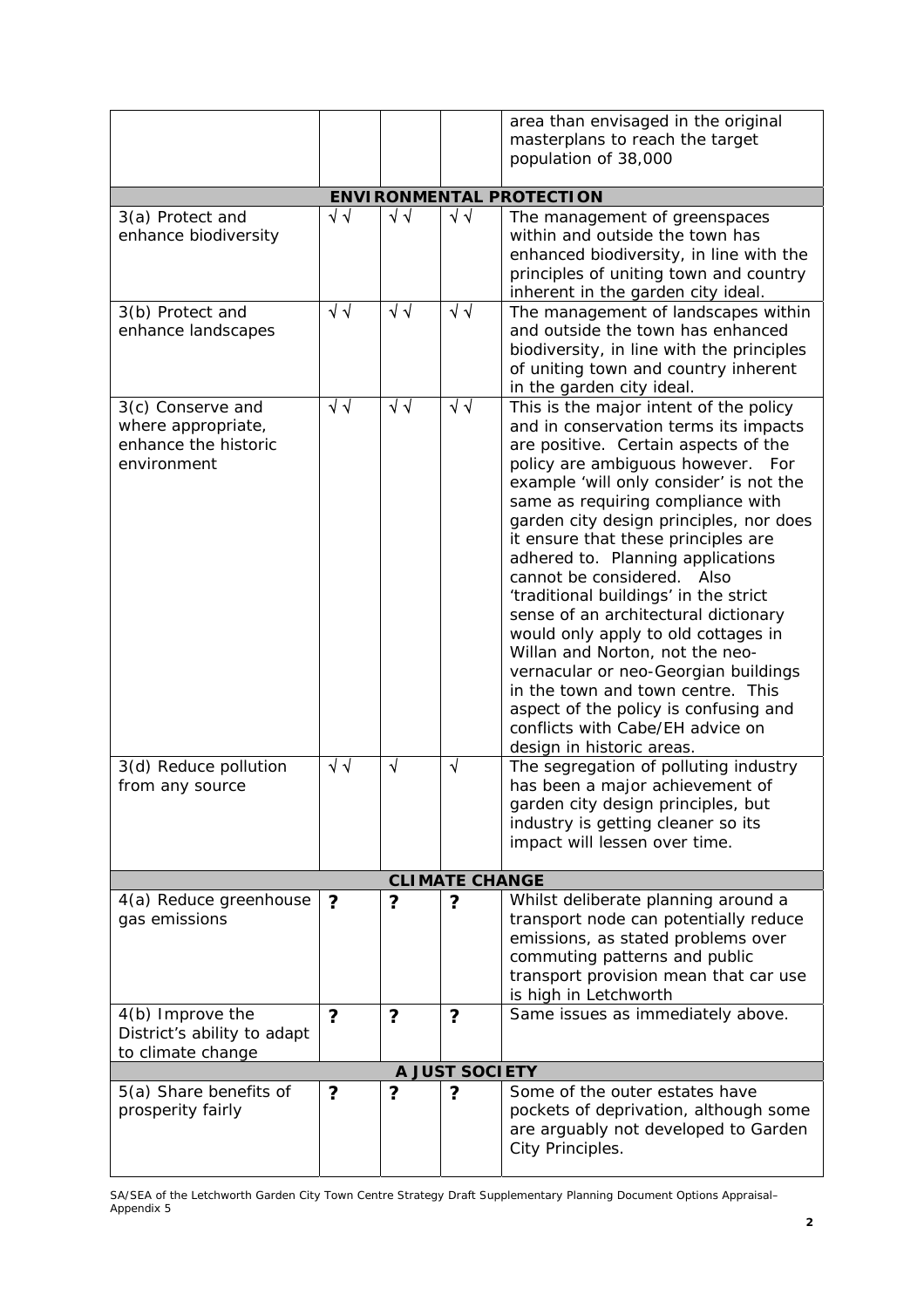| 5(b) Provide access to<br>services and facilities<br>for all                                                 | $\ddot{\phantom{0}}$    | ?                       | ?                       | The provision of services, especially in<br>the town centre, has historically<br>lagged behind housing provision and<br>some services, such as leisure<br>facilities, are not located in accessible<br>central locations.<br>However the<br>Morrisions supermarket and the town<br>centre shops are accessible. |
|--------------------------------------------------------------------------------------------------------------|-------------------------|-------------------------|-------------------------|-----------------------------------------------------------------------------------------------------------------------------------------------------------------------------------------------------------------------------------------------------------------------------------------------------------------|
| 5(c) Promote<br>community cohesion                                                                           | ?                       | ?                       | ?                       | Same point as on outer estates above.                                                                                                                                                                                                                                                                           |
| 5(d) Increase access to<br>decent and affordable<br>housing                                                  | $\overline{\mathbf{?}}$ | $\overline{\mathbf{?}}$ | $\overline{\mathbf{?}}$ | Application of the Policy has had no<br>impact on the ability to develop<br>affordable housing in the town.                                                                                                                                                                                                     |
| 5(e) Reduce crime rates<br>and fear of crime                                                                 | $\mathbf 0$             | $\mathbf 0$             | O                       | Crime levels are below the national<br>average however there is relatively<br>more crime and anti-social behaviour<br>in the town centre due in part to more<br>people and more opportunities for<br>crime.                                                                                                     |
| 5(f) Improve conditions<br>and services that<br>engender good health<br>and reduce health<br>inequalities    | $\sqrt{ }$              | $\sqrt{ }$              | $\sqrt{}$               | The town has been developed on<br>Victorian principles of openness,<br>sunlight and public heath and<br>performs admirably to those ideals.<br>The provision of modern health<br>facilities in the town however is more<br>patchy.                                                                              |
| 5(g) Increase<br>participation in<br>education and life-long<br>learning                                     | $\sqrt{}$               | $\sqrt{ }$              | √                       | Educational facilities were planned<br>from the outset in the town and are<br>good.                                                                                                                                                                                                                             |
| 5(h) Maintain and<br>improve culture, leisure<br>and recreational<br>activities that are<br>available to all | $\ddot{\phantom{0}}$    | ?                       | ?                       | The provision of services, especially in<br>the town centre, has historically<br>lagged behind housing provision and<br>some services, such as leisure<br>facilities, are not located in accessible<br>central locations.                                                                                       |
|                                                                                                              |                         |                         |                         | <b>RESOURCE USE AND WASTE</b>                                                                                                                                                                                                                                                                                   |
| 6(a) Use natural<br>resources efficiently;<br>reuse, use recycled<br>where possible                          | ?                       | ?                       | ?                       | Use of local building materials has<br>from the outset been a key garden<br>city design principle. The text in the<br>adopted local plan however does not<br>make this fully clear, nor is<br>encouragement of use of recycled<br>materials.                                                                    |
| 6(b) Reduce waste                                                                                            | O                       | 0                       | O                       | No direct impact                                                                                                                                                                                                                                                                                                |
|                                                                                                              |                         |                         | <b>TOWN CENTRES</b>     |                                                                                                                                                                                                                                                                                                                 |
| 7 Promote sustainable<br>urban living                                                                        | ?                       | ?                       | ?                       | The provision of services, especially in<br>the town centre, has historically<br>lagged behind housing provision and<br>some services, such as leisure<br>facilities, are not located in accessible<br>central locations. However the                                                                           |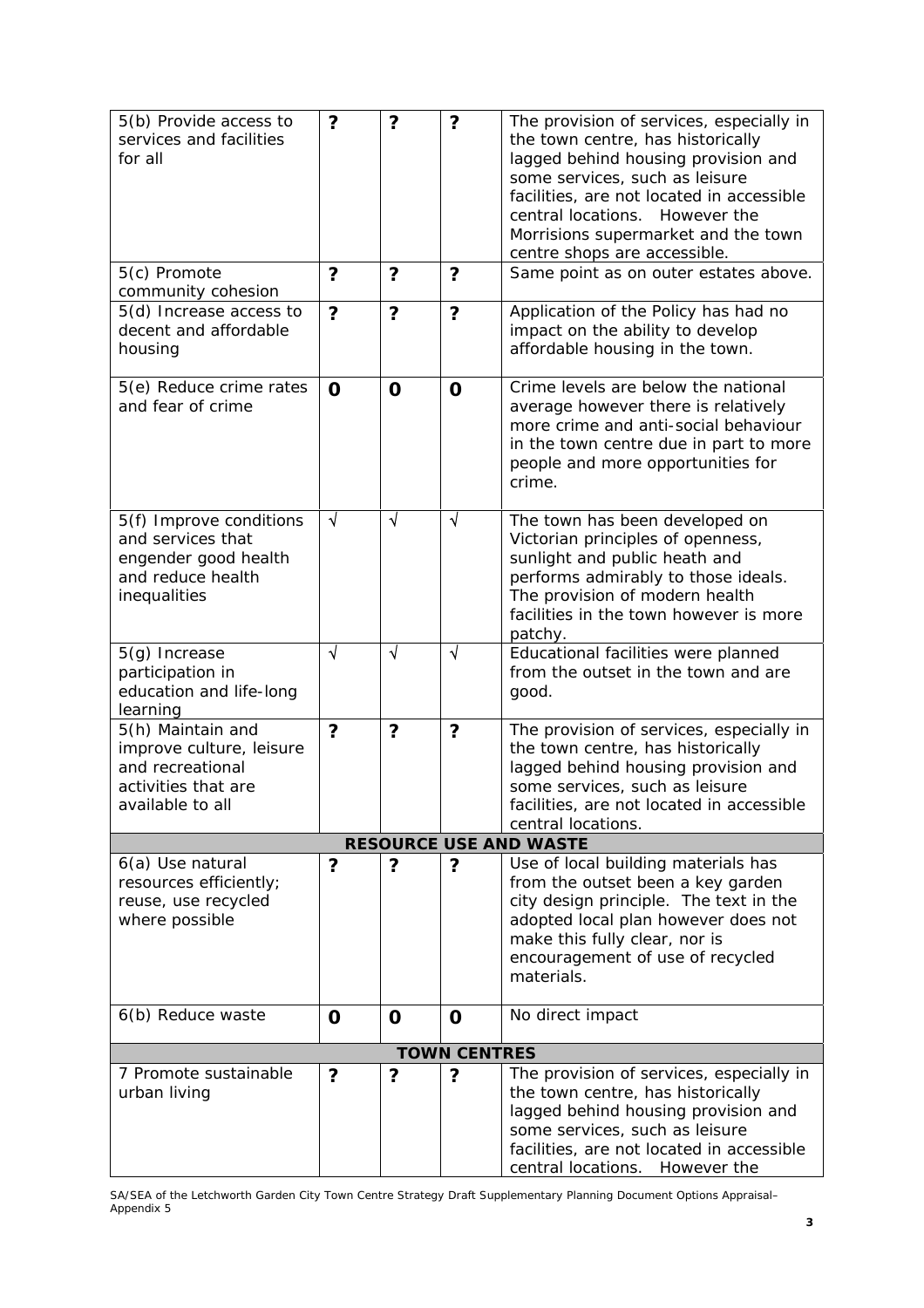| Morrisions supermarket and the town    |
|----------------------------------------|
| centre shops are accessible.           |
| Car use in Letchworth is well above    |
| the national average. This is probably |
| due to the lack of integrated public   |
| transport provision within the town    |
| and because of the low densities and   |
| declining household size the fact had  |
| to spread over a much larger area      |
| than envisaged in the original         |
| masterplans to reach the target        |
| population of 38,000.                  |

#### **Conclusions:**

- The policy has mainly positive impacts, but could be improved in wording and the supporting text clarified, possibly in the form of an expanded SPD, which would elaborate on how Garden City Design Principles can be reconciled with sustainable principles of construction and design.
- Development of strategy in other areas than the town centre should be considered to improve public transport and social cohesion in the town and improve facilities in accessible locations to residents.

### **Local Plan no. 2. Policy 42 part (i) Town Centres**

*For retail uses, the Council will permit development proposals: (i) which support and maintain shopping as the main activity in town centres, but only if these safeguard and enhance the environment of the three historic towns of Baldock, Hitchin and Royston and the World's First Garden City, Letchworth;…*

|                                                                      | What is predicted<br>effect of the<br>option on each SA<br>objective?<br><b>Short</b><br><b>Med</b><br>Long |      |      | <b>Explanation and suggestions for</b><br>how the option could be made<br>more compatible with the SA<br>objectives.                                                                                                                                                                                                                                                                                                                                                                                                                                                                                                                                         |
|----------------------------------------------------------------------|-------------------------------------------------------------------------------------------------------------|------|------|--------------------------------------------------------------------------------------------------------------------------------------------------------------------------------------------------------------------------------------------------------------------------------------------------------------------------------------------------------------------------------------------------------------------------------------------------------------------------------------------------------------------------------------------------------------------------------------------------------------------------------------------------------------|
| <b>SA Objectives</b>                                                 | term                                                                                                        | term | term |                                                                                                                                                                                                                                                                                                                                                                                                                                                                                                                                                                                                                                                              |
|                                                                      |                                                                                                             |      |      | <b>ECONOMIC ACTIVITY</b>                                                                                                                                                                                                                                                                                                                                                                                                                                                                                                                                                                                                                                     |
| 1 Achieve sustainable<br>levels of prosperity and<br>economic growth | N                                                                                                           | V    | ?    | Provision of enhanced retail facilities is<br>a key aspect of economic development<br>as retail is an increasingly important<br>component of the National Economy.<br>Currently there is significant 'leakage'<br>of consumer expenditure out of the<br>district and out of Letchworth. This<br>leads to loss of opportunities for jobs<br>and business in the town.<br>In the long term the assessment is<br>uncertain due to the fairly passive<br>stance taken in the policy and the lack<br>of proactive measures to promote the<br>growth of town centre retailing and<br>the provision of town centre sites $-$ as<br>now required by PPS6. Failure to |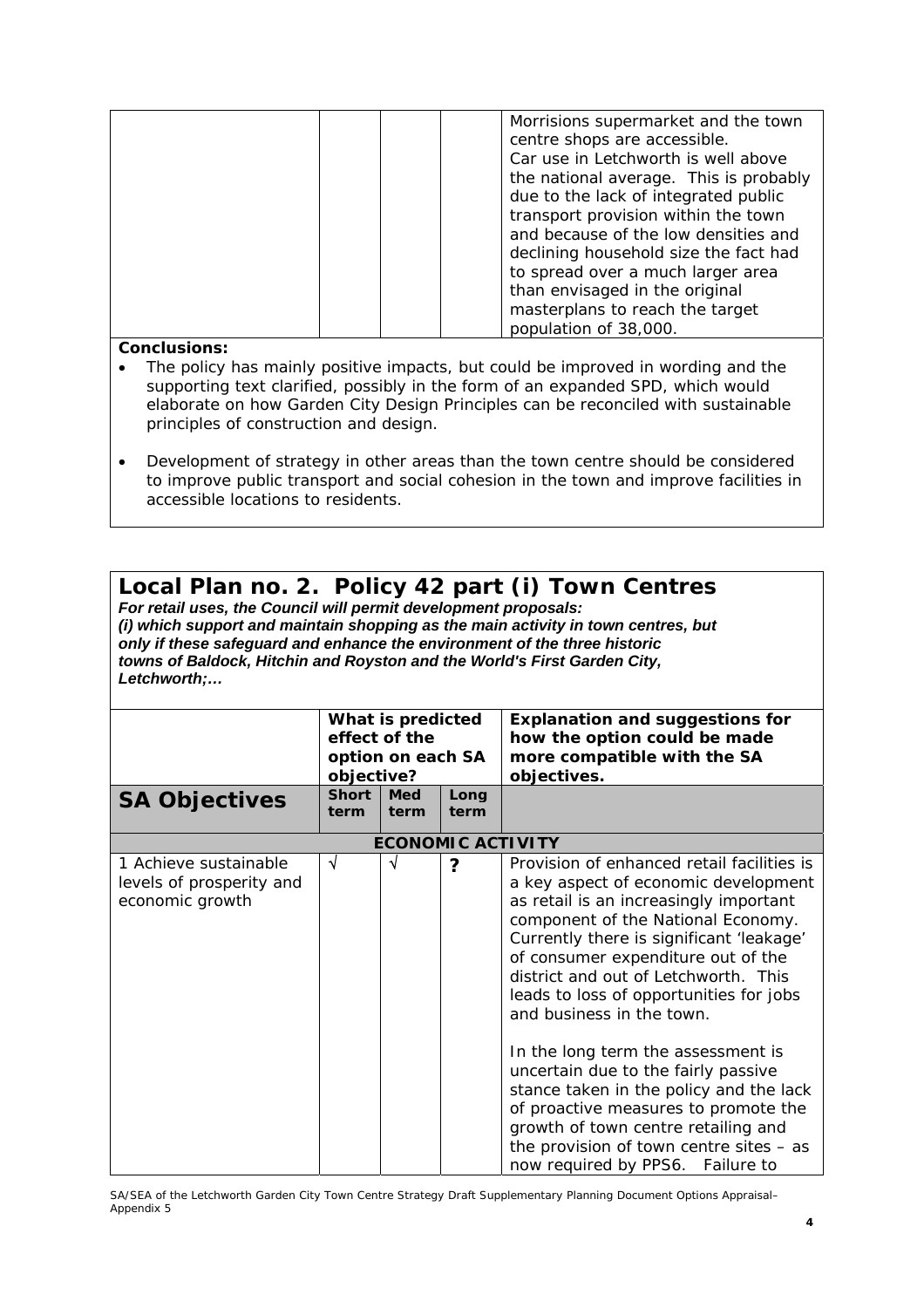|                                                                                                                           |            |            |   | take a proactive approach could<br>continue to see the relative decline of<br>the districts town centres in<br>comparison to other centres.                                                                                                                                                                                                                                                                                                                                                                                                                                                                                                                                |
|---------------------------------------------------------------------------------------------------------------------------|------------|------------|---|----------------------------------------------------------------------------------------------------------------------------------------------------------------------------------------------------------------------------------------------------------------------------------------------------------------------------------------------------------------------------------------------------------------------------------------------------------------------------------------------------------------------------------------------------------------------------------------------------------------------------------------------------------------------------|
|                                                                                                                           |            |            |   | <b>LAND USE AND DEVELOPMENT PATTERNS</b>                                                                                                                                                                                                                                                                                                                                                                                                                                                                                                                                                                                                                                   |
| 2(a) Minimise the<br>development of<br>greenfield land and<br>other land with high<br>environmental and<br>amenity value? | √          | $\sqrt{ }$ | ? | Town centre development will<br>minimise pressure for development of<br>out-of-centre sites which might be on<br>greenfield sites.<br>In the long term the assessment is<br>uncertain due to the fairly passive<br>stance taken in the policy and the lack<br>of proactive measures to promote the<br>growth of town centre retailing and<br>the provision of town centre sites $-$ as<br>now required by PPS6. Failure to<br>take a proactive approach could<br>continue to see the relative decline of<br>the districts town centres in<br>comparison to other centres, and lack<br>of assembly of town centre sites<br>makes these sites relatively less<br>attractive. |
| 2(b) Provide access to<br>green spaces                                                                                    | $\sqrt{ }$ | $\sqrt{ }$ | ? | Letchworth Town centre has a<br>significant greenspace and more<br>people in the town centre will increase<br>access to open space.<br>In the long term the assessment is<br>uncertain due to the fairly passive<br>stance taken in the policy and the lack<br>of proactive measures to promote the<br>growth of town centre retailing and<br>the provision of town centre sites $-$ as<br>now required by PPS6. Failure to<br>take a proactive approach could<br>continue to see the relative decline of<br>the districts town centres in<br>comparison to other centres and<br>possibly less use of Broadway<br>Gardens.                                                 |
| 2 (c) Deliver more<br>sustainable location<br>patterns and reduce the<br>use of motor vehicles                            | $\sqrt{ }$ | √          | ? | Letchworth Town Centre has good<br>accessibility to public transport.<br>In the long term the assessment is<br>uncertain due to the fairly passive<br>stance taken in the policy and the lack<br>of proactive measures to promote the<br>growth of town centre retailing and<br>the provision of town centre sites $-$ as<br>now required by PPS6. Failure to<br>take a proactive approach could                                                                                                                                                                                                                                                                           |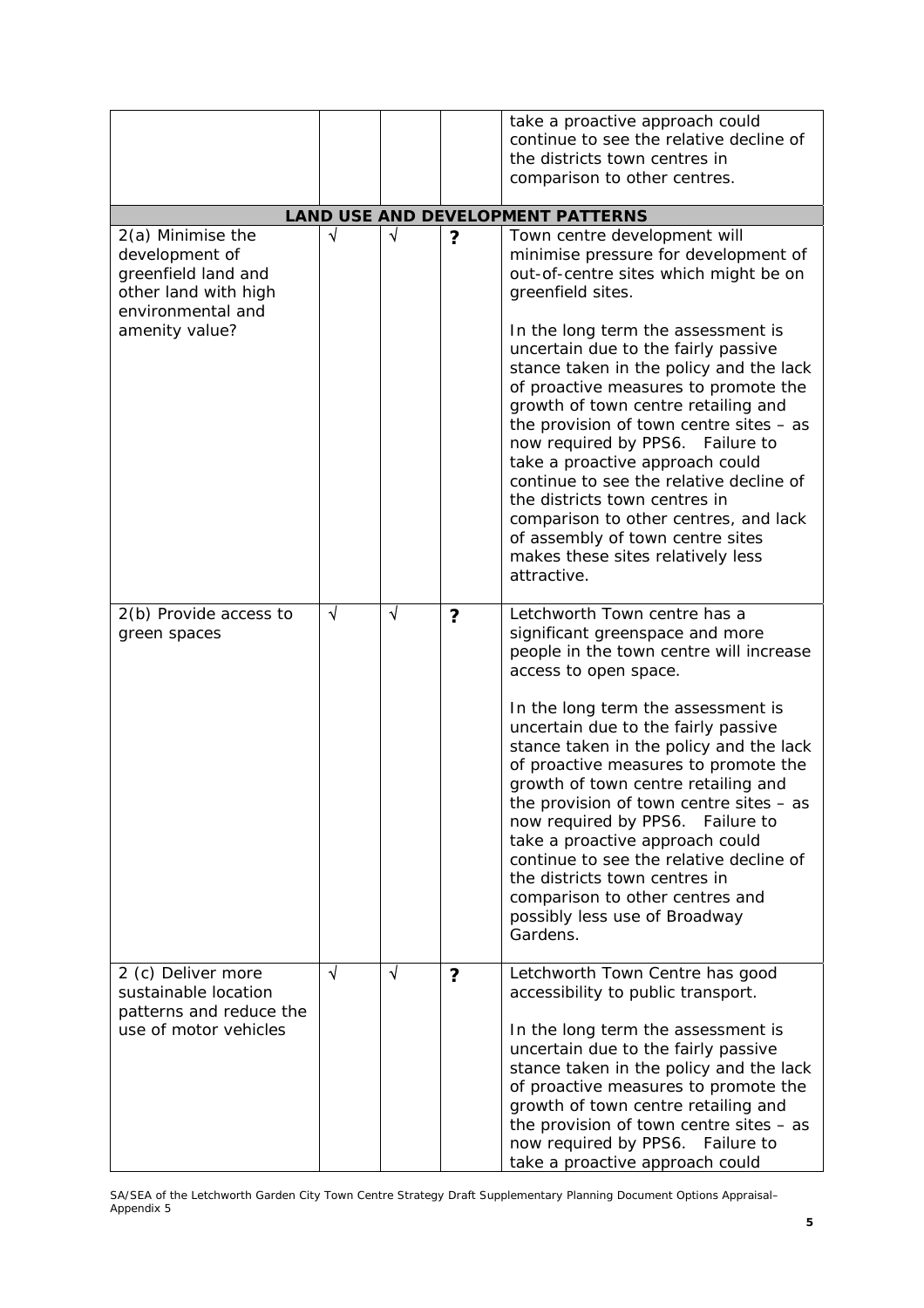|                                                                                            |                           |                           |                       | continue to see the relative decline of<br>the district's town centres in<br>comparison to other centres and<br>hence people travelling further to<br>shop, likely by car with its associated<br>sustainability impacts.<br>In addition the current provision of<br>buses in the town centre is confused<br>and services are infrequent to some<br>areas, transport interchange facilities<br>are poor.                                                                                                                                                                                                                                         |
|--------------------------------------------------------------------------------------------|---------------------------|---------------------------|-----------------------|-------------------------------------------------------------------------------------------------------------------------------------------------------------------------------------------------------------------------------------------------------------------------------------------------------------------------------------------------------------------------------------------------------------------------------------------------------------------------------------------------------------------------------------------------------------------------------------------------------------------------------------------------|
|                                                                                            |                           |                           |                       | <b>ENVIRONMENTAL PROTECTION</b>                                                                                                                                                                                                                                                                                                                                                                                                                                                                                                                                                                                                                 |
| 3(a) Protect and<br>enhance biodiversity                                                   | O                         | $\mathbf 0$               | $\mathbf 0$           | No direct impact                                                                                                                                                                                                                                                                                                                                                                                                                                                                                                                                                                                                                                |
| 3(b) Protect and<br>enhance landscapes                                                     | $\mathbf 0$               | $\mathbf 0$               | $\mathbf 0$           | No direct impact                                                                                                                                                                                                                                                                                                                                                                                                                                                                                                                                                                                                                                |
| 3(c) Conserve and<br>where appropriate,<br>enhance the historic<br>environment             | $\sqrt{2}$                | √√                        | $\sqrt{2}$            | The policy requires development to<br>enhance the Garden City Heritage.                                                                                                                                                                                                                                                                                                                                                                                                                                                                                                                                                                         |
| 3(d) Reduce pollution<br>from any source                                                   | $\mathbf 0$               | $\mathbf 0$               | $\mathbf 0$           | No direct impact.                                                                                                                                                                                                                                                                                                                                                                                                                                                                                                                                                                                                                               |
|                                                                                            |                           |                           | <b>CLIMATE CHANGE</b> |                                                                                                                                                                                                                                                                                                                                                                                                                                                                                                                                                                                                                                                 |
| 4(a) Reduce greenhouse<br>gas emissions<br>4(b) Improve the<br>District's ability to adapt | $\sqrt{ }$<br>$\mathbf 0$ | $\sqrt{ }$<br>$\mathbf 0$ | ?<br>$\mathbf 0$      | Letchworth Town Centre has good<br>accessibility to public transport.<br>In the long term the assessment is<br>uncertain due to the fairly passive<br>stance taken in the policy and the lack<br>of proactive measures to promote the<br>growth of town centre retailing and<br>the provision of town centre sites $-$ as<br>now required by PPS6. Failure to<br>take a proactive approach could<br>continue to see the relative decline of<br>the districts town centres in<br>comparison to other centres and<br>hence people travelling further to<br>shop, likely by car with its associated<br>sustainability impacts.<br>No direct impact |
| to climate change                                                                          |                           |                           |                       |                                                                                                                                                                                                                                                                                                                                                                                                                                                                                                                                                                                                                                                 |
|                                                                                            |                           |                           | A JUST SOCIETY        |                                                                                                                                                                                                                                                                                                                                                                                                                                                                                                                                                                                                                                                 |
| 5(a) Share benefits of<br>prosperity fairly                                                | ?                         | ?                         | ?                     | Some of the outer estates have<br>pockets of deprivation, although some<br>are arguably not developed to Garden<br>City Principles.                                                                                                                                                                                                                                                                                                                                                                                                                                                                                                             |
| 5(b) Provide access to<br>services and facilities<br>for all                               | ?                         | ?                         | ?                     | The provision of services, especially in<br>the town centre, has historically<br>lagged behind housing provision and<br>some services, such as leisure<br>facilities, are not located in accessible<br>central locations. However the<br>Morrisions supermarket and the town<br>centre shops are accessible.                                                                                                                                                                                                                                                                                                                                    |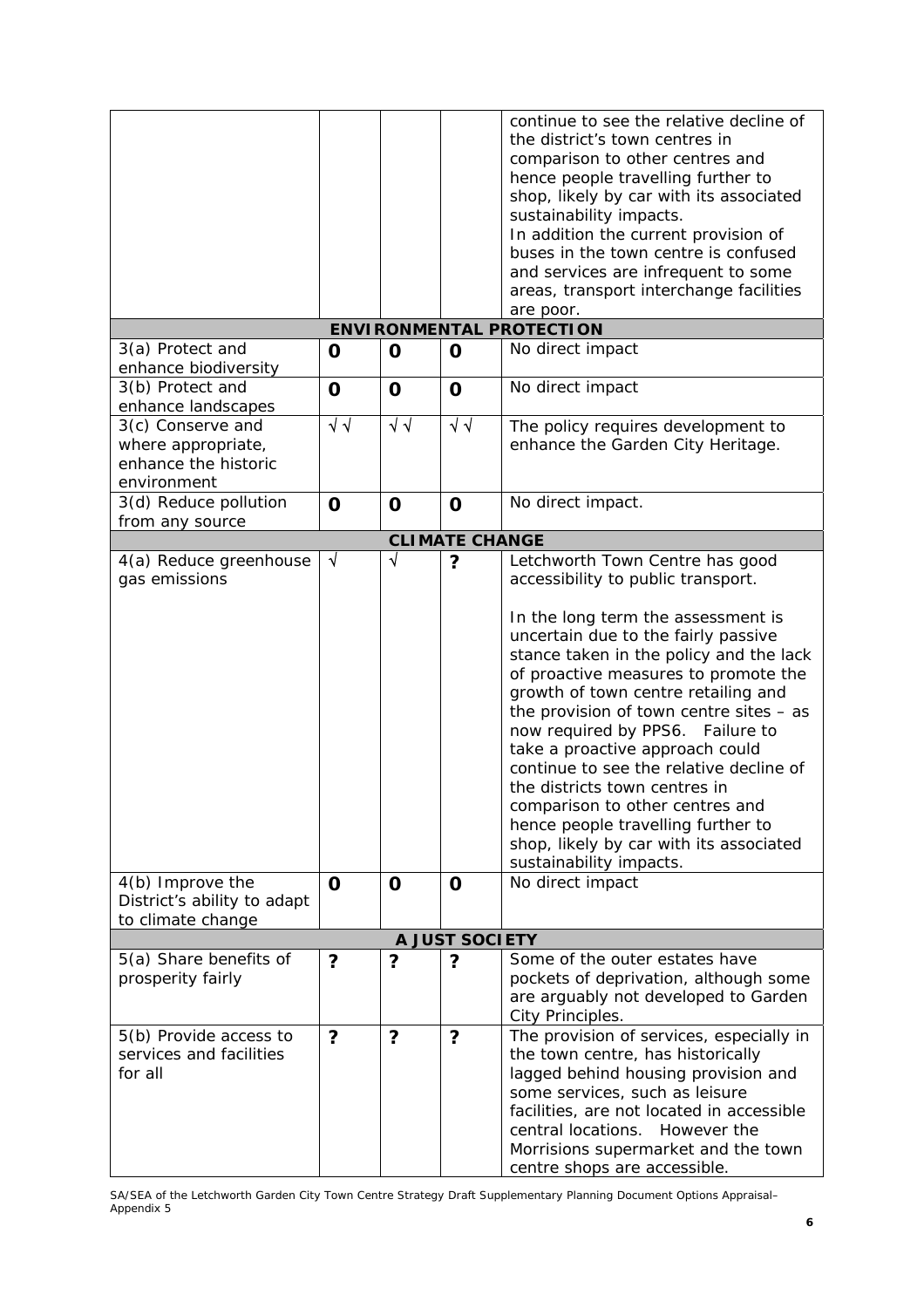| 5(c) Promote                                                                                                 | ?           | ?                       | ?                   | Same point as on outer estates above.                                                                                                                                                                                                                                                                                                                                                                                                                                                                                                                                                                                                                                             |
|--------------------------------------------------------------------------------------------------------------|-------------|-------------------------|---------------------|-----------------------------------------------------------------------------------------------------------------------------------------------------------------------------------------------------------------------------------------------------------------------------------------------------------------------------------------------------------------------------------------------------------------------------------------------------------------------------------------------------------------------------------------------------------------------------------------------------------------------------------------------------------------------------------|
| community cohesion                                                                                           |             |                         |                     |                                                                                                                                                                                                                                                                                                                                                                                                                                                                                                                                                                                                                                                                                   |
| 5(d) Increase access to<br>decent and affordable<br>housing                                                  | ?           | ?                       | ?                   | Application of the policy has had no<br>impact on the ability to develop<br>affordable housing in the town.                                                                                                                                                                                                                                                                                                                                                                                                                                                                                                                                                                       |
| 5(e) Reduce crime rates<br>and fear of crime                                                                 | ?           | $\overline{\mathbf{?}}$ | ?                   | Town centres are usually higher crime<br>areas because of the concentration of<br>people and goods. Declining town<br>centres however can attract vandalism<br>and anti-social behaviour.                                                                                                                                                                                                                                                                                                                                                                                                                                                                                         |
| 5(f) Improve conditions<br>and services that<br>engender good health<br>and reduce health<br>inequalities    | $\mathbf 0$ | $\mathbf O$             | $\mathbf 0$         | No direct impact                                                                                                                                                                                                                                                                                                                                                                                                                                                                                                                                                                                                                                                                  |
| 5(g) Increase<br>participation in<br>education and life-long<br>learning                                     | $\mathbf O$ | $\mathbf 0$             | O                   | No direct impact                                                                                                                                                                                                                                                                                                                                                                                                                                                                                                                                                                                                                                                                  |
| 5(h) Maintain and<br>improve culture, leisure<br>and recreational<br>activities that are<br>available to all | $\sqrt{ }$  | $\sqrt{ }$              | ?                   | Letchworth Town Centre has good<br>accessibility to public transport and<br>potentially good sustainability<br>credentials.<br>In the long term the assessment is<br>uncertain due to the fairly passive<br>stance taken in the policy and the lack<br>of proactive measures to promote the<br>growth of town centre retailing and<br>the provision of town centre sites $-$ as<br>now required by PPS6. Failure to<br>take a proactive approach could<br>continue to see the relative decline of<br>the districts town centres in<br>comparison to other centres and<br>hence people travelling further to<br>shop, likely by car with its associated<br>sustainability impacts. |
|                                                                                                              |             |                         |                     | <b>RESOURCE USE AND WASTE</b>                                                                                                                                                                                                                                                                                                                                                                                                                                                                                                                                                                                                                                                     |
| 6(a) Use natural<br>resources efficiently;<br>reuse, use recycled<br>where possible                          | O           | O                       | O                   | No direct impact                                                                                                                                                                                                                                                                                                                                                                                                                                                                                                                                                                                                                                                                  |
| 6(b) Reduce waste                                                                                            | $\mathbf 0$ | $\mathbf 0$             | O                   | No direct impact                                                                                                                                                                                                                                                                                                                                                                                                                                                                                                                                                                                                                                                                  |
|                                                                                                              |             |                         | <b>TOWN CENTRES</b> |                                                                                                                                                                                                                                                                                                                                                                                                                                                                                                                                                                                                                                                                                   |
| 7 Promote sustainable<br>urban living                                                                        | $\sqrt{}$   | $\sqrt{ }$              | $\boldsymbol{J}$ ?  | Letchworth Town Centre has good<br>accessibility to public transport and<br>potentially good sustainability<br>credentials.<br>In the long term the assessment is<br>uncertain due to the fairly passive<br>stance taken in the policy and the lack                                                                                                                                                                                                                                                                                                                                                                                                                               |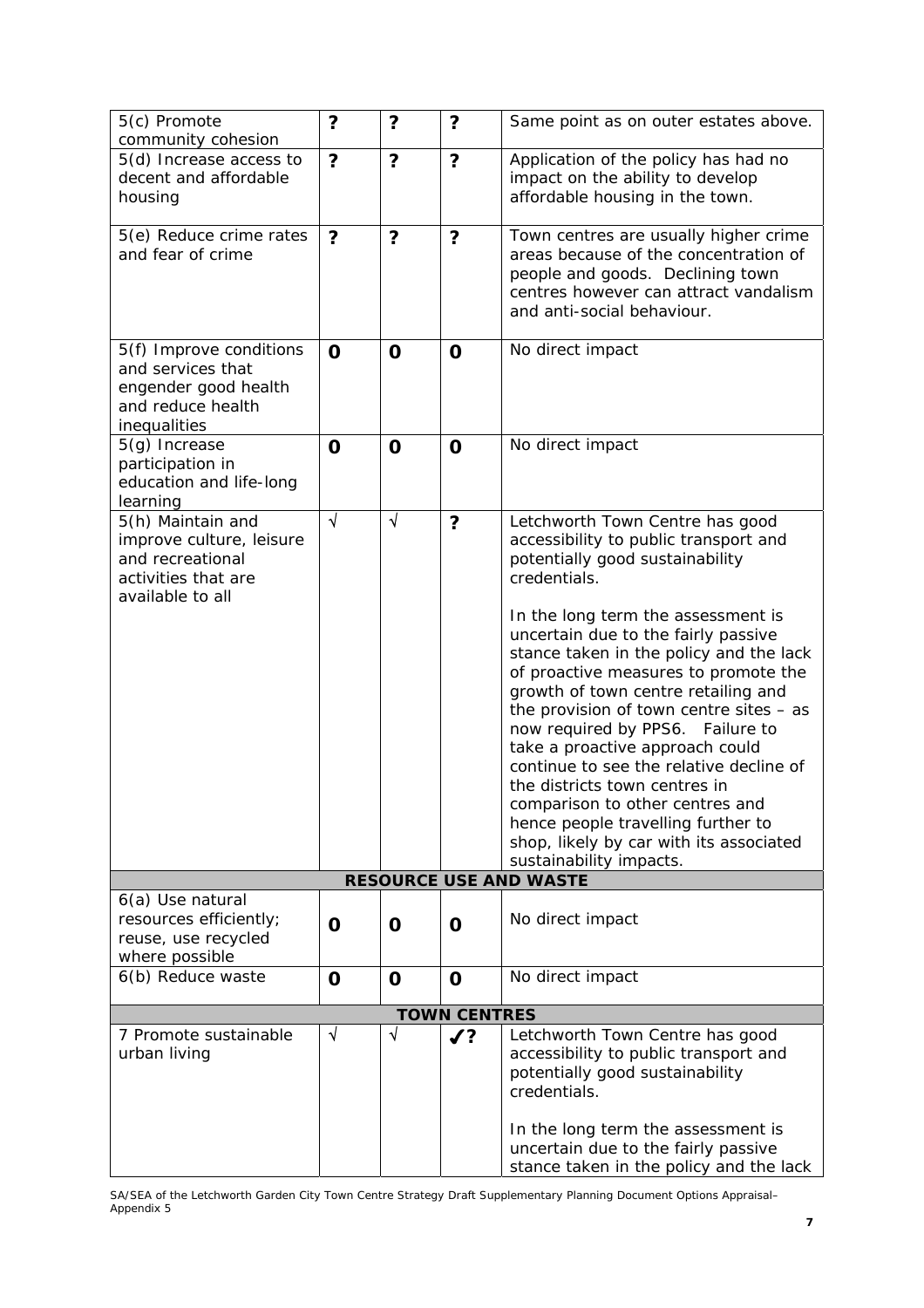|  |  | of proactive measures to promote the<br>growth of town centre retailing and<br>the provision of town centre sites $-$ as<br>now required by PPS6. Failure to<br>take a proactive approach could<br>continue to see the relative decline of<br>the districts town centres in<br>comparison to other centres and<br>hence people travelling further to<br>shop, likely by car with its associated<br>sustainability impacts.<br>In addition the current provision of<br>buses in the town centre is confused<br>and services are infrequent to some<br>areas, transport interchange facilities<br>are poor.<br>Finally the policy does not promote<br>mixed use development in town |
|--|--|-----------------------------------------------------------------------------------------------------------------------------------------------------------------------------------------------------------------------------------------------------------------------------------------------------------------------------------------------------------------------------------------------------------------------------------------------------------------------------------------------------------------------------------------------------------------------------------------------------------------------------------------------------------------------------------|
|  |  | centres and provision of housing on<br>retail developments, to increase the<br>amount of urban living at an<br>accessible location.                                                                                                                                                                                                                                                                                                                                                                                                                                                                                                                                               |
|  |  |                                                                                                                                                                                                                                                                                                                                                                                                                                                                                                                                                                                                                                                                                   |

- The assessment is positive overall but the policy does not meet all current requirements for town centre policy in its wording in not promoting town centre development merely permitting them, and also not promoting residential and other uses as part of retail led mixed use schemes. These matters should be considered in drafting the LDF.
- Maintenance of the requirement for retail development in Letchworth to protect its character as the world's first Garden City should be retained in any replacement policy.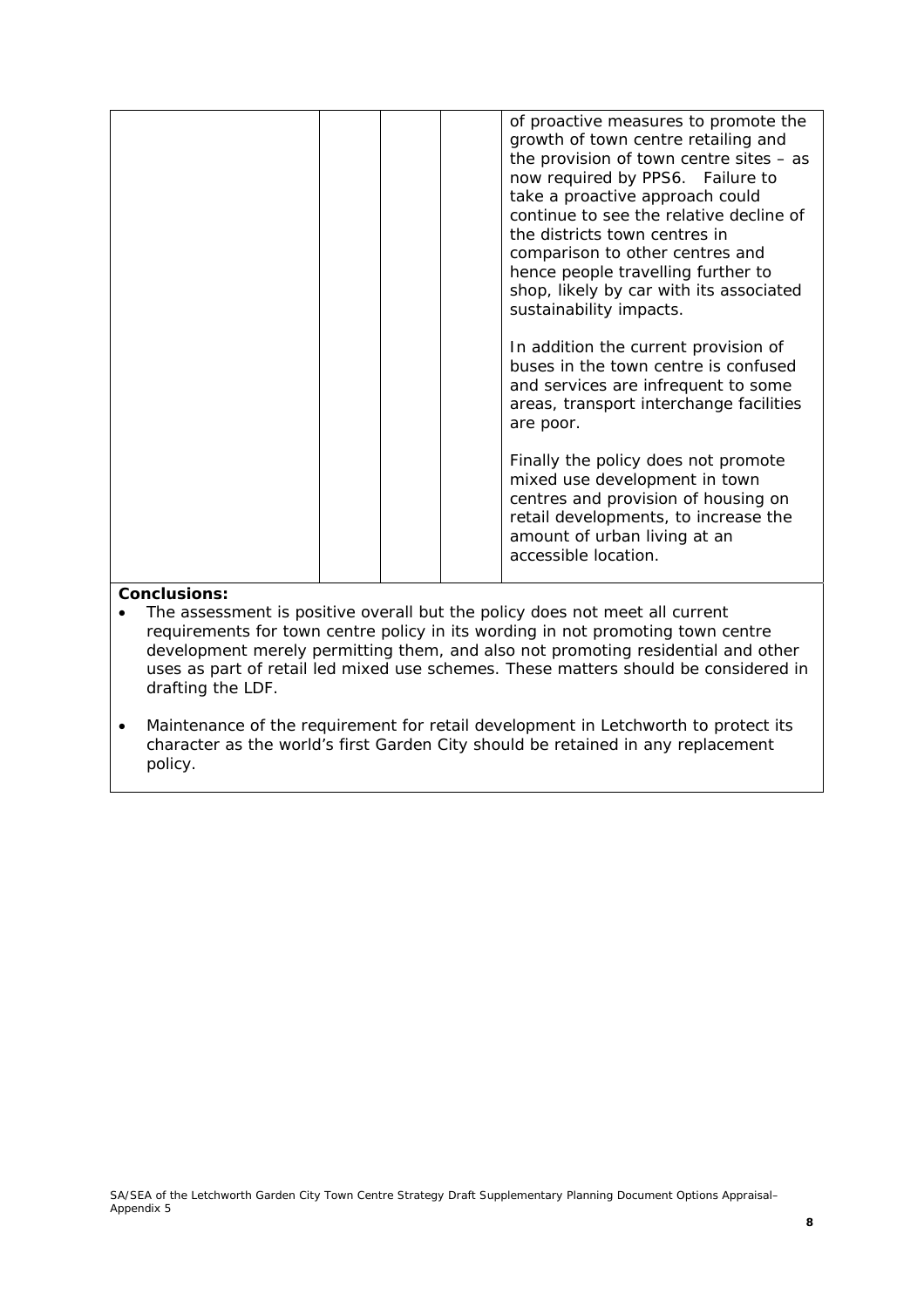# **Appraisal of Strategic Options**

The impact of each option on the SA objective is scored as follows: Major positive  $\sqrt{v}$ ; positive √; major negative **XX;** negative **X**; uncertain **?**; or neutral **O**. The assessment is based on the current situation and trends for each objective, including where there are particular problems. This information is contained in appendix 3 (baseline data) and appendix 1 (key sustainability issues), and has been referred to throughout the process of compiling the matrices.

### **Option A:**

### **Do not produce a SPD, but rely on the current policy (this is the "business as usual option")**

#### **Conclusions:**

• It should be noted that this is the same as appraising the saved policies above and reference should be made to the appraisal tables in the previous section. The 'business as usual' option has the disadvantage of lacking tailored and specific policy and guidance for the town centre. Each individual case would be negotiated on a site by site basis with no clear overall framework for how sites should relate to each other, be accessed or over how cumulative impacts will be assessed. It would be an example of development control without planning. It would have the disadvantage of not providing a clear framework over planning obligations or how or where facilities servicing the whole town centre, or town would be provided. It would also share the disadvantages of the two saved policies without providing an opportunity to provide clarification on how these disadvantages could be mitigated in the circumstances of this specific area. Key issues concerning the town centre would remain unresolved.

# **Option B:**

**Produce a SPD based upon minimal change to the town centre.**

|                                                                      | What is predicted<br>effect of the<br>option on each SA<br>objective? |                          |           | <b>Explanation and suggestions for</b><br>how the option could be made<br>more compatible with the SA<br>objectives.                                                                                                                                                                    |
|----------------------------------------------------------------------|-----------------------------------------------------------------------|--------------------------|-----------|-----------------------------------------------------------------------------------------------------------------------------------------------------------------------------------------------------------------------------------------------------------------------------------------|
| <b>SA Objectives</b>                                                 | <b>Short</b>                                                          | <b>Med</b>               | Long      |                                                                                                                                                                                                                                                                                         |
|                                                                      | term                                                                  | term                     | term      |                                                                                                                                                                                                                                                                                         |
|                                                                      |                                                                       |                          |           |                                                                                                                                                                                                                                                                                         |
|                                                                      |                                                                       | <b>ECONOMIC ACTIVITY</b> |           |                                                                                                                                                                                                                                                                                         |
| 1 Achieve sustainable<br>levels of prosperity and<br>economic growth | X                                                                     | <b>XX</b>                | <b>XX</b> | Minimal change would lead to lack of<br>economic development for retail and<br>other town centre uses. This would,<br>particularly over time, see the town<br>centre become less competitive<br>compared to other town centres;<br>leading to loss of growth of jobs and<br>businesses. |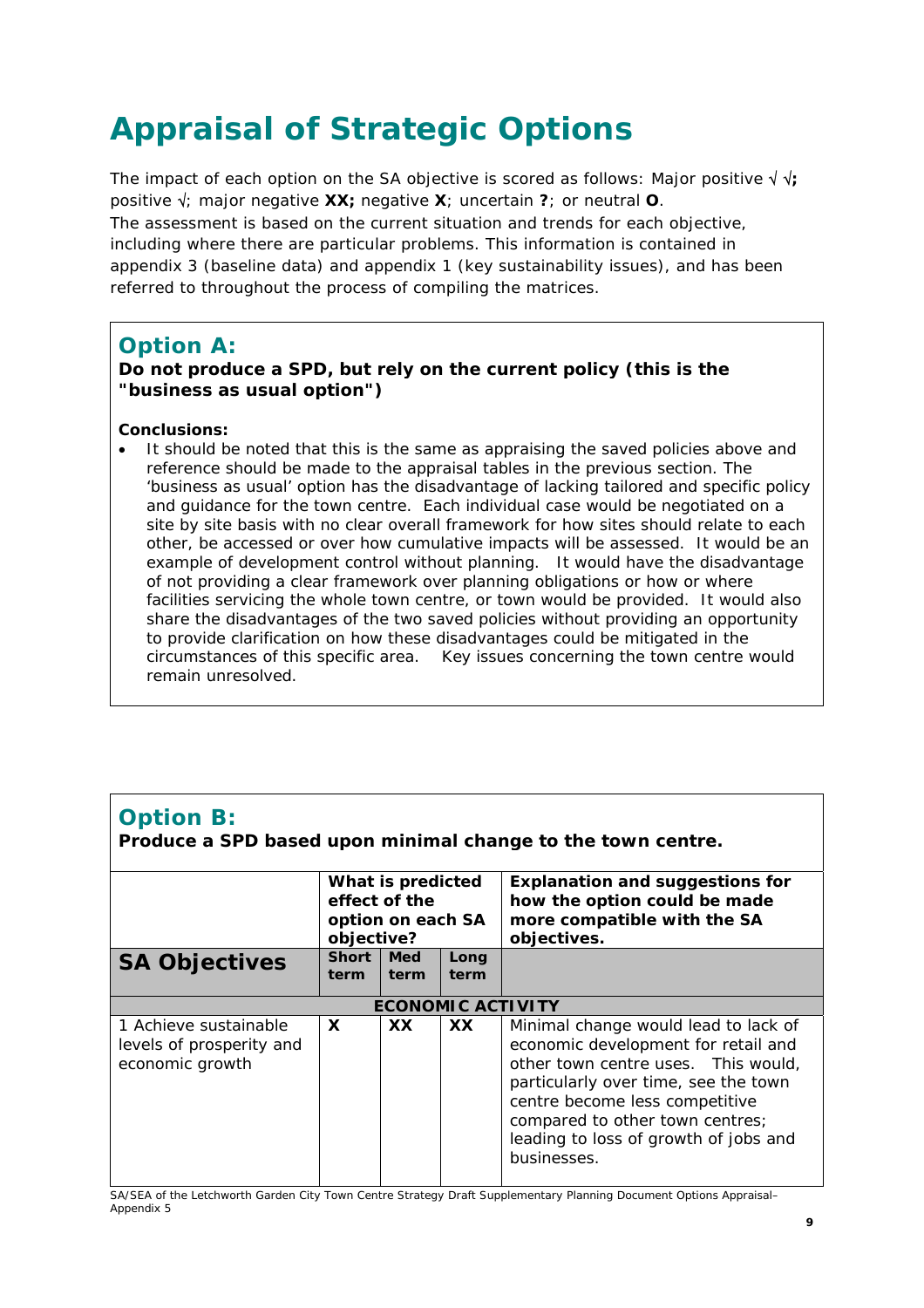|                                                                                                                           |                           |                                                        |                                | <b>LAND USE AND DEVELOPMENT PATTERNS</b>                                                                                                                                                                                                                                                                                                                                                                                                                                                                                                                                                                                    |
|---------------------------------------------------------------------------------------------------------------------------|---------------------------|--------------------------------------------------------|--------------------------------|-----------------------------------------------------------------------------------------------------------------------------------------------------------------------------------------------------------------------------------------------------------------------------------------------------------------------------------------------------------------------------------------------------------------------------------------------------------------------------------------------------------------------------------------------------------------------------------------------------------------------------|
| 2(a) Minimise the<br>development of<br>greenfield land and<br>other land with high<br>environmental and<br>amenity value? | X<br>X                    | $\boldsymbol{\mathsf{X}}$<br>$\boldsymbol{\mathsf{X}}$ | X<br>$\boldsymbol{\mathsf{X}}$ | Lack of opportunity for new town<br>centre uses would lead to more<br>pressure for 'out of-centre'<br>development in line with the<br>government's 'sequential approach'.<br>This could lead to more pressure to<br>develop on greenfield sites.                                                                                                                                                                                                                                                                                                                                                                            |
| 2(b) Provide access to<br>green spaces                                                                                    |                           |                                                        |                                | If the town centre is less competitive<br>less people are likely to visit and make<br>use of Broadway Gardens.                                                                                                                                                                                                                                                                                                                                                                                                                                                                                                              |
| 2 (c) Deliver more<br>sustainable location<br>patterns and reduce the<br>use of motor vehicles                            | $\boldsymbol{\mathsf{x}}$ | XX                                                     | XX                             | Lack of opportunity for new town<br>centre uses would lead to more<br>pressure for 'out of-centre'<br>development in line with the<br>government's 'sequential approach'.<br>These sites are less accessible and<br>could lead to more car use. In<br>addition more shoppers are likely to<br>shop in other centres further way and<br>lead to more car use.                                                                                                                                                                                                                                                                |
|                                                                                                                           |                           |                                                        |                                | <b>ENVIRONMENTAL PROTECTION</b>                                                                                                                                                                                                                                                                                                                                                                                                                                                                                                                                                                                             |
| 3(a) Protect and<br>enhance biodiversity                                                                                  | O                         | $\mathbf 0$                                            | O                              | No direct impact                                                                                                                                                                                                                                                                                                                                                                                                                                                                                                                                                                                                            |
| 3(b) Protect and<br>enhance landscapes                                                                                    | $\mathbf 0$               | $\mathbf 0$                                            | $\mathbf 0$                    | No direct impact                                                                                                                                                                                                                                                                                                                                                                                                                                                                                                                                                                                                            |
| 3(c) Conserve and<br>where appropriate,<br>enhance the historic<br>environment                                            | $\mathbf 0$               | $\boldsymbol{\mathsf{X}}$                              | X                              | Minimal change would cause no harm<br>to the historic environment in the<br>short-term, but in the medium to long<br>term a declining town centre, with<br>lack of investment as other more<br>competitive centres overtook it, could<br>lead to a loss of land value and loss of<br>reinvestment in maintaining the<br>historic fabric.                                                                                                                                                                                                                                                                                    |
| 3(d) Reduce pollution<br>from any source                                                                                  | O                         | U                                                      | $\mathbf 0$                    | No direct impact                                                                                                                                                                                                                                                                                                                                                                                                                                                                                                                                                                                                            |
|                                                                                                                           |                           |                                                        | <b>CLIMATE CHANGE</b>          |                                                                                                                                                                                                                                                                                                                                                                                                                                                                                                                                                                                                                             |
| 4(a) Reduce greenhouse<br>gas emissions                                                                                   | $\sqrt{}$                 | $\sqrt{ }$                                             | ?                              | Letchworth Town Centre has good<br>accessibility to public transport.<br>In the long term the assessment is<br>uncertain due to the fairly passive<br>stance taken in the policy and the lack<br>of proactive measures to promote the<br>growth of town centre retailing and<br>the provision of town centre sites $-$ as<br>now required by PPS6. Failure to<br>take a proactive approach could<br>continue to see the relative decline of<br>the districts town centres in<br>comparison to other centres and<br>hence people travelling further to<br>shop, likely by car with its associated<br>sustainability impacts. |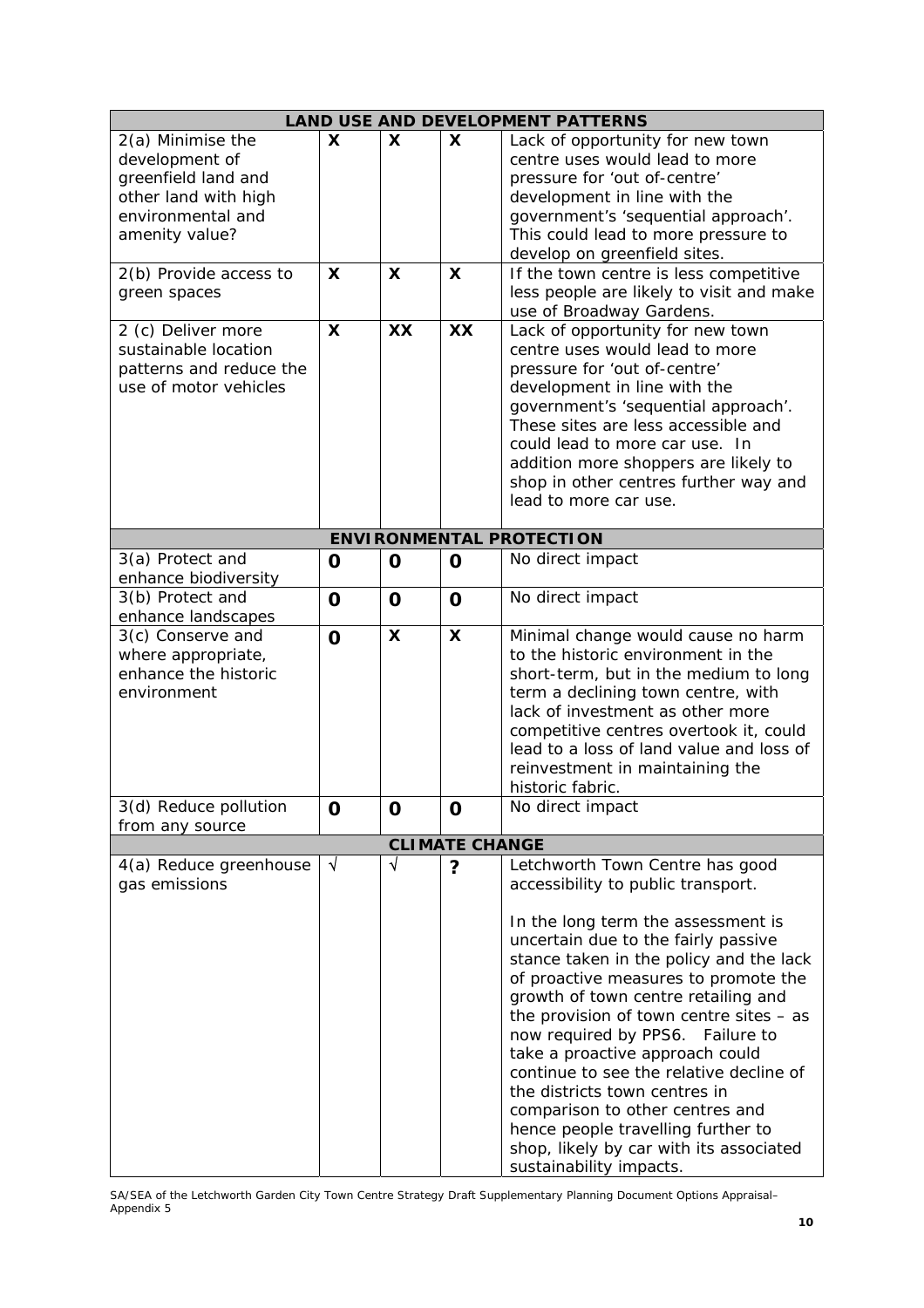| 4(b) Improve the                                             | $\mathbf 0$ | O                         | $\mathbf 0$    | No direct impact                                                                                                                                                                                                                                                                                                                                                                                                                                                                                                 |
|--------------------------------------------------------------|-------------|---------------------------|----------------|------------------------------------------------------------------------------------------------------------------------------------------------------------------------------------------------------------------------------------------------------------------------------------------------------------------------------------------------------------------------------------------------------------------------------------------------------------------------------------------------------------------|
| District's ability to adapt                                  |             |                           |                |                                                                                                                                                                                                                                                                                                                                                                                                                                                                                                                  |
| to climate change                                            |             |                           |                |                                                                                                                                                                                                                                                                                                                                                                                                                                                                                                                  |
|                                                              |             |                           | A JUST SOCIETY |                                                                                                                                                                                                                                                                                                                                                                                                                                                                                                                  |
| 5(a) Share benefits of<br>prosperity fairly                  | $\sqrt{}$   | $\boldsymbol{\mathsf{X}}$ | XX             | The main beneficiaries in the short<br>term of a minimal change option<br>would be the tenants and workers of<br>existing units.<br>Over the medium to long term<br>however minimal change would lead<br>to lack of economic development for<br>retail and other town centre uses.<br>This would, particularly over time, see<br>the town centre become less<br>competitive compared to other town<br>centres; leading to loss of growth of<br>jobs and businesses.                                              |
| 5(b) Provide access to<br>services and facilities<br>for all | $\mathbf 0$ | $\boldsymbol{\mathsf{X}}$ | XX             | Over the medium to long term<br>minimal change would lead to lack of<br>economic development for retail and<br>other town centre uses. This would,<br>particularly over time, see the town<br>centre become less competitive<br>compared to other town centres;<br>leading to loss of growth of jobs and<br>A less competitive centre<br>businesses.<br>will become a less visited one, leading<br>to less incentive to bus companies to<br>run a regular service and making the<br>town centre less accessible. |
| 5(c) Promote<br>community cohesion                           | $\sqrt{ }$  | $\mathbf 0$               | X              | The main beneficiaries in the short<br>term of a minimal change option<br>would be the tenants and workers of<br>existing units.<br>Over the medium to long term<br>however minimal change would lead<br>to lack of economic development for<br>retail and other town centre uses.<br>This would lead to an increasing social<br>divide between residents of the town<br>who shop within it and those that do<br>not. This could see the town centre<br>becoming less of a centre of social<br>activity.         |
| 5(d) Increase access to<br>decent and affordable<br>housing  | $\mathbf 0$ | X                         | XX             | Over the longer term lack of<br>development activity would lead to<br>lack of opportunity for mixed use<br>development including housing.                                                                                                                                                                                                                                                                                                                                                                        |
| 5(e) Reduce crime rates<br>and fear of crime                 | $\mathbf 0$ | $\mathbf 0$               | ?              | Crime levels are below the national<br>average however there is relatively<br>more crime and anti-social behaviour<br>in the town centre due in part to more<br>people and more opportunities for                                                                                                                                                                                                                                                                                                                |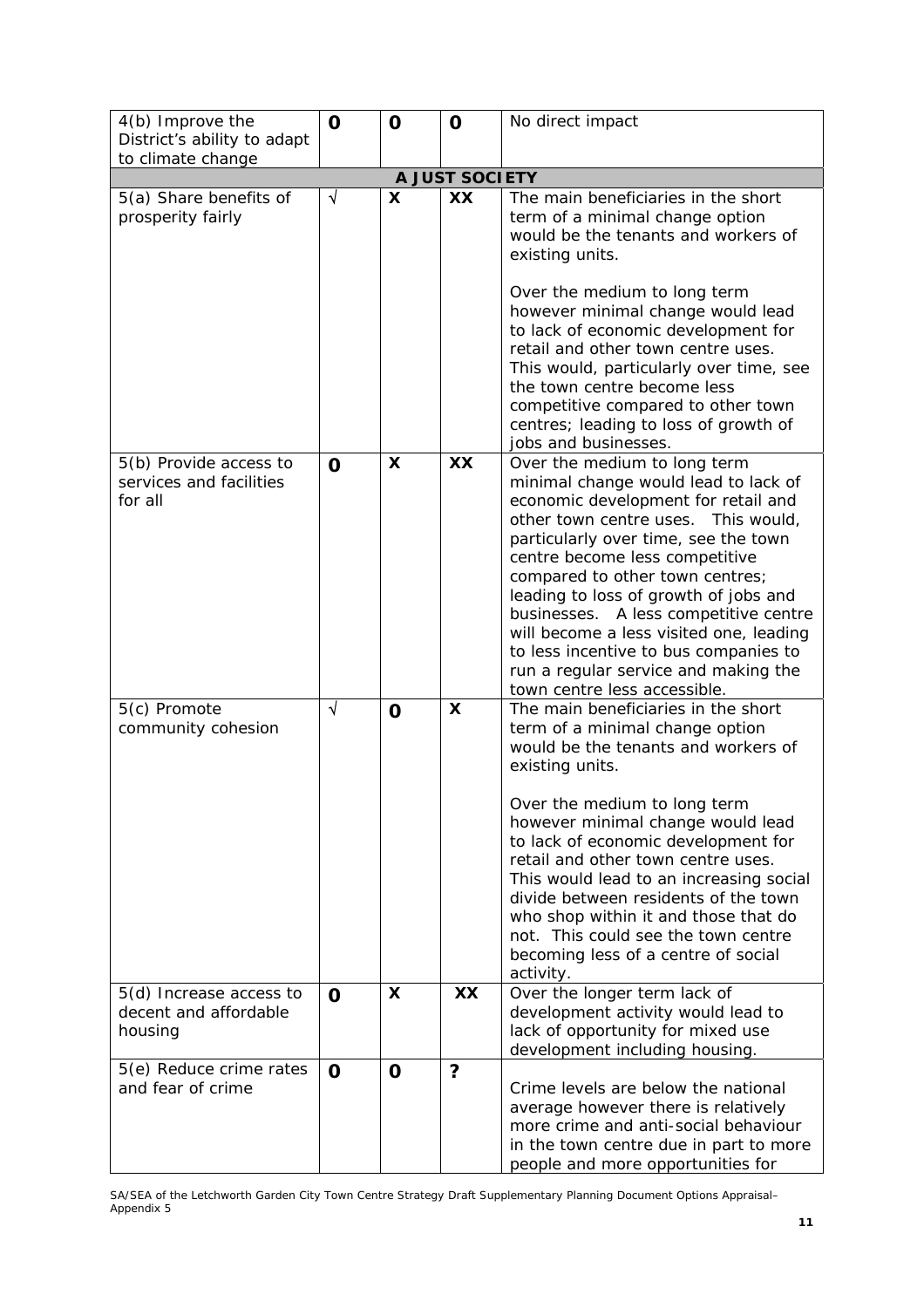| 5(f) Improve conditions<br>and services that<br>engender good health<br>and reduce health<br>inequalities<br>5(g) Increase | $\mathbf 0$<br>$\mathbf O$ | $\mathbf 0$<br>$\mathbf 0$ | $\mathbf O$<br>$\mathbf 0$ | crime. A declining town centre, which<br>minimal change is likely to see, might<br>see less opportunities for crime, but<br>would also see less natural<br>surveillance and more opportunities<br>for vandalism.<br>No direct impact<br>No direct impact                                                                                                                                                                                                                                                                                                                                                                                                                                                                                                                                                                                                                                              |
|----------------------------------------------------------------------------------------------------------------------------|----------------------------|----------------------------|----------------------------|-------------------------------------------------------------------------------------------------------------------------------------------------------------------------------------------------------------------------------------------------------------------------------------------------------------------------------------------------------------------------------------------------------------------------------------------------------------------------------------------------------------------------------------------------------------------------------------------------------------------------------------------------------------------------------------------------------------------------------------------------------------------------------------------------------------------------------------------------------------------------------------------------------|
| participation in<br>education and life-long<br>learning                                                                    |                            |                            |                            |                                                                                                                                                                                                                                                                                                                                                                                                                                                                                                                                                                                                                                                                                                                                                                                                                                                                                                       |
| 5(h) Maintain and<br>improve culture, leisure<br>and recreational<br>activities that are<br>available to all               | $\mathbf 0$                | X                          | <b>XX</b>                  | Over the longer term lack of<br>development activity could lead to<br>lack of opportunity for mixed use<br>development which might include<br>improved culture, leisure and<br>recreational facilities.                                                                                                                                                                                                                                                                                                                                                                                                                                                                                                                                                                                                                                                                                               |
|                                                                                                                            |                            |                            |                            | <b>RESOURCE USE AND WASTE</b>                                                                                                                                                                                                                                                                                                                                                                                                                                                                                                                                                                                                                                                                                                                                                                                                                                                                         |
| 6(a) Use natural<br>resources efficiently;<br>reuse, use recycled<br>where possible                                        | O                          | $\mathbf 0$                | O                          | No direct impact                                                                                                                                                                                                                                                                                                                                                                                                                                                                                                                                                                                                                                                                                                                                                                                                                                                                                      |
| 6(b) Reduce waste                                                                                                          | $\mathbf 0$                | $\mathbf 0$                | $\mathbf 0$                | No direct impact.                                                                                                                                                                                                                                                                                                                                                                                                                                                                                                                                                                                                                                                                                                                                                                                                                                                                                     |
|                                                                                                                            |                            |                            | <b>TOWN CENTRES</b>        |                                                                                                                                                                                                                                                                                                                                                                                                                                                                                                                                                                                                                                                                                                                                                                                                                                                                                                       |
| 7 Promote sustainable<br>urban living                                                                                      | $\mathbf 0$                | $\boldsymbol{\mathsf{x}}$  | XX                         | The provision of services, especially in<br>the town centre, has historically<br>lagged behind housing provision and<br>some services, such as leisure<br>facilities, are not located in accessible<br>central locations. However the<br>Morrisions supermarket and the town<br>centre shops are accessible.<br>Car use in Letchworth is well above<br>the national average. This is probably<br>due to the lack of integrated public<br>transport provision within the town<br>and, because of the low densities and<br>declining household size, the town had<br>to spread over a much larger area<br>than envisaged in the original<br>masterplan to reach its target<br>population of 38,000.<br>Minimal change would see lack of<br>opportunity for town centre living as<br>part of development and<br>reinforcement of travel to shop<br>patterns to other centres, with<br>increased car use. |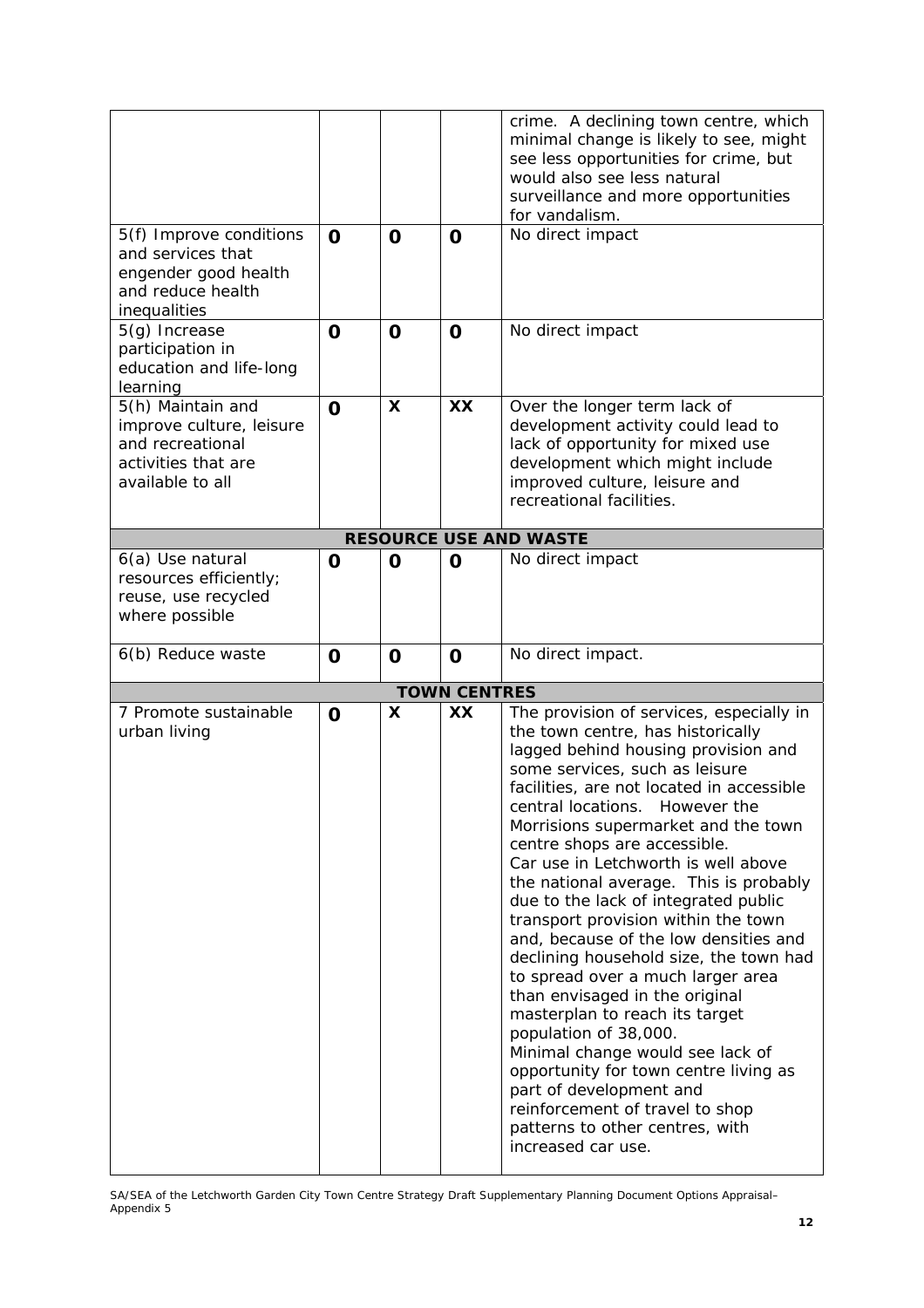• This option performs poorly overall, with the only beneficial impacts being short term social equity gains, and even these are eroded over the medium to long term. The main problem with this option being 'no change' to the centre would occur alongside a pattern of expansion by competing centres, leading to the centre declining over time and people travelling further to shop.

#### **Recommendations:**

• This option performs poorly and should not be pursued.

# **Option C:**

**Produce a SPD based upon improving the character and appearance of the town centre and a moderate increase in retail provision**

| <b>SA Objectives</b><br>1 Achieve sustainable<br>levels of prosperity and                                                 | objective?<br><b>Short</b><br>term<br>$\sqrt{2}$ | What is predicted<br>effect of the<br>option on each SA<br><b>Med</b><br>term<br>√√ | Long<br>term<br>$\sqrt{2}$ | <b>Explanation and suggestions for</b><br>how the option could be made<br>more compatible with the SA<br>objectives.<br><b>ECONOMIC ACTIVITY</b><br>A moderate increase in retail provision<br>would enable the retail economic base                                                                                                                                                                                   |
|---------------------------------------------------------------------------------------------------------------------------|--------------------------------------------------|-------------------------------------------------------------------------------------|----------------------------|------------------------------------------------------------------------------------------------------------------------------------------------------------------------------------------------------------------------------------------------------------------------------------------------------------------------------------------------------------------------------------------------------------------------|
| economic growth                                                                                                           |                                                  |                                                                                     |                            | of the town to grow over time and<br>compete more effectively with other<br>town centres.                                                                                                                                                                                                                                                                                                                              |
|                                                                                                                           |                                                  |                                                                                     |                            | <b>LAND USE AND DEVELOPMENT PATTERNS</b>                                                                                                                                                                                                                                                                                                                                                                               |
| 2(a) Minimise the<br>development of<br>greenfield land and<br>other land with high<br>environmental and<br>amenity value? | $\sqrt{ }$                                       | $\sqrt{2}$                                                                          | $\sqrt{2}$                 | Town centre development will<br>minimise pressure for development of<br>out-of-centre sites which might be on<br>Greenfield sites.                                                                                                                                                                                                                                                                                     |
| 2(b) Provide access to<br>green spaces                                                                                    | $\sqrt{ }$                                       | $\overline{\sqrt{}}$                                                                | $\overline{\sqrt{}}$       | More people visiting the town centre<br>would provide more opportunities for<br>use of Broadway Gardens.                                                                                                                                                                                                                                                                                                               |
| 2 (c) Deliver more<br>sustainable location<br>patterns and reduce the<br>use of motor vehicles                            | $\sqrt{ }$                                       | $\sqrt{2}$                                                                          | $\sqrt{?}$                 | Letchworth Town Centre has good<br>accessibility to public transport.<br>Growth in town centre retailing will<br>lead to less need for town residents to<br>travel (likely as not by car) elsewhere,<br>producing a more sustainable pattern<br>of movement. However a very<br>successful town centre could lead to<br>an increase in car use without a<br>balanced approach to ensuring<br>improved public transport. |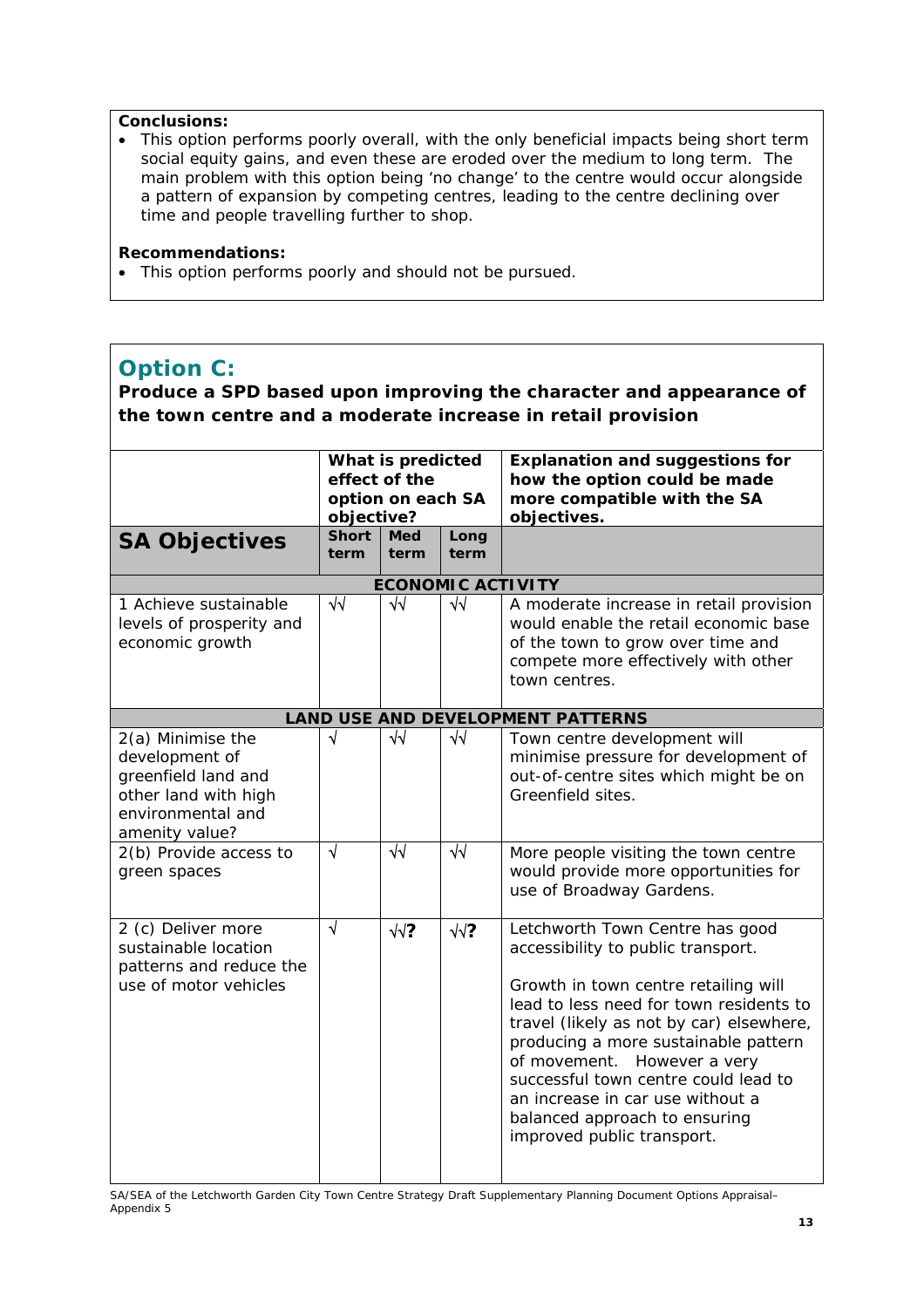|                                                                                |             |             |                       | <b>ENVIRONMENTAL PROTECTION</b>                                                                                                                                                                                                                                                                                                                                                                                           |
|--------------------------------------------------------------------------------|-------------|-------------|-----------------------|---------------------------------------------------------------------------------------------------------------------------------------------------------------------------------------------------------------------------------------------------------------------------------------------------------------------------------------------------------------------------------------------------------------------------|
| 3(a) Protect and<br>enhance biodiversity                                       | O           | $\mathbf 0$ | $\mathbf 0$           | No direct impact                                                                                                                                                                                                                                                                                                                                                                                                          |
| 3(b) Protect and<br>enhance landscapes                                         | $\mathbf 0$ | $\mathbf 0$ | $\mathbf 0$           | No direct impact                                                                                                                                                                                                                                                                                                                                                                                                          |
| 3(c) Conserve and<br>where appropriate,<br>enhance the historic<br>environment | $\sqrt{ }$  | $\sqrt{2}$  | $\sqrt{2}$            | By definition a strategy based on<br>demolition of buildings and areas<br>detracting from the character and<br>appearance of the conservation area<br>and replacement with buildings<br>enhancing the conservation area<br>would enhance the historic<br>environment.                                                                                                                                                     |
| 3(d) Reduce pollution<br>from any source                                       | $\mathbf 0$ | $\mathbf 0$ | X                     | Over time a more popular town centre<br>could attract more traffic. There is no<br>air quality pollution problem at the<br>moment however and traffic levels<br>would have to rise very considerably<br>for this to happen.                                                                                                                                                                                               |
|                                                                                |             |             | <b>CLIMATE CHANGE</b> |                                                                                                                                                                                                                                                                                                                                                                                                                           |
| 4(a) Reduce greenhouse<br>gas emissions                                        | $\sqrt{ }$  | ₩           | $\sqrt{2}$            | Letchworth Town Centre has good<br>accessibility to public transport.<br>Growth in town centre retailing will<br>lead to less need for town residents to<br>travel (likely as not by car) elsewhere,<br>producing a more sustainable pattern<br>of movement.<br>However a very<br>successful town centre could lead to<br>an increase in car use without a<br>balanced approach to ensuring<br>improved public transport. |
| 4(b) Improve the<br>District's ability to adapt<br>to climate change           | $\mathbf 0$ | $\mathbf 0$ | $\mathbf 0$           | No direct impact                                                                                                                                                                                                                                                                                                                                                                                                          |
|                                                                                |             |             | A JUST SOCIETY        |                                                                                                                                                                                                                                                                                                                                                                                                                           |
| 5(a) Share benefits of<br>prosperity fairly                                    | X           | √           | $\sqrt{2}$            | The main people in the short term<br>who would be affected by this option<br>would be the tenants and workers of<br>existing units to be redeveloped.<br>Over the medium to long term<br>however change would lead to<br>economic development for retail and<br>other town centre uses. This would,<br>particularly over time, see the town<br>centre perform better, leading to<br>growth of jobs and businesses.        |
| 5(b) Provide access to<br>services and facilities<br>for all                   | $\sqrt{ }$  | $\sqrt{2}$  | $\sqrt{2}$            | Over the medium to long term this<br>option would lead to economic<br>development for retail and other town<br>centre uses. This would, particularly<br>over time, see the town centre<br>perform better, leading to growth of                                                                                                                                                                                            |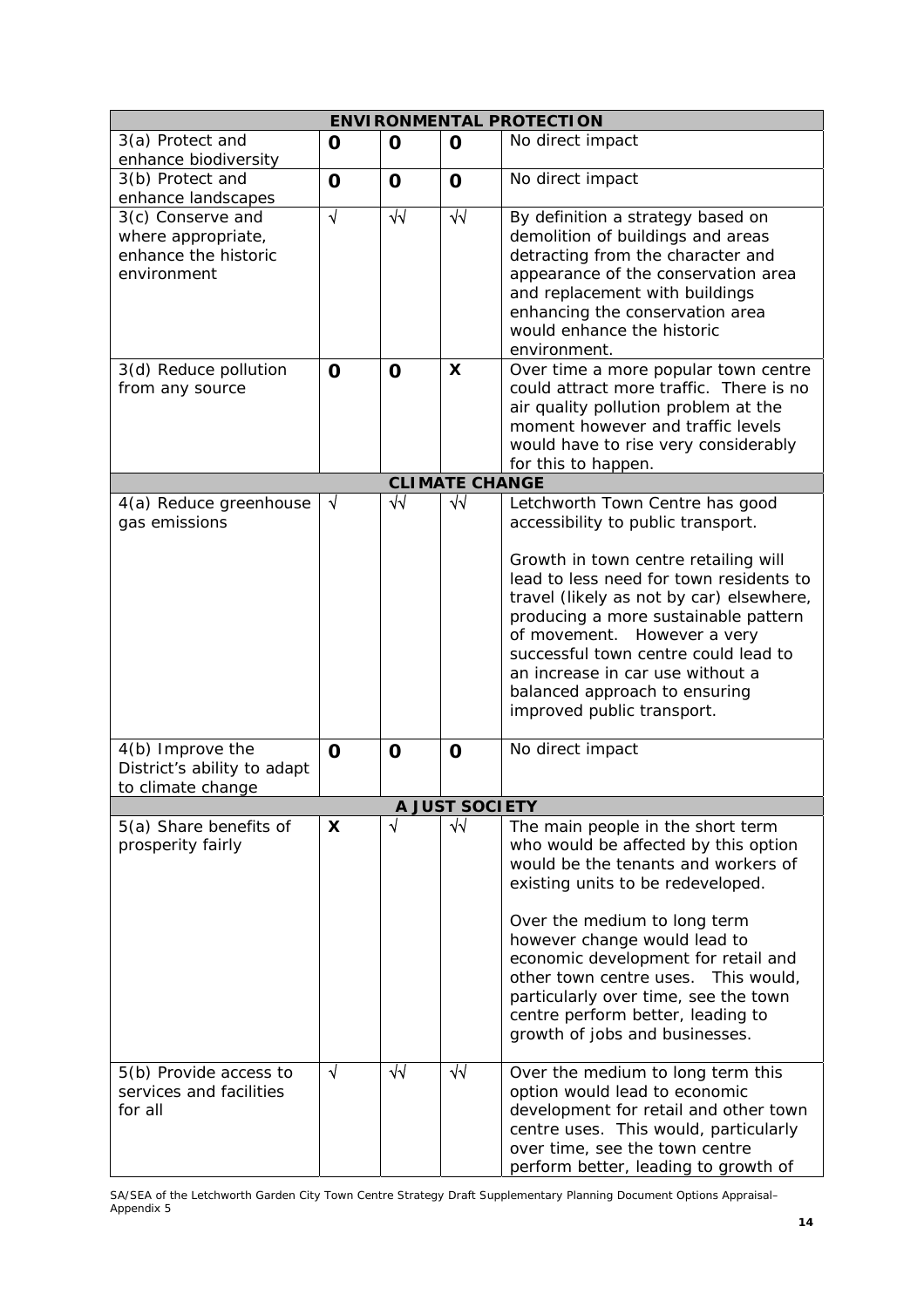| 5(c) Promote<br>community cohesion                                                                           | X                | $\mathbf 0$ | $\sqrt{ }$  | jobs and businesses. A better<br>performing centre will become a more<br>visited one, leading to greater<br>incentive to bus companies to run a<br>regular service and making the town<br>centre more accessible.<br>The main people not benefiting in the<br>short term of this option would be the<br>tenants and workers of existing units.<br>Over the medium to long term<br>however appropriate change would<br>lead to economic development for<br>retail and other town centre uses.<br>This would lead to a lessening social<br>divide between residents of the town<br>who shop within it and those that do<br>not. This could see the town centre<br>becoming more the centre of social<br>activity. |
|--------------------------------------------------------------------------------------------------------------|------------------|-------------|-------------|-----------------------------------------------------------------------------------------------------------------------------------------------------------------------------------------------------------------------------------------------------------------------------------------------------------------------------------------------------------------------------------------------------------------------------------------------------------------------------------------------------------------------------------------------------------------------------------------------------------------------------------------------------------------------------------------------------------------|
| 5(d) Increase access to<br>decent and affordable<br>housing                                                  | $\sqrt{ }$       | $\sqrt{2}$  | $\sqrt{2}$  | Development will lead to opportunities<br>to create more affordable housing.                                                                                                                                                                                                                                                                                                                                                                                                                                                                                                                                                                                                                                    |
| 5(e) Reduce crime rates<br>and fear of crime                                                                 | $\boldsymbol{v}$ | $\sqrt{ }$  | $\sqrt{ }$  | Crime levels are below the national<br>average however there is relatively<br>more crime and anti-social behaviour<br>in the town centre due in part to more<br>people and more opportunities for<br>crime. A reviving town centre, which<br>this option is likely to see, might see<br>more opportunities for crime, but<br>would also see more natural<br>surveillance and perhaps less<br>opportunities for vandalism.                                                                                                                                                                                                                                                                                       |
| 5(f) Improve conditions<br>and services that<br>engender good health<br>and reduce health<br>inequalities    | $\mathbf 0$      | $\mathbf 0$ | O           | No direct impact                                                                                                                                                                                                                                                                                                                                                                                                                                                                                                                                                                                                                                                                                                |
| 5(g) Increase<br>participation in<br>education and life-long<br>learning                                     | $\mathbf 0$      | $\mathbf 0$ | $\mathbf 0$ | No direct impact                                                                                                                                                                                                                                                                                                                                                                                                                                                                                                                                                                                                                                                                                                |
| 5(h) Maintain and<br>improve culture, leisure<br>and recreational<br>activities that are<br>available to all | $\mathbf O$      | $\sqrt{ }$  | $\sqrt{2}$  | Over the longer term development<br>activity would lead to opportunities for<br>mixed use development which might<br>include improved culture, leisure and<br>recreational facilities.<br><b>RESOURCE USE AND WASTE</b>                                                                                                                                                                                                                                                                                                                                                                                                                                                                                         |
| 6(a) Use natural                                                                                             | ?                | ?           | ?           | Uncertain impact as depends on                                                                                                                                                                                                                                                                                                                                                                                                                                                                                                                                                                                                                                                                                  |
| resources efficiently;<br>reuse, use recycled<br>where possible                                              |                  |             |             | implementation of other policies<br>outside the scope of this SPD.                                                                                                                                                                                                                                                                                                                                                                                                                                                                                                                                                                                                                                              |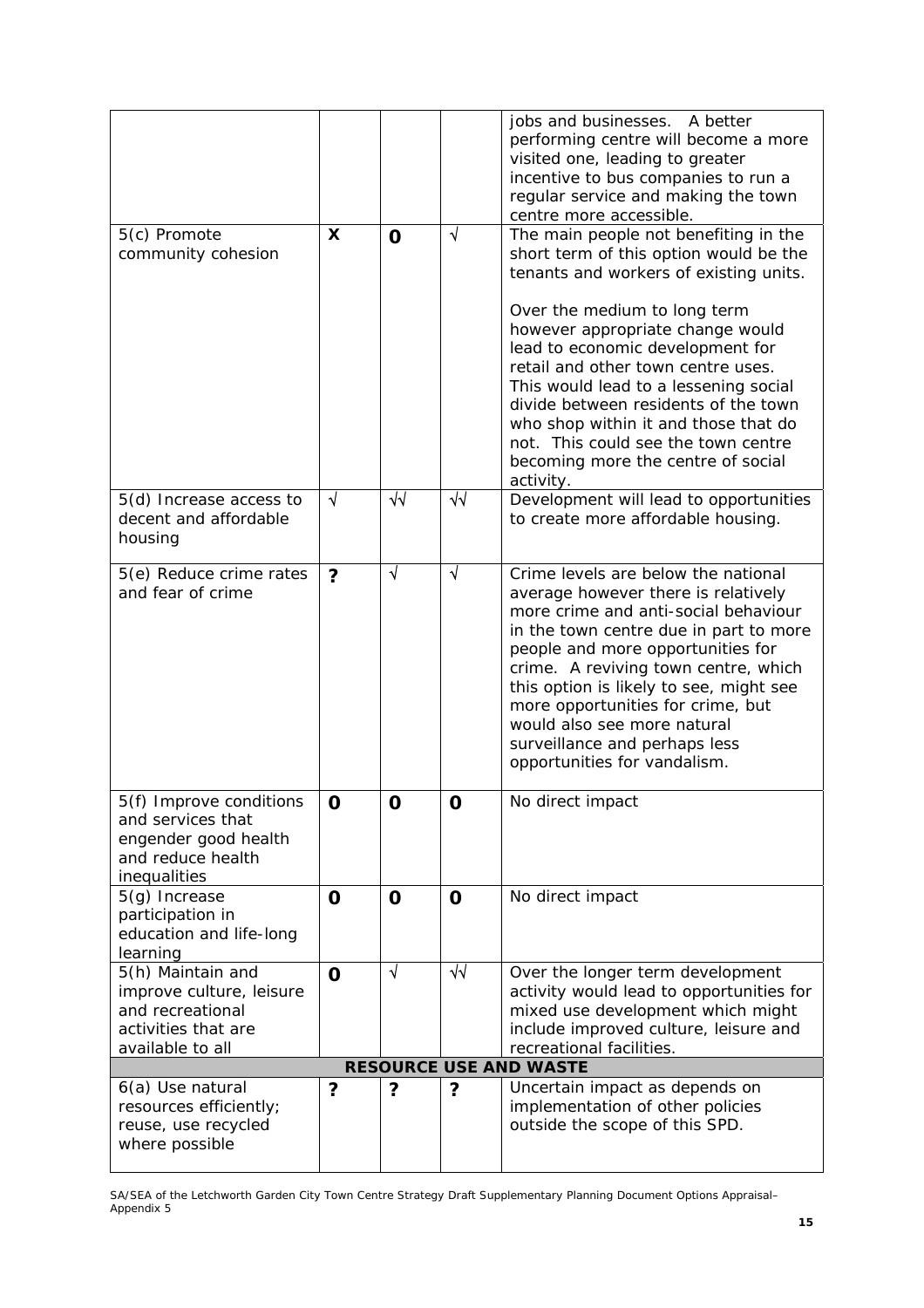| 6(b) Reduce waste                     |    | າ  | っ  | Uncertain impact as depends on<br>implementation of other policies<br>outside the scope of this SPD.                                                                                                                                  |  |
|---------------------------------------|----|----|----|---------------------------------------------------------------------------------------------------------------------------------------------------------------------------------------------------------------------------------------|--|
| <b>TOWN CENTRES</b>                   |    |    |    |                                                                                                                                                                                                                                       |  |
| 7 Promote sustainable<br>urban living | ٦Ι | √√ | ٧V | Letchworth Town Centre has good<br>accessibility to public transport and<br>potentially good sustainability<br>credentials. Development leading to<br>more people living in and visiting the<br>town centre will be more sustainable. |  |

- This option performs well overall in sustainability terms and is the best of the four options. It performs very well in terms of economic activity and land use and transport patterns. It does produce short term negative impacts on social justice issues because of impacts on existing shopkeepers, these are balanced buy positive impacts in the longer term. These impacts might be mitigated by a balanced approach to development, which saw development of units for lower rent and specialist tenants occurring alongside growth for higher rent tenants.
- There are a number of uncertainties over the impacts of these options and how sustainability gains can be achieved and negative impacts mitigated. Firstly any demolition will need to be selective to avoid harm to the historic environment, and replacement buildings will need to be of outstanding quality appropriate to the Garden City. Secondly there needs to be a step change in the use and quality of public transport in the town to reduce its car dependence.

# **Option D:**

**Produce a SPD based upon major change in the town centre and on maximising retail potential**

|                                                                      | What is predicted<br>effect of the<br>option on each SA<br>objective? |                    |              | <b>Explanation and suggestions for</b><br>how the option could be made<br>more compatible with the SA<br>objectives.                                                       |
|----------------------------------------------------------------------|-----------------------------------------------------------------------|--------------------|--------------|----------------------------------------------------------------------------------------------------------------------------------------------------------------------------|
| <b>SA Objectives</b>                                                 | <b>Short</b><br>term                                                  | <b>Med</b><br>term | Long<br>term |                                                                                                                                                                            |
|                                                                      |                                                                       |                    |              | <b>ECONOMIC ACTIVITY</b>                                                                                                                                                   |
| 1 Achieve sustainable<br>levels of prosperity and<br>economic growth |                                                                       | √√                 | ึ√√          | A major increase in retail provision<br>would enable the retail economic base<br>of the town to grow over time and<br>compete more effectively with other<br>town centres. |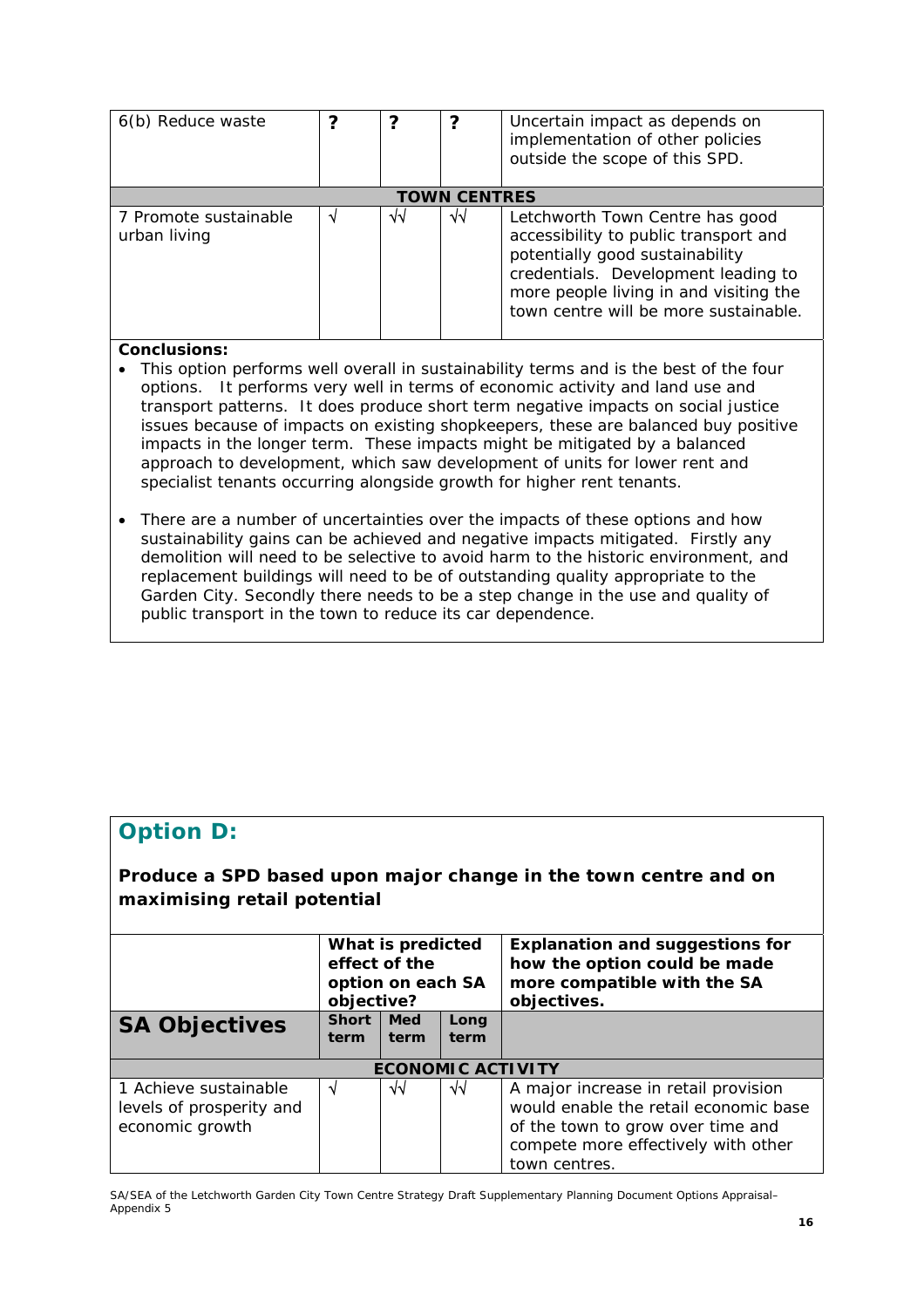|                                                                                                                           |             |             |             | <b>LAND USE AND DEVELOPMENT PATTERNS</b>                                                                                                                                                                                                                                                                                                                                                                                                                                                                               |
|---------------------------------------------------------------------------------------------------------------------------|-------------|-------------|-------------|------------------------------------------------------------------------------------------------------------------------------------------------------------------------------------------------------------------------------------------------------------------------------------------------------------------------------------------------------------------------------------------------------------------------------------------------------------------------------------------------------------------------|
| 2(a) Minimise the<br>development of<br>greenfield land and<br>other land with high<br>environmental and<br>amenity value? | √           | ᄿ           | ₩           | Town centre development will<br>minimise pressure for development of<br>out-of-centre sites which might be on<br>Greenfield sites.                                                                                                                                                                                                                                                                                                                                                                                     |
| 2(b) Provide access to<br>green spaces                                                                                    | $\sqrt{ }$  | $\sqrt{2}$  | $\sqrt{2}$  | More people visiting the town centre<br>would provide more opportunities for<br>use of Broadway Gardens.                                                                                                                                                                                                                                                                                                                                                                                                               |
| 2 (c) Deliver more<br>sustainable location<br>patterns and reduce the<br>use of motor vehicles                            | $\sqrt{ }$  | $\sqrt{2}$  | $\sqrt{?}$  | Letchworth Town Centre has good<br>accessibility to public transport.<br>Growth in town centre retailing will<br>lead to less need for town residents to<br>travel (likely as not by car) elsewhere,<br>producing a more sustainable pattern<br>of movement. However a very<br>successful town centre could lead to<br>an increase in car use without a<br>balanced approach to ensuring<br>improved public transport. The risks<br>associated would be greatest in this<br>option.                                    |
|                                                                                                                           |             |             |             | <b>ENVIRONMENTAL PROTECTION</b>                                                                                                                                                                                                                                                                                                                                                                                                                                                                                        |
| 3(a) Protect and<br>enhance biodiversity                                                                                  | O           | $\mathbf 0$ | O           | No direct impact                                                                                                                                                                                                                                                                                                                                                                                                                                                                                                       |
| 3(b) Protect and<br>enhance landscapes                                                                                    | $\mathbf 0$ | $\mathbf 0$ | $\mathbf 0$ | No direct impact                                                                                                                                                                                                                                                                                                                                                                                                                                                                                                       |
| 3(c) Conserve and<br>where appropriate,<br>enhance the historic<br>environment                                            | $? \times$  | ? X         | ? X         | A strategy based on large scale<br>demolition of buildings and areas<br>holds a risk of detracting from the<br>character and appearance of the<br>conservation area. Even replacement<br>with buildings enhancing the<br>conservation area could lose part of<br>the original architectural and historical<br>character of the town. The key is<br>how selective the demolition is and<br>whether the buildings/areas being<br>demolished detract from the<br>character/appearance of Letchworth<br>Conservation Area. |
| 3(d) Reduce pollution<br>from any source                                                                                  | $\mathbf 0$ | X           | X           | Over time a more popular town centre<br>could attract more traffic. There is no<br>air quality pollution problem at the<br>moment however and traffic levels<br>would have to rise very considerably<br>for this to happen. The risks of this<br>happening are greatest in this option.                                                                                                                                                                                                                                |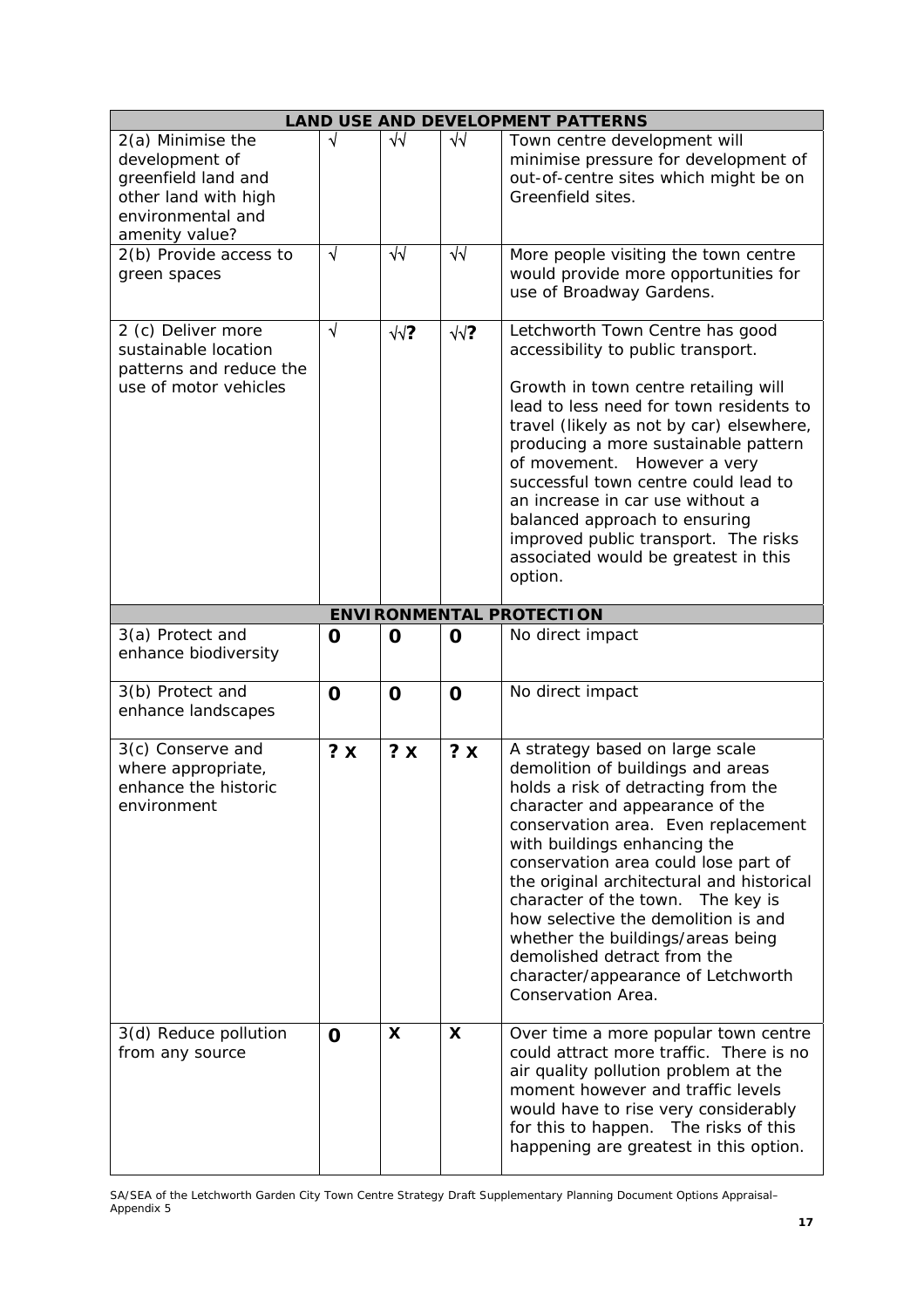| <b>CLIMATE CHANGE</b>                                        |             |             |                       |                                                                                                                                                                                                                                                                                                                                                                                                                                                                                            |  |
|--------------------------------------------------------------|-------------|-------------|-----------------------|--------------------------------------------------------------------------------------------------------------------------------------------------------------------------------------------------------------------------------------------------------------------------------------------------------------------------------------------------------------------------------------------------------------------------------------------------------------------------------------------|--|
| 4(a) Reduce greenhouse<br>gas emissions                      | N           | ₩           | $\sqrt{2}$            | Letchworth Town Centre has good<br>accessibility to public transport.                                                                                                                                                                                                                                                                                                                                                                                                                      |  |
|                                                              |             |             |                       | Growth in town centre retailing will<br>lead to less need for town residents to<br>travel (likely as not by car) elsewhere,<br>producing a more sustainable pattern<br>of movement. However a very<br>successful town centre could lead to<br>an increase in car use without a<br>balanced approach to ensuring<br>improved public transport.                                                                                                                                              |  |
| 4(b) Improve the<br>District's ability to adapt              | $\mathbf 0$ | $\mathbf 0$ | $\mathbf 0$           | No direct impact                                                                                                                                                                                                                                                                                                                                                                                                                                                                           |  |
| to climate change                                            |             |             |                       |                                                                                                                                                                                                                                                                                                                                                                                                                                                                                            |  |
|                                                              |             |             | <b>A JUST SOCIETY</b> |                                                                                                                                                                                                                                                                                                                                                                                                                                                                                            |  |
| 5(a) Share benefits of<br>prosperity fairly                  | X           | $\sqrt{}$   | $\sqrt{}$             | The main people in the short term<br>who would be affected by this option<br>would be the tenants and workers of<br>existing units to be redeveloped.<br>Over the medium to long term this<br>option would lead to economic<br>development for retail and other town<br>centre uses. This would, particularly                                                                                                                                                                              |  |
|                                                              |             |             |                       | over time, see the town centre<br>perform better, leading to growth of<br>jobs and businesses.                                                                                                                                                                                                                                                                                                                                                                                             |  |
| 5(b) Provide access to<br>services and facilities<br>for all | $\sqrt{ }$  | ₩           | ₩                     | Over the medium to long term this<br>option would lead to economic<br>development for retail and other town<br>centre uses. This would, particularly<br>over time, see the town centre<br>perform better, leading to growth of<br>jobs and businesses.<br>A better<br>performing centre will become a more<br>visited one, leading to greater<br>incentive to bus companies to run a<br>regular service and making the town<br>centre more accessible.                                     |  |
| 5(c) Promote<br>community cohesion                           | X           | $\mathbf 0$ | $\sqrt{ }$            | The main people not benefiting in the<br>short term of this option would be the<br>tenants and workers of existing units.<br>Over the medium to long term<br>however appropriate change would<br>lead to economic development for<br>retail and other town centre uses.<br>This would lead to a lessening social<br>divide between residents of the town<br>who shop within it and those that do<br>not. This could see the town centre<br>becoming more the centre of social<br>activity. |  |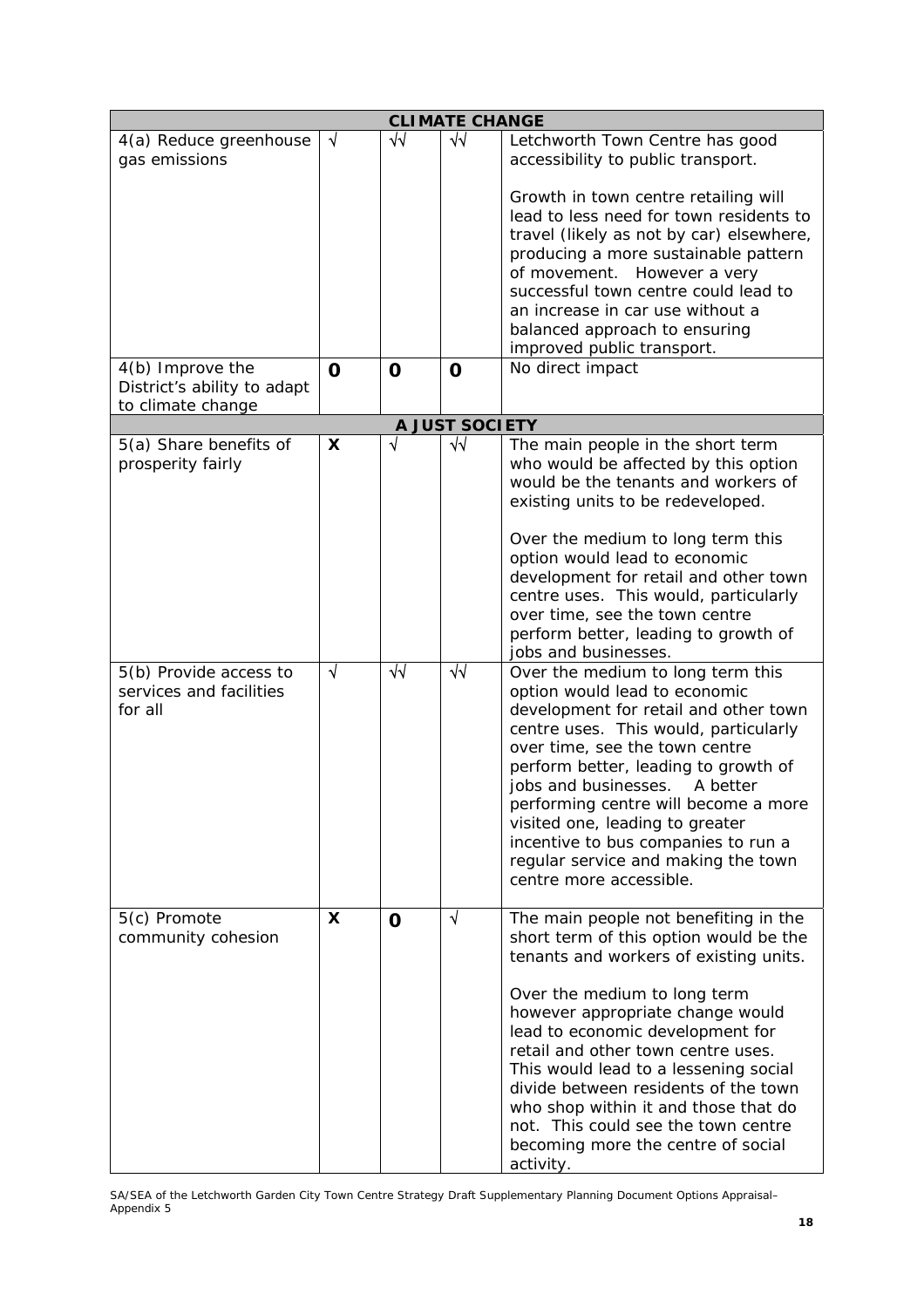| 5(d) Increase access to<br>decent and affordable<br>housing                                                  | $\sqrt{}$      | ᄿ           | $\sqrt{2}$           | Development will lead to opportunities<br>to create more affordable housing.<br>The opportunities would be greatest in<br>this option.                                                                                                                                                                                                                                                                                                      |
|--------------------------------------------------------------------------------------------------------------|----------------|-------------|----------------------|---------------------------------------------------------------------------------------------------------------------------------------------------------------------------------------------------------------------------------------------------------------------------------------------------------------------------------------------------------------------------------------------------------------------------------------------|
| 5(e) Reduce crime rates<br>and fear of crime                                                                 | $\overline{?}$ | $\sqrt{ }$  | $\sqrt{ }$           | Crime levels are below the national<br>average however there is relatively<br>more crime and anti-social behaviour<br>in the town centre due in part to more<br>people and more opportunities for<br>crime. A reviving town centre, which<br>this option is likely to see in economic<br>terms, might see more opportunities<br>for crime, but would also see more<br>natural surveillance and perhaps less<br>opportunities for vandalism. |
| 5(f) Improve conditions<br>and services that<br>engender good health<br>and reduce health<br>inequalities    | $\mathbf 0$    | $\mathbf 0$ | O                    | No direct impact                                                                                                                                                                                                                                                                                                                                                                                                                            |
| $5(g)$ Increase<br>participation in<br>education and life-long<br>learning                                   | O              | $\mathbf 0$ | $\mathbf O$          | No direct impact                                                                                                                                                                                                                                                                                                                                                                                                                            |
| 5(h) Maintain and<br>improve culture, leisure<br>and recreational<br>activities that are<br>available to all | $\mathbf 0$    | $\sqrt{ }$  | $\sqrt{2}$           | Over the longer term development<br>activity would lead to opportunities for<br>mixed use development which might<br>include improved culture, leisure and<br>recreational facilities. The<br>opportunities are greatest in this<br>option.                                                                                                                                                                                                 |
|                                                                                                              |                |             |                      | <b>RESOURCE USE AND WASTE</b>                                                                                                                                                                                                                                                                                                                                                                                                               |
| 6(a) Use natural<br>resources efficiently;<br>reuse, use recycled<br>where possible                          | ?              | ?           | ?                    | Uncertain impact as depends on<br>implementation of other policies<br>outside the scope of this SPD.                                                                                                                                                                                                                                                                                                                                        |
| 6(b) Reduce waste                                                                                            | $\overline{?}$ | ?           | $\ddot{\phantom{0}}$ | Uncertain impact as depends on<br>implementation of other policies<br>outside the scope of this SPD.                                                                                                                                                                                                                                                                                                                                        |
|                                                                                                              |                |             | <b>TOWN CENTRES</b>  |                                                                                                                                                                                                                                                                                                                                                                                                                                             |
| 7 Promote sustainable<br>urban living                                                                        | √              | √√          | ₩                    | Letchworth Town Centre has good<br>accessibility to public transport and<br>potentially good sustainability<br>credentials. Development leading to<br>more people living in and visiting the<br>town centre will be more sustainable.                                                                                                                                                                                                       |

• This option performs relatively well in many regards in sustainability terms and has similar outcomes to option C. It performs very well in terms of economic activity and land use and transport patterns. It similarly produces short term negative impacts on social justice issues because of impacts on existing shopkeepers, these are balanced by positive impacts in the longer term. These impacts might be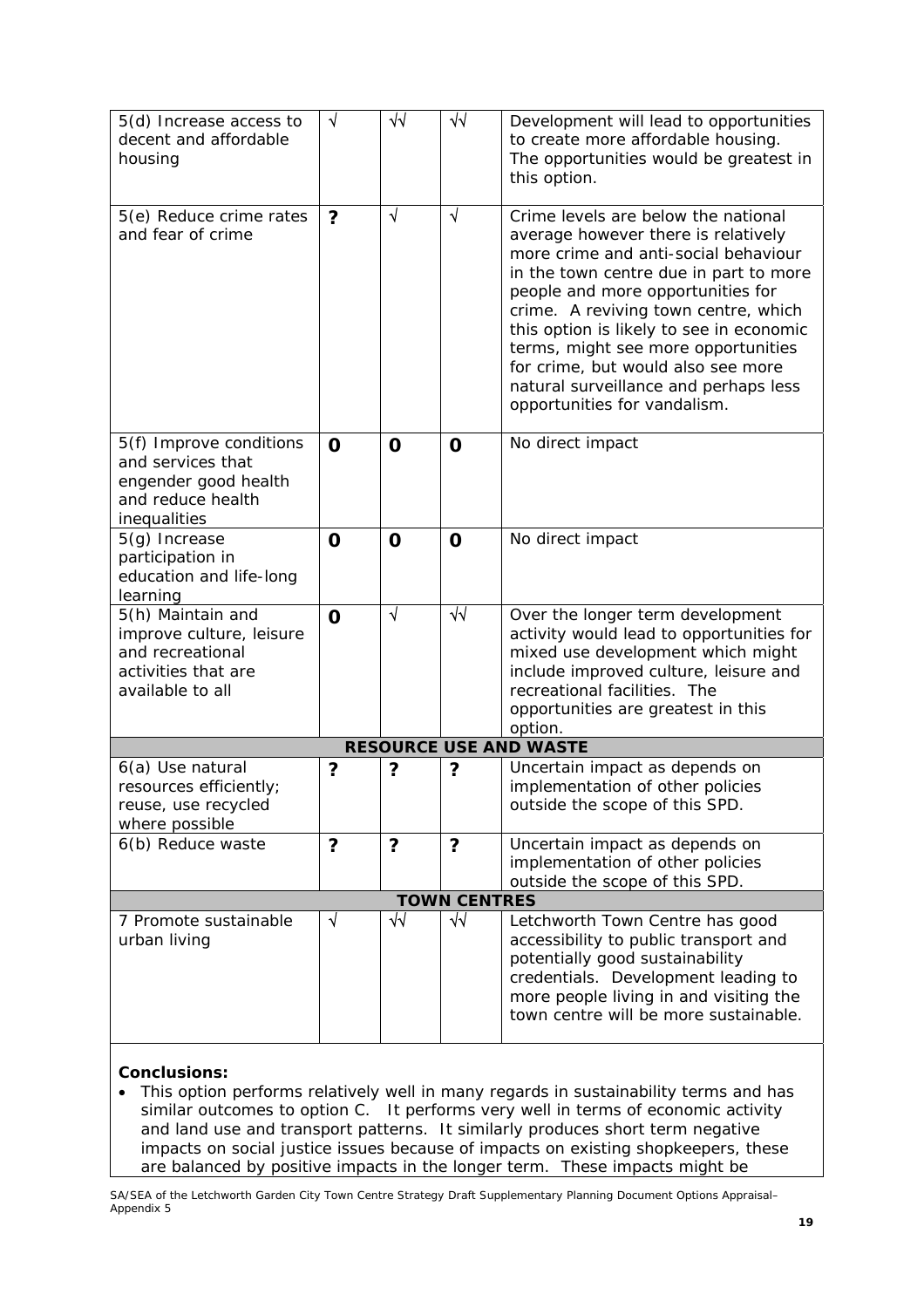mitigated by a balanced approach to development, which saw development of units for lower rent and specialist tenants occurring alongside growth for higher rent tenants.

- The main negative impact with this option is that potentially on the historic environment in that demolition is nothighly selective and carefully controlled. Replacement buildings will need to be of outstanding quality appropriate to the Garden City.
- This option would require a step change in the use and quality of public transport in the town to reduce its car dependence.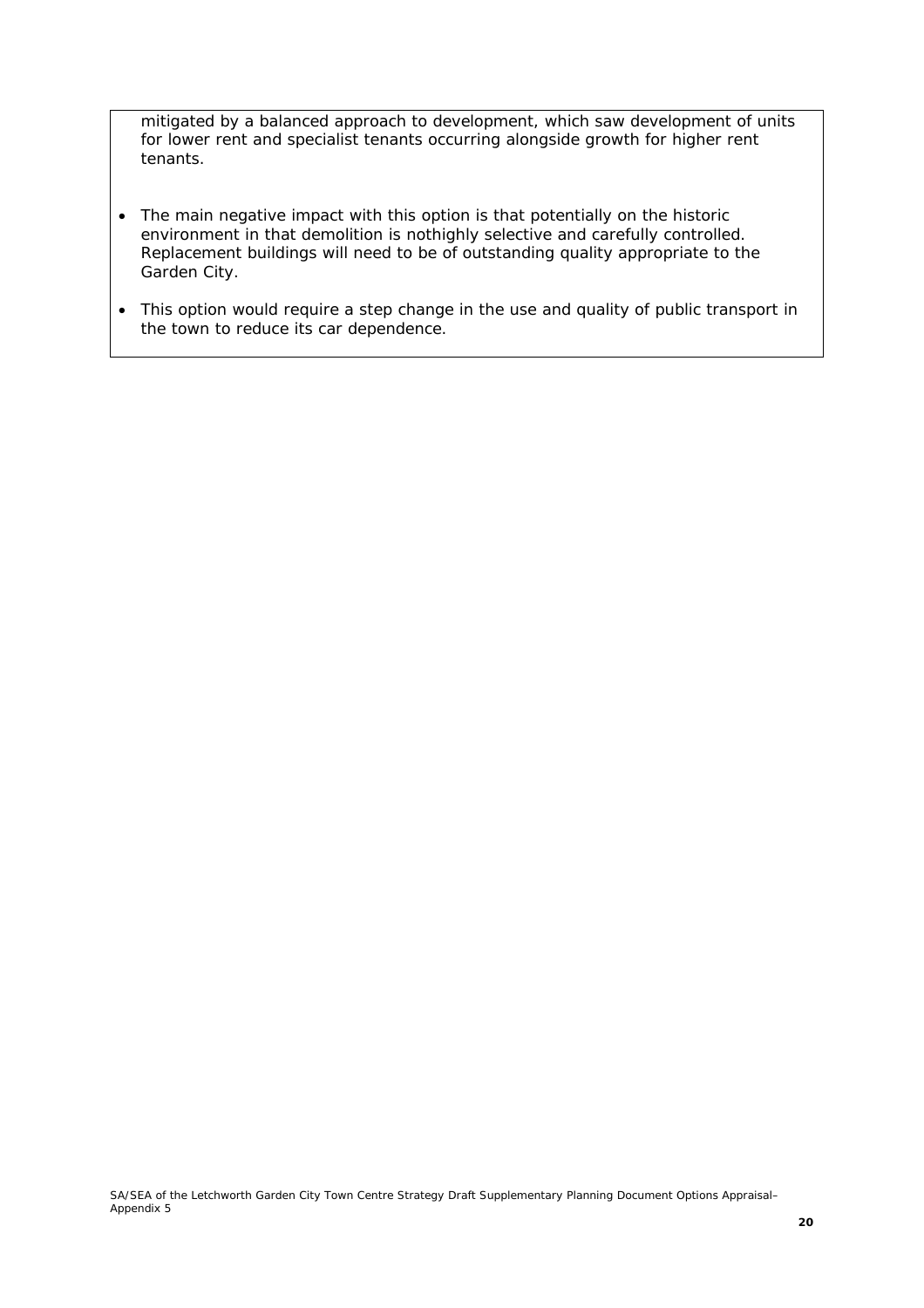Sustainability Appraisal and SEA of the Letchworth Garden City Town Centre Strategy Draft Supplementary Planning Document

**Appendix 6:**

**Matrices Appraising the Preferred Option Policies and Opportunity Sites**

**October 2006**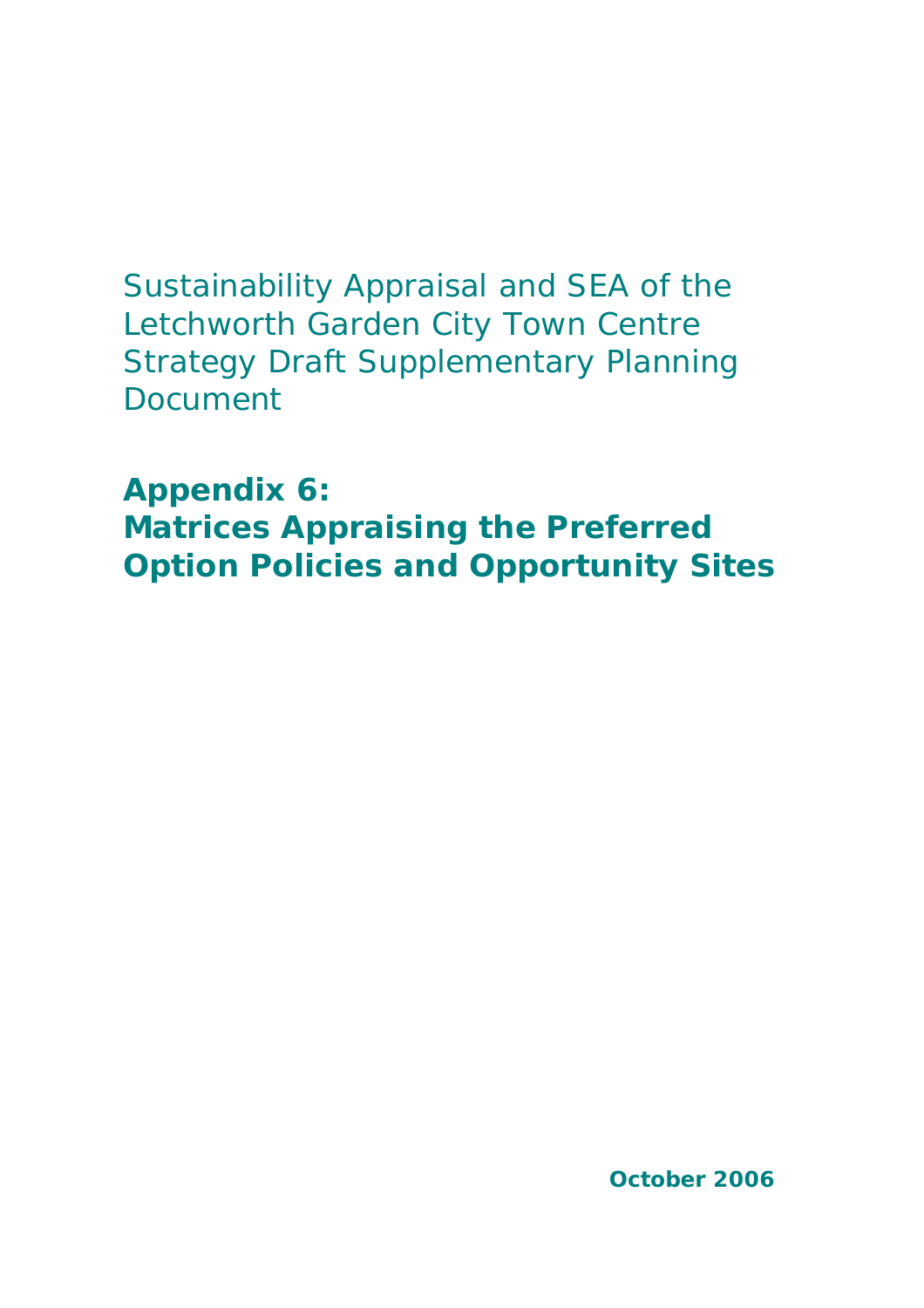# **Contents**

| <b>Appraisal of Preferred Option Policies</b>                                                                                                         | 1  |
|-------------------------------------------------------------------------------------------------------------------------------------------------------|----|
| Section 5 The Town Centre Boundary                                                                                                                    | 1  |
| Section 6 Garden City Conservation and Urban Design                                                                                                   | 3  |
| <b>Section 7</b> Retail and Change of Use – Development principles – Retail Policies                                                                  | 5  |
| <b>Section 7</b> Retail and Change of Use - Development principles - Other Policies                                                                   | 9  |
| Section 8 Transport and The Public Realm                                                                                                              | 13 |
| <b>Section 9 Opportunity Sites - Delivery</b>                                                                                                         | 15 |
| <b>Appraisal of Preferred Option Opportunity Sites</b>                                                                                                | 16 |
| Opportunity Site LTC1: Arena Parade, Eastcheap/Broadway, Old Town Hall                                                                                |    |
| and yard adjoining the Post Office                                                                                                                    | 16 |
| <b>Opportunity Sites LTC2:</b> The Wynd, Openshaw Way and adjoining lands, and                                                                        |    |
| St Michal's House, Norton Way South                                                                                                                   | 20 |
| Opportunity Site LTC3: Garden Square Shopping Centre, adjoining car-park.<br>Council Offices and public house Gernon Road and 28-74 (evens) Eastcheap | 24 |
| <b>Opportunity Site LTC4: Site at Junction of Gernon Road/Broadway</b>                                                                                | 27 |
| Opportunity Site LTC5: Former Grammar School, and medical centre and                                                                                  |    |
| Plinston Hall, Broadway/Town Square                                                                                                                   | 30 |
| <b>Opportunity Site LTC6:</b> Site at corner of South View and Town Square/                                                                           |    |
| Broadway and Site LTC7: at corner of South View/Meadow Way and Town<br>Square/Broadway Gardens                                                        | 34 |
| Opportunity Site LTC8: Letchworth Garden City Station, Station Forecourt,                                                                             |    |
| car parks and war memorial area, Station Parade/Dorchester House                                                                                      | 37 |
| <b>Opportunity Site LTC9: Garage 20 Station Road (Bennetts Garage - Ford</b><br>Dealership) and LTC11: Railway land to the north of Station Road      | 40 |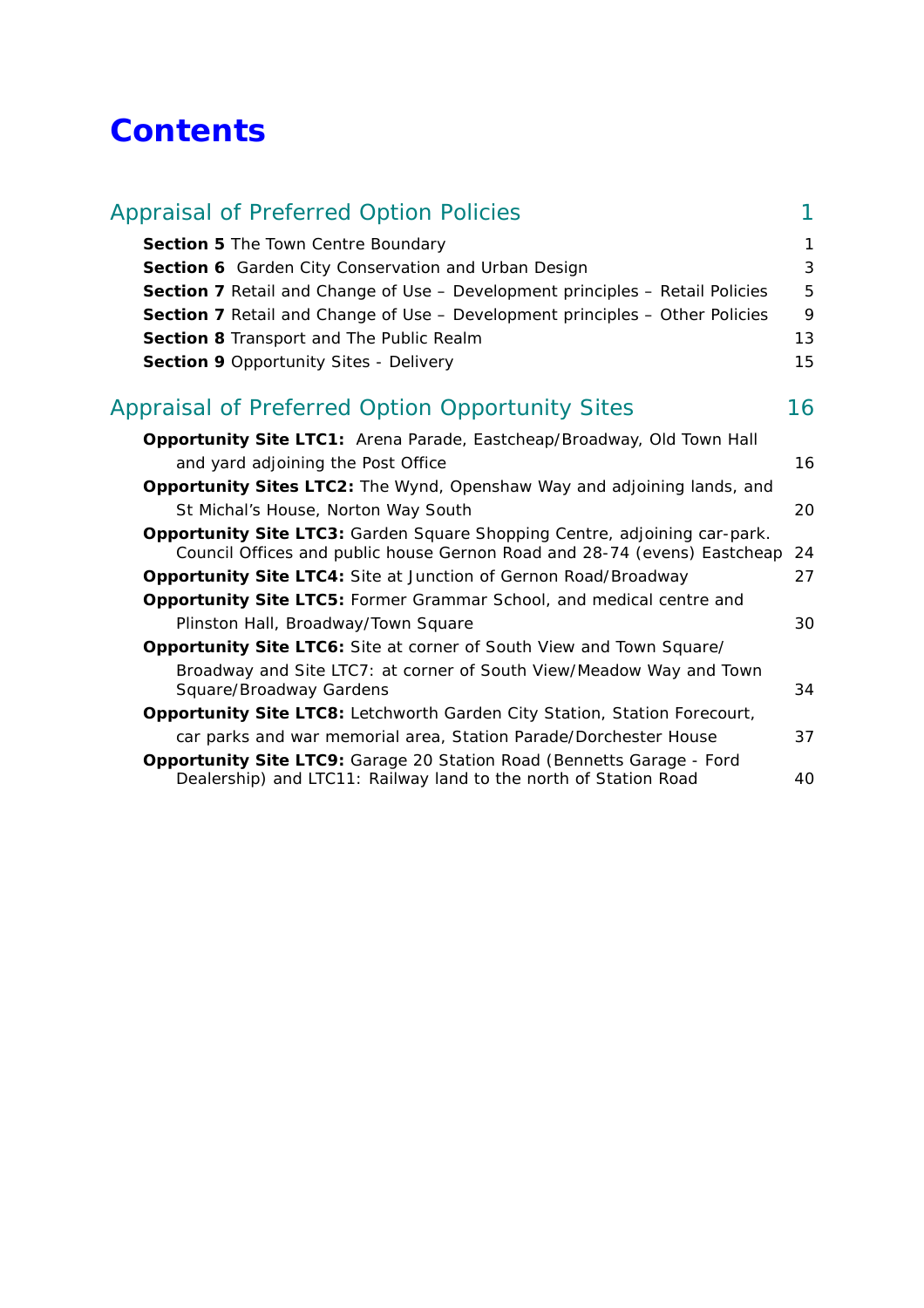# **Appraisal of Preferred Option Policies**

**Note:** In order to make the appraisal process more manageable and to ensure it focuses on the strategic issues rather than minor points of detail the preferred option has been appraised in sections consisting of similar policies, with a very similar impact.

The impact of the policies of the SPD on the SA objectives is scored as follows: Major positive √ √**;** positive √; major negative **XX;** negative **X**; uncertain **?**; or neutral **O**. The assessment is based on the current situation and trends for each objective, including where there are particular problems. This information is contained in appendix 3 (baseline data) and appendix 1 (key sustainability issues), and has been referred to throughout the process of compiling the matrices.

|                                                                                                                           |                      |                                           |                          | <b>Section 5: The Town Centre Strategy Boundary</b>                                                            |
|---------------------------------------------------------------------------------------------------------------------------|----------------------|-------------------------------------------|--------------------------|----------------------------------------------------------------------------------------------------------------|
| Policy 1 - defines the Town Centre Strategy Boundary<br>$\bullet$                                                         |                      |                                           |                          |                                                                                                                |
|                                                                                                                           | What is the          | predicted effect on<br>each SA objective? |                          | <b>Explanation and suggestions for</b><br>how the SPD could be made more<br>compatible with the SA objectives. |
| <b>SA Objectives</b>                                                                                                      | <b>Short</b><br>term | <b>Med</b><br>term                        | Long<br>term             |                                                                                                                |
|                                                                                                                           |                      |                                           | <b>ECONOMIC ACTIVITY</b> |                                                                                                                |
| 1 Achieve sustainable<br>levels of prosperity and<br>economic growth                                                      | $\Omega$             | $\Omega$                                  | O                        |                                                                                                                |
|                                                                                                                           |                      |                                           |                          | <b>LAND USE AND DEVELOPMENT PATTERNS</b>                                                                       |
| 2(a) Minimise the<br>development of<br>greenfield land and<br>other land with high<br>environmental and<br>amenity value? | O                    | O                                         | O                        |                                                                                                                |
| 2(b) Provide access to<br>green spaces                                                                                    | O                    | $\mathbf O$                               | $\mathbf O$              |                                                                                                                |
| 2 (c) Deliver more<br>sustainable location<br>patterns and reduce the<br>use of motor vehicles                            | $\mathbf O$          | $\mathbf O$                               | $\mathbf O$              |                                                                                                                |
|                                                                                                                           |                      |                                           |                          | <b>ENVIRONMENTAL PROTECTION</b>                                                                                |
| 3(a) Protect and<br>enhance biodiversity                                                                                  | O                    | O                                         | O                        |                                                                                                                |
| 3(b) Protect and<br>enhance landscapes                                                                                    | $\mathbf O$          | $\mathbf O$                               | $\mathbf O$              |                                                                                                                |
| 3(c) Conserve and<br>where appropriate,<br>enhance the historic<br>environment                                            | O                    | $\mathbf O$                               | $\mathbf O$              |                                                                                                                |
| 3(d) Reduce pollution<br>from any source                                                                                  | O                    | O                                         | O                        |                                                                                                                |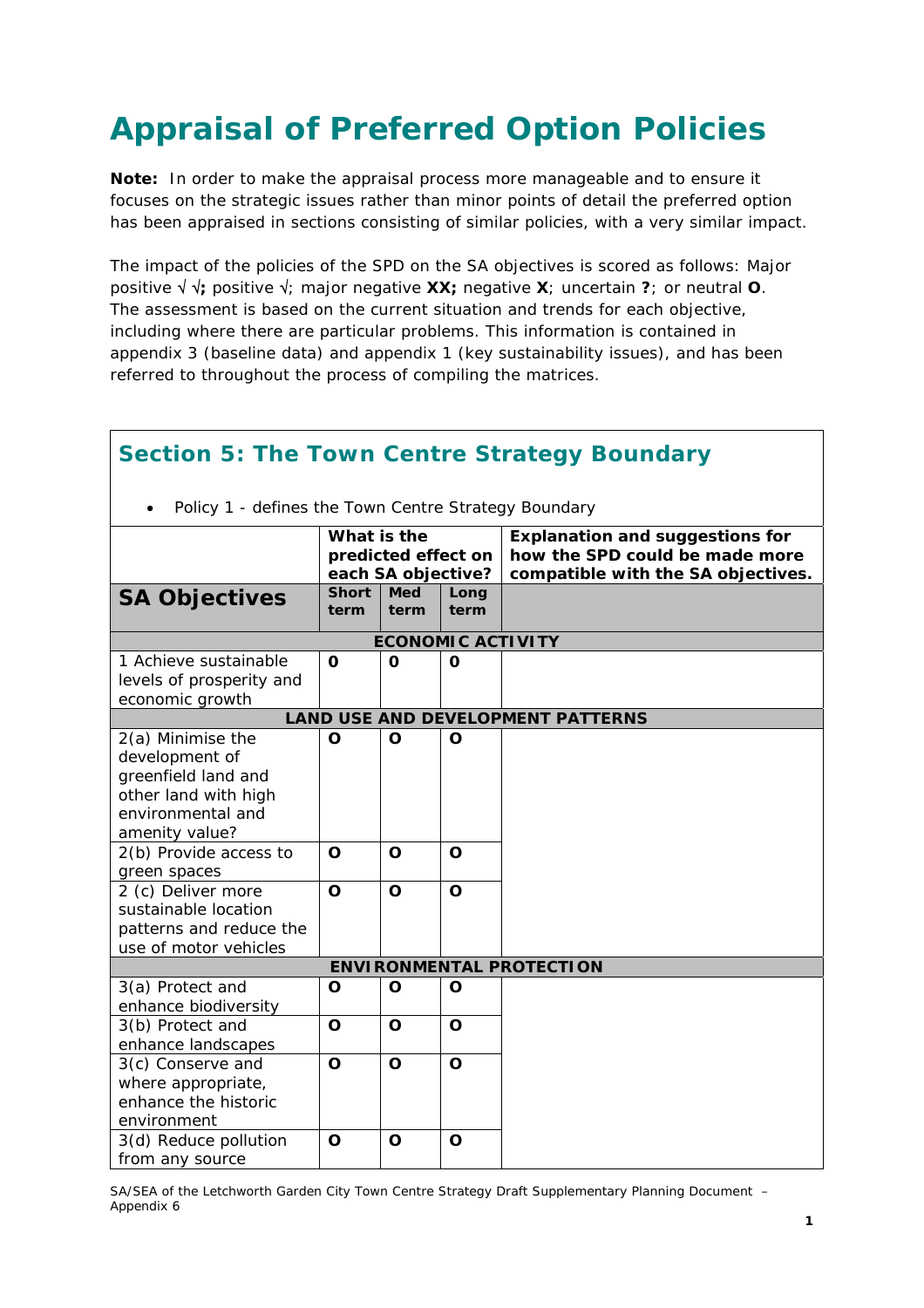| <b>CLIMATE CHANGE</b>                                                                                        |              |             |                     |                               |  |  |  |  |
|--------------------------------------------------------------------------------------------------------------|--------------|-------------|---------------------|-------------------------------|--|--|--|--|
| 4(a) Reduce greenhouse<br>gas emissions                                                                      | $\sqrt{}$    | V           | N                   |                               |  |  |  |  |
| 4(b) Improve the<br>District's ability to adapt<br>to climate change                                         | $\mathbf O$  | $\mathbf O$ | $\mathbf O$         |                               |  |  |  |  |
| A JUST SOCIETY                                                                                               |              |             |                     |                               |  |  |  |  |
| 5(a) Share benefits of<br>prosperity fairly                                                                  | O            | O           | $\mathbf o$         |                               |  |  |  |  |
| 5(b) Provide access to<br>services and facilities<br>for all                                                 | $\mathbf O$  | O           | O                   |                               |  |  |  |  |
| 5(c) Promote<br>community cohesion                                                                           | $\mathbf{o}$ | O           | $\mathbf 0$         |                               |  |  |  |  |
| 5(d) Increase access to<br>decent and affordable<br>housing                                                  | $\mathbf{o}$ | O           | $\mathbf{o}$        |                               |  |  |  |  |
| 5(e) Reduce crime rates<br>and fear of crime                                                                 | O            | O           | O                   |                               |  |  |  |  |
| 5(f) Improve conditions<br>and services that<br>engender good health<br>and reduce health<br>inequalities    | $\mathbf O$  | O           | $\mathbf O$         |                               |  |  |  |  |
| $5(g)$ Increase<br>participation in<br>education and life-long<br>learning                                   | O            | $\mathbf O$ | $\mathbf O$         |                               |  |  |  |  |
| 5(h) Maintain and<br>improve culture, leisure<br>and recreational<br>activities that are<br>available to all | O            | O           | $\mathbf O$         |                               |  |  |  |  |
|                                                                                                              |              |             |                     | <b>RESOURCE USE AND WASTE</b> |  |  |  |  |
| 6(a) Use natural<br>resources efficiently;<br>reuse, use recycled<br>where possible                          | O            | O           | O                   |                               |  |  |  |  |
| 6(b) Reduce waste                                                                                            | $\mathbf O$  | O           | O                   |                               |  |  |  |  |
|                                                                                                              |              |             | <b>TOWN CENTRES</b> |                               |  |  |  |  |
| 7 Promote sustainable<br>urban living                                                                        | O            | O           | O                   |                               |  |  |  |  |
| <b>Conclusions:</b>                                                                                          |              |             |                     |                               |  |  |  |  |

• This policy simply defines a boundary within which other policies in the draft strategy apply – it is not therefore meaningful to appraise it by itself as its impact is neutral.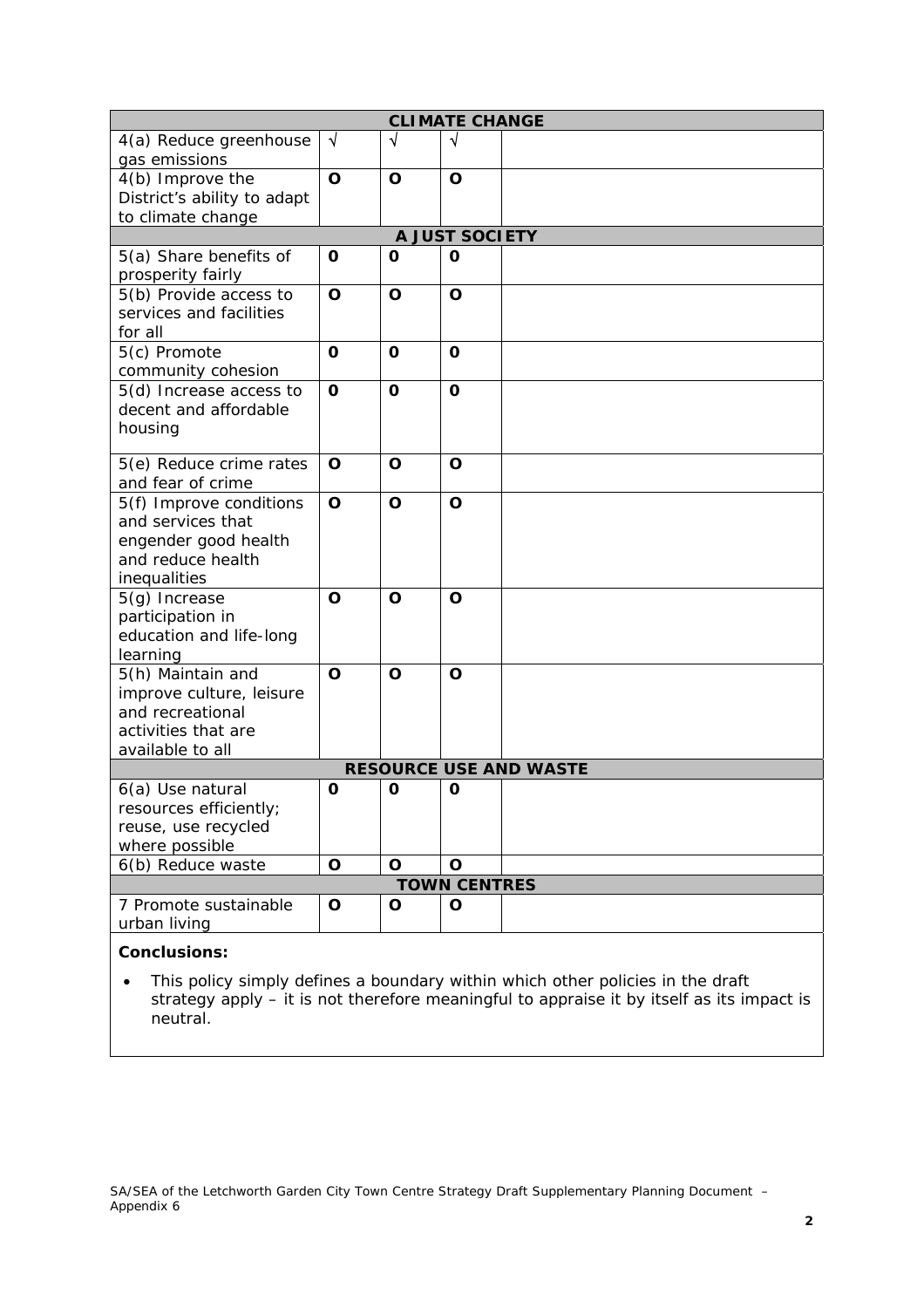|                                                                                                                                                                                                                                                                                                                                                                                                                                                                                                                                                                                                                                                                                                                                                           |                      |                    |                          | Section 6: Garden City Conservation and Urban Design                                                                                                                                                                                                                                                                                                                   |  |  |  |
|-----------------------------------------------------------------------------------------------------------------------------------------------------------------------------------------------------------------------------------------------------------------------------------------------------------------------------------------------------------------------------------------------------------------------------------------------------------------------------------------------------------------------------------------------------------------------------------------------------------------------------------------------------------------------------------------------------------------------------------------------------------|----------------------|--------------------|--------------------------|------------------------------------------------------------------------------------------------------------------------------------------------------------------------------------------------------------------------------------------------------------------------------------------------------------------------------------------------------------------------|--|--|--|
| Policy 2 - Protects the Letchworth Conservation Area<br>$\bullet$<br>Policy 3 - Sets down Garden City Urban Design Principles<br>$\bullet$<br>Policy 4 - Defines a series of character areas<br>$\bullet$<br>Policy 5 - Covers urban design principles around Broadway Gardens/ the Town<br>$\bullet$<br>Square<br>Policy 6 - Covers urban design principles around the northern part of the<br>Broadway<br>Policy 7 - Covers urban design principles around the classical part of the retail<br>area.<br>Policy 8 - Covers urban design principles around the village type shopping<br>streets.<br>Policy 9 - Covers urban design principles around the late 20 <sup>th</sup> Century part of the<br>retail area.<br>Policy 10 - Covers shopfront design |                      |                    |                          |                                                                                                                                                                                                                                                                                                                                                                        |  |  |  |
| What is the<br><b>Explanation and suggestions for</b><br>predicted effect on<br>how the SPD could be made more                                                                                                                                                                                                                                                                                                                                                                                                                                                                                                                                                                                                                                            |                      |                    |                          |                                                                                                                                                                                                                                                                                                                                                                        |  |  |  |
|                                                                                                                                                                                                                                                                                                                                                                                                                                                                                                                                                                                                                                                                                                                                                           |                      | each SA objective? |                          | compatible with the SA objectives.                                                                                                                                                                                                                                                                                                                                     |  |  |  |
| <b>SA Objectives</b>                                                                                                                                                                                                                                                                                                                                                                                                                                                                                                                                                                                                                                                                                                                                      | <b>Short</b><br>term | <b>Med</b><br>term | Long<br>term             |                                                                                                                                                                                                                                                                                                                                                                        |  |  |  |
|                                                                                                                                                                                                                                                                                                                                                                                                                                                                                                                                                                                                                                                                                                                                                           |                      |                    | <b>ECONOMIC ACTIVITY</b> |                                                                                                                                                                                                                                                                                                                                                                        |  |  |  |
| 1 Achieve sustainable<br>levels of prosperity and<br>economic growth                                                                                                                                                                                                                                                                                                                                                                                                                                                                                                                                                                                                                                                                                      | $\sqrt{}$            | $\sqrt{}$          | $\sqrt{ }$               | The quality of the environment in<br>Letchworth is a key component of its<br>economic offer. Protection of the town<br>heritage and promotion of good urban<br>design should boost the town<br>economically. In particular the<br>improvements sort by policy 9 should<br>see a better circulation pattern for<br>pedestrian boosting retailing in the<br>town centre. |  |  |  |
|                                                                                                                                                                                                                                                                                                                                                                                                                                                                                                                                                                                                                                                                                                                                                           |                      |                    |                          | <b>LAND USE AND DEVELOPMENT PATTERNS</b>                                                                                                                                                                                                                                                                                                                               |  |  |  |
| 2(a) Minimise the<br>development of<br>greenfield land and<br>other land with high<br>environmental and<br>amenity value?                                                                                                                                                                                                                                                                                                                                                                                                                                                                                                                                                                                                                                 | V                    | V                  | V                        | Protects land with high amenity value<br>such as Broadway gardens and its<br>setting.                                                                                                                                                                                                                                                                                  |  |  |  |
| 2(b) Provide access to<br>green spaces                                                                                                                                                                                                                                                                                                                                                                                                                                                                                                                                                                                                                                                                                                                    | O                    | O                  | $\mathbf{o}$             | No direct impact, other than protects<br>Broadway Gardens which will have<br>some biodiversity gain.                                                                                                                                                                                                                                                                   |  |  |  |
| 2 (c) Deliver more<br>sustainable location<br>patterns and reduce the<br>use of motor vehicles                                                                                                                                                                                                                                                                                                                                                                                                                                                                                                                                                                                                                                                            | $\mathbf O$          | $\sqrt{ }$         | $\sqrt{ }$               | An attractive town centre that is easier<br>for the pedestrian to move around in<br>will see less traffic.                                                                                                                                                                                                                                                             |  |  |  |

Ť.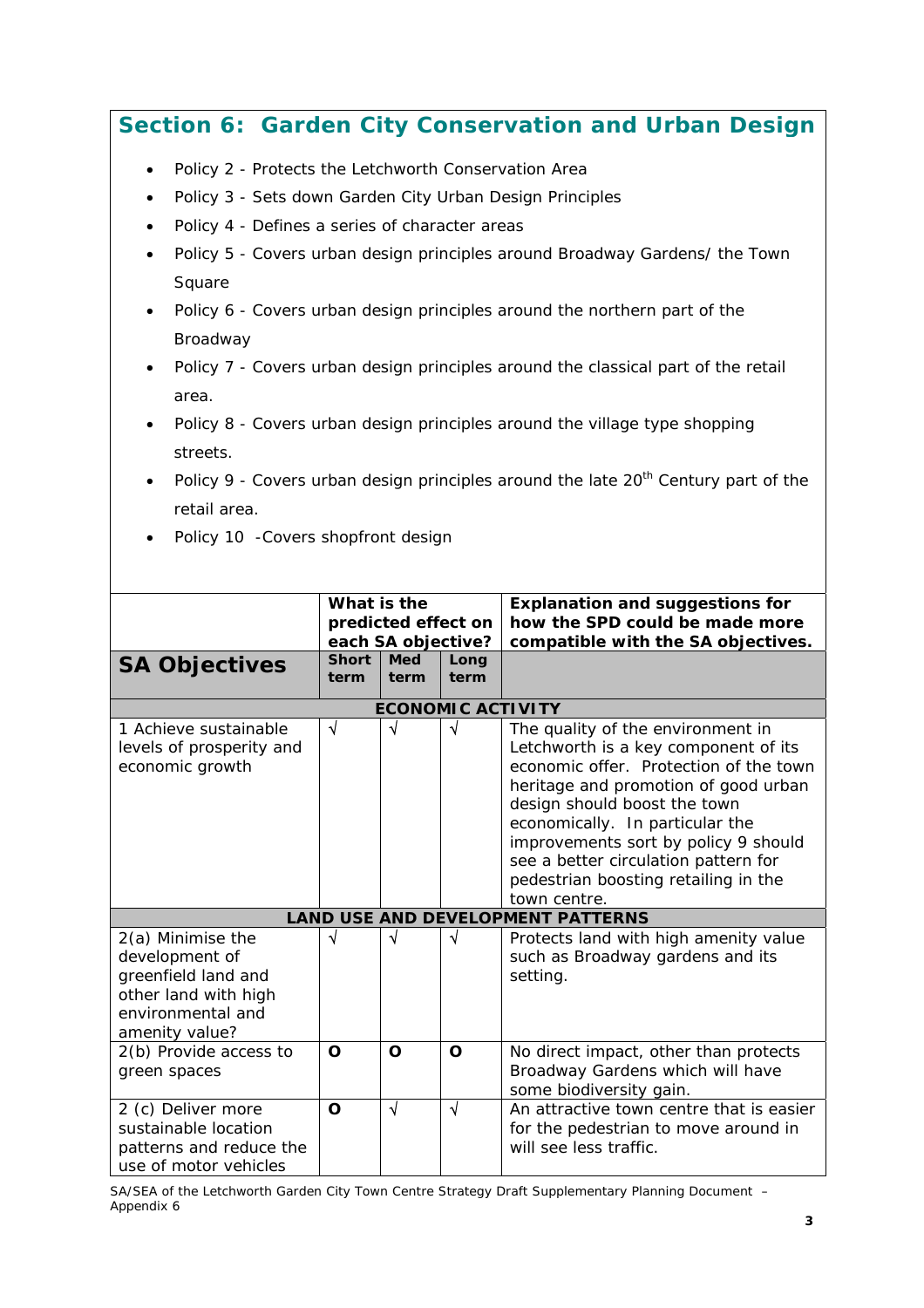|                                                                                                              | <b>ENVIRONMENTAL PROTECTION</b> |              |                       |                                                                                                                     |  |  |  |
|--------------------------------------------------------------------------------------------------------------|---------------------------------|--------------|-----------------------|---------------------------------------------------------------------------------------------------------------------|--|--|--|
| 3(a) Protect and<br>enhance biodiversity                                                                     | O                               | $\mathbf O$  | O                     | No direct impact.                                                                                                   |  |  |  |
| 3(b) Protect and<br>enhance landscapes                                                                       | O                               | $\mathbf O$  | O                     | No direct impact                                                                                                    |  |  |  |
| 3(c) Conserve and<br>where appropriate,<br>enhance the historic<br>environment                               | $\sqrt{2}$                      | $\sqrt{2}$   | $\sqrt{2}$            | These policies set down strict controls<br>on protecting the historic environment.                                  |  |  |  |
| 3(d) Reduce pollution<br>from any source                                                                     | $\mathbf O$                     | $\mathbf O$  | $\mathbf O$           | No direct impact                                                                                                    |  |  |  |
|                                                                                                              |                                 |              | <b>CLIMATE CHANGE</b> |                                                                                                                     |  |  |  |
| 4(a) Reduce greenhouse<br>gas emissions                                                                      | O                               | $\sqrt{}$    | V                     | In the longer term an attractive town<br>centre, focussed on pedestrians will<br>reduce car use.                    |  |  |  |
| 4(b) Improve the<br>District's ability to adapt<br>to climate change                                         | $\mathbf O$                     | $\mathbf O$  | O                     | No direct impact                                                                                                    |  |  |  |
|                                                                                                              |                                 |              | <b>A JUST SOCIETY</b> |                                                                                                                     |  |  |  |
| 5(a) Share benefits of<br>prosperity fairly                                                                  | $\mathbf O$                     | $\mathbf O$  | O                     | No direct impact                                                                                                    |  |  |  |
| 5(b) Provide access to<br>services and facilities<br>for all                                                 | $\sqrt{ }$                      | $\sqrt{ }$   | $\sqrt{ }$            | Implementation of the policies would<br>provide opportunities for improved<br>services and facilities for the town. |  |  |  |
| 5(c) Promote<br>community cohesion                                                                           | $\overline{\sqrt{2}}$           | $\sqrt{ }$   | $\sqrt{ }$            | The policies promote services and<br>facilities for the town.                                                       |  |  |  |
| 5(d) Increase access to<br>decent and affordable<br>housing                                                  | $\mathbf{o}$                    | $\mathbf{o}$ | $\mathbf O$           | No direct impact                                                                                                    |  |  |  |
| 5(e) Reduce crime rates<br>and fear of crime                                                                 | $\sqrt{ }$                      | $\sqrt{ }$   | $\sqrt{ }$            | Improved design may reduce<br>opportunities for crime.                                                              |  |  |  |
| 5(f) Improve conditions<br>and services that<br>engender good health<br>and reduce health<br>inequalities    | $\mathbf O$                     | $\mathbf O$  | $\mathbf O$           | No direct impact                                                                                                    |  |  |  |
| $5(g)$ Increase<br>participation in<br>education and life-long<br>learning                                   | $\mathbf O$                     | $\mathbf O$  | O                     | No direct impact                                                                                                    |  |  |  |
| 5(h) Maintain and<br>improve culture, leisure<br>and recreational<br>activities that are<br>available to all | $\sqrt{ }$                      | $\sqrt{ }$   | $\sqrt{ }$            | The policies promote services and<br>facilities for the town.                                                       |  |  |  |
|                                                                                                              |                                 |              |                       | <b>RESOURCE USE AND WASTE</b>                                                                                       |  |  |  |
| 6(a) Use natural<br>resources efficiently;<br>reuse, use recycled<br>where possible                          | O                               | O            | O                     | No direct impact                                                                                                    |  |  |  |
| 6(b) Reduce waste                                                                                            | $\mathbf O$                     | $\mathbf O$  | $\mathbf O$           | No direct impact                                                                                                    |  |  |  |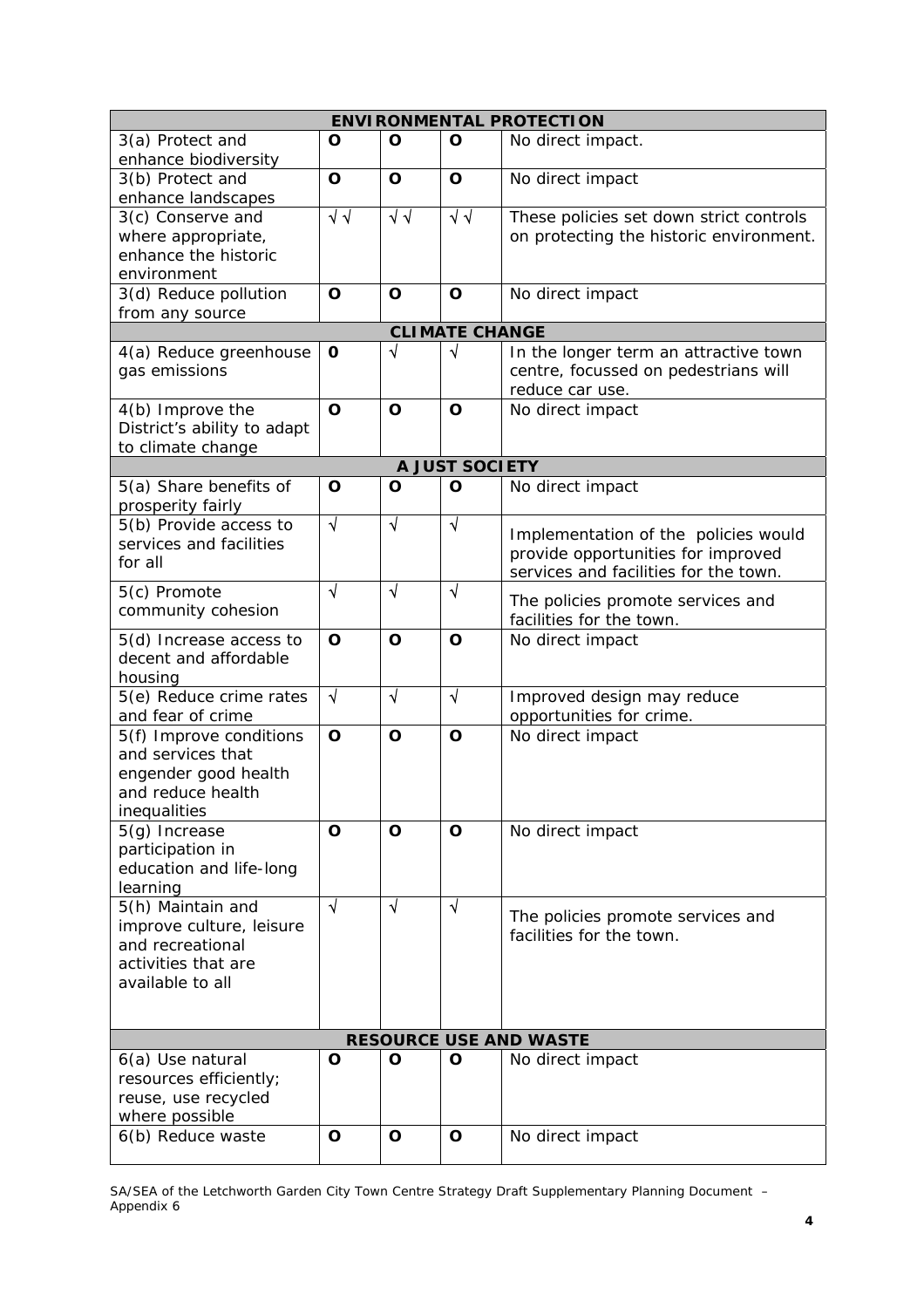| <b>TOWN CENTRES</b>                   |  |  |  |                                                                                                                                                                                                                                                              |  |  |
|---------------------------------------|--|--|--|--------------------------------------------------------------------------------------------------------------------------------------------------------------------------------------------------------------------------------------------------------------|--|--|
| 7 Promote sustainable<br>urban living |  |  |  | The quality of the environment in<br>Letchworth is a key component of its<br>environment. Protection of the town<br>heritage and promotion of good urban<br>design principles should boost the<br>town centre as a location for<br>sustainable urban living. |  |  |

• The impacts are generally positive, especially on the historic environment.

#### **Uncertainties:**

• The policies do not cover issues such as resource use – hence the neutral impact.

#### **Recommendations:**

It is recommended that:

• Either issues such as sustainable design and construction are covered within the policy, or more practically, these matters are dealt with in the LDF framework core policies and or/SPD so they do not have to be repeated within individual SPDs.

# **Section 7: Retail and Change of Use – Development principles – Retail Policies**

- Policy 11 Sets down the priority sites for meeting retail need.
- Policy 12 Provides for additional convenience goods retailing.
- Policy 13 Sets down the strategy for linking up retail areas.
- Policy 14 Sets down principles for the primary shopping frontage
- Policy 15 Sets down principles for the secondary shopping frontage
- Policy 16 Sets down principles for the sites outside the primary and secondary areas shopping frontage
- Policy 17 Sets down principals over Evening and Nightime Economy uses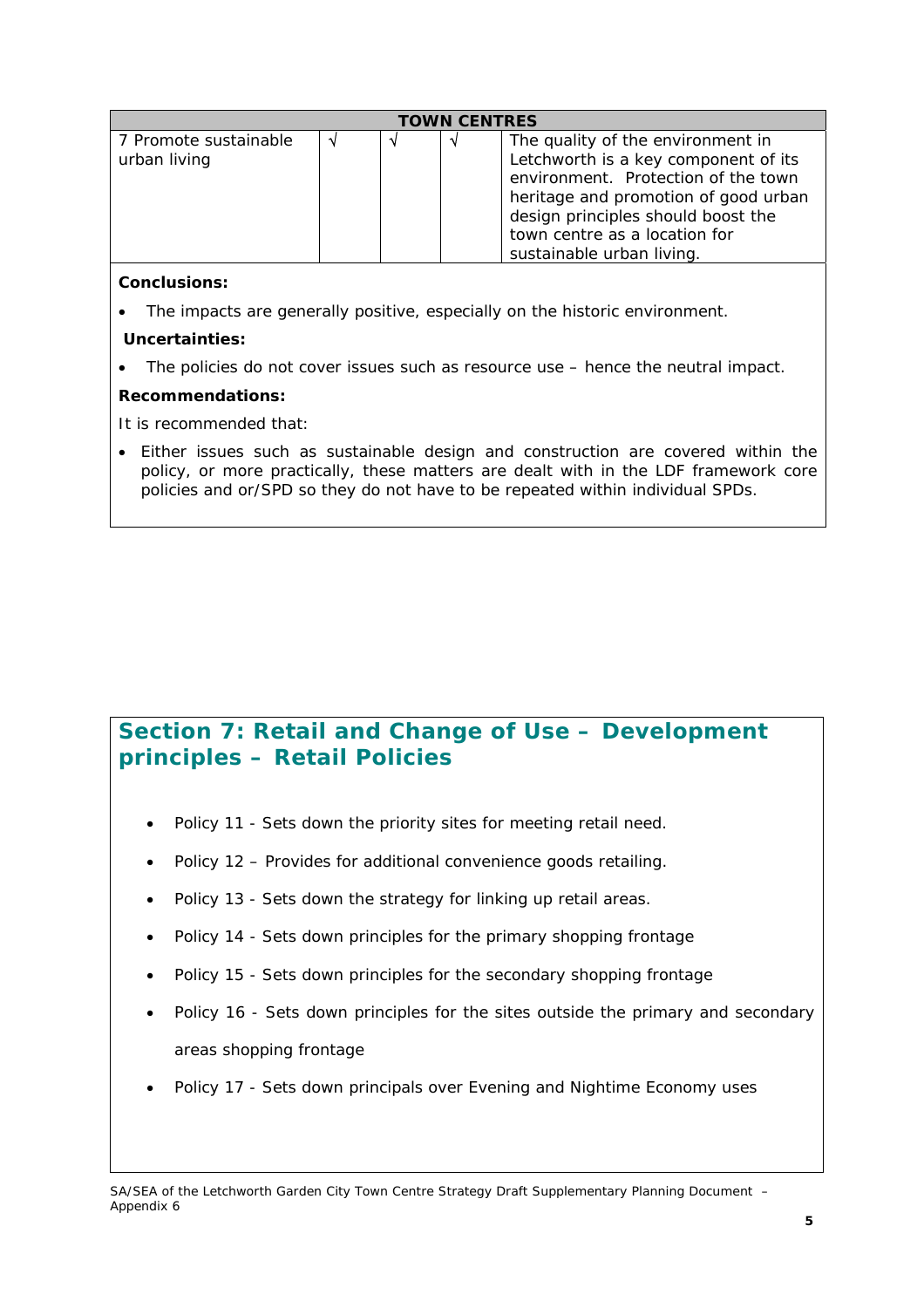|                                                 | What is the          | predicted effect on<br>each SA objective? |                       | <b>Explanation and suggestions for</b><br>how the SPD could be made more<br>compatible with the SA objectives. |
|-------------------------------------------------|----------------------|-------------------------------------------|-----------------------|----------------------------------------------------------------------------------------------------------------|
| <b>SA Objectives</b>                            | <b>Short</b><br>term | <b>Med</b><br>term                        | Long<br>term          |                                                                                                                |
|                                                 |                      |                                           |                       |                                                                                                                |
| 1 Achieve sustainable                           | $\overline{\sqrt{}}$ | $\sqrt{2}$                                | $\sqrt{2}$            | <b>ECONOMIC ACTIVITY</b><br>A moderate increase in retail provision                                            |
| levels of prosperity and                        |                      |                                           |                       | would enable the retail economic base                                                                          |
| economic growth                                 |                      |                                           |                       | of the town to grow over time and                                                                              |
|                                                 |                      |                                           |                       | compete more effectively with other                                                                            |
|                                                 |                      |                                           |                       | town centres.                                                                                                  |
|                                                 |                      |                                           |                       | <b>LAND USE AND DEVELOPMENT PATTERNS</b>                                                                       |
| 2(a) Minimise the                               | $\sqrt{}$            | N                                         | V                     | Town centre development will                                                                                   |
| development of<br>greenfield land and           |                      |                                           |                       | minimise pressure for development of<br>out-of-centre sites which might be on                                  |
| other land with high                            |                      |                                           |                       | Greenfield sites.                                                                                              |
| environmental and                               |                      |                                           |                       |                                                                                                                |
| amenity value?                                  |                      |                                           |                       |                                                                                                                |
| 2(b) Provide access to                          | $\sqrt{ }$           | ᄿ                                         | $\overline{\sqrt{}}$  | More people visiting the town centre                                                                           |
| green spaces                                    |                      |                                           |                       | would provide more opportunities for                                                                           |
|                                                 |                      |                                           |                       | use of Broadway Gardens.                                                                                       |
| 2 (c) Deliver more                              | $\sqrt{ }$           | $\sqrt{2}$                                | $\sqrt{2}$            | Letchworth Town Centre has good                                                                                |
| sustainable location<br>patterns and reduce the |                      |                                           |                       | accessibility to public transport.                                                                             |
| use of motor vehicles                           |                      |                                           |                       | Growth in town centre retailing will                                                                           |
|                                                 |                      |                                           |                       | lead to less need for town residents to                                                                        |
|                                                 |                      |                                           |                       | travel (likely as not by car) elsewhere,                                                                       |
|                                                 |                      |                                           |                       | producing a more sustainable pattern                                                                           |
|                                                 |                      |                                           |                       | of movement. However a very                                                                                    |
|                                                 |                      |                                           |                       | successful town centre could lead to                                                                           |
|                                                 |                      |                                           |                       | an increase in car use without a                                                                               |
|                                                 |                      |                                           |                       | balanced approach to ensuring<br>improved public transport.                                                    |
|                                                 |                      |                                           |                       | <b>ENVIRONMENTAL PROTECTION</b>                                                                                |
| 3(a) Protect and                                | $\mathbf 0$          | $\mathbf 0$                               | O                     | No direct impact                                                                                               |
| enhance biodiversity                            |                      |                                           |                       |                                                                                                                |
| 3(b) Protect and                                | O                    | O                                         | O                     | No direct impact                                                                                               |
| enhance landscapes                              |                      |                                           |                       |                                                                                                                |
| 3(c) Conserve and                               | $\sqrt{ }$           | $\sqrt{2}$                                | $\sqrt{2}$            | By definition a retail strategy                                                                                |
| where appropriate,                              |                      |                                           |                       | proposing the demolition of buildings                                                                          |
| enhance the historic<br>environment             |                      |                                           |                       | and areas detracting from the<br>character and appearance of the                                               |
|                                                 |                      |                                           |                       | conservation area and replacement                                                                              |
|                                                 |                      |                                           |                       | with buildings enhancing the                                                                                   |
|                                                 |                      |                                           |                       | conservation area would enhance the                                                                            |
|                                                 |                      |                                           |                       | historic environment.                                                                                          |
| 3(d) Reduce pollution                           | $\mathbf 0$          | $\mathbf 0$                               | X                     | Over time a more popular town centre                                                                           |
| from any source                                 |                      |                                           |                       | could attract more traffic. There is no                                                                        |
|                                                 |                      |                                           |                       | air quality pollution problem at the                                                                           |
|                                                 |                      |                                           |                       | moment however and traffic level<br>would have to rise very considerably                                       |
|                                                 |                      |                                           |                       | for this to happen.                                                                                            |
|                                                 |                      |                                           | <b>CLIMATE CHANGE</b> |                                                                                                                |
| 4(a) Reduce greenhouse                          | $\sqrt{ }$           | $\sqrt{2}$                                | $\sqrt{2}$            | Letchworth Town Centre has good                                                                                |
| gas emissions                                   |                      |                                           |                       | accessibility to public transport.                                                                             |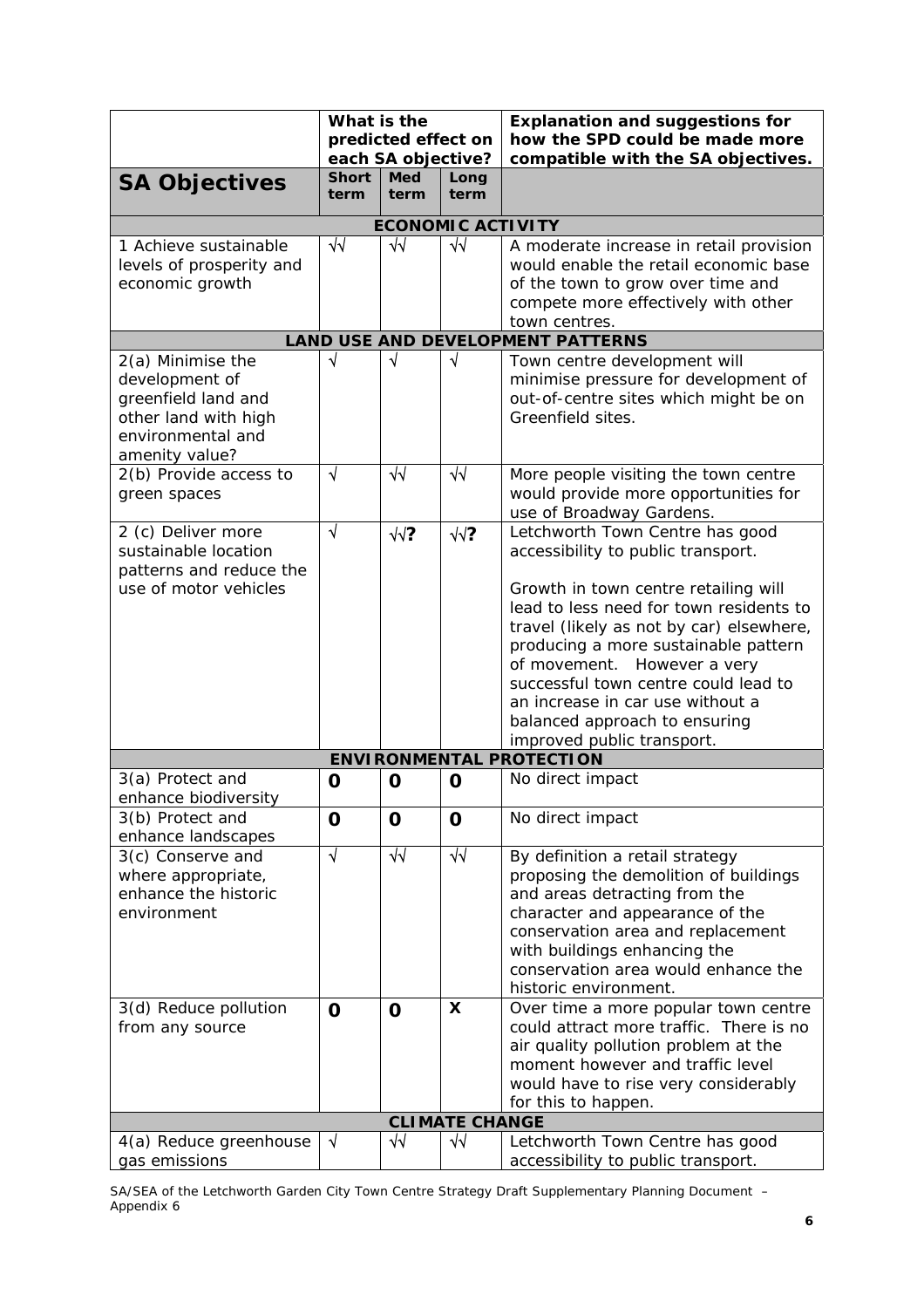| 4(b) Improve the<br>District's ability to adapt               | $\mathbf 0$     | $\mathbf 0$      | $\mathbf 0$             | Growth in town centre retailing will<br>lead to less need for town residents to<br>travel (likely as not by car) elsewhere,<br>producing a more sustainable pattern<br>of movement. However a very<br>successful town centre could lead to<br>an increase in car use without a<br>balanced approach to ensuring<br>improved public transport.<br>No direct impact                                                                                                                                                            |
|---------------------------------------------------------------|-----------------|------------------|-------------------------|------------------------------------------------------------------------------------------------------------------------------------------------------------------------------------------------------------------------------------------------------------------------------------------------------------------------------------------------------------------------------------------------------------------------------------------------------------------------------------------------------------------------------|
| to climate change                                             |                 |                  |                         |                                                                                                                                                                                                                                                                                                                                                                                                                                                                                                                              |
|                                                               |                 |                  | A JUST SOCIETY          |                                                                                                                                                                                                                                                                                                                                                                                                                                                                                                                              |
| 5(a) Share benefits of<br>prosperity fairly                   | X               | √                | $\sqrt{2}$              | The main people in the short term<br>who would be affected by this strategy<br>would be the tenants and workers of<br>existing units to be redeveloped.<br>Over the medium to long term<br>however change would lead to<br>economic development for retail and<br>other town centre uses. This would,<br>particularly over time, see the town<br>centres performance improve; leading<br>to growth of jobs and businesses.                                                                                                   |
| 5(b) Provide access to<br>services and facilities<br>for all  | $\sqrt{ }$      | $\sqrt{}$        | ₩                       | Over the medium to long term this<br>strategy would lead to economic<br>development for retail and other town<br>centre uses. This would, particularly<br>over time, see the town centres<br>performance improve; leading to<br>growth of jobs and businesses. A<br>better performing centre will be a<br>more visited one, leading to greater<br>incentive to bus companies to run a<br>regular service and making the town<br>centre more accessible.                                                                      |
| 5(c) Promote<br>community cohesion<br>5(d) Increase access to | X<br>$\sqrt{ }$ | $\mathbf 0$<br>₩ | $\sqrt{}$<br>$\sqrt{2}$ | The main people not benefiting in the<br>short term from this strategy would be<br>the tenants and workers of existing<br>units.<br>This would, particularly over time, see<br>the town centres performance<br>improve; leading to growth of jobs<br>and businesses. This would lead to a<br>lessening social divide between<br>residents of the town who shop within<br>it and those that do not. This could<br>see the town centre becoming more a<br>centre of social activity.<br>Development will lead to opportunities |
| decent and affordable<br>housing                              |                 |                  |                         | to create more affordable housing.                                                                                                                                                                                                                                                                                                                                                                                                                                                                                           |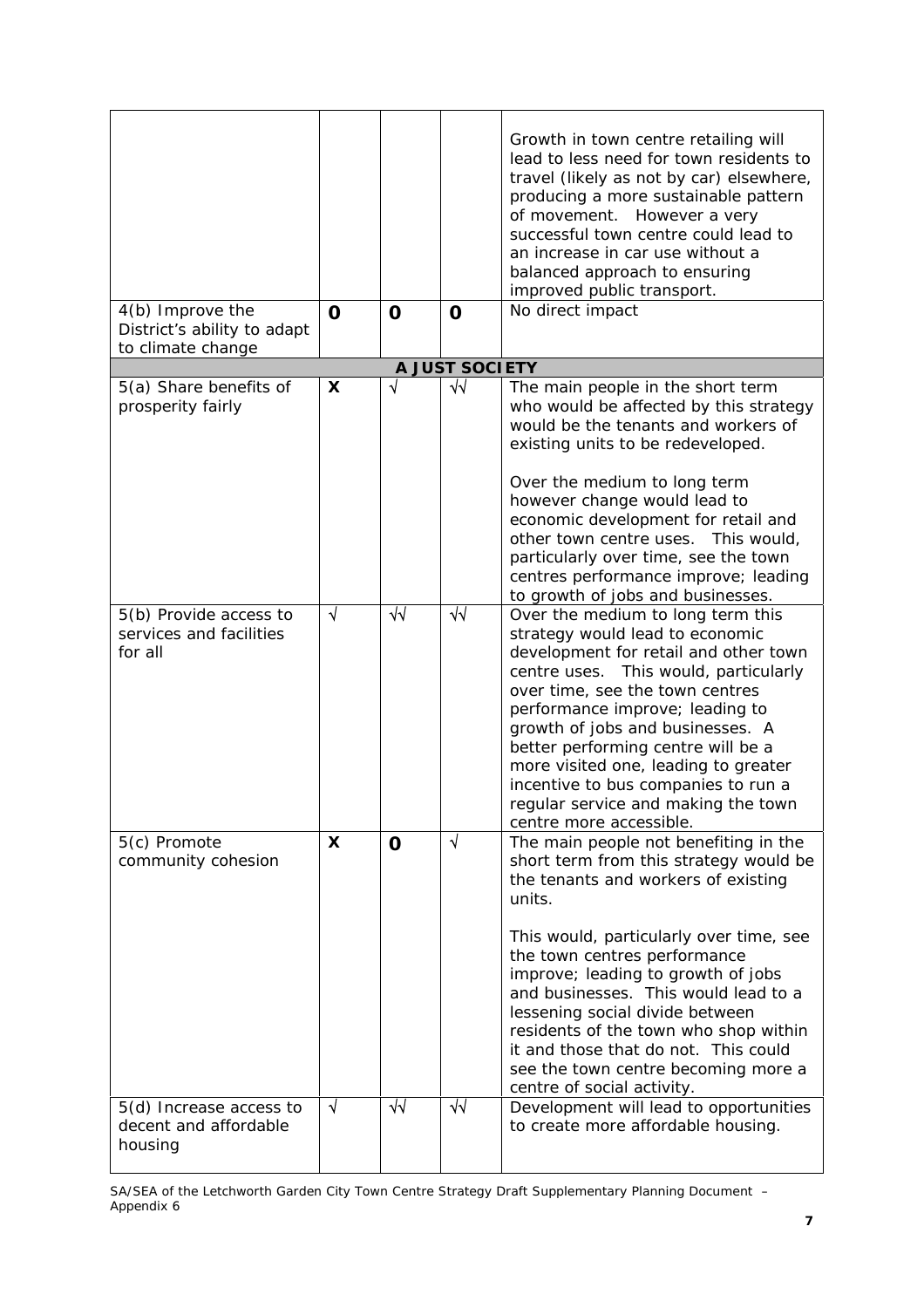| 5(e) Reduce crime rates<br>and fear of crime                                                                 | ?           | √                     | $\sqrt{}$            | Crime levels are below the national<br>average however there is more crime<br>and anti-social behaviour in the town<br>centre due in part to more people and<br>more opportunities for crime. A<br>reviving town centre, which this<br>strategy is likely to see, might see<br>more opportunities for crime, but<br>would also see more natural<br>surveillance and perhaps less<br>opportunities for vandalism. |
|--------------------------------------------------------------------------------------------------------------|-------------|-----------------------|----------------------|------------------------------------------------------------------------------------------------------------------------------------------------------------------------------------------------------------------------------------------------------------------------------------------------------------------------------------------------------------------------------------------------------------------|
| 5(f) Improve conditions<br>and services that<br>engender good health<br>and reduce health<br>inequalities    | $\mathbf 0$ | $\mathbf 0$           | $\mathbf 0$          | No direct impact                                                                                                                                                                                                                                                                                                                                                                                                 |
| 5(g) Increase<br>participation in<br>education and life-long<br>learning                                     | $\mathbf 0$ | $\mathbf 0$           | $\mathbf 0$          | No direct impact                                                                                                                                                                                                                                                                                                                                                                                                 |
| 5(h) Maintain and<br>improve culture, leisure<br>and recreational<br>activities that are<br>available to all | $\Omega$    | $\overline{\sqrt{} }$ | $\overline{\sqrt{}}$ | Over the longer term development<br>activity would lead to opportunities for<br>mixed use development which might<br>include improved culture, leisure and<br>recreational facilities.                                                                                                                                                                                                                           |
|                                                                                                              |             |                       |                      | <b>RESOURCE USE AND WASTE</b>                                                                                                                                                                                                                                                                                                                                                                                    |
| 6(a) Use natural<br>resources efficiently;<br>reuse, use recycled<br>where possible                          | O           | O                     | O                    | No direct impact                                                                                                                                                                                                                                                                                                                                                                                                 |
| 6(b) Reduce waste                                                                                            | O           | O                     | O                    | No direct impact                                                                                                                                                                                                                                                                                                                                                                                                 |
|                                                                                                              |             |                       | <b>TOWN CENTRES</b>  |                                                                                                                                                                                                                                                                                                                                                                                                                  |
| 7 Promote sustainable<br>urban living                                                                        | $\sqrt{ }$  | $\overline{\sqrt{}}$  | $\sqrt{2}$           | Letchworth Town Centre has good<br>accessibility to public transport and<br>potentially good sustainability<br>credentials. Development leading to<br>more people living in and visiting the<br>town centre will be more sustainable.                                                                                                                                                                            |

• These policies perform well overall in sustainability terms. They perform very well in terms of economic activity and land use and transport patterns. It does produce short term negative impacts on social justice issues because of impacts on existing shopkeepers, these are balanced by positive impacts in the longer term. These impacts might be mitigated by a balanced approach to development ,which saw development of units for lower rent and specialist tenants occurring alongside growth for higher rent tenants.

#### **Uncertainties:**

• There are a number of uncertainties over the impacts of these policies and how sustainability gains can be achieved and negative impacts mitigated. Firstly any demolition will need to be selective to avoid harm to the historic environment, and replacement buildings will need to be of outstanding architectural quality appropriate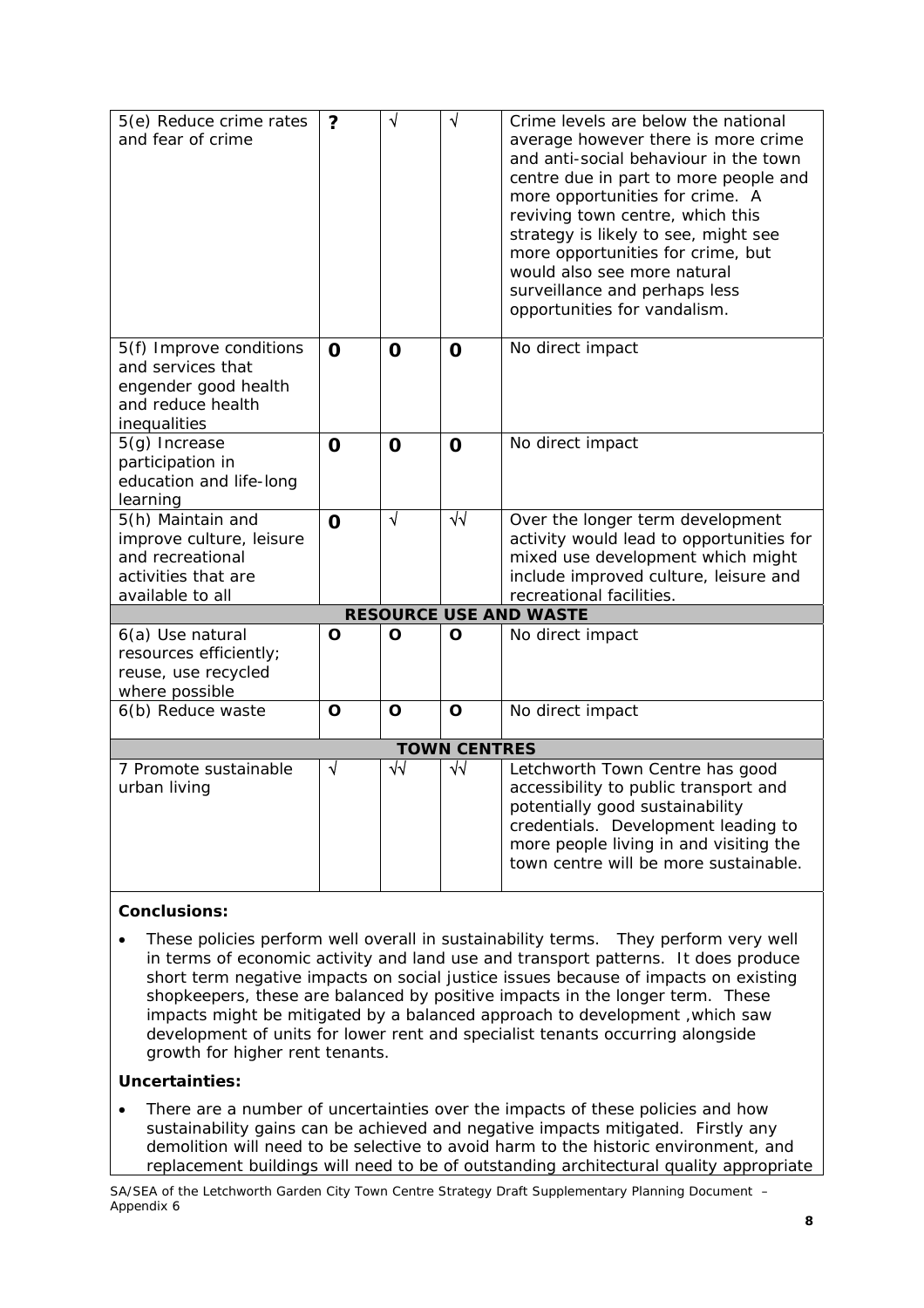to the Garden City. Secondly there needs to be a step change in the use and quality of public transport in the town to reduce its car dependence. Thirdly there needs to be implementation of wider policies concerning matters such as sustainable construction and use of renewable energy facilities on buildings.

#### **Recommendations**

• No suggested changes as these matters are covered in other policy areas.

# **Section 7: Retail and Change of Use – Development principles – Other Policies**

- Policy 18 Concerns arts, culture and assembly uses in and around the town centre
- Policy 19 Concerns Library, Museum and Heritage Provision
- Policy 20 Concerns Office and Business uses
- Policy 21 Concerns Residential uses
- Policy 22 Covers Civic Accommodation
- Policy 23 Covers Youth and other Community Facilities

| <b>SA Objectives</b>                                                                                                      | What is the<br>predicted effect on<br>each SA objective?<br><b>Short</b><br><b>Med</b><br>Long<br>term<br>term<br>term |            |            | <b>Explanation and suggestions for</b><br>how the SPD could be made more<br>compatible with the SA objectives.                                                                                                                                                             |
|---------------------------------------------------------------------------------------------------------------------------|------------------------------------------------------------------------------------------------------------------------|------------|------------|----------------------------------------------------------------------------------------------------------------------------------------------------------------------------------------------------------------------------------------------------------------------------|
|                                                                                                                           |                                                                                                                        |            |            | <b>ECONOMIC ACTIVITY</b>                                                                                                                                                                                                                                                   |
| 1 Achieve sustainable<br>levels of prosperity and<br>economic growth                                                      | ₩                                                                                                                      | $\sqrt{2}$ | $\sqrt{}$  | Policies promote economic<br>development                                                                                                                                                                                                                                   |
|                                                                                                                           |                                                                                                                        |            |            | <b>LAND USE AND DEVELOPMENT PATTERNS</b>                                                                                                                                                                                                                                   |
| 2(a) Minimise the<br>development of<br>greenfield land and<br>other land with high<br>environmental and<br>amenity value? | √                                                                                                                      | N          | √          | Town centre development will<br>minimise pressure for development of<br>out-of-centre sites which might be on<br>Greenfield sites.                                                                                                                                         |
| 2(b) Provide access to<br>green spaces                                                                                    | √                                                                                                                      | $\sqrt{ }$ | $\sqrt{ }$ | Additional visitors to the town centre<br>might make use of Broadway Gardens                                                                                                                                                                                               |
| 2 (c) Deliver more<br>sustainable location<br>patterns and reduce the<br>use of motor vehicles                            | $\sqrt{}$                                                                                                              | $\sqrt{?}$ | $\sqrt{?}$ | Letchworth Town Centre has good<br>accessibility to public transport.<br>Growth in town centre services and<br>employment will lead to less need for<br>town residents to travel (likely as not<br>by car) elsewhere, producing a more<br>sustainable pattern of movement. |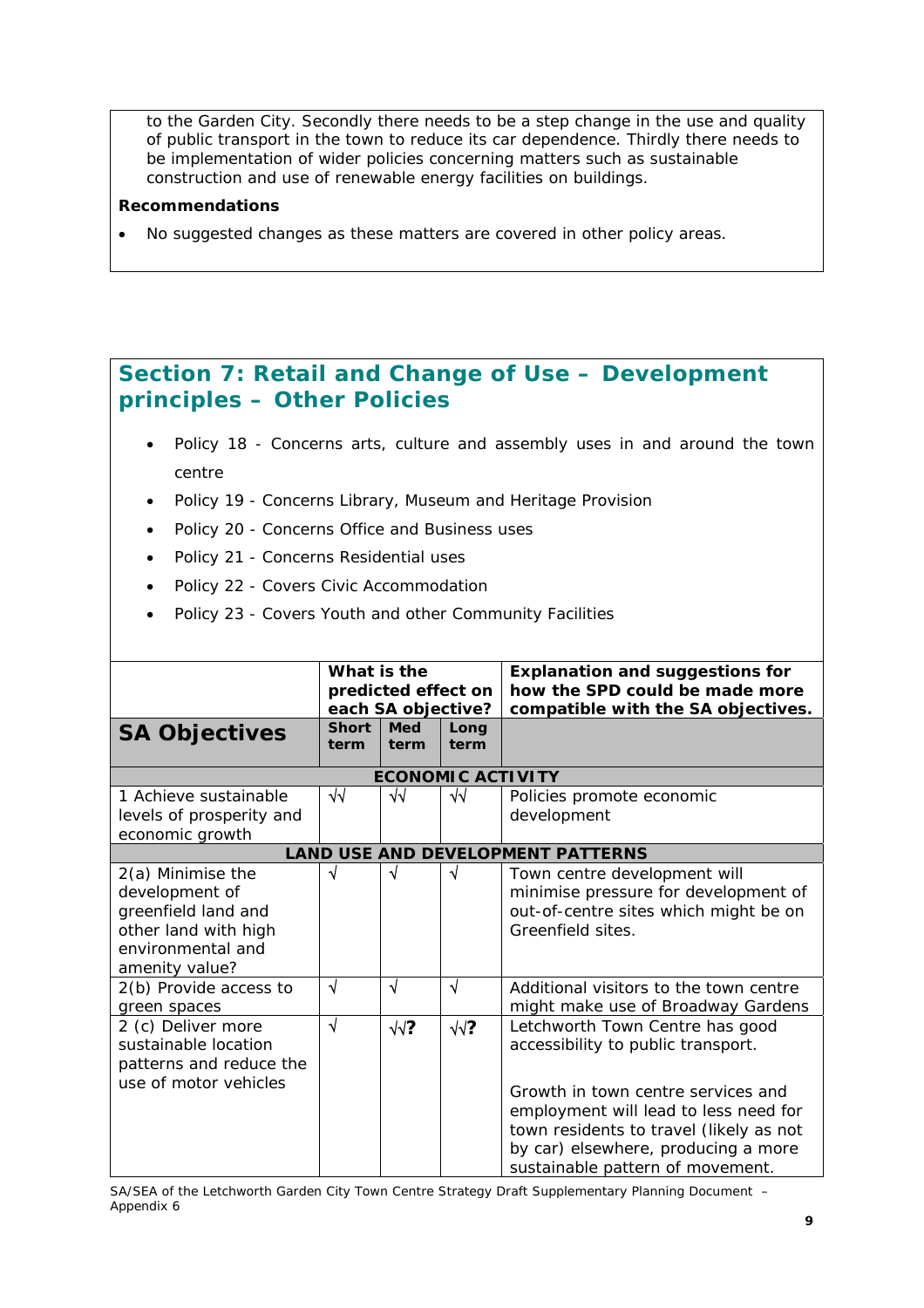|                                                                                |             |                      |                       | However a very successful town<br>centre could lead to an increase in car                                                                                                                                                                                                                                                                                                                                            |
|--------------------------------------------------------------------------------|-------------|----------------------|-----------------------|----------------------------------------------------------------------------------------------------------------------------------------------------------------------------------------------------------------------------------------------------------------------------------------------------------------------------------------------------------------------------------------------------------------------|
|                                                                                |             |                      |                       | use without a balanced approach to                                                                                                                                                                                                                                                                                                                                                                                   |
|                                                                                |             |                      |                       | ensuring improved public transport.<br><b>ENVIRONMENTAL PROTECTION</b>                                                                                                                                                                                                                                                                                                                                               |
| 3(a) Protect and                                                               | O           | $\mathbf 0$          | $\mathbf 0$           | No direct impact                                                                                                                                                                                                                                                                                                                                                                                                     |
| enhance biodiversity                                                           |             |                      |                       |                                                                                                                                                                                                                                                                                                                                                                                                                      |
| 3(b) Protect and<br>enhance landscapes                                         | $\mathbf 0$ | $\mathbf 0$          | $\mathbf 0$           | No direct impact                                                                                                                                                                                                                                                                                                                                                                                                     |
| 3(c) Conserve and<br>where appropriate,<br>enhance the historic<br>environment | $\sqrt{}$   | $\overline{\sqrt{}}$ | $\sqrt{2}$            | By definition a strategy based on<br>demolition of buildings and areas<br>detracting from the character and<br>appearance of the conservation area<br>and replacement with buildings<br>enhancing the conservation area<br>would enhance the historic<br>environment.                                                                                                                                                |
| 3(d) Reduce pollution<br>from any source                                       | $\mathbf O$ | $\mathbf 0$          | X                     | Over time a more popular town centre<br>could attract more traffic. There is no<br>air quality pollution problem at the<br>moment however and traffic level<br>would have to rise very considerably<br>for this to happen.                                                                                                                                                                                           |
|                                                                                |             |                      | <b>CLIMATE CHANGE</b> |                                                                                                                                                                                                                                                                                                                                                                                                                      |
| 4(a) Reduce greenhouse<br>gas emissions                                        | $\sqrt{ }$  | $\sqrt{2}$           | $\sqrt{2}$            | Letchworth Town Centre has good<br>accessibility to public transport.                                                                                                                                                                                                                                                                                                                                                |
|                                                                                |             |                      |                       | Growth in town centre employment<br>and retailing will lead to less need for<br>town residents to travel (likely as not<br>by car) elsewhere, producing a more<br>sustainable pattern of movement.<br>However a very successful town<br>centre could lead to an increase in car<br>use without a balanced approach to<br>ensuring improved public transport.                                                         |
| 4(b) Improve the<br>District's ability to adapt<br>to climate change           | O           | O                    | 0                     | No direct impact                                                                                                                                                                                                                                                                                                                                                                                                     |
|                                                                                |             |                      | <b>A JUST SOCIETY</b> |                                                                                                                                                                                                                                                                                                                                                                                                                      |
| 5(a) Share benefits of<br>prosperity fairly                                    | X           | $\sqrt{ }$           | $\sqrt{2}$            | The main people in the short term<br>who would be affected by this strategy<br>would be the tenants and workers of<br>existing units to be redeveloped.<br>Over the medium to long term<br>however change would lead to<br>economic development. This would,<br>particularly over time, see the town<br>centre's economic performance<br>improve; leading to growth of jobs<br>and businesses, as well as associated |
|                                                                                |             |                      |                       | development of community facilities in<br>the town centre befitting the whole<br>community.                                                                                                                                                                                                                                                                                                                          |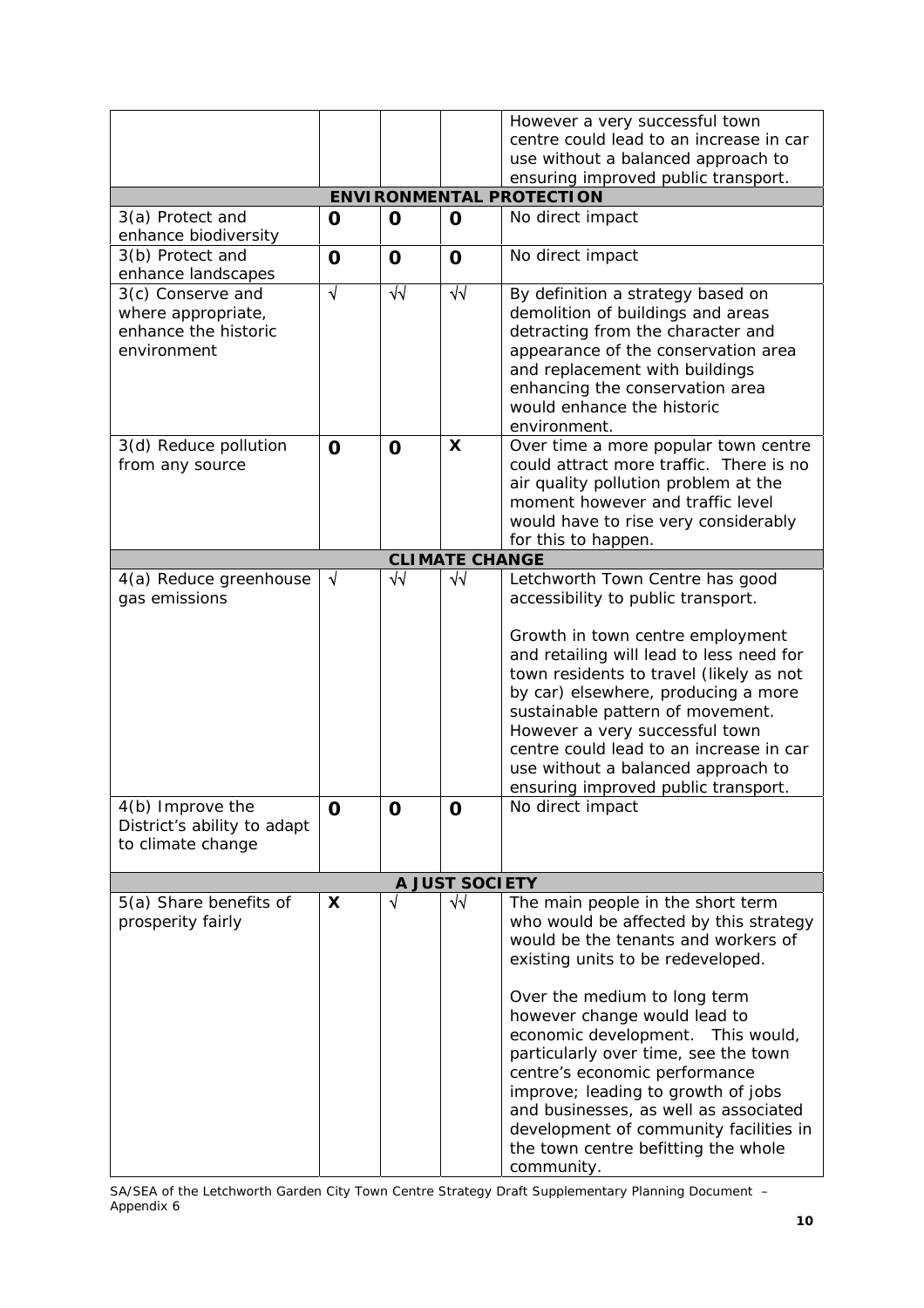| 5(b) Provide access to<br>services and facilities<br>for all                                              | $\sqrt{}$  | √√          | $\sqrt{2}$ | Over the medium to long term<br>however change would lead to<br>economic development. This would,<br>particularly over time, see the town<br>centre's economic performance<br>improve; leading to growth of jobs<br>and businesses. A more competitive<br>centre will become a more visited one,<br>leading to greater incentive to bus<br>companies to run a regular service<br>and making the town centre more<br>accessible.                                                                                                                                                                                                                                                                              |
|-----------------------------------------------------------------------------------------------------------|------------|-------------|------------|--------------------------------------------------------------------------------------------------------------------------------------------------------------------------------------------------------------------------------------------------------------------------------------------------------------------------------------------------------------------------------------------------------------------------------------------------------------------------------------------------------------------------------------------------------------------------------------------------------------------------------------------------------------------------------------------------------------|
| 5(c) Promote<br>community cohesion                                                                        | X          | $\mathbf 0$ | $\sqrt{}$  | The main people not benefiting in the<br>short term from this strategy would be<br>the tenants and workers of existing<br>units.<br>Over the medium to long term<br>however change would lead to<br>economic development. This would,<br>particularly over time, see the town<br>centre's economic performance<br>improve; leading to growth of jobs<br>and businesses, as well as associated<br>development of community facilities in<br>the town centre befitting the whole<br>community. This would lead to a<br>lessening social divide between<br>residents of the town who shop within<br>it and those that do not. This could<br>see the town centre becoming more<br>the centre of social activity. |
| 5(d) Increase access to<br>decent and affordable<br>housing                                               | $\sqrt{ }$ | $\sqrt{2}$  | $\sqrt{2}$ | Development will lead to opportunities<br>to create more affordable housing.                                                                                                                                                                                                                                                                                                                                                                                                                                                                                                                                                                                                                                 |
| 5(e) Reduce crime rates<br>and fear of crime                                                              | ?          | √           | $\sqrt{}$  | Crime levels are below the national<br>average however there is more crime<br>and anti-social behaviour in the town<br>centre due in part to more people and<br>more opportunities for crime. A<br>reviving town centre, which this<br>strategy is likely to see, might see<br>more opportunities for crime, but<br>would also see more natural<br>surveillance and perhaps less<br>opportunities for vandalism.                                                                                                                                                                                                                                                                                             |
| 5(f) Improve conditions<br>and services that<br>engender good health<br>and reduce health<br>inequalities | $\sqrt{ }$ | $\sqrt{ }$  | √          | Strategy supports improvements to<br>primary health facilities                                                                                                                                                                                                                                                                                                                                                                                                                                                                                                                                                                                                                                               |
| 5(g) Increase<br>participation in<br>education and life-long<br>learning                                  | $\sqrt{ }$ | $\sqrt{ }$  | $\sqrt{ }$ | Strategy supports improvements for<br>library facilities.                                                                                                                                                                                                                                                                                                                                                                                                                                                                                                                                                                                                                                                    |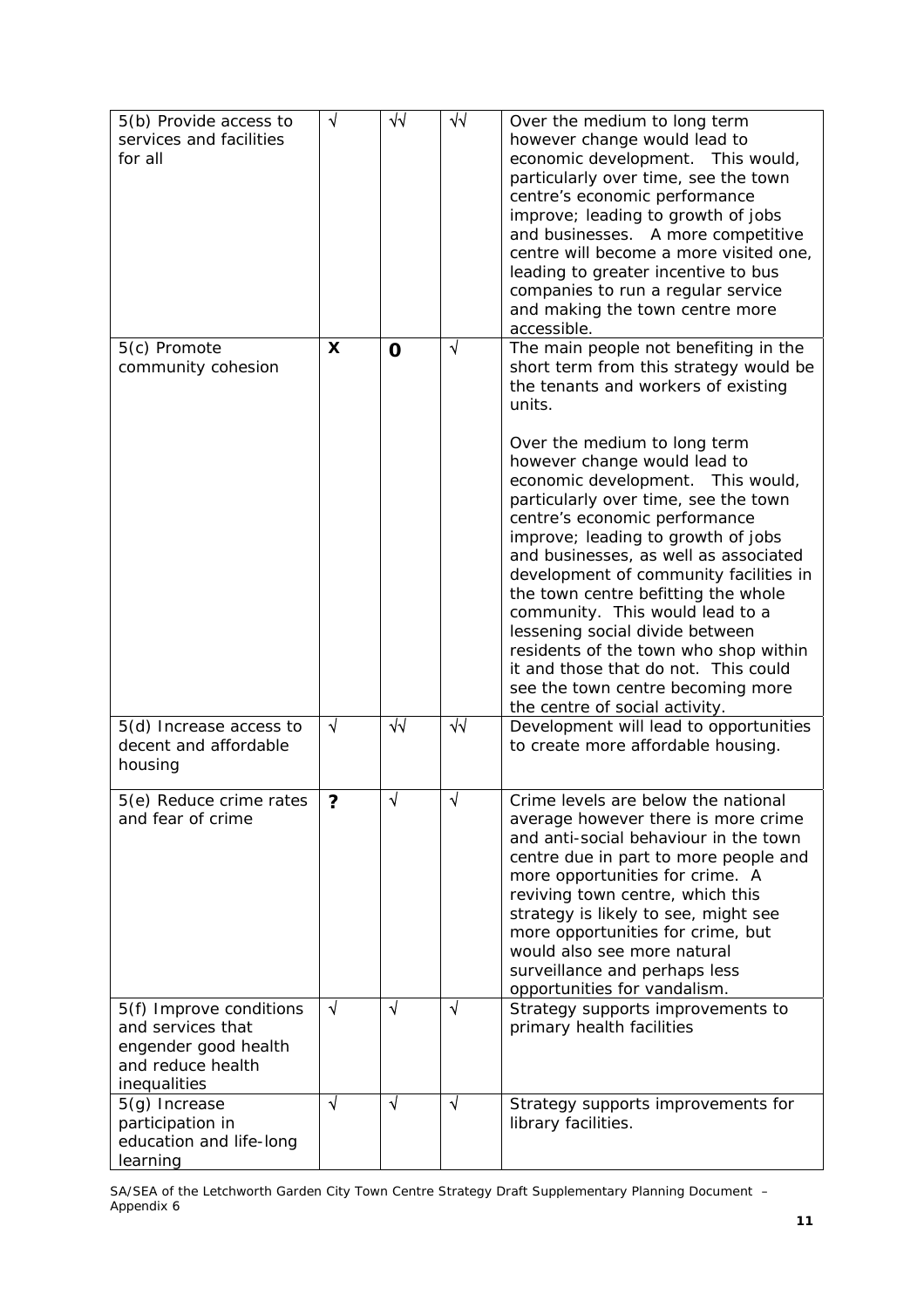| 5(h) Maintain and<br>improve culture, leisure<br>and recreational<br>activities that are<br>available to all | N | N  | √√                  | Improvements to youth facilities<br>proposed and over the longer term<br>development activity would lead to<br>opportunities for mixed use<br>development which might include<br>improved culture, leisure and                        |  |  |  |
|--------------------------------------------------------------------------------------------------------------|---|----|---------------------|---------------------------------------------------------------------------------------------------------------------------------------------------------------------------------------------------------------------------------------|--|--|--|
|                                                                                                              |   |    |                     | recreational facilities.                                                                                                                                                                                                              |  |  |  |
| <b>RESOURCE USE AND WASTE</b>                                                                                |   |    |                     |                                                                                                                                                                                                                                       |  |  |  |
| 6(a) Use natural<br>resources efficiently;<br>reuse, use recycled<br>where possible                          | 0 | O  | O                   | No direct impact                                                                                                                                                                                                                      |  |  |  |
| 6(b) Reduce waste                                                                                            | Ω | O  | O                   | No direct impact                                                                                                                                                                                                                      |  |  |  |
|                                                                                                              |   |    | <b>TOWN CENTRES</b> |                                                                                                                                                                                                                                       |  |  |  |
| 7 Promote sustainable<br>urban living                                                                        | √ | √√ | ₩                   | Letchworth Town Centre has good<br>accessibility to public transport and<br>potentially good sustainability<br>credentials. Development leading to<br>more people living in and visiting the<br>town centre will be more sustainable. |  |  |  |

• These policies perform well overall in sustainability terms. They perform very well in terms of economic activity and land use and transport patterns. It does produce short term negative impacts on social justice issues because of impacts on existing tenants, these are balanced by positive impacts in the medium-longer term. These impacts might be mitigated by a balanced approach to development, which saw development of units for lower rent and specialist tenants occurring alongside growth for higher rent tenants. There are also positive benefits to youth facilities, education and health facilities.

#### **Uncertainties:**

There are a number of uncertainties over the impacts of these policies and how sustainability gains can be achieved and negative impacts mitigated. Firstly any demolition will need to be selective to avoid harm to the historic environment, and replacement buildings will need to be of outstanding architectural quality appropriate to the Garden City. Secondly there needs to be a step change in the use and quality of public transport in the town to reduce its car dependence.

#### **Recommendations:**

• No suggested changes as these matters are covered in other policy areas.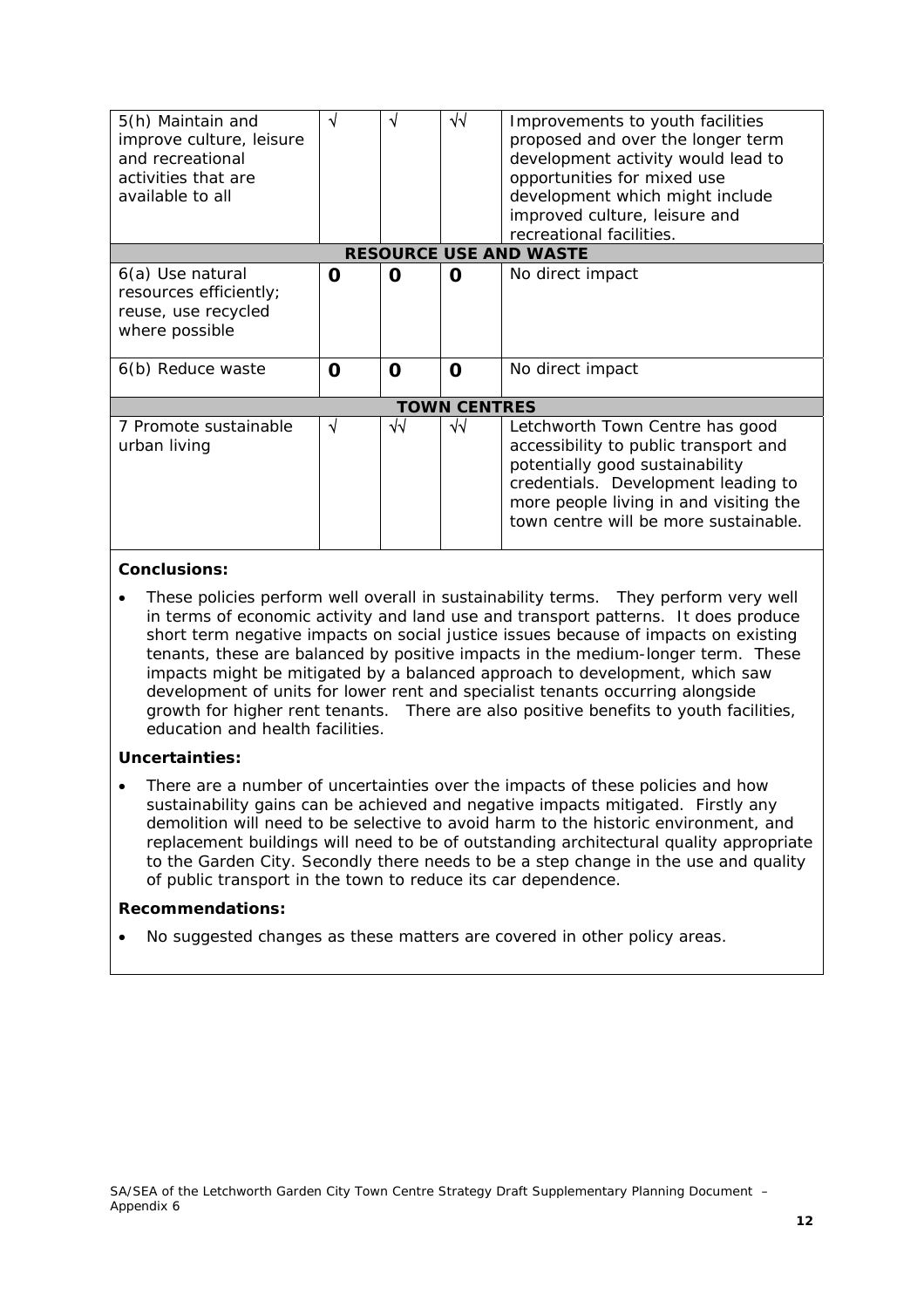# **Section 8: Transport and The Public Realm**

- Policy 24 Covers the transport impact of development proposals
- Policy 25 Covers the road network
- Policy 26 Covers the cycle network
- Policy 27 Covers public transport and interchange
- Policy 28 Covers pedestrian priority
- Policy 29 Covers disabled access
- Policy 30 Covers off street car parking
- Policy 31 Covers on street car parking
- Policy 32 Concerns protection of open space
- Policy 33 Concerns public realm improvements
- Policy 34 Concerns community safety

|                                                                                                                           | What is the<br>predicted effect on<br>each SA objective? |                          |              | <b>Explanation and suggestions for</b><br>how the SPD could be made more<br>compatible with the SA objectives.                                                                                                                                                                                                                                                                                                                                                                                                                          |
|---------------------------------------------------------------------------------------------------------------------------|----------------------------------------------------------|--------------------------|--------------|-----------------------------------------------------------------------------------------------------------------------------------------------------------------------------------------------------------------------------------------------------------------------------------------------------------------------------------------------------------------------------------------------------------------------------------------------------------------------------------------------------------------------------------------|
| <b>SA Objectives</b>                                                                                                      | <b>Short</b><br>term                                     | <b>Med</b><br>term       | Long<br>term |                                                                                                                                                                                                                                                                                                                                                                                                                                                                                                                                         |
|                                                                                                                           |                                                          | <b>ECONOMIC ACTIVITY</b> |              |                                                                                                                                                                                                                                                                                                                                                                                                                                                                                                                                         |
| 1 Achieve sustainable<br>levels of prosperity and<br>economic growth                                                      | $\sqrt{}$                                                | $\sqrt{ }$               | $\sqrt{ }$   | Improved transport should lead to<br>economic growth.                                                                                                                                                                                                                                                                                                                                                                                                                                                                                   |
|                                                                                                                           |                                                          |                          |              | <b>LAND USE AND DEVELOPMENT PATTERNS</b>                                                                                                                                                                                                                                                                                                                                                                                                                                                                                                |
| 2(a) Minimise the<br>development of<br>greenfield land and<br>other land with high<br>environmental and<br>amenity value? | $\sqrt{}$                                                | N                        | $\sqrt{ }$   | Improved access to the town centre<br>should lead to less pressure to<br>develop greenfield sites.                                                                                                                                                                                                                                                                                                                                                                                                                                      |
| 2(b) Provide access to<br>green spaces                                                                                    | $\sqrt{}$                                                | √                        | $\sqrt{}$    | Improved access to the town centre<br>should lead to improved access to<br>Broadway Gardens and Howard<br>Gardens.                                                                                                                                                                                                                                                                                                                                                                                                                      |
| 2 (c) Deliver more<br>sustainable location<br>patterns and reduce the<br>use of motor vehicles                            | $\sqrt{2}$                                               | $\sqrt{2}$               | $\sqrt{2}$   | This section of the strategy is focussed<br>on improving public transport and<br>pedestrian access. It also proposes<br>some increase in off street parking,<br>balanced by some restrictions on off -<br>street parking. The increase in off-<br>street parking would not necessarily<br>lead to more car use if it led to people<br>not driving to other centres much<br>further away. This issue is a carefully<br>balanced one though and making<br>parking excessively cheap or plentiful<br>could lead to an adverse modal shift. |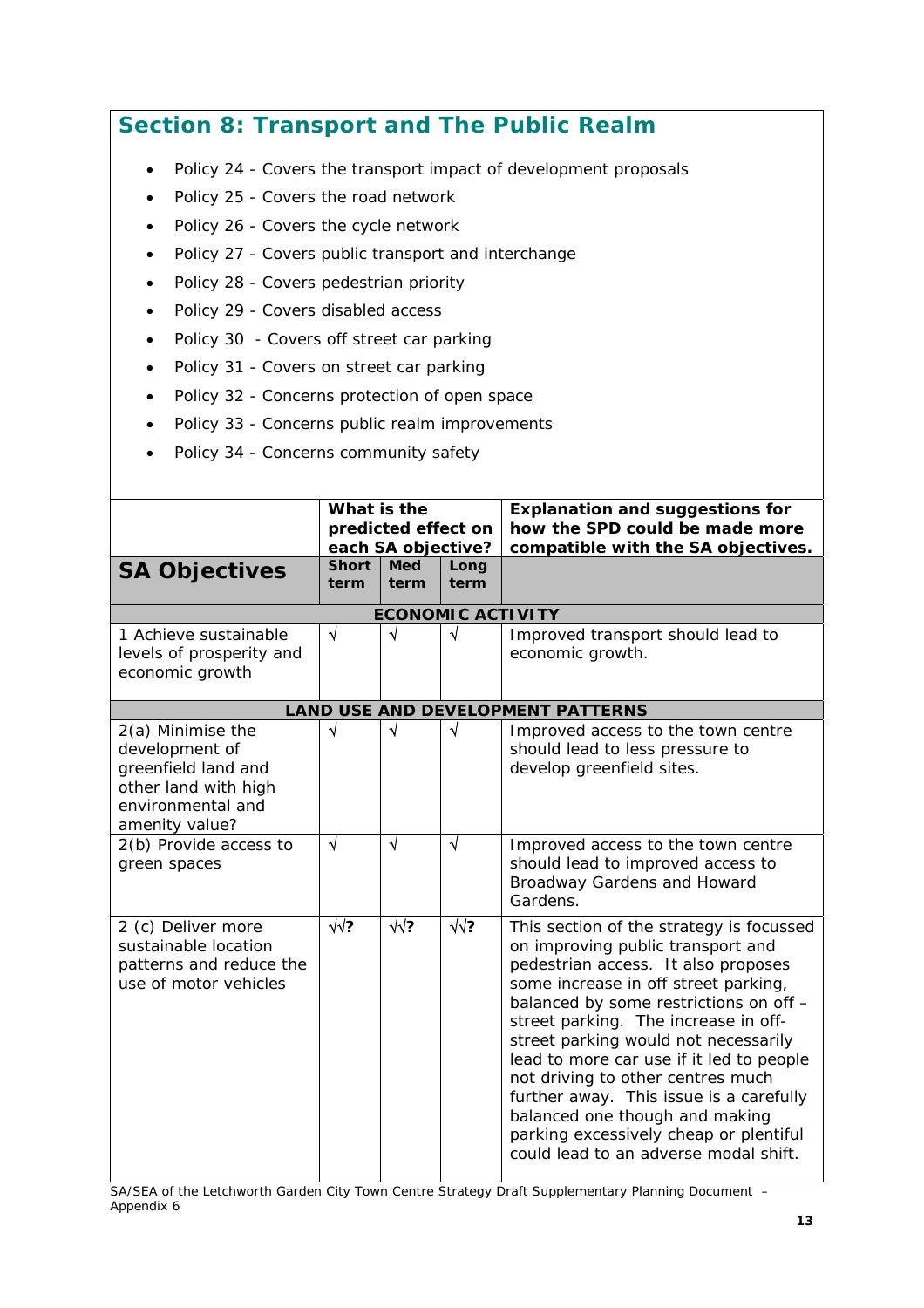| <b>ENVIRONMENTAL PROTECTION</b>                                                                           |             |             |                       |                                                                                                                                                                                                                                                                                                                                                                                                                                                                                                                                         |  |  |
|-----------------------------------------------------------------------------------------------------------|-------------|-------------|-----------------------|-----------------------------------------------------------------------------------------------------------------------------------------------------------------------------------------------------------------------------------------------------------------------------------------------------------------------------------------------------------------------------------------------------------------------------------------------------------------------------------------------------------------------------------------|--|--|
| 3(a) Protect and<br>enhance biodiversity                                                                  | O           | O           | O                     | No direct impact                                                                                                                                                                                                                                                                                                                                                                                                                                                                                                                        |  |  |
| 3(b) Protect and<br>enhance landscapes                                                                    | O           | O           | O                     | No direct impact                                                                                                                                                                                                                                                                                                                                                                                                                                                                                                                        |  |  |
| 3(c) Conserve and<br>where appropriate,<br>enhance the historic<br>environment                            | $\sqrt{}$   | $\sqrt{ }$  | $\sqrt{ }$            | Reducing the impact of the private car<br>will enhance the historic environment                                                                                                                                                                                                                                                                                                                                                                                                                                                         |  |  |
| 3(d) Reduce pollution<br>from any source                                                                  | O?          | O?          | O?                    | Less car use should result in less<br>pollution, however a shift in traffic<br>from Station Road to Icknield Road as<br>suggested will lead to a small shift in<br>those residents impacted upon by<br>noise and air pollutions.                                                                                                                                                                                                                                                                                                        |  |  |
|                                                                                                           |             |             | <b>CLIMATE CHANGE</b> |                                                                                                                                                                                                                                                                                                                                                                                                                                                                                                                                         |  |  |
| 4(a) Reduce greenhouse<br>gas emissions                                                                   | $\sqrt{2}$  | $\sqrt{2}$  | √√?                   | This section of the strategy is focussed<br>on improving public transport and<br>pedestrian access. It also proposes<br>some increase in off street parking,<br>balanced by some restrictions on off -<br>street parking. The increase in off-<br>street parking would not necessarily<br>lead to more car use if it led to people<br>not driving to other centres much<br>further away. This issue is a carefully<br>balanced one though and making<br>parking excessively cheap or plentiful<br>could lead to an adverse modal shift. |  |  |
| 4(b) Improve the<br>District's ability to adapt<br>to climate change                                      | O           | O           | O                     | No direct impact                                                                                                                                                                                                                                                                                                                                                                                                                                                                                                                        |  |  |
|                                                                                                           |             |             | A JUST SOCIETY        |                                                                                                                                                                                                                                                                                                                                                                                                                                                                                                                                         |  |  |
| 5(a) Share benefits of<br>prosperity fairly                                                               | $\sqrt{ }$  | √           | √                     | Improved public transport will benefit<br>those without a car.                                                                                                                                                                                                                                                                                                                                                                                                                                                                          |  |  |
| 5(b) Provide access to<br>services and facilities<br>for all                                              | ٧           |             | ٧                     | Improved public transport will benefit<br>those without a car.                                                                                                                                                                                                                                                                                                                                                                                                                                                                          |  |  |
| 5(c) Promote<br>community cohesion                                                                        | $\sqrt{ }$  | $\sqrt{ }$  | $\sqrt{}$             | Improved public transport will help<br>community cohesion.                                                                                                                                                                                                                                                                                                                                                                                                                                                                              |  |  |
| 5(d) Increase access to<br>decent and affordable<br>housing                                               | $\mathbf O$ | $\mathbf O$ | O                     | No direct impact                                                                                                                                                                                                                                                                                                                                                                                                                                                                                                                        |  |  |
| 5(e) Reduce crime rates<br>and fear of crime                                                              | $\sqrt{ }$  | $\sqrt{ }$  | √                     | Covers improvements to community<br>safety                                                                                                                                                                                                                                                                                                                                                                                                                                                                                              |  |  |
| 5(f) Improve conditions<br>and services that<br>engender good health<br>and reduce health<br>inequalities | $\sqrt{ }$  | $\sqrt{}$   | $\sqrt{ }$            | Improved public transport will improve<br>access to town centre health facilities.                                                                                                                                                                                                                                                                                                                                                                                                                                                      |  |  |
| 5(g) Increase<br>participation in<br>education and life-long<br>learning                                  | $\sqrt{}$   | $\sqrt{}$   | $\sqrt{}$             | Improved public transport will improve<br>access to town centre educational<br>facilities.                                                                                                                                                                                                                                                                                                                                                                                                                                              |  |  |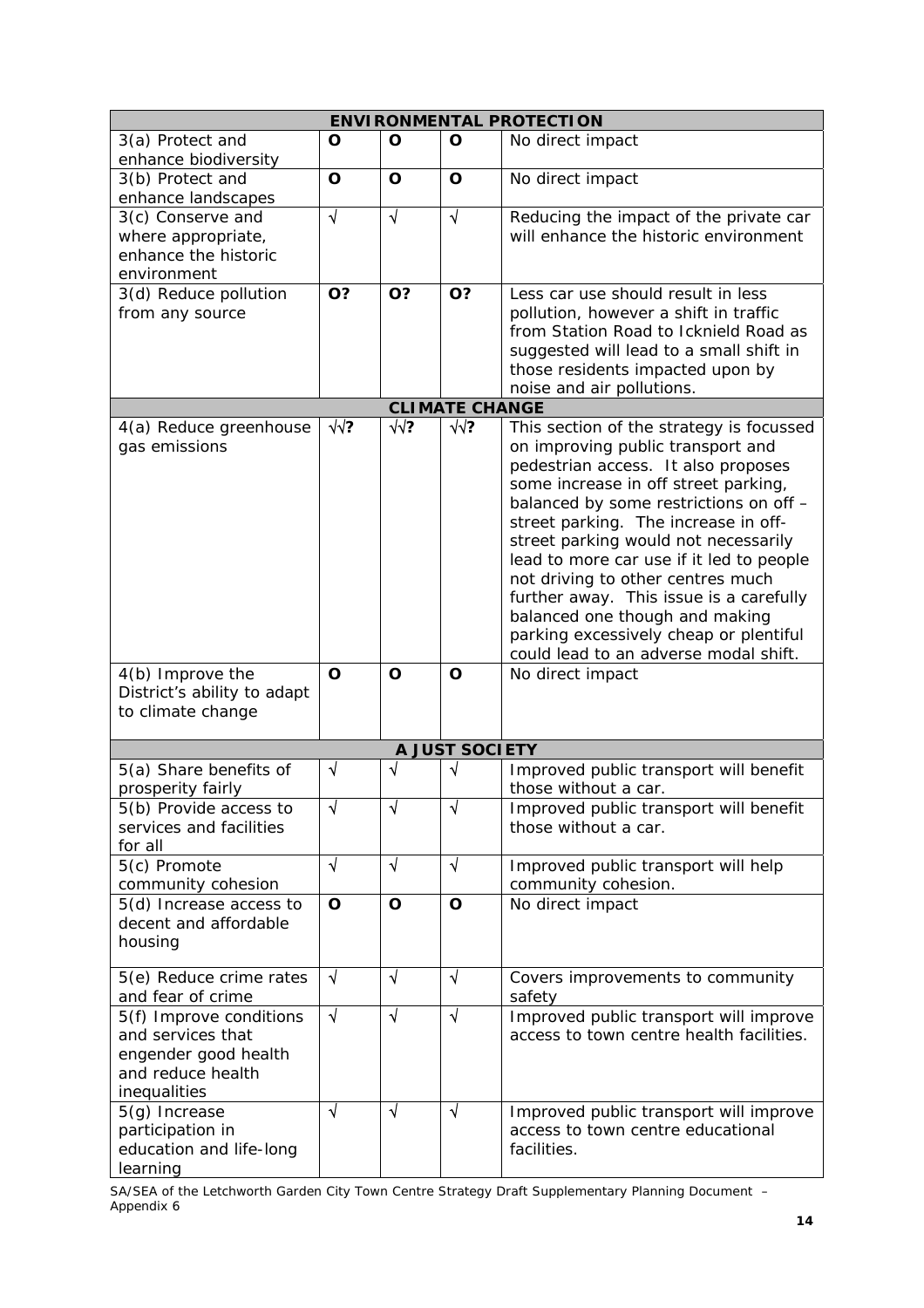| 5(h) Maintain and<br>improve culture, leisure<br>and recreational<br>activities that are<br>available to all | N       | ٦Ι              |                     | Improved public transport will improve<br>access to town centre recreational<br>facilities.                                                     |
|--------------------------------------------------------------------------------------------------------------|---------|-----------------|---------------------|-------------------------------------------------------------------------------------------------------------------------------------------------|
|                                                                                                              |         |                 |                     | <b>RESOURCE USE AND WASTE</b>                                                                                                                   |
| 6(a) Use natural<br>resources efficiently;<br>reuse, use recycled<br>where possible<br>6(b) Reduce waste     | O<br>√√ | Ω<br>$\sqrt{2}$ | O<br>$\sqrt{2}$     | No direct impact.<br>By providing for recycling facilities and<br>household composting this will help to<br>reduce the amount of waste sent for |
|                                                                                                              |         |                 |                     | disposal.                                                                                                                                       |
|                                                                                                              |         |                 | <b>TOWN CENTRES</b> |                                                                                                                                                 |
| 7 Promote sustainable<br>urban living                                                                        | ᄿ       | $\sqrt{2}$      | √√                  | Improved public transport, walking<br>and cycling will aid sustainable urban<br>living                                                          |

• These policies have an almost wholly positive impact.

#### **Uncertainties:**

• There are a number of uncertainties over the impacts of these policies and how sustainability gains can be achieved and negative impacts mitigated. Firstly there needs to be a step change in the use and quality of public transport in the town to reduce its car dependence. Secondly the amount and cost of parking should not make it an overly attractive alternative to public transport to adversely affect modal shift.

#### **Recommendations:**

- No suggested changes however the impact of additional off street parking should be carefully monitored, and the price/control regime for parking altered accordingly over time.
- Whether it is practical or feasible to mitigate the impacts on Icknield Way should also be investigated.

# **Section 9: Opportunity Sites**

• Policy 35 Covers delivery issues

Note as this policy covers delivery of all of the other policies it is not meaningful to appraise it by itself.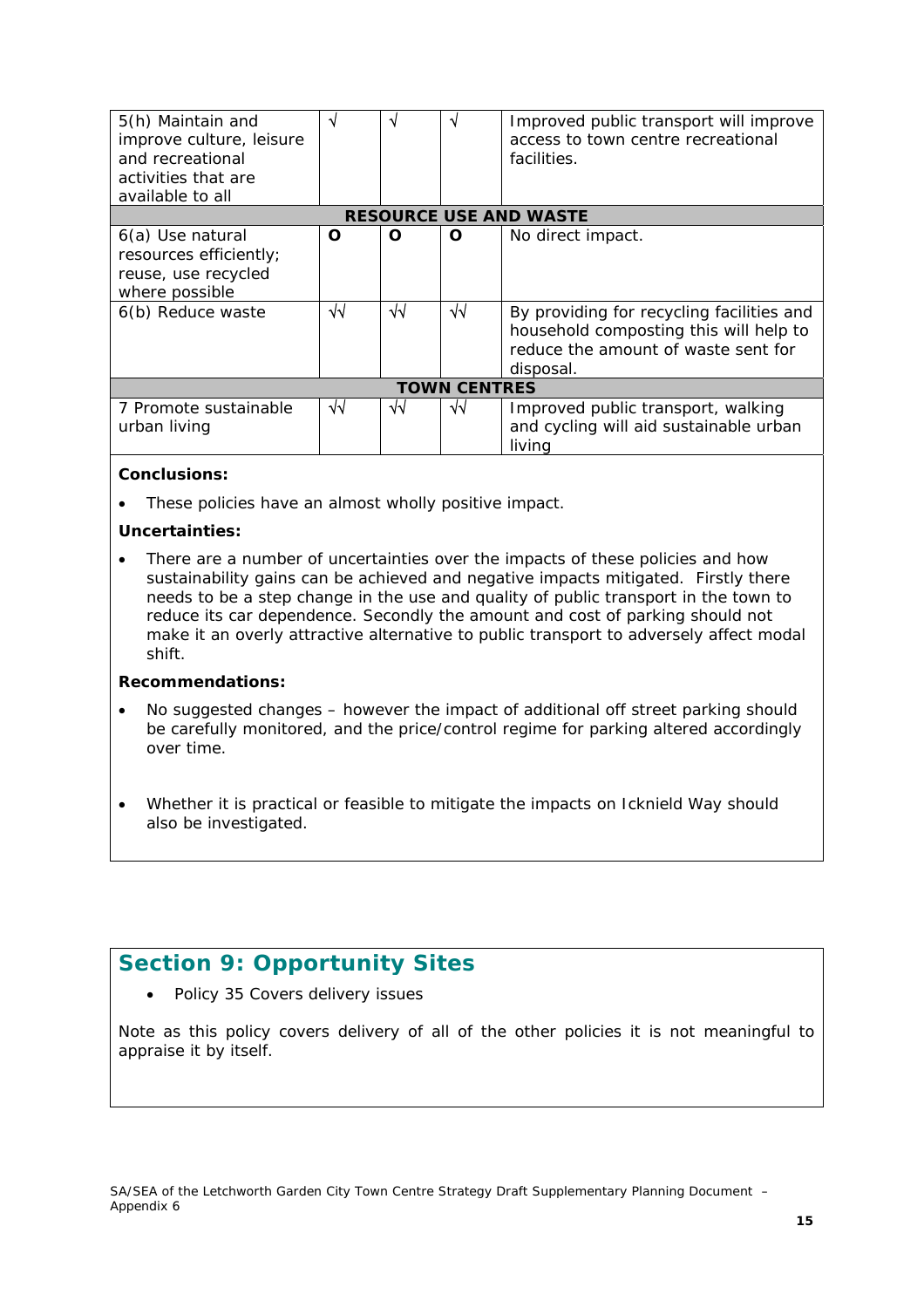# **Appraisal of Opportunity Sites**

**Note:** In order to make the appraisal process more manageable and to ensure it focuses on the strategic issues rather than minor points of detail the Opportunity Sites have sifted to remove the smallest sites not making a significant impact on the environment. These sites are likely to fall under the principles of the 'small sites and areas' exemption. Only those aspects of each opportunity site likely to have a significant environmental impact have been appraised – not localised aspects of design guidance. Finally where sites are adjoining/linked and likely to have similar impacts these have been appraised together.

The impact of the opportunity sites in the draft SPD on the SA objectives is scored as follows: Major positive √ √**;** positive √; major negative **XX;** negative **X**; uncertain **?**; or neutral **O**.

The assessment is based on the current situation and trends for each objective, including where there are particular problems. This information is contained in appendix 3 (baseline data) and appendix 1 (key sustainability issues), and has been referred to throughout the process of compiling the matrices.

# **Opportunity Site LTC 1: Arena Parade, Eastcheap/ Broadway, Old Town Hall and yard adjoining the Post Office**

Development of new retail, residential and other town centre uses, with a focus on larger retail uses for comparison goods shopping. Development should incorporate additional residential units at first floor level and above.

|                                                                                                                             | What is the<br>predicted effect on<br>each SA objective? |                    |                          | <b>Explanation and suggestions for</b><br>how the SPD could be made more<br>compatible with the SA objectives.                                    |
|-----------------------------------------------------------------------------------------------------------------------------|----------------------------------------------------------|--------------------|--------------------------|---------------------------------------------------------------------------------------------------------------------------------------------------|
| <b>SA Objectives</b>                                                                                                        | <b>Short</b><br>term                                     | <b>Med</b><br>term | Long<br>term             |                                                                                                                                                   |
|                                                                                                                             |                                                          |                    | <b>ECONOMIC ACTIVITY</b> |                                                                                                                                                   |
| 1 Achieve sustainable<br>levels of prosperity and<br>economic growth                                                        | √√                                                       | ᄿ                  | √√                       | Opportunity Site promotes economic<br>development                                                                                                 |
|                                                                                                                             |                                                          |                    |                          | <b>LAND USE AND DEVELOPMENT PATTERNS</b>                                                                                                          |
| $2(a)$ Minimise the<br>development of<br>greenfield land and<br>other land with high<br>environmental and<br>amenity value? | √                                                        | √                  | V                        | Town centre development on such a<br>site will minimise pressure for<br>development of out-of-centre sites<br>which might be on greenfield sites. |
| 2(b) Provide access to<br>green spaces                                                                                      | √                                                        | N                  | √                        | Additional visitors to the town centre<br>might make use of Broadway Gardens                                                                      |

It also sets down a series of urban design principles for the site.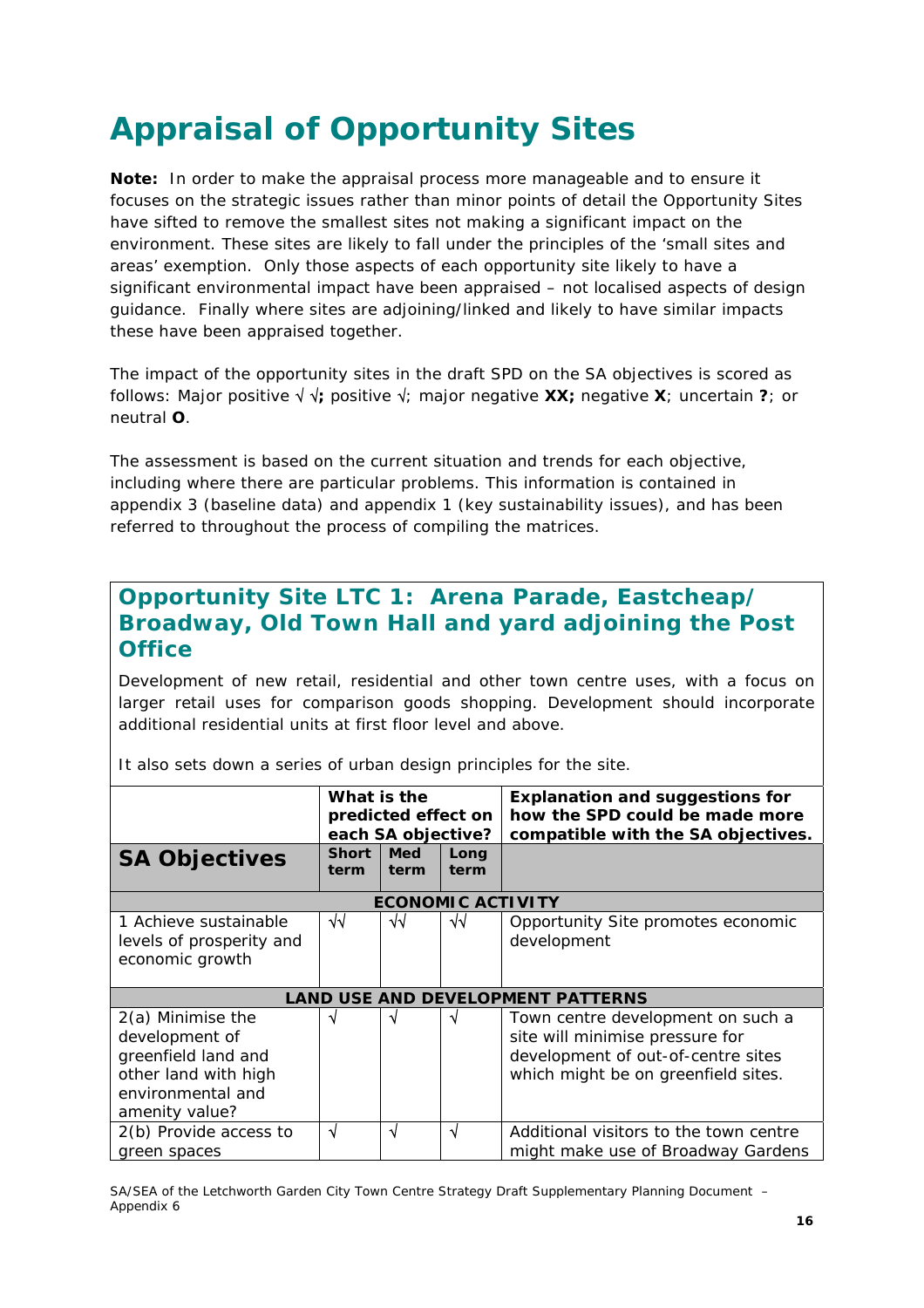| 2 (c) Deliver more<br>sustainable location<br>patterns and reduce the                                                      | $\sqrt{}$        | $\sqrt{2}$       | $\sqrt{2}$            | Letchworth Town Centre has good<br>accessibility to public transport.                                                                                                                                                                                                                                                                                                                                                                                                                                                                                                                                                                                                                                                               |
|----------------------------------------------------------------------------------------------------------------------------|------------------|------------------|-----------------------|-------------------------------------------------------------------------------------------------------------------------------------------------------------------------------------------------------------------------------------------------------------------------------------------------------------------------------------------------------------------------------------------------------------------------------------------------------------------------------------------------------------------------------------------------------------------------------------------------------------------------------------------------------------------------------------------------------------------------------------|
| use of motor vehicles                                                                                                      |                  |                  |                       | Growth in town centre retail, services<br>and employment will lead to less need<br>for town residents to travel (likely as<br>not by car) elsewhere, producing a<br>more sustainable pattern of<br>movement. However a very<br>successful town centre could lead to<br>an increase in car use without a<br>balanced approach to ensuring<br>improved public transport.                                                                                                                                                                                                                                                                                                                                                              |
|                                                                                                                            |                  |                  |                       | <b>ENVIRONMENTAL PROTECTION</b>                                                                                                                                                                                                                                                                                                                                                                                                                                                                                                                                                                                                                                                                                                     |
| 3(a) Protect and<br>enhance biodiversity                                                                                   | O                | $\mathbf 0$      | $\mathbf 0$           | No direct impact                                                                                                                                                                                                                                                                                                                                                                                                                                                                                                                                                                                                                                                                                                                    |
| 3(b) Protect and<br>enhance landscapes                                                                                     | O                | $\mathbf 0$      | $\mathbf 0$           | No direct impact                                                                                                                                                                                                                                                                                                                                                                                                                                                                                                                                                                                                                                                                                                                    |
| 3(c) Conserve and<br>where appropriate,<br>enhance the historic<br>environment<br>3(d) Reduce pollution<br>from any source | ₩<br>$\mathbf 0$ | ᄿ<br>$\mathbf 0$ | $\sqrt{2}$<br>X       | By definition a strategy and associated<br>opportunity sites proposing the<br>demolition of buildings and areas<br>detracting from the character and<br>appearance of the conservation area<br>and replacement with buildings<br>enhancing the conservation area<br>would enhance the historic<br>environment. It should be noted that<br>Arena Parade itself has already been<br>assessed as making a negative<br>contribution in the Conservation Area<br>Character Appraisal, The opportunity<br>site seeks to protect certain key<br>aspects of the conservation area such<br>as the Broadway vista.<br>Over time a more popular town centre<br>could attract more traffic. There is no<br>air quality pollution problem at the |
|                                                                                                                            |                  |                  |                       | moment however and traffic level<br>would have to rise very considerably<br>for this to happen.                                                                                                                                                                                                                                                                                                                                                                                                                                                                                                                                                                                                                                     |
|                                                                                                                            |                  |                  | <b>CLIMATE CHANGE</b> |                                                                                                                                                                                                                                                                                                                                                                                                                                                                                                                                                                                                                                                                                                                                     |
| 4(a) Reduce greenhouse                                                                                                     | $\sqrt{}$        | $\sqrt{2}$       | $\sqrt{2}$            | Letchworth Town Centre has good                                                                                                                                                                                                                                                                                                                                                                                                                                                                                                                                                                                                                                                                                                     |
| gas emissions                                                                                                              |                  |                  |                       | accessibility to public transport.<br>Growth in town centre employment<br>and retailing will lead to less need for<br>town residents to travel (likely as not<br>by car) elsewhere, producing a more<br>sustainable pattern of movement.<br>However a very successful town<br>centre could lead to an increase in car<br>use without a balanced approach to<br>ensuring improved public transport.                                                                                                                                                                                                                                                                                                                                  |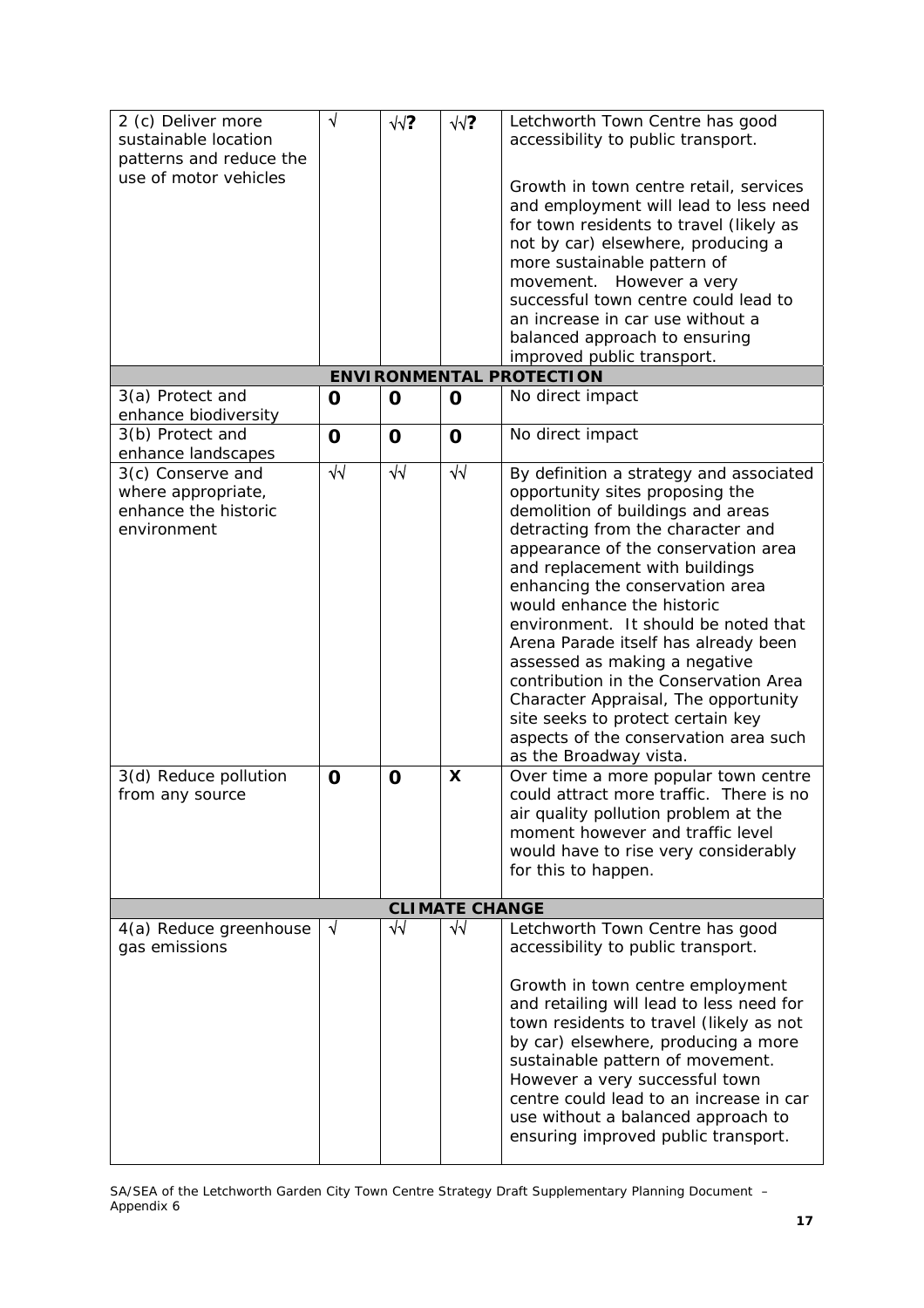| 4(b) Improve the                                              | $\mathbf 0$     | $\mathbf 0$               | $\mathbf 0$              | No direct impact                                                                                                                                                                                                                                                                                                                                                                                                                                                                                                  |
|---------------------------------------------------------------|-----------------|---------------------------|--------------------------|-------------------------------------------------------------------------------------------------------------------------------------------------------------------------------------------------------------------------------------------------------------------------------------------------------------------------------------------------------------------------------------------------------------------------------------------------------------------------------------------------------------------|
| District's ability to adapt                                   |                 |                           |                          |                                                                                                                                                                                                                                                                                                                                                                                                                                                                                                                   |
| to climate change                                             |                 |                           |                          |                                                                                                                                                                                                                                                                                                                                                                                                                                                                                                                   |
|                                                               |                 |                           | A JUST SOCIETY           |                                                                                                                                                                                                                                                                                                                                                                                                                                                                                                                   |
| 5(a) Share benefits of<br>prosperity fairly                   | X               | √                         | $\sqrt{2}$               | The main people in the short term<br>who would be affected by this<br>opportunity site proposal would be the<br>tenants and workers of existing units<br>on Arena Parade if it were to be<br>redeveloped.<br>Over the medium to long term<br>however change would lead to<br>economic development. This would,<br>particularly over time, see the town<br>centre become more competitive                                                                                                                          |
|                                                               |                 |                           |                          | compared to other town centres;<br>leading to growth of jobs and<br>businesses.                                                                                                                                                                                                                                                                                                                                                                                                                                   |
| 5(b) Provide access to<br>services and facilities<br>for all  | $\sqrt{ }$      | ᄿ                         | $\sqrt{}$                | Over the medium to long term this<br>proposal would lead to economic<br>development This would, particularly<br>over time, see the town centre's<br>economic performance increase with a<br>growth of jobs and businesses.<br>A<br>better performing centre will be a<br>more visited one, leading to greater<br>incentive to bus companies to run a<br>regular service and making the town<br>centre more accessible.                                                                                            |
| 5(c) Promote<br>community cohesion<br>5(d) Increase access to | X<br>$\sqrt{ }$ | $\mathbf 0$<br>$\sqrt{2}$ | $\sqrt{ }$<br>$\sqrt{2}$ | The main people not benefiting in the<br>short term from this opportunity site<br>proposal would be the tenants and<br>workers of existing units.<br>Over the medium to long term<br>however appropriate change would<br>lead to economic development. This<br>would lead to a lessening social divide<br>between residents of the town who<br>shop within it and those that do not.<br>This could see the town centre<br>becoming more a centre of social<br>activity.<br>Development will lead to opportunities |
| decent and affordable<br>housing                              |                 |                           |                          | to create more affordable housing.                                                                                                                                                                                                                                                                                                                                                                                                                                                                                |
| 5(e) Reduce crime rates<br>and fear of crime                  | $\overline{?}$  | $\sqrt{ }$                | $\sqrt{ }$               | Crime levels are below the national<br>average however there is more crime<br>and anti-social behaviour in the town<br>centre due in part to more people and<br>more opportunities for crime. A<br>reviving town centre, which this<br>strategy is likely to see, might see<br>more opportunities for crime, but                                                                                                                                                                                                  |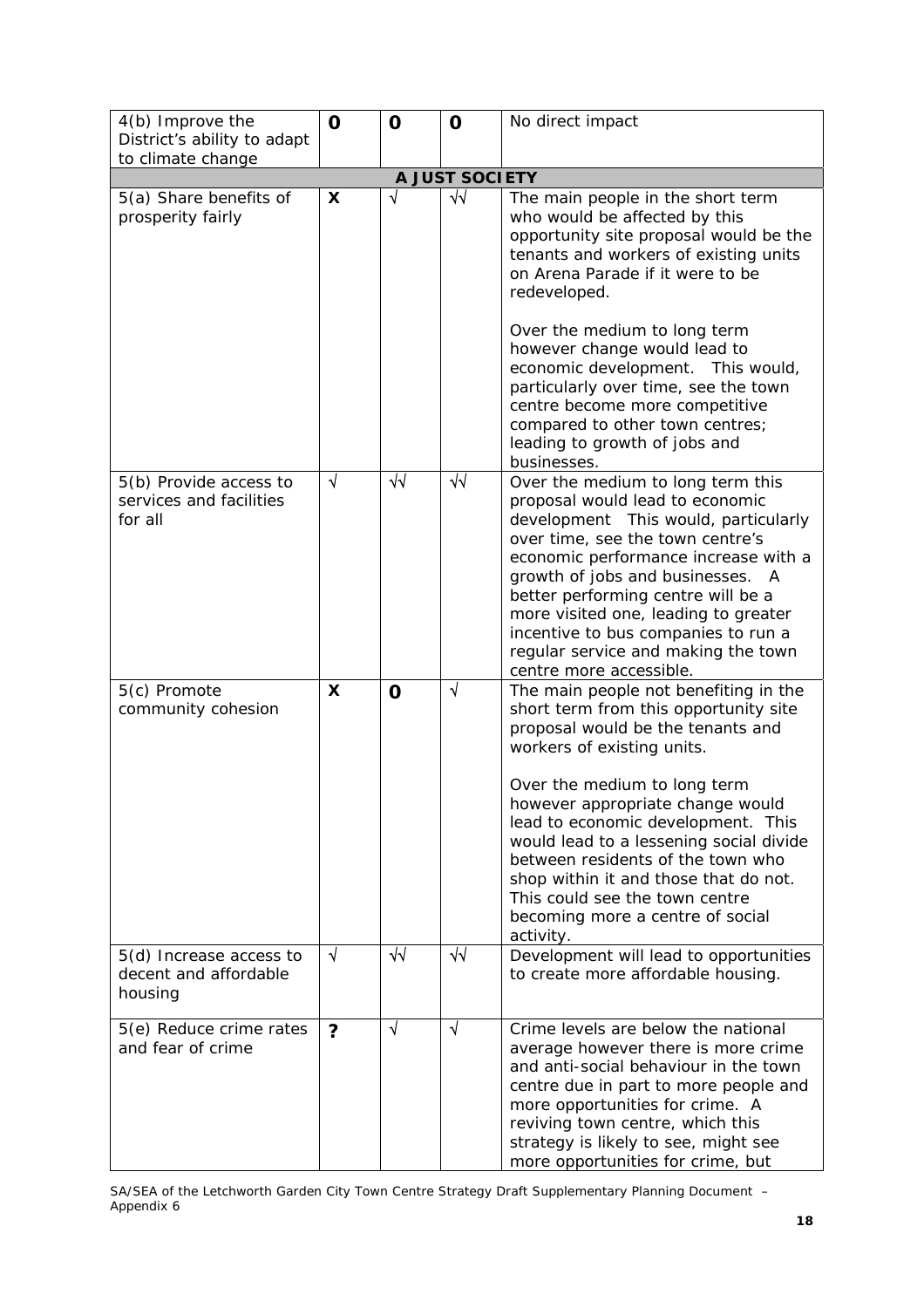|                                                                                                           |                         |            |                     | would also see more natural                                                                                                                                                                        |
|-----------------------------------------------------------------------------------------------------------|-------------------------|------------|---------------------|----------------------------------------------------------------------------------------------------------------------------------------------------------------------------------------------------|
|                                                                                                           |                         |            |                     | surveillance and perhaps less                                                                                                                                                                      |
|                                                                                                           |                         |            |                     | opportunities for vandalism.                                                                                                                                                                       |
| 5(f) Improve conditions<br>and services that<br>engender good health<br>and reduce health<br>inequalities | $\mathbf 0$             | $\Omega$   | $\mathbf 0$         | No direct impact                                                                                                                                                                                   |
| $5(g)$ Increase<br>participation in<br>education and life-long<br>learning                                | 0?                      | 0?         | 0?                  | Opportunity for inclusion of Library                                                                                                                                                               |
| 5(h) Maintain and<br>improve culture, leisure<br>and recreational                                         | $\sqrt{?}$              | $\sqrt{ }$ | $\sqrt{2}$          | Opportunity for inclusion of<br>youth/other social facilities.                                                                                                                                     |
| activities that are                                                                                       |                         |            |                     | Over the longer term development                                                                                                                                                                   |
| available to all                                                                                          |                         |            |                     | activity would lead to opportunities for                                                                                                                                                           |
|                                                                                                           |                         |            |                     | mixed use development which might<br>include improved culture, leisure and<br>recreational facilities.                                                                                             |
|                                                                                                           |                         |            |                     |                                                                                                                                                                                                    |
|                                                                                                           |                         |            |                     | <b>RESOURCE USE AND WASTE</b>                                                                                                                                                                      |
| 6(a) Use natural<br>resources efficiently;<br>reuse, use recycled<br>where possible                       | ?                       | ?          | ?                   | Depends upon the implementation of<br>higher level policies.                                                                                                                                       |
| 6(b) Reduce waste                                                                                         | $\overline{\mathbf{?}}$ | ?          | ?                   | Depends upon the implementation of<br>higher level policies.                                                                                                                                       |
|                                                                                                           |                         |            | <b>TOWN CENTRES</b> |                                                                                                                                                                                                    |
| 7 Promote sustainable                                                                                     | √                       | $\sqrt{}$  | $\sqrt{2}$          | Letchworth Town Centre has good                                                                                                                                                                    |
| urban living                                                                                              |                         |            |                     | accessibility to public transport and<br>potentially good sustainability<br>credentials. Development leading to<br>more people living in and visiting the<br>town centre will be more sustainable. |

• This opportunity site performs well overall in sustainability terms. It performs very well in terms of economic activity and land use and transport patterns. It does produce short term negative impacts on social justice issues because of impacts on existing shop tenants, these are balanced by positive impacts in the longer term. These impacts might be mitigated by a balanced approach to development which saw development of units for lower rent and specialist tenants occurring elsewhere alongside growth for higher rent tenants.

#### **Uncertainties**

There are a number of uncertainties over the impacts of this proposal and how sustainability gains can be achieved and negative impacts mitigated. Firstly any demolition will need to be selective to avoid harm to the historic environment. It should be noted that Arena Parade itself has already been assessed as making a negative contribution in the Conservation Area Character Statement, and replacement buildings will need to be of outstanding quality appropriate to the Garden City. Secondly there needs to be a step change in the use and quality of public transport in the town to reduce its car dependence. Issues such as resource use and waste depend upon the implementation of upper level policies within the local development framework.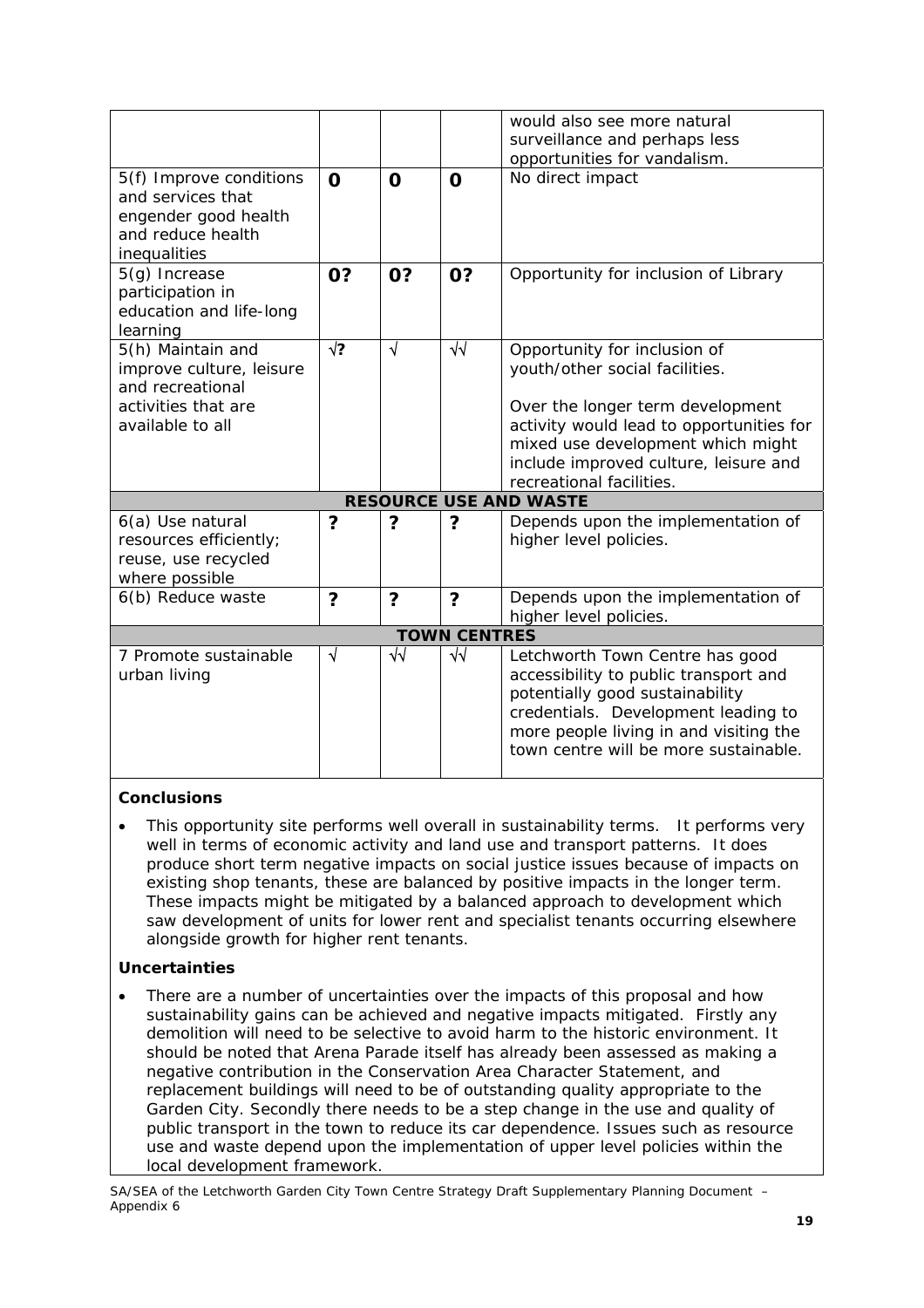#### **Recommendations**

• No suggested changes as these matters are covered elsewhere.

## **Opportunity Site LTC2: The Wynd, Openshaw Way and adjoining lands, and St Michael's House, Norton Way South**

Development of new retail, residential and other town centre uses, enclosing a public courtyard or courtyards. Focus on smaller unit comparison goods retailing and a small food supermarket. Development should incorporate additional/replacement residential units.

Redevelopment of 39-41 (odd) Station Road, 32-34 (evens) Leys Avenue and buildings in the rear yard of existing shops may be acceptable where this aids access to the site for pedestrians, better integrates with the remainder of the town centre, and enhances the conservation area overall.

34/36 and 38 Leys Avenue should be retained and integrated in to the development.

Site of St Michael's House is suitable for redevelopment for housing/offices/healthcare or other town centre uses and should be of a design more in keeping with conservation area, and may be integrated with the Wynd developments where this achieves a more successful scheme.

|                                                                                                                           | What is the<br>predicted effect on<br>each SA objective? |                    |                          | <b>Explanation and suggestions for</b><br>how the SPD could be made more<br>compatible with the SA objectives.                                                                                      |
|---------------------------------------------------------------------------------------------------------------------------|----------------------------------------------------------|--------------------|--------------------------|-----------------------------------------------------------------------------------------------------------------------------------------------------------------------------------------------------|
| <b>SA Objectives</b>                                                                                                      | <b>Short</b><br>term                                     | <b>Med</b><br>term | Long<br>term             |                                                                                                                                                                                                     |
|                                                                                                                           |                                                          |                    | <b>ECONOMIC ACTIVITY</b> |                                                                                                                                                                                                     |
| 1 Achieve sustainable<br>levels of prosperity and<br>economic growth                                                      | $\sqrt{2}$                                               | ₩                  | $\sqrt{2}$               | Opportunity Site promotes economic<br>development                                                                                                                                                   |
|                                                                                                                           |                                                          |                    |                          | <b>LAND USE AND DEVELOPMENT PATTERNS</b>                                                                                                                                                            |
| 2(a) Minimise the<br>development of<br>greenfield land and<br>other land with high<br>environmental and<br>amenity value? |                                                          | V                  | V                        | Town centre development on such a<br>site will minimise pressure for<br>development of out-of-centre sites<br>which might be on greenfield sites.                                                   |
| 2(b) Provide access to<br>green spaces                                                                                    | $\sqrt{ }$                                               | N                  | $\sqrt{}$                | Additional visitors to the town centre<br>might make use of Broadway Gardens<br>and Howard Park Gardens.                                                                                            |
| 2 (c) Deliver more<br>sustainable location<br>patterns and reduce the<br>use of motor vehicles                            | $\sqrt{ }$                                               | $\sqrt{2}$         | $\sqrt{?}$               | Letchworth Town Centre has good<br>accessibility to public transport.<br>Growth in town centre retail, services<br>and employment will lead to less need<br>for town residents to travel (likely as |

Opportunity site sets down a series of urban design principles.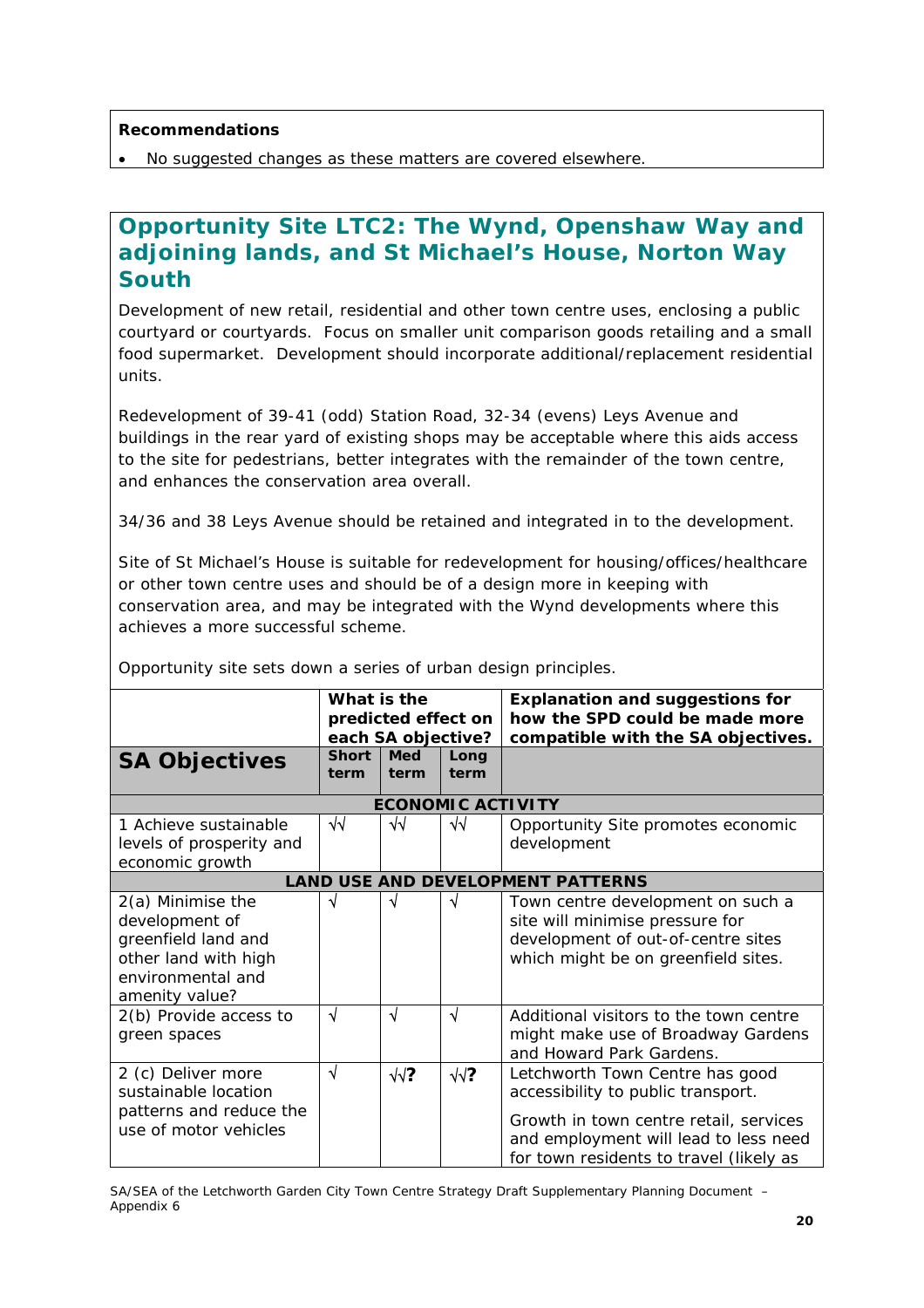|                                          |             |                            |                       | not by car) elsewhere, producing a       |
|------------------------------------------|-------------|----------------------------|-----------------------|------------------------------------------|
|                                          |             |                            |                       | more sustainable pattern of              |
|                                          |             |                            |                       | movement. However a very                 |
|                                          |             |                            |                       | successful town centre could lead to     |
|                                          |             |                            |                       | an increase in car use without a         |
|                                          |             |                            |                       | balanced approach to ensuring            |
|                                          |             |                            |                       | improved public transport.               |
|                                          |             |                            |                       | <b>ENVIRONMENTAL PROTECTION</b>          |
| 3(a) Protect and<br>enhance biodiversity | $\mathbf 0$ | $\mathbf 0$                | $\mathbf 0$           | No direct impact                         |
| 3(b) Protect and<br>enhance landscapes   | $\mathbf 0$ | $\mathbf 0$                | $\mathbf 0$           | No direct impact                         |
| 3(c) Conserve and                        | $\sqrt{2}$  | $\overline{\blacklozenge}$ | $\sqrt{}$             | By definition a strategy and associated  |
| where appropriate,                       |             |                            |                       | opportunity sites allowing for the       |
| enhance the historic                     |             |                            |                       | demolition of buildings and areas        |
| environment                              |             |                            |                       | detracting from the character and        |
|                                          |             |                            |                       | appearance of the conservation area      |
|                                          |             |                            |                       | and replacement with buildings           |
|                                          |             |                            |                       | enhancing the conservation area          |
|                                          |             |                            |                       | would enhance the historic               |
|                                          |             |                            |                       | environment. It should be noted that     |
|                                          |             |                            |                       | parts of the Wynd itself has already     |
|                                          |             |                            |                       | been assessed as making a negative       |
|                                          |             |                            |                       | contribution in the Conservation Area    |
|                                          |             |                            |                       | Character Statement.                     |
| 3(d) Reduce pollution                    | $\mathbf 0$ | $\mathbf 0$                | X                     | Over time a more popular town centre     |
| from any source                          |             |                            |                       | could attract more traffic. There is no  |
|                                          |             |                            |                       | air quality pollution problem at the     |
|                                          |             |                            |                       | moment however and traffic level         |
|                                          |             |                            |                       | would have to rise very considerably     |
|                                          |             |                            |                       | for this to happen.                      |
|                                          |             |                            | <b>CLIMATE CHANGE</b> |                                          |
| 4(a) Reduce greenhouse                   | $\sqrt{ }$  | ₩                          | $\sqrt{2}$            | Letchworth Town Centre has good          |
| gas emissions                            |             |                            |                       | accessibility to public transport.       |
|                                          |             |                            |                       | Growth in town centre employment         |
|                                          |             |                            |                       | and retailing will lead to less need for |
|                                          |             |                            |                       | town residents to travel (likely as not  |
|                                          |             |                            |                       | by car) elsewhere, producing a more      |
|                                          |             |                            |                       | sustainable pattern of movement.         |
|                                          |             |                            |                       | However a very successful town           |
|                                          |             |                            |                       | centre could lead to an increase in car  |
|                                          |             |                            |                       | use without a balanced approach to       |
|                                          |             |                            |                       | ensuring improved public transport.      |
| 4(b) Improve the                         | $\mathbf 0$ | $\mathbf 0$                | 0                     | No direct impact                         |
| District's ability to adapt              |             |                            |                       |                                          |
| to climate change                        |             |                            |                       |                                          |
|                                          |             |                            | <b>A JUST SOCIETY</b> |                                          |
| 5(a) Share benefits of                   | X           | √                          | $\sqrt{2}$            | The main people in the short term        |
| prosperity fairly                        |             |                            |                       | who would be affected by this            |
|                                          |             |                            |                       | opportunity site proposal would be the   |
|                                          |             |                            |                       |                                          |
|                                          |             |                            |                       | tenants and workers of existing units    |
|                                          |             |                            |                       | on the Wynd to be redeveloped.           |
|                                          |             |                            |                       | Over the medium to long term             |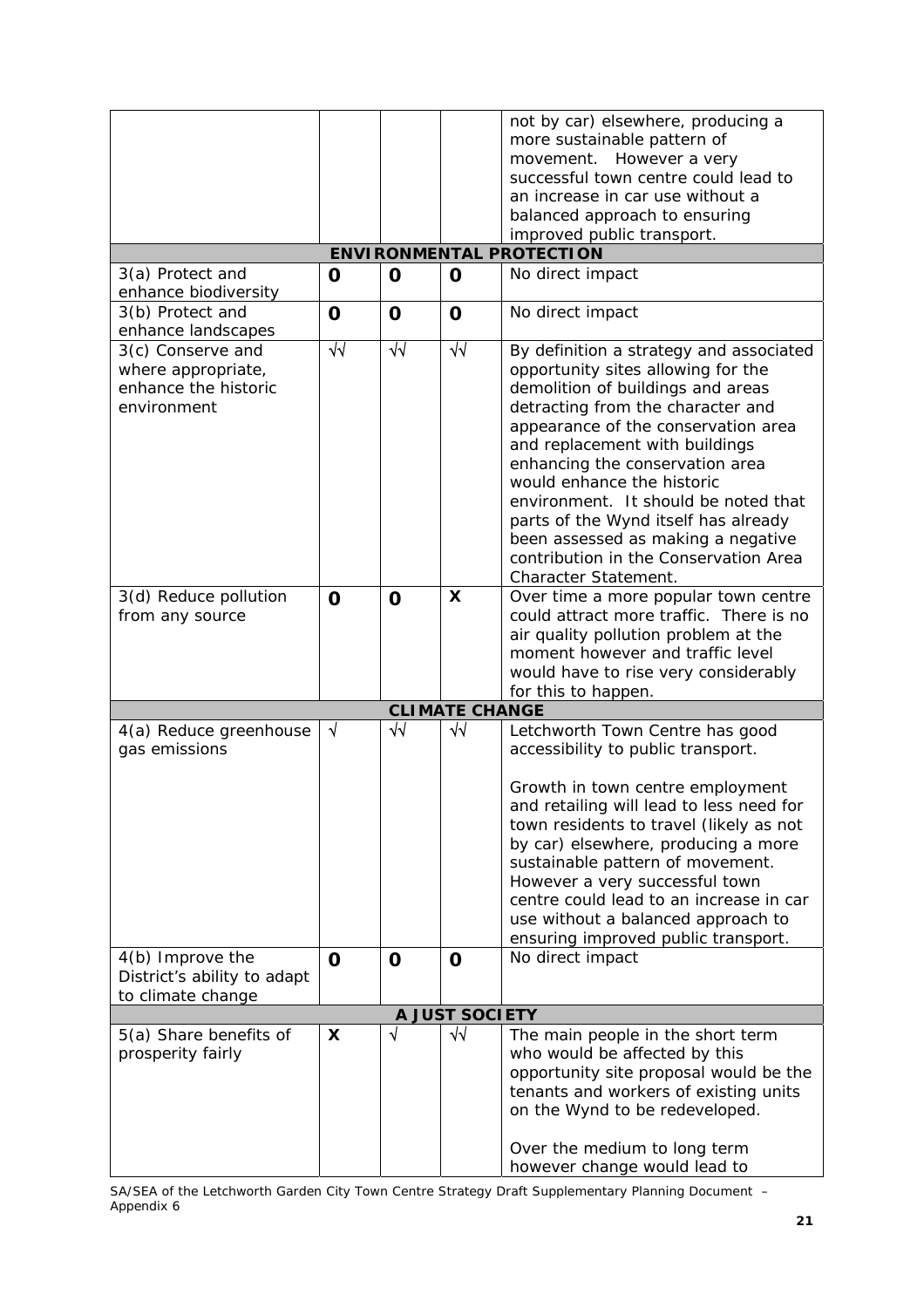|                                                                                                           |             |             |            | economic development. This would,<br>particularly over time, see the town<br>centre become more competitive<br>compared to other town centres;<br>leading to growth of jobs and<br>businesses.                                                                                                                                                                                                                                                                            |
|-----------------------------------------------------------------------------------------------------------|-------------|-------------|------------|---------------------------------------------------------------------------------------------------------------------------------------------------------------------------------------------------------------------------------------------------------------------------------------------------------------------------------------------------------------------------------------------------------------------------------------------------------------------------|
| 5(b) Provide access to<br>services and facilities<br>for all                                              | $\sqrt{ }$  | $\sqrt{2}$  | $\sqrt{2}$ | Over the medium to long term this<br>proposal would lead to economic<br>development This would, particularly<br>over time lead to growth of jobs and<br>businesses. A better performing<br>centre will be a more visited one,<br>leading to greater incentive to bus<br>companies to run a regular service<br>and making the town centre more<br>accessible.                                                                                                              |
| 5(c) Promote<br>community cohesion                                                                        | X           | $\mathbf 0$ | $\sqrt{}$  | The main people not benefiting in the<br>short term from this opportunity site<br>proposal would be the tenants and<br>workers of existing units.<br>Over the medium to long term<br>however appropriate change would<br>lead to economic development. This<br>would lead to a lessening social divide<br>between residents of the town who<br>shop within it and those that do not.<br>This could see the town centre<br>becoming more the centre of social<br>activity. |
| 5(d) Increase access to<br>decent and affordable<br>housing                                               | $\sqrt{ }$  | ᄿ           | √√         | Development will lead to opportunities<br>to create more affordable housing.                                                                                                                                                                                                                                                                                                                                                                                              |
| 5(e) Reduce crime rates<br>and fear of crime                                                              | ?           | $\sqrt{ }$  | $\sqrt{ }$ | Crime levels are below the national<br>average however there is more crime<br>and anti-social behaviour in the town<br>centre due in part to more people and<br>more opportunities for crime. A<br>reviving town centre, which this<br>strategy is likely to see, might see<br>more opportunities for crime, but<br>would also see more natural<br>surveillance and perhaps less<br>opportunities for vandalism.                                                          |
| 5(f) Improve conditions<br>and services that<br>engender good health<br>and reduce health<br>inequalities | $\sqrt{ }$  | $\sqrt{}$   | $\sqrt{ }$ | Opportunity for improved health<br>facilities                                                                                                                                                                                                                                                                                                                                                                                                                             |
| 5(g) Increase<br>participation in<br>education and life-long<br>learning                                  | $\mathbf 0$ | $\mathbf 0$ | O          | No direct impact                                                                                                                                                                                                                                                                                                                                                                                                                                                          |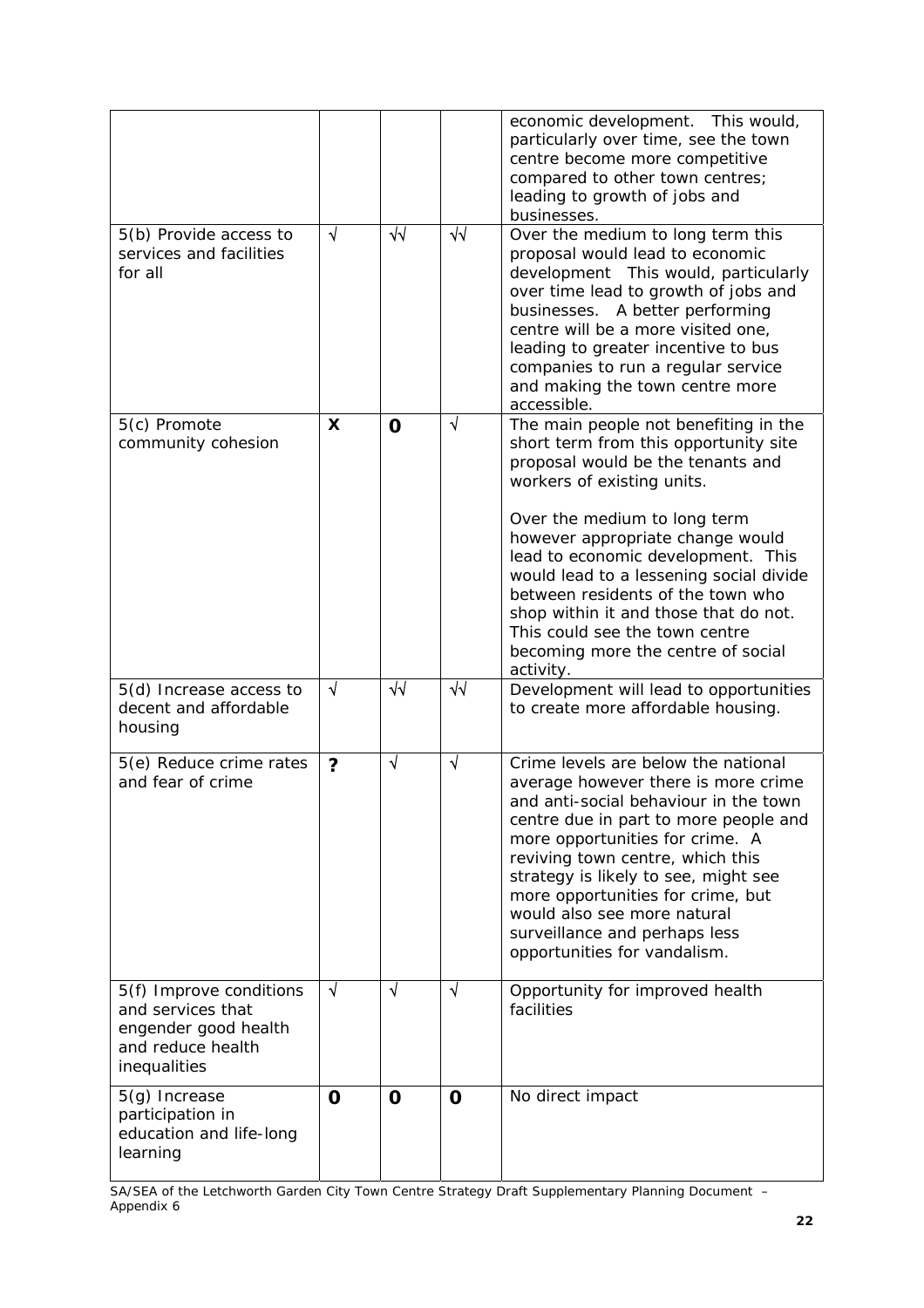| 5(h) Maintain and<br>improve culture, leisure<br>and recreational<br>activities that are<br>available to all | N | N | ᄿ                   | Opportunity for improved youth<br>facilities.<br>Over the longer term development<br>activity would lead to opportunities for<br>mixed use development which might                                                                    |  |  |
|--------------------------------------------------------------------------------------------------------------|---|---|---------------------|---------------------------------------------------------------------------------------------------------------------------------------------------------------------------------------------------------------------------------------|--|--|
|                                                                                                              |   |   |                     | include improved culture, leisure and<br>recreational facilities.                                                                                                                                                                     |  |  |
| <b>RESOURCE USE AND WASTE</b>                                                                                |   |   |                     |                                                                                                                                                                                                                                       |  |  |
| 6(a) Use natural<br>resources efficiently;<br>reuse, use recycled<br>where possible                          | ? | 7 | 7                   | Depends upon the implementation of<br>higher level policies.                                                                                                                                                                          |  |  |
| 6(b) Reduce waste                                                                                            | 2 | 7 | 2                   | Depends upon the implementation of<br>higher level policies.                                                                                                                                                                          |  |  |
|                                                                                                              |   |   | <b>TOWN CENTRES</b> |                                                                                                                                                                                                                                       |  |  |
| 7 Promote sustainable<br>urban living                                                                        | N | ᄿ | ᄿ                   | Letchworth Town Centre has good<br>accessibility to public transport and<br>potentially good sustainability<br>credentials. Development leading to<br>more people living in and visiting the<br>town centre will be more sustainable. |  |  |

This opportunity site performs well overall in sustainability terms. It performs very well in terms of economic activity and land use and transport patterns. It does produce short term negative impacts on social justice issues because of impacts on existing Wynd tenants, these are balanced by positive impacts in the longer term. These impacts might be mitigated by a balanced approach to development which saw development of units for lower rent and specialist tenants occurring elsewhere alongside growth for higher rent tenants.

### **Uncertainties**

There are a number of uncertainties over the impacts of this proposal and how sustainability gains can be achieved and negative impacts mitigated. Firstly any demolition will need to be selective to avoid harm to the historic environment. It should be noted that parts of the Wynd itself has already been assessed as making a negative contribution in the Conservation Area Character Statement, and replacement buildings will need to be of outstanding quality appropriate to the Garden City. Secondly there needs to be a step change in the use and quality of public transport in the town to reduce its car dependence. Issues such as resource use and waste depend upon the implementation of upper level policies within the local development framework.

#### **Recommendations**

• No suggested changes as these matters are covered elsewhere.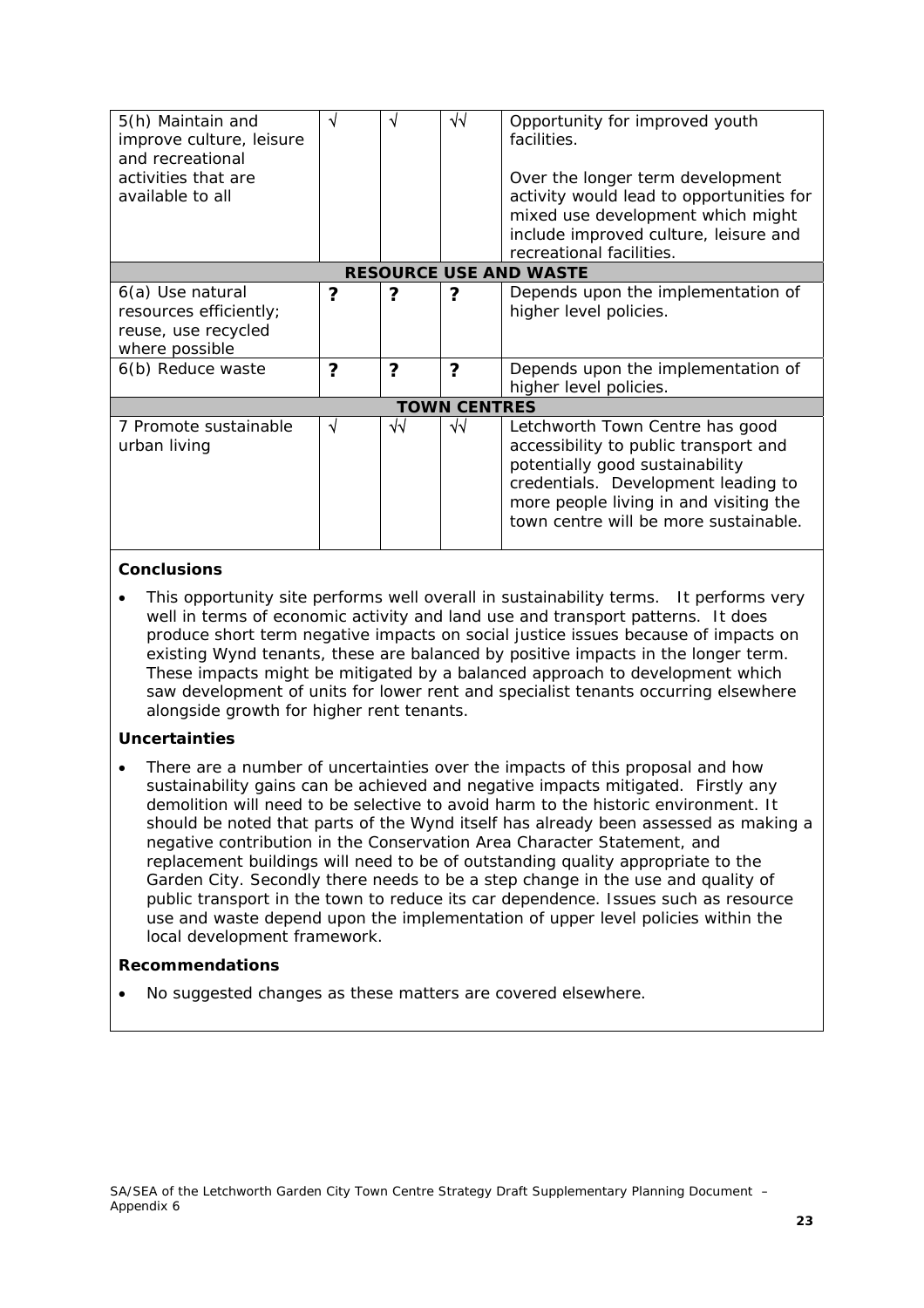# **Opportunity Site LTC3: Garden Square Shopping Centre, adjoining car-park. Council Offices and public house Gernon Road and 28-74 (evens) Eastcheap**

Redevelopment and/or partial refurbishment to provide a wide mix of town centre uses with retail use on ground floor units and incorporating additional residential units.

Sets down a series of conservation, urban design and access principles.

|                                                                                                                           | What is the<br>predicted effect on<br>each SA objective? |                    |              | <b>Explanation and suggestions for</b><br>how the SPD could be made more<br>compatible with the SA objectives.                                                                                                                                                                                                                                                                                                                                  |
|---------------------------------------------------------------------------------------------------------------------------|----------------------------------------------------------|--------------------|--------------|-------------------------------------------------------------------------------------------------------------------------------------------------------------------------------------------------------------------------------------------------------------------------------------------------------------------------------------------------------------------------------------------------------------------------------------------------|
| <b>SA Objectives</b>                                                                                                      | <b>Short</b><br>term                                     | <b>Med</b><br>term | Long<br>term |                                                                                                                                                                                                                                                                                                                                                                                                                                                 |
|                                                                                                                           |                                                          |                    |              | <b>ECONOMIC ACTIVITY</b>                                                                                                                                                                                                                                                                                                                                                                                                                        |
| 1 Achieve sustainable<br>levels of prosperity and<br>economic growth                                                      | $\sqrt{2}$                                               | $\sqrt{2}$         | $\sqrt{2}$   | Opportunity Site promotes economic<br>development                                                                                                                                                                                                                                                                                                                                                                                               |
|                                                                                                                           |                                                          |                    |              | <b>LAND USE AND DEVELOPMENT PATTERNS</b>                                                                                                                                                                                                                                                                                                                                                                                                        |
| 2(a) Minimise the<br>development of<br>greenfield land and<br>other land with high<br>environmental and<br>amenity value? | √                                                        | $\sqrt{ }$         | √            | Town centre development on such a<br>site will minimise pressure for<br>development of out-of-centre sites<br>which might be on greenfield sites.                                                                                                                                                                                                                                                                                               |
| 2(b) Provide access to<br>green spaces                                                                                    | $\sqrt{}$                                                | $\sqrt{ }$         | $\sqrt{ }$   | Additional visitors to the town centre<br>might make use of Broadway Gardens                                                                                                                                                                                                                                                                                                                                                                    |
| 2 (c) Deliver more<br>sustainable location<br>patterns and reduce the<br>use of motor vehicles                            | $\sqrt{ }$                                               | $\sqrt{2}$         | $\sqrt{?}$   | Letchworth Town Centre has good<br>accessibility to public transport.<br>Growth in town centre retail, services<br>and employment will lead to less need<br>for town residents to travel (likely as<br>not by car) elsewhere, producing a<br>more sustainable pattern of<br>movement. However a very<br>successful town centre could lead to<br>an increase in car use without a<br>balanced approach to ensuring<br>improved public transport. |
|                                                                                                                           |                                                          |                    |              | <b>ENVIRONMENTAL PROTECTION</b>                                                                                                                                                                                                                                                                                                                                                                                                                 |
| 3(a) Protect and<br>enhance biodiversity                                                                                  | O                                                        | $\mathbf 0$        | $\mathbf 0$  | No direct impact                                                                                                                                                                                                                                                                                                                                                                                                                                |
| 3(b) Protect and<br>enhance landscapes                                                                                    | O                                                        | $\mathbf 0$        | $\mathbf 0$  | No direct impact                                                                                                                                                                                                                                                                                                                                                                                                                                |
| 3(c) Conserve and<br>where appropriate,<br>enhance the historic<br>environment                                            | $\overline{\mathsf{v}}$                                  | ٧V                 | ₩            | By definition a strategy and associated<br>opportunity sites allowing for<br>demolition of buildings and areas<br>detracting from the character and<br>appearance of the conservation area<br>and replacement with buildings<br>enhancing the conservation area<br>would enhance the historic<br>environment. It should be noted that<br>Garden Square itself has already been                                                                  |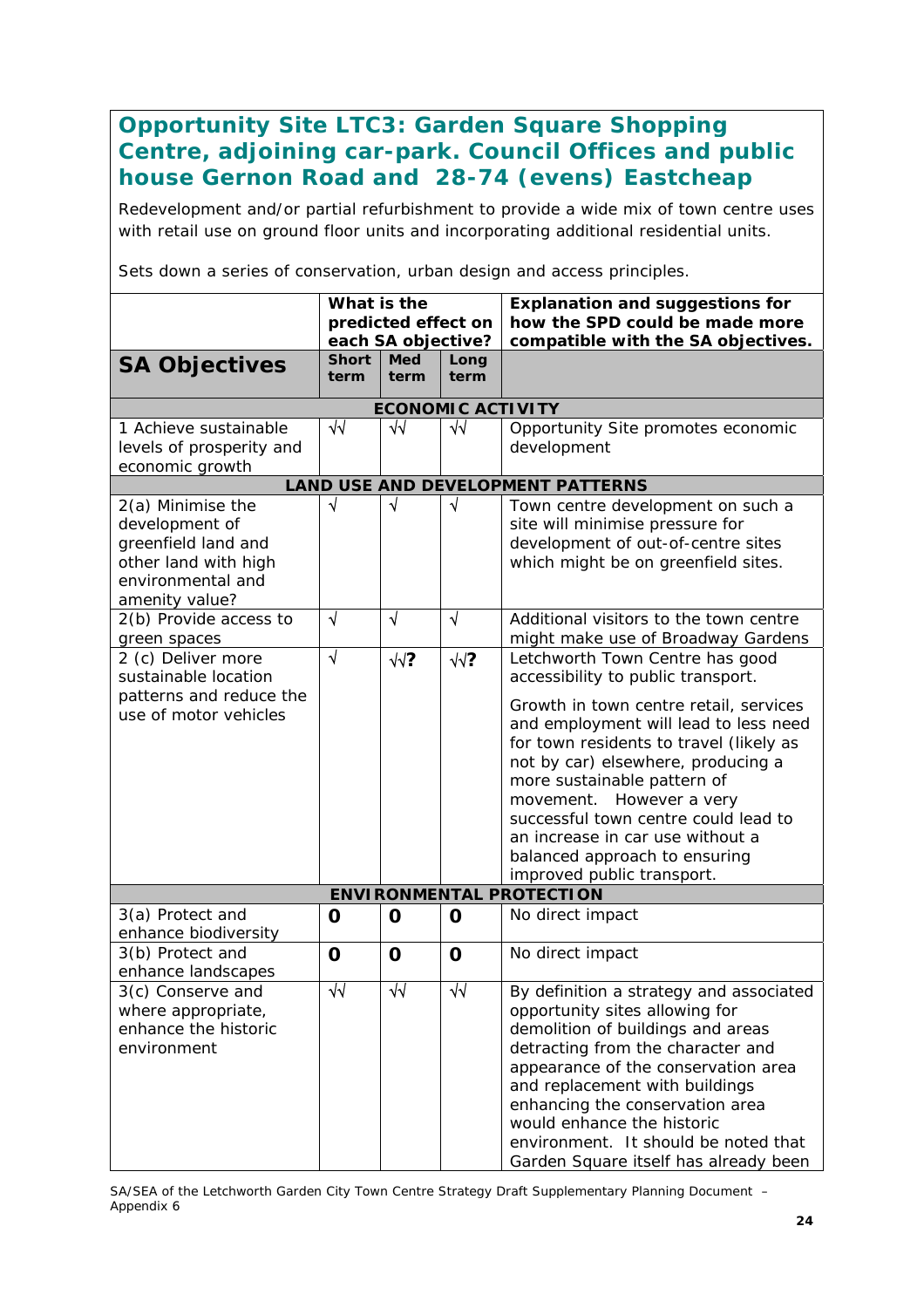|                                                                      |             |             |                       | assessed as making a negative<br>contribution in the Conservation Area<br>Character Statement.                                                                                                                                                                                                                                                                                                                          |
|----------------------------------------------------------------------|-------------|-------------|-----------------------|-------------------------------------------------------------------------------------------------------------------------------------------------------------------------------------------------------------------------------------------------------------------------------------------------------------------------------------------------------------------------------------------------------------------------|
| 3(d) Reduce pollution<br>from any source                             | $\mathbf 0$ | $\mathbf 0$ | X                     | Over time a more popular town centre<br>could attract more traffic. There is no<br>air quality pollution problem at the<br>moment however and traffic level<br>would have to rise very considerably<br>for this to happen.                                                                                                                                                                                              |
|                                                                      |             |             | <b>CLIMATE CHANGE</b> |                                                                                                                                                                                                                                                                                                                                                                                                                         |
| 4(a) Reduce greenhouse<br>gas emissions                              | $\sqrt{ }$  | $\sqrt{2}$  | $\sqrt{2}$            | Letchworth Town Centre has good<br>accessibility to public transport.<br>Growth in town centre employment<br>and retailing will lead to less need for<br>town residents to travel (likely as not<br>by car) elsewhere, producing a more<br>sustainable pattern of movement.<br>However a very successful town                                                                                                           |
|                                                                      |             |             |                       | centre could lead to an increase in car<br>use without a balanced approach to<br>ensuring improved public transport.                                                                                                                                                                                                                                                                                                    |
| 4(b) Improve the<br>District's ability to adapt<br>to climate change | $\mathbf 0$ | $\mathbf 0$ | O                     | No direct impact                                                                                                                                                                                                                                                                                                                                                                                                        |
|                                                                      |             |             | A JUST SOCIETY        |                                                                                                                                                                                                                                                                                                                                                                                                                         |
| 5(a) Share benefits of<br>prosperity fairly                          | X           | √           | ₩                     | The main people in the short term<br>who would be affected by this<br>opportunity site proposal would be the<br>tenants and workers of existing units<br>on Garden Square to be redeveloped.                                                                                                                                                                                                                            |
|                                                                      |             |             |                       | Over the medium to long term<br>however change would lead to<br>economic development. This would,<br>particularly over time, see the town<br>centre perform better economically;<br>leading to growth of jobs and<br>businesses.                                                                                                                                                                                        |
| 5(b) Provide access to<br>services and facilities<br>for all         | $\sqrt{ }$  | $\sqrt{2}$  | $\sqrt{2}$            | Over the medium to long term<br>however change would lead to<br>economic development. This would,<br>particularly over time, see the town<br>centre perform better economically;<br>leading to growth of jobs and<br>businesses. A better performing<br>centre will be more visited one,<br>leading to greater incentive to bus<br>companies to run a regular service<br>and making the town centre more<br>accessible. |
| 5(c) Promote<br>community cohesion                                   | X.          | O           | V                     | The main people not benefiting in the<br>short term from this opportunity site<br>proposal would be the tenants and<br>workers of existing units.                                                                                                                                                                                                                                                                       |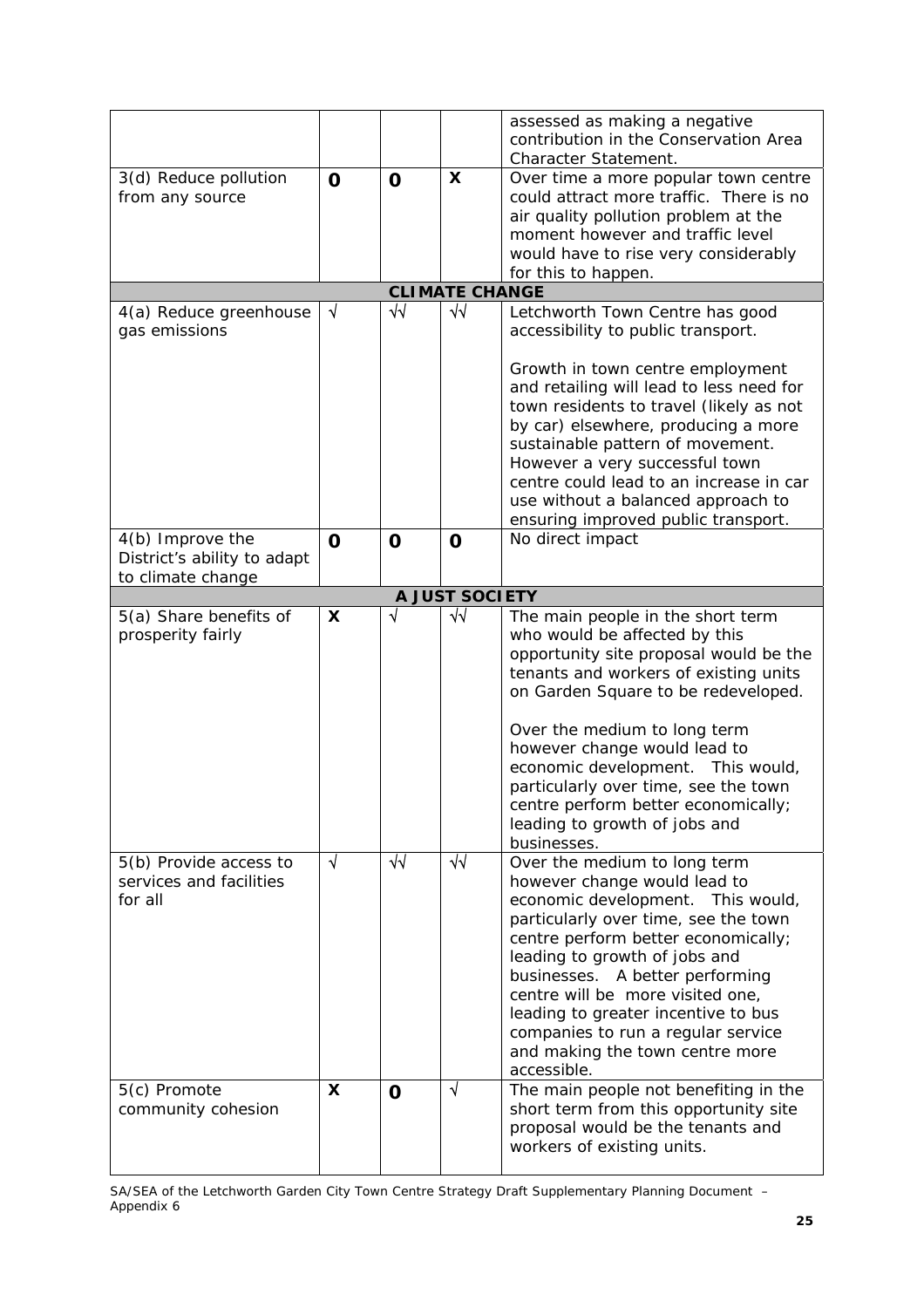| 5(d) Increase access to<br>decent and affordable                                                             | $\sqrt{ }$            | $\sqrt{2}$  | $\sqrt{2}$            | Over the medium to long term<br>however appropriate change would<br>lead to economic development. This<br>would lead to a lessening social divide<br>between residents of the town who<br>shop within it and those that do not.<br>This could see the town centre<br>becoming more the centre of social<br>activity.<br>Development will lead to opportunities<br>to create more affordable housing,             |
|--------------------------------------------------------------------------------------------------------------|-----------------------|-------------|-----------------------|------------------------------------------------------------------------------------------------------------------------------------------------------------------------------------------------------------------------------------------------------------------------------------------------------------------------------------------------------------------------------------------------------------------|
| housing                                                                                                      |                       |             |                       | which on this site has significant<br>opportunities.                                                                                                                                                                                                                                                                                                                                                             |
| 5(e) Reduce crime rates<br>and fear of crime                                                                 | $\boldsymbol{\gamma}$ | $\sqrt{ }$  | $\overline{\sqrt{2}}$ | Crime levels are below the national<br>average however there is more crime<br>and anti-social behaviour in the town<br>centre due in part to more people and<br>more opportunities for crime. A<br>reviving town centre, which this<br>strategy is likely to see, might see<br>more opportunities for crime, but<br>would also see more natural<br>surveillance and perhaps less<br>opportunities for vandalism. |
| 5(f) Improve conditions<br>and services that<br>engender good health<br>and reduce health<br>inequalities    | $\mathbf 0$           | $\mathbf 0$ | O                     | No direct impact                                                                                                                                                                                                                                                                                                                                                                                                 |
| $5(g)$ Increase<br>participation in<br>education and life-long<br>learning                                   | O                     | $\mathbf 0$ | O                     | No direct impact                                                                                                                                                                                                                                                                                                                                                                                                 |
| 5(h) Maintain and<br>improve culture, leisure<br>and recreational<br>activities that are<br>available to all | $\mathbf 0$           | $\sqrt{ }$  | $\sqrt{2}$            | Over the longer term development<br>activity would lead to opportunities for<br>mixed use development which might<br>include improved culture, leisure and<br>recreational facilities.                                                                                                                                                                                                                           |
|                                                                                                              |                       |             |                       | <b>RESOURCE USE AND WASTE</b>                                                                                                                                                                                                                                                                                                                                                                                    |
| 6(a) Use natural<br>resources efficiently;<br>reuse, use recycled<br>where possible                          | $\mathbf 0$           | $\mathbf 0$ | O                     | No direct impact                                                                                                                                                                                                                                                                                                                                                                                                 |
| 6(b) Reduce waste                                                                                            | $\mathbf 0$           | $\mathbf 0$ | O                     | No direct impact                                                                                                                                                                                                                                                                                                                                                                                                 |
|                                                                                                              |                       |             | <b>TOWN CENTRES</b>   |                                                                                                                                                                                                                                                                                                                                                                                                                  |
| 7 Promote sustainable<br>urban living                                                                        | $\sqrt{}$             | $\sqrt{2}$  | ₩                     | Letchworth Town Centre has good<br>accessibility to public transport and<br>potentially good sustainability<br>credentials. Development leading to<br>more people living in and visiting the<br>town centre will be more sustainable.                                                                                                                                                                            |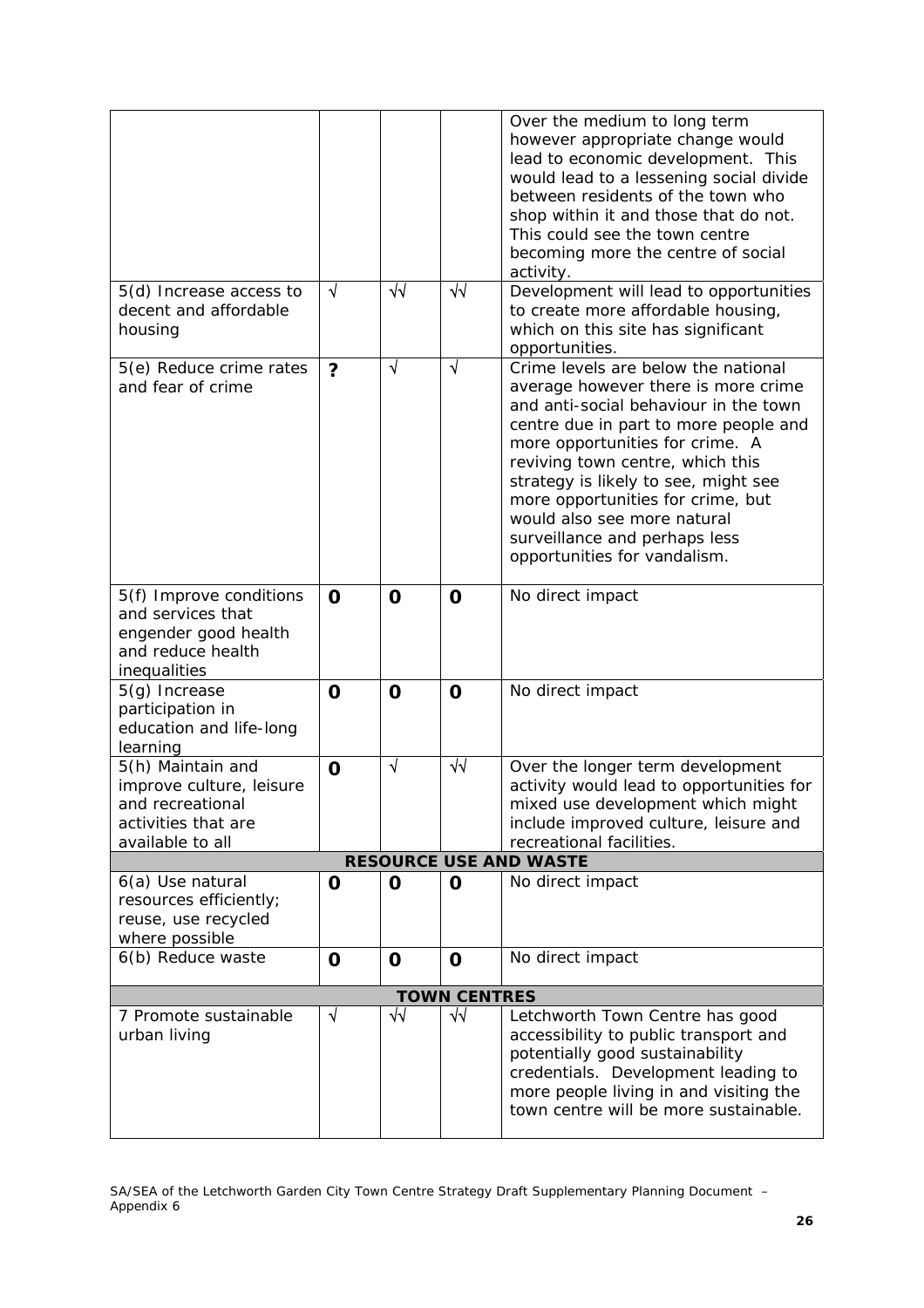This opportunity site performs well overall in sustainability terms. It performs very well in terms of economic activity and land use and transport patterns. It does produce short term negative impacts on social justice issues because of impacts on existing Garden Square tenants, these are balanced by positive impacts in the longer term. These impacts might be mitigated by a balanced approach to development, which saw development of units for lower rent and specialist tenants occurring elsewhere alongside growth for higher rent tenants.

### **Uncertainties**

There are a number of uncertainties over the impacts of this proposal and how sustainability gains can be achieved and negative impacts mitigated. Firstly any demolition will need to be selective to avoid harm to the historic environment. It should be noted that Garden Square itself has already been assessed as making a negative or neutral contribution in the Conservation Area Character Statement, and replacement buildings will need to be of outstanding architectural quality appropriate to the Garden City. Secondly there needs to be a step change in the use and quality of public transport in the town to reduce its car dependence. Issues such as resource use and waste depend upon the implementation of upper level policies within the local development framework.

## **Recommendations**

• No suggested changes as these matters are covered elsewhere.

## **Opportunity Site LTC4: Site at Junction of Gernon Road/Broadway**

Development should provide an appropriate mix of active frontage and town centre uses with non-residential town centre uses on most of the street frontage and residential units on upper floors/remainder of site. Any retail should complement that provided in the rest of the town centre and not provide a competing attraction.

Redevelopment of 29 Gernon Road, the Town Lodge and other buildings on site will only be acceptable where it is part of an integrated scheme to enhance this key corner site within the conservation area.

Preservation or enhancement of setting of listed museum building, will be required as will in an appropriate new use if current use ceases.

|                          | What is the        |                     |      | <b>Explanation and suggestions for</b> |  |  |
|--------------------------|--------------------|---------------------|------|----------------------------------------|--|--|
|                          |                    | predicted effect on |      | how the SPD could be made more         |  |  |
|                          | each SA objective? |                     |      | compatible with the SA objectives.     |  |  |
| <b>SA Objectives</b>     | <b>Short</b>       | <b>Med</b>          | Long |                                        |  |  |
|                          | term               | term                | term |                                        |  |  |
|                          |                    |                     |      |                                        |  |  |
| <b>ECONOMIC ACTIVITY</b> |                    |                     |      |                                        |  |  |
| 1 Achieve sustainable    | $\sqrt{2}$         | √√                  | ᄿ    | Opportunity Site promotes economic     |  |  |
| levels of prosperity and |                    |                     |      | development                            |  |  |
| economic growth          |                    |                     |      |                                        |  |  |

Sets down a series of urban design principles.\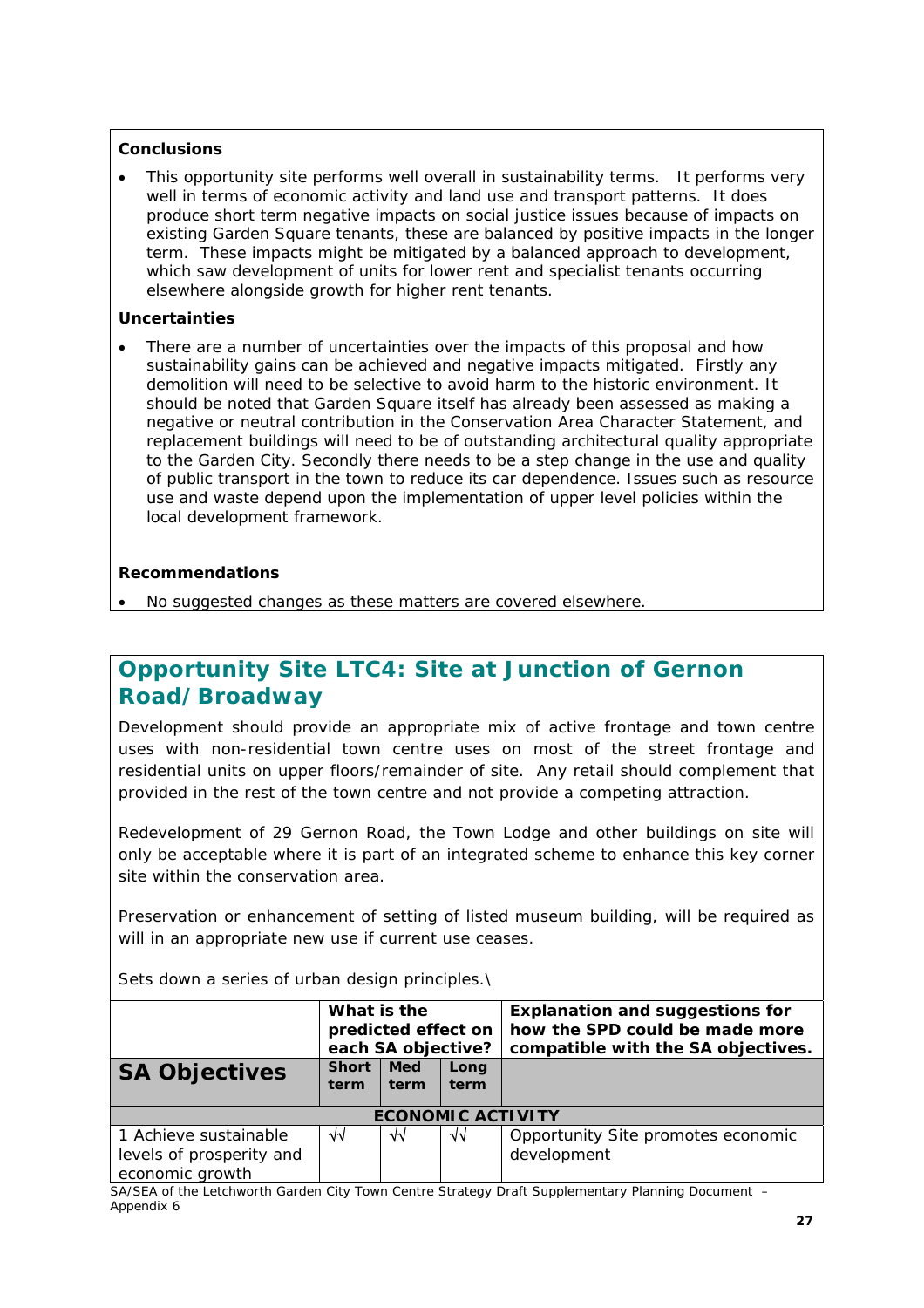|                         |                       |             |                       | <b>LAND USE AND DEVELOPMENT PATTERNS</b>                                 |
|-------------------------|-----------------------|-------------|-----------------------|--------------------------------------------------------------------------|
| 2(a) Minimise the       | $\sqrt{ }$            | $\sqrt{ }$  | √                     | Town centre development on such a                                        |
| development of          |                       |             |                       | site will minimise pressure for                                          |
| greenfield land and     |                       |             |                       | development of out-of-centre sites                                       |
| other land with high    |                       |             |                       | which might be on greenfield sites.                                      |
| environmental and       |                       |             |                       |                                                                          |
| amenity value?          |                       |             |                       |                                                                          |
| 2(b) Provide access to  | $\sqrt{ }$            | $\sqrt{ }$  | $\sqrt{ }$            | Additional visitors to the town centre                                   |
| green spaces            |                       |             |                       | might make use of Broadway Gardens                                       |
| 2 (c) Deliver more      | $\overline{\sqrt{2}}$ | $\sqrt{?}$  | $\sqrt{?}$            | Letchworth Town Centre has good                                          |
| sustainable location    |                       |             |                       | accessibility to public transport.                                       |
| patterns and reduce the |                       |             |                       | Growth in town centre retail, services                                   |
| use of motor vehicles   |                       |             |                       | and employment will lead to less need                                    |
|                         |                       |             |                       | for town residents to travel (likely as                                  |
|                         |                       |             |                       | not by car) elsewhere, producing a                                       |
|                         |                       |             |                       | more sustainable pattern of                                              |
|                         |                       |             |                       | movement. However a very                                                 |
|                         |                       |             |                       | successful town centre could lead to                                     |
|                         |                       |             |                       | an increase in car use without a                                         |
|                         |                       |             |                       | balanced approach to ensuring                                            |
|                         |                       |             |                       | improved public transport.                                               |
|                         |                       |             |                       | <b>ENVIRONMENTAL PROTECTION</b>                                          |
| 3(a) Protect and        | $\mathbf 0$           | $\mathbf 0$ | $\mathbf 0$           | No direct impact                                                         |
| enhance biodiversity    |                       |             |                       |                                                                          |
| 3(b) Protect and        | $\mathbf 0$           | $\mathbf 0$ | $\mathbf 0$           | No direct impact                                                         |
| enhance landscapes      |                       |             |                       |                                                                          |
| 3(c) Conserve and       | $\sqrt{2}$            | $\sqrt{2}$  | $\sqrt{2}$            | By definition a strategy and associated                                  |
| where appropriate,      |                       |             |                       | development sites based on                                               |
| enhance the historic    |                       |             |                       | demolition of buildings and areas                                        |
| environment             |                       |             |                       | detracting from or making a neutral<br>contribution to the character and |
|                         |                       |             |                       |                                                                          |
|                         |                       |             |                       | appearance of the conservation area<br>and replacement with buildings    |
|                         |                       |             |                       | enhancing the conservation area                                          |
|                         |                       |             |                       | would enhance the historic                                               |
|                         |                       |             |                       | environment.                                                             |
| 3(d) Reduce pollution   | O                     | O           | X                     | Over time a more popular town centre                                     |
| from any source         |                       |             |                       | could attract more traffic. There is no                                  |
|                         |                       |             |                       | air quality pollution problem at the                                     |
|                         |                       |             |                       | moment however and traffic level                                         |
|                         |                       |             |                       | would have to rise very considerably                                     |
|                         |                       |             |                       | for this to happen.                                                      |
|                         |                       |             | <b>CLIMATE CHANGE</b> |                                                                          |
| 4(a) Reduce greenhouse  | $\sqrt{ }$            | $\sqrt{2}$  | $\sqrt{2}$            | Letchworth Town Centre has good                                          |
| gas emissions           |                       |             |                       | accessibility to public transport.                                       |
|                         |                       |             |                       |                                                                          |
|                         |                       |             |                       | Growth in town centre employment                                         |
|                         |                       |             |                       | and retailing will lead to less need for                                 |
|                         |                       |             |                       | town residents to travel (likely as not                                  |
|                         |                       |             |                       | by car) elsewhere, producing a more                                      |
|                         |                       |             |                       | sustainable pattern of movement.                                         |
|                         |                       |             |                       | However a very successful town                                           |
|                         |                       |             |                       | centre could lead to an increase in car                                  |
|                         |                       |             |                       | use without a balanced approach to                                       |
|                         |                       |             |                       | ensuring improved public transport.                                      |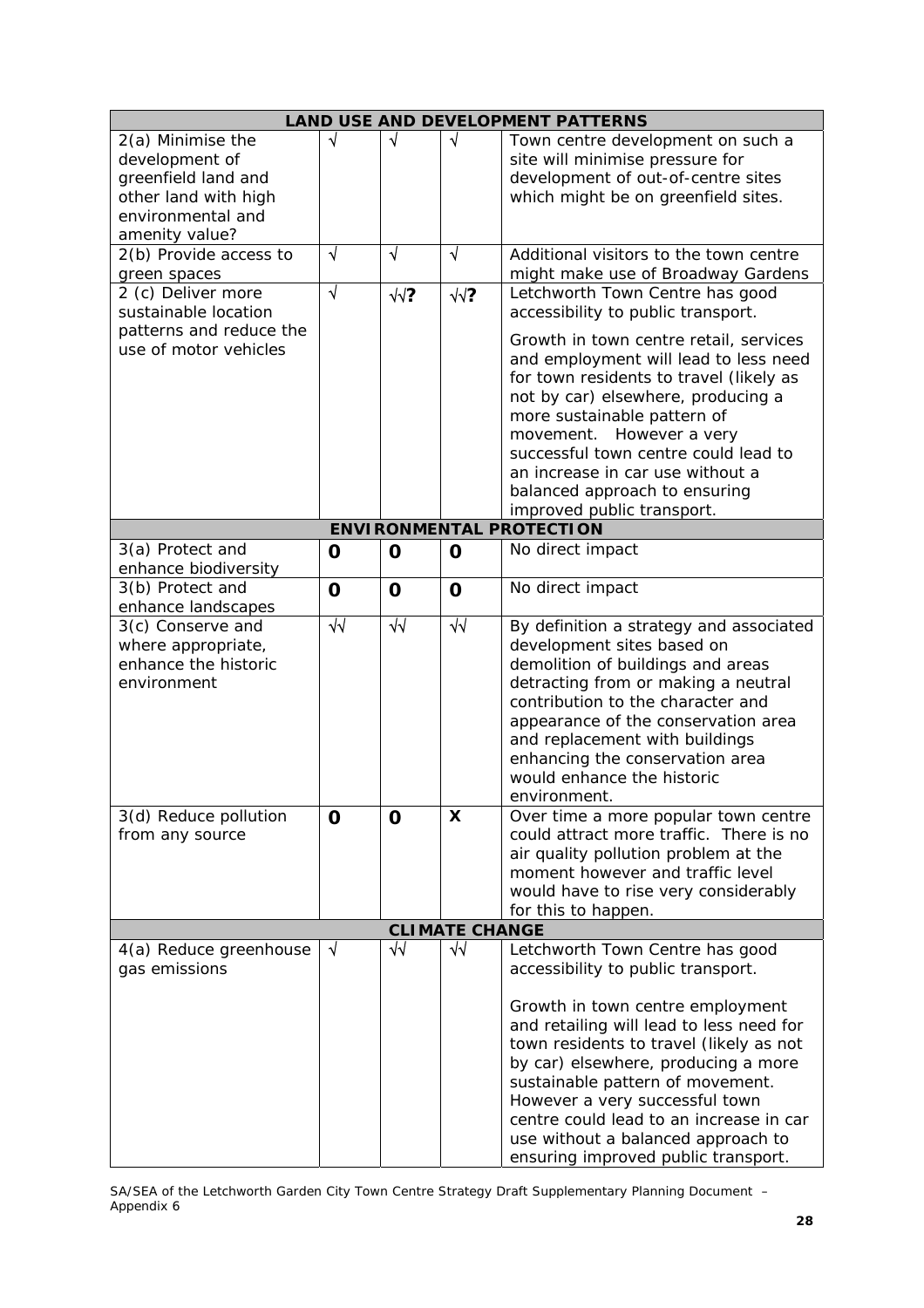| 4(b) Improve the                                                                                             | $\mathbf 0$ | $\mathbf 0$             | O                          | No direct impact                                                                                                                                                                                                                                                                                                                                                                                                 |
|--------------------------------------------------------------------------------------------------------------|-------------|-------------------------|----------------------------|------------------------------------------------------------------------------------------------------------------------------------------------------------------------------------------------------------------------------------------------------------------------------------------------------------------------------------------------------------------------------------------------------------------|
| District's ability to adapt<br>to climate change                                                             |             |                         |                            |                                                                                                                                                                                                                                                                                                                                                                                                                  |
|                                                                                                              |             |                         | A JUST SOCIETY             |                                                                                                                                                                                                                                                                                                                                                                                                                  |
| 5(a) Share benefits of<br>prosperity fairly                                                                  | $\mathbf 0$ | $\mathbf 0$             | $\mathbf 0$                | No direct impact                                                                                                                                                                                                                                                                                                                                                                                                 |
| 5(b) Provide access to<br>services and facilities<br>for all                                                 | $\mathbf O$ | $\mathbf 0$             | $\mathbf O$                | No direct impact                                                                                                                                                                                                                                                                                                                                                                                                 |
| 5(c) Promote<br>community cohesion                                                                           | O           | $\mathbf 0$             | $\mathbf 0$                | No direct impact                                                                                                                                                                                                                                                                                                                                                                                                 |
| 5(d) Increase access to<br>decent and affordable<br>housing                                                  | $\sqrt{ }$  | $\sqrt{2}$              | $\sqrt{2}$                 | Development will lead to opportunities<br>to create more affordable housing.                                                                                                                                                                                                                                                                                                                                     |
| 5(e) Reduce crime rates<br>and fear of crime                                                                 | ?           | $\sqrt{}$               | $\sqrt{ }$                 | Crime levels are below the national<br>average however there is more crime<br>and anti-social behaviour in the town<br>centre due in part to more people and<br>more opportunities for crime. A<br>reviving town centre, which this<br>strategy is likely to see, might see<br>more opportunities for crime, but<br>would also see more natural<br>surveillance and perhaps less<br>opportunities for vandalism. |
| 5(f) Improve conditions<br>and services that<br>engender good health<br>and reduce health<br>inequalities    | $\mathbf 0$ | $\mathbf 0$             | O                          | No direct impact                                                                                                                                                                                                                                                                                                                                                                                                 |
| 5(g) Increase<br>participation in<br>education and life-long<br>learning                                     | O           | $\mathbf 0$             | $\mathbf 0$                | No direct impact                                                                                                                                                                                                                                                                                                                                                                                                 |
| 5(h) Maintain and<br>improve culture, leisure<br>and recreational<br>activities that are<br>available to all | $\mathbf 0$ |                         | $\overline{\blacklozenge}$ | Over the longer term development<br>activity would lead to opportunities for<br>mixed use development which might<br>include improved culture, leisure and<br>recreational facilities.                                                                                                                                                                                                                           |
|                                                                                                              |             |                         |                            | <b>RESOURCE USE AND WASTE</b>                                                                                                                                                                                                                                                                                                                                                                                    |
| 6(a) Use natural<br>resources efficiently;<br>reuse, use recycled<br>where possible                          | ?           | ?                       | ?                          | Depends upon the implementation of<br>higher level policies.                                                                                                                                                                                                                                                                                                                                                     |
| 6(b) Reduce waste                                                                                            | ?           | $\overline{\mathbf{?}}$ | $\overline{\mathbf{?}}$    | Depends upon the implementation of<br>higher level policies.                                                                                                                                                                                                                                                                                                                                                     |
|                                                                                                              |             |                         | <b>TOWN CENTRES</b>        |                                                                                                                                                                                                                                                                                                                                                                                                                  |
| 7 Promote sustainable<br>urban living                                                                        | $\sqrt{}$   | ₩                       | $\sqrt{2}$                 | Letchworth Town Centre has good<br>accessibility to public transport and<br>potentially good sustainability<br>credentials. Development leading to<br>more people living in and visiting the<br>town centre will be more sustainable.                                                                                                                                                                            |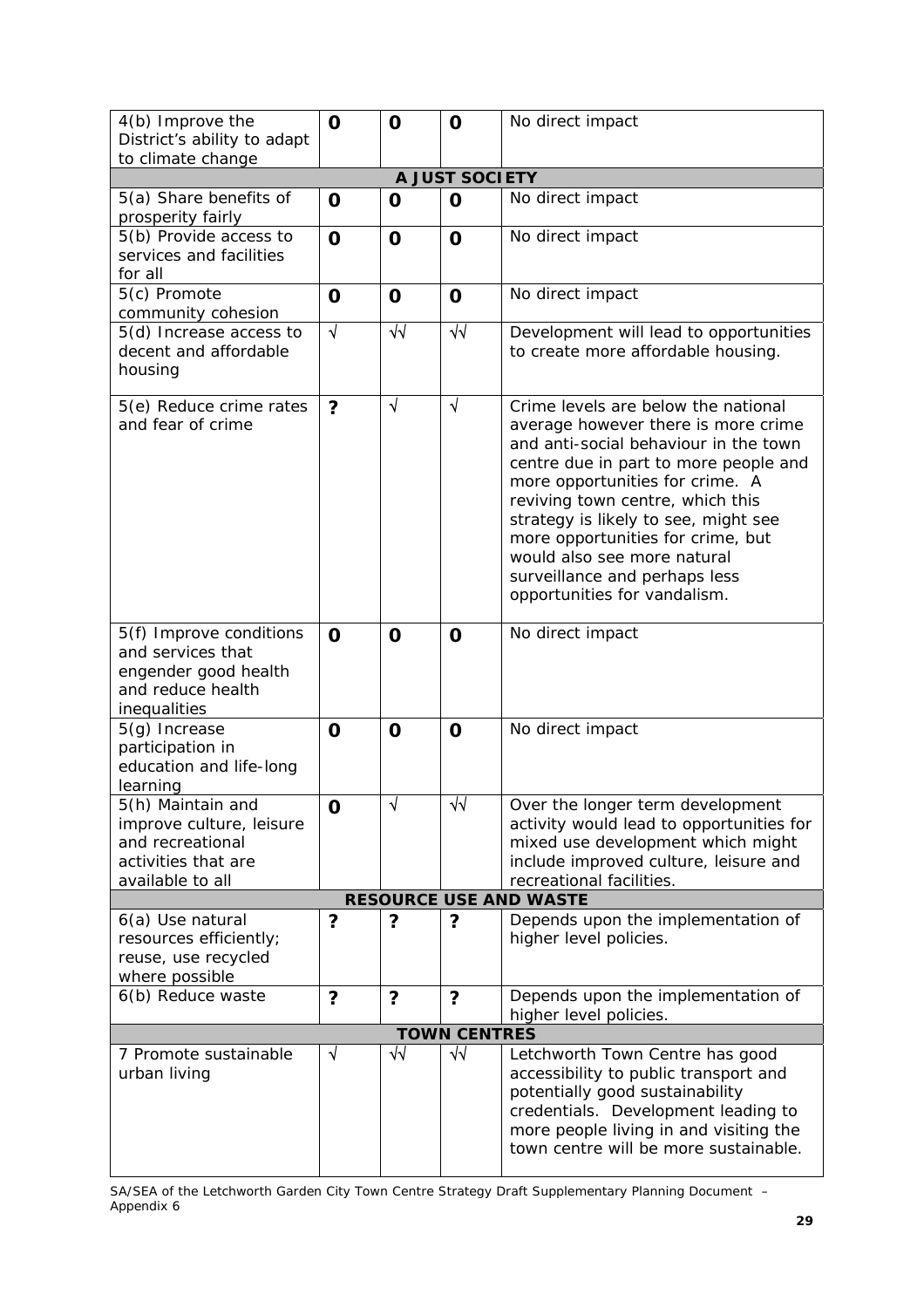• This opportunity site performs well overall in sustainability terms. It performs very well in terms of economic activity and land use and transport patterns.

### **Uncertainties**

• There are a number of uncertainties over the impacts of this proposal and how sustainability gains can be achieved and negative impacts mitigated. Firstly any proposed demolition will need to be selective in terms of not demolishing buildings making a positive contribution to the character or appearance of the conservation area to avoid harm to the historic environment. Any replacement buildings will need to be of outstanding architectural quality appropriate to the Garden City. Secondly there needs to be a step change in the use and quality of public transport in the town to reduce its car dependence. Issues such as resource use and waste depend upon the implementation of upper level policies within the local development framework.

#### **Recommendations**

• No suggested changes as these matters are covered elsewhere.

# **Opportunity Site LTC5: Former Grammar School, and medical centre and Plinston Hall, Broadway/Town Square**

Preservation/re-use of former Grammar School if practicable in a civic/educational business or community use. If redevelopment in whole or part is judged acceptable against the tests set down in national policy PPG15 then any replacement or part of building must:

i, have a new design incorporating a feature of equivalent landmark value to the existing cupola.

ii, have a form and design which enhances the setting of the Town Square/Broadway Gardens and the Conservation Area.

Any wider related programme including redevelopment of buildings elsewhere that detract from the Conservation Area, will be material to these considerations.

Potential, if practicable given constraints above, for new 'Town Hall'/Civic centre replacing existing District Council Offices, and complementary civic or community facilities. Any new design/extended should rise to the challenge of being the main civic building in Letchworth Garden City.

Business re-use and use considered acceptable on any part of site not needed for above purposes.

The site of the health centre may be included, or potentially separately developed if the Grammar school is converted, as part of the wider programme for improved health and associated facilities in Letchworth Garden City which focussing facilities on a new facility in or near the town centre. Development at the corner with West View must

SA/SEA of the Letchworth Garden City Town Centre Strategy Draft Supplementary Planning Document – Appendix 6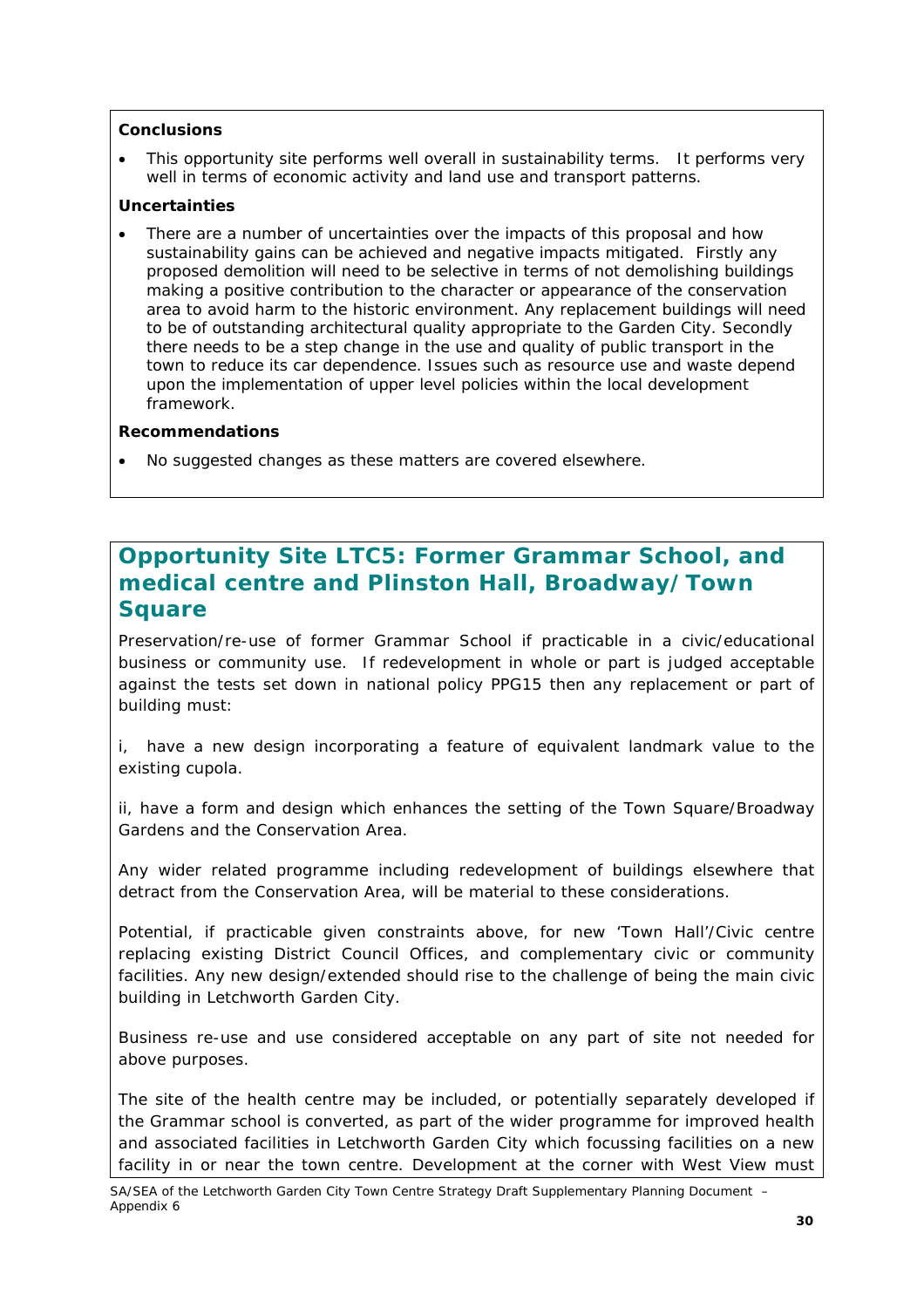appropriately 'turn the corner' in line with Garden City design principles.

The site of Plinston Hall may be included, or separately developed if the Grammar School building is converted. This would be subject to arts/assembly hall facilities being re-provided on site or elsewhere, providing it is part of a wider programme for improved arts facilities in Letchworth Garden City and it enables enhancement of the Town Square/Broadway Gardens setting with a more appropriate building line and design.

Opportunity site contains a number or urban design principles.

|                                                                                                                           | What is the<br>predicted effect on<br>each SA objective? |                    |              | <b>Explanation and suggestions for</b><br>how the SPD could be made more<br>compatible with the SA objectives.                                                                                                                                                                                                                                                                                |
|---------------------------------------------------------------------------------------------------------------------------|----------------------------------------------------------|--------------------|--------------|-----------------------------------------------------------------------------------------------------------------------------------------------------------------------------------------------------------------------------------------------------------------------------------------------------------------------------------------------------------------------------------------------|
| <b>SA Objectives</b>                                                                                                      | <b>Short</b><br>term                                     | <b>Med</b><br>term | Long<br>term |                                                                                                                                                                                                                                                                                                                                                                                               |
|                                                                                                                           |                                                          |                    |              | <b>ECONOMIC ACTIVITY</b>                                                                                                                                                                                                                                                                                                                                                                      |
| 1 Achieve sustainable<br>levels of prosperity and<br>economic growth                                                      | $\sqrt{2}$                                               | √√                 | $\sqrt{2}$   | Opportunity Site promotes economic<br>development                                                                                                                                                                                                                                                                                                                                             |
|                                                                                                                           |                                                          |                    |              | <b>LAND USE AND DEVELOPMENT PATTERNS</b>                                                                                                                                                                                                                                                                                                                                                      |
| 2(a) Minimise the<br>development of<br>greenfield land and<br>other land with high<br>environmental and<br>amenity value? | $\sqrt{}$                                                | $\sqrt{ }$         | $\sqrt{ }$   | Town centre development on such a<br>site will minimise pressure for<br>development of out-of-centre sites<br>which might be on greenfield sites.                                                                                                                                                                                                                                             |
| 2(b) Provide access to<br>green spaces                                                                                    | $\sqrt{}$                                                | $\sqrt{ }$         | $\sqrt{ }$   | Additional visitors to the town centre<br>might make use of Broadway Gardens                                                                                                                                                                                                                                                                                                                  |
| 2 (c) Deliver more<br>sustainable location<br>patterns and reduce the<br>use of motor vehicles                            | $\sqrt{ }$                                               | $\sqrt{?}$         | $\sqrt{2}$   | Letchworth Town Centre has good<br>accessibility to public transport.<br>Growth in town centre services and<br>employment will lead to less need for<br>town residents to travel (likely as not<br>by car) elsewhere, producing a more<br>sustainable pattern of movement.<br>However a very successful town<br>centre could lead to an increase in car<br>use without a balanced approach to |
|                                                                                                                           |                                                          |                    |              | ensuring improved public transport.                                                                                                                                                                                                                                                                                                                                                           |
|                                                                                                                           |                                                          |                    |              | <b>ENVIRONMENTAL PROTECTION</b>                                                                                                                                                                                                                                                                                                                                                               |
| 3(a) Protect and<br>enhance biodiversity                                                                                  | O                                                        | $\mathbf 0$        | 0            | No direct impact                                                                                                                                                                                                                                                                                                                                                                              |
| 3(b) Protect and<br>enhance landscapes                                                                                    | O                                                        | $\mathbf 0$        | $\mathbf 0$  | No direct impact                                                                                                                                                                                                                                                                                                                                                                              |
| 3(c) Conserve and<br>where appropriate,<br>enhance the historic<br>environment                                            | $\sqrt{?}$                                               | $\sqrt{?}$         | $\sqrt{?}$   | This opportunity site has considerable<br>uncertainties associated without it,<br>particularly when one considers the<br>alternative proposal put forward.<br>Protection of a building making a<br>positive contribution to the character<br>or appearance of the conservation<br>area achieves a positive rating.                                                                            |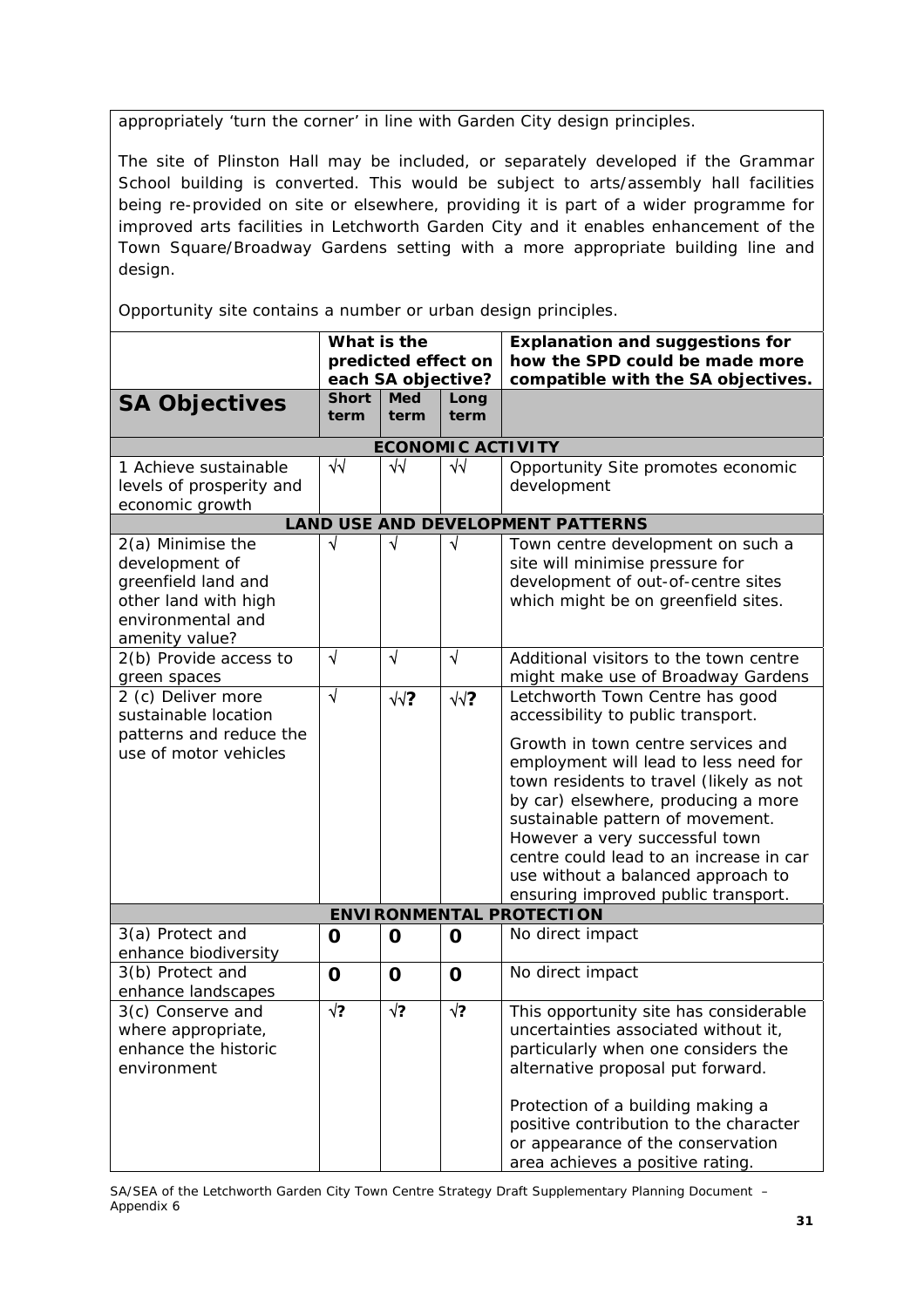| 3(d) Reduce pollution                                                   | $\mathbf 0$             | $\mathbf 0$ | $\mathsf{x}$          | However the overall impact on the<br>conservation area may be negative if<br>as a consequence a large extension<br>for civic facilities is provided at Gernon<br>Road. This might be mitigated<br>however by appropriate design.<br>Over time a more popular town centre                                                                                                                                                             |
|-------------------------------------------------------------------------|-------------------------|-------------|-----------------------|--------------------------------------------------------------------------------------------------------------------------------------------------------------------------------------------------------------------------------------------------------------------------------------------------------------------------------------------------------------------------------------------------------------------------------------|
| from any source                                                         |                         |             |                       | could attract more traffic. There is no<br>air quality pollution problem at the<br>moment however and traffic levels<br>would have to rise very considerably<br>for this to happen.                                                                                                                                                                                                                                                  |
|                                                                         |                         |             | <b>CLIMATE CHANGE</b> |                                                                                                                                                                                                                                                                                                                                                                                                                                      |
| 4(a) Reduce greenhouse<br>gas emissions                                 | $\sqrt{}$               | ᄿ           | $\sqrt{2}$            | Letchworth Town Centre has good<br>accessibility to public transport.                                                                                                                                                                                                                                                                                                                                                                |
|                                                                         |                         |             |                       | Growth in town centre employment<br>will lead to less need for town<br>residents to travel (likely as not by<br>car) elsewhere, producing a more<br>sustainable pattern of movement.<br>However a very successful town<br>centre could lead to an increase in car<br>use without a balanced approach to<br>ensuring improved public transport.                                                                                       |
| 4(b) Improve the<br>District's ability to adapt<br>to climate change    | $\mathbf 0$             | $\mathbf 0$ | O                     | No direct impact                                                                                                                                                                                                                                                                                                                                                                                                                     |
|                                                                         |                         |             | A JUST SOCIETY        |                                                                                                                                                                                                                                                                                                                                                                                                                                      |
| 5(a) Share benefits of<br>prosperity fairly                             | $\mathbf 0$             | $\mathbf 0$ | O                     | No direct impact                                                                                                                                                                                                                                                                                                                                                                                                                     |
| 5(b) Provide access to<br>services and facilities<br>for all            | $\mathbf O$             | $\mathbf 0$ | $\mathbf 0$           | No direct impact                                                                                                                                                                                                                                                                                                                                                                                                                     |
| 5(c) Promote<br>community cohesion                                      | $\mathbf 0$             | $\mathbf 0$ | O                     | No direct impact                                                                                                                                                                                                                                                                                                                                                                                                                     |
| $\overline{5}$ (d) Increase access to                                   |                         |             |                       |                                                                                                                                                                                                                                                                                                                                                                                                                                      |
| decent and affordable<br>housing                                        | X                       | X.          | X                     | Housing not listed as an appropriate<br>use.                                                                                                                                                                                                                                                                                                                                                                                         |
| 5(e) Reduce crime rates<br>and fear of crime<br>5(f) Improve conditions | $\overline{\mathbf{?}}$ | $\sqrt{ }$  | $\sqrt{ }$            | Crime levels are below the national<br>average however there is more crime<br>and anti-social behaviour in the town<br>centre due in part to more people and<br>more opportunities for crime. A<br>reviving town centre, which this<br>strategy is likely to see, might see<br>more opportunities for crime, but<br>would also see more natural<br>surveillance and perhaps less<br>opportunities for vandalism.<br>No direct impact |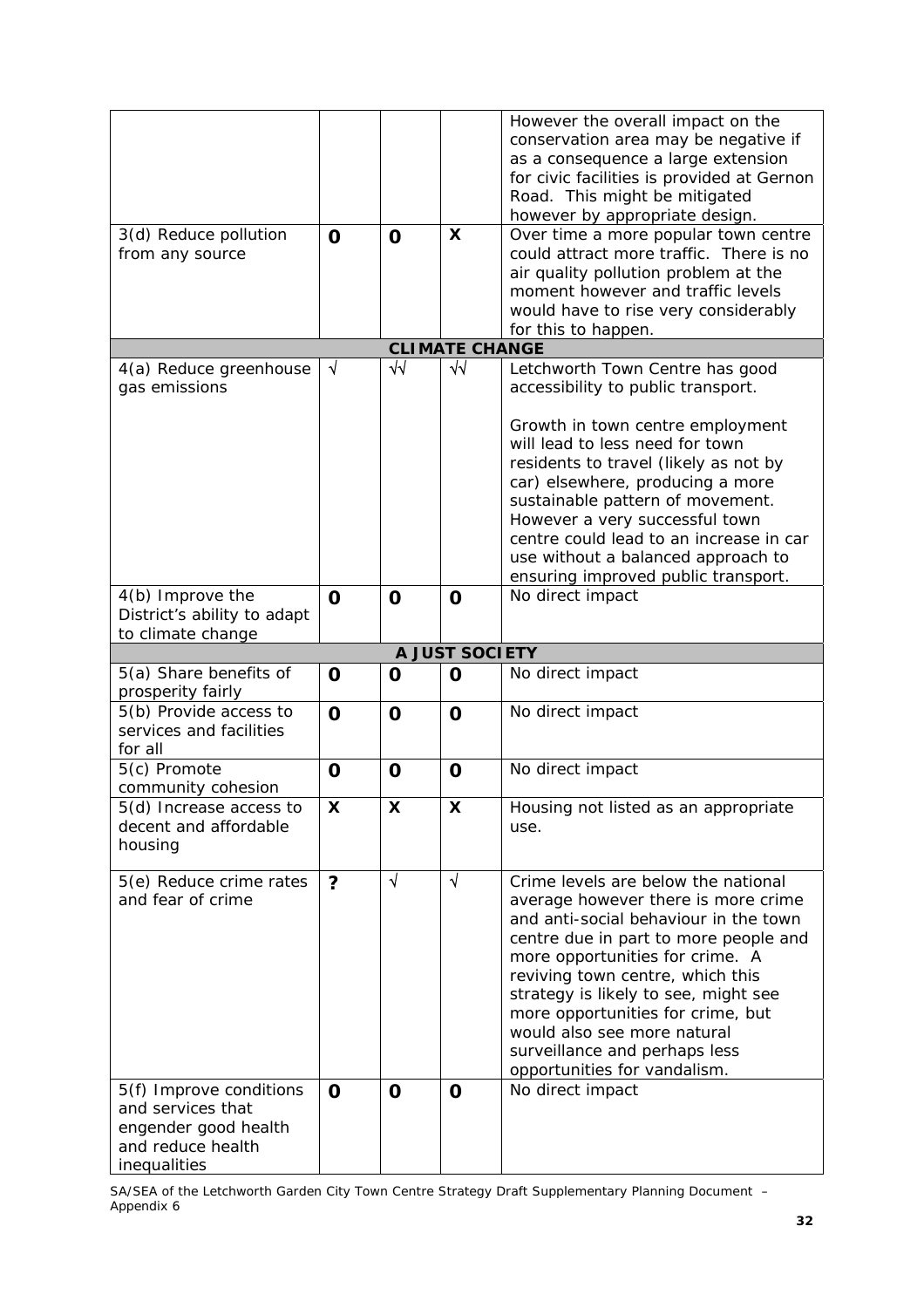| $5(g)$ Increase<br>participation in<br>education and life-long<br>learning                                   | O | Ω          | 0                   | No direct impact                                                                                                                                                                                                        |  |  |
|--------------------------------------------------------------------------------------------------------------|---|------------|---------------------|-------------------------------------------------------------------------------------------------------------------------------------------------------------------------------------------------------------------------|--|--|
| 5(h) Maintain and<br>improve culture, leisure<br>and recreational<br>activities that are<br>available to all | O | √          | $\sqrt{2}$          | Over the longer term development<br>activity would lead to opportunities for<br>mixed use development which might<br>include improved culture, leisure and<br>recreational facilities.                                  |  |  |
| <b>RESOURCE USE AND WASTE</b>                                                                                |   |            |                     |                                                                                                                                                                                                                         |  |  |
| 6(a) Use natural<br>resources efficiently;<br>reuse, use recycled<br>where possible                          | ? | ?          | 7                   | Depends upon the implementation of<br>higher level policies.                                                                                                                                                            |  |  |
| 6(b) Reduce waste                                                                                            | ? | ?          | ?                   | Depends upon the implementation of<br>higher level policies.                                                                                                                                                            |  |  |
|                                                                                                              |   |            | <b>TOWN CENTRES</b> |                                                                                                                                                                                                                         |  |  |
| 7 Promote sustainable<br>urban living                                                                        | √ | $\sqrt{2}$ | ᄿ                   | Letchworth Town Centre has good<br>accessibility to public transport and<br>potentially good sustainability<br>credentials. Development leading to<br>more people visiting the town centre<br>will be more sustainable. |  |  |

This opportunity site performs well overall in sustainability terms. It performs very well in terms of economic activity and land use and transport patterns. The potential negative impact is the lost opportunity to provide housing/affordable housing.

#### **Uncertainties:**

There are a number of uncertainties over the impacts of this proposal and how sustainability gains can be achieved and negative impacts mitigated. In particular, related to any consequential impact if the Gernon Road Council office site is chosen as the civic accommodation option and the impact of any (as yet unknown) design on the conservation area. Firstly any demolition will need to be selective to avoid harm to the historic environment. It should be noted that some of these buildings have been assessed as making a negative or neutral contribution to the character of the conservation area, and replacement buildings will need to be of outstanding quality appropriate to the Garden City. Secondly there needs to be a step change in the use and quality of public transport in the town to reduce its car dependence. Issues such as resource use and waste depend upon the implementation of upper level policies within the local development framework.

#### **Recommendations:**

The Council should consider whether or not the opportunity costs of not providing housing are outweighed by other environmental/planning matters.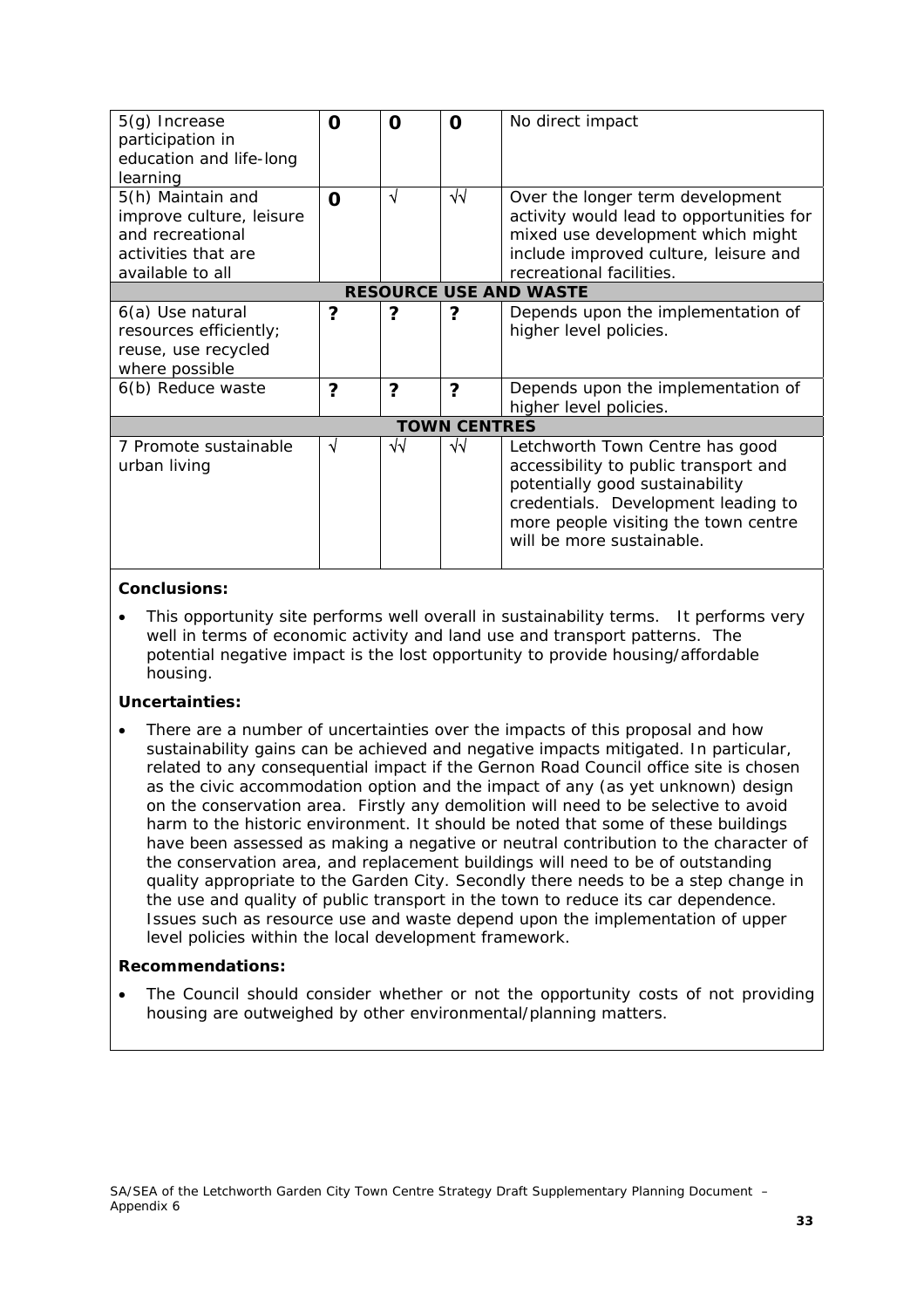# **Opportunity Site LTC6: Site at corner of South View and Town Square/Broadway and Site LTC7: at corner of South View/Meadow Way and Town Square/Broadway Gardens**

Both sites reserved for civic/business and/or community uses to complete town square.

Opportunity sites also set down a number of urban design principles.

|                                                                                                                           | What is the<br>predicted effect on<br>each SA objective? |                    |                          | <b>Explanation and suggestions for</b><br>how the SPD could be made more<br>compatible with the SA objectives.                                                                                                                                                                                                                                                                                                                       |
|---------------------------------------------------------------------------------------------------------------------------|----------------------------------------------------------|--------------------|--------------------------|--------------------------------------------------------------------------------------------------------------------------------------------------------------------------------------------------------------------------------------------------------------------------------------------------------------------------------------------------------------------------------------------------------------------------------------|
| <b>SA Objectives</b>                                                                                                      | <b>Short</b><br>term                                     | <b>Med</b><br>term | Long<br>term             |                                                                                                                                                                                                                                                                                                                                                                                                                                      |
|                                                                                                                           |                                                          |                    | <b>ECONOMIC ACTIVITY</b> |                                                                                                                                                                                                                                                                                                                                                                                                                                      |
| 1 Achieve sustainable<br>levels of prosperity and<br>economic growth                                                      | $\sqrt{2}$                                               | $\sqrt{2}$         | $\sqrt{2}$               | Opportunity Site promotes economic<br>development                                                                                                                                                                                                                                                                                                                                                                                    |
|                                                                                                                           |                                                          |                    |                          | <b>LAND USE AND DEVELOPMENT PATTERNS</b>                                                                                                                                                                                                                                                                                                                                                                                             |
| 2(a) Minimise the<br>development of<br>greenfield land and<br>other land with high<br>environmental and<br>amenity value? | $\sqrt{?}$                                               | $\sqrt{?}$         | √?                       | Town centre development on such a<br>site will minimise pressure for<br>development of out-of-centre sites<br>which might be on greenfield sites.<br>However the vacant corner lots do<br>have amenity value and the impact on<br>the area will depend on the design<br>and site coverage of any development.                                                                                                                        |
| 2(b) Provide access to<br>green spaces                                                                                    | $\sqrt{ }$                                               | $\sqrt{ }$         | $\sqrt{ }$               | Additional visitors to the town centre<br>might make use of Broadway Gardens                                                                                                                                                                                                                                                                                                                                                         |
| 2 (c) Deliver more<br>sustainable location<br>patterns and reduce the<br>use of motor vehicles                            | $\overline{\sqrt{2}}$                                    | $\sqrt{2}$         | $\sqrt{2}$               | Letchworth Town Centre has good<br>accessibility to public transport.<br>Growth in town centre services and<br>employment will lead to less need for<br>town residents to travel (likely as not<br>by car) elsewhere, producing a more<br>sustainable pattern of movement.<br>However a very successful town<br>centre could lead to an increase in car<br>use without a balanced approach to<br>ensuring improved public transport. |
|                                                                                                                           |                                                          |                    |                          | <b>ENVIRONMENTAL PROTECTION</b>                                                                                                                                                                                                                                                                                                                                                                                                      |
| 3(a) Protect and<br>enhance biodiversity<br>3(b) Protect and                                                              | O<br>O                                                   | O<br>O             | 0<br>0                   | No direct impact<br>No direct impact                                                                                                                                                                                                                                                                                                                                                                                                 |
| enhance landscapes<br>3(c) Conserve and<br>where appropriate,<br>enhance the historic<br>environment                      | $\sqrt{?}$                                               | $\sqrt{?}$         | $\sqrt{?}$               | The vacant corner lots do have<br>amenity value and the impact on the<br>conservation area will depend on the<br>design and site coverage of any<br>development.                                                                                                                                                                                                                                                                     |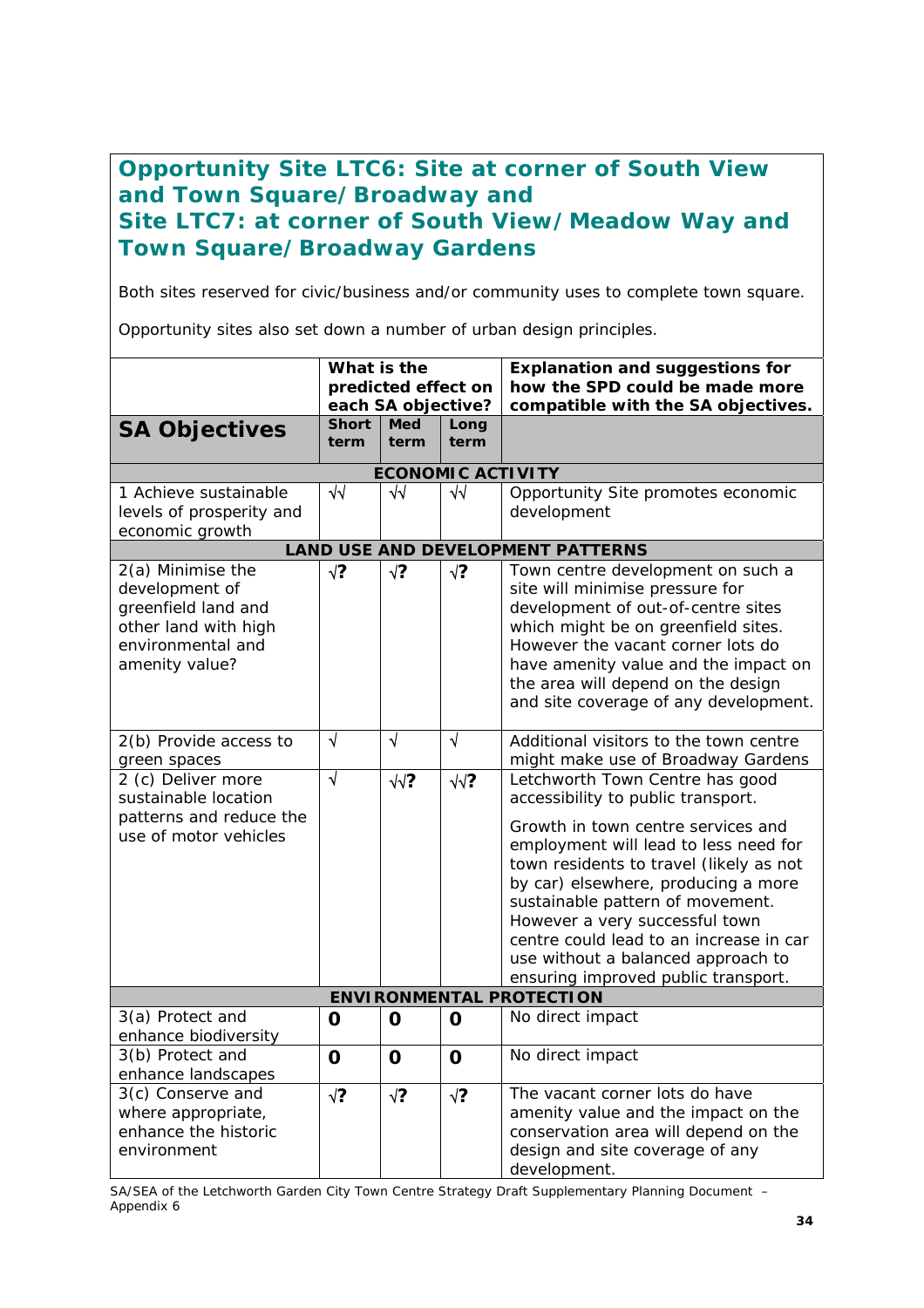| 3(d) Reduce pollution<br>from any source                                                                     | O           | O           | O                         | No direct impact                                                                                                                                                                                                                                                                                                                                                                                                 |
|--------------------------------------------------------------------------------------------------------------|-------------|-------------|---------------------------|------------------------------------------------------------------------------------------------------------------------------------------------------------------------------------------------------------------------------------------------------------------------------------------------------------------------------------------------------------------------------------------------------------------|
|                                                                                                              |             |             | <b>CLIMATE CHANGE</b>     |                                                                                                                                                                                                                                                                                                                                                                                                                  |
| 4(a) Reduce greenhouse<br>gas emissions                                                                      | $\sqrt{ }$  | $\sqrt{}$   | $\sqrt{2}$                | Letchworth Town Centre has good<br>accessibility to public transport.<br>Growth in town centre employment<br>and services will lead to less need for<br>town residents to travel (likely as not<br>by car) elsewhere, producing a more                                                                                                                                                                           |
|                                                                                                              |             |             |                           | sustainable pattern of movement.<br>However a very successful town<br>centre could lead to an increase in car<br>use without a balanced approach to<br>ensuring improved public transport.                                                                                                                                                                                                                       |
| 4(b) Improve the<br>District's ability to adapt<br>to climate change                                         | $\mathbf 0$ | $\mathbf 0$ | $\mathbf 0$               | No direct impact                                                                                                                                                                                                                                                                                                                                                                                                 |
|                                                                                                              |             |             | A JUST SOCIETY            |                                                                                                                                                                                                                                                                                                                                                                                                                  |
| 5(a) Share benefits of<br>prosperity fairly                                                                  | O           | $\mathbf 0$ | O                         | No direct impact                                                                                                                                                                                                                                                                                                                                                                                                 |
| 5(b) Provide access to<br>services and facilities<br>for all                                                 | O           | $\mathbf 0$ | $\mathbf 0$               | No direct impact                                                                                                                                                                                                                                                                                                                                                                                                 |
| 5(c) Promote<br>community cohesion                                                                           | O           | $\mathbf 0$ | $\mathbf 0$               | No direct impact                                                                                                                                                                                                                                                                                                                                                                                                 |
| 5(d) Increase access to<br>decent and affordable<br>housing                                                  | X           | X           | $\boldsymbol{\mathsf{X}}$ | Housing not listed as an appropriate<br>use.                                                                                                                                                                                                                                                                                                                                                                     |
| 5(e) Reduce crime rates<br>and fear of crime                                                                 | ?           | $\sqrt{ }$  | $\sqrt{ }$                | Crime levels are below the national<br>average however there is more crime<br>and anti-social behaviour in the town<br>centre due in part to more people and<br>more opportunities for crime. A<br>reviving town centre, which this<br>strategy is likely to see, might see<br>more opportunities for crime, but<br>would also see more natural<br>surveillance and perhaps less<br>opportunities for vandalism. |
| 5(f) Improve conditions<br>and services that<br>engender good health<br>and reduce health<br>inequalities    | O           | $\mathbf 0$ | O                         | No direct impact                                                                                                                                                                                                                                                                                                                                                                                                 |
| $5(g)$ Increase<br>participation in<br>education and life-long<br>learning                                   | $\mathbf 0$ | $\mathbf 0$ | O                         | No direct impact                                                                                                                                                                                                                                                                                                                                                                                                 |
| 5(h) Maintain and<br>improve culture, leisure<br>and recreational<br>activities that are<br>available to all | $\mathbf 0$ | V           | ₩                         | Over the longer term development<br>activity would lead to opportunities for<br>mixed use development which might<br>include improved culture, leisure and<br>recreational facilities.                                                                                                                                                                                                                           |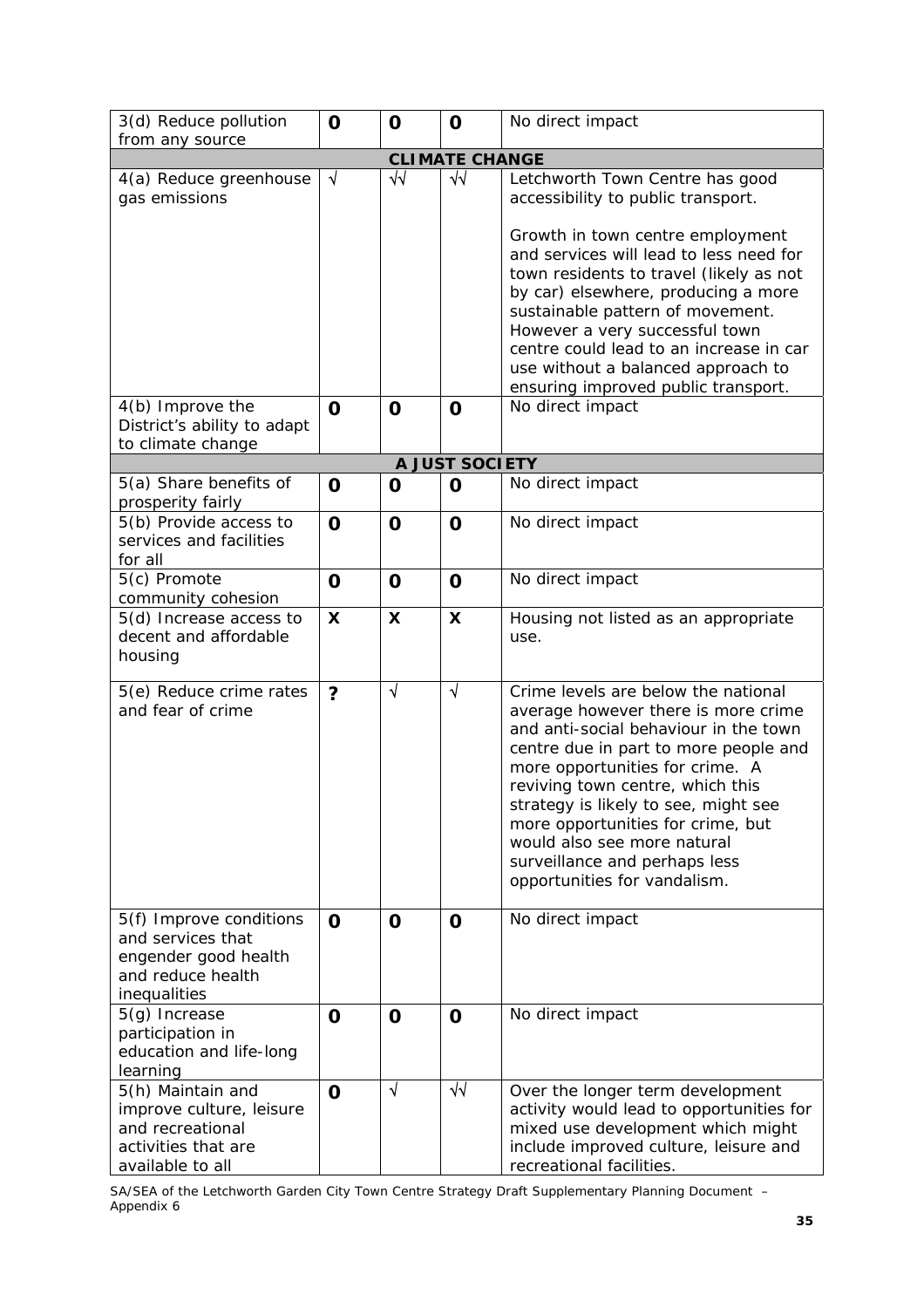| <b>RESOURCE USE AND WASTE</b>                                                       |   |    |                     |                                                                                                                                                                                                                         |  |  |
|-------------------------------------------------------------------------------------|---|----|---------------------|-------------------------------------------------------------------------------------------------------------------------------------------------------------------------------------------------------------------------|--|--|
| 6(a) Use natural<br>resources efficiently;<br>reuse, use recycled<br>where possible | Ω | 0  | O                   | No direct impact                                                                                                                                                                                                        |  |  |
| 6(b) Reduce waste                                                                   | O | O  | Ω                   | No direct impact                                                                                                                                                                                                        |  |  |
|                                                                                     |   |    | <b>TOWN CENTRES</b> |                                                                                                                                                                                                                         |  |  |
| 7 Promote sustainable<br>urban living                                               | N | √√ | ᄿ                   | Letchworth Town Centre has good<br>accessibility to public transport and<br>potentially good sustainability<br>credentials. Development leading to<br>more people visiting the town centre<br>will be more sustainable. |  |  |

• These opportunity sites perform fairly well in sustainability terms. They perform very well in terms of economic activity and land use and transport patterns. The potential negative impact is the lost opportunity to provide housing/affordable housing.

#### **Uncertainties**

There are a number of uncertainties over the impacts of this proposal and how sustainability gains can be achieved and negative impacts mitigated. Firstly the impact on the conservation area will depend on the final design. Secondly there needs to be a step change in the use and quality of public transport in the town to reduce its car dependence. Issues such as resource use and waste depend upon the implementation of upper level policies within the local development framework.

#### **Recommendations**

The Council should consider whether or not the opportunity costs of not providing housing are outweighed by other environmental/planning matters.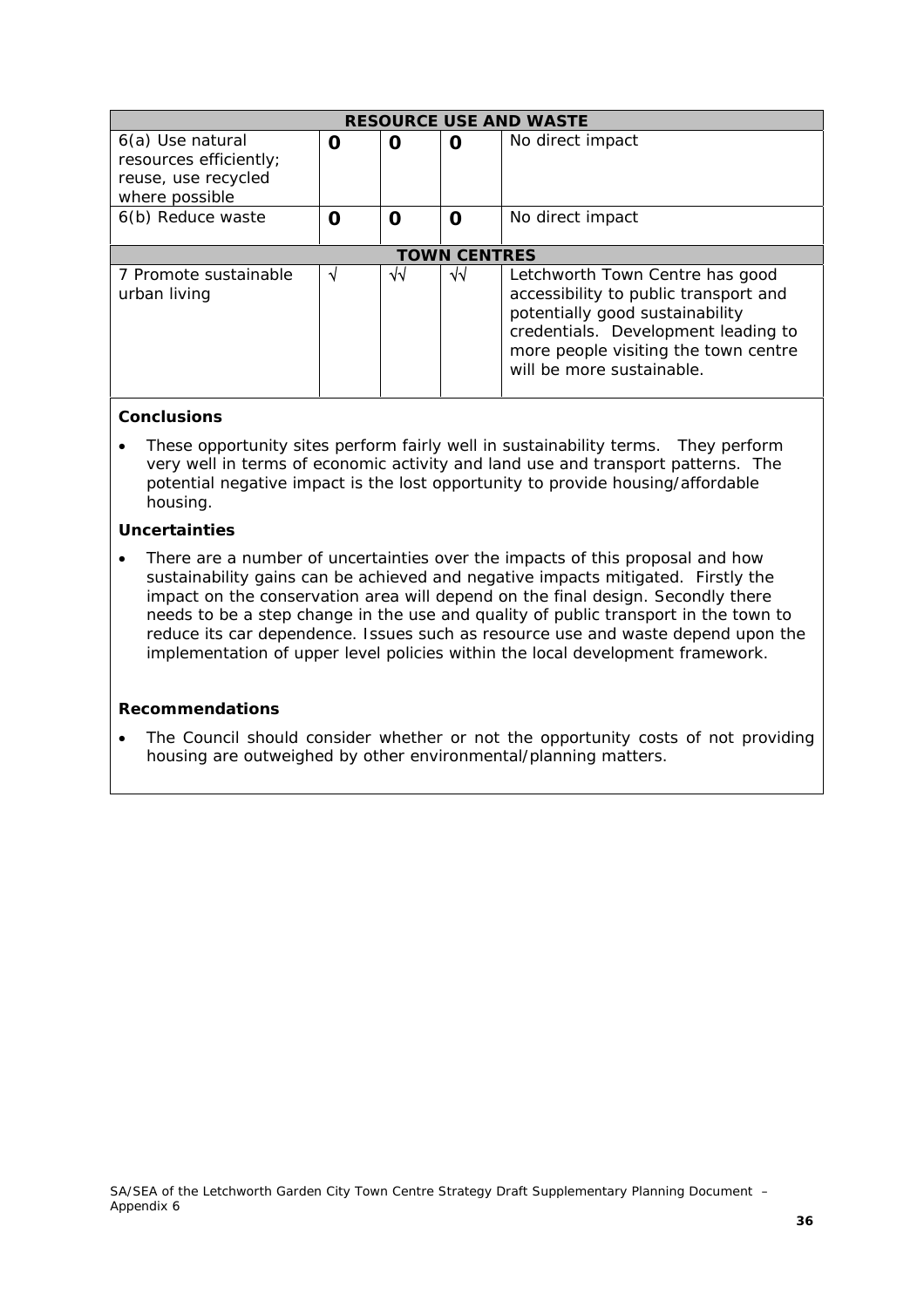# **Opportunity Site LTC8: Letchworth Garden City Station, Station Forecourt, car parks and war memorial area, Station Parade/Dorchester House**

New bus/rail interchange incorporating taxi rank, short term car drop off facilities and some charged short term station parking.

Improvements to the Station, in particular disabled access, whilst protecting its special character as a listed building. Setting of station must be preserved or enhanced.

Redevelopment of Station Parade/Dorchester House with retail uses and other town centre uses above. Loss of car park to rear will only be acceptable if it is essential to this opportunity.

Opportunity Site sets down a number of urban design principles.

|                                                                                                                           | What is the<br>predicted effect on<br>each SA objective? |                      |                      | <b>Explanation and suggestions for</b><br>how the SPD could be made more<br>compatible with the SA objectives.                                                                                                                                                             |  |  |  |  |
|---------------------------------------------------------------------------------------------------------------------------|----------------------------------------------------------|----------------------|----------------------|----------------------------------------------------------------------------------------------------------------------------------------------------------------------------------------------------------------------------------------------------------------------------|--|--|--|--|
| <b>SA Objectives</b>                                                                                                      | <b>Short</b><br>term                                     | Med<br>term          | Long<br>term         |                                                                                                                                                                                                                                                                            |  |  |  |  |
| <b>ECONOMIC ACTIVITY</b>                                                                                                  |                                                          |                      |                      |                                                                                                                                                                                                                                                                            |  |  |  |  |
| 1 Achieve sustainable<br>levels of prosperity and<br>economic growth                                                      | $\sqrt{2}$                                               | $\sqrt{2}$           | $\sqrt{2}$           | Opportunity Site promotes economic<br>development                                                                                                                                                                                                                          |  |  |  |  |
|                                                                                                                           |                                                          |                      |                      | <b>LAND USE AND DEVELOPMENT PATTERNS</b>                                                                                                                                                                                                                                   |  |  |  |  |
| 2(a) Minimise the<br>development of<br>greenfield land and<br>other land with high<br>environmental and<br>amenity value? | $\sqrt{?}$                                               | $\sqrt{?}$           | $\sqrt{?}$           | Town centre development on such a<br>site will minimise pressure for<br>development of out-of-centre sites<br>which might be on greenfield sites.                                                                                                                          |  |  |  |  |
| 2(b) Provide access to<br>green spaces                                                                                    | $\sqrt{ }$                                               | $\sqrt{ }$           | $\sqrt{ }$           | Additional visitors to the town centre<br>might make use of Broadway Gardens                                                                                                                                                                                               |  |  |  |  |
| 2 (c) Deliver more<br>sustainable location<br>patterns and reduce the<br>use of motor vehicles                            | $\overline{\sqrt{}}$                                     | $\overline{\sqrt{}}$ | $\overline{\sqrt{}}$ | Letchworth Town Centre has good<br>accessibility to public transport.<br>Growth in town centre services and<br>employment will lead to less need for<br>town residents to travel (likely as not<br>by car) elsewhere, producing a more<br>sustainable pattern of movement. |  |  |  |  |
|                                                                                                                           |                                                          |                      |                      | <b>ENVIRONMENTAL PROTECTION</b>                                                                                                                                                                                                                                            |  |  |  |  |
| 3(a) Protect and<br>enhance biodiversity                                                                                  | $\mathbf O$                                              | $\mathbf 0$          | $\mathbf 0$          | No direct impact                                                                                                                                                                                                                                                           |  |  |  |  |
| 3(b) Protect and<br>enhance landscapes                                                                                    | $\mathbf O$                                              | $\mathbf O$          | $\mathbf O$          | No direct impact                                                                                                                                                                                                                                                           |  |  |  |  |
| 3(c) Conserve and<br>where appropriate,<br>enhance the historic<br>environment                                            | $\sqrt{?}$                                               | $\sqrt{?}$           | $\sqrt{?}$           | Dorechester house has been assessed<br>as detracting from conservation area.<br>Uncertain impacts from replacement<br>buildings spaces in area of<br>cenotaph/war memorial.                                                                                                |  |  |  |  |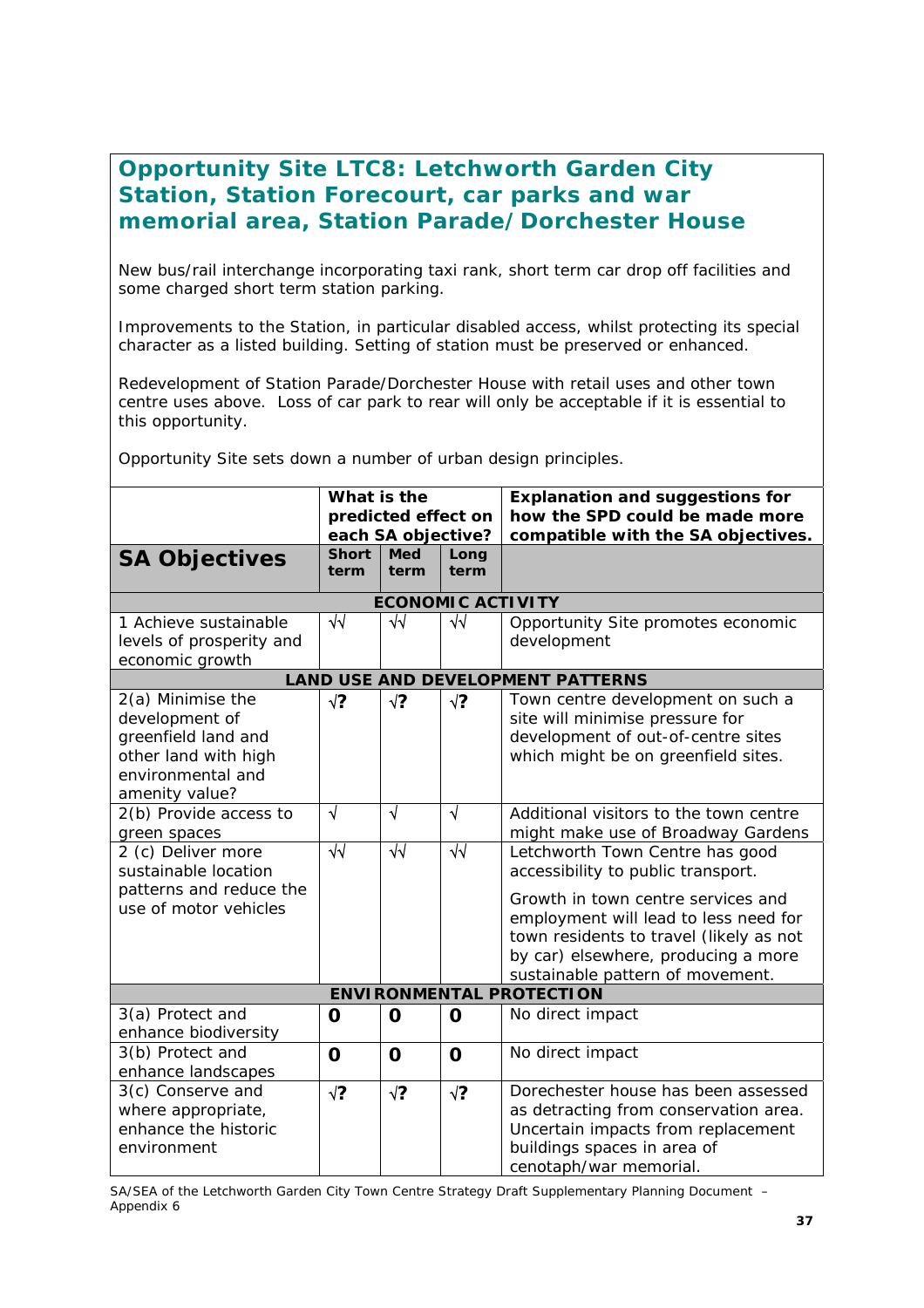| 3(d) Reduce pollution                                                                                     | O                    | $\mathbf 0$ | $\mathbf 0$               | No direct impact                                                                                                                                                                                                                                                                                                                                                                                                 |
|-----------------------------------------------------------------------------------------------------------|----------------------|-------------|---------------------------|------------------------------------------------------------------------------------------------------------------------------------------------------------------------------------------------------------------------------------------------------------------------------------------------------------------------------------------------------------------------------------------------------------------|
| from any source                                                                                           |                      |             | <b>CLIMATE CHANGE</b>     |                                                                                                                                                                                                                                                                                                                                                                                                                  |
| 4(a) Reduce greenhouse                                                                                    | $\sqrt{}$            | $\sqrt{2}$  | $\sqrt{2}$                | Letchworth Town Centre has good                                                                                                                                                                                                                                                                                                                                                                                  |
| gas emissions                                                                                             |                      |             |                           | accessibility to public transport which<br>this opportunity site proposal would<br>improve.                                                                                                                                                                                                                                                                                                                      |
|                                                                                                           |                      |             |                           | Growth in town centre services will<br>lead to less need for town residents to<br>travel (likely as not by car) elsewhere,<br>producing a more sustainable pattern<br>of movement. However a very<br>successful town centre could lead to<br>an increase in car use without a<br>balanced approach to ensuring<br>improved public transport.                                                                     |
| 4(b) Improve the                                                                                          | $\mathbf 0$          | $\mathbf 0$ | $\mathbf 0$               | No direct impact                                                                                                                                                                                                                                                                                                                                                                                                 |
| District's ability to adapt                                                                               |                      |             |                           |                                                                                                                                                                                                                                                                                                                                                                                                                  |
| to climate change                                                                                         |                      |             | <b>A JUST SOCIETY</b>     |                                                                                                                                                                                                                                                                                                                                                                                                                  |
| 5(a) Share benefits of<br>prosperity fairly                                                               | O                    | $\mathbf 0$ | 0                         | No direct impact                                                                                                                                                                                                                                                                                                                                                                                                 |
| 5(b) Provide access to<br>services and facilities<br>for all                                              | O                    | $\mathbf 0$ | $\mathbf 0$               | No direct impact                                                                                                                                                                                                                                                                                                                                                                                                 |
| 5(c) Promote<br>community cohesion                                                                        | O                    | $\mathbf 0$ | $\mathbf 0$               | No direct impact                                                                                                                                                                                                                                                                                                                                                                                                 |
| 5(d) Increase access to<br>decent and affordable<br>housing                                               | X                    | X           | $\boldsymbol{\mathsf{X}}$ | Housing not listed as an appropriate<br>use, given proximity to a bus<br>interchange.                                                                                                                                                                                                                                                                                                                            |
| 5(e) Reduce crime rates<br>and fear of crime                                                              | $\ddot{\phantom{0}}$ | $\sqrt{ }$  | $\sqrt{ }$                | Crime levels are below the national<br>average however there is more crime<br>and anti-social behaviour in the town<br>centre due in part to more people and<br>more opportunities for crime. A<br>reviving town centre, which this<br>strategy is likely to see, might see<br>more opportunities for crime, but<br>would also see more natural<br>surveillance and perhaps less<br>opportunities for vandalism. |
| 5(f) Improve conditions<br>and services that<br>engender good health<br>and reduce health<br>inequalities | $\mathbf{O}$         | $\mathbf 0$ | $\mathbf 0$               | No direct impact                                                                                                                                                                                                                                                                                                                                                                                                 |
| 5(g) Increase<br>participation in<br>education and life-long<br>learning                                  | O                    | $\mathbf 0$ | $\mathbf 0$               | No direct impact                                                                                                                                                                                                                                                                                                                                                                                                 |
| 5(h) Maintain and<br>improve culture, leisure<br>and recreational                                         | $\mathbf 0$          | $\sqrt{}$   | $\sqrt{2}$                | Over the longer term development<br>activity would lead to opportunities for<br>mixed use development which might                                                                                                                                                                                                                                                                                                |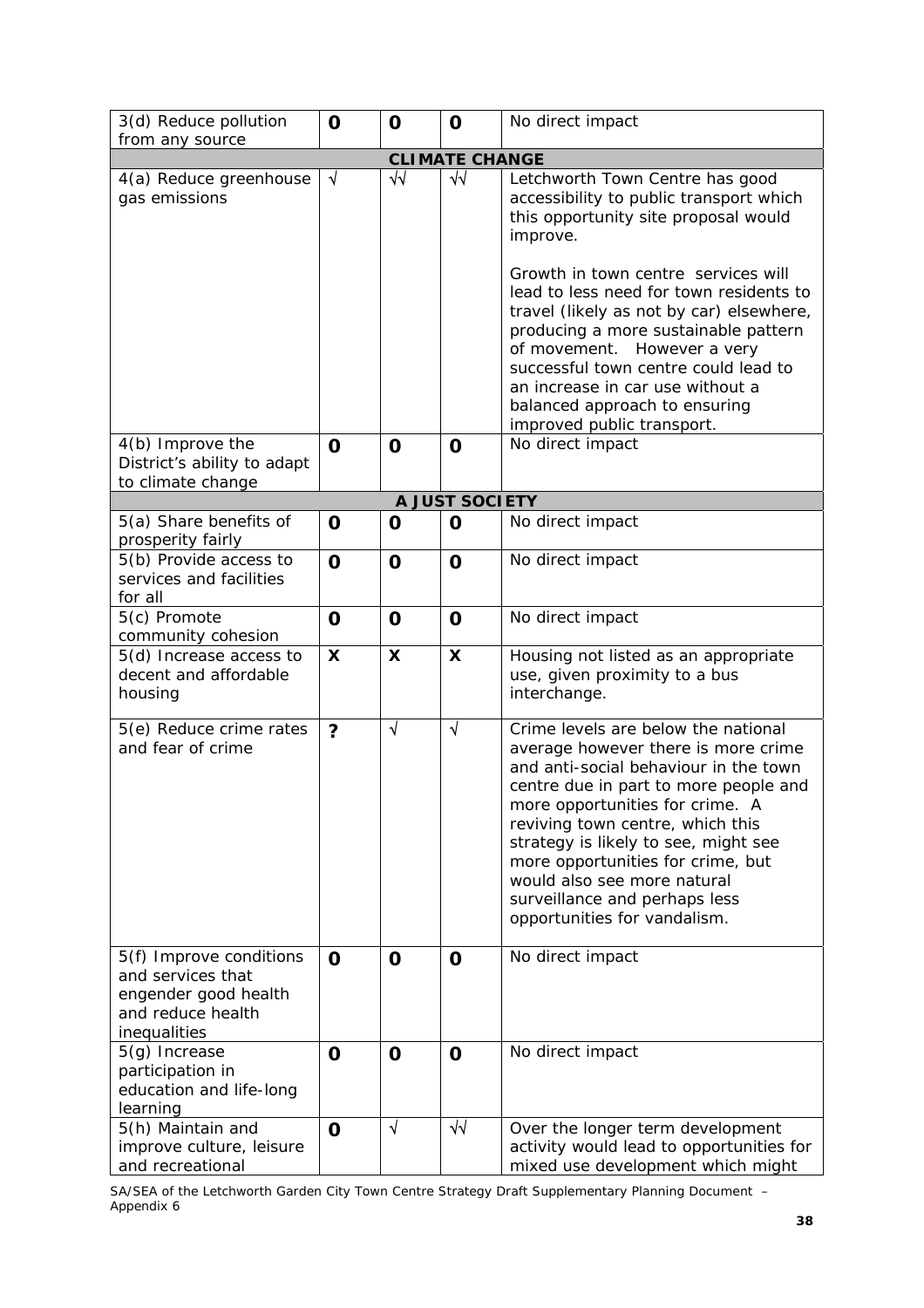| activities that are<br>available to all                                             |   |    |                     | include improved culture, leisure and<br>recreational facilities.                                                                                                                                                       |  |  |  |
|-------------------------------------------------------------------------------------|---|----|---------------------|-------------------------------------------------------------------------------------------------------------------------------------------------------------------------------------------------------------------------|--|--|--|
| <b>RESOURCE USE AND WASTE</b>                                                       |   |    |                     |                                                                                                                                                                                                                         |  |  |  |
| 6(a) Use natural<br>resources efficiently;<br>reuse, use recycled<br>where possible | ? |    |                     | Depends upon the implementation of<br>higher level policies.                                                                                                                                                            |  |  |  |
| 6(b) Reduce waste                                                                   | 7 | 7  | 2                   | Depends upon the implementation of<br>higher level policies.                                                                                                                                                            |  |  |  |
|                                                                                     |   |    | <b>TOWN CENTRES</b> |                                                                                                                                                                                                                         |  |  |  |
| 7 Promote sustainable<br>urban living                                               | N | √√ | √√                  | Letchworth Town Centre has good<br>accessibility to public transport and<br>potentially good sustainability<br>credentials. Development leading to<br>more people visiting the town centre<br>will be more sustainable. |  |  |  |

• This opportunity site performs well in sustainability terms. It performs very well in terms of economic activity and land use and transport patterns.

#### **Uncertainties:**

• There is an uncertainty over the impact on the conservation area of the loss of the war memorial, and the design of the transport interchange. Issues such as resource use and waste depend upon the implementation of upper level policies within the local development framework.

#### **Recommendations:**

• No changes proposed, however at application stage the design issues will need careful consideration.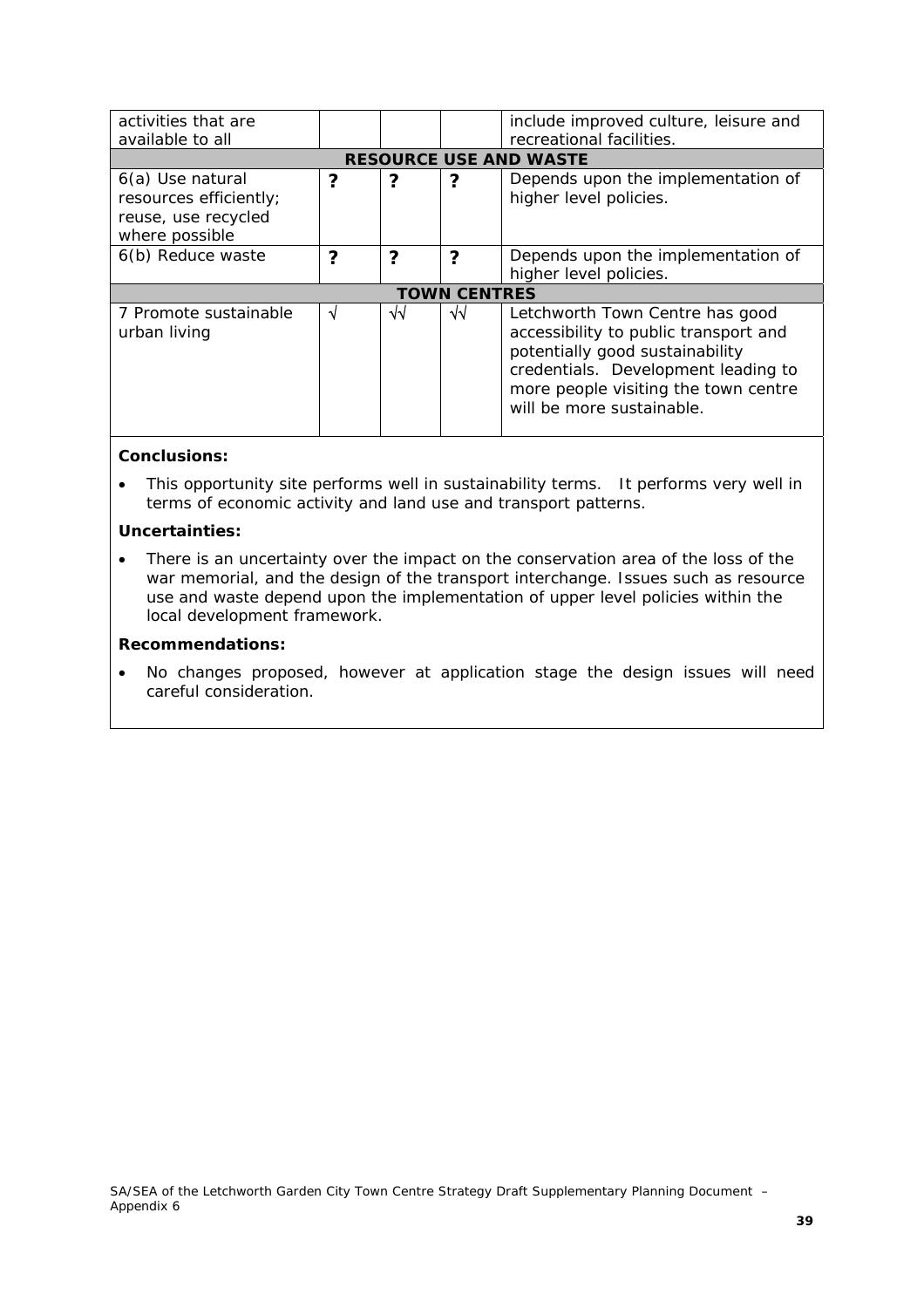# **Opportunity Site LTC9: Garage 20 Station Road (Bennetts Garage - Ford Dealership) and Site LTC11: Railway land to the north of Station Road**

LTC9 - Redevelopment for non-residential town centre uses on ground floor and town centre uses/resodential above.

Development to west sets an appropriate context for massing and building height.

Development should allow for unimpeded access through to site LTC11.

Building line must be such as to retain the view of the return frontage and setting of Silver Birch Cottages to east.

LTC11 - Residential development, height restrained to respect setting of cottages to south given elevated position. Access via site LTC9.

Layout should be designed to minimise impact of noise from railway and loss of privacy to silver Birch cottages on Station Road.

|                                                                                                                           | What is the          | predicted effect on                      |                          | <b>Explanation and suggestions for</b><br>how the SPD could be made more                                                                                                                                                                                                                                                                                                                                                             |
|---------------------------------------------------------------------------------------------------------------------------|----------------------|------------------------------------------|--------------------------|--------------------------------------------------------------------------------------------------------------------------------------------------------------------------------------------------------------------------------------------------------------------------------------------------------------------------------------------------------------------------------------------------------------------------------------|
| <b>SA Objectives</b>                                                                                                      | <b>Short</b><br>term | each SA objective?<br><b>Med</b><br>term | Long<br>term             | compatible with the SA objectives.                                                                                                                                                                                                                                                                                                                                                                                                   |
|                                                                                                                           |                      |                                          | <b>ECONOMIC ACTIVITY</b> |                                                                                                                                                                                                                                                                                                                                                                                                                                      |
| 1 Achieve sustainable<br>levels of prosperity and<br>economic growth                                                      | $\sqrt{2}$           | $\sqrt{2}$                               | $\sqrt{2}$               | Opportunity Site promotes economic<br>development                                                                                                                                                                                                                                                                                                                                                                                    |
|                                                                                                                           |                      |                                          |                          | <b>LAND USE AND DEVELOPMENT PATTERNS</b>                                                                                                                                                                                                                                                                                                                                                                                             |
| 2(a) Minimise the<br>development of<br>greenfield land and<br>other land with high<br>environmental and<br>amenity value? | √?                   | $\sqrt{?}$                               | $\sqrt{?}$               | Town centre development on such a<br>site will minimise pressure for<br>development of out-of-centre sites<br>which might be on greenfield sites.                                                                                                                                                                                                                                                                                    |
| 2(b) Provide access to<br>green spaces                                                                                    | $\mathbf 0$          | $\Omega$                                 | $\mathbf 0$              | No Direct Impact                                                                                                                                                                                                                                                                                                                                                                                                                     |
| 2 (c) Deliver more<br>sustainable location<br>patterns and reduce the<br>use of motor vehicles                            | $\sqrt{}$            | $\sqrt{2}$                               | $\sqrt{2}$               | Letchworth Town Centre has good<br>accessibility to public transport.<br>Growth in town centre services and<br>employment will lead to less need for<br>town residents to travel (likely as not<br>by car) elsewhere, producing a more<br>sustainable pattern of movement.<br>However a very successful town<br>centre could lead to an increase in car<br>use without a balanced approach to<br>ensuring improved public transport. |
|                                                                                                                           |                      |                                          |                          | <b>ENVIRONMENTAL PROTECTION</b>                                                                                                                                                                                                                                                                                                                                                                                                      |
| 3(a) Protect and<br>enhance biodiversity                                                                                  | O                    | O                                        | O                        | No direct impact                                                                                                                                                                                                                                                                                                                                                                                                                     |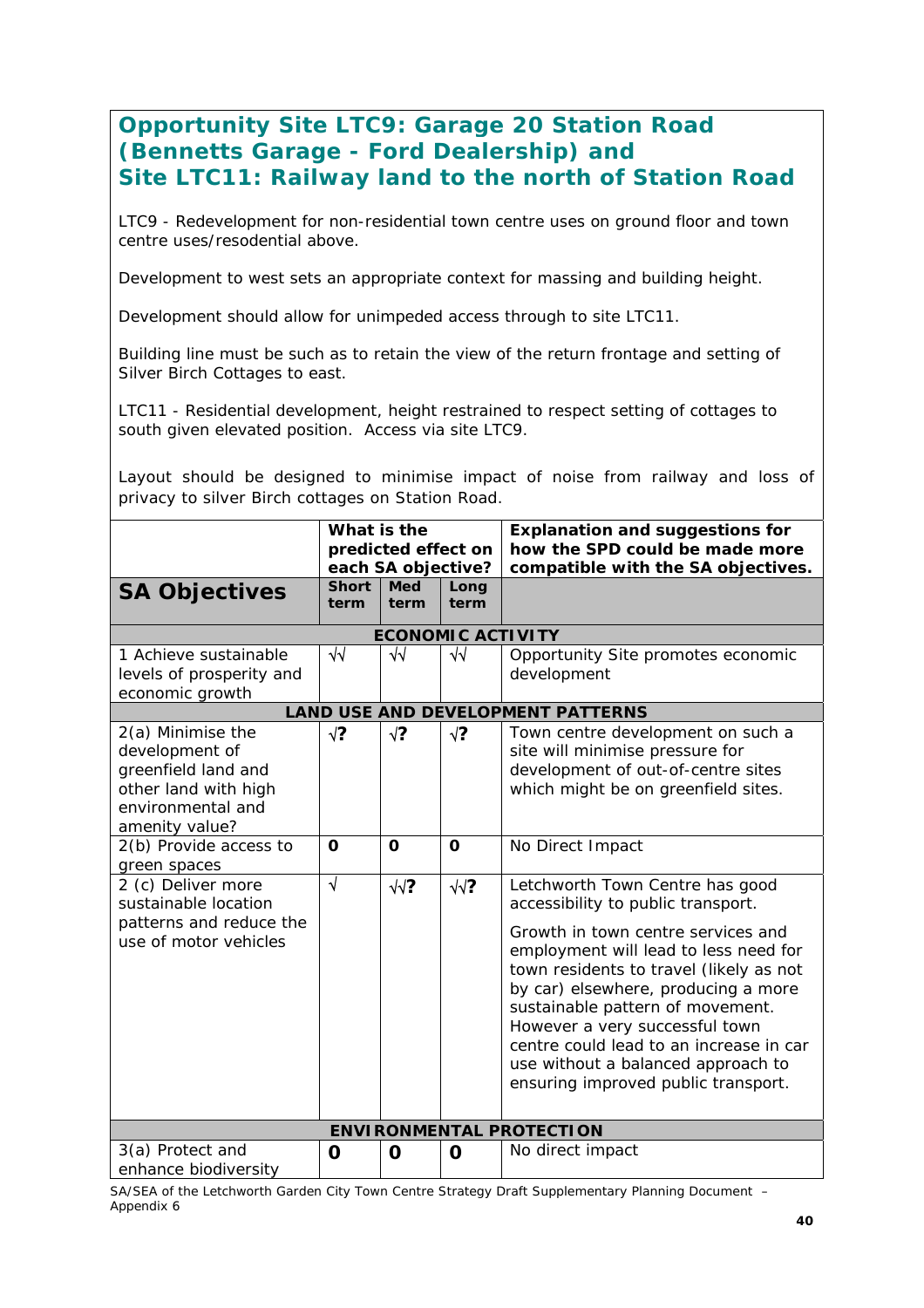| 3(b) Protect and<br>enhance landscapes                                                                    | O                    | $\mathbf 0$ | O                     | No direct impact                                                                                                                                                                                                                                                                                                                                                                                                 |
|-----------------------------------------------------------------------------------------------------------|----------------------|-------------|-----------------------|------------------------------------------------------------------------------------------------------------------------------------------------------------------------------------------------------------------------------------------------------------------------------------------------------------------------------------------------------------------------------------------------------------------|
| 3(c) Conserve and<br>where appropriate,<br>enhance the historic<br>environment                            | $\sqrt{}$            | $\sqrt{ }$  | $\sqrt{ }$            | Buildings have been assessed as<br>making a negative impact on<br>conservation area. Text refers to<br>conservation issues.                                                                                                                                                                                                                                                                                      |
| 3(d) Reduce pollution<br>from any source                                                                  | $\sqrt{ }$           | $\sqrt{ }$  | $\sqrt{ }$            | Reference to reducing noise pollution.                                                                                                                                                                                                                                                                                                                                                                           |
|                                                                                                           |                      |             | <b>CLIMATE CHANGE</b> |                                                                                                                                                                                                                                                                                                                                                                                                                  |
| 4(a) Reduce greenhouse<br>gas emissions                                                                   | $\sqrt{ }$           | $\sqrt{2}$  | $\sqrt{2}$            | Letchworth Town Centre has good<br>accessibility to public transport.<br>Growth in town centre employment<br>and services will lead to less need for<br>town residents to travel (likely as not<br>by car) elsewhere, producing a more<br>sustainable pattern of movement.<br>However a very successful town<br>centre could lead to an increase in car<br>use without a balanced approach to                    |
|                                                                                                           |                      |             |                       | ensuring improved public transport.                                                                                                                                                                                                                                                                                                                                                                              |
| 4(b) Improve the<br>District's ability to adapt<br>to climate change                                      | $\mathbf 0$          | $\mathbf 0$ | O                     | No direct impact                                                                                                                                                                                                                                                                                                                                                                                                 |
|                                                                                                           |                      |             | A JUST SOCIETY        |                                                                                                                                                                                                                                                                                                                                                                                                                  |
| 5(a) Share benefits of<br>prosperity fairly                                                               | $\mathbf 0$          | $\mathbf 0$ | O                     | No direct impact                                                                                                                                                                                                                                                                                                                                                                                                 |
| 5(b) Provide access to<br>services and facilities<br>for all                                              | $\mathbf O$          | $\mathbf 0$ | $\mathbf 0$           | No direct impact                                                                                                                                                                                                                                                                                                                                                                                                 |
| 5(c) Promote<br>community cohesion                                                                        | $\mathbf 0$          | $\mathbf 0$ | $\mathbf 0$           | No direct impact                                                                                                                                                                                                                                                                                                                                                                                                 |
| 5(d) Increase access to<br>decent and affordable<br>housing                                               | $\overline{\sqrt{}}$ | $\sqrt{2}$  | $\sqrt{}$             | Housing listed as an appropriate use.                                                                                                                                                                                                                                                                                                                                                                            |
| 5(e) Reduce crime rates<br>and fear of crime                                                              | ?                    | $\sqrt{ }$  | $\sqrt{ }$            | Crime levels are below the national<br>average however there is more crime<br>and anti-social behaviour in the town<br>centre due in part to more people and<br>more opportunities for crime. A<br>reviving town centre, which this<br>strategy is likely to see, might see<br>more opportunities for crime, but<br>would also see more natural<br>surveillance and perhaps less<br>opportunities for vandalism. |
| 5(f) Improve conditions<br>and services that<br>engender good health<br>and reduce health<br>inequalities | $\mathbf 0$          | $\mathbf 0$ | O                     | No direct impact                                                                                                                                                                                                                                                                                                                                                                                                 |